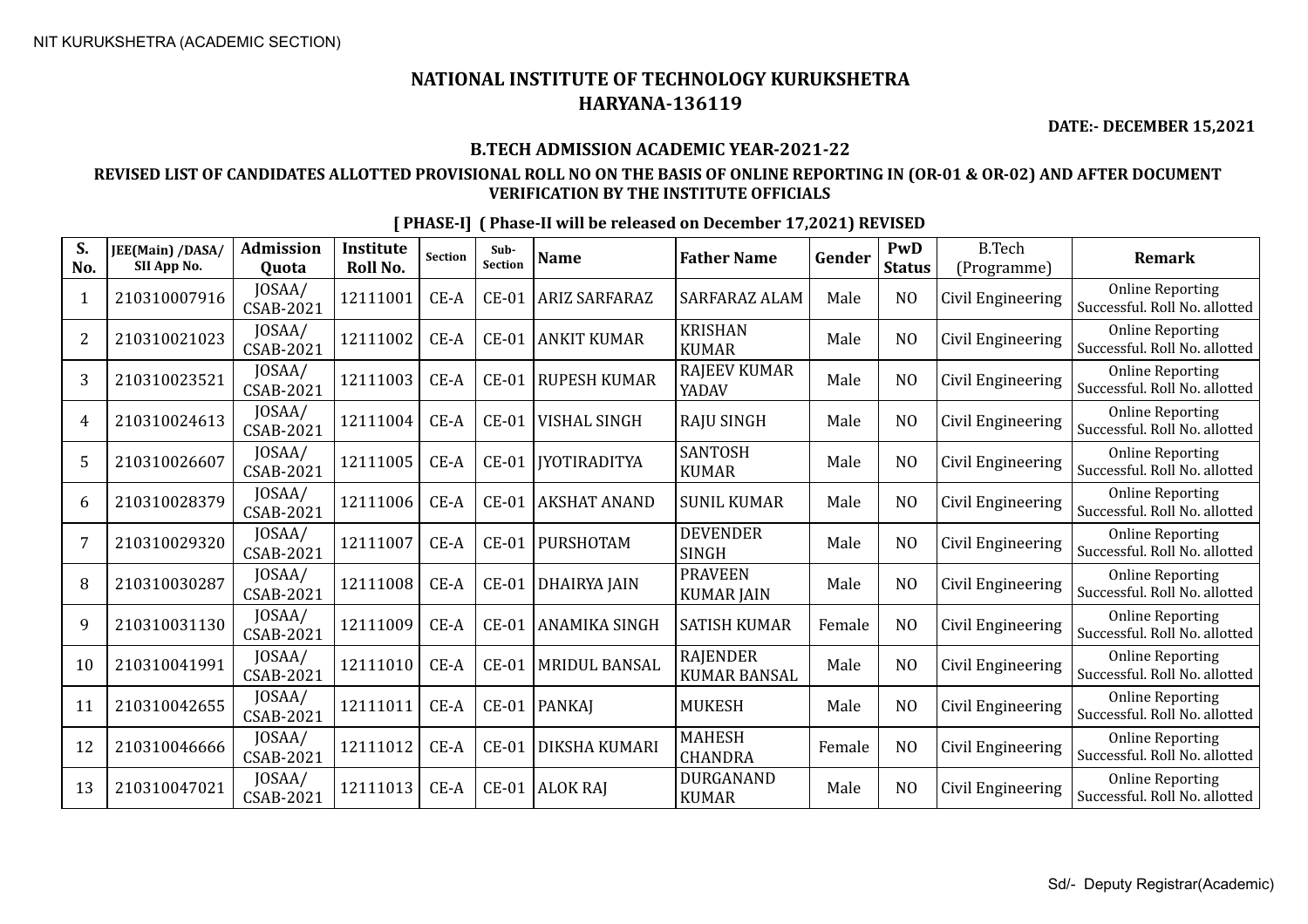**DATE:- DECEMBER 15,2021**

#### **B.TECH ADMISSION ACADEMIC YEAR-2021-22**

#### **REVISED LIST OF CANDIDATES ALLOTTED PROVISIONAL ROLL NO ON THE BASIS OF ONLINE REPORTING IN (OR-01 & OR-02) AND AFTER DOCUMENT VERIFICATION BY THE INSTITUTE OFFICIALS**

| S.<br>No. | JEE(Main) /DASA/<br>SII App No. | <b>Admission</b><br>Quota  | <b>Institute</b><br>Roll No. | Section | Sub-<br><b>Section</b> | <b>Name</b>                           | <b>Father Name</b>                    | Gender | PwD<br><b>Status</b> | <b>B.Tech</b><br>(Programme) | <b>Remark</b>                                            |
|-----------|---------------------------------|----------------------------|------------------------------|---------|------------------------|---------------------------------------|---------------------------------------|--------|----------------------|------------------------------|----------------------------------------------------------|
| 14        | 210310048376                    | JOSAA/<br>CSAB-2021        | 12111014                     | $CE-A$  | $CE-01$                | <b>SHIV PRAKASH</b><br><b>GUPTA</b>   | <b>SHYAM DHAR</b><br><b>GUPTA</b>     | Male   | N <sub>O</sub>       | Civil Engineering            | <b>Online Reporting</b><br>Successful. Roll No. allotted |
| 15        | 210310055135                    | JOSAA/<br>CSAB-2021        | 12111015                     | $CE-A$  | $CE-01$                | <b>VIKASH KUMAR</b>                   | <b>NILAMBER</b><br><b>PODDAR</b>      | Male   | N <sub>0</sub>       | Civil Engineering            | <b>Online Reporting</b><br>Successful. Roll No. allotted |
| 16        | 210310059181                    | JOSAA/<br><b>CSAB-2021</b> | 12111016                     | $CE-A$  | $CE-01$                | MURARI KUMAR<br><b>PURBAY</b>         | <b>SANTOSH</b><br><b>KUMAR PURBAY</b> | Male   | NO                   | Civil Engineering            | <b>Online Reporting</b><br>Successful, Roll No. allotted |
| 17        | 210310061725                    | JOSAA/<br>CSAB-2021        | 12111017                     | $CE-A$  | $CE-01$                | <b>HARSHIT GARG</b>                   | <b>MR PARMOD</b><br>GARG              | Male   | N <sub>O</sub>       | Civil Engineering            | <b>Online Reporting</b><br>Successful. Roll No. allotted |
| 18        | 210310107176                    | JOSAA/<br>CSAB-2021        | 12111030                     | $CE-A$  | $CE-01$                | <b>AVANTIKA</b><br><b>AGRAWAL</b>     | <b>PANKAJ</b><br><b>AGRAWAL</b>       | Female | N <sub>O</sub>       | Civil Engineering            | <b>Online Reporting</b><br>Successful. Roll No. allotted |
| 19        | 210310110015                    | JOSAA/<br><b>CSAB-2021</b> | 12111033                     | CE-A    | $CE-01$                | <b>AMISHA</b>                         | <b>AKHILESH</b><br><b>KUMAR</b>       | Female | N <sub>O</sub>       | Civil Engineering            | <b>Online Reporting</b><br>Successful. Roll No. allotted |
| 20        | 210310128928                    | JOSAA/<br><b>CSAB-2021</b> | 12111038                     | $CE-A$  | $CE-01$                | <b>RENU BALA</b>                      | <b>MAHAVIR SINGH</b>                  | Female | N <sub>O</sub>       | Civil Engineering            | <b>Online Reporting</b><br>Successful. Roll No. allotted |
| 21        | 210310173684                    | JOSAA/<br><b>CSAB-2021</b> | 12111047                     | $CE-A$  | $CE-01$                | <b>ADITYA VINAYAK</b>                 | <b>GOVIND SAHAY</b><br><b>MEENA</b>   | Male   | <b>YES</b>           | Civil Engineering            | <b>Online Reporting</b><br>Successful. Roll No. allotted |
| 22        | 210310803642                    | JOSAA/<br><b>CSAB-2021</b> | 12111124                     | $CE-A$  | $CE-01$                | <b>NISHU KUMAR</b>                    | <b>OM KUMAR</b><br><b>PRASAD</b>      | Male   | <b>YES</b>           | Civil Engineering            | <b>Online Reporting</b><br>Successful. Roll No. allotted |
| 23        | 210310066607                    | JOSAA/<br>CSAB-2021        | 12111018                     | $CE-A$  | $CE-02$                | PRIYANSHU<br>YADAV                    | RAJESH YADAV                          | Male   | N <sub>O</sub>       | Civil Engineering            | <b>Online Reporting</b><br>Successful. Roll No. allotted |
| 24        | 210310073533                    | JOSAA/<br>CSAB-2021        | 12111019                     | $CE-A$  | $CE-02$                | <b>SAKET SINGH</b><br><b>KHARAYAT</b> | MAHIPAL SINGH<br><b>KHARAYAT</b>      | Male   | N <sub>O</sub>       | Civil Engineering            | <b>Online Reporting</b><br>Successful. Roll No. allotted |
| 25        | 210310075870                    | JOSAA/<br>CSAB-2021        | 12111020                     | $CE-A$  | $CE-02$                | AKSHAY KUMAR                          | MR. VIJAY<br><b>KUMAR</b>             | Male   | N <sub>O</sub>       | Civil Engineering            | <b>Online Reporting</b><br>Successful. Roll No. allotted |
| 26        | 210310086072                    | JOSAA/<br>CSAB-2021        | 12111021                     | $CE-A$  | $CE-02$                | <b>SHUBHAM</b><br><b>KUMAR SHARMA</b> | MUKESH KUMAR<br><b>SHARMA</b>         | Male   | N <sub>O</sub>       | Civil Engineering            | <b>Online Reporting</b><br>Successful. Roll No. allotted |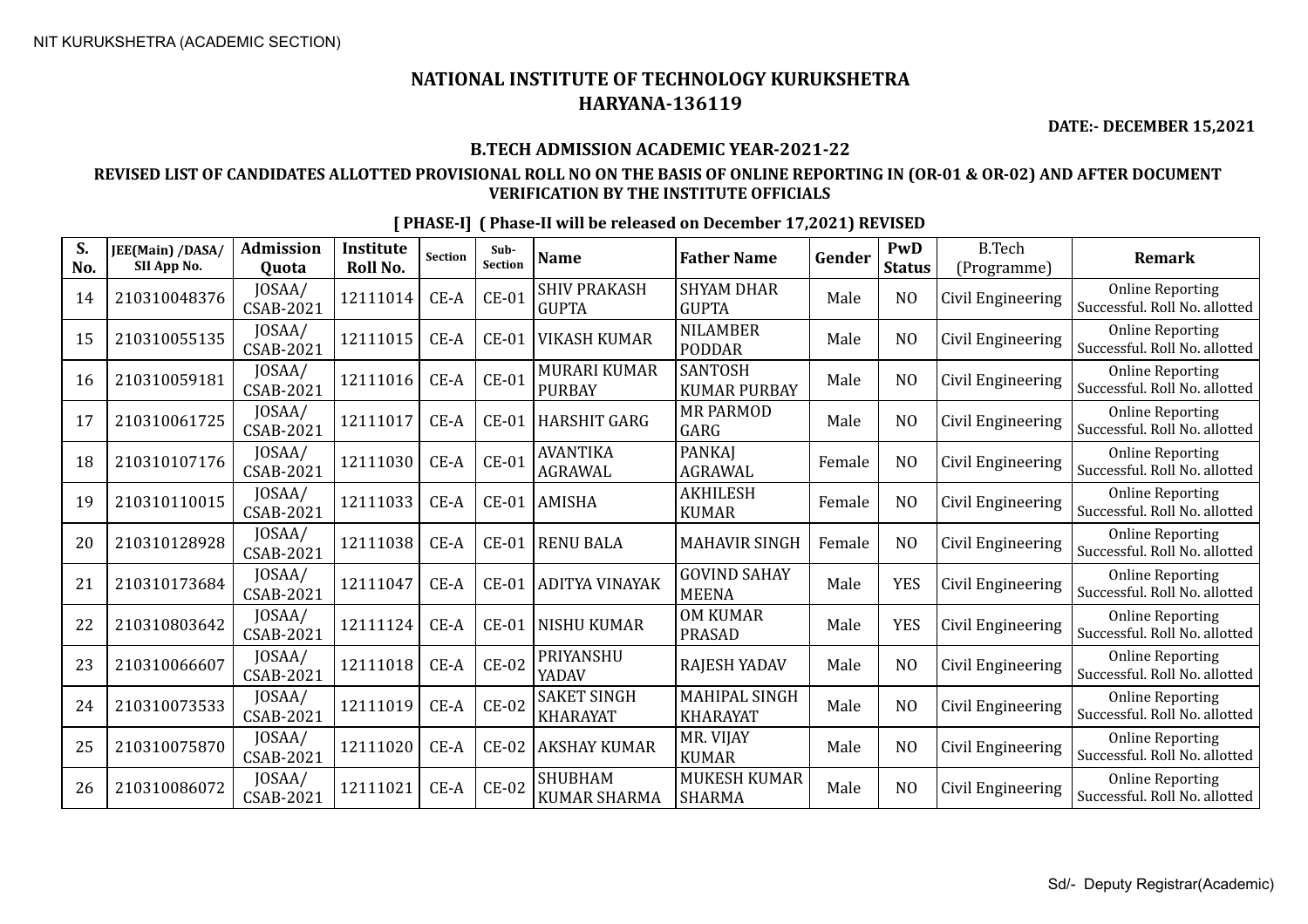**DATE:- DECEMBER 15,2021**

#### **B.TECH ADMISSION ACADEMIC YEAR-2021-22**

#### **REVISED LIST OF CANDIDATES ALLOTTED PROVISIONAL ROLL NO ON THE BASIS OF ONLINE REPORTING IN (OR-01 & OR-02) AND AFTER DOCUMENT VERIFICATION BY THE INSTITUTE OFFICIALS**

|  | [PHASE-I] (Phase-II will be released on December 17,2021) REVISED |  |  |
|--|-------------------------------------------------------------------|--|--|
|  |                                                                   |  |  |

| S.<br>No. | JEE(Main) /DASA/<br>SII App No. | <b>Admission</b><br>Quota  | Institute<br>Roll No. | <b>Section</b> | Sub-<br><b>Section</b> | <b>Name</b>                      | <b>Father Name</b>                 | Gender | PwD<br><b>Status</b> | <b>B.Tech</b><br>(Programme) | <b>Remark</b>                                            |
|-----------|---------------------------------|----------------------------|-----------------------|----------------|------------------------|----------------------------------|------------------------------------|--------|----------------------|------------------------------|----------------------------------------------------------|
| 27        | 210310087096                    | JOSAA/<br><b>CSAB-2021</b> | 12111022              | CE-A           | $CE-02$                | PRAVEEN VERMA                    | <b>DEVISAHAY</b><br><b>VERMA</b>   | Male   | N <sub>O</sub>       | Civil Engineering            | <b>Online Reporting</b><br>Successful. Roll No. allotted |
| 28        | 210310091885                    | JOSAA/<br><b>CSAB-2021</b> | 12111023              | CE-A           | $CE-02$                | <b>SAGAR YADAV</b>               | <b>MANOJ KUMAR</b>                 | Male   | N <sub>O</sub>       | Civil Engineering            | <b>Online Reporting</b><br>Successful. Roll No. allotted |
| 29        | 210310092281                    | JOSAA/<br>CSAB-2021        | 12111024              | CE-A           | $CE-02$                | <b>MANVENDRA</b><br><b>SINGH</b> | <b>RAJENDRA</b><br><b>SINGH</b>    | Male   | N <sub>O</sub>       | Civil Engineering            | <b>Online Reporting</b><br>Successful. Roll No. allotted |
| 30        | 210310093292                    | JOSAA/<br><b>CSAB-2021</b> | 12111025              | CE-A           | $CE-02$                | <b>HARSH SINHA</b>               | <b>KUMAR ANIL</b><br>PRASAD SINHA  | Male   | N <sub>O</sub>       | Civil Engineering            | <b>Online Reporting</b><br>Successful. Roll No. allotted |
| 31        | 210310093493                    | JOSAA/<br><b>CSAB-2021</b> | 12111026              | $CE-A$         | $CE-02$                | <b>SACHIN KUMAR</b><br>PRAJAPAT  | <b>BHAG CHAND</b><br>PRAJAPAT      | Male   | N <sub>O</sub>       | Civil Engineering            | <b>Online Reporting</b><br>Successful. Roll No. allotted |
| 32        | 210310097316                    | JOSAA/<br>CSAB-2021        | 12111027              | CE-A           | $CE-02$                | <b>SARVAGYA</b><br>SRIVASTAVA    | <b>KUNDAN</b><br><b>SRIVASTAVA</b> | Male   | N <sub>O</sub>       | Civil Engineering            | <b>Online Reporting</b><br>Successful. Roll No. allotted |
| 33        | 210310097583                    | JOSAA/<br><b>CSAB-2021</b> | 12111028              | CE-A           | $CE-02$                | HIMANSHU<br><b>MAURYA</b>        | <b>RAJPATI</b><br><b>MAURYA</b>    | Male   | N <sub>O</sub>       | Civil Engineering            | <b>Online Reporting</b><br>Successful. Roll No. allotted |
| 34        | 210310099759                    | JOSAA/<br><b>CSAB-2021</b> | 12111029              | $CE-A$         | $CE-02$                | <b>YOGESH</b><br>YADUVANSHI      | <b>RAMBIR YADAV</b>                | Male   | N <sub>O</sub>       | Civil Engineering            | <b>Online Reporting</b><br>Successful. Roll No. allotted |
| 35        | 210310108100                    | JOSAA/<br>CSAB-2021        | 12111031              | CE-A           | $CE-02$                | <b>SAHIL YADAV</b>               | <b>SUNIL KUMAR</b><br>YADAV        | Male   | N <sub>O</sub>       | Civil Engineering            | <b>Online Reporting</b><br>Successful. Roll No. allotted |
| 36        | 210310109839                    | JOSAA/<br><b>CSAB-2021</b> | 12111032              | CE-A           | $CE-02$                | HIMANSHU<br><b>YADAV</b>         | MANGALA<br>YADAV                   | Male   | N <sub>O</sub>       | Civil Engineering            | <b>Online Reporting</b><br>Successful. Roll No. allotted |
| 37        | 210310113737                    | JOSAA/<br><b>CSAB-2021</b> | 12111034              | $CE-A$         | $CE-02$                | <b>SAKSHAM</b>                   | <b>KRISHAN</b><br><b>KUMAR</b>     | Male   | N <sub>O</sub>       | Civil Engineering            | <b>Online Reporting</b><br>Successful. Roll No. allotted |
| 38        | 210310132480                    | JOSAA/<br>CSAB-2021        | 12111039              | CE-A           | $CE-02$                | <b>URWASHI BHARTI</b>            | DHARMENDRA<br><b>KUMAR</b>         | Female | <b>YES</b>           | Civil Engineering            | <b>Online Reporting</b><br>Successful. Roll No. allotted |
| 39        | 210310134057                    | JOSAA/<br><b>CSAB-2021</b> | 12111040              | CE-A           | $CE-02$                | <b>CHAHAK</b>                    | <b>ASHWANI</b><br><b>KUMAR</b>     | Female | N <sub>O</sub>       | Civil Engineering            | <b>Online Reporting</b><br>Successful. Roll No. allotted |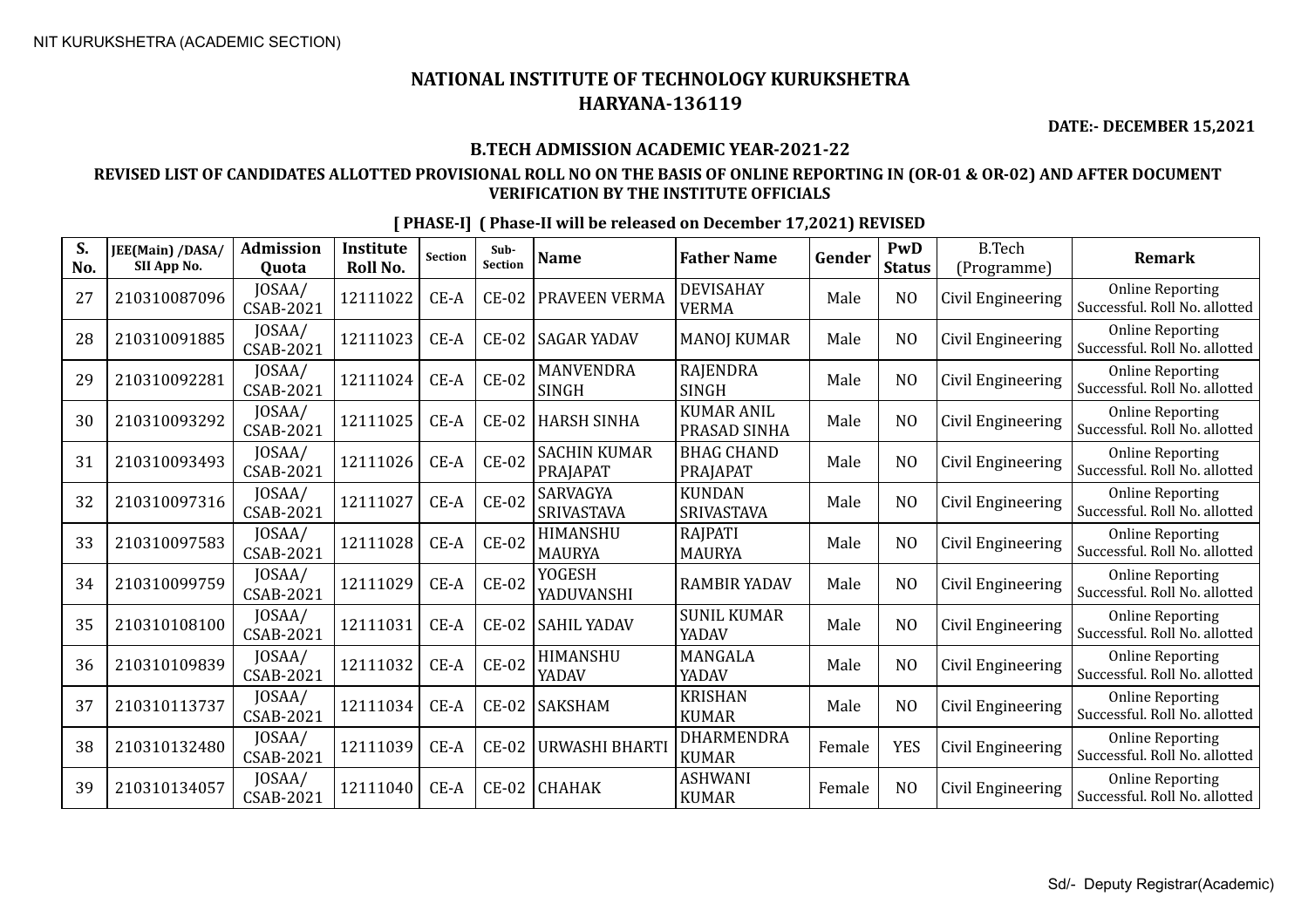**DATE:- DECEMBER 15,2021**

#### **B.TECH ADMISSION ACADEMIC YEAR-2021-22**

#### **REVISED LIST OF CANDIDATES ALLOTTED PROVISIONAL ROLL NO ON THE BASIS OF ONLINE REPORTING IN (OR-01 & OR-02) AND AFTER DOCUMENT VERIFICATION BY THE INSTITUTE OFFICIALS**

| S.<br>No. | JEE(Main) /DASA/<br>SII App No. | <b>Admission</b><br>Quota  | <b>Institute</b><br>Roll No. | Section | Sub-<br><b>Section</b> | <b>Name</b>                           | <b>Father Name</b>                         | Gender | PwD<br><b>Status</b> | <b>B.Tech</b><br>(Programme) | <b>Remark</b>                                            |
|-----------|---------------------------------|----------------------------|------------------------------|---------|------------------------|---------------------------------------|--------------------------------------------|--------|----------------------|------------------------------|----------------------------------------------------------|
| 40        | 210310155493                    | JOSAA/<br><b>CSAB-2021</b> | 12111042                     | $CE-A$  | $CE-02$                | <b>KHUSHI</b><br>SABBARWAL            | <b>ARUN</b><br>SABBARWAL                   | Female | N <sub>O</sub>       | Civil Engineering            | <b>Online Reporting</b><br>Successful. Roll No. allotted |
| 41        | 210310170070                    | JOSAA/<br><b>CSAB-2021</b> | 12111046                     | CE-A    | $CE-02$                | <b>ANTIM</b>                          | <b>SHAMSHER</b><br><b>SINGH</b>            | Female | N <sub>O</sub>       | Civil Engineering            | <b>Online Reporting</b><br>Successful. Roll No. allotted |
| 42        | 210310196014                    | JOSAA/<br><b>CSAB-2021</b> | 12111051                     | CE-A    | $CE-02$                | <b>DEVESHI</b><br><b>TRIPATHI</b>     | <b>SUDHAKAR</b><br><b>TRIPATHI</b>         | Female | N <sub>O</sub>       | Civil Engineering            | <b>Online Reporting</b><br>Successful. Roll No. allotted |
| 43        | 210310860719                    | JOSAA/<br>CSAB-2021        | 12111125                     | $CE-A$  | $CE-02$                | <b>DEV RISHUBH</b><br><b>AGRAHARI</b> | <b>RAM RATAN</b><br><b>AGRAHARI</b>        | Male   | <b>YES</b>           | Civil Engineering            | <b>Online Reporting</b><br>Successful. Roll No. allotted |
| 44        | 210310115344                    | JOSAA/<br><b>CSAB-2021</b> | 12111035                     | CE-A    | <b>CE-03</b>           | <b>MANISH KUMAR</b>                   | <b>JAIPAL SINGH</b>                        | Male   | N <sub>O</sub>       | Civil Engineering            | <b>Online Reporting</b><br>Successful. Roll No. allotted |
| 45        | 210310116328                    | JOSAA/<br><b>CSAB-2021</b> | 12111036                     | CE-A    | <b>CE-03</b>           | ANURAG GOYAL                          | <b>NARSI GOYAL</b>                         | Male   | N <sub>O</sub>       | Civil Engineering            | <b>Online Reporting</b><br>Successful. Roll No. allotted |
| 46        | 210310127358                    | JOSAA/<br><b>CSAB-2021</b> | 12111037                     | $CE-A$  | <b>CE-03</b>           | <b>GAUTAM</b><br><b>KAUSHIK</b>       | <b>AMIT KAUSHIK</b>                        | Male   | N <sub>O</sub>       | Civil Engineering            | <b>Online Reporting</b><br>Successful. Roll No. allotted |
| 47        | 210310141529                    | IOSAA/<br><b>CSAB-2021</b> | 12111041                     | CE-A    | $CE-03$                | <b>ASHOK KUMAR</b>                    | <b>BHOLA RAM</b>                           | Male   | N <sub>O</sub>       | Civil Engineering            | <b>Online Reporting</b><br>Successful. Roll No. allotted |
| 48        | 210310160553                    | JOSAA/<br><b>CSAB-2021</b> | 12111043                     | $CE-A$  | $CE-03$                | <b>SHIVAM KRISHAN</b><br>VARSHNEY     | <b>GYANESH</b><br><b>KUMAR</b><br>VARSHNEY | Male   | N <sub>O</sub>       | Civil Engineering            | <b>Online Reporting</b><br>Successful. Roll No. allotted |
| 49        | 210310164678                    | JOSAA/<br>CSAB-2021        | 12111044                     | $CE-A$  | <b>CE-03</b>           | HIMANSHU                              | <b>PARDEEP</b><br><b>KUMAR</b>             | Male   | N <sub>O</sub>       | Civil Engineering            | <b>Online Reporting</b><br>Successful. Roll No. allotted |
| 50        | 210310165589                    | JOSAA/<br>CSAB-2021        | 12111045                     | CE-A    | <b>CE-03</b>           | <b>SHUBHAM SINGH</b>                  | RANJEET SINGH                              | Male   | N <sub>O</sub>       | Civil Engineering            | <b>Online Reporting</b><br>Successful. Roll No. allotted |
| 51        | 210310176987                    | JOSAA/<br>CSAB-2021        | 12111048                     | $CE-A$  | $CE-03$                | ABHISHEK SINGH<br><b>GAUTAM</b>       | <b>ASHOK KUMAR</b>                         | Male   | N <sub>O</sub>       | Civil Engineering            | <b>Online Reporting</b><br>Successful. Roll No. allotted |
| 52        | 210310185453                    | JOSAA/<br>CSAB-2021        | 12111049                     | $CE-A$  | $CE-03$                | DEVRAJ MEENA                          | RAMJI LAL<br><b>MEENA</b>                  | Male   | N <sub>O</sub>       | Civil Engineering            | <b>Online Reporting</b><br>Successful. Roll No. allotted |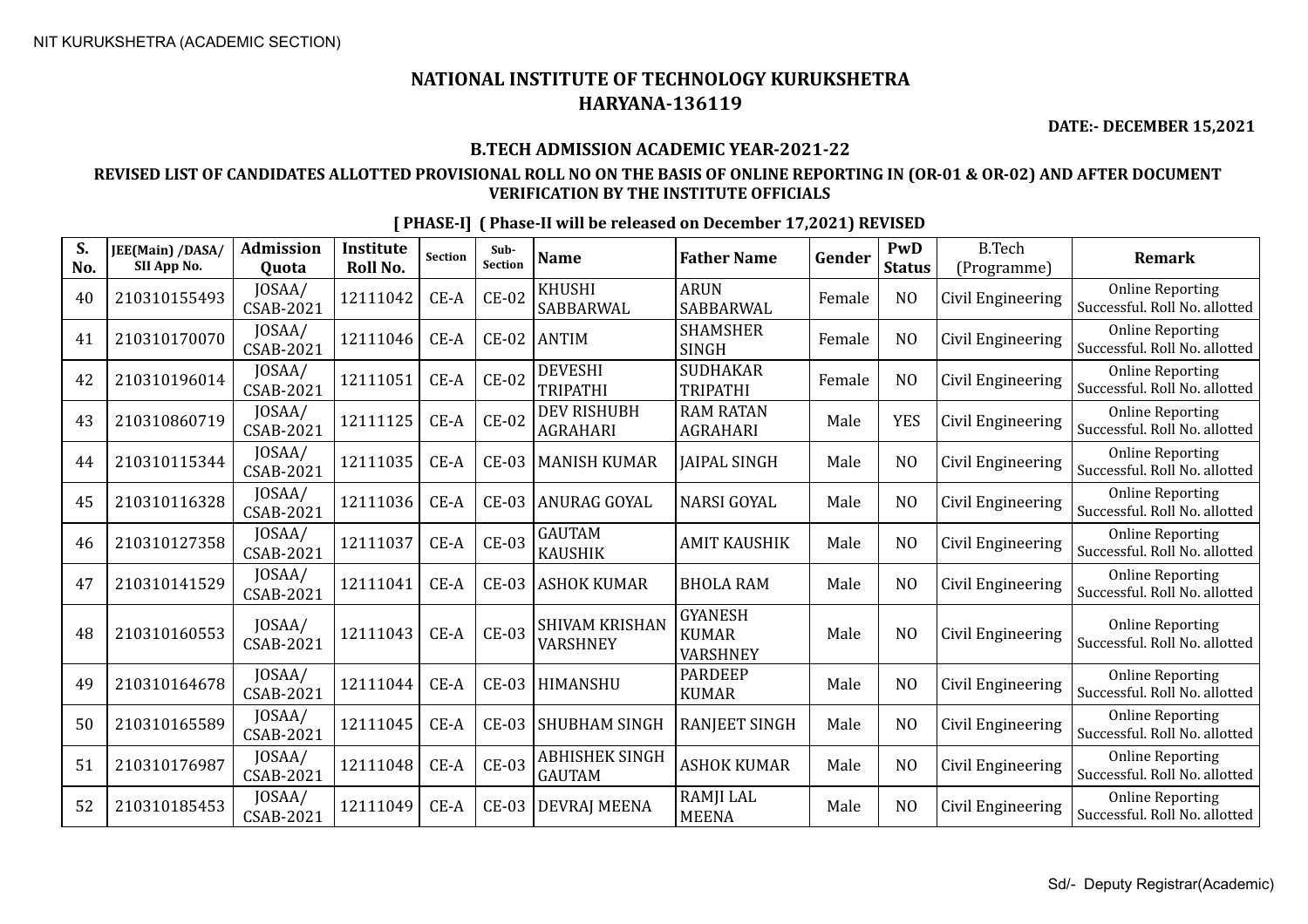**S.** 

### **NATIONAL INSTITUTE OF TECHNOLOGY KURUKSHETRA HARYANA-136119**

**DATE:- DECEMBER 15,2021**

#### **B.TECH ADMISSION ACADEMIC YEAR-2021-22**

#### **REVISED LIST OF CANDIDATES ALLOTTED PROVISIONAL ROLL NO ON THE BASIS OF ONLINE REPORTING IN (OR-01 & OR-02) AND AFTER DOCUMENT VERIFICATION BY THE INSTITUTE OFFICIALS**

**No. JEE(Main) /DASA/ SII App No. Admission Quota Institute Roll No.** Section **Sub-**<br>Section **Sub- Name Father Name Gender PWD Status** B.Tech (Programme) **Remark**  $53$  210310192179 JOSAA/ CSAB-2021 <sup>12111050</sup> CE-A CE-03 PIYUSH KUMAR RAJESH KUMAR RAJESH KUMAR | Male | NO | Civil Engineering | Online Reporting<br>SINGH | Male | NO | Civil Engineering | Successful. Roll No. allotted 54 210310199920 JOSAA/ 12111052 CE-A CE-03 SHARMA OJASVI VIJAY VIJAY SHARMA Male NO Civil Engineering Online Reporting Successful. Roll No. allotted 55 210310203015 JOSAA/  $\begin{array}{c|c|c|c} \text{JOSAA/} & \text{12111053} & \text{CE-A} & \text{CE-03} & \text{MRMILA} \ \text{CSAB-2021} & & \text{2111053} & & \text{CE-A} & \text{MLA} \ \text{MAHAWA} & & & \text{MLA} & \text{MLA} & \text{MLA} & \text{MLA} & \text{MLA} & \text{MLA} & \text{MLA} & \text{MLA} & \text{MLA} & \text{MLA} & \text{MLA} & \text{MLA} & \text{MLA} & \text{MLA} & \text{MLA} & \text{ML$ MAHAWAR BABULAL MAHAWAR Female NO Civil Engineering Online Reporting Successful. Roll No. allotted  $56$  210310204853  $\left| \frac{\text{JOSAA}}{\text{CSAB-2021}} \right|$  $\begin{array}{c|c|c|c} \text{JOSAA/} & \text{12111054} & \text{CE-A} & \text{CE-03} & \text{AKANKSHA} \\ \text{CSAB-2021} & \text{12111054} & \text{CE-A} & \text{CE-03} & \text{KUMARI} \end{array}$ KUMARI KUNDAN KUMAR<br>GUPTA KUNDAN KUMAR | Female | NO  $|$  Civil Engineering  $|$  Successful. Roll No. allotted  $57 \left| 210310211832 \right| 10SAA/$  $\begin{array}{c|c|c} \text{JOSAA/} & 12111055 & \text{CE-A} & \text{CE-03} & \text{AARTI DEVI} & \text{SURENDER} \\ \text{CSAB-2021} & & & & \text{SINGH} \end{array}$ SURENDER | Female | NO | Civil Engineering | Online Reporting | Online Reporting | Successful. Roll No. allotted  $58$  210310216600 JOSAA/ JOSAA/ 12111056 CE-A CE-03 ARNOB GHOSH AMAL GHOSH Male NO Civil Engineering Successful. Roll No. allo Successful. Roll No. allotted  $59 \left\{ 210310235218 \right\} \frac{\text{JOSAA}}{\text{CSAB-2021}}$  $\begin{array}{c|c|c}\n & \text{JOSAA/} \\
 & \text{CSAB-2021}\n\end{array}$  12111057 CE-A CE-03 SACHIN MEENA RAMVILASH RAMVILASH | Male | NO | Civil Engineering | Online Reporting<br>MEENA | Male | NO | Civil Engineering | Successful. Roll No. allotted 60 210310251694 JOSAA/  $\left| \begin{array}{c} 2111058 \end{array} \right|$  CE-A  $\left| \begin{array}{c} C_{\text{E}}-03 \end{array} \right|$  PRASHANT RAJ BAGWAR BHAG CHAND BHAG CHAND | Male | NO | Civil Engineering | Online Reporting | SAINI 61 210310253810  $\bigg| \begin{array}{c} 10SAA/ \\ CSAB-2021 \end{array}$  $\begin{array}{c|c}$  JOSAA/ 12111059 CE-A CE-03 ANIKET ANAND NARENDRA<br>CSAB-2021 12111059 CE-A CE-03 ANIKET ANAND PRASAD NARENDRA | Male | NO | Civil Engineering | Online Reporting<br>PRASAD | Male | NO | Civil Engineering | Successful. Roll No. allotted  $62$  210310261075 JOSAA/ JOSAA/ 12111061 CE-A CE-03 RINKA YASHPAL Female NO Civil Engineering Successful. Roll No. allo<br>CSAB-2021 12111061 CE-A CE-03 RINKA YASHPAL Female NO Civil Engineering Successful. Roll No. allo Successful. Roll No. allotted 63 210310263632 JOSAA/ JOSAA/ 12111062 CE-A CE-03 ASHMITA SUBHASH Female NO Civil Engineering Successful. Roll No. allo<br>CSAB-2021 12111062 CE-A CE-03 ASHMITA SUBHASH Female NO Civil Engineering Successful. Roll No. allo Successful. Roll No. allotted 64 210310255688  $\big|$  JOSAA/<br>CSAB-2021 JOSAA/ 12111060 CE-A CE-04 RONAK SHARMA SANTRAM Male NO Civil Engineering Successful. Roll No. allo Successful. Roll No. allotted 65 210310272700 JOSAA/ JOSAA/ 12111063 CE-A CE-04 ISHU KAPTAN SINGH Male NO Civil Engineering Successful. Roll No. allo<br>CSAB-2021 12111063 CE-A CE-04 ISHU KAPTAN SINGH Male NO Civil Engineering Successful. Roll No. allo

**[ PHASE-I] ( Phase-II will be released on December 17,2021) REVISED**

Successful. Roll No. allotted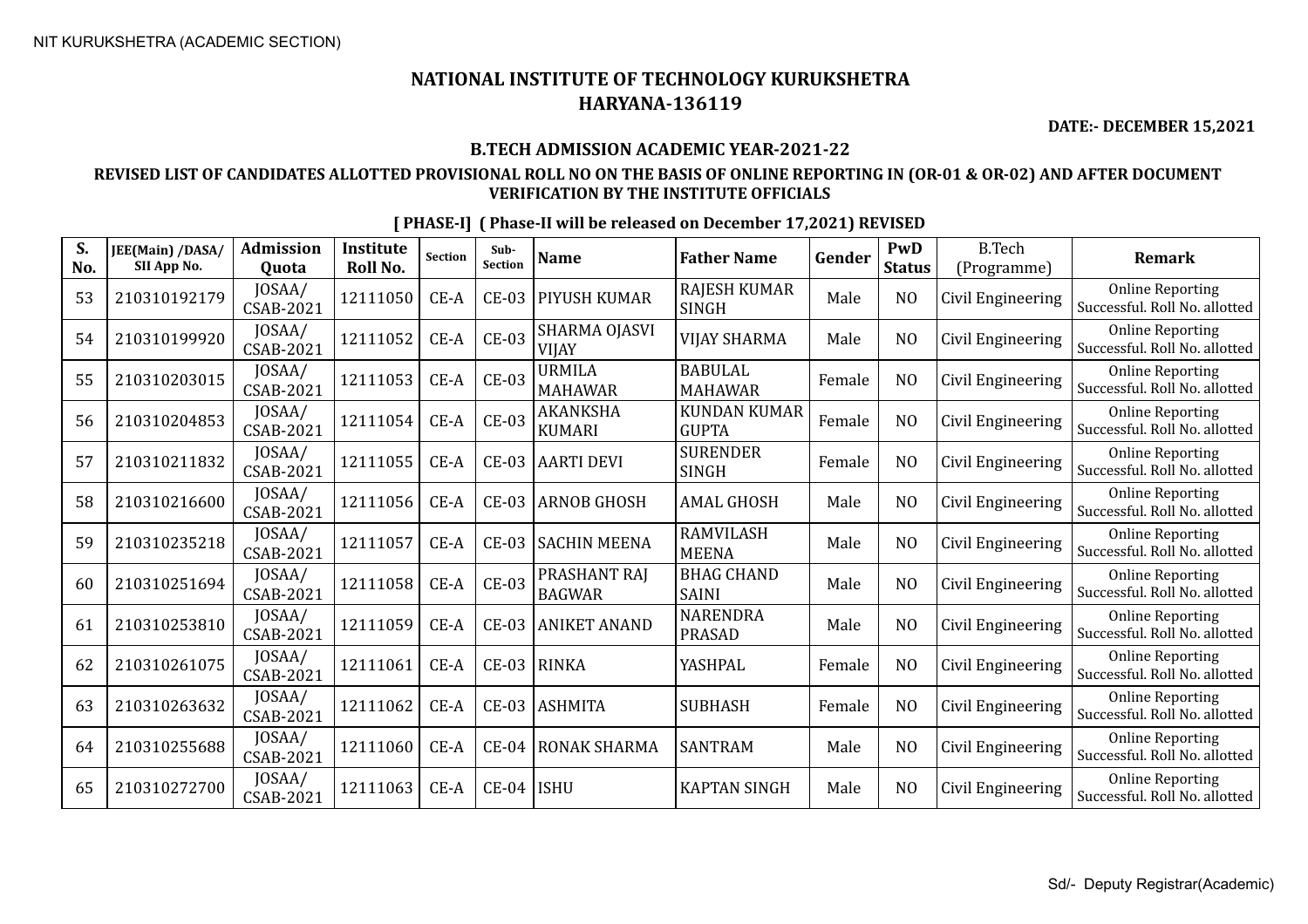**DATE:- DECEMBER 15,2021**

#### **B.TECH ADMISSION ACADEMIC YEAR-2021-22**

#### **REVISED LIST OF CANDIDATES ALLOTTED PROVISIONAL ROLL NO ON THE BASIS OF ONLINE REPORTING IN (OR-01 & OR-02) AND AFTER DOCUMENT VERIFICATION BY THE INSTITUTE OFFICIALS**

| S.<br>No. | JEE(Main) /DASA/<br>SII App No. | <b>Admission</b><br>Quota  | <b>Institute</b><br>Roll No. | <b>Section</b> | Sub-<br>Section | <b>Name</b>                        | <b>Father Name</b>                  | Gender | <b>PwD</b><br><b>Status</b> | <b>B.Tech</b><br>(Programme) | <b>Remark</b>                                            |
|-----------|---------------------------------|----------------------------|------------------------------|----------------|-----------------|------------------------------------|-------------------------------------|--------|-----------------------------|------------------------------|----------------------------------------------------------|
| 66        | 210310279691                    | JOSAA/<br><b>CSAB-2021</b> | 12111064                     | $CE-A$         | $CE-04$         | <b>SHIVAM SHARMA</b>               | <b>RAM SHANKAR</b><br><b>SHARMA</b> | Male   | N <sub>O</sub>              | Civil Engineering            | <b>Online Reporting</b><br>Successful. Roll No. allotted |
| 67        | 210310286491                    | JOSAA/<br>CSAB-2021        | 12111065                     | $CE-A$         | $CE-04$         | <b>SANKALP</b><br><b>JAUHARI</b>   | <b>PRADEEP</b><br>KUMAR SANJAY      | Male   | N <sub>O</sub>              | Civil Engineering            | <b>Online Reporting</b><br>Successful. Roll No. allotted |
| 68        | 210310287287                    | JOSAA/<br><b>CSAB-2021</b> | 12111066                     | $CE-A$         | $CE-04$         | <b>BALARAJU</b><br><b>BADAVATH</b> | <b>VEERANNA</b>                     | Male   | N <sub>O</sub>              | Civil Engineering            | <b>Online Reporting</b><br>Successful. Roll No. allotted |
| 69        | 210310289379                    | JOSAA/<br>CSAB-2021        | 12111067                     | $CE-A$         | $CE-04$         | SHRISH JAISWAL                     | RAMESH CHAND<br><b>JAISWAL</b>      | Male   | N <sub>O</sub>              | Civil Engineering            | <b>Online Reporting</b><br>Successful. Roll No. allotted |
| 70        | 210310307721                    | JOSAA/<br>CSAB-2021        | 12111068                     | CE-A           | $CE-04$         | LALIT KUMAR                        | <b>SANJAY KUMAR</b>                 | Male   | N <sub>O</sub>              | Civil Engineering            | <b>Online Reporting</b><br>Successful. Roll No. allotted |
| 71        | 210310309646                    | JOSAA/<br>CSAB-2021        | 12111069                     | $CE-A$         | $CE-04$         | RANJAN KUMAR                       | DHANIKLAL<br>MANDAL                 | Male   | N <sub>O</sub>              | Civil Engineering            | <b>Online Reporting</b><br>Successful. Roll No. allotted |
| 72        | 210310312113                    | JOSAA/<br>CSAB-2021        | 12111070                     | $CE-A$         | $CE-04$         | <b>UDIT NARAYAN</b>                | PAWAN SHARMA                        | Male   | N <sub>O</sub>              | Civil Engineering            | <b>Online Reporting</b><br>Successful. Roll No. allotted |
| 73        | 210310314409                    | JOSAA/<br>CSAB-2021        | 12111071                     | CE-A           | $CE-04$         | TRIPATI KUMARI                     | ARVIND KUMAR                        | Female | N <sub>O</sub>              | Civil Engineering            | <b>Online Reporting</b><br>Successful. Roll No. allotted |
| 74        | 210310316976                    | JOSAA/<br><b>CSAB-2021</b> | 12111072                     | $CE-A$         | $CE-04$         | <b>KESHAV KUNDAN</b>               | KAMAL NAYAN                         | Male   | N <sub>O</sub>              | Civil Engineering            | <b>Online Reporting</b><br>Successful. Roll No. allotted |
| 75        | 210310321330                    | JOSAA/<br>CSAB-2021        | 12111073                     | $CE-A$         | $CE-04$         | <b>MANJEET SINGH</b>               | <b>DALVEER SINGH</b>                | Male   | N <sub>O</sub>              | Civil Engineering            | <b>Online Reporting</b><br>Successful, Roll No. allotted |
| 76        | 210310322592                    | JOSAA/<br>CSAB-2021        | 12111074                     | CE-A           | $CE-04$         | UTKARSH KUMAR                      | <b>RAVINDRA</b><br><b>KUMAR</b>     | Male   | N <sub>O</sub>              | Civil Engineering            | <b>Online Reporting</b><br>Successful. Roll No. allotted |
| 77        | 210310332600                    | JOSAA/<br><b>CSAB-2021</b> | 12111075                     | $CE-A$         | $CE-04$         | <b>MUKESH KUMAR</b>                | <b>SURESH</b><br><b>MANDAL</b>      | Male   | N <sub>O</sub>              | Civil Engineering            | <b>Online Reporting</b><br>Successful. Roll No. allotted |
| 78        | 210310345244                    | JOSAA/<br>CSAB-2021        | 12111076                     | $CE-A$         | $CE-04$         | HARSH YADAV                        | <b>SARATH YADAV</b>                 | Male   | N <sub>O</sub>              | Civil Engineering            | <b>Online Reporting</b><br>Successful. Roll No. allotted |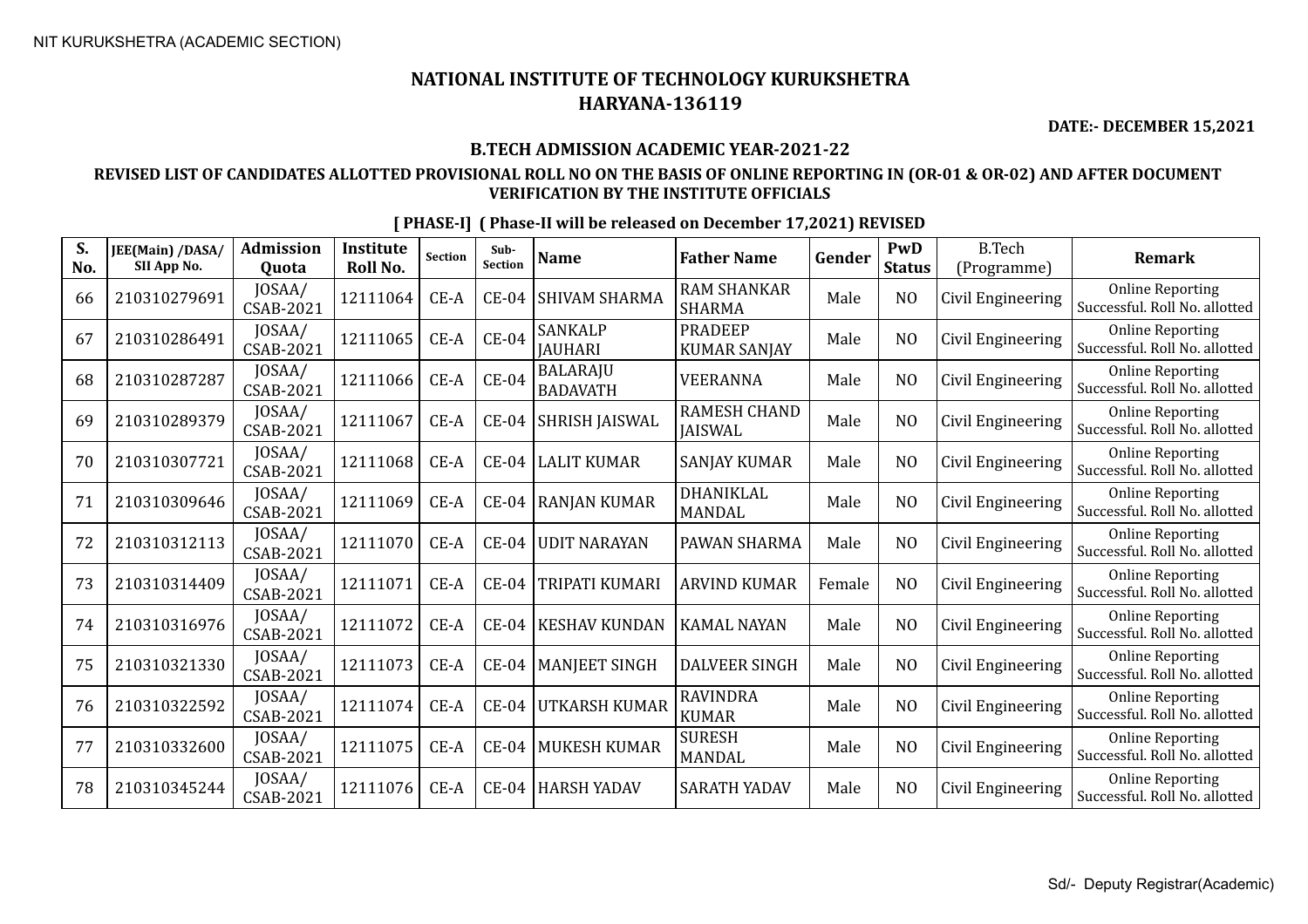**DATE:- DECEMBER 15,2021**

#### **B.TECH ADMISSION ACADEMIC YEAR-2021-22**

#### **REVISED LIST OF CANDIDATES ALLOTTED PROVISIONAL ROLL NO ON THE BASIS OF ONLINE REPORTING IN (OR-01 & OR-02) AND AFTER DOCUMENT VERIFICATION BY THE INSTITUTE OFFICIALS**

| S.<br>No. | JEE(Main) /DASA/<br>SII App No. | <b>Admission</b><br><b>Ouota</b> | <b>Institute</b><br>Roll No. | Section | Sub-<br><b>Section</b> | <b>Name</b>                           | <b>Father Name</b>                               | Gender | PwD<br><b>Status</b> | <b>B.Tech</b><br>(Programme) | <b>Remark</b>                                            |
|-----------|---------------------------------|----------------------------------|------------------------------|---------|------------------------|---------------------------------------|--------------------------------------------------|--------|----------------------|------------------------------|----------------------------------------------------------|
| 79        | 210310354670                    | JOSAA/<br><b>CSAB-2021</b>       | 12111077                     | CE-A    | <b>CE-04</b>           | <b>SHAILESH KUMAR</b>                 | <b>KRISHNA</b><br><b>CHANDRA</b>                 | Male   | N <sub>O</sub>       | Civil Engineering            | <b>Online Reporting</b><br>Successful. Roll No. allotted |
| 80        | 210310385600                    | JOSAA/<br><b>CSAB-2021</b>       | 12111083                     | $CE-A$  | $CE-04$                | <b>ANUSHKA</b>                        | <b>SATYAVEER</b><br>YADAV                        | Female | NO                   | Civil Engineering            | <b>Online Reporting</b><br>Successful. Roll No. allotted |
| 81        | 210310419481                    | JOSAA/<br>CSAB-2021              | 12111085                     | CE-A    | $CE-04$                | <b>NIDHI</b>                          | <b>SUKHPAL</b>                                   | Female | N <sub>O</sub>       | Civil Engineering            | <b>Online Reporting</b><br>Successful. Roll No. allotted |
| 82        | 210310444414                    | JOSAA/<br><b>CSAB-2021</b>       | 12111087                     | $CE-A$  | <b>CE-04</b>           | <b>KARIBANDI SRI</b><br><b>VIDYA</b>  | <b>KARIBANDI</b><br>PAPA DORA                    | Female | N <sub>0</sub>       | Civil Engineering            | <b>Online Reporting</b><br>Successful. Roll No. allotted |
| 83        | 210310469300                    | JOSAA/<br>CSAB-2021              | 12111092                     | CE-A    | <b>CE-04</b>           | <b>BOMDI CAROLYN</b><br><b>TAYENG</b> | MONSHI TAYENG                                    | Female | N <sub>O</sub>       | Civil Engineering            | <b>Online Reporting</b><br>Successful. Roll No. allotted |
| 84        | 210310357615                    | JOSAA/<br>CSAB-2021              | 12111078                     | $CE-B$  | $CE-05$                | KALLAKUNTLA<br>PRINCE RATAN           | <b>ILLURI JOSEPH</b>                             | Male   | N <sub>O</sub>       | Civil Engineering            | <b>Online Reporting</b><br>Successful. Roll No. allotted |
| 85        | 210310368468                    | JOSAA/<br><b>CSAB-2021</b>       | 12111079                     | $CE-B$  | $CE-05$                | <b>AMAN</b>                           | <b>RANDHIR</b>                                   | Male   | N <sub>O</sub>       | Civil Engineering            | <b>Online Reporting</b><br>Successful. Roll No. allotted |
| 86        | 210310370503                    | JOSAA/<br><b>CSAB-2021</b>       | 12111080                     | $CE-B$  | $CE-05$                | <b>AKARSHIT SINGH</b>                 | <b>RAM HARSH</b><br><b>SINGH</b>                 | Male   | N <sub>O</sub>       | Civil Engineering            | <b>Online Reporting</b><br>Successful. Roll No. allotted |
| 87        | 210310373738                    | JOSAA/<br><b>CSAB-2021</b>       | 12111081                     | $CE-B$  | $CE-05$                | <b>NAVEEN</b><br>CHAURASIYA           | <b>JANARDAN</b><br>CHAURASIYA                    | Male   | N <sub>O</sub>       | Civil Engineering            | <b>Online Reporting</b><br>Successful. Roll No. allotted |
| 88        | 210310373993                    | JOSAA/<br><b>CSAB-2021</b>       | 12111082                     | $CE-B$  | $CE-05$                | ROHIT KUMAWAT                         | <b>KAMLESH</b><br><b>CHAND</b><br><b>KUMAWAT</b> | Male   | N <sub>O</sub>       | Civil Engineering            | <b>Online Reporting</b><br>Successful. Roll No. allotted |
| 89        | 210310392377                    | JOSAA/<br>CSAB-2021              | 12111084                     | $CE-B$  | $CE-05$                | ARUN KUMAR<br>YADAV                   | <b>MUKESH KUMAR</b><br>YADAV                     | Male   | N <sub>O</sub>       | Civil Engineering            | <b>Online Reporting</b><br>Successful. Roll No. allotted |
| 90        | 210310423945                    | JOSAA/<br>CSAB-2021              | 12111086                     | $CE-B$  | $CE-05$                | <b>SAURABH KUMAR</b><br><b>MEENA</b>  | <b>DHARM SINGH</b><br><b>MEENA</b>               | Male   | N <sub>O</sub>       | Civil Engineering            | <b>Online Reporting</b><br>Successful. Roll No. allotted |
| 91        | 210310445588                    | JOSAA/<br><b>CSAB-2021</b>       | 12111088                     | $CE-B$  | <b>CE-05</b>           | <b>ARMAN SINGH</b><br><b>MEENA</b>    | <b>KALLA RAM</b><br><b>MEENA</b>                 | Male   | N <sub>O</sub>       | Civil Engineering            | <b>Online Reporting</b><br>Successful. Roll No. allotted |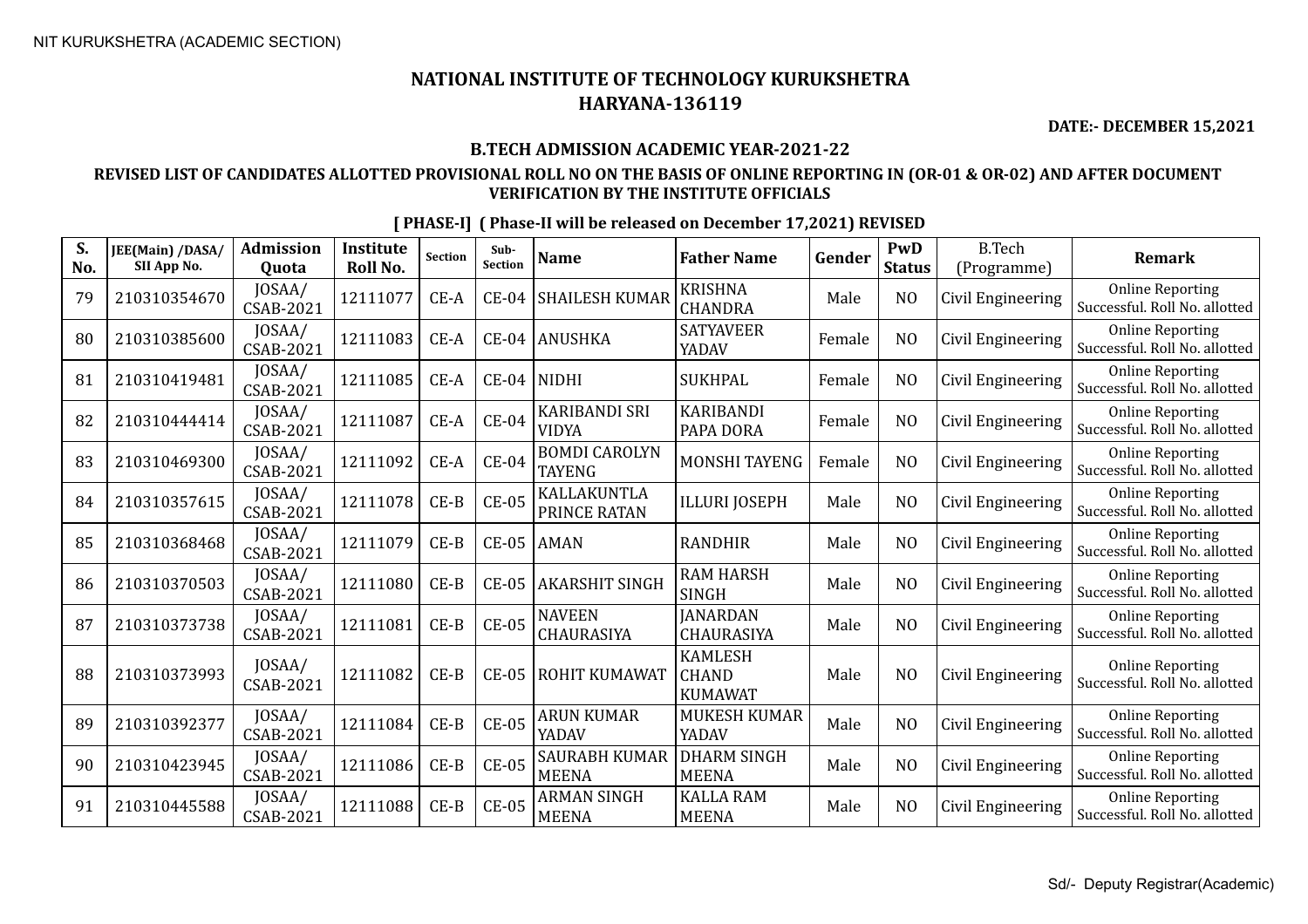**DATE:- DECEMBER 15,2021**

#### **B.TECH ADMISSION ACADEMIC YEAR-2021-22**

#### **REVISED LIST OF CANDIDATES ALLOTTED PROVISIONAL ROLL NO ON THE BASIS OF ONLINE REPORTING IN (OR-01 & OR-02) AND AFTER DOCUMENT VERIFICATION BY THE INSTITUTE OFFICIALS**

| S.<br>No. | JEE(Main) /DASA/<br>SII App No. | <b>Admission</b><br><b>Ouota</b> | <b>Institute</b><br>Roll No. | <b>Section</b> | Sub-<br><b>Section</b> | <b>Name</b>                        | <b>Father Name</b>                                 | Gender | PwD<br><b>Status</b> | <b>B.Tech</b><br>(Programme) | <b>Remark</b>                                            |
|-----------|---------------------------------|----------------------------------|------------------------------|----------------|------------------------|------------------------------------|----------------------------------------------------|--------|----------------------|------------------------------|----------------------------------------------------------|
| 92        | 210310452760                    | JOSAA/<br>CSAB-2021              | 12111089                     | $CE-B$         | <b>CE-05</b>           | MUKESH DUKIYA                      | <b>JAGDISH PRASAD</b>                              | Male   | N <sub>O</sub>       | Civil Engineering            | <b>Online Reporting</b><br>Successful. Roll No. allotted |
| 93        | 210310457044                    | JOSAA/<br>CSAB-2021              | 12111090                     | $CE-B$         | <b>CE-05</b>           | <b>HITESH</b>                      | <b>RAMAVTAR</b>                                    | Male   | NO                   | Civil Engineering            | <b>Online Reporting</b><br>Successful. Roll No. allotted |
| 94        | 210310458610                    | JOSAA/<br>CSAB-2021              | 12111091                     | $CE-B$         | <b>CE-05</b>           | <b>AMAN HUSSAIN</b>                | <b>AKTAR HUSAIN</b>                                | Male   | N <sub>O</sub>       | Civil Engineering            | <b>Online Reporting</b><br>Successful. Roll No. allotted |
| 95        | 210310473785                    | JOSAA/<br>CSAB-2021              | 12111093                     | $CE-B$         | $CE-05$                | <b>DEEPAK</b>                      | <b>RAJKUMAR</b>                                    | Male   | N <sub>O</sub>       | Civil Engineering            | <b>Online Reporting</b><br>Successful. Roll No. allotted |
| 96        | 210310477253                    | JOSAA/<br>CSAB-2021              | 12111094                     | $CE-B$         | $CE-05$                | AMANJOT                            | <b>RAJKUMAR</b>                                    | Female | NO                   | Civil Engineering            | <b>Online Reporting</b><br>Successful. Roll No. allotted |
| 97        | 210310482388                    | JOSAA/<br>CSAB-2021              | 12111095                     | $CE-B$         | $CE-05$                | <b>AKARSH</b><br><b>SRIVASTAVA</b> | <b>RAJESH KUMAR</b><br><b>SRIVASTAVA</b>           | Male   | NO                   | Civil Engineering            | <b>Online Reporting</b><br>Successful. Roll No. allotted |
| 98        | 210310489025                    | JOSAA/<br>CSAB-2021              | 12111096                     | $CE-B$         | $CE-05$                | ABHINAV SINGH<br><b>BHATI</b>      | VISHAL SINGH<br><b>BHATI</b>                       | Male   | NO                   | Civil Engineering            | <b>Online Reporting</b><br>Successful. Roll No. allotted |
| 99        | 210310492570                    | JOSAA/<br>CSAB-2021              | 12111097                     | $CE-B$         | $CE-05$                | <b>NIKHIL</b>                      | <b>SHAMSHER</b><br><b>SINGH</b>                    | Male   | N <sub>O</sub>       | Civil Engineering            | <b>Online Reporting</b><br>Successful. Roll No. allotted |
| 100       | 210310494339                    | JOSAA/<br><b>CSAB-2021</b>       | 12111098                     | $CE-B$         | <b>CE-05</b>           | VARANASI<br>VASANTHA               | <b>VARANASI</b><br><b>VENKATA</b><br><b>RAMANA</b> | Female | N <sub>O</sub>       | Civil Engineering            | <b>Online Reporting</b><br>Successful. Roll No. allotted |
| 101       | 210310511327                    | JOSAA/<br><b>CSAB-2021</b>       | 12111100                     | $CE-B$         | $CE-05$                | VIJAYA KUMARI                      | <b>VINAY KUMAR</b>                                 | Female | N <sub>0</sub>       | Civil Engineering            | <b>Online Reporting</b><br>Successful. Roll No. allotted |
| 102       | 210310589632                    | JOSAA/<br>CSAB-2021              | 12111105                     | $CE-B$         | $CE-05$                | ANSHIKA GUPTA                      | <b>SATISH KUMAR</b><br><b>GUPTA</b>                | Female | N <sub>O</sub>       | Civil Engineering            | <b>Online Reporting</b><br>Successful. Roll No. allotted |
| 103       | 210310597530                    | JOSAA/<br>CSAB-2021              | 12111108                     | $CE-B$         | $CE-05$                | <b>NITIN KUMARI</b>                | <b>ASHOK KUMAR</b>                                 | Female | N <sub>O</sub>       | Civil Engineering            | <b>Online Reporting</b><br>Successful. Roll No. allotted |
| 104       | 210310501851                    | JOSAA/<br>CSAB-2021              | 12111099                     | $CE-B$         | <b>CE-06</b>           | <b>HARSH CHAUHAN</b>               | SANJAY<br>CHAUHAN                                  | Male   | N <sub>O</sub>       | Civil Engineering            | <b>Online Reporting</b><br>Successful. Roll No. allotted |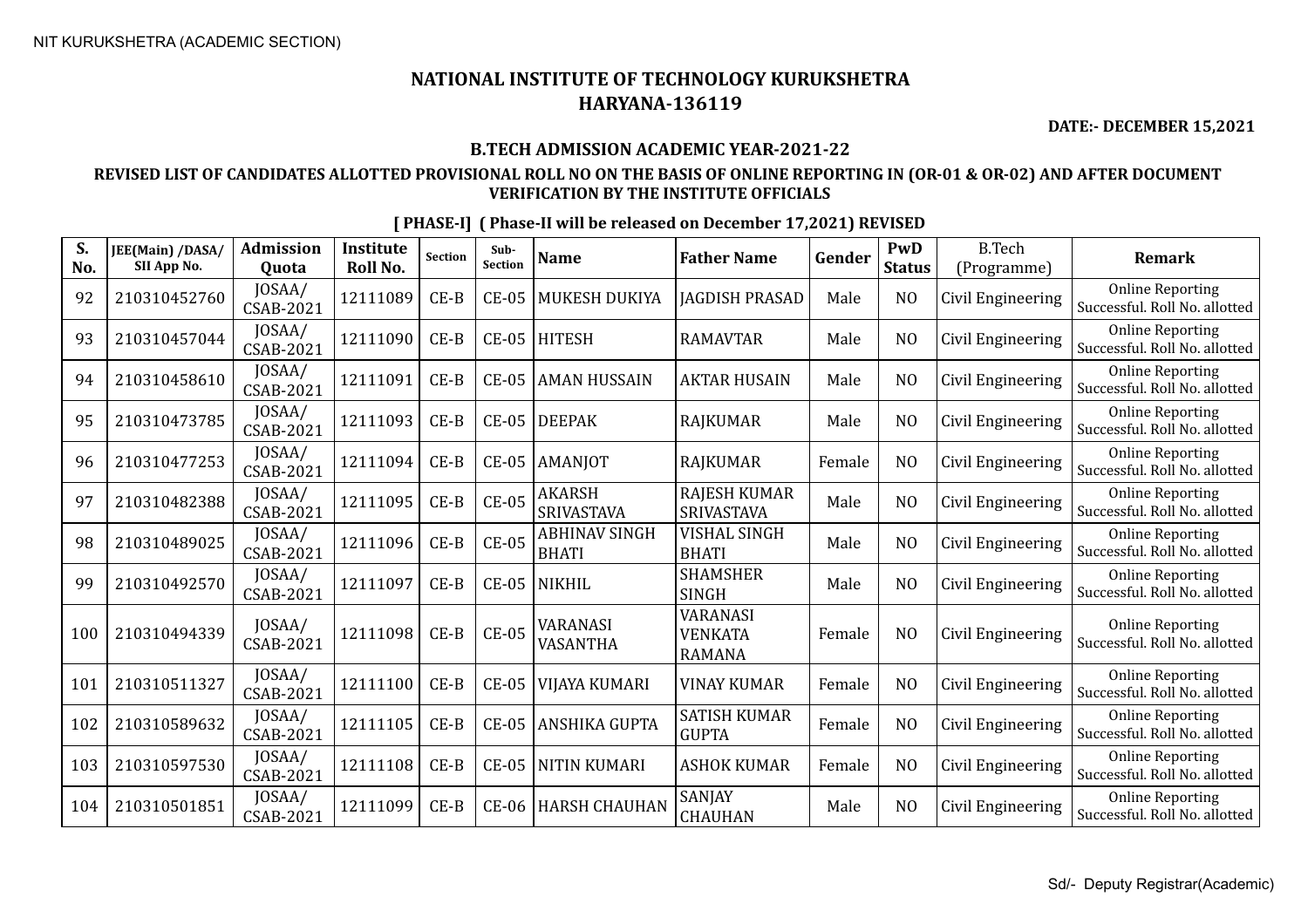**DATE:- DECEMBER 15,2021**

#### **B.TECH ADMISSION ACADEMIC YEAR-2021-22**

#### **REVISED LIST OF CANDIDATES ALLOTTED PROVISIONAL ROLL NO ON THE BASIS OF ONLINE REPORTING IN (OR-01 & OR-02) AND AFTER DOCUMENT VERIFICATION BY THE INSTITUTE OFFICIALS**

| S.<br>No. | JEE(Main) /DASA/<br>SII App No. | <b>Admission</b><br><b>Ouota</b> | <b>Institute</b><br>Roll No. | <b>Section</b> | Sub-<br><b>Section</b> | <b>Name</b>                         | <b>Father Name</b>                     | Gender | PwD<br><b>Status</b> | <b>B.Tech</b><br>(Programme) | <b>Remark</b>                                            |
|-----------|---------------------------------|----------------------------------|------------------------------|----------------|------------------------|-------------------------------------|----------------------------------------|--------|----------------------|------------------------------|----------------------------------------------------------|
| 105       | 210310533821                    | JOSAA/<br><b>CSAB-2021</b>       | 12111101                     | $CE-B$         | <b>CE-06</b>           | AJAY PRATAP<br><b>SINGH</b>         | <b>RAMNATH</b><br><b>SINGH</b>         | Male   | N <sub>O</sub>       | Civil Engineering            | <b>Online Reporting</b><br>Successful. Roll No. allotted |
| 106       | 210310543551                    | JOSAA/<br>CSAB-2021              | 12111102                     | $CE-B$         | CE-06                  | RAHUL                               | <b>DAL CHAND</b>                       | Male   | N <sub>O</sub>       | Civil Engineering            | <b>Online Reporting</b><br>Successful. Roll No. allotted |
| 107       | 210310563420                    | JOSAA/<br>CSAB-2021              | 12111103                     | $CE-B$         | <b>CE-06</b>           | <b>ANSH MEENA</b>                   | <b>HANUMAN</b><br><b>SAHAY MEENA</b>   | Male   | N <sub>O</sub>       | Civil Engineering            | <b>Online Reporting</b><br>Successful, Roll No. allotted |
| 108       | 210310576182                    | JOSAA/<br><b>CSAB-2021</b>       | 12111104                     | $CE-B$         | <b>CE-06</b>           | <b>ANSHUL KUMAR</b><br><b>GUPTA</b> | MUKESH CHAND<br><b>GUPTA</b>           | Male   | N <sub>O</sub>       | Civil Engineering            | <b>Online Reporting</b><br>Successful. Roll No. allotted |
| 109       | 210310594066                    | JOSAA/<br>CSAB-2021              | 12111106                     | $CE-B$         | <b>CE-06</b>           | <b>ANURAG SINGH</b><br><b>DEV</b>   | DEVENDRA LAL                           | Male   | N <sub>O</sub>       | Civil Engineering            | <b>Online Reporting</b><br>Successful. Roll No. allotted |
| 110       | 210310597066                    | JOSAA/<br>CSAB-2021              | 12111107                     | $CE-B$         | <b>CE-06</b>           | <b>NILAY PANDAY</b>                 | RAMASHANKAR<br><b>PANDAY</b>           | Male   | NO                   | Civil Engineering            | <b>Online Reporting</b><br>Successful. Roll No. allotted |
| 111       | 210310598230                    | JOSAA/<br><b>CSAB-2021</b>       | 12111109                     | $CE-B$         | CE-06                  | <b>RITESH BAMEL</b>                 | <b>HITENDER</b><br>SINGH               | Male   | N <sub>O</sub>       | Civil Engineering            | <b>Online Reporting</b><br>Successful. Roll No. allotted |
| 112       | 210310606657                    | JOSAA/<br><b>CSAB-2021</b>       | 12111110                     | $CE-B$         | CE-06                  | RITIK                               | <b>GHANSHYAM</b>                       | Male   | N <sub>O</sub>       | Civil Engineering            | <b>Online Reporting</b><br>Successful. Roll No. allotted |
| 113       | 210310607574                    | JOSAA/<br>CSAB-2021              | 12111111                     | $CE-B$         | <b>CE-06</b>           | ANUSHKA MEENA                       | <b>BHEEM SINGH</b><br><b>MEENA</b>     | Female | N <sub>O</sub>       | Civil Engineering            | <b>Online Reporting</b><br>Successful. Roll No. allotted |
| 114       | 210310609508                    | JOSAA/<br><b>CSAB-2021</b>       | 12111112                     | $CE-B$         | <b>CE-06</b>           | <b>KAVITA YADAV</b>                 | <b>SATISH YADAV</b>                    | Female | N <sub>O</sub>       | Civil Engineering            | <b>Online Reporting</b><br>Successful. Roll No. allotted |
| 115       | 210310615164                    | JOSAA/<br><b>CSAB-2021</b>       | 12111113                     | $CE-B$         | <b>CE-06</b>           | <b>ANIKET</b><br><b>AGRAWAL</b>     | <b>KRISHAN GOPAL</b><br><b>AGRAWAL</b> | Male   | N <sub>O</sub>       | Civil Engineering            | <b>Online Reporting</b><br>Successful. Roll No. allotted |
| 116       | 210310619154                    | JOSAA/<br>CSAB-2021              | 12111114                     | $CE-B$         | <b>CE-06</b>           | <b>ANUSHKA</b><br><b>CHAUDHARY</b>  | MR SARJEET<br><b>SINGH</b>             | Female | N <sub>O</sub>       | Civil Engineering            | <b>Online Reporting</b><br>Successful. Roll No. allotted |
| 117       | 210310624388                    | JOSAA/<br>CSAB-2021              | 12111115                     | $CE-B$         | <b>CE-06</b>           | <b>ADARSH MISHRA</b>                | <b>SURENDRA</b><br>PRATAP MISHRA       | Male   | N <sub>O</sub>       | Civil Engineering            | <b>Online Reporting</b><br>Successful. Roll No. allotted |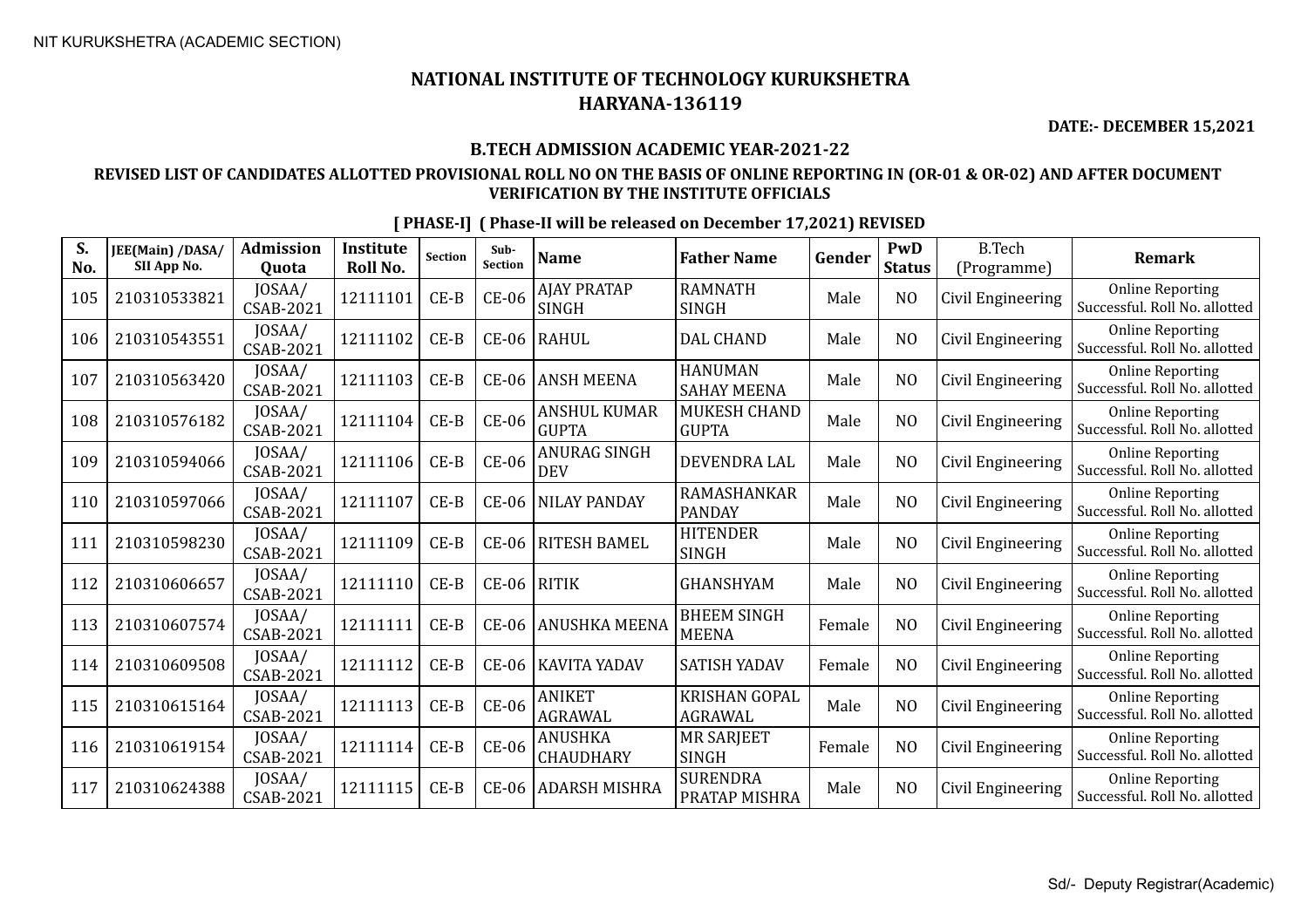**DATE:- DECEMBER 15,2021**

#### **B.TECH ADMISSION ACADEMIC YEAR-2021-22**

#### **REVISED LIST OF CANDIDATES ALLOTTED PROVISIONAL ROLL NO ON THE BASIS OF ONLINE REPORTING IN (OR-01 & OR-02) AND AFTER DOCUMENT VERIFICATION BY THE INSTITUTE OFFICIALS**

| S.<br>No. | JEE(Main) /DASA/<br>SII App No. | <b>Admission</b><br><b>Ouota</b> | <b>Institute</b><br>Roll No. | Section | Sub-<br><b>Section</b> | <b>Name</b>                       | <b>Father Name</b>                 | Gender      | PwD<br><b>Status</b> | <b>B.Tech</b><br>(Programme) | <b>Remark</b>                                                                                                                                                                                  |
|-----------|---------------------------------|----------------------------------|------------------------------|---------|------------------------|-----------------------------------|------------------------------------|-------------|----------------------|------------------------------|------------------------------------------------------------------------------------------------------------------------------------------------------------------------------------------------|
| 118       | 210310624504                    | JOSAA/<br><b>CSAB-2021</b>       | 12111116                     | $CE-B$  | <b>CE-06</b>           | <b>NEERAJ</b>                     | <b>MAAN SINGH</b>                  | Male        | N <sub>O</sub>       | Civil Engineering            | <b>Online Reporting</b><br>Successful. Roll No. allotted                                                                                                                                       |
| 119       | 210310626000                    | JOSAA/<br>CSAB-2021              | 12111117                     | $CE-B$  | <b>CE-06</b>           | <b>BANSHIDHAR</b><br><b>MEENA</b> | <b>GOPAL LAL</b><br><b>MEENA</b>   | Male        | N <sub>O</sub>       | Civil Engineering            | <b>Online Reporting</b><br>Successful. Roll No. allotted                                                                                                                                       |
| 120       | 210310626695                    | JOSAA/<br>CSAB-2021              | 12111118                     | $CE-B$  | <b>CE-06</b>           | <b>SUSHANT SINGH</b>              | DR. HIRA LAL                       | Male        | N <sub>O</sub>       | Civil Engineering            | <b>Online Reporting</b><br>Successful. Roll No. allotted                                                                                                                                       |
| 121       | 210310628073                    | JOSAA/<br><b>CSAB-2021</b>       | 12111119                     | $CE-B$  | CE-06                  | <b>UDAY ANSAL</b>                 | VIPIN BIHARI<br>LAL                | Male        | N <sub>O</sub>       | Civil Engineering            | <b>Online Reporting</b><br>Successful. Roll No. allotted                                                                                                                                       |
| 122       | 210310682207                    | JOSAA/<br><b>CSAB-2021</b>       | 12111122                     | $CE-B$  | <b>CE-06</b>           | <b>TANU DEVI</b>                  | <b>BALWAN SINGH</b>                | Female      | N <sub>O</sub>       | Civil Engineering            | <b>Online Reporting</b><br>Successful. Roll No. allotted                                                                                                                                       |
| 123       | 210320012416                    | JOSAA/<br>CSAB-2021              | 12111128                     | $CE-B$  | <b>CE-06</b>           | <b>DEEPA</b>                      | <b>SATISH KUMAR</b>                | Female      | N <sub>O</sub>       | Civil Engineering            | <b>Online Reporting</b><br>Successful. Roll No. allotted                                                                                                                                       |
| 124       | 210310659451                    | JOSAA/<br>CSAB-2021              | 12111120                     | $CE-B$  | $CE-07$                | <b>ANIL MEENA</b>                 | MUKESH CHAND<br><b>MEENA</b>       | Male        | N <sub>O</sub>       | Civil Engineering            | <b>Online Reporting</b><br>Successful. Roll No. allotted                                                                                                                                       |
| 125       | 210310660284                    | JOSAA/<br>CSAB-2021              | 12111121                     | $CE-B$  | <b>CE-07</b>           | <b>ANKIT</b><br><b>BHARDWAI</b>   | PINKU KUMAR                        | Male        | N <sub>O</sub>       | Civil Engineering            | <b>Online Reporting</b><br>Successful. Roll No. allotted                                                                                                                                       |
| 126       | 210310795172                    | JOSAA/<br><b>CSAB-2021</b>       | 12111123                     | $CE-B$  | <b>CE-07</b>           | <b>NANAK CHAND</b>                | <b>MANGU RAM</b>                   | <b>Male</b> | N <sub>O</sub>       | <b>Civil Engineering</b>     | <b>Online Reporting</b><br>Successful. Roll No.<br>allotted. Roll No. is<br>withdrawan due to invalid<br><b>ST Certificate after</b><br>document verification at<br>institute Online Reporting |
| 127       | 210310863691                    | JOSAA/<br><b>CSAB-2021</b>       | 12111126                     | $CE-B$  | <b>CE-07</b>           | <b>SAURABH BOHAT</b>              | <b>MR SURENDER</b><br><b>SINGH</b> | Male        | N <sub>O</sub>       | Civil Engineering            | <b>Online Reporting</b><br>Successful, Roll No. allotted                                                                                                                                       |
| 128       | 210310915654                    | JOSAA/<br>CSAB-2021              | 12111127                     | $CE-B$  | $CE-07$                | <b>ASHISH VYAS</b>                | <b>AMIT VYAS</b>                   | Male        | N <sub>O</sub>       | Civil Engineering            | <b>Online Reporting</b><br>Successful. Roll No. allotted                                                                                                                                       |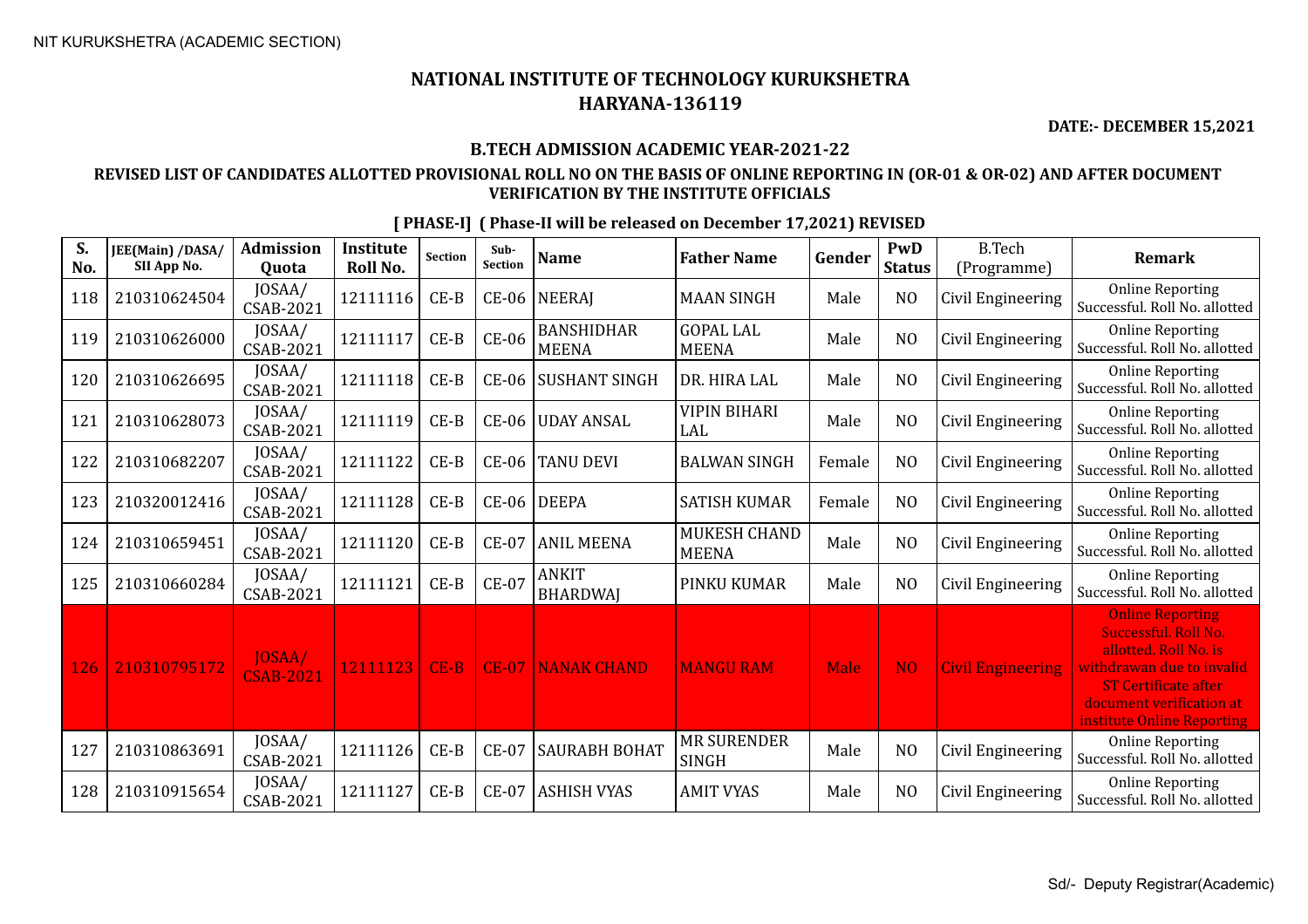**DATE:- DECEMBER 15,2021**

#### **B.TECH ADMISSION ACADEMIC YEAR-2021-22**

#### **REVISED LIST OF CANDIDATES ALLOTTED PROVISIONAL ROLL NO ON THE BASIS OF ONLINE REPORTING IN (OR-01 & OR-02) AND AFTER DOCUMENT VERIFICATION BY THE INSTITUTE OFFICIALS**

| S.<br>No. | JEE(Main) /DASA/<br>SII App No. | <b>Admission</b><br>Quota  | <b>Institute</b><br>Roll No. | <b>Section</b> | Sub-<br><b>Section</b> | <b>Name</b>                 | <b>Father Name</b>                     | Gender | PwD<br><b>Status</b> | <b>B.Tech</b><br>(Programme) | <b>Remark</b>                                            |
|-----------|---------------------------------|----------------------------|------------------------------|----------------|------------------------|-----------------------------|----------------------------------------|--------|----------------------|------------------------------|----------------------------------------------------------|
| 129       | 210330071213                    | JOSAA/<br><b>CSAB-2021</b> | 12111129                     | $CE-B$         | <b>CE-07</b>           | AMBEDKAR<br><b>KUMAR</b>    | <b>LAKHAN RAM</b>                      | Male   | N <sub>O</sub>       | Civil Engineering            | <b>Online Reporting</b><br>Successful. Roll No. allotted |
| 130       | 210310022039                    | JOSAA/<br><b>CSAB-2021</b> | 12111130                     | $CE-B$         | <b>CE-07</b>           | <b>AMAN</b>                 | PREM CHAND                             | Male   | N <sub>O</sub>       | Civil Engineering            | <b>Online Reporting</b><br>Successful. Roll No. allotted |
| 131       | 210310029501                    | JOSAA/<br>CSAB-2021        | 12111131                     | $CE-B$         | $CE-07$                | <b>SAHIL KUMAR</b>          | <b>MANJIT SINGH</b>                    | Male   | N <sub>O</sub>       | Civil Engineering            | <b>Online Reporting</b><br>Successful. Roll No. allotted |
| 132       | 210310031917                    | JOSAA/<br><b>CSAB-2021</b> | 12111132                     | $CE-B$         | <b>CE-07</b>           | <b>ANJALI</b>               | <b>VISHNU</b>                          | Female | N <sub>O</sub>       | Civil Engineering            | <b>Online Reporting</b><br>Successful. Roll No. allotted |
| 133       | 210310036403                    | JOSAA/<br>CSAB-2021        | 12111133                     | $CE-B$         | <b>CE-07</b>           | UJJWAL KUMAR<br>CHOUDHARY   | <b>SAROJ KUMAR</b><br><b>CHOUDHARY</b> | Male   | N <sub>O</sub>       | Civil Engineering            | <b>Online Reporting</b><br>Successful. Roll No. allotted |
| 134       | 210310060814                    | JOSAA/<br><b>CSAB-2021</b> | 12111134                     | $CE-B$         | <b>CE-07</b>           | <b>ASHWANI</b>              | <b>LAHANA SINGH</b>                    | Male   | N <sub>O</sub>       | Civil Engineering            | <b>Online Reporting</b><br>Successful. Roll No. allotted |
| 135       | 210310082063                    | JOSAA/<br>CSAB-2021        | 12111135                     | $CE-B$         | <b>CE-07</b>           | DEEPTI<br><b>CHAUDHARY</b>  | <b>VIJAY SINGH</b>                     | Female | N <sub>O</sub>       | Civil Engineering            | <b>Online Reporting</b><br>Successful. Roll No. allotted |
| 136       | 210310087645                    | JOSAA/<br>CSAB-2021        | 12111136                     | $CE-B$         | <b>CE-07</b>           | <b>ARPIT KUMAR</b>          | <b>SUNIL KUMAR</b>                     | Male   | N <sub>O</sub>       | Civil Engineering            | <b>Online Reporting</b><br>Successful. Roll No. allotted |
| 137       | 210310093151                    | JOSAA/<br><b>CSAB-2021</b> | 12111137                     | $CE-B$         | <b>CE-07</b>           | <b>ACHAL AGARWAL</b>        | <b>TARUN</b><br>AGARWAL                | Male   | N <sub>O</sub>       | Civil Engineering            | <b>Online Reporting</b><br>Successful. Roll No. allotted |
| 138       | 210310107615                    | JOSAA/<br><b>CSAB-2021</b> | 12111138                     | $CE-B$         | $CE-07$                | <b>JATIN YADAV</b>          | <b>ANIL KUMAR</b>                      | Male   | NO                   | Civil Engineering            | <b>Online Reporting</b><br>Successful. Roll No. allotted |
| 139       | 210310135786                    | JOSAA/<br>CSAB-2021        | 12111139                     | $CE-B$         | <b>CE-07</b>           | KHUSHBOO DEVI               | <b>SURENDER</b><br><b>SINGH</b>        | Female | N <sub>O</sub>       | Civil Engineering            | <b>Online Reporting</b><br>Successful. Roll No. allotted |
| 140       | 210310155929                    | JOSAA/<br><b>CSAB-2021</b> | 12111140                     | $CE-B$         | <b>CE-07</b>           | KHYATI PRIYA<br><b>JAIN</b> | <b>SIDDHARTHA</b>                      | Female | N <sub>O</sub>       | Civil Engineering            | <b>Online Reporting</b><br>Successful. Roll No. allotted |
| 141       | 210310173302                    | JOSAA/<br><b>CSAB-2021</b> | 12111141                     | $CE-B$         | $CE-07$                | <b>VARUN PANDEY</b>         | <b>LAXMI KANT</b>                      | Male   | NO                   | Civil Engineering            | <b>Online Reporting</b><br>Successful. Roll No. allotted |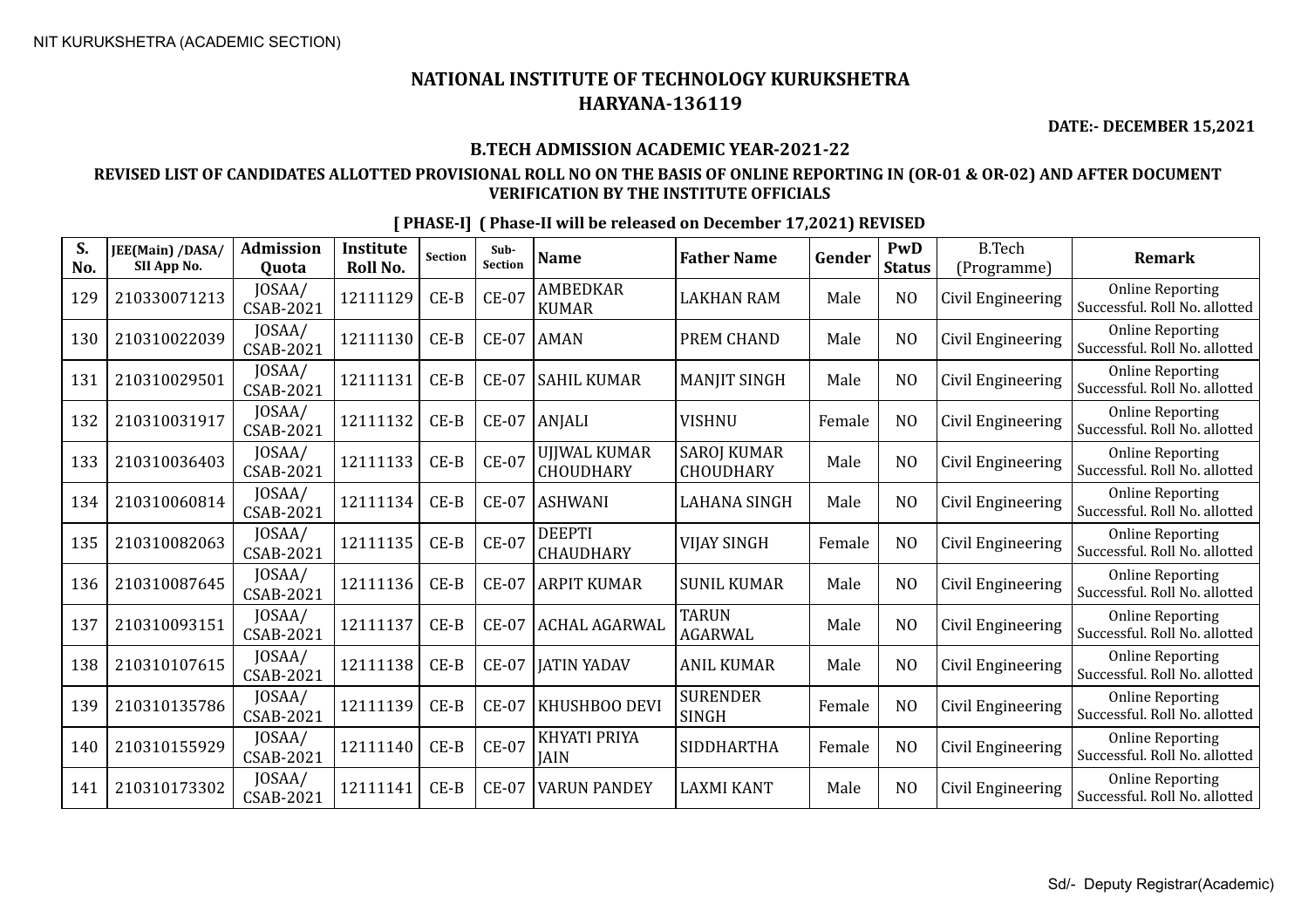**DATE:- DECEMBER 15,2021**

#### **B.TECH ADMISSION ACADEMIC YEAR-2021-22**

#### **REVISED LIST OF CANDIDATES ALLOTTED PROVISIONAL ROLL NO ON THE BASIS OF ONLINE REPORTING IN (OR-01 & OR-02) AND AFTER DOCUMENT VERIFICATION BY THE INSTITUTE OFFICIALS**

| S.<br>No. | JEE(Main) /DASA/<br>SII App No. | <b>Admission</b><br>Quota  | <b>Institute</b><br>Roll No. | Section | Sub-<br><b>Section</b> | <b>Name</b>                       | <b>Father Name</b>                      | Gender | PwD<br><b>Status</b> | <b>B.Tech</b><br>(Programme) | <b>Remark</b>                                            |
|-----------|---------------------------------|----------------------------|------------------------------|---------|------------------------|-----------------------------------|-----------------------------------------|--------|----------------------|------------------------------|----------------------------------------------------------|
| 142       | 210310238498                    | JOSAA/<br>CSAB-2021        | 12111142                     | $CE-B$  | <b>CE-07</b>           | <b>ANIRWAN</b><br><b>BANERJEE</b> | <b>RAJ NARAYAN</b><br><b>BANERJEE</b>   | Male   | N <sub>O</sub>       | Civil Engineering            | <b>Online Reporting</b><br>Successful. Roll No. allotted |
| 143       | 210310334889                    | JOSAA/<br><b>CSAB-2021</b> | 12111146                     | $CE-B$  | $CE-07$                | TANU RANI                         | PARVEEN SINGH                           | Female | N <sub>O</sub>       | Civil Engineering            | <b>Online Reporting</b><br>Successful. Roll No. allotted |
| 144       | 210310244209                    | JOSAA/<br><b>CSAB-2021</b> | 12111143                     | $CE-B$  | <b>CE-08</b>           | <b>VINIT</b>                      | <b>MANJEET SINGH</b>                    | Male   | N <sub>O</sub>       | Civil Engineering            | <b>Online Reporting</b><br>Successful, Roll No. allotted |
| 145       | 210310298154                    | JOSAA/<br>CSAB-2021        | 12111144                     | $CE-B$  | <b>CE-08</b>           | <b>PUSHPENDER</b>                 | <b>MANOJ KUMAR</b>                      | Male   | N <sub>O</sub>       | Civil Engineering            | <b>Online Reporting</b><br>Successful. Roll No. allotted |
| 146       | 210310313560                    | JOSAA/<br>CSAB-2021        | 12111145                     | $CE-B$  | <b>CE-08</b>           | <b>SHUBHAM</b><br>VASHISHTHA      | <b>GANESH DUTT</b><br><b>SHARMA</b>     | Male   | N <sub>O</sub>       | Civil Engineering            | <b>Online Reporting</b><br>Successful. Roll No. allotted |
| 147       | 210310365547                    | JOSAA/<br><b>CSAB-2021</b> | 12111147                     | $CE-B$  | <b>CE-08</b>           | <b>ANKIT YADAV</b>                | <b>SAHAB RAJ</b>                        | Male   | N <sub>O</sub>       | Civil Engineering            | <b>Online Reporting</b><br>Successful, Roll No. allotted |
| 148       | 210310365690                    | JOSAA/<br><b>CSAB-2021</b> | 12111148                     | $CE-B$  | <b>CE-08</b>           | PRIYANSHU                         | <b>MAHENDER</b><br><b>SINGH</b>         | Male   | N <sub>O</sub>       | Civil Engineering            | <b>Online Reporting</b><br>Successful. Roll No. allotted |
| 149       | 210310388859                    | JOSAA/<br><b>CSAB-2021</b> | 12111149                     | $CE-B$  | <b>CE-08</b>           | MUKESH                            | <b>BALBIR</b>                           | Male   | N <sub>O</sub>       | Civil Engineering            | <b>Online Reporting</b><br>Successful. Roll No. allotted |
| 150       | 210310432740                    | JOSAA/<br>CSAB-2021        | 12111150                     | $CE-B$  | <b>CE-08</b>           | <b>ARYANSH KUMAR</b>              | <b>MR SUBHASH</b><br><b>KUMAR SINGH</b> | Male   | N <sub>O</sub>       | Civil Engineering            | <b>Online Reporting</b><br>Successful. Roll No. allotted |
| 151       | 210310439274                    | JOSAA/<br>CSAB-2021        | 12111151                     | $CE-B$  | <b>CE-08</b>           | ANMOL                             | <b>MUKESH KUMAR</b>                     | Male   | N <sub>O</sub>       | Civil Engineering            | <b>Online Reporting</b><br>Successful. Roll No. allotted |
| 152       | 210310440909                    | JOSAA/<br>CSAB-2021        | 12111152                     | $CE-B$  | <b>CE-08</b>           | <b>VIVEK BHARTI</b>               | <b>ROHITAS</b><br><b>KUMAR</b>          | Male   | N <sub>O</sub>       | Civil Engineering            | <b>Online Reporting</b><br>Successful. Roll No. allotted |
| 153       | 210310483058                    | JOSAA/<br>CSAB-2021        | 12111153                     | $CE-B$  | <b>CE-08</b>           | <b>USHMA</b>                      | <b>RAVI DUTT</b>                        | Female | N <sub>O</sub>       | Civil Engineering            | <b>Online Reporting</b><br>Successful. Roll No. allotted |
| 154       | 210310533965                    | JOSAA/<br>CSAB-2021        | 12111155                     | $CE-B$  | <b>CE-08</b>           | KSHITIZ GARG                      | RAJESH GARG                             | Male   | N <sub>O</sub>       | Civil Engineering            | <b>Online Reporting</b><br>Successful. Roll No. allotted |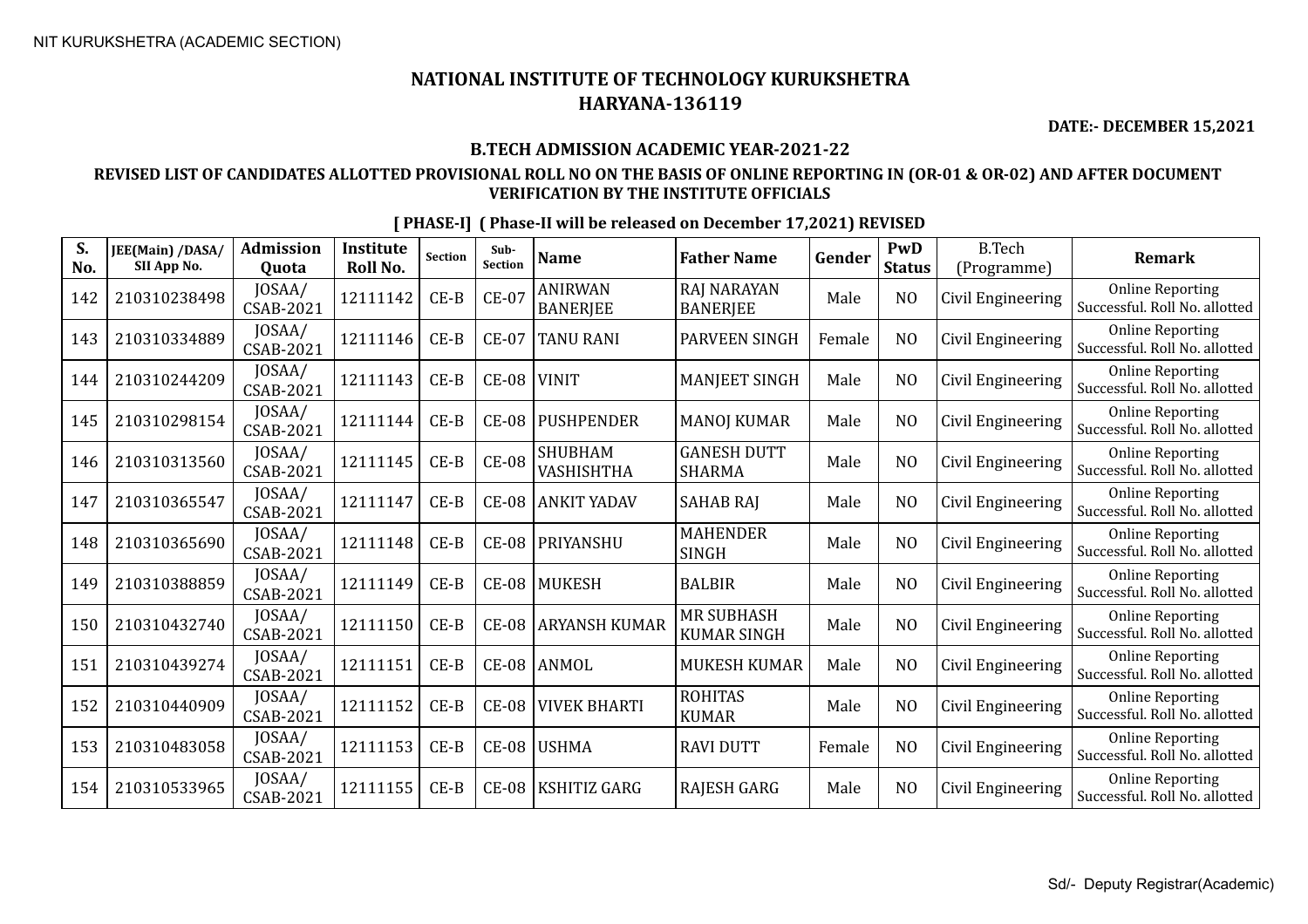**DATE:- DECEMBER 15,2021**

#### **B.TECH ADMISSION ACADEMIC YEAR-2021-22**

#### **REVISED LIST OF CANDIDATES ALLOTTED PROVISIONAL ROLL NO ON THE BASIS OF ONLINE REPORTING IN (OR-01 & OR-02) AND AFTER DOCUMENT VERIFICATION BY THE INSTITUTE OFFICIALS**

| S.<br>No. | JEE(Main) /DASA/<br>SII App No. | <b>Admission</b><br><b>Ouota</b> | <b>Institute</b><br><b>Roll No.</b> | <b>Section</b> | Sub-<br>Section | <b>Name</b>                         | <b>Father Name</b>                     | Gender | PwD<br><b>Status</b> | <b>B.Tech</b><br>(Programme) | <b>Remark</b>                                            |
|-----------|---------------------------------|----------------------------------|-------------------------------------|----------------|-----------------|-------------------------------------|----------------------------------------|--------|----------------------|------------------------------|----------------------------------------------------------|
| 155       | 210310598393                    | JOSAA/<br>CSAB-2021              | 12111156                            | $CE-B$         | <b>CE-08</b>    | YASH MEHTA                          | <b>NARENDRA</b><br><b>KUMAR</b>        | Male   | N <sub>O</sub>       | Civil Engineering            | <b>Online Reporting</b><br>Successful. Roll No. allotted |
| 156       | 210310612800                    | JOSAA/<br>CSAB-2021              | 12111157                            | $CE-B$         | <b>CE-08</b>    | <b>GAURAV KUMAR</b><br><b>SINGH</b> | <b>CLSINGH</b>                         | Male   | N <sub>O</sub>       | Civil Engineering            | <b>Online Reporting</b><br>Successful. Roll No. allotted |
| 157       | 210310617578                    | JOSAA/<br><b>CSAB-2021</b>       | 12111158                            | $CE-B$         | $CE-08$         | <b>VINAY</b>                        | <b>SURENDRA</b><br><b>SINGH</b>        | Male   | N <sub>O</sub>       | Civil Engineering            | <b>Online Reporting</b><br>Successful. Roll No. allotted |
| 158       | 210310620317                    | JOSAA/<br>CSAB-2021              | 12111159                            | $CE-B$         | <b>CE-08</b>    | <b>RIYANSHI</b>                     | <b>ANIL KUMAR</b>                      | Female | N <sub>O</sub>       | Civil Engineering            | <b>Online Reporting</b><br>Successful. Roll No. allotted |
| 159       | 210310673643                    | JOSAA/<br>CSAB-2021              | 12111160                            | $CE-B$         | <b>CE-08</b>    | <b>VRITIKA SINGLA</b>               | MR. LAXMAN<br>SINGLA                   | Female | N <sub>O</sub>       | Civil Engineering            | <b>Online Reporting</b><br>Successful. Roll No. allotted |
| 160       | 210310707495                    | JOSAA/<br><b>CSAB-2021</b>       | 12111161                            | $CE-B$         | <b>CE-08</b>    | <b>SHAGUN AERON</b>                 | <b>RAMNIVAS</b><br><b>AERON</b>        | Female | N <sub>O</sub>       | Civil Engineering            | <b>Online Reporting</b><br>Successful. Roll No. allotted |
| 161       | 210310720843                    | JOSAA/<br>CSAB-2021              | 12111162                            | $CE-B$         | $CE-08$         | <b>JAI VERMA</b>                    | MANMOHAN<br><b>VERMA</b>               | Male   | N <sub>O</sub>       | Civil Engineering            | <b>Online Reporting</b><br>Successful. Roll No. allotted |
| 162       | 210320007072                    | JOSAA/<br><b>CSAB-2021</b>       | 12111163                            | $CE-B$         | <b>CE-08</b>    | <b>GURPREET</b><br><b>KAMBOI</b>    | <b>AMOLAK CHAND</b>                    | Male   | N <sub>O</sub>       | Civil Engineering            | <b>Online Reporting</b><br>Successful. Roll No. allotted |
| 163       | 210330046734                    | JOSAA/<br>CSAB-2021              | 12111164                            | $CE-B$         | <b>CE-08</b>    | <b>VIDHISHA</b><br><b>GEHLOT</b>    | <b>CHAIN SINGH</b><br><b>GEHLOT</b>    | Female | N <sub>O</sub>       | Civil Engineering            | <b>Online Reporting</b><br>Successful. Roll No. allotted |
| 164       | PY3881532061<br>892             | JOSAA/<br><b>CSAB-2021</b>       | 12131001                            | $CE-B$         | $CE-08$         | <b>ANIKET BIKRAM</b><br><b>SHAH</b> | <b>MR BIRENDRA</b><br><b>KUMAR SAH</b> | Male   | N <sub>O</sub>       | Civil Engineering            | <b>Online Reporting</b><br>Successful. Roll No. allotted |
| 165       | 210310000699                    | JOSAA/<br><b>CSAB-2021</b>       | 12112001                            | $CS-A$         | $CS-01$         | <b>SVASTIK</b><br><b>KANWAR</b>     | <b>ARVIND</b><br><b>KANWAR</b>         | Male   | N <sub>O</sub>       | Computer<br>Engineering      | <b>Online Reporting</b><br>Successful. Roll No. allotted |
| 166       | 210310000715                    | JOSAA/<br>CSAB-2021              | 12112002                            | $CS-A$         | $CS-01$         | <b>DEVASHISH</b>                    | VIJAY SINGH<br><b>SAINI</b>            | Male   | NO                   | Computer<br>Engineering      | <b>Online Reporting</b><br>Successful. Roll No. allotted |
| 167       | 210310001865                    | JOSAA/<br><b>CSAB-2021</b>       | 12112003                            | $CS-A$         | $CS-01$         | PRIYANSHU<br><b>MAURYA</b>          | <b>MANSHA RAM</b>                      | Male   | N <sub>O</sub>       | Computer<br>Engineering      | <b>Online Reporting</b><br>Successful. Roll No. allotted |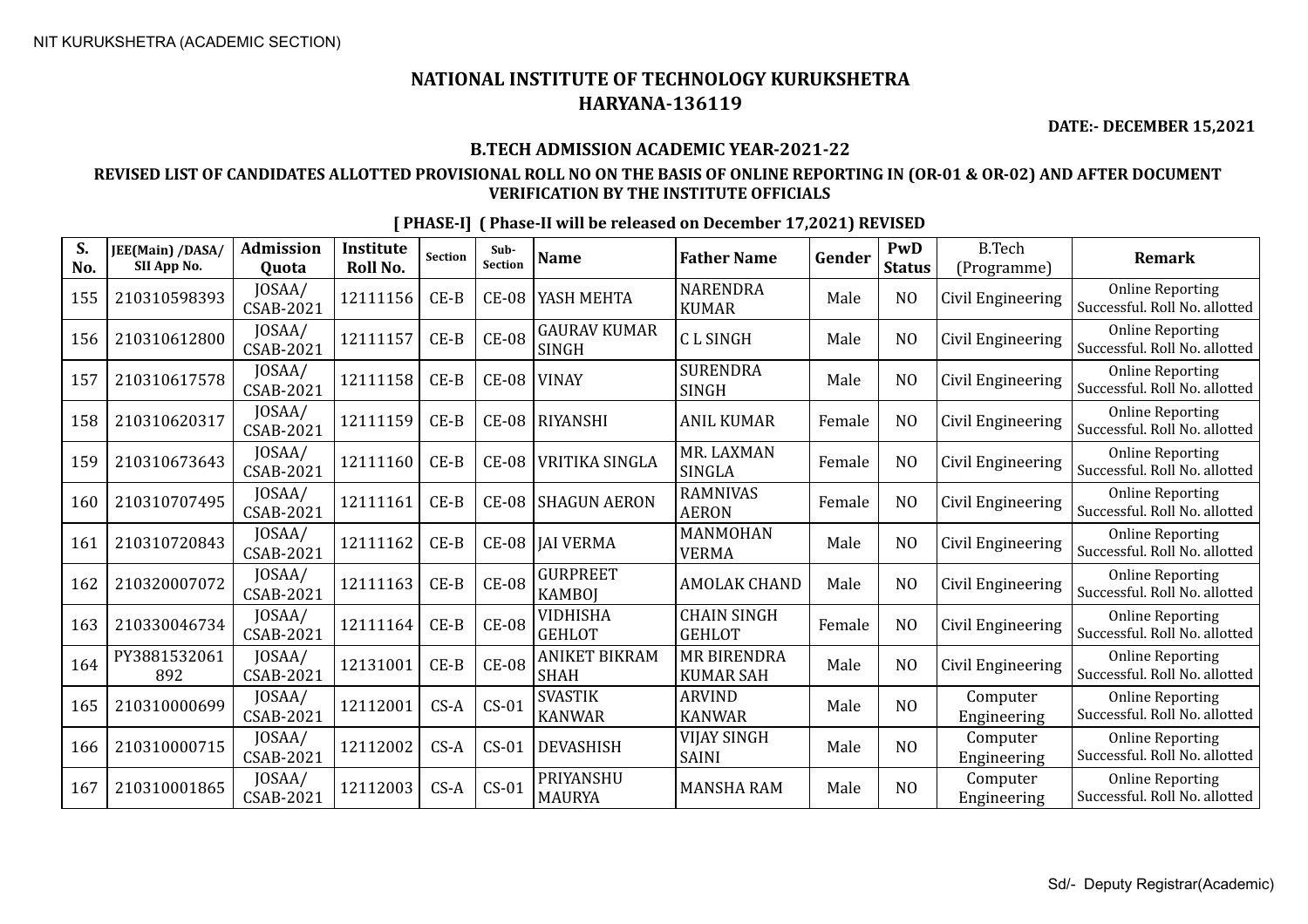**DATE:- DECEMBER 15,2021**

#### **B.TECH ADMISSION ACADEMIC YEAR-2021-22**

#### **REVISED LIST OF CANDIDATES ALLOTTED PROVISIONAL ROLL NO ON THE BASIS OF ONLINE REPORTING IN (OR-01 & OR-02) AND AFTER DOCUMENT VERIFICATION BY THE INSTITUTE OFFICIALS**

| S.<br>No. | JEE(Main) /DASA/<br>SII App No. | <b>Admission</b><br>Quota  | <b>Institute</b><br><b>Roll No.</b> | <b>Section</b> | Sub-<br><b>Section</b> | <b>Name</b>                      | <b>Father Name</b>                    | Gender | <b>PwD</b><br><b>Status</b> | <b>B.Tech</b><br>(Programme) | <b>Remark</b>                                            |
|-----------|---------------------------------|----------------------------|-------------------------------------|----------------|------------------------|----------------------------------|---------------------------------------|--------|-----------------------------|------------------------------|----------------------------------------------------------|
| 168       | 210310002535                    | JOSAA/<br><b>CSAB-2021</b> | 12112004                            | $CS-A$         | $CS-01$                | <b>DEEPA KUMARI</b>              | <b>DURGESH</b><br><b>NANDAN SINGH</b> | Female | N <sub>O</sub>              | Computer<br>Engineering      | <b>Online Reporting</b><br>Successful. Roll No. allotted |
| 169       | 210310002941                    | JOSAA/<br>CSAB-2021        | 12112005                            | $CS-A$         | $CS-01$                | ARYAN RAJ                        | <b>PRAMOD</b><br><b>BHAGAT</b>        | Male   | NO                          | Computer<br>Engineering      | <b>Online Reporting</b><br>Successful. Roll No. allotted |
| 170       | 210310009525                    | JOSAA/<br>CSAB-2021        | 12112006                            | $CS-A$         | $CS-01$                | <b>MURARI PANDEY</b>             | SAMARJEET                             | Male   | N <sub>O</sub>              | Computer<br>Engineering      | <b>Online Reporting</b><br>Successful. Roll No. allotted |
| 171       | 210310010071                    | JOSAA/<br><b>CSAB-2021</b> | 12112007                            | $CS-A$         | $CS-01$                | <b>VISHAL KHURANA</b>            | <b>VINOD</b><br><b>KHURANA</b>        | Male   | N <sub>O</sub>              | Computer<br>Engineering      | <b>Online Reporting</b><br>Successful. Roll No. allotted |
| 172       | 210310012331                    | JOSAA/<br>CSAB-2021        | 12112008                            | $CS-A$         | $CS-01$                | <b>KHUSHI</b><br><b>ALPHONSE</b> | <b>NORMAN</b><br>RAJESH               | Female | NO                          | Computer<br>Engineering      | <b>Online Reporting</b><br>Successful. Roll No. allotted |
| 173       | 210310013060                    | JOSAA/<br>CSAB-2021        | 12112009                            | $CS-A$         | $CS-01$                | <b>TUSHAR</b>                    | PAWAN KUMAR                           | Male   | N <sub>O</sub>              | Computer<br>Engineering      | <b>Online Reporting</b><br>Successful. Roll No. allotted |
| 174       | 210310017236                    | JOSAA/<br>CSAB-2021        | 12112010                            | $CS-A$         | $CS-01$                | <b>RAMAVATH</b><br><b>ARJUN</b>  | <b>RAMAVATH</b><br><b>SHANKAR</b>     | Male   | NO                          | Computer<br>Engineering      | <b>Online Reporting</b><br>Successful. Roll No. allotted |
| 175       | 210310023159                    | JOSAA/<br>CSAB-2021        | 12112011                            | $CS-A$         | $CS-01$                | <b>HARSH KUMAR</b>               | <b>PRADEEP</b><br><b>KUMAR</b>        | Male   | NO                          | Computer<br>Engineering      | <b>Online Reporting</b><br>Successful. Roll No. allotted |
| 176       | 210310024950                    | JOSAA/<br><b>CSAB-2021</b> | 12112012                            | $CS-A$         | $CS-01$                | <b>AMIT KUMAR</b>                | <b>VIRENDRA</b><br><b>PRASAD</b>      | Male   | NO                          | Computer<br>Engineering      | <b>Online Reporting</b><br>Successful. Roll No. allotted |
| 177       | 210310028137                    | JOSAA/<br><b>CSAB-2021</b> | 12112014                            | $CS-A$         | $CS-01$                | <b>ANUPMA</b>                    | <b>JAIKESH</b>                        | Female | N <sub>O</sub>              | Computer<br>Engineering      | <b>Online Reporting</b><br>Successful. Roll No. allotted |
| 178       | 210310029736                    | JOSAA/<br>CSAB-2021        | 12112015                            | $CS-A$         | $CS-01$                | <b>ANURAG KUMAR</b>              | <b>NARENDRA</b><br><b>KUMAR</b>       | Male   | NO                          | Computer<br>Engineering      | <b>Online Reporting</b><br>Successful. Roll No. allotted |
| 179       | 210310041077                    | JOSAA/<br><b>CSAB-2021</b> | 12112025                            | $CS-A$         | $CS-01$                | VANSHIKA<br><b>SHARMA</b>        | GOVIND<br><b>SHARMA</b>               | Female | NO                          | Computer<br>Engineering      | <b>Online Reporting</b><br>Successful. Roll No. allotted |
| 180       | 210310211589                    | JOSAA/<br>CSAB-2021        | 12112105                            | $CS-A$         | $CS-01$                | <b>NITISH KUMAR</b>              | <b>NAGESHWAR</b><br><b>PASWAN</b>     | Male   | <b>YES</b>                  | Computer<br>Engineering      | <b>Online Reporting</b><br>Successful. Roll No. allotted |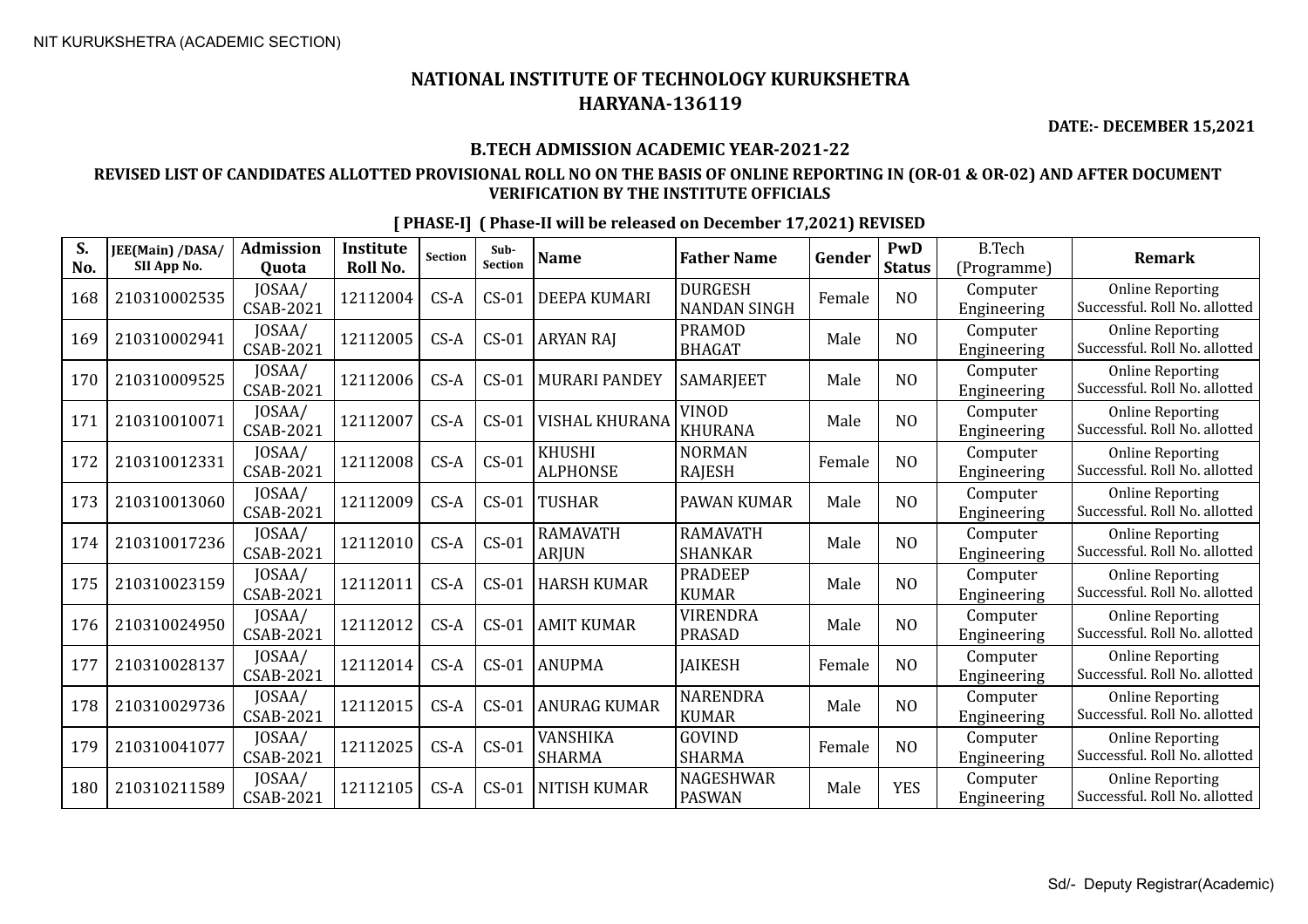**DATE:- DECEMBER 15,2021**

#### **B.TECH ADMISSION ACADEMIC YEAR-2021-22**

#### **REVISED LIST OF CANDIDATES ALLOTTED PROVISIONAL ROLL NO ON THE BASIS OF ONLINE REPORTING IN (OR-01 & OR-02) AND AFTER DOCUMENT VERIFICATION BY THE INSTITUTE OFFICIALS**

| S.<br>No. | JEE(Main) /DASA/<br>SII App No. | <b>Admission</b><br><b>Ouota</b> | <b>Institute</b><br>Roll No. | <b>Section</b> | Sub-<br>Section | <b>Name</b>                                | <b>Father Name</b>                         | Gender | PwD<br><b>Status</b> | <b>B.Tech</b><br>(Programme) | <b>Remark</b>                                            |
|-----------|---------------------------------|----------------------------------|------------------------------|----------------|-----------------|--------------------------------------------|--------------------------------------------|--------|----------------------|------------------------------|----------------------------------------------------------|
| 181       | 210310211980                    | JOSAA/<br><b>CSAB-2021</b>       | 12112106                     | $CS-A$         | $CS-01$         | ABHI<br><b>CHAUDHARY</b>                   | <b>RAMESH CHAND</b>                        | Male   | <b>YES</b>           | Computer<br>Engineering      | <b>Online Reporting</b><br>Successful. Roll No. allotted |
| 182       | 210310233576                    | JOSAA/<br><b>CSAB-2021</b>       | 12112114                     | $CS-A$         | $CS-01$         | <b>SURAJPAL</b>                            | <b>RADHE SHYAM</b>                         | Male   | <b>YES</b>           | Computer<br>Engineering      | <b>Online Reporting</b><br>Successful. Roll No. allotted |
| 183       | 210310343397                    | JOSAA/<br><b>CSAB-2021</b>       | 12112141                     | $CS-A$         | $CS-01$         | <b>DIVYANSHU</b>                           | <b>ISHWAR SINGH</b>                        | Male   | <b>YES</b>           | Computer<br>Engineering      | <b>Online Reporting</b><br>Successful. Roll No. allotted |
| 184       | 210310386303                    | JOSAA/<br>CSAB-2021              | 12112156                     | $CS-A$         | $CS-01$         | <b>AVINASH</b><br><b>BHUYAN</b>            | <b>ANANTA</b><br><b>BHUYAN</b>             | Male   | <b>YES</b>           | Computer<br>Engineering      | <b>Online Reporting</b><br>Successful. Roll No. allotted |
| 185       | 210310029831                    | JOSAA/<br>CSAB-2021              | 12112016                     | $CS-A$         | $CS-02$         | <b>HITESH</b>                              | <b>SATYADEV</b>                            | Male   | NO                   | Computer<br>Engineering      | <b>Online Reporting</b><br>Successful. Roll No. allotted |
| 186       | 210310030400                    | JOSAA/<br>CSAB-2021              | 12112017                     | $CS-A$         | $CS-02$         | <b>AKSHAY</b>                              | <b>SUKRAM PAL</b>                          | Male   | NO                   | Computer<br>Engineering      | <b>Online Reporting</b><br>Successful. Roll No. allotted |
| 187       | 210310030475                    | JOSAA/<br><b>CSAB-2021</b>       | 12112018                     | $CS-A$         | $CS-02$         | <b>RAJAT KUMAR</b>                         | <b>SUKHVINDER</b><br><b>SINGH</b>          | Male   | N <sub>O</sub>       | Computer<br>Engineering      | <b>Online Reporting</b><br>Successful. Roll No. allotted |
| 188       | 210310031700                    | JOSAA/<br>CSAB-2021              | 12112019                     | $CS-A$         | $CS-02$         | <b>KESHAV SHARMA</b>                       | <b>PARVEEN</b><br><b>SHARMA</b>            | Male   | NO                   | Computer<br>Engineering      | <b>Online Reporting</b><br>Successful. Roll No. allotted |
| 189       | 210310033227                    | JOSAA/<br><b>CSAB-2021</b>       | 12112020                     | $CS-A$         | $CS-02$         | <b>BHAVESH</b>                             | <b>RAMESH KUMAR</b>                        | Male   | N <sub>O</sub>       | Computer<br>Engineering      | <b>Online Reporting</b><br>Successful. Roll No. allotted |
| 190       | 210310036372                    | JOSAA/<br>CSAB-2021              | 12112021                     | $CS-A$         | $CS-02$         | VANSH SUKHIJA                              | <b>MANOJ KUMAR</b>                         | Male   | N <sub>O</sub>       | Computer<br>Engineering      | <b>Online Reporting</b><br>Successful. Roll No. allotted |
| 191       | 210310036488                    | JOSAA/<br><b>CSAB-2021</b>       | 12112022                     | $CS-A$         | $CS-02$         | <b>VISHWAS</b><br><b>KANCHAN</b><br>VAIDYA | <b>KANCHAN</b><br><b>PRAKASH</b><br>VAIDYA | Male   | NO                   | Computer<br>Engineering      | <b>Online Reporting</b><br>Successful. Roll No. allotted |
| 192       | 210310036783                    | JOSAA/<br><b>CSAB-2021</b>       | 12112023                     | $CS-A$         | $CS-02$         | <b>DEEPAK</b>                              | <b>HARIPRASAD</b>                          | Male   | N <sub>O</sub>       | Computer<br>Engineering      | <b>Online Reporting</b><br>Successful. Roll No. allotted |
| 193       | 210310037060                    | JOSAA/<br><b>CSAB-2021</b>       | 12112024                     | $CS-A$         | $CS-02$         | <b>SANYAM SHARMA</b>                       | <b>PASHWINDER</b><br><b>KUMAR SHARMA</b>   | Male   | NO                   | Computer<br>Engineering      | <b>Online Reporting</b><br>Successful. Roll No. allotted |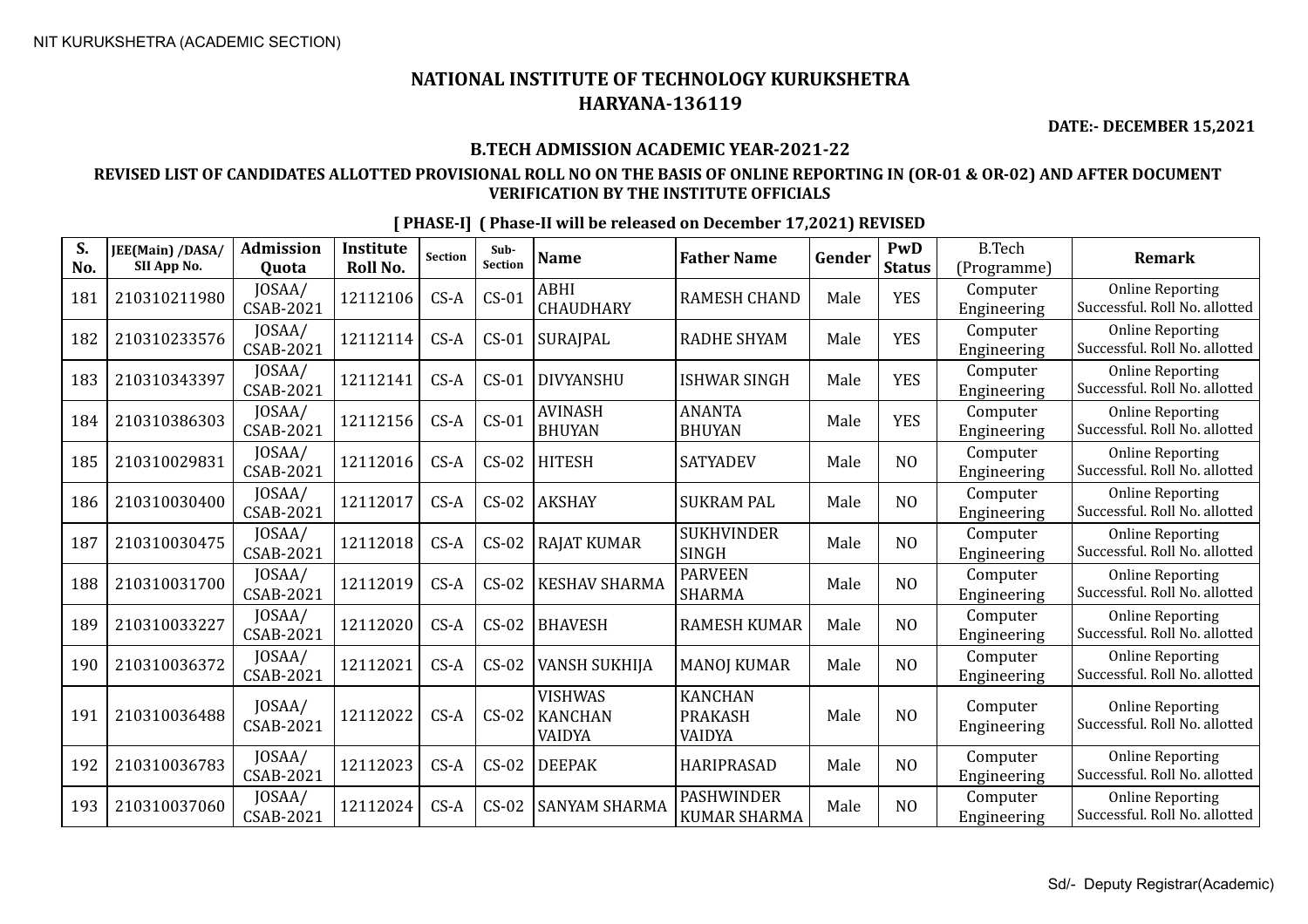**DATE:- DECEMBER 15,2021**

#### **B.TECH ADMISSION ACADEMIC YEAR-2021-22**

#### **REVISED LIST OF CANDIDATES ALLOTTED PROVISIONAL ROLL NO ON THE BASIS OF ONLINE REPORTING IN (OR-01 & OR-02) AND AFTER DOCUMENT VERIFICATION BY THE INSTITUTE OFFICIALS**

| S.<br>No. | JEE(Main) /DASA/<br>SII App No. | <b>Admission</b><br><b>Ouota</b> | <b>Institute</b><br>Roll No. | Section | Sub-<br><b>Section</b> | <b>Name</b>                            | <b>Father Name</b>                    | Gender | PwD<br><b>Status</b> | <b>B.Tech</b><br>(Programme) | <b>Remark</b>                                            |
|-----------|---------------------------------|----------------------------------|------------------------------|---------|------------------------|----------------------------------------|---------------------------------------|--------|----------------------|------------------------------|----------------------------------------------------------|
| 194       | 210310041967                    | JOSAA/<br><b>CSAB-2021</b>       | 12112026                     | $CS-A$  | $CS-02$                | <b>SAKSHAM TAYAL</b>                   | <b>ANIL TAYAL</b>                     | Male   | N <sub>O</sub>       | Computer<br>Engineering      | <b>Online Reporting</b><br>Successful. Roll No. allotted |
| 195       | 210310045351                    | JOSAA/<br>CSAB-2021              | 12112027                     | $CS-A$  | $CS-02$                | <b>ROSHAN KUMAR</b>                    | <b>VINOD KUMAR</b><br>SINGH           | Male   | N <sub>O</sub>       | Computer<br>Engineering      | <b>Online Reporting</b><br>Successful. Roll No. allotted |
| 196       | 210310045746                    | JOSAA/<br><b>CSAB-2021</b>       | 12112028                     | $CS-A$  | $CS-02$                | <b>JANVI</b>                           | <b>RAJESH KUMAR</b>                   | Female | NO                   | Computer<br>Engineering      | <b>Online Reporting</b><br>Successful. Roll No. allotted |
| 197       | 210310050798                    | JOSAA/<br><b>CSAB-2021</b>       | 12112029                     | $CS-A$  | $CS-02$                | <b>IYOTI</b>                           | <b>INDER SINGH</b>                    | Female | NO                   | Computer<br>Engineering      | <b>Online Reporting</b><br>Successful. Roll No. allotted |
| 198       | 210310051819                    | JOSAA/<br>CSAB-2021              | 12112030                     | $CS-A$  | $CS-02$                | <b>DINESH SINGH</b><br><b>PATHANIA</b> | <b>MANOJ SINGH</b><br><b>PATHANIA</b> | Male   | N <sub>O</sub>       | Computer<br>Engineering      | <b>Online Reporting</b><br>Successful. Roll No. allotted |
| 199       | 210310055749                    | JOSAA/<br><b>CSAB-2021</b>       | 12112031                     | $CS-A$  | $CS-02$                | <b>KIRTI</b>                           | <b>NARESH</b>                         | Female | NO                   | Computer<br>Engineering      | <b>Online Reporting</b><br>Successful. Roll No. allotted |
| 200       | 210310055920                    | JOSAA/<br><b>CSAB-2021</b>       | 12112032                     | $CS-A$  | $CS-02$                | <b>AKSHAT</b><br><b>MEGHWAL</b>        | <b>ANIL KUMAR</b>                     | Male   | NO                   | Computer<br>Engineering      | <b>Online Reporting</b><br>Successful. Roll No. allotted |
| 201       | 210310058025                    | JOSAA/<br>CSAB-2021              | 12112035                     | $CS-A$  | $CS-02$                | <b>TANISHA</b>                         | <b>PURAN CHAND</b>                    | Female | N <sub>O</sub>       | Computer<br>Engineering      | <b>Online Reporting</b><br>Successful. Roll No. allotted |
| 202       | 210310604836                    | JOSAA/<br>CSAB-2021              | 12112201                     | $CS-A$  | $CS-02$                | ANSHIKA SINGLA                         | <b>NEERAJ SINGLA</b>                  | Female | <b>YES</b>           | Computer<br>Engineering      | <b>Online Reporting</b><br>Successful. Roll No. allotted |
| 203       | 210310618021                    | JOSAA/<br><b>CSAB-2021</b>       | 12112202                     | $CS-A$  | $CS-02$                | <b>ABHISHEK PATEL</b>                  | <b>VIVEK KUMAR</b><br><b>ARYA</b>     | Male   | <b>YES</b>           | Computer<br>Engineering      | <b>Online Reporting</b><br>Successful. Roll No. allotted |
| 204       | 210310680528                    | JOSAA/<br><b>CSAB-2021</b>       | 12112212                     | $CS-A$  | $CS-02$                | <b>VISHWADEV</b>                       | <b>SATYADEV</b><br><b>SHARMA</b>      | Male   | <b>YES</b>           | Computer<br>Engineering      | <b>Online Reporting</b><br>Successful. Roll No. allotted |
| 205       | 210310760723                    | JOSAA/<br>CSAB-2021              | 12112217                     | $CS-A$  | $CS-02$                | <b>RAHUL GORAI</b>                     | <b>SUNIL KUMAR</b><br>GORAI           | Male   | <b>YES</b>           | Computer<br>Engineering      | <b>Online Reporting</b><br>Successful. Roll No. allotted |
| 206       | 210320020467                    | JOSAA/<br>CSAB-2021              | 12112227                     | $CS-A$  | $CS-02$                | <b>ROHIT KUMAR</b>                     | <b>SURENDER</b><br><b>KUMAR</b>       | Male   | <b>YES</b>           | Computer<br>Engineering      | <b>Online Reporting</b><br>Successful. Roll No. allotted |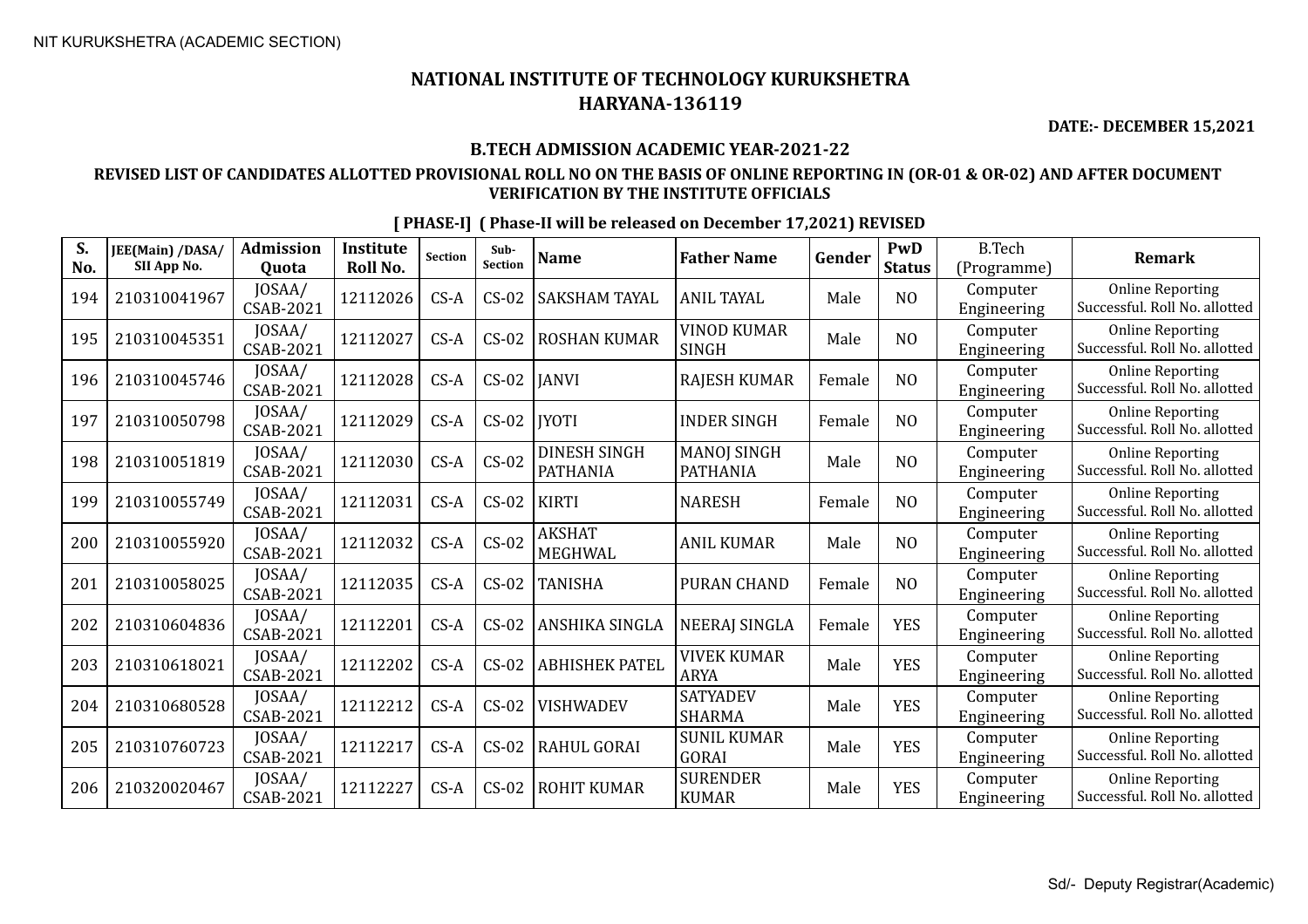**DATE:- DECEMBER 15,2021**

#### **B.TECH ADMISSION ACADEMIC YEAR-2021-22**

#### **REVISED LIST OF CANDIDATES ALLOTTED PROVISIONAL ROLL NO ON THE BASIS OF ONLINE REPORTING IN (OR-01 & OR-02) AND AFTER DOCUMENT VERIFICATION BY THE INSTITUTE OFFICIALS**

| S.<br>No. | JEE(Main) /DASA/<br>SII App No. | <b>Admission</b><br>Quota  | <b>Institute</b><br><b>Roll No.</b> | <b>Section</b> | Sub-<br><b>Section</b> | <b>Name</b>                         | <b>Father Name</b>                  | Gender | PwD<br><b>Status</b> | <b>B.Tech</b><br>(Programme) | <b>Remark</b>                                            |
|-----------|---------------------------------|----------------------------|-------------------------------------|----------------|------------------------|-------------------------------------|-------------------------------------|--------|----------------------|------------------------------|----------------------------------------------------------|
| 207       | 210310056275                    | JOSAA/<br><b>CSAB-2021</b> | 12112033                            | $CS-A$         | $CS-03$                | <b>SAMAR PRATAP</b><br><b>SINGH</b> | <b>MANDEEP SINGH</b>                | Male   | N <sub>O</sub>       | Computer<br>Engineering      | <b>Online Reporting</b><br>Successful. Roll No. allotted |
| 208       | 210310056502                    | JOSAA/<br>CSAB-2021        | 12112034                            | $CS-A$         | $CS-03$                | <b>PRATHAM</b><br><b>REEHAL</b>     | <b>VINOD KUMAR</b>                  | Male   | NO                   | Computer<br>Engineering      | <b>Online Reporting</b><br>Successful. Roll No. allotted |
| 209       | 210310058405                    | JOSAA/<br><b>CSAB-2021</b> | 12112036                            | $CS-A$         | $CS-03$                | <b>SAATVIK GARG</b>                 | <b>SANJEEV KUMAR</b>                | Male   | N <sub>O</sub>       | Computer<br>Engineering      | <b>Online Reporting</b><br>Successful. Roll No. allotted |
| 210       | 210310058482                    | JOSAA/<br><b>CSAB-2021</b> | 12112037                            | $CS-A$         | $CS-03$                | <b>AYUSH ANAND</b>                  | <b>BRAJESH KUMAR</b>                | Male   | N <sub>O</sub>       | Computer<br>Engineering      | <b>Online Reporting</b><br>Successful. Roll No. allotted |
| 211       | 210310060149                    | JOSAA/<br>CSAB-2021        | 12112038                            | $CS-A$         | $CS-03$                | <b>SHANTANU</b>                     | <b>NARESH KUMAR</b>                 | Male   | NO                   | Computer<br>Engineering      | <b>Online Reporting</b><br>Successful. Roll No. allotted |
| 212       | 210310061428                    | JOSAA/<br>CSAB-2021        | 12112039                            | $CS-A$         | $CS-03$                | <b>CHINMOY</b><br><b>HAZARIKA</b>   | <b>MR.RUPAK</b><br><b>HAZARIKA</b>  | Male   | N <sub>O</sub>       | Computer<br>Engineering      | <b>Online Reporting</b><br>Successful. Roll No. allotted |
| 213       | 210310064773                    | JOSAA/<br>CSAB-2021        | 12112040                            | $CS-A$         | $CS-03$                | <b>SAHIL KUMAR</b>                  | <b>MAHENDER</b><br>SINGH            | Male   | NO                   | Computer<br>Engineering      | <b>Online Reporting</b><br>Successful. Roll No. allotted |
| 214       | 210310066000                    | JOSAA/<br><b>CSAB-2021</b> | 12112041                            | $CS-A$         | $CS-03$                | <b>TUSHAR YADAV</b>                 | <b>SUNIL KUMAR</b>                  | Male   | NO                   | Computer<br>Engineering      | <b>Online Reporting</b><br>Successful. Roll No. allotted |
| 215       | 210310070800                    | JOSAA/<br>CSAB-2021        | 12112042                            | $CS-A$         | $CS-03$                | <b>PRAJAKTA</b><br><b>WANKHEDE</b>  | <b>SIDDHARTH</b><br><b>WANKHEDE</b> | Female | N <sub>O</sub>       | Computer<br>Engineering      | <b>Online Reporting</b><br>Successful. Roll No. allotted |
| 216       | 210310075141                    | JOSAA/<br>CSAB-2021        | 12112043                            | $CS-A$         | $CS-03$                | <b>ANUJ KUMAR</b>                   | <b>VINOD KUMAR</b>                  | Male   | N <sub>O</sub>       | Computer<br>Engineering      | <b>Online Reporting</b><br>Successful. Roll No. allotted |
| 217       | 210310075386                    | JOSAA/<br><b>CSAB-2021</b> | 12112044                            | $CS-A$         | $CS-03$                | <b>ANKIT JHIRWAL</b>                | <b>SHIVJI RAM</b><br><b>MINA</b>    | Male   | N <sub>O</sub>       | Computer<br>Engineering      | <b>Online Reporting</b><br>Successful. Roll No. allotted |
| 218       | 210310076023                    | JOSAA/<br>CSAB-2021        | 12112045                            | $CS-A$         | $CS-03$                | <b>RAHUL NAIN</b>                   | <b>DAYANAND</b><br><b>NAIN</b>      | Male   | N <sub>O</sub>       | Computer<br>Engineering      | <b>Online Reporting</b><br>Successful. Roll No. allotted |
| 219       | 210310078363                    | JOSAA/<br><b>CSAB-2021</b> | 12112046                            | $CS-A$         | $CS-03$                | KHYATI SHARMA                       | <b>ANIL SHARMA</b>                  | Female | NO                   | Computer<br>Engineering      | <b>Online Reporting</b><br>Successful. Roll No. allotted |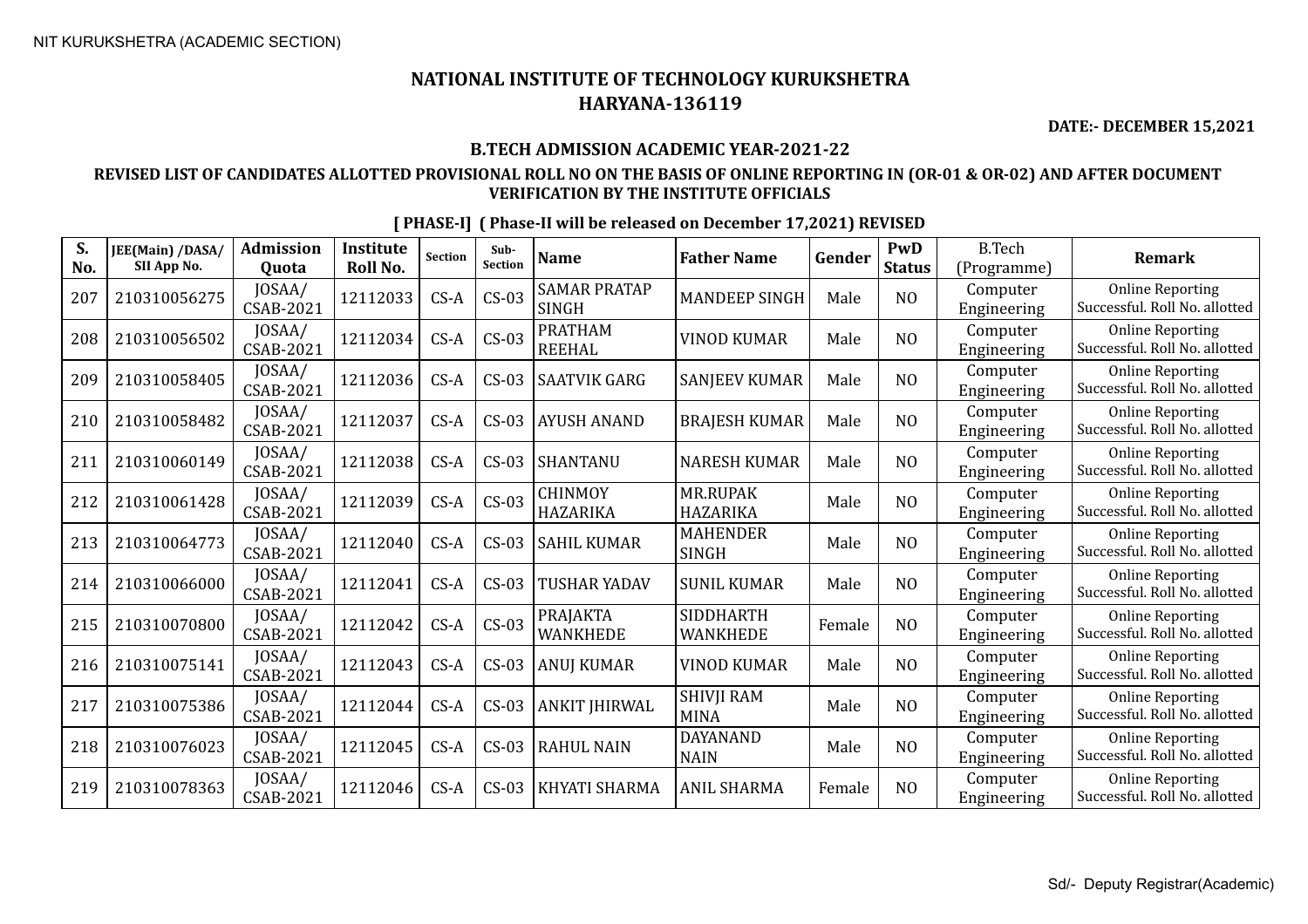**DATE:- DECEMBER 15,2021**

#### **B.TECH ADMISSION ACADEMIC YEAR-2021-22**

#### **REVISED LIST OF CANDIDATES ALLOTTED PROVISIONAL ROLL NO ON THE BASIS OF ONLINE REPORTING IN (OR-01 & OR-02) AND AFTER DOCUMENT VERIFICATION BY THE INSTITUTE OFFICIALS**

| S.<br>No. | JEE(Main) /DASA/<br>SII App No. | <b>Admission</b><br>Quota  | Institute<br>Roll No. | Section | Sub-<br>Section | <b>Name</b>                        | <b>Father Name</b>                               | Gender | PwD<br><b>Status</b> | <b>B.Tech</b><br>(Programme) | <b>Remark</b>                                            |
|-----------|---------------------------------|----------------------------|-----------------------|---------|-----------------|------------------------------------|--------------------------------------------------|--------|----------------------|------------------------------|----------------------------------------------------------|
| 220       | 210310080474                    | JOSAA/<br><b>CSAB-2021</b> | 12112047              | $CS-A$  | $CS-03$         | <b>SUKANYA</b><br><b>BHARGAV</b>   | <b>DINESH</b><br><b>CHANDRA</b><br><b>BAITHA</b> | Female | N <sub>O</sub>       | Computer<br>Engineering      | <b>Online Reporting</b><br>Successful. Roll No. allotted |
| 221       | 210310082770                    | JOSAA/<br><b>CSAB-2021</b> | 12112048              | $CS-A$  | $CS-03$         | <b>NIKHIL</b>                      | <b>RAJESH KUMAR</b>                              | Male   | N <sub>0</sub>       | Computer<br>Engineering      | <b>Online Reporting</b><br>Successful. Roll No. allotted |
| 222       | 210310083134                    | JOSAA/<br><b>CSAB-2021</b> | 12112049              | $CS-A$  | $CS-03$         | <b>UTKARSH</b>                     | <b>MOHAN LAL</b>                                 | Male   | N <sub>0</sub>       | Computer<br>Engineering      | <b>Online Reporting</b><br>Successful. Roll No. allotted |
| 223       | 210310089175                    | JOSAA/<br><b>CSAB-2021</b> | 12112050              | $CS-A$  | $CS-03$         | <b>ANKIT KUMAR</b>                 | <b>KANCHAN</b><br><b>KUMAR</b>                   | Male   | N <sub>O</sub>       | Computer<br>Engineering      | <b>Online Reporting</b><br>Successful. Roll No. allotted |
| 224       | 210310090953                    | JOSAA/<br><b>CSAB-2021</b> | 12112051              | $CS-A$  | $CS-03$         | <b>MOHIT SINGH</b>                 | <b>MALKHAN</b><br><b>SINGH</b>                   | Male   | NO                   | Computer<br>Engineering      | <b>Online Reporting</b><br>Successful. Roll No. allotted |
| 225       | 210310092726                    | JOSAA/<br><b>CSAB-2021</b> | 12112052              | $CS-A$  | $CS-03$         | <b>AMAN KUMAR</b>                  | <b>BALBIR</b>                                    | Male   | N <sub>O</sub>       | Computer<br>Engineering      | <b>Online Reporting</b><br>Successful. Roll No. allotted |
| 226       | 210310093131                    | JOSAA/<br>CSAB-2021        | 12112053              | $CS-A$  | $CS-03$         | <b>HITEN ISRANI</b>                | <b>RAJESH ISRANI</b>                             | Male   | N <sub>0</sub>       | Computer<br>Engineering      | <b>Online Reporting</b><br>Successful. Roll No. allotted |
| 227       | 210310093576                    | JOSAA/<br>CSAB-2021        | 12112054              | $CS-A$  | $CS-03$         | <b>TARUNPREET</b><br><b>KAUR</b>   | <b>SUKHBIR SINGH</b>                             | Female | NO                   | Computer<br>Engineering      | <b>Online Reporting</b><br>Successful. Roll No. allotted |
| 228       | 210310093660                    | JOSAA/<br><b>CSAB-2021</b> | 12112055              | $CS-A$  | $CS-03$         | <b>DEEPAK</b>                      | <b>AJAY PAL</b>                                  | Male   | N <sub>O</sub>       | Computer<br>Engineering      | <b>Online Reporting</b><br>Successful. Roll No. allotted |
| 229       | 210310094072                    | JOSAA/<br>CSAB-2021        | 12112056              | $CS-A$  | $CS-04$         | LIPASA MUNDHA                      | MR. ANANDA<br><b>MUNDHA</b>                      | Female | N <sub>0</sub>       | Computer<br>Engineering      | <b>Online Reporting</b><br>Successful. Roll No. allotted |
| 230       | 210310095264                    | JOSAA/<br><b>CSAB-2021</b> | 12112057              | $CS-A$  | $CS-04$         | <b>BHAVISHYA</b><br><b>GOTHWAL</b> | <b>AMAR SINGH</b><br><b>GOTHWAL</b>              | Male   | N <sub>O</sub>       | Computer<br>Engineering      | <b>Online Reporting</b><br>Successful. Roll No. allotted |
| 231       | 210310095471                    | JOSAA/<br><b>CSAB-2021</b> | 12112058              | $CS-A$  | $CS-04$         | <b>SAHIL BHATIA</b>                | <b>SUNIL BHATIA</b>                              | Male   | N <sub>0</sub>       | Computer<br>Engineering      | <b>Online Reporting</b><br>Successful. Roll No. allotted |
| 232       | 210310097182                    | JOSAA/<br>CSAB-2021        | 12112059              | $CS-A$  | $CS-04$         | <b>BHAVYA BANSAL</b>               | <b>KIRTI BANSAL</b>                              | Male   | N <sub>0</sub>       | Computer<br>Engineering      | <b>Online Reporting</b><br>Successful. Roll No. allotted |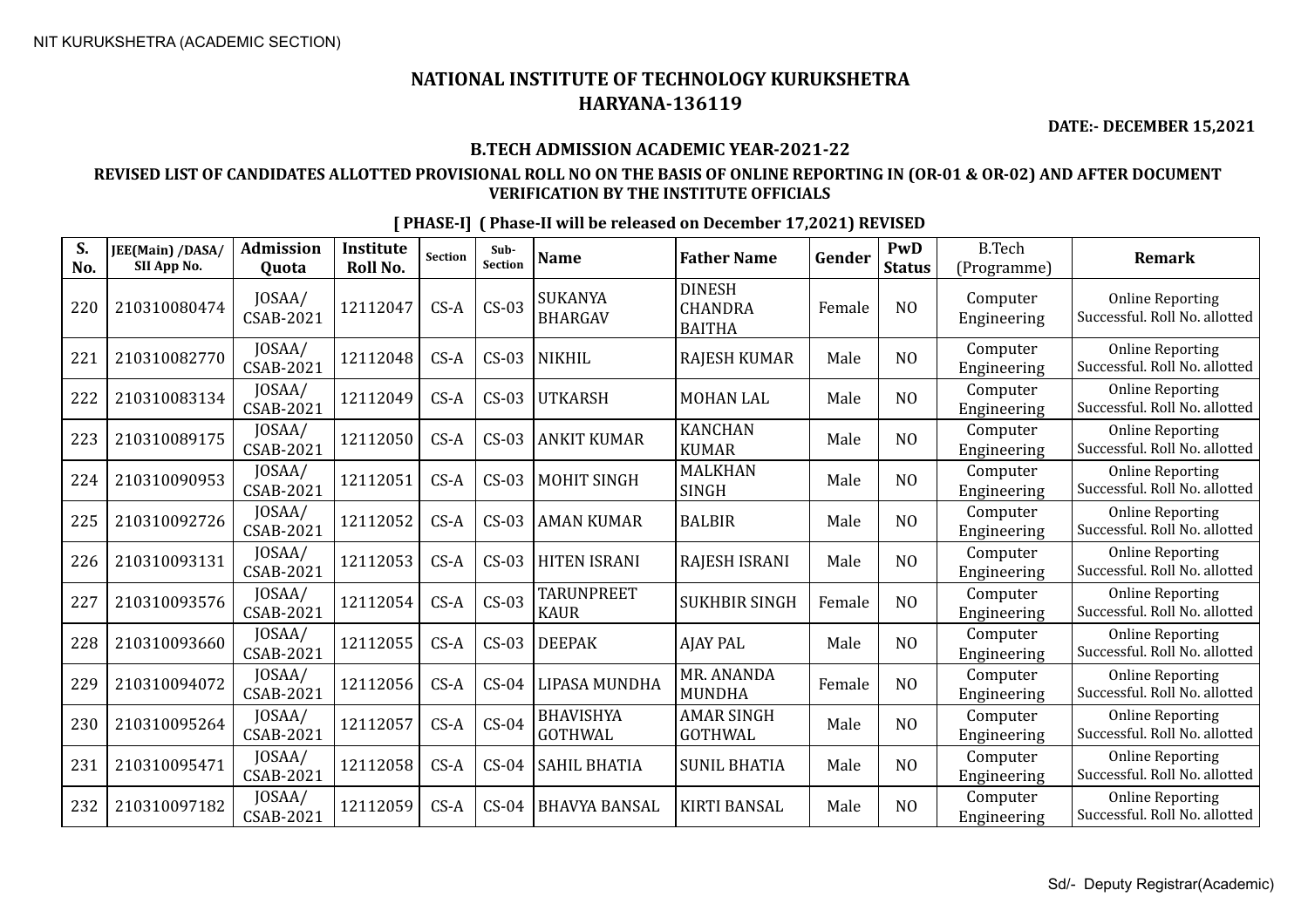**DATE:- DECEMBER 15,2021**

#### **B.TECH ADMISSION ACADEMIC YEAR-2021-22**

#### **REVISED LIST OF CANDIDATES ALLOTTED PROVISIONAL ROLL NO ON THE BASIS OF ONLINE REPORTING IN (OR-01 & OR-02) AND AFTER DOCUMENT VERIFICATION BY THE INSTITUTE OFFICIALS**

| S.<br>No. | JEE(Main) /DASA/<br>SII App No. | <b>Admission</b><br><b>Ouota</b> | <b>Institute</b><br>Roll No. | <b>Section</b> | Sub-<br><b>Section</b> | <b>Name</b>                           | <b>Father Name</b>                   | Gender | PwD<br><b>Status</b> | <b>B.Tech</b><br>(Programme) | <b>Remark</b>                                            |
|-----------|---------------------------------|----------------------------------|------------------------------|----------------|------------------------|---------------------------------------|--------------------------------------|--------|----------------------|------------------------------|----------------------------------------------------------|
| 233       | 210310097879                    | JOSAA/<br><b>CSAB-2021</b>       | 12112060                     | $CS-A$         | $CS-04$                | <b>RONAK</b>                          | <b>ASHOK KUMAR</b>                   | Male   | NO                   | Computer<br>Engineering      | <b>Online Reporting</b><br>Successful. Roll No. allotted |
| 234       | 210310098671                    | JOSAA/<br>CSAB-2021              | 12112061                     | $CS-A$         | $CS-04$                | <b>NAMAN GARG</b>                     | <b>PREM GARG</b>                     | Male   | N <sub>0</sub>       | Computer<br>Engineering      | <b>Online Reporting</b><br>Successful. Roll No. allotted |
| 235       | 210310098735                    | JOSAA/<br>CSAB-2021              | 12112062                     | $CS-A$         | $CS-04$                | <b>HIMANSHU</b>                       | <b>SUNIL KUMAR</b>                   | Male   | N <sub>O</sub>       | Computer<br>Engineering      | <b>Online Reporting</b><br>Successful. Roll No. allotted |
| 236       | 210310098902                    | JOSAA/<br>CSAB-2021              | 12112063                     | $CS-A$         | $CS-04$                | <b>PALAK</b>                          | <b>PARVEEN</b><br><b>KUMAR</b>       | Female | NO                   | Computer<br>Engineering      | <b>Online Reporting</b><br>Successful. Roll No. allotted |
| 237       | 210310105718                    | JOSAA/<br>CSAB-2021              | 12112064                     | $CS-A$         | $CS-04$                | <b>ABHISHEK</b><br><b>SHARMA</b>      | <b>ISHWAR CHAND</b><br><b>SHARMA</b> | Male   | NO                   | Computer<br>Engineering      | <b>Online Reporting</b><br>Successful. Roll No. allotted |
| 238       | 210310108346                    | JOSAA/<br>CSAB-2021              | 12112065                     | $CS-A$         | $CS-04$                | <b>AAYUSH</b><br><b>CHITKARA</b>      | <b>ARUN CHITKARA</b>                 | Male   | N <sub>O</sub>       | Computer<br>Engineering      | <b>Online Reporting</b><br>Successful. Roll No. allotted |
| 239       | 210310109887                    | JOSAA/<br><b>CSAB-2021</b>       | 12112066                     | $CS-A$         | $CS-04$                | <b>ABHIMANYU</b><br><b>BIJLIYA</b>    | <b>SHRI RAM</b><br><b>BIJLIYA</b>    | Male   | NO                   | Computer<br>Engineering      | <b>Online Reporting</b><br>Successful. Roll No. allotted |
| 240       | 210310113302                    | JOSAA/<br>CSAB-2021              | 12112067                     | $CS-A$         | $CS-04$                | <b>BHUKYA HASITHA</b>                 | <b>BHUKYA</b><br>SHANKAR             | Female | NO                   | Computer<br>Engineering      | <b>Online Reporting</b><br>Successful. Roll No. allotted |
| 241       | 210310118824                    | JOSAA/<br>CSAB-2021              | 12112068                     | $CS-A$         | $CS-04$                | <b>HIMANSHU RAJ</b>                   | <b>SURESH RAM</b>                    | Male   | N <sub>O</sub>       | Computer<br>Engineering      | <b>Online Reporting</b><br>Successful. Roll No. allotted |
| 242       | 210310120091                    | JOSAA/<br><b>CSAB-2021</b>       | 12112069                     | $CS-A$         | $CS-04$                | <b>SNEHA LAMBADI</b>                  | <b>PEER SINGH</b>                    | Female | NO                   | Computer<br>Engineering      | <b>Online Reporting</b><br>Successful. Roll No. allotted |
| 243       | 210310120507                    | JOSAA/<br>CSAB-2021              | 12112070                     | $CS-A$         | $CS-04$                | <b>DEV MAHAJAN</b>                    | MR. PANKAJ<br>MAHAJAN                | Male   | NO                   | Computer<br>Engineering      | <b>Online Reporting</b><br>Successful. Roll No. allotted |
| 244       | 210310122043                    | JOSAA/<br>CSAB-2021              | 12112071                     | $CS-A$         | $CS-04$                | <b>GARVIT MUKHIJA</b>                 | SANJEEV<br>MUKHIJA                   | Male   | N <sub>O</sub>       | Computer<br>Engineering      | <b>Online Reporting</b><br>Successful. Roll No. allotted |
| 245       | 210310123835                    | JOSAA/<br>CSAB-2021              | 12112072                     | $CS-A$         | $CS-04$                | <b>ASHUTOSH</b><br><b>KUMAR SINGH</b> | <b>ARUN KUMAR</b><br><b>SINGH</b>    | Male   | NO                   | Computer<br>Engineering      | <b>Online Reporting</b><br>Successful. Roll No. allotted |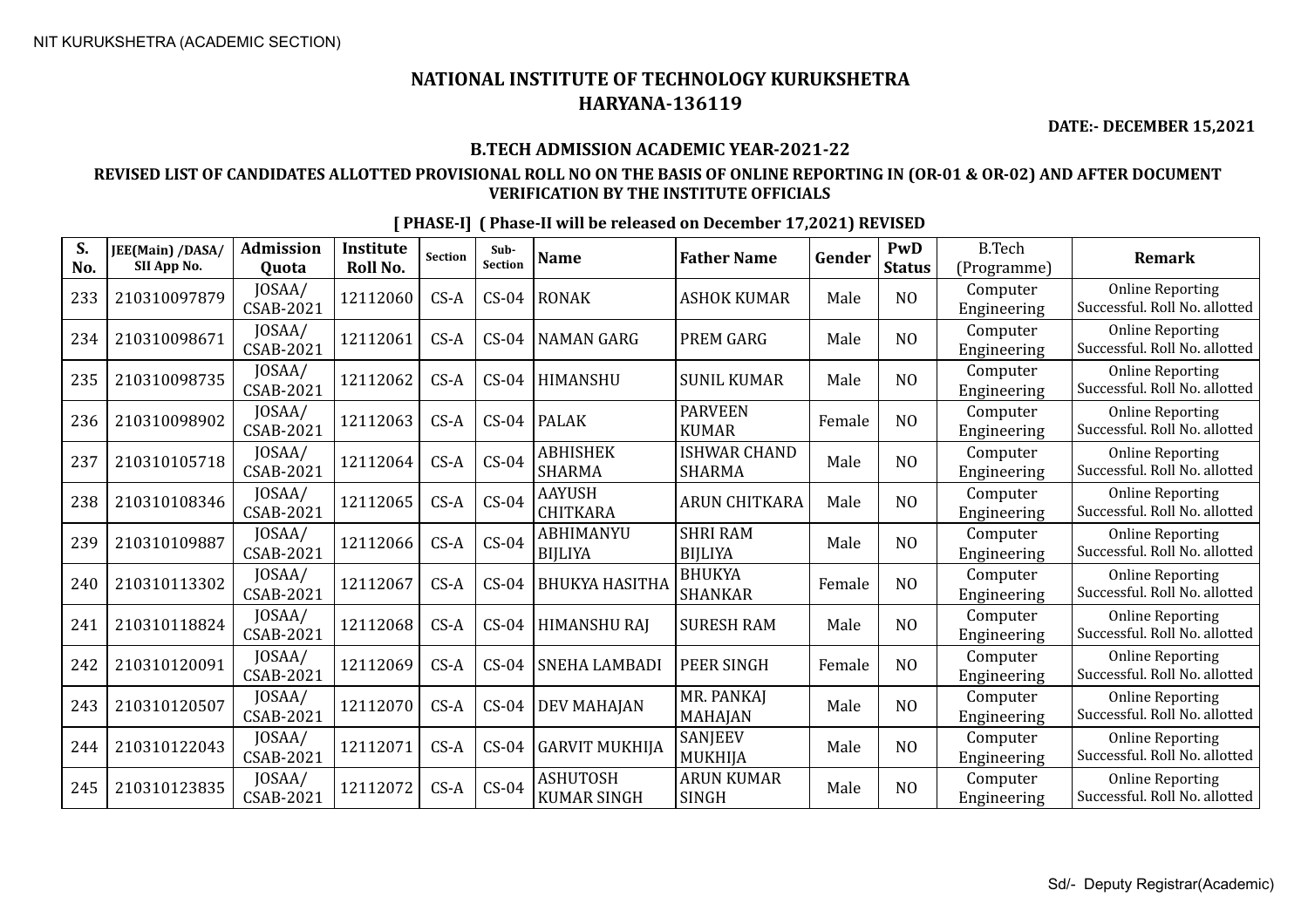**DATE:- DECEMBER 15,2021**

#### **B.TECH ADMISSION ACADEMIC YEAR-2021-22**

#### **REVISED LIST OF CANDIDATES ALLOTTED PROVISIONAL ROLL NO ON THE BASIS OF ONLINE REPORTING IN (OR-01 & OR-02) AND AFTER DOCUMENT VERIFICATION BY THE INSTITUTE OFFICIALS**

| S.<br>No. | JEE(Main) /DASA/<br>SII App No. | <b>Admission</b><br><b>Ouota</b> | <b>Institute</b><br>Roll No. | <b>Section</b> | Sub-<br>Section | <b>Name</b>                           | <b>Father Name</b>                          | Gender | PwD<br><b>Status</b> | <b>B.Tech</b><br>(Programme) | <b>Remark</b>                                            |
|-----------|---------------------------------|----------------------------------|------------------------------|----------------|-----------------|---------------------------------------|---------------------------------------------|--------|----------------------|------------------------------|----------------------------------------------------------|
| 246       | 210310129960                    | JOSAA/<br>CSAB-2021              | 12112073                     | $CS-A$         | $CS-04$         | <b>ASHISH</b><br><b>GAHLAWAT</b>      | <b>RAKESH</b>                               | Male   | NO                   | Computer<br>Engineering      | <b>Online Reporting</b><br>Successful. Roll No. allotted |
| 247       | 210310134662                    | JOSAA/<br><b>CSAB-2021</b>       | 12112074                     | $CS-A$         | $CS-04$         | <b>MAYANK SAINI</b>                   | <b>MOTI LAL SAINI</b>                       | Male   | N <sub>O</sub>       | Computer<br>Engineering      | <b>Online Reporting</b><br>Successful. Roll No. allotted |
| 248       | 210310135308                    | JOSAA/<br>CSAB-2021              | 12112076                     | $CS-A$         | $CS-04$         | <b>ARYAN PRAKASH</b>                  | <b>JAI PRAKASH</b>                          | Male   | NO                   | Computer<br>Engineering      | <b>Online Reporting</b><br>Successful. Roll No. allotted |
| 249       | 210310136129                    | JOSAA/<br>CSAB-2021              | 12112077                     | $CS-A$         | $CS-04$         | SHUBHAM NAVIK                         | <b>CHANDRA</b><br><b>BHUSHAN</b>            | Male   | NO                   | Computer<br>Engineering      | <b>Online Reporting</b><br>Successful. Roll No. allotted |
| 250       | 210310137366                    | JOSAA/<br>CSAB-2021              | 12112078                     | $CS-A$         | $CS-04$         | <b>SATYAM YADAV</b>                   | <b>JAHAR SINGH</b>                          | Male   | NO                   | Computer<br>Engineering      | <b>Online Reporting</b><br>Successful. Roll No. allotted |
| 251       | 210310135041                    | JOSAA/<br>CSAB-2021              | 12112075                     | $CS-B$         | $CS-05$         | POOJA AGARWAL                         | <b>VINOD KUMAR</b>                          | Female | N <sub>O</sub>       | Computer<br>Engineering      | <b>Online Reporting</b><br>Successful. Roll No. allotted |
| 252       | 210310146783                    | JOSAA/<br><b>CSAB-2021</b>       | 12112079                     | $CS-B$         | $CS-05$         | <b>VITTHAL GUPTA</b>                  | <b>RAMAN GUPTA</b>                          | Male   | N <sub>O</sub>       | Computer<br>Engineering      | <b>Online Reporting</b><br>Successful. Roll No. allotted |
| 253       | 210310147179                    | JOSAA/<br><b>CSAB-2021</b>       | 12112080                     | $CS-B$         | $CS-05$         | DHARMENDRA<br>YADAV                   | PHOOL CHAND<br>YADAV                        | Male   | NO                   | Computer<br>Engineering      | <b>Online Reporting</b><br>Successful. Roll No. allotted |
| 254       | 210310149905                    | JOSAA/<br><b>CSAB-2021</b>       | 12112081                     | $CS-B$         | $CS-05$         | <b>SHREYASH</b><br><b>SRIVASTAV</b>   | <b>SHASHI KANT</b><br><b>SRIVASTAV</b>      | Male   | N <sub>O</sub>       | Computer<br>Engineering      | <b>Online Reporting</b><br>Successful. Roll No. allotted |
| 255       | 210310153187                    | JOSAA/<br>CSAB-2021              | 12112082                     | $CS-B$         | $CS-05$         | <b>KARTIK YADAV</b>                   | <b>SHRI RAM</b><br>YADAV                    | Male   | N <sub>O</sub>       | Computer<br>Engineering      | <b>Online Reporting</b><br>Successful. Roll No. allotted |
| 256       | 210310153804                    | JOSAA/<br><b>CSAB-2021</b>       | 12112083                     | $CS-B$         | $CS-05$         | <b>HRIDAY</b><br><b>BHARDWAI</b>      | NISHCHAL<br><b>SAGAR</b><br><b>BHARDWAI</b> | Male   | NO                   | Computer<br>Engineering      | <b>Online Reporting</b><br>Successful. Roll No. allotted |
| 257       | 210310155327                    | JOSAA/<br><b>CSAB-2021</b>       | 12112084                     | $CS-B$         | $CS-05$         | SANJANA GOYAL                         | <b>KRISHAN</b><br><b>KUMAR</b>              | Female | N <sub>O</sub>       | Computer<br>Engineering      | <b>Online Reporting</b><br>Successful. Roll No. allotted |
| 258       | 210310155749                    | JOSAA/<br>CSAB-2021              | 12112085                     | $CS-B$         | $CS-05$         | <b>PRASHANT</b><br><b>KUMAR MEENA</b> | <b>KEDAR NATH</b><br><b>MEENA</b>           | Male   | NO                   | Computer<br>Engineering      | <b>Online Reporting</b><br>Successful. Roll No. allotted |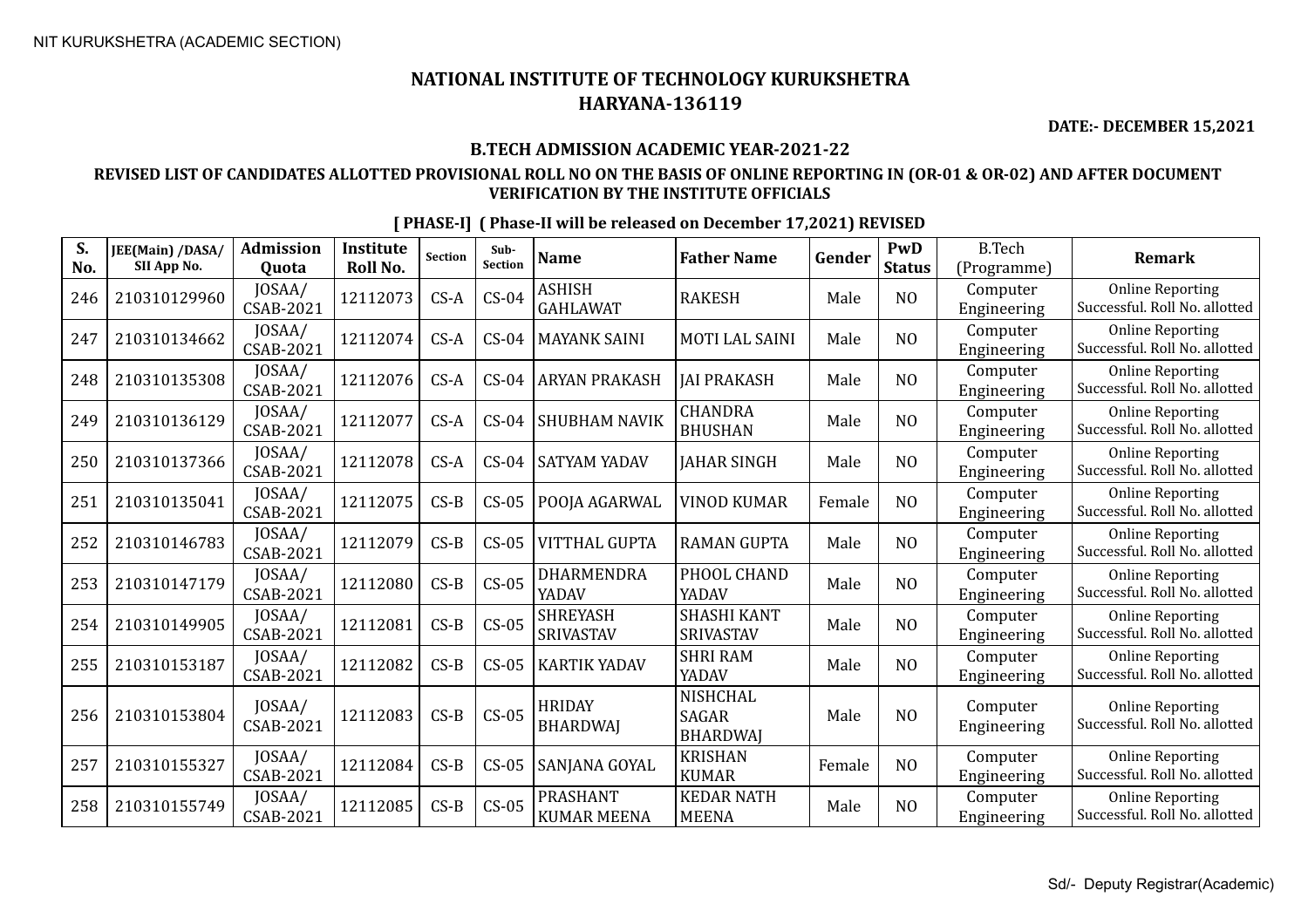**DATE:- DECEMBER 15,2021**

#### **B.TECH ADMISSION ACADEMIC YEAR-2021-22**

#### **REVISED LIST OF CANDIDATES ALLOTTED PROVISIONAL ROLL NO ON THE BASIS OF ONLINE REPORTING IN (OR-01 & OR-02) AND AFTER DOCUMENT VERIFICATION BY THE INSTITUTE OFFICIALS**

| S.<br>No. | JEE(Main) /DASA/<br>SII App No. | <b>Admission</b><br>Quota  | <b>Institute</b><br><b>Roll No.</b> | Section | Sub-<br><b>Section</b> | <b>Name</b>                     | <b>Father Name</b>                   | Gender | PwD<br><b>Status</b> | <b>B.Tech</b><br>(Programme) | <b>Remark</b>                                            |
|-----------|---------------------------------|----------------------------|-------------------------------------|---------|------------------------|---------------------------------|--------------------------------------|--------|----------------------|------------------------------|----------------------------------------------------------|
| 259       | 210310158227                    | JOSAA/<br>CSAB-2021        | 12112086                            | $CS-B$  | $CS-05$                | <b>MANISHA</b>                  | <b>NARESH KUMAR</b>                  | Female | N <sub>O</sub>       | Computer<br>Engineering      | <b>Online Reporting</b><br>Successful. Roll No. allotted |
| 260       | 210310159200                    | JOSAA/<br><b>CSAB-2021</b> | 12112087                            | $CS-B$  | $CS-05$                | <b>SUNIIT KAUR</b>              | <b>HARTEJ SINGH</b>                  | Female | N <sub>O</sub>       | Computer<br>Engineering      | <b>Online Reporting</b><br>Successful. Roll No. allotted |
| 261       | 210310160323                    | JOSAA/<br>CSAB-2021        | 12112088                            | $CS-B$  | $CS-05$                | GOVIND                          | <b>SATISH</b>                        | Male   | N <sub>O</sub>       | Computer<br>Engineering      | <b>Online Reporting</b><br>Successful. Roll No. allotted |
| 262       | 210310161260                    | JOSAA/<br>CSAB-2021        | 12112089                            | $CS-B$  | $CS-05$                | <b>RATHOD</b><br>CHANDRAKANTH   | <b>GANAPATH</b>                      | Male   | N <sub>O</sub>       | Computer<br>Engineering      | <b>Online Reporting</b><br>Successful. Roll No. allotted |
| 263       | 210310166489                    | JOSAA/<br>CSAB-2021        | 12112090                            | $CS-B$  | $CS-05$                | UJJAWAL TYAGI                   | <b>GAURAV TYAGI</b>                  | Male   | N <sub>O</sub>       | Computer<br>Engineering      | <b>Online Reporting</b><br>Successful. Roll No. allotted |
| 264       | 210310172771                    | JOSAA/<br>CSAB-2021        | 12112091                            | $CS-B$  | $CS-05$                | <b>ABUZAR</b>                   | <b>MOHD</b><br>ZULFFIKAR             | Male   | N <sub>0</sub>       | Computer<br>Engineering      | <b>Online Reporting</b><br>Successful. Roll No. allotted |
| 265       | 210310176184                    | JOSAA/<br><b>CSAB-2021</b> | 12112092                            | $CS-B$  | $CS-05$                | <b>SANYAM</b>                   | <b>RAJESH</b>                        | Male   | N <sub>O</sub>       | Computer<br>Engineering      | <b>Online Reporting</b><br>Successful. Roll No. allotted |
| 266       | 210310180036                    | JOSAA/<br>CSAB-2021        | 12112094                            | $CS-B$  | $CS-05$                | PRINCE KUMAR<br><b>DUBEY</b>    | <b>RANGNATH</b><br><b>DUBEY</b>      | Male   | N <sub>O</sub>       | Computer<br>Engineering      | <b>Online Reporting</b><br>Successful. Roll No. allotted |
| 267       | 210310187889                    | JOSAA/<br>CSAB-2021        | 12112095                            | $CS-B$  | $CS-05$                | <b>AVDHESH</b><br><b>PASWAN</b> | <b>RAMCHANDRA</b><br><b>PASWAN</b>   | Male   | N <sub>O</sub>       | Computer<br>Engineering      | <b>Online Reporting</b><br>Successful. Roll No. allotted |
| 268       | 210310195353                    | JOSAA/<br><b>CSAB-2021</b> | 12112096                            | $CS-B$  | $CS-05$                | <b>HARSH KUMAR</b>              | <b>SANJEET KUMAR</b>                 | Male   | N <sub>O</sub>       | Computer<br>Engineering      | <b>Online Reporting</b><br>Successful. Roll No. allotted |
| 269       | 210310200712                    | JOSAA/<br><b>CSAB-2021</b> | 12112097                            | $CS-B$  | $CS-05$                | <b>ANMOL GAURAV</b>             | <b>BIJAY KUMAR</b>                   | Male   | N <sub>O</sub>       | Computer<br>Engineering      | <b>Online Reporting</b><br>Successful. Roll No. allotted |
| 270       | 210310201427                    | JOSAA/<br>CSAB-2021        | 12112098                            | $CS-B$  | $CS-05$                | <b>SARTHAK</b><br><b>KAPOOR</b> | <b>KAMAL KISHOR</b><br><b>KAPOOR</b> | Male   | N <sub>O</sub>       | Computer<br>Engineering      | <b>Online Reporting</b><br>Successful. Roll No. allotted |
| 271       | 210310202841                    | JOSAA/<br><b>CSAB-2021</b> | 12112099                            | $CS-B$  | $CS-05$                | <b>ANURAG KUMAR</b>             | <b>RANJAY KUMAR</b>                  | Male   | N <sub>O</sub>       | Computer<br>Engineering      | <b>Online Reporting</b><br>Successful. Roll No. allotted |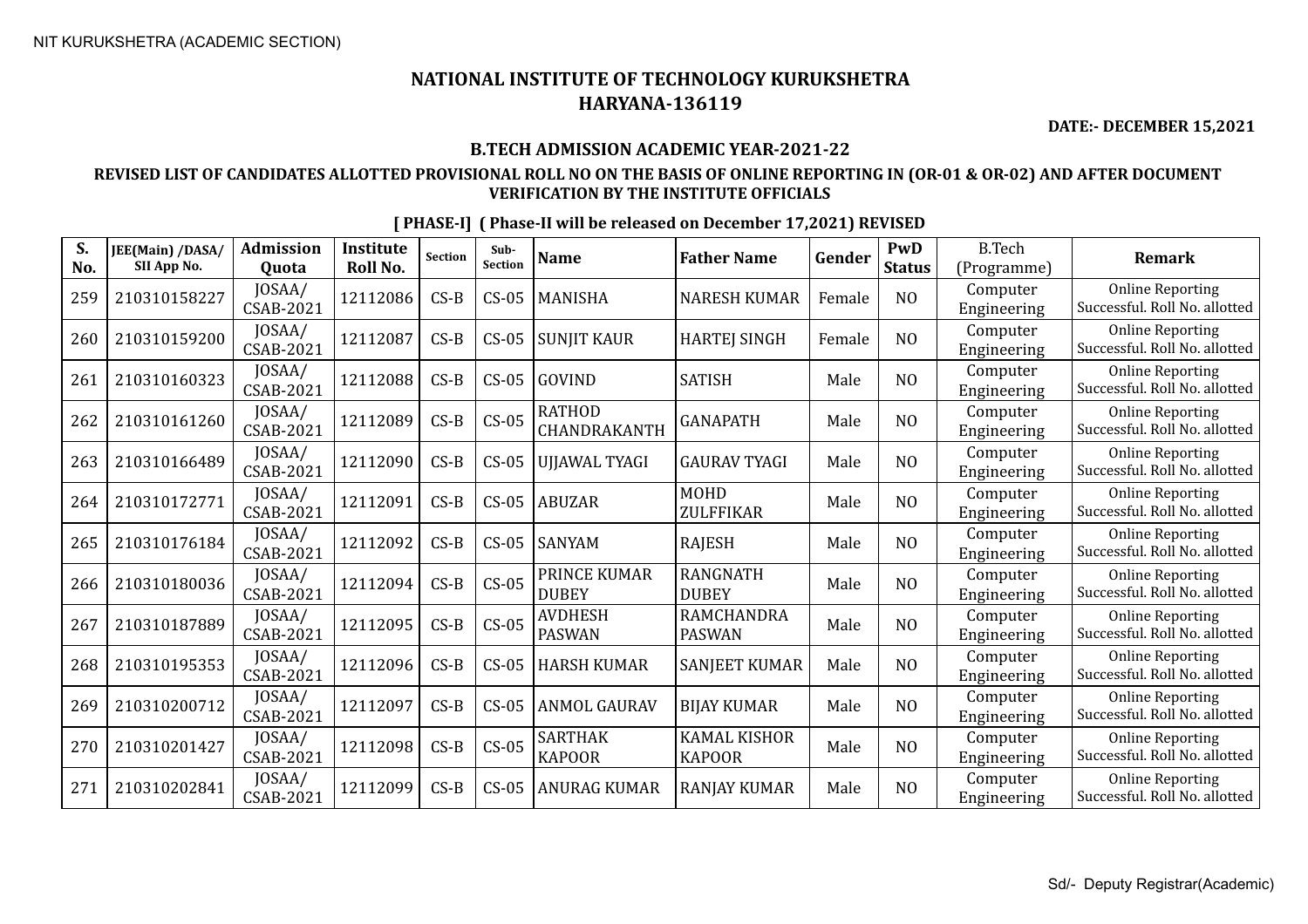**DATE:- DECEMBER 15,2021**

#### **B.TECH ADMISSION ACADEMIC YEAR-2021-22**

#### **REVISED LIST OF CANDIDATES ALLOTTED PROVISIONAL ROLL NO ON THE BASIS OF ONLINE REPORTING IN (OR-01 & OR-02) AND AFTER DOCUMENT VERIFICATION BY THE INSTITUTE OFFICIALS**

|  | [PHASE-I] (Phase-II will be released on December 17,2021) REVISED |  |  |
|--|-------------------------------------------------------------------|--|--|
|  |                                                                   |  |  |

| S.<br>No. | JEE(Main) /DASA/<br>SII App No. | <b>Admission</b><br><b>Ouota</b> | <b>Institute</b><br>Roll No. | Section | Sub-<br><b>Section</b> | <b>Name</b>                        | <b>Father Name</b>                                | Gender | PwD<br><b>Status</b> | <b>B.Tech</b><br>(Programme) | <b>Remark</b>                                            |
|-----------|---------------------------------|----------------------------------|------------------------------|---------|------------------------|------------------------------------|---------------------------------------------------|--------|----------------------|------------------------------|----------------------------------------------------------|
| 272       | 210310204903                    | JOSAA/<br>CSAB-2021              | 12112100                     | $CS-B$  | $CS-05$                | <b>MANISH KUMAR</b>                | <b>SUKHDEV</b><br><b>PANDIT</b>                   | Male   | N <sub>O</sub>       | Computer<br>Engineering      | <b>Online Reporting</b><br>Successful. Roll No. allotted |
| 273       | 210310178338                    | JOSAA/<br><b>CSAB-2021</b>       | 12112093                     | $CS-B$  | $CS-06$                | <b>RIYA</b>                        | <b>SUBHASH</b><br><b>CHANDER</b>                  | Female | N <sub>O</sub>       | Computer<br>Engineering      | <b>Online Reporting</b><br>Successful. Roll No. allotted |
| 274       | 210310205242                    | JOSAA/<br><b>CSAB-2021</b>       | 12112101                     | $CS-B$  | $CS-06$                | YUVRAJ SINGH<br><b>SENGAR</b>      | <b>MR VIKRAM</b><br><b>SINGH</b>                  | Male   | N <sub>O</sub>       | Computer<br>Engineering      | <b>Online Reporting</b><br>Successful. Roll No. allotted |
| 275       | 210310206359                    | JOSAA/<br><b>CSAB-2021</b>       | 12112102                     | $CS-B$  | $CS-06$                | <b>ABHISHEK GUPTA</b>              | <b>BABLU GUPTA</b>                                | Male   | N <sub>O</sub>       | Computer<br>Engineering      | <b>Online Reporting</b><br>Successful. Roll No. allotted |
| 276       | 210310206767                    | JOSAA/<br><b>CSAB-2021</b>       | 12112103                     | $CS-B$  | $CS-06$                | VISLAVATH<br><b>SHARATH</b>        | <b>VISLAVATH</b><br><b>PANDU</b>                  | Male   | N <sub>O</sub>       | Computer<br>Engineering      | <b>Online Reporting</b><br>Successful. Roll No. allotted |
| 277       | 210310210866                    | JOSAA/<br>CSAB-2021              | 12112104                     | $CS-B$  | $CS-06$                | <b>HARSHITA</b>                    | <b>RATTAN KUMAR</b>                               | Female | N <sub>O</sub>       | Computer<br>Engineering      | <b>Online Reporting</b><br>Successful. Roll No. allotted |
| 278       | 210310213567                    | JOSAA/<br>CSAB-2021              | 12112107                     | $CS-B$  | $CS-06$                | <b>KUNIK DUHAN</b>                 | <b>NARESH DUHAN</b>                               | Male   | N <sub>O</sub>       | Computer<br>Engineering      | <b>Online Reporting</b><br>Successful. Roll No. allotted |
| 279       | 210310216252                    | JOSAA/<br>CSAB-2021              | 12112108                     | $CS-B$  | $CS-06$                | <b>RITWIK RAJ</b>                  | PANKAJ KUMAR                                      | Male   | N <sub>O</sub>       | Computer<br>Engineering      | <b>Online Reporting</b><br>Successful. Roll No. allotted |
| 280       | 210310218931                    | JOSAA/<br><b>CSAB-2021</b>       | 12112109                     | $CS-B$  | $CS-06$                | <b>AYUSH</b>                       | <b>RAMESH KUMAR</b>                               | Male   | N <sub>O</sub>       | Computer<br>Engineering      | <b>Online Reporting</b><br>Successful. Roll No. allotted |
| 281       | 210310222623                    | JOSAA/<br><b>CSAB-2021</b>       | 12112110                     | $CS-B$  | $CS-06$                | <b>ARJIT KEDIA</b>                 | <b>VINAY KEDIA</b>                                | Male   | N <sub>O</sub>       | Computer<br>Engineering      | <b>Online Reporting</b><br>Successful. Roll No. allotted |
| 282       | 210310223806                    | JOSAA/<br>CSAB-2021              | 12112111                     | $CS-B$  | $CS-06$                | <b>PACHIKA</b><br><b>BHAVISHYA</b> | <b>PACHIKA</b><br><b>DEVENDER</b><br><b>REDDY</b> | Female | N <sub>O</sub>       | Computer<br>Engineering      | <b>Online Reporting</b><br>Successful. Roll No. allotted |
| 283       | 210310225725                    | JOSAA/<br><b>CSAB-2021</b>       | 12112112                     | $CS-B$  | $CS-06$                | <b>SANJEEV KUMAR</b>               | <b>BIRENDRA</b><br><b>KUMAR</b>                   | Male   | N <sub>O</sub>       | Computer<br>Engineering      | <b>Online Reporting</b><br>Successful. Roll No. allotted |
| 284       | 210310226099                    | JOSAA/<br>CSAB-2021              | 12112113                     | $CS-B$  | $CS-06$                | <b>ARYAN PUNDIR</b>                | <b>SANDEEP</b><br><b>KUMAR</b>                    | Male   | N <sub>O</sub>       | Computer<br>Engineering      | <b>Online Reporting</b><br>Successful. Roll No. allotted |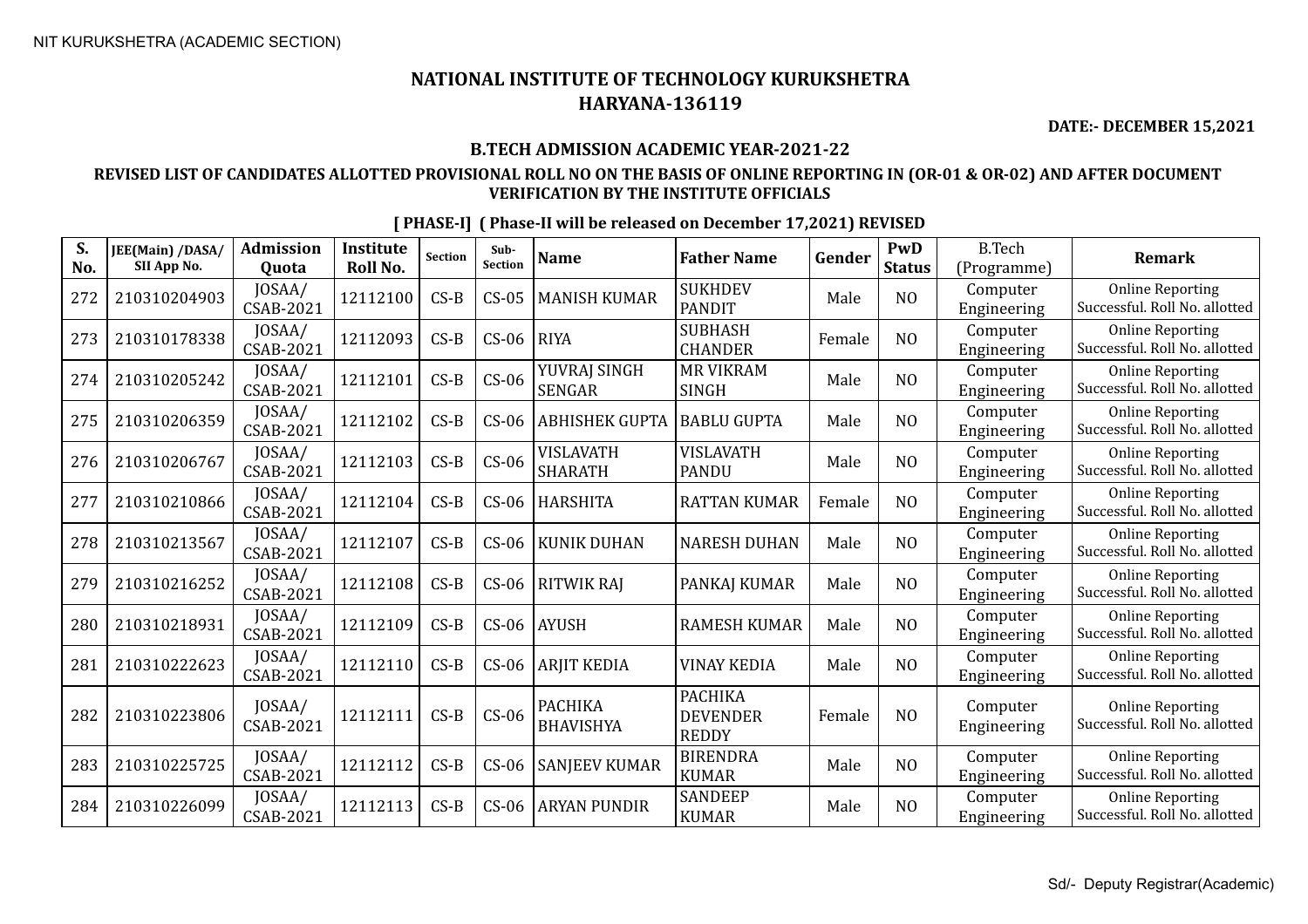**DATE:- DECEMBER 15,2021**

#### **B.TECH ADMISSION ACADEMIC YEAR-2021-22**

#### **REVISED LIST OF CANDIDATES ALLOTTED PROVISIONAL ROLL NO ON THE BASIS OF ONLINE REPORTING IN (OR-01 & OR-02) AND AFTER DOCUMENT VERIFICATION BY THE INSTITUTE OFFICIALS**

| S.  | JEE(Main) /DASA/<br>SII App No. | <b>Admission</b>           | <b>Institute</b><br>Roll No. | <b>Section</b> | Sub-<br><b>Section</b> | <b>Name</b>                                       | <b>Father Name</b>                  | Gender | PwD            | <b>B.Tech</b>           | Remark                                                   |
|-----|---------------------------------|----------------------------|------------------------------|----------------|------------------------|---------------------------------------------------|-------------------------------------|--------|----------------|-------------------------|----------------------------------------------------------|
| No. |                                 | Quota<br>JOSAA/            |                              |                |                        |                                                   | YASHPAL                             |        | <b>Status</b>  | (Programme)<br>Computer | <b>Online Reporting</b>                                  |
| 285 | 210310234180                    | <b>CSAB-2021</b>           | 12112115                     | $CS-B$         | $CS-06$                | <b>VISHAL</b>                                     | <b>KUMAR</b>                        | Male   | N <sub>O</sub> | Engineering             | Successful. Roll No. allotted                            |
| 286 | 210310240693                    | JOSAA/<br>CSAB-2021        | 12112116                     | $CS-B$         | $CS-06$                | <b>ATUL KUMAR</b>                                 | <b>VIJAY KUMAR</b><br>YADAV         | Male   | N <sub>O</sub> | Computer<br>Engineering | <b>Online Reporting</b><br>Successful. Roll No. allotted |
| 287 | 210310242424                    | JOSAA/<br><b>CSAB-2021</b> | 12112117                     | $CS-B$         | $CS-06$                | LINGAM CHETAN<br>SAI                              | LINGAM<br><b>SRINIVAS</b>           | Male   | N <sub>O</sub> | Computer<br>Engineering | <b>Online Reporting</b><br>Successful. Roll No. allotted |
| 288 | 210310245015                    | JOSAA/<br><b>CSAB-2021</b> | 12112118                     | $CS-B$         | $CS-06$                | <b>KARTIK</b>                                     | <b>PARVEEN</b><br><b>KUMAR</b>      | Male   | NO             | Computer<br>Engineering | <b>Online Reporting</b><br>Successful. Roll No. allotted |
| 289 | 210310245224                    | JOSAA/<br><b>CSAB-2021</b> | 12112119                     | $CS-B$         | $CS-06$                | VANSHIKA GOEL                                     | <b>KRISHAN LAL</b><br><b>GOEL</b>   | Female | N <sub>O</sub> | Computer<br>Engineering | <b>Online Reporting</b><br>Successful. Roll No. allotted |
| 290 | 210310247219                    | JOSAA/<br>CSAB-2021        | 12112120                     | $CS-B$         | $CS-06$                | <b>AADARSH VERMA</b>                              | <b>NAR DEV VERMA</b>                | Male   | N <sub>O</sub> | Computer<br>Engineering | <b>Online Reporting</b><br>Successful. Roll No. allotted |
| 291 | 210310249459                    | JOSAA/<br><b>CSAB-2021</b> | 12112121                     | $CS-B$         | $CS-06$                | <b>PROKSH</b>                                     | <b>SATISH KUMAR</b>                 | Male   | N <sub>O</sub> | Computer<br>Engineering | <b>Online Reporting</b><br>Successful. Roll No. allotted |
| 292 | 210310250916                    | JOSAA/<br><b>CSAB-2021</b> | 12112122                     | $CS-B$         | $CS-06$                | TUSHAR SOHAL                                      | <b>SATPAL SINGH</b>                 | Male   | N <sub>O</sub> | Computer<br>Engineering | <b>Online Reporting</b><br>Successful. Roll No. allotted |
| 293 | 210310261832                    | JOSAA/<br><b>CSAB-2021</b> | 12112126                     | $CS-B$         | $CS-06$                | <b>AAYUSH KUMAR</b>                               | <b>SUNIL KUMAR</b>                  | Male   | N <sub>O</sub> | Computer<br>Engineering | <b>Online Reporting</b><br>Successful. Roll No. allotted |
| 294 | 210310251294                    | JOSAA/<br><b>CSAB-2021</b> | 12112123                     | $CS-B$         | $CS-07$                | ARZOO SINGH                                       | <b>RAKESH KUMAR</b><br><b>SINGH</b> | Female | N <sub>O</sub> | Computer<br>Engineering | <b>Online Reporting</b><br>Successful. Roll No. allotted |
| 295 | 210310255247                    | JOSAA/<br><b>CSAB-2021</b> | 12112124                     | $CS-B$         | $CS-07$                | <b>ANUPMA</b>                                     | SHRADDHANAN<br>D                    | Female | N <sub>O</sub> | Computer<br>Engineering | <b>Online Reporting</b><br>Successful. Roll No. allotted |
| 296 | 210310256496                    | JOSAA/<br><b>CSAB-2021</b> | 12112125                     | $CS-B$         | $CS-07$                | <b>AANCHAL</b><br><b>KUMARI</b><br><b>AGARWAL</b> | <b>PRAMOD</b><br><b>AGARWAL</b>     | Female | N <sub>O</sub> | Computer<br>Engineering | <b>Online Reporting</b><br>Successful. Roll No. allotted |
| 297 | 210310269811                    | JOSAA/<br><b>CSAB-2021</b> | 12112127                     | $CS-B$         | $CS-07$                | <b>ROHAN</b><br><b>KHANDEWAL</b>                  | <b>SURESH KUMAR</b>                 | Male   | N <sub>O</sub> | Computer<br>Engineering | <b>Online Reporting</b><br>Successful. Roll No. allotted |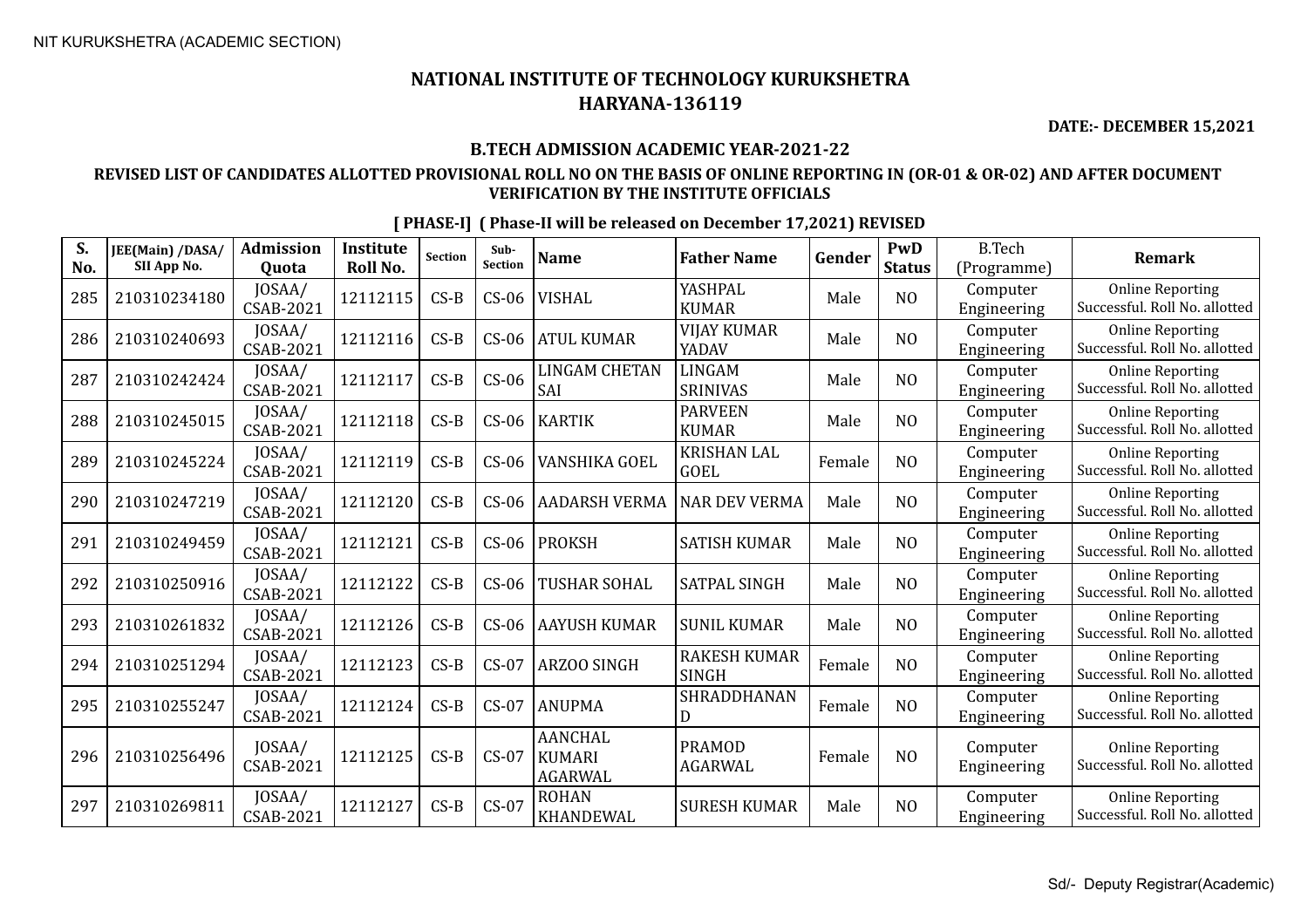**DATE:- DECEMBER 15,2021**

#### **B.TECH ADMISSION ACADEMIC YEAR-2021-22**

#### **REVISED LIST OF CANDIDATES ALLOTTED PROVISIONAL ROLL NO ON THE BASIS OF ONLINE REPORTING IN (OR-01 & OR-02) AND AFTER DOCUMENT VERIFICATION BY THE INSTITUTE OFFICIALS**

| S.<br>No. | JEE(Main) /DASA/<br>SII App No. | <b>Admission</b><br><b>Ouota</b> | <b>Institute</b><br>Roll No. | Section | Sub-<br>Section | <b>Name</b>                                        | <b>Father Name</b>                                  | Gender | PwD<br><b>Status</b> | <b>B.Tech</b><br>(Programme) | <b>Remark</b>                                            |
|-----------|---------------------------------|----------------------------------|------------------------------|---------|-----------------|----------------------------------------------------|-----------------------------------------------------|--------|----------------------|------------------------------|----------------------------------------------------------|
| 298       | 210310272451                    | JOSAA/<br>CSAB-2021              | 12112128                     | $CS-B$  | $CS-07$         | <b>SURAJ CHAUHAN</b>                               | <b>NISHAN SINGH</b>                                 | Male   | N <sub>O</sub>       | Computer<br>Engineering      | <b>Online Reporting</b><br>Successful. Roll No. allotted |
| 299       | 210310281212                    | JOSAA/<br>CSAB-2021              | 12112129                     | $CS-B$  | $CS-07$         | POPURI REVATHI                                     | POPURI RAMA<br><b>RAO</b>                           | Female | N <sub>O</sub>       | Computer<br>Engineering      | <b>Online Reporting</b><br>Successful. Roll No. allotted |
| 300       | 210310285998                    | JOSAA/<br>CSAB-2021              | 12112130                     | $CS-B$  | $CS-07$         | YUVRAJ SINGH                                       | <b>DINESH KUMAR</b><br><b>SINGH</b>                 | Male   | N <sub>O</sub>       | Computer<br>Engineering      | <b>Online Reporting</b><br>Successful. Roll No. allotted |
| 301       | 210310286712                    | JOSAA/<br>CSAB-2021              | 12112131                     | $CS-B$  | $CS-07$         | KARRA RAVI TEJA                                    | <b>KARRA G V V</b><br><b>SWAMY</b>                  | Male   | N <sub>O</sub>       | Computer<br>Engineering      | <b>Online Reporting</b><br>Successful. Roll No. allotted |
| 302       | 210310286742                    | JOSAA/<br>CSAB-2021              | 12112132                     | $CS-B$  | $CS-07$         | <b>SHASHANK</b><br><b>KUMAR</b>                    | <b>SANJAY KUMAR</b>                                 | Male   | N <sub>O</sub>       | Computer<br>Engineering      | <b>Online Reporting</b><br>Successful. Roll No. allotted |
| 303       | 210310322814                    | JOSAA/<br>CSAB-2021              | 12112136                     | $CS-B$  | $CS-07$         | <b>AKSHAT KUMAR</b>                                | <b>MUKESH KUMAR</b>                                 | Male   | N <sub>O</sub>       | Computer<br>Engineering      | <b>Online Reporting</b><br>Successful. Roll No. allotted |
| 304       | 210310324835                    | JOSAA/<br>CSAB-2021              | 12112137                     | $CS-B$  | $CS-07$         | <b>SAMARTH</b><br><b>KUKREJA</b>                   | <b>RAJEEV MOHAN</b><br><b>KUKREJA</b>               | Male   | N <sub>O</sub>       | Computer<br>Engineering      | <b>Online Reporting</b><br>Successful. Roll No. allotted |
| 305       | 210310326710                    | JOSAA/<br><b>CSAB-2021</b>       | 12112138                     | $CS-B$  | $CS-07$         | SHREYASYA<br><b>TRIPATHI</b>                       | SHAILENDRA<br><b>TRIPATHI</b>                       | Male   | N <sub>O</sub>       | Computer<br>Engineering      | <b>Online Reporting</b><br>Successful. Roll No. allotted |
| 306       | 210310331922                    | JOSAA/<br>CSAB-2021              | 12112139                     | $CS-B$  | $CS-07$         | DIVYANSHU<br><b>SINGH</b>                          | <b>UMESH SINGH</b>                                  | Male   | N <sub>0</sub>       | Computer<br>Engineering      | <b>Online Reporting</b><br>Successful. Roll No. allotted |
| 307       | 210310332091                    | JOSAA/<br><b>CSAB-2021</b>       | 12112140                     | $CS-B$  | $CS-07$         | <b>AMRESH KUMAR</b>                                | <b>GOPAL YADAV</b>                                  | Male   | N <sub>O</sub>       | Computer<br>Engineering      | <b>Online Reporting</b><br>Successful. Roll No. allotted |
| 308       | 210310346834                    | JOSAA/<br>CSAB-2021              | 12112142                     | $CS-B$  | $CS-07$         | <b>ARCHIT RELHAN</b>                               | <b>KULL BHUSHAN</b>                                 | Male   | N <sub>O</sub>       | Computer<br>Engineering      | <b>Online Reporting</b><br>Successful. Roll No. allotted |
| 309       | 210310347172                    | JOSAA/<br>CSAB-2021              | 12112143                     | $CS-B$  | $CS-07$         | <b>KUTAGOLLA</b><br><b>HEMANTH</b><br><b>PAWAN</b> | <b>KUTAGOLLA</b><br><b>CHINNA</b><br><b>VEMANNA</b> | Male   | N <sub>O</sub>       | Computer<br>Engineering      | <b>Online Reporting</b><br>Successful. Roll No. allotted |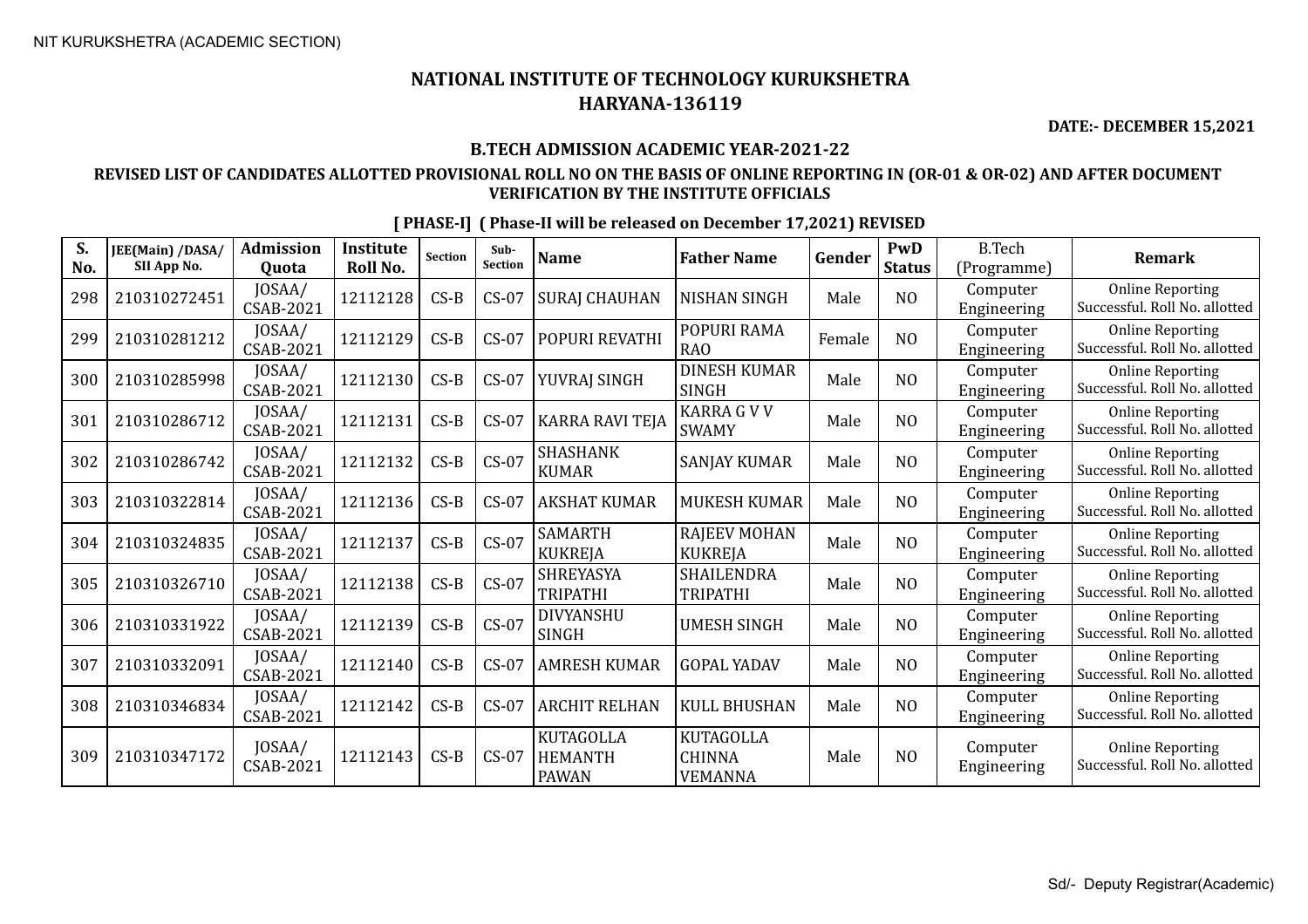**DATE:- DECEMBER 15,2021**

#### **B.TECH ADMISSION ACADEMIC YEAR-2021-22**

#### **REVISED LIST OF CANDIDATES ALLOTTED PROVISIONAL ROLL NO ON THE BASIS OF ONLINE REPORTING IN (OR-01 & OR-02) AND AFTER DOCUMENT VERIFICATION BY THE INSTITUTE OFFICIALS**

| S.<br>No. | JEE(Main) /DASA/<br>SII App No. | <b>Admission</b><br><b>Ouota</b> | <b>Institute</b><br><b>Roll No.</b> | Section | Sub-<br>Section | <b>Name</b>                           | <b>Father Name</b>                      | Gender | PwD<br><b>Status</b> | <b>B.Tech</b><br>(Programme) | <b>Remark</b>                                            |
|-----------|---------------------------------|----------------------------------|-------------------------------------|---------|-----------------|---------------------------------------|-----------------------------------------|--------|----------------------|------------------------------|----------------------------------------------------------|
| 310       | 210310350088                    | JOSAA/<br>CSAB-2021              | 12112144                            | $CS-B$  | $CS-07$         | SURAVARAPU<br>CHANUKYA<br>MARUTHI     | SURAVARAPU<br>VENKATA<br><b>SIVAIAH</b> | Male   | N <sub>O</sub>       | Computer<br>Engineering      | <b>Online Reporting</b><br>Successful. Roll No. allotted |
| 311       | 210310354101                    | JOSAA/<br>CSAB-2021              | 12112145                            | $CS-B$  | $CS-07$         | <b>LAKSHAY KANSAL</b>                 | <b>ABHINAV</b><br><b>KANSAL</b>         | Male   | N <sub>O</sub>       | Computer<br>Engineering      | <b>Online Reporting</b><br>Successful. Roll No. allotted |
| 312       | 210310354656                    | JOSAA/<br>CSAB-2021              | 12112146                            | $CS-B$  | $CS-07$         | <b>DEVASHISH</b>                      | <b>GULAB SINGH</b>                      | Male   | NO                   | Computer<br>Engineering      | <b>Online Reporting</b><br>Successful. Roll No. allotted |
| 313       | 210310361844                    | JOSAA/<br>CSAB-2021              | 12112147                            | $CS-B$  | $CS-07$         | <b>NITIN</b>                          | <b>DILIP KUMAR</b>                      | Male   | N <sub>O</sub>       | Computer<br>Engineering      | <b>Online Reporting</b><br>Successful. Roll No. allotted |
| 314       | 210310361908                    | JOSAA/<br><b>CSAB-2021</b>       | 12112148                            | $CS-B$  | $CS-07$         | <b>BADAVATH</b><br><b>LOKESH NAIK</b> | <b>BADAVATH GOPI</b><br><b>NAIK</b>     | Male   | N <sub>O</sub>       | Computer<br>Engineering      | <b>Online Reporting</b><br>Successful. Roll No. allotted |
| 315       | 210310300276                    | JOSAA/<br><b>CSAB-2021</b>       | 12112133                            | $CS-B$  | $CS-08$         | <b>HARSHITA</b>                       | <b>RAVINDER</b>                         | Female | N <sub>O</sub>       | Computer<br>Engineering      | <b>Online Reporting</b><br>Successful. Roll No. allotted |
| 316       | 210310309526                    | JOSAA/<br><b>CSAB-2021</b>       | 12112134                            | $CS-B$  | $CS-08$         | <b>SALINKI</b>                        | <b>SATISH KUMAR</b>                     | Female | N <sub>O</sub>       | Computer<br>Engineering      | <b>Online Reporting</b><br>Successful. Roll No. allotted |
| 317       | 210310316578                    | JOSAA/<br>CSAB-2021              | 12112135                            | $CS-B$  | $CS-08$         | SWASTI GOYAL                          | <b>GOPAL KUMAR</b>                      | Female | N <sub>O</sub>       | Computer<br>Engineering      | <b>Online Reporting</b><br>Successful. Roll No. allotted |
| 318       | 210310365409                    | JOSAA/<br>CSAB-2021              | 12112149                            | $CS-B$  | $CS-08$         | <b>VIPIN YADAV</b>                    | MUKESH SINGH                            | Male   | N <sub>O</sub>       | Computer<br>Engineering      | <b>Online Reporting</b><br>Successful. Roll No. allotted |
| 319       | 210310367540                    | JOSAA/<br>CSAB-2021              | 12112150                            | $CS-B$  | $CS-08$         | <b>DHEERAJ KUMAR</b>                  | <b>RAMESH KUMAR</b>                     | Male   | N <sub>O</sub>       | Computer<br>Engineering      | <b>Online Reporting</b><br>Successful. Roll No. allotted |
| 320       | 210310374616                    | JOSAA/<br>CSAB-2021              | 12112151                            | $CS-B$  | $CS-08$         | <b>ROHIT KUMAR</b>                    | <b>RAJKISHOR</b><br><b>GUPTA</b>        | Male   | N <sub>O</sub>       | Computer<br>Engineering      | <b>Online Reporting</b><br>Successful. Roll No. allotted |
| 321       | 210310374952                    | JOSAA/<br><b>CSAB-2021</b>       | 12112152                            | $CS-B$  | $CS-08$         | VARSHA JARWAL                         | <b>KHUSHI RAM</b><br><b>MEENA</b>       | Female | N <sub>O</sub>       | Computer<br>Engineering      | <b>Online Reporting</b><br>Successful. Roll No. allotted |
| 322       | 210310380082                    | JOSAA/<br>CSAB-2021              | 12112155                            | $CS-B$  | $CS-08$         | <b>ANUJ JAIN</b>                      | PANKAJ KR JAIN                          | Male   | NO                   | Computer<br>Engineering      | <b>Online Reporting</b><br>Successful. Roll No. allotted |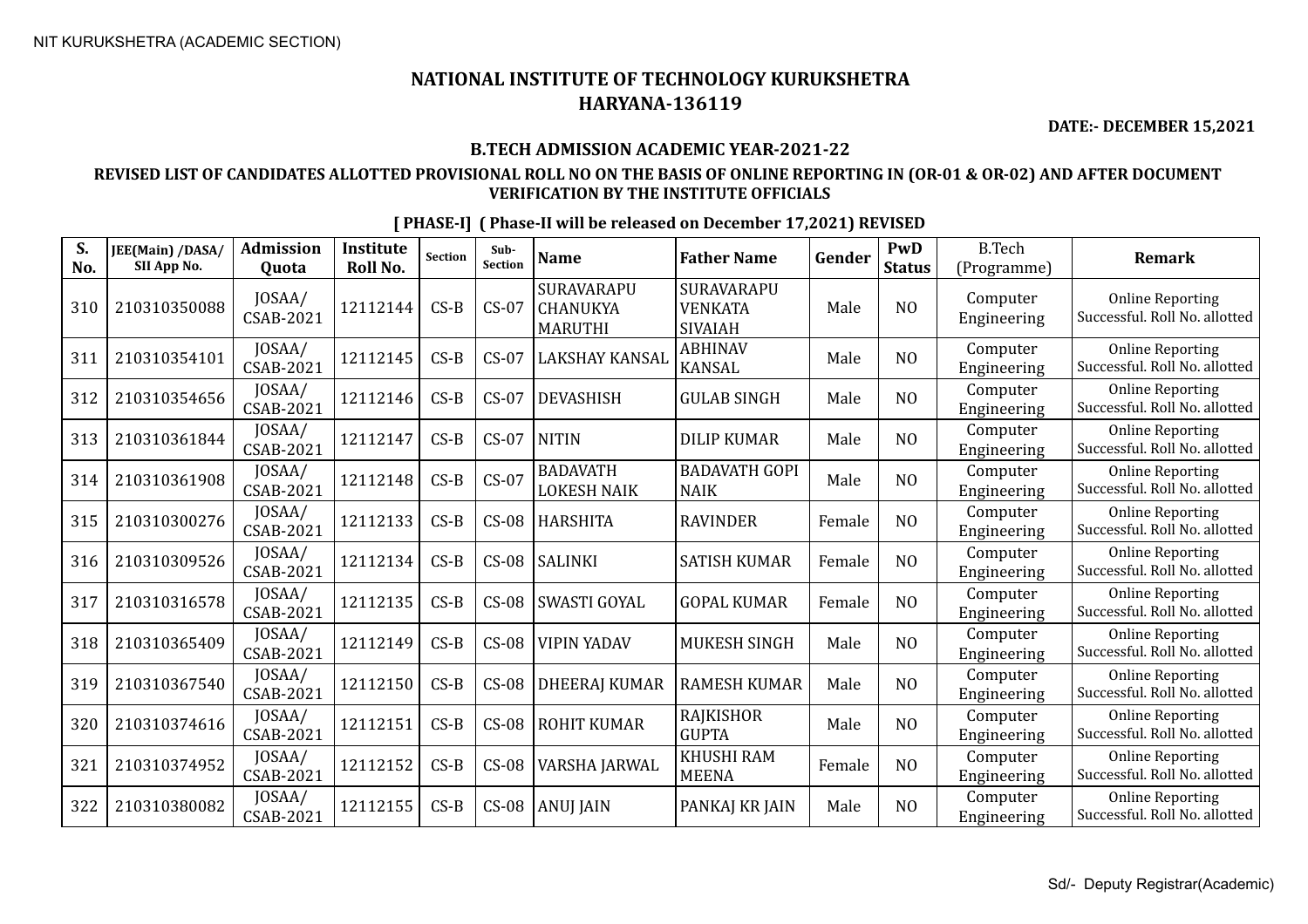**DATE:- DECEMBER 15,2021**

#### **B.TECH ADMISSION ACADEMIC YEAR-2021-22**

#### **REVISED LIST OF CANDIDATES ALLOTTED PROVISIONAL ROLL NO ON THE BASIS OF ONLINE REPORTING IN (OR-01 & OR-02) AND AFTER DOCUMENT VERIFICATION BY THE INSTITUTE OFFICIALS**

| S.  | JEE(Main) /DASA/ | <b>Admission</b>           | Institute | <b>Section</b> | Sub-           | <b>Name</b>                       | <b>Father Name</b>                     | Gender | PwD            | <b>B.Tech</b>           | <b>Remark</b>                                            |
|-----|------------------|----------------------------|-----------|----------------|----------------|-----------------------------------|----------------------------------------|--------|----------------|-------------------------|----------------------------------------------------------|
| No. | SII App No.      | Quota                      | Roll No.  |                | <b>Section</b> |                                   |                                        |        | <b>Status</b>  | (Programme)             |                                                          |
| 323 | 210310397726     | JOSAA/<br><b>CSAB-2021</b> | 12112157  | $CS-B$         | $CS-08$        | <b>VEDANSHU GARG</b>              | SANJAY GARG                            | Male   | N <sub>O</sub> | Computer<br>Engineering | <b>Online Reporting</b><br>Successful. Roll No. allotted |
| 324 | 210310407725     | JOSAA/<br><b>CSAB-2021</b> | 12112159  | $CS-B$         | $CS-08$        | <b>AMAN DASHORE</b>               | <b>RAJENDRA</b><br><b>DASHORE</b>      | Male   | NO             | Computer<br>Engineering | <b>Online Reporting</b><br>Successful. Roll No. allotted |
| 325 | 210310407827     | JOSAA/<br><b>CSAB-2021</b> | 12112160  | $CS-B$         | $CS-08$        | <b>RAGHAV</b><br><b>WADHWA</b>    | DES RAJ                                | Male   | N <sub>O</sub> | Computer<br>Engineering | <b>Online Reporting</b><br>Successful. Roll No. allotted |
| 326 | 210310414342     | JOSAA/<br>CSAB-2021        | 12112161  | $CS-B$         | $CS-08$        | <b>MAYANK SHARMA</b>              | <b>SHRIRAM</b><br><b>SHARMA</b>        | Male   | N <sub>O</sub> | Computer<br>Engineering | <b>Online Reporting</b><br>Successful. Roll No. allotted |
| 327 | 210310414910     | JOSAA/<br><b>CSAB-2021</b> | 12112162  | $CS-B$         | $CS-08$        | <b>UTKARSH MEENA</b>              | <b>BHARAT SINGH</b><br><b>MEENA</b>    | Male   | N <sub>O</sub> | Computer<br>Engineering | <b>Online Reporting</b><br>Successful. Roll No. allotted |
| 328 | 210310435822     | JOSAA/<br><b>CSAB-2021</b> | 12112164  | $CS-B$         | $CS-08$        | <b>SONU SINGH</b>                 | PARMOD SINGH                           | Male   | N <sub>O</sub> | Computer<br>Engineering | <b>Online Reporting</b><br>Successful. Roll No. allotted |
| 329 | 210310442757     | JOSAA/<br><b>CSAB-2021</b> | 12112165  | $CS-B$         | $CS-08$        | <b>KULJEET SINGH</b>              | <b>MANDEEP SINGH</b>                   | Male   | NO             | Computer<br>Engineering | <b>Online Reporting</b><br>Successful. Roll No. allotted |
| 330 | 210310446332     | JOSAA/<br>CSAB-2021        | 12112166  | $CS-B$         | $CS-08$        | <b>RAJESH VISHNOI</b>             | <b>BHAJAN LAL</b><br><b>VISHNOI</b>    | Male   | NO             | Computer<br>Engineering | <b>Online Reporting</b><br>Successful. Roll No. allotted |
| 331 | 210310456084     | JOSAA/<br><b>CSAB-2021</b> | 12112169  | $CS-B$         | $CS-08$        | <b>DEV GUPTA</b>                  | <b>DINESH KUMAR</b><br><b>GUPTA</b>    | Male   | N <sub>O</sub> | Computer<br>Engineering | <b>Online Reporting</b><br>Successful. Roll No. allotted |
| 332 | 210310468578     | JOSAA/<br><b>CSAB-2021</b> | 12112170  | $CS-B$         | $CS-08$        | <b>GUPTA SURAJ</b><br>SHYAMCHARAN | SHYAMCHARAN<br><b>GUPTA</b>            | Male   | N <sub>0</sub> | Computer<br>Engineering | <b>Online Reporting</b><br>Successful. Roll No. allotted |
| 333 | 210310469135     | JOSAA/<br><b>CSAB-2021</b> | 12112171  | $CS-B$         | $CS-08$        | DHANANJAY                         | YASHPAL                                | Male   | N <sub>O</sub> | Computer<br>Engineering | <b>Online Reporting</b><br>Successful. Roll No. allotted |
| 334 | 210310470212     | JOSAA/<br><b>CSAB-2021</b> | 12112172  | $CS-B$         | $CS-08$        | VATSAL JUNEJA                     | <b>DINESH KUMAR</b><br><b>JUNEJA</b>   | Male   | N <sub>O</sub> | Computer<br>Engineering | <b>Online Reporting</b><br>Successful. Roll No. allotted |
| 335 | 210310471316     | JOSAA/<br><b>CSAB-2021</b> | 12112173  | $CS-B$         | $CS-08$        | HIMANSHU<br><b>VERMA</b>          | <b>BHUPENDRA</b><br><b>KUMAR VERMA</b> | Male   | NO             | Computer<br>Engineering | <b>Online Reporting</b><br>Successful. Roll No. allotted |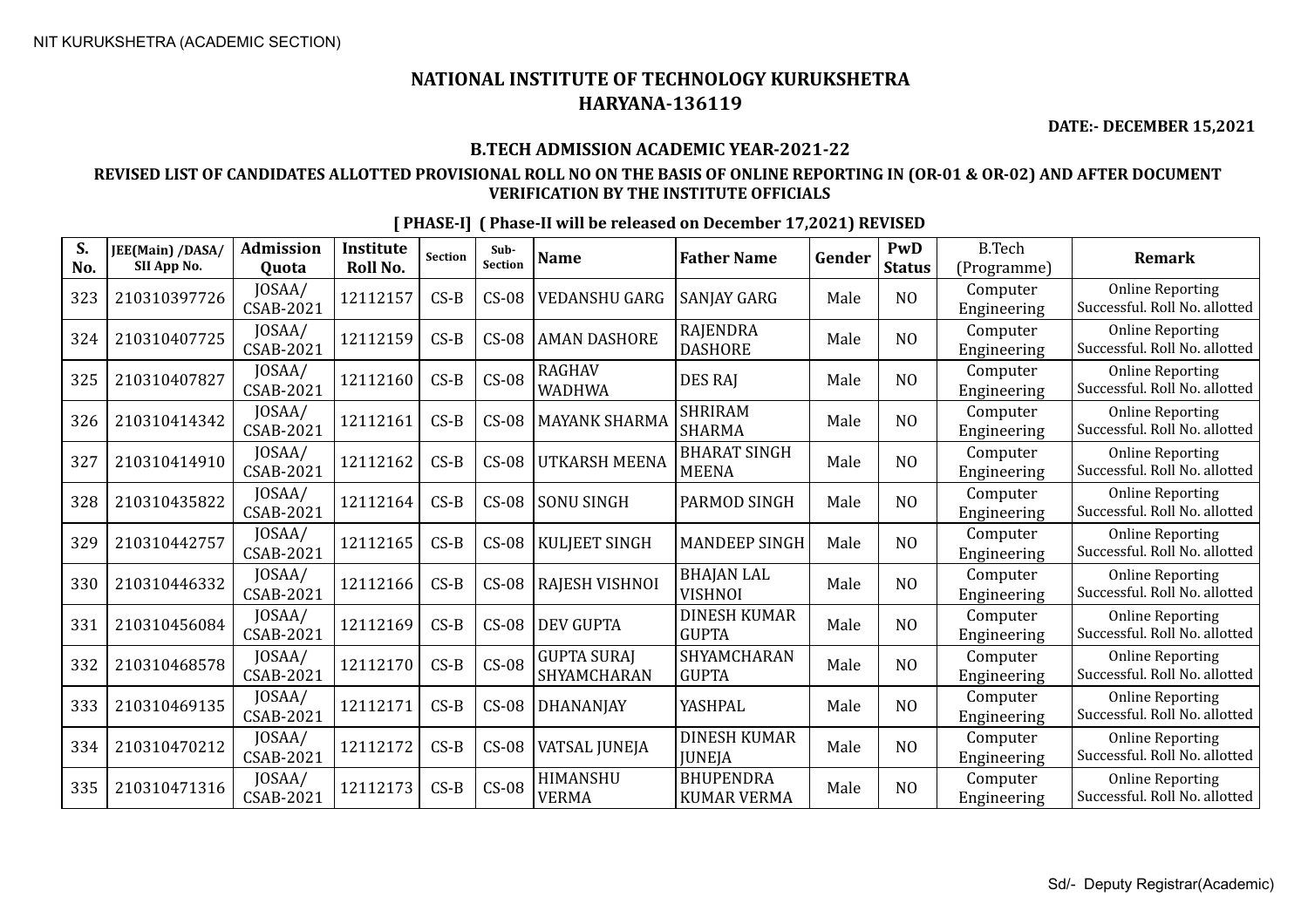**S. No.**

## **NATIONAL INSTITUTE OF TECHNOLOGY KURUKSHETRA HARYANA-136119**

**DATE:- DECEMBER 15,2021**

#### **B.TECH ADMISSION ACADEMIC YEAR-2021-22**

#### **REVISED LIST OF CANDIDATES ALLOTTED PROVISIONAL ROLL NO ON THE BASIS OF ONLINE REPORTING IN (OR-01 & OR-02) AND AFTER DOCUMENT VERIFICATION BY THE INSTITUTE OFFICIALS**

**JEE(Main) /DASA/ SII App No. Admission Quota Institute Roll No.** Section section **Name Father Name Gender PwD Status** B.Tech (Programme) **Remark**  $\begin{array}{c|c|c|c} \text{JOSAA/} & 12112153 & \text{CS-C} & \text{CS-09} & \text{AMISHA} \end{array}$  GAIN CHAND  $\begin{array}{|c|c|c|c|c|} \text{Female} & \text{NO} & \text{Computer} \end{array}$ Engineering  $\begin{array}{c|c}$  JOSAA/ 12112154 CS-C CS-09 SHPREET KAUR SINGH KANWAL PAL  $\begin{array}{|c|c|c|c|c|}\n\hline\n\text{SINGH} & \text{Female} & \text{NO} & \text{Engineering} \\
\hline\n\end{array}$ Engineering  $\begin{array}{c|c|c} \text{JOSAA/} & \text{12112158} & \text{CS-C} & \text{CS-09} & \text{HEMA MEDAKA} & \text{SYAMALA} \end{array}$ MEDAKA<br>SYAMALA RAO Female NO Engineering Engineering

| 336 | 210310376618 | JOSAA/<br>CSAB-2021        | 12112153 | $CS-C$ | $CS-09$ | <b>AMISHA</b>                              | <b>GAIN CHAND</b>                              | Female | N <sub>O</sub> | Computer<br>Engineering | <b>Online Reporting</b><br>Successful. Roll No. allotted |
|-----|--------------|----------------------------|----------|--------|---------|--------------------------------------------|------------------------------------------------|--------|----------------|-------------------------|----------------------------------------------------------|
| 337 | 210310379911 | JOSAA/<br>CSAB-2021        | 12112154 | $CS-C$ | $CS-09$ | <b>ISHPREET KAUR</b>                       | <b>KANWAL PAL</b><br><b>SINGH</b>              | Female | N <sub>O</sub> | Computer<br>Engineering | <b>Online Reporting</b><br>Successful. Roll No. allotted |
| 338 | 210310403111 | JOSAA/<br>CSAB-2021        | 12112158 | $CS-C$ | $CS-09$ | <b>HEMA MEDAKA</b>                         | <b>MEDAKA</b><br><b>SYAMALA RAO</b>            | Female | N <sub>O</sub> | Computer<br>Engineering | <b>Online Reporting</b><br>Successful. Roll No. allotted |
| 339 | 210310422073 | JOSAA/<br>CSAB-2021        | 12112163 | $CS-C$ | $CS-09$ | <b>VANDANA</b>                             | <b>SURAT SINGH</b>                             | Female | N <sub>O</sub> | Computer<br>Engineering | <b>Online Reporting</b><br>Successful, Roll No. allotted |
| 340 | 210310475690 | JOSAA/<br>CSAB-2021        | 12112175 | $CS-C$ | $CS-09$ | <b>TARUN</b>                               | INDRAJ SINGH                                   | Male   | N <sub>O</sub> | Computer<br>Engineering | <b>Online Reporting</b><br>Successful. Roll No. allotted |
| 341 | 210310480235 | JOSAA/<br>CSAB-2021        | 12112176 | $CS-C$ | $CS-09$ | <b>PRASHANT</b><br><b>GAUTAM</b>           | <b>RAJ BAHADUR</b>                             | Male   | N <sub>O</sub> | Computer<br>Engineering | <b>Online Reporting</b><br>Successful. Roll No. allotted |
| 342 | 210310480556 | JOSAA/<br><b>CSAB-2021</b> | 12112177 | $CS-C$ | $CS-09$ | <b>BANDAPALLI SAI</b><br><b>KOWSHIK</b>    | <b>BANDAPALLI</b><br>MAHESWARAIA<br>н          | Male   | N <sub>O</sub> | Computer<br>Engineering | <b>Online Reporting</b><br>Successful. Roll No. allotted |
| 343 | 210310482841 | JOSAA/<br>CSAB-2021        | 12112178 | $CS-C$ | $CS-09$ | AYUSH GOYAL                                | <b>SANJAY</b><br><b>AGRAWAL</b>                | Male   | N <sub>O</sub> | Computer<br>Engineering | <b>Online Reporting</b><br>Successful. Roll No. allotted |
| 344 | 210310484014 | JOSAA/<br>CSAB-2021        | 12112179 | $CS-C$ | $CS-09$ | KOVVURI VENKAT<br><b>SATYA REDDY</b>       | <b>VEERA</b><br><b>RAGHAVA</b><br><b>REDDY</b> | Male   | N <sub>O</sub> | Computer<br>Engineering | <b>Online Reporting</b><br>Successful. Roll No. allotted |
| 345 | 210310492871 | JOSAA/<br>CSAB-2021        | 12112180 | $CS-C$ | $CS-09$ | <b>NATTALA</b><br><b>HARSHA</b><br>VARDHAN | <b>NATTALA</b><br><b>BHASKARA RAO</b>          | Male   | NO             | Computer<br>Engineering | <b>Online Reporting</b><br>Successful. Roll No. allotted |
| 346 | 210310496320 | JOSAA/<br>CSAB-2021        | 12112182 | $CS-C$ | $CS-09$ | <b>DHRUV SHARMA</b>                        | <b>SUNIL KUMAR</b><br><b>SHARMA</b>            | Male   | N <sub>O</sub> | Computer<br>Engineering | <b>Online Reporting</b><br>Successful. Roll No. allotted |
| 347 | 210310496738 | JOSAA/<br>CSAB-2021        | 12112183 | $CS-C$ | $CS-09$ | YASH MEENA                                 | SATYANARAYAN<br><b>MEENA</b>                   | Male   | N <sub>O</sub> | Computer<br>Engineering | <b>Online Reporting</b><br>Successful. Roll No. allotted |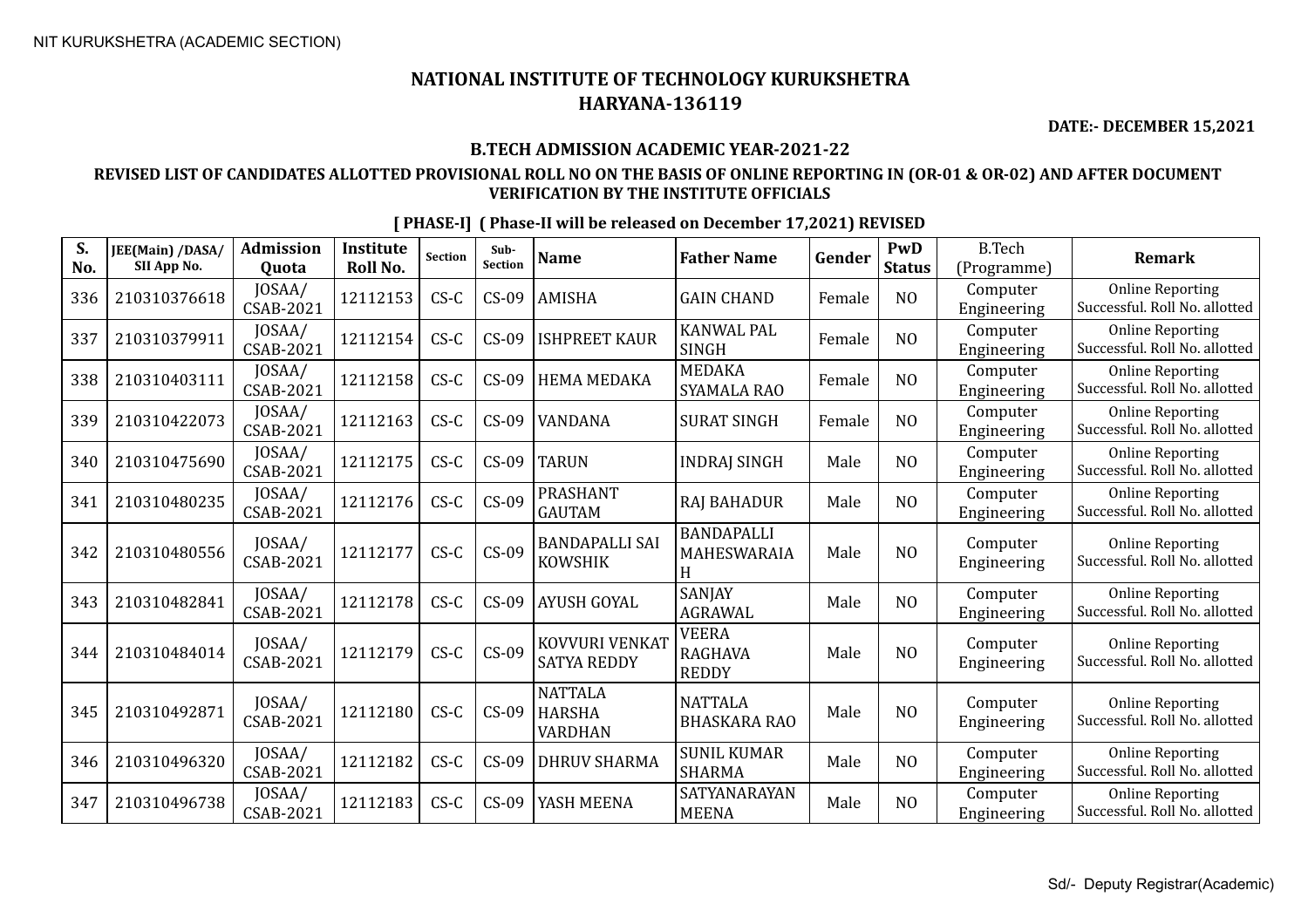**DATE:- DECEMBER 15,2021**

#### **B.TECH ADMISSION ACADEMIC YEAR-2021-22**

#### **REVISED LIST OF CANDIDATES ALLOTTED PROVISIONAL ROLL NO ON THE BASIS OF ONLINE REPORTING IN (OR-01 & OR-02) AND AFTER DOCUMENT VERIFICATION BY THE INSTITUTE OFFICIALS**

| S.<br>No. | JEE(Main) /DASA/<br>SII App No. | <b>Admission</b><br><b>Ouota</b> | <b>Institute</b><br>Roll No. | <b>Section</b> | Sub-<br>Section | <b>Name</b>                       | <b>Father Name</b>                               | Gender | PwD<br><b>Status</b> | <b>B.Tech</b><br>(Programme) | <b>Remark</b>                                            |
|-----------|---------------------------------|----------------------------------|------------------------------|----------------|-----------------|-----------------------------------|--------------------------------------------------|--------|----------------------|------------------------------|----------------------------------------------------------|
| 348       | 210310505000                    | JOSAA/<br><b>CSAB-2021</b>       | 12112184                     | $CS-C$         | $CS-09$         | VAIBHAV                           | <b>ASHOK KUMAR</b>                               | Male   | NO                   | Computer<br>Engineering      | <b>Online Reporting</b><br>Successful. Roll No. allotted |
| 349       | 210310511210                    | JOSAA/<br><b>CSAB-2021</b>       | 12112185                     | $CS-C$         | $CS-09$         | AMAN KUMAR                        | <b>HEERALAL</b>                                  | Male   | N <sub>O</sub>       | Computer<br>Engineering      | <b>Online Reporting</b><br>Successful. Roll No. allotted |
| 350       | 210310512125                    | JOSAA/<br>CSAB-2021              | 12112186                     | $CS-C$         | $CS-09$         | <b>ASHUTOSH</b><br>SANDILYA       | <b>SACHIN KUMAR</b><br><b>ROY</b>                | Male   | N <sub>O</sub>       | Computer<br>Engineering      | <b>Online Reporting</b><br>Successful. Roll No. allotted |
| 351       | 210310519090                    | JOSAA/<br><b>CSAB-2021</b>       | 12112187                     | $CS-C$         | $CS-09$         | <b>UDAY PRATAP</b>                | PRAMOD KUMAR                                     | Male   | N <sub>O</sub>       | Computer<br>Engineering      | <b>Online Reporting</b><br>Successful. Roll No. allotted |
| 352       | 210310520035                    | JOSAA/<br><b>CSAB-2021</b>       | 12112188                     | $CS-C$         | $CS-09$         | PRANAV KUMAR                      | <b>RAJ KUMAR</b>                                 | Male   | N <sub>O</sub>       | Computer<br>Engineering      | <b>Online Reporting</b><br>Successful. Roll No. allotted |
| 353       | 210310526689                    | JOSAA/<br>CSAB-2021              | 12112189                     | $CS-C$         | $CS-09$         | VIRENDER<br><b>MEENA</b>          | <b>MAHESH CHAND</b><br><b>MEENA</b>              | Male   | N <sub>O</sub>       | Computer<br>Engineering      | <b>Online Reporting</b><br>Successful. Roll No. allotted |
| 354       | 210310446494                    | JOSAA/<br>CSAB-2021              | 12112167                     | $CS-C$         | $CS-10$         | PARNOOR KAUR                      | <b>KANWERJEET</b><br><b>SINGH</b>                | Female | N <sub>O</sub>       | Computer<br>Engineering      | <b>Online Reporting</b><br>Successful. Roll No. allotted |
| 355       | 210310447767                    | JOSAA/<br><b>CSAB-2021</b>       | 12112168                     | $CS-C$         | $CS-10$         | <b>TANU</b>                       | <b>SURENDER</b>                                  | Female | N <sub>O</sub>       | Computer<br>Engineering      | <b>Online Reporting</b><br>Successful. Roll No. allotted |
| 356       | 210310472735                    | JOSAA/<br><b>CSAB-2021</b>       | 12112174                     | $CS-C$         | $CS-10$         | <b>LOVEPREET KAUR</b>             | <b>SATVIR SINGH</b>                              | Female | N <sub>O</sub>       | Computer<br>Engineering      | <b>Online Reporting</b><br>Successful. Roll No. allotted |
| 357       | 210310495395                    | JOSAA/<br>CSAB-2021              | 12112181                     | $CS-C$         | $CS-10$         | SANDHYA YADAV                     | <b>VINOD KUMAR</b><br>YADAV                      | Female | N <sub>O</sub>       | Computer<br>Engineering      | <b>Online Reporting</b><br>Successful. Roll No. allotted |
| 358       | 210310540882                    | JOSAA/<br>CSAB-2021              | 12112192                     | $CS-C$         | $CS-10$         | <b>SHAKEEB</b><br><b>PARWEZ</b>   | <b>AYAZ PARWEZ</b>                               | Male   | N <sub>O</sub>       | Computer<br>Engineering      | <b>Online Reporting</b><br>Successful. Roll No. allotted |
| 359       | 210310562837                    | JOSAA/<br><b>CSAB-2021</b>       | 12112194                     | $CS-C$         | $CS-10$         | <b>KUSHAGRA</b><br><b>AGARWAL</b> | <b>HARSH</b><br><b>BARDHAN</b><br><b>AGARWAL</b> | Male   | N <sub>O</sub>       | Computer<br>Engineering      | <b>Online Reporting</b><br>Successful. Roll No. allotted |
| 360       | 210310568278                    | JOSAA/<br><b>CSAB-2021</b>       | 12112195                     | $CS-C$         | $CS-10$         | <b>ANISH KUMAR</b><br>MANGAL      | <b>VINOD KUMAR</b><br><b>GUPTA</b>               | Male   | N <sub>O</sub>       | Computer<br>Engineering      | <b>Online Reporting</b><br>Successful. Roll No. allotted |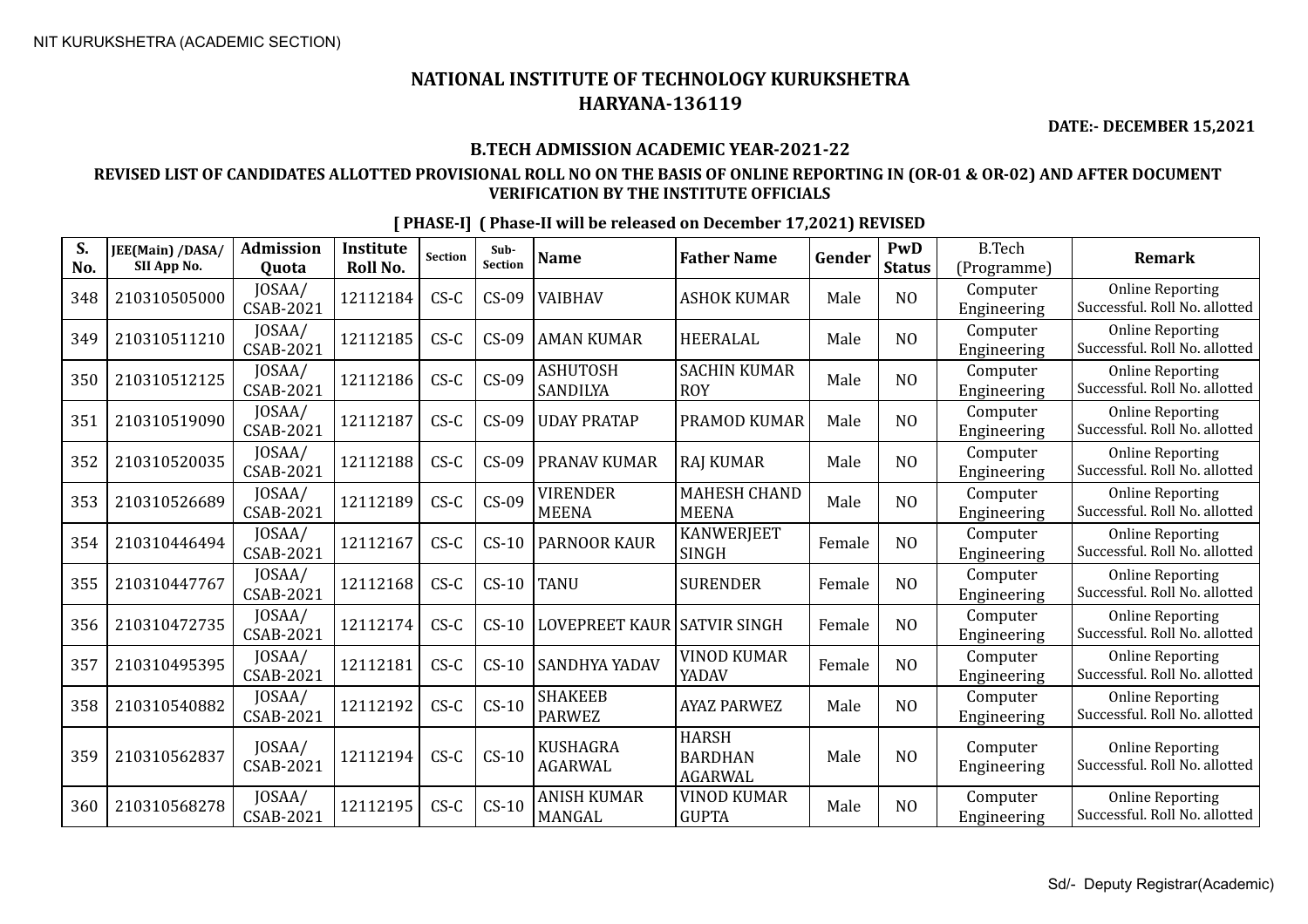**DATE:- DECEMBER 15,2021**

#### **B.TECH ADMISSION ACADEMIC YEAR-2021-22**

#### **REVISED LIST OF CANDIDATES ALLOTTED PROVISIONAL ROLL NO ON THE BASIS OF ONLINE REPORTING IN (OR-01 & OR-02) AND AFTER DOCUMENT VERIFICATION BY THE INSTITUTE OFFICIALS**

| S.<br>No. | JEE(Main) /DASA/<br>SII App No. | <b>Admission</b><br><b>Ouota</b> | <b>Institute</b><br>Roll No. | <b>Section</b> | Sub-<br>Section | <b>Name</b>                     | <b>Father Name</b>                  | Gender | PwD<br><b>Status</b> | <b>B.Tech</b><br>(Programme) | <b>Remark</b>                                            |
|-----------|---------------------------------|----------------------------------|------------------------------|----------------|-----------------|---------------------------------|-------------------------------------|--------|----------------------|------------------------------|----------------------------------------------------------|
| 361       | 210310573099                    | JOSAA/<br>CSAB-2021              | 12112196                     | $CS-C$         | $CS-10$         | <b>KAMAL BHATT</b>              | <b>RAKESH BHATT</b>                 | Male   | N <sub>O</sub>       | Computer<br>Engineering      | <b>Online Reporting</b><br>Successful. Roll No. allotted |
| 362       | 210310574604                    | JOSAA/<br><b>CSAB-2021</b>       | 12112197                     | $CS-C$         | $CS-10$         | PRATHAM SINGH                   | <b>BABBU SINGH</b>                  | Male   | N <sub>O</sub>       | Computer<br>Engineering      | <b>Online Reporting</b><br>Successful. Roll No. allotted |
| 363       | 210310575898                    | JOSAA/<br>CSAB-2021              | 12112198                     | $CS-C$         | $CS-10$         | <b>HARSH CHAUHAN</b>            | <b>ARJUN PRASAD</b><br>CHAUHAN      | Male   | N <sub>O</sub>       | Computer<br>Engineering      | <b>Online Reporting</b><br>Successful. Roll No. allotted |
| 364       | 210310589147                    | JOSAA/<br><b>CSAB-2021</b>       | 12112199                     | $CS-C$         | $CS-10$         | <b>LAVKUSH MEENA</b>            | <b>MOTILAL</b><br><b>MEENA</b>      | Male   | N <sub>O</sub>       | Computer<br>Engineering      | <b>Online Reporting</b><br>Successful. Roll No. allotted |
| 365       | 210310601039                    | JOSAA/<br><b>CSAB-2021</b>       | 12112200                     | $CS-C$         | $CS-10$         | <b>PARDEEP</b>                  | <b>SUBHASH</b><br><b>KUMAR</b>      | Male   | N <sub>O</sub>       | Computer<br>Engineering      | <b>Online Reporting</b><br>Successful. Roll No. allotted |
| 366       | 210310626017                    | JOSAA/<br>CSAB-2021              | 12112204                     | $CS-C$         | $CS-10$         | <b>MOHIT</b>                    | <b>LABH SINGH</b>                   | Male   | NO                   | Computer<br>Engineering      | <b>Online Reporting</b><br>Successful. Roll No. allotted |
| 367       | 210310632697                    | JOSAA/<br><b>CSAB-2021</b>       | 12112205                     | $CS-C$         | $CS-10$         | <b>KARTIK VIJAY</b>             | <b>MAHESH VIJAY</b>                 | Male   | N <sub>O</sub>       | Computer<br>Engineering      | <b>Online Reporting</b><br>Successful. Roll No. allotted |
| 368       | 210310633634                    | JOSAA/<br><b>CSAB-2021</b>       | 12112206                     | $CS-C$         | $CS-10$         | <b>GAURAV KUMAR</b>             | <b>SUDHIR KUMAR</b><br><b>SINGH</b> | Male   | N <sub>O</sub>       | Computer<br>Engineering      | <b>Online Reporting</b><br>Successful. Roll No. allotted |
| 369       | 210310640537                    | JOSAA/<br>CSAB-2021              | 12112207                     | $CS-C$         | $CS-10$         | <b>PARVEEN</b>                  | <b>KAPOOR SINGH</b>                 | Male   | NO                   | Computer<br>Engineering      | <b>Online Reporting</b><br>Successful. Roll No. allotted |
| 370       | 210310669175                    | JOSAA/<br>CSAB-2021              | 12112208                     | $CS-C$         | $CS-10$         | <b>ADITYA SHARMA</b>            | <b>RAMAVTAR</b><br><b>SHARMA</b>    | Male   | NO                   | Computer<br>Engineering      | <b>Online Reporting</b><br>Successful. Roll No. allotted |
| 371       | 210310679213                    | JOSAA/<br><b>CSAB-2021</b>       | 12112210                     | $C S - C$      | $CS-10$         | DIVYA KANT<br><b>GAUTAM</b>     | <b>JAI KANT RAM</b>                 | Male   | N <sub>O</sub>       | Computer<br>Engineering      | <b>Online Reporting</b><br>Successful. Roll No. allotted |
| 372       | 210310532025                    | JOSAA/<br>CSAB-2021              | 12112190                     | $CS-C$         | $CS-11$         | NAVEENJOT KAUR                  | <b>SUKHDEV SINGH</b>                | Female | N <sub>O</sub>       | Computer<br>Engineering      | <b>Online Reporting</b><br>Successful. Roll No. allotted |
| 373       | 210310534710                    | JOSAA/<br>CSAB-2021              | 12112191                     | $CS-C$         | $CS-11$         | PATERU SRIVALLI<br><b>PATEL</b> | <b>PATERU</b><br><b>KARUNAKAR</b>   | Female | NO                   | Computer<br>Engineering      | <b>Online Reporting</b><br>Successful. Roll No. allotted |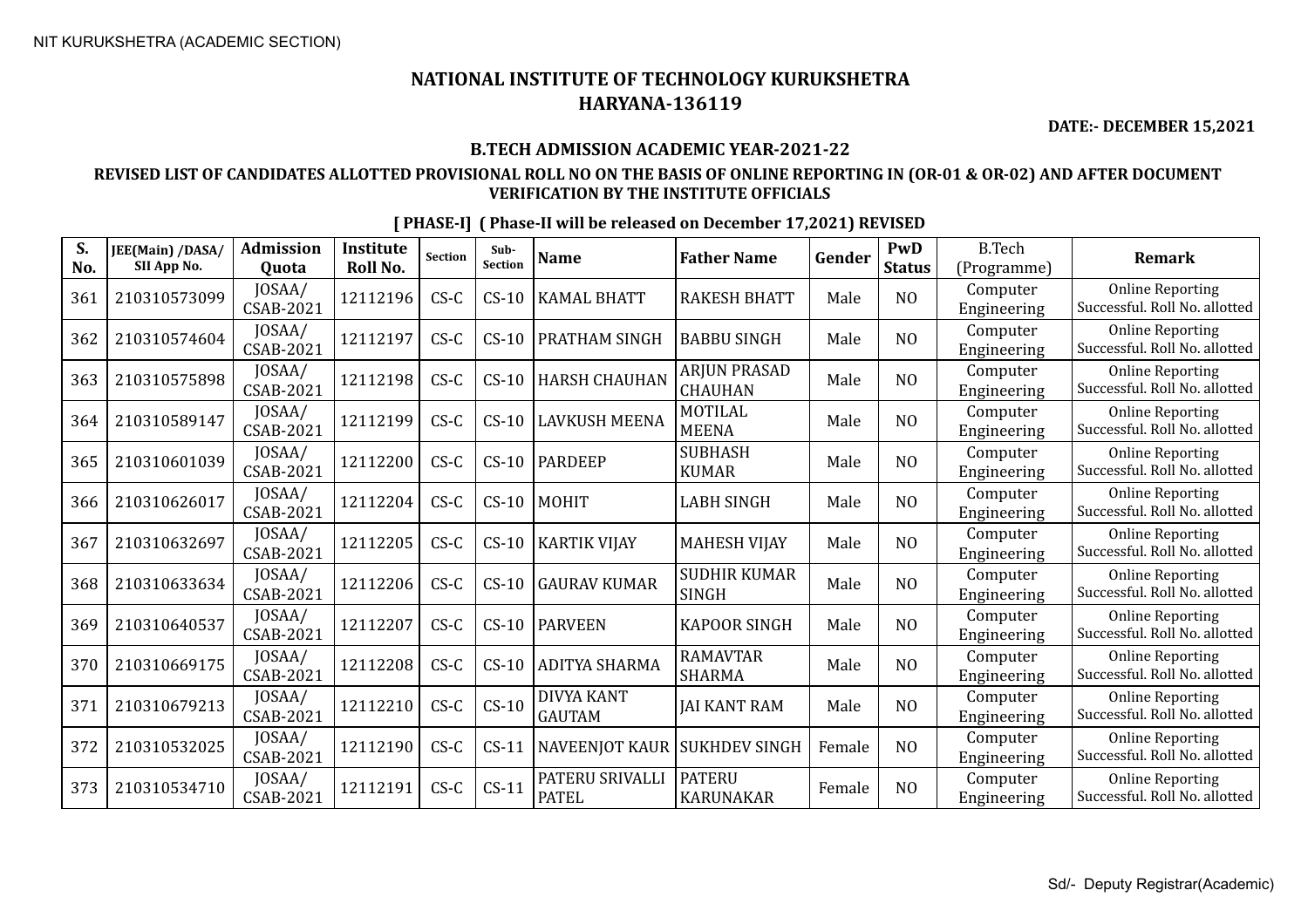**DATE:- DECEMBER 15,2021**

#### **B.TECH ADMISSION ACADEMIC YEAR-2021-22**

#### **REVISED LIST OF CANDIDATES ALLOTTED PROVISIONAL ROLL NO ON THE BASIS OF ONLINE REPORTING IN (OR-01 & OR-02) AND AFTER DOCUMENT VERIFICATION BY THE INSTITUTE OFFICIALS**

| S.<br>No. | JEE(Main) /DASA/<br>SII App No. | <b>Admission</b><br>Ouota  | <b>Institute</b><br>Roll No. | Section | Sub-<br>Section | <b>Name</b>                        | <b>Father Name</b>                                 | Gender | PwD<br><b>Status</b> | <b>B.Tech</b><br>(Programme) | <b>Remark</b>                                            |
|-----------|---------------------------------|----------------------------|------------------------------|---------|-----------------|------------------------------------|----------------------------------------------------|--------|----------------------|------------------------------|----------------------------------------------------------|
| 374       | 210310558015                    | JOSAA/<br>CSAB-2021        | 12112193                     | $CS-C$  | $CS-11$         | <b>PRERIKA</b>                     | <b>CHAMAN</b><br><b>PARKASH</b>                    | Female | N <sub>O</sub>       | Computer<br>Engineering      | <b>Online Reporting</b><br>Successful. Roll No. allotted |
| 375       | 210310620519                    | JOSAA/<br><b>CSAB-2021</b> | 12112203                     | $CS-C$  | $CS-11$         | PIRYANKA                           | <b>MAHINDER</b><br><b>SINGH</b>                    | Female | N <sub>O</sub>       | Computer<br>Engineering      | <b>Online Reporting</b><br>Successful. Roll No. allotted |
| 376       | 210310680443                    | JOSAA/<br><b>CSAB-2021</b> | 12112211                     | $CS-C$  | $CS-11$         | <b>HARIOM</b>                      | <b>LAXMAN</b>                                      | Male   | N <sub>O</sub>       | Computer<br>Engineering      | <b>Online Reporting</b><br>Successful. Roll No. allotted |
| 377       | 210310737590                    | JOSAA/<br><b>CSAB-2021</b> | 12112214                     | $CS-C$  | $CS-11$         | PUNEET PAHUJA                      | <b>PURAN KUMAR</b>                                 | Male   | N <sub>O</sub>       | Computer<br>Engineering      | <b>Online Reporting</b><br>Successful. Roll No. allotted |
| 378       | 210310750948                    | JOSAA/<br>CSAB-2021        | 12112215                     | $CS-C$  | $CS-11$         | PRIYANSHU                          | <b>AWADHESH</b><br><b>SINGH</b>                    | Male   | N <sub>O</sub>       | Computer<br>Engineering      | <b>Online Reporting</b><br>Successful. Roll No. allotted |
| 379       | 210310754778                    | JOSAA/<br>CSAB-2021        | 12112216                     | $CS-C$  | $CS-11$         | <b>AGAM</b><br><b>SRIVASTAVA</b>   | <b>MADHUR</b><br><b>KUMAR</b><br><b>SRIVASTAVA</b> | Male   | N <sub>O</sub>       | Computer<br>Engineering      | <b>Online Reporting</b><br>Successful. Roll No. allotted |
| 380       | 210310771747                    | JOSAA/<br><b>CSAB-2021</b> | 12112218                     | $CS-C$  | $CS-11$         | <b>RAVI RANJAN</b><br><b>KUMAR</b> | <b>MITHILESH</b><br><b>SHARMA</b>                  | Male   | N <sub>O</sub>       | Computer<br>Engineering      | <b>Online Reporting</b><br>Successful. Roll No. allotted |
| 381       | 210310799465                    | JOSAA/<br><b>CSAB-2021</b> | 12112219                     | $CS-C$  | $CS-11$         | HIMANSHU<br>YADAV                  | <b>ASHOK KUMAR</b>                                 | Male   | N <sub>O</sub>       | Computer<br>Engineering      | <b>Online Reporting</b><br>Successful. Roll No. allotted |
| 382       | 210310819002                    | JOSAA/<br><b>CSAB-2021</b> | 12112220                     | $CS-C$  | $CS-11$         | <b>SANSKAR SETH</b>                | <b>SUNIL KUMAR</b>                                 | Male   | N <sub>O</sub>       | Computer<br>Engineering      | <b>Online Reporting</b><br>Successful. Roll No. allotted |
| 383       | 210310832603                    | JOSAA/<br>CSAB-2021        | 12112221                     | $CS-C$  | $CS-11$         | RAJAN                              | <b>RAJESH KUMAR</b>                                | Male   | N <sub>O</sub>       | Computer<br>Engineering      | <b>Online Reporting</b><br>Successful. Roll No. allotted |
| 384       | 210310917197                    | JOSAA/<br><b>CSAB-2021</b> | 12112222                     | $CS-C$  | $CS-11$         | <b>MOKSH BAREJA</b>                | <b>PREM KUMAR</b><br><b>BAREJA</b>                 | Male   | N <sub>O</sub>       | Computer<br>Engineering      | <b>Online Reporting</b><br>Successful. Roll No. allotted |
| 385       | 210310934520                    | JOSAA/<br>CSAB-2021        | 12112223                     | $CS-C$  | $CS-11$         | <b>VISHWASH</b><br><b>RAUSHAN</b>  | <b>MOHAN PRASAD</b><br><b>SRIVASTAVA</b>           | Male   | N <sub>O</sub>       | Computer<br>Engineering      | <b>Online Reporting</b><br>Successful. Roll No. allotted |
| 386       | 210320001572                    | JOSAA/<br><b>CSAB-2021</b> | 12112224                     | $CS-C$  | $CS-11$         | SANJAY<br><b>CHNADRA</b>           | <b>CHANDRA</b><br><b>SEKHARA</b>                   | Male   | N <sub>O</sub>       | Computer<br>Engineering      | <b>Online Reporting</b><br>Successful. Roll No. allotted |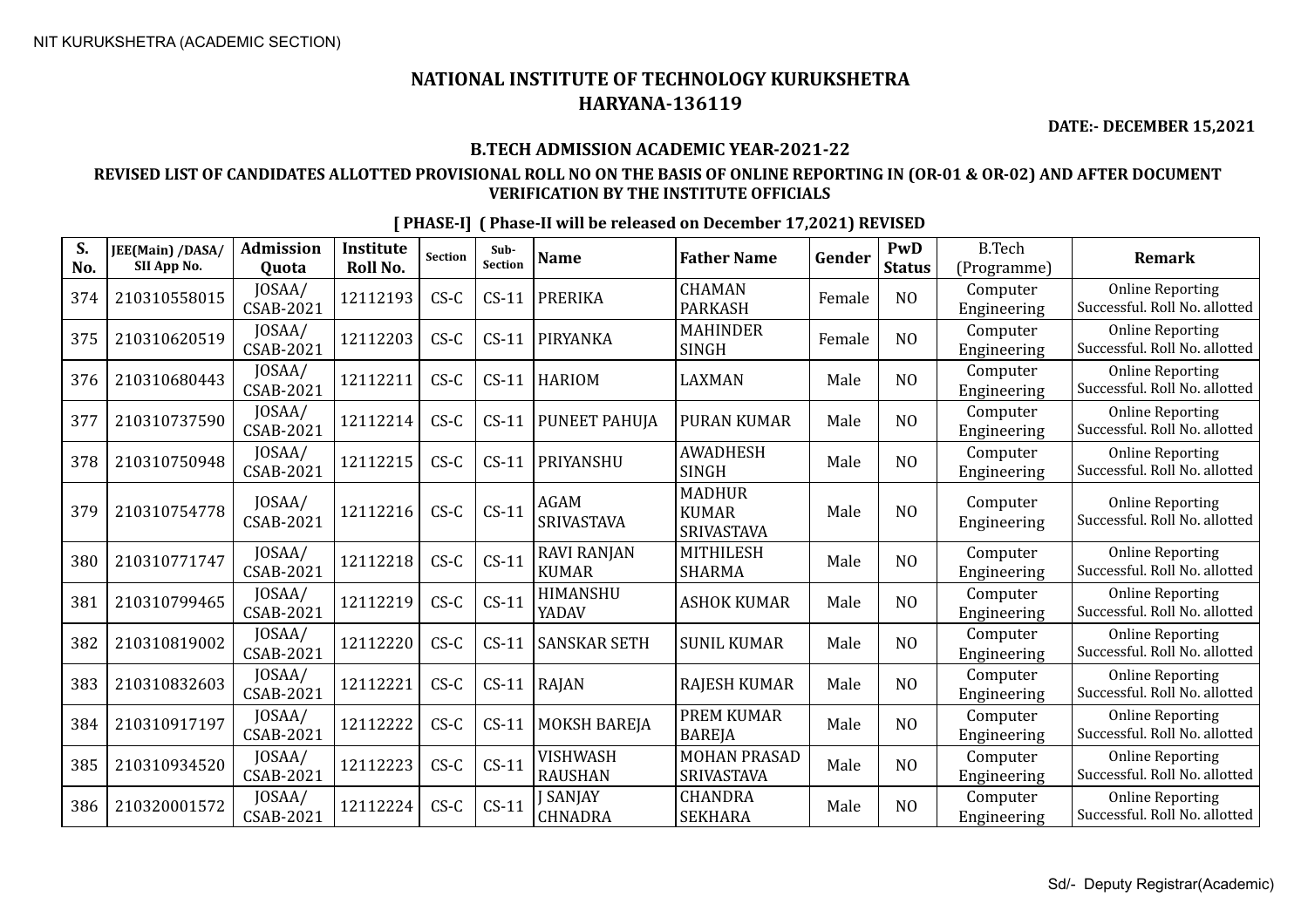**DATE:- DECEMBER 15,2021**

#### **B.TECH ADMISSION ACADEMIC YEAR-2021-22**

#### **REVISED LIST OF CANDIDATES ALLOTTED PROVISIONAL ROLL NO ON THE BASIS OF ONLINE REPORTING IN (OR-01 & OR-02) AND AFTER DOCUMENT VERIFICATION BY THE INSTITUTE OFFICIALS**

| S.<br>No. | JEE(Main) /DASA/<br>SII App No. | <b>Admission</b><br><b>Ouota</b> | <b>Institute</b><br><b>Roll No.</b> | <b>Section</b> | Sub-<br><b>Section</b> | <b>Name</b>                                       | <b>Father Name</b>                     | Gender | PwD<br><b>Status</b> | <b>B.Tech</b><br>(Programme) | <b>Remark</b>                                            |
|-----------|---------------------------------|----------------------------------|-------------------------------------|----------------|------------------------|---------------------------------------------------|----------------------------------------|--------|----------------------|------------------------------|----------------------------------------------------------|
| 387       | 210320007101                    | JOSAA/<br><b>CSAB-2021</b>       | 12112225                            | $CS-C$         | $CS-11$                | <b>AMAN KUMAR</b><br>YADAV                        | <b>SURENDER</b><br><b>KUMAR</b>        | Male   | N <sub>O</sub>       | Computer<br>Engineering      | <b>Online Reporting</b><br>Successful. Roll No. allotted |
| 388       | 210320020199                    | JOSAA/<br><b>CSAB-2021</b>       | 12112226                            | $CS-C$         | $CS-11$                | <b>SHUBHAM GARG</b>                               | <b>VIJENDRA</b><br><b>KUMAR GUPTA</b>  | Male   | N <sub>O</sub>       | Computer<br>Engineering      | <b>Online Reporting</b><br>Successful. Roll No. allotted |
| 389       | 210310672917                    | JOSAA/<br><b>CSAB-2021</b>       | 12112209                            | $CS-C$         | $CS-12$                | <b>NISHU</b>                                      | SANJEEV                                | Female | N <sub>O</sub>       | Computer<br>Engineering      | <b>Online Reporting</b><br>Successful. Roll No. allotted |
| 390       | 210310716641                    | JOSAA/<br><b>CSAB-2021</b>       | 12112213                            | $CS-C$         | $CS-12$                | <b>HARSHITA</b>                                   | <b>HARISH KUMAR</b>                    | Female | N <sub>O</sub>       | Computer<br>Engineering      | <b>Online Reporting</b><br>Successful. Roll No. allotted |
| 391       | 210330001324                    | JOSAA/<br><b>CSAB-2021</b>       | 12112229                            | $CS-C$         | $CS-12$                | <b>RAHUL</b>                                      | <b>RAJESH KUMAR</b>                    | Male   | NO                   | Computer<br>Engineering      | <b>Online Reporting</b><br>Successful. Roll No. allotted |
| 392       | 210330015855                    | JOSAA/<br><b>CSAB-2021</b>       | 12112230                            | $CS-C$         | $CS-12$                | <b>KEISHA</b>                                     | <b>ANIL KUMAR</b><br><b>TYOR</b>       | Female | N <sub>O</sub>       | Computer<br>Engineering      | <b>Online Reporting</b><br>Successful. Roll No. allotted |
| 393       | 210330019891                    | JOSAA/<br><b>CSAB-2021</b>       | 12112231                            | $CS-C$         | $CS-12$                | <b>ALOK RAJ</b>                                   | MADHWENDRA<br><b>KUMAR MISHRA</b>      | Male   | N <sub>O</sub>       | Computer<br>Engineering      | <b>Online Reporting</b><br>Successful. Roll No. allotted |
| 394       | 210330041661                    | JOSAA/<br><b>CSAB-2021</b>       | 12112232                            | $CS-C$         | $CS-12$                | <b>PRATUSH</b><br><b>PRASOON</b><br><b>MISHRA</b> | <b>UMAKANT</b><br><b>MISHRA</b>        | Male   | N <sub>O</sub>       | Computer<br>Engineering      | <b>Online Reporting</b><br>Successful. Roll No. allotted |
| 395       | 210330061229                    | JOSAA/<br><b>CSAB-2021</b>       | 12112233                            | $CS-C$         | $CS-12$                | NITANSH BHATIA                                    | <b>RAVINDER</b><br><b>KUMAR BHATIA</b> | Male   | N <sub>O</sub>       | Computer<br>Engineering      | <b>Online Reporting</b><br>Successful. Roll No. allotted |
| 396       | 210330074718                    | JOSAA/<br><b>CSAB-2021</b>       | 12112234                            | $CS-C$         | $CS-12$                | <b>KARTIKEY</b><br><b>TEWATIA</b>                 | <b>NARENDER</b><br><b>KUMAR</b>        | Male   | N <sub>O</sub>       | Computer<br>Engineering      | <b>Online Reporting</b><br>Successful. Roll No. allotted |
| 397       | 210330087023                    | JOSAA/<br><b>CSAB-2021</b>       | 12112235                            | $CS-C$         | $CS-12$                | <b>HARSH KUMAR</b>                                | <b>NAVEEN KUMAR</b>                    | Male   | N <sub>O</sub>       | Computer<br>Engineering      | <b>Online Reporting</b><br>Successful. Roll No. allotted |
| 398       | 210310161440                    | JOSAA/<br><b>CSAB-2021</b>       | 12112236                            | $CS-C$         | $CS-12$                | <b>RAJ KAITH</b>                                  | <b>KAMLESH</b><br><b>KUMAR</b>         | Male   | N <sub>O</sub>       | Computer<br>Engineering      | <b>Online Reporting</b><br>Successful. Roll No. allotted |
| 399       | 210310162201                    | JOSAA/<br><b>CSAB-2021</b>       | 12112237                            | $CS-C$         | $CS-12$                | ANUPRIYA<br><b>BIRMAN</b>                         | <b>ANIL KUMAR</b><br><b>BIRMAN</b>     | Female | N <sub>O</sub>       | Computer<br>Engineering      | <b>Online Reporting</b><br>Successful. Roll No. allotted |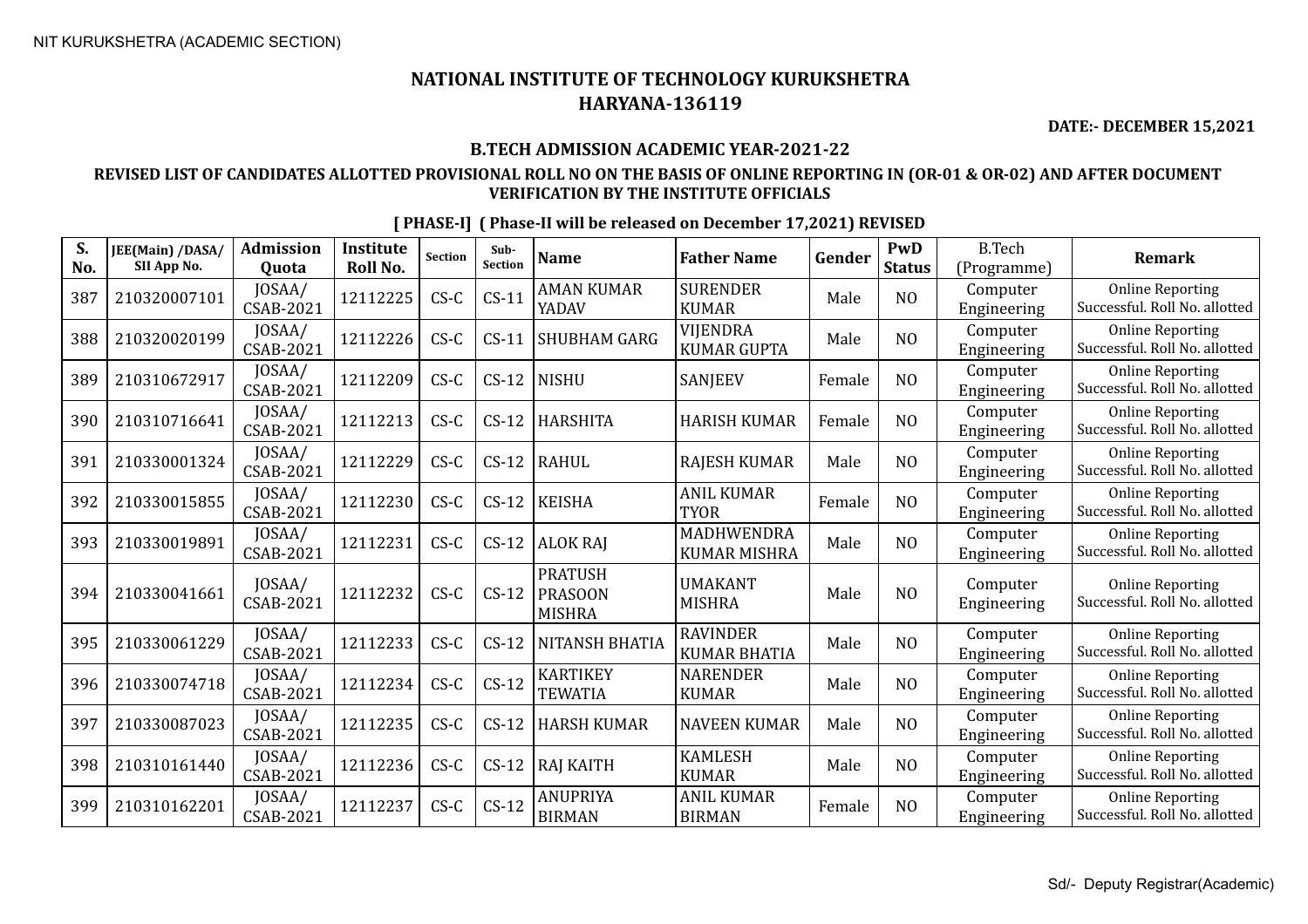**DATE:- DECEMBER 15,2021**

#### **B.TECH ADMISSION ACADEMIC YEAR-2021-22**

#### **REVISED LIST OF CANDIDATES ALLOTTED PROVISIONAL ROLL NO ON THE BASIS OF ONLINE REPORTING IN (OR-01 & OR-02) AND AFTER DOCUMENT VERIFICATION BY THE INSTITUTE OFFICIALS**

| S.<br>No. | JEE(Main) /DASA/<br>SII App No. | <b>Admission</b><br>Quota  | <b>Institute</b><br><b>Roll No.</b> | <b>Section</b> | Sub-<br><b>Section</b> | <b>Name</b>                           | <b>Father Name</b>                                      | Gender | PwD<br><b>Status</b> | <b>B.Tech</b><br>(Programme) | <b>Remark</b>                                            |
|-----------|---------------------------------|----------------------------|-------------------------------------|----------------|------------------------|---------------------------------------|---------------------------------------------------------|--------|----------------------|------------------------------|----------------------------------------------------------|
| 400       | 210310282231                    | JOSAA/<br>CSAB-2021        | 12112238                            | $CS-C$         | $CS-12$                | TEJASVI MURMU                         | <b>SIMON KULDEEP</b><br><b>MURMU</b>                    | Male   | N <sub>O</sub>       | Computer<br>Engineering      | <b>Online Reporting</b><br>Successful. Roll No. allotted |
| 401       | 210310331222                    | JOSAA/<br>CSAB-2021        | 12112239                            | $C S - C$      | $CS-12$                | <b>ARYAN</b><br>SRIVASTAVA            | DR. ALOK<br>SRIVASTAVA                                  | Male   | NO                   | Computer<br>Engineering      | <b>Online Reporting</b><br>Successful. Roll No. allotted |
| 402       | 210310379164                    | JOSAA/<br><b>CSAB-2021</b> | 12112240                            | $CS-C$         | $CS-12$                | JONNALAGADDA<br><b>SRINATH</b>        | <b>JONNALAGADDA</b><br><b>RAGHU</b>                     | Male   | N <sub>O</sub>       | Computer<br>Engineering      | <b>Online Reporting</b><br>Successful. Roll No. allotted |
| 403       | 210310441985                    | JOSAA/<br>CSAB-2021        | 12112241                            | $CS-C$         | $CS-12$                | <b>OJASWI</b>                         | MR. GULSHAN<br>RAI                                      | Male   | NO                   | Computer<br>Engineering      | <b>Online Reporting</b><br>Successful. Roll No. allotted |
| 404       | 210310648799                    | JOSAA/<br>CSAB-2021        | 12112242                            | $CS-C$         | $CS-12$                | <b>AYUSH KUMAR</b><br><b>SINGH</b>    | <b>SURAJ KUMAR</b>                                      | Male   | N <sub>O</sub>       | Computer<br>Engineering      | <b>Online Reporting</b><br>Successful. Roll No. allotted |
| 405       | 210310712275                    | JOSAA/<br>CSAB-2021        | 12112243                            | $CS-C$         | $CS-12$                | <b>HRITHIK YADAV</b>                  | <b>UPDESH KUMAR</b><br>YADAV                            | Male   | N <sub>O</sub>       | Computer<br>Engineering      | <b>Online Reporting</b><br>Successful. Roll No. allotted |
| 406       | SII-S-00392074                  | JOSAA/<br>CSAB-2021        | 12132001                            | $CS-C$         | $CS-12$                | <b>ADITYA KARNA</b>                   | <b>MR CHANDRA</b><br><b>BHUSHAN LAL</b><br><b>KARNA</b> | Male   | N <sub>O</sub>       | Computer<br>Engineering      | <b>Online Reporting</b><br>Successful. Roll No. allotted |
| 407       | No.<br>Q/Wel/855/2/2<br>021     | JOSAA/<br>CSAB-2021        | 12132003                            | $CS-C$         | $CS-12$                | ANTRIKSH<br><b>KUMAR</b>              | <b>MR PAWAN</b><br><b>KUMAR</b>                         | Male   | NO                   | Computer<br>Engineering      | <b>Online Reporting</b><br>Successful. Roll No. allotted |
| 408       | 210310428821                    | JOSAA/<br>CSAB-2021        | 12132004                            | $CS-C$         | $CS-12$                | SAHITYA GUPTA                         | MR. ANIL<br><b>KUMAR GUPTA</b>                          | Male   | N <sub>O</sub>       | Computer<br>Engineering      | <b>Online Reporting</b><br>Successful. Roll No. allotted |
| 409       | 210310061440                    | JOSAA/<br><b>CSAB-2021</b> | 12132005                            | $CS-C$         | $CS-12$                | <b>SOMYA SATI</b>                     | <b>MR</b><br>SACHIDANAND<br><b>SATI</b>                 | Male   | N <sub>O</sub>       | Computer<br>Engineering      | <b>Online Reporting</b><br>Successful. Roll No. allotted |
| 410       | DASA Login ID:<br>210310241233  | JOSAA/<br>CSAB-2021        | 12132006                            | $CS-C$         | $CS-12$                | <b>SAARIM SALIM</b><br><b>GAVANDI</b> | <b>MR SALIM</b><br><b>DASTAGIR</b><br><b>GAVANDI</b>    | Male   | N <sub>O</sub>       | Computer<br>Engineering      | <b>Online Reporting</b><br>Successful. Roll No. allotted |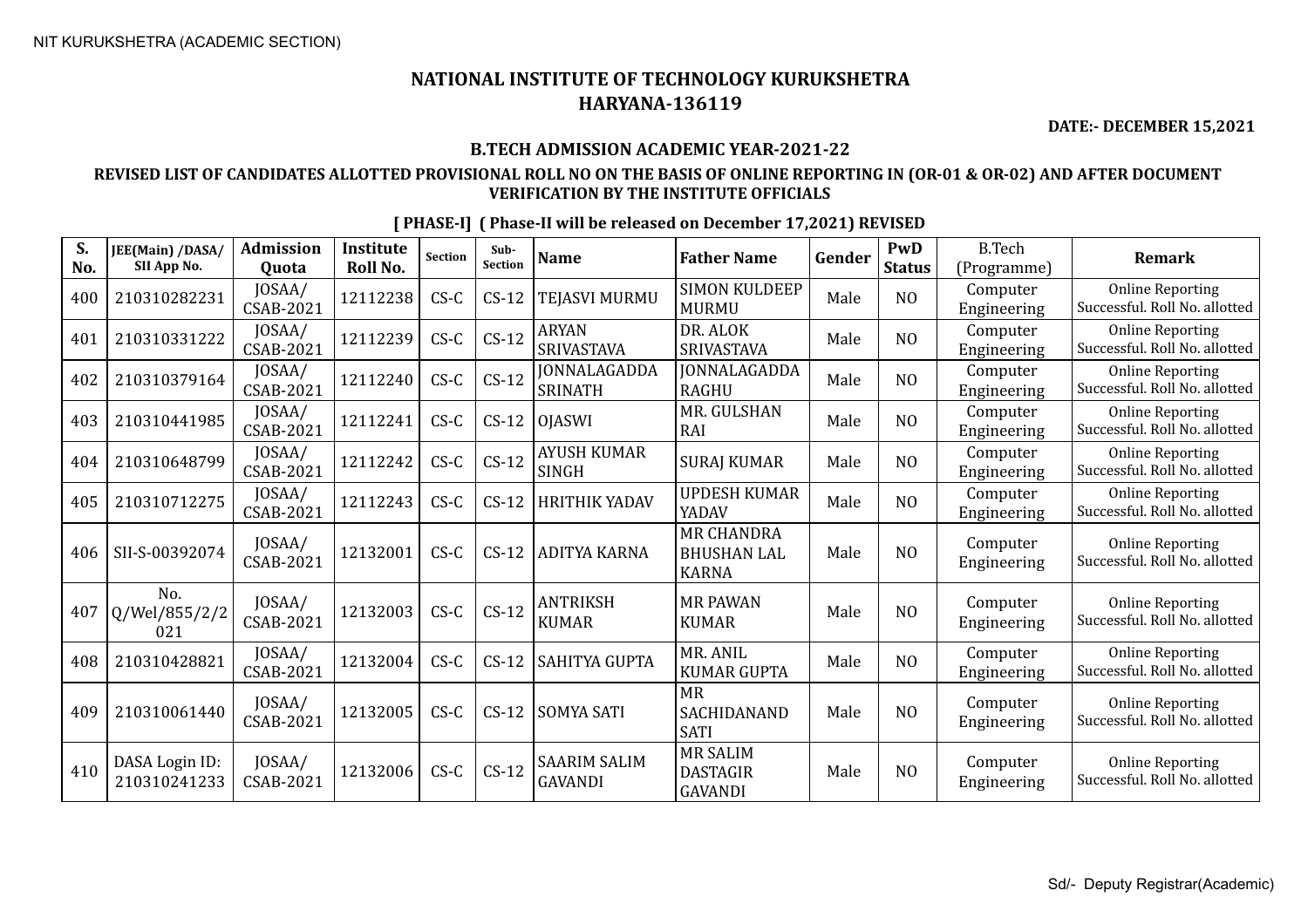**DATE:- DECEMBER 15,2021**

#### **B.TECH ADMISSION ACADEMIC YEAR-2021-22**

#### **REVISED LIST OF CANDIDATES ALLOTTED PROVISIONAL ROLL NO ON THE BASIS OF ONLINE REPORTING IN (OR-01 & OR-02) AND AFTER DOCUMENT VERIFICATION BY THE INSTITUTE OFFICIALS**

| S.<br>No. | JEE(Main) /DASA/<br>SII App No. | <b>Admission</b><br>Quota  | <b>Institute</b><br><b>Roll No.</b> | <b>Section</b> | Sub-<br><b>Section</b> | <b>Name</b>                     | <b>Father Name</b>                     | Gender | <b>PwD</b><br><b>Status</b> | <b>B.Tech</b><br>(Programme) | <b>Remark</b>                                            |
|-----------|---------------------------------|----------------------------|-------------------------------------|----------------|------------------------|---------------------------------|----------------------------------------|--------|-----------------------------|------------------------------|----------------------------------------------------------|
| 411       | 210310000994                    | JOSAA/<br><b>CSAB-2021</b> | 12114001                            | EE-A           | <b>EE-01</b>           | <b>SANYAM</b>                   | <b>RANBIR SINGH</b>                    | Male   | N <sub>O</sub>              | Electrical<br>Engineering    | <b>Online Reporting</b><br>Successful. Roll No. allotted |
| 412       | 210310001407                    | JOSAA/<br>CSAB-2021        | 12114002                            | EE-A           | <b>EE-01</b>           | HIMANSHU<br><b>GUPTA</b>        | <b>GOVIND GUPTA</b>                    | Male   | N <sub>O</sub>              | Electrical<br>Engineering    | <b>Online Reporting</b><br>Successful. Roll No. allotted |
| 413       | 210310003974                    | JOSAA/<br><b>CSAB-2021</b> | 12114003                            | EE-A           | <b>EE-01</b>           | <b>GARVIT GOYAL</b>             | <b>VISHNU GOYAL</b>                    | Male   | N <sub>O</sub>              | Electrical<br>Engineering    | <b>Online Reporting</b><br>Successful. Roll No. allotted |
| 414       | 210310008290                    | JOSAA/<br><b>CSAB-2021</b> | 12114004                            | EE-A           | <b>EE-01</b>           | <b>NEHA DAGAR</b>               | <b>OM CHAND</b>                        | Female | N <sub>O</sub>              | Electrical<br>Engineering    | <b>Online Reporting</b><br>Successful. Roll No. allotted |
| 415       | 210310018926                    | JOSAA/<br><b>CSAB-2021</b> | 12114005                            | EE-A           | <b>EE-01</b>           | KANISHKA<br><b>PATWA</b>        | <b>ARJUN PATWA</b>                     | Female | N <sub>O</sub>              | Electrical<br>Engineering    | <b>Online Reporting</b><br>Successful. Roll No. allotted |
| 416       | 210310021165                    | JOSAA/<br><b>CSAB-2021</b> | 12114006                            | EE-A           | <b>EE-01</b>           | <b>ROBIN SINGH</b>              | <b>GULAB SINGH</b>                     | Male   | N <sub>O</sub>              | Electrical<br>Engineering    | <b>Online Reporting</b><br>Successful. Roll No. allotted |
| 417       | 210310021630                    | JOSAA/<br><b>CSAB-2021</b> | 12114007                            | EE-A           | <b>EE-01</b>           | SUDHANSHU JEE<br><b>POPULAR</b> | <b>SUNIL KUMAR</b><br><b>SWARNAKAR</b> | Male   | N <sub>O</sub>              | Electrical<br>Engineering    | <b>Online Reporting</b><br>Successful. Roll No. allotted |
| 418       | 210310024084                    | JOSAA/<br>CSAB-2021        | 12114008                            | EE-A           | <b>EE-01</b>           | <b>SOURAV</b>                   | <b>OMINDER</b><br><b>KUMAR</b>         | Male   | N <sub>O</sub>              | Electrical<br>Engineering    | <b>Online Reporting</b><br>Successful. Roll No. allotted |
| 419       | 210310026276                    | JOSAA/<br><b>CSAB-2021</b> | 12114009                            | EE-A           | <b>EE-01</b>           | <b>MUSKAN MINA</b>              | <b>MANOHAR LAL</b><br><b>MEENA</b>     | Female | N <sub>O</sub>              | Electrical<br>Engineering    | <b>Online Reporting</b><br>Successful. Roll No. allotted |
| 420       | 210310026585                    | JOSAA/<br><b>CSAB-2021</b> | 12114010                            | EE-A           | <b>EE-01</b>           | <b>SALMA</b>                    | <b>HAMID</b>                           | Female | N <sub>O</sub>              | Electrical<br>Engineering    | <b>Online Reporting</b><br>Successful. Roll No. allotted |
| 421       | 210310030489                    | JOSAA/<br><b>CSAB-2021</b> | 12114012                            | EE-A           | <b>EE-01</b>           | <b>HITESH JAIN</b>              | <b>NARESH CHAND</b><br><b>JAIN</b>     | Male   | N <sub>O</sub>              | Electrical<br>Engineering    | <b>Online Reporting</b><br>Successful. Roll No. allotted |
| 422       | 210310040856                    | JOSAA/<br><b>CSAB-2021</b> | 12114013                            | EE-A           | <b>EE-01</b>           | <b>AYUSH NAGAR</b>              | <b>ABHAY NAGAR</b>                     | Male   | N <sub>O</sub>              | Electrical<br>Engineering    | <b>Online Reporting</b><br>Successful. Roll No. allotted |
| 423       | 210310041944                    | JOSAA/<br><b>CSAB-2021</b> | 12114014                            | EE-A           | <b>EE-01</b>           | <b>ANMOL MAURYA</b>             | CHANDRAPRAKA<br><b>SH MAURYA</b>       | Male   | N <sub>O</sub>              | Electrical<br>Engineering    | <b>Online Reporting</b><br>Successful. Roll No. allotted |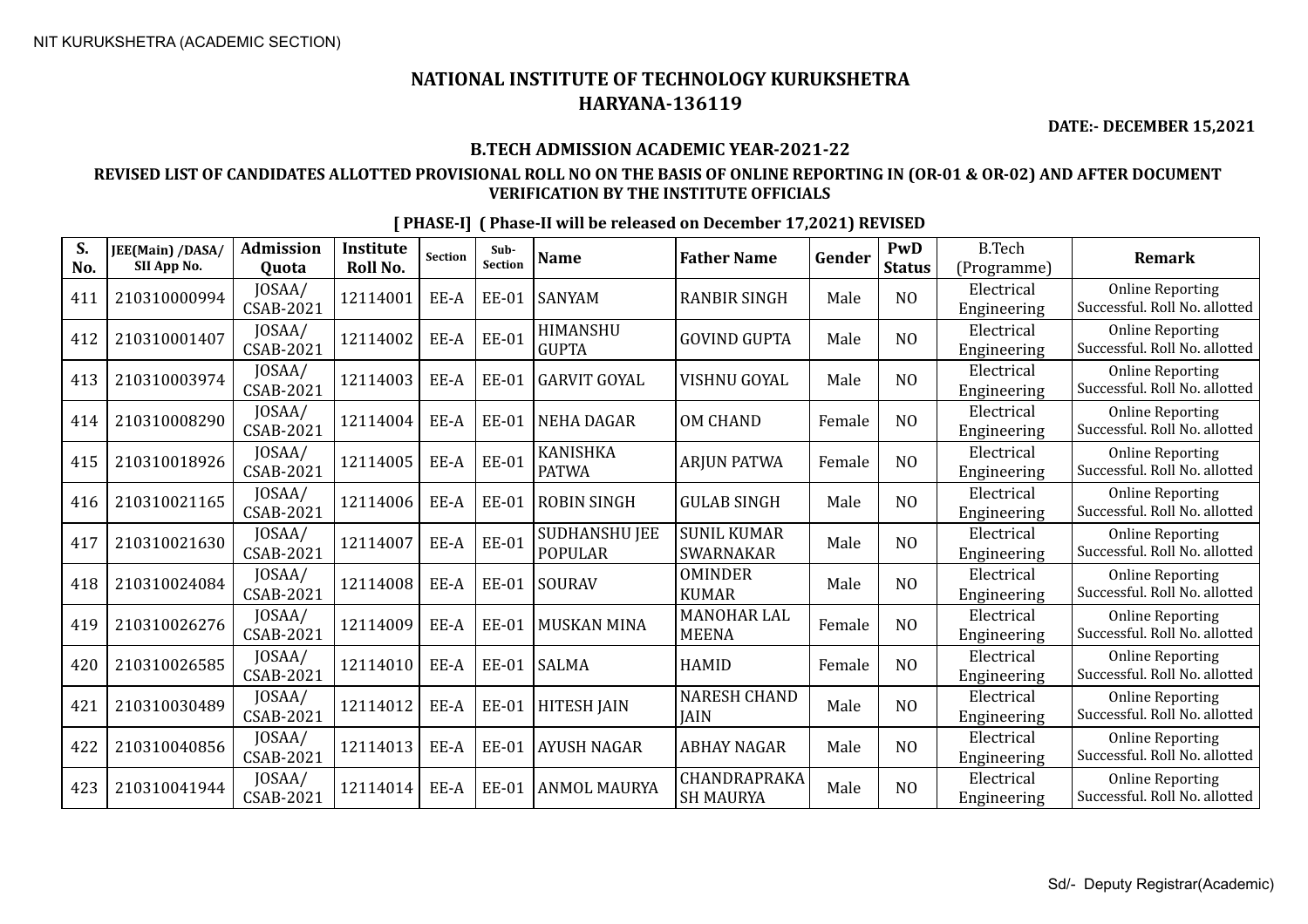**DATE:- DECEMBER 15,2021**

#### **B.TECH ADMISSION ACADEMIC YEAR-2021-22**

#### **REVISED LIST OF CANDIDATES ALLOTTED PROVISIONAL ROLL NO ON THE BASIS OF ONLINE REPORTING IN (OR-01 & OR-02) AND AFTER DOCUMENT VERIFICATION BY THE INSTITUTE OFFICIALS**

|  | [PHASE-I] (Phase-II will be released on December 17,2021) REVISED |  |  |
|--|-------------------------------------------------------------------|--|--|
|  |                                                                   |  |  |

| S.<br>No. | <b>JEE(Main) /DASA/</b><br>SII App No. | <b>Admission</b><br>Quota  | <b>Institute</b><br>Roll No. | Section | Sub-<br><b>Section</b> | <b>Name</b>                             | <b>Father Name</b>                          | Gender | PwD<br><b>Status</b> | <b>B.Tech</b><br>(Programme) | <b>Remark</b>                                            |
|-----------|----------------------------------------|----------------------------|------------------------------|---------|------------------------|-----------------------------------------|---------------------------------------------|--------|----------------------|------------------------------|----------------------------------------------------------|
| 424       | 210310045792                           | JOSAA/<br>CSAB-2021        | 12114015                     | EE-A    | <b>EE-01</b>           | <b>SUSHIL KUMAR</b>                     | <b>GANDHI RAM</b>                           | Male   | N <sub>O</sub>       | Electrical<br>Engineering    | <b>Online Reporting</b><br>Successful. Roll No. allotted |
| 425       | 210310050111                           | JOSAA/<br>CSAB-2021        | 12114016                     | EE-A    | <b>EE-01</b>           | <b>AYUSH</b>                            | <b>BALBIR SINGH</b>                         | Male   | N <sub>O</sub>       | Electrical<br>Engineering    | <b>Online Reporting</b><br>Successful. Roll No. allotted |
| 426       | 210310052002                           | JOSAA/<br><b>CSAB-2021</b> | 12114017                     | EE-A    | <b>EE-01</b>           | <b>DEVESH KUMAR</b><br><b>SRIVASTAV</b> | <b>RATNESH</b><br><b>KUMAR</b><br>SRIVASTAV | Male   | N <sub>O</sub>       | Electrical<br>Engineering    | <b>Online Reporting</b><br>Successful. Roll No. allotted |
| 427       | 210310055958                           | JOSAA/<br><b>CSAB-2021</b> | 12114019                     | EE-A    | <b>EE-01</b>           | <b>KAVYA MISHRA</b>                     | DR.RK.MISHRA                                | Female | N <sub>O</sub>       | Electrical<br>Engineering    | <b>Online Reporting</b><br>Successful. Roll No. allotted |
| 428       | 210310059543                           | JOSAA/<br><b>CSAB-2021</b> | 12114020                     | EE-A    | <b>EE-01</b>           | <b>SUGAM TRIPATHI</b>                   | RAJEEV LOCHAN                               | Male   | N <sub>O</sub>       | Electrical<br>Engineering    | <b>Online Reporting</b><br>Successful. Roll No. allotted |
| 429       | 210310142436                           | JOSAA/<br><b>CSAB-2021</b> | 12114044                     | EE-A    | <b>EE-01</b>           | LOVISH                                  | <b>PARDEEP</b><br><b>KUMAR</b>              | Male   | <b>YES</b>           | Electrical<br>Engineering    | <b>Online Reporting</b><br>Successful. Roll No. allotted |
| 430       | 210310143089                           | JOSAA/<br><b>CSAB-2021</b> | 12114045                     | EE-A    | <b>EE-01</b>           | PRAANGAV JAIN                           | PRATIYUSH JAIN                              | Male   | <b>YES</b>           | Electrical<br>Engineering    | <b>Online Reporting</b><br>Successful. Roll No. allotted |
| 431       | 210310052080                           | JOSAA/<br><b>CSAB-2021</b> | 12114018                     | EE-A    | <b>EE-02</b>           | <b>SACHIN</b>                           | <b>ASHOK KUMAR</b>                          | Male   | N <sub>O</sub>       | Electrical<br>Engineering    | <b>Online Reporting</b><br>Successful. Roll No. allotted |
| 432       | 210310060624                           | JOSAA/<br><b>CSAB-2021</b> | 12114021                     | EE-A    | <b>EE-02</b>           | <b>AYUSH SINGH</b>                      | <b>ARUN KUMAR</b><br><b>SINGH</b>           | Male   | N <sub>O</sub>       | Electrical<br>Engineering    | <b>Online Reporting</b><br>Successful. Roll No. allotted |
| 433       | 210310060925                           | JOSAA/<br><b>CSAB-2021</b> | 12114022                     | EE-A    | <b>EE-02</b>           | SIDDHI ARORA                            | <b>DAVINDER</b><br><b>ARORA</b>             | Female | N <sub>O</sub>       | Electrical<br>Engineering    | <b>Online Reporting</b><br>Successful. Roll No. allotted |
| 434       | 210310066396                           | JOSAA/<br><b>CSAB-2021</b> | 12114023                     | EE-A    | <b>EE-02</b>           | <b>ANIL KUMAR</b><br><b>JAKHAR</b>      | <b>RAMESH CHAND</b><br><b>JAKHAR</b>        | Male   | N <sub>O</sub>       | Electrical<br>Engineering    | <b>Online Reporting</b><br>Successful. Roll No. allotted |
| 435       | 210310068094                           | JOSAA/<br><b>CSAB-2021</b> | 12114024                     | EE-A    | <b>EE-02</b>           | <b>CHIRAG NARULA</b>                    | <b>RAJINDER</b><br><b>NARULA</b>            | Male   | N <sub>O</sub>       | Electrical<br>Engineering    | <b>Online Reporting</b><br>Successful. Roll No. allotted |
| 436       | 210310073959                           | JOSAA/<br><b>CSAB-2021</b> | 12114025                     | EE-A    | <b>EE-02</b>           | <b>MANSI RAJORIYA</b>                   | <b>VIJAY KUMAR</b><br><b>RAJORIYA</b>       | Female | N <sub>O</sub>       | Electrical<br>Engineering    | <b>Online Reporting</b><br>Successful. Roll No. allotted |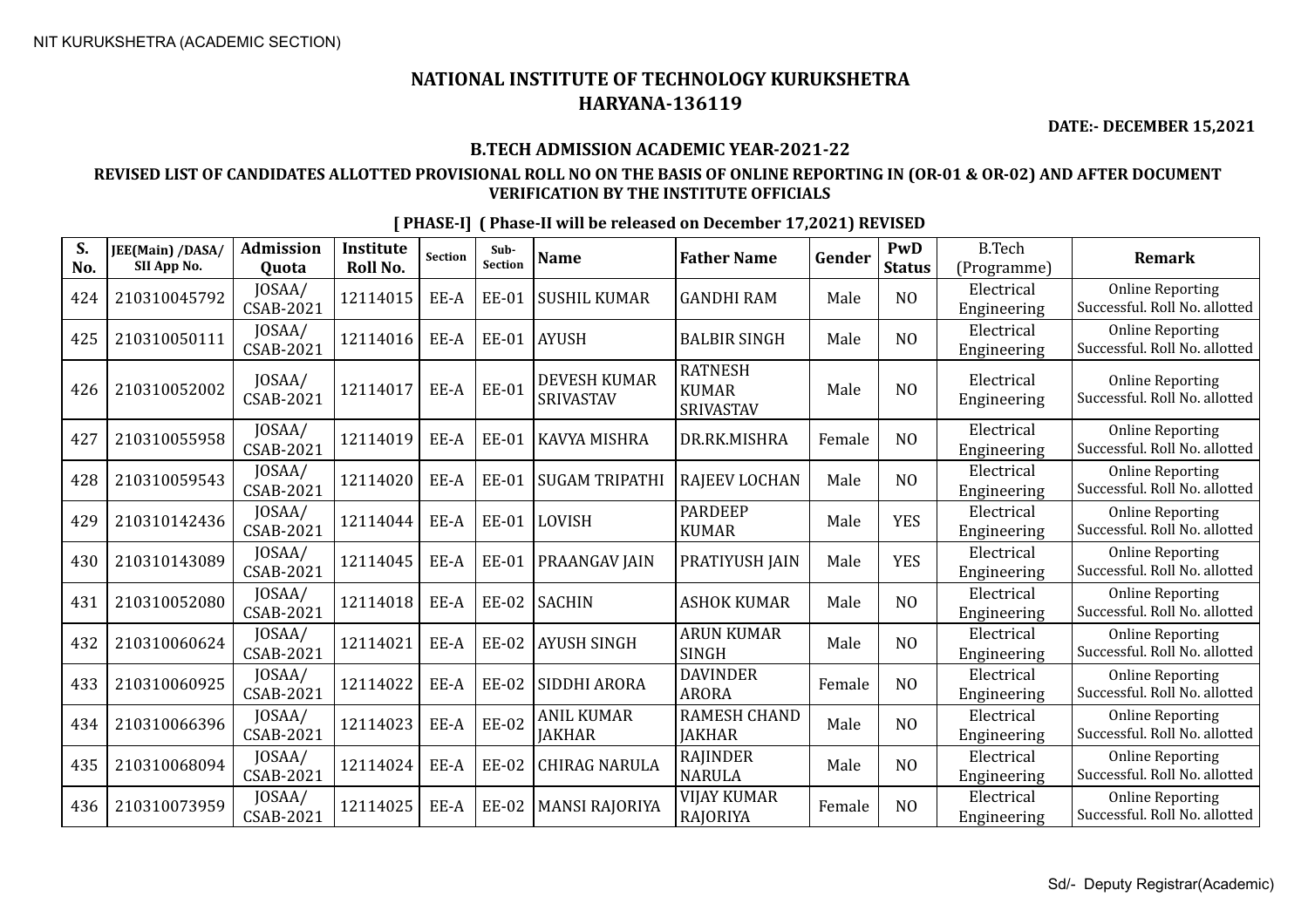**No.**

## **NATIONAL INSTITUTE OF TECHNOLOGY KURUKSHETRA HARYANA-136119**

**DATE:- DECEMBER 15,2021**

#### **B.TECH ADMISSION ACADEMIC YEAR-2021-22**

#### **REVISED LIST OF CANDIDATES ALLOTTED PROVISIONAL ROLL NO ON THE BASIS OF ONLINE REPORTING IN (OR-01 & OR-02) AND AFTER DOCUMENT VERIFICATION BY THE INSTITUTE OFFICIALS**

| S.<br>No. | JEE(Main) /DASA/<br>SII App No. | <b>Admission</b><br>Quota  | <b>Institute</b><br>Roll No. | Section | Sub-<br><b>Section</b> | <b>Name</b>                         | <b>Father Name</b>                  | Gender | PwD<br><b>Status</b> | <b>B.Tech</b><br>(Programme) | <b>Remark</b>                                            |
|-----------|---------------------------------|----------------------------|------------------------------|---------|------------------------|-------------------------------------|-------------------------------------|--------|----------------------|------------------------------|----------------------------------------------------------|
| 437       | 210310077055                    | JOSAA/<br><b>CSAB-2021</b> | 12114026                     | EE-A    | <b>EE-02</b>           | <b>KOMAL</b>                        | <b>VINOD KUMAR</b>                  | Female | N <sub>O</sub>       | Electrical<br>Engineering    | <b>Online Reporting</b><br>Successful. Roll No. allotted |
| 438       | 210310081089                    | JOSAA/<br>CSAB-2021        | 12114027                     | EE-A    | <b>EE-02</b>           | <b>HARSHIT GUPTA</b>                | <b>KISHAN LAL</b><br><b>GUPTA</b>   | Male   | NO                   | Electrical<br>Engineering    | <b>Online Reporting</b><br>Successful. Roll No. allotted |
| 439       | 210310082817                    | JOSAA/<br>CSAB-2021        | 12114028                     | EE-A    | <b>EE-02</b>           | <b>ANKIT KUMAR</b>                  | <b>RAJ KUMAR</b>                    | Male   | NO                   | Electrical<br>Engineering    | <b>Online Reporting</b><br>Successful. Roll No. allotted |
| 440       | 210310085751                    | JOSAA/<br>CSAB-2021        | 12114029                     | EE-A    | <b>EE-02</b>           | NIRDOSH KUMAR<br><b>VERMA</b>       | <b>TOLU RAM</b><br><b>VERMA</b>     | Male   | N <sub>O</sub>       | Electrical<br>Engineering    | <b>Online Reporting</b><br>Successful. Roll No. allotted |
| 441       | 210310093019                    | JOSAA/<br><b>CSAB-2021</b> | 12114030                     | EE-A    | <b>EE-02</b>           | <b>MANISH MAAN</b>                  | <b>MAMRAJ</b>                       | Male   | NO                   | Electrical<br>Engineering    | <b>Online Reporting</b><br>Successful. Roll No. allotted |
| 442       | 210310095895                    | JOSAA/<br><b>CSAB-2021</b> | 12114031                     | EE-A    | <b>EE-02</b>           | <b>KHUSHI</b><br><b>BANSIWAL</b>    | <b>ASHOK</b><br><b>BANSIWAL</b>     | Female | N <sub>O</sub>       | Electrical<br>Engineering    | <b>Online Reporting</b><br>Successful. Roll No. allotted |
| 443       | 210310098537                    | JOSAA/<br>CSAB-2021        | 12114032                     | EE-A    | <b>EE-02</b>           | <b>HARSHIT</b>                      | <b>KRISHAN</b><br><b>KUMAR</b>      | Male   | N <sub>O</sub>       | Electrical<br>Engineering    | <b>Online Reporting</b><br>Successful. Roll No. allotted |
| 444       | 210310099918                    | JOSAA/<br>CSAB-2021        | 12114033                     | EE-A    | <b>EE-02</b>           | <b>KANAK SHARMA</b>                 | <b>MADAN MOHAN</b><br><b>SHARMA</b> | Male   | NO                   | Electrical<br>Engineering    | <b>Online Reporting</b><br>Successful. Roll No. allotted |
| 445       | 210310100090                    | JOSAA/<br>CSAB-2021        | 12114034                     | EE-A    | <b>EE-02</b>           | <b>KANISHK SINGH</b>                | <b>RAM KUMAR</b><br><b>SINGH</b>    | Male   | N <sub>O</sub>       | Electrical<br>Engineering    | <b>Online Reporting</b><br>Successful. Roll No. allotted |
| 446       | 210310102625                    | JOSAA/<br>CSAB-2021        | 12114035                     | EE-A    | <b>EE-02</b>           | <b>ANUP YADAV</b>                   | <b>DEVENDER</b><br><b>KUMAR</b>     | Male   | N <sub>O</sub>       | Electrical<br>Engineering    | <b>Online Reporting</b><br>Successful. Roll No. allotted |
| 447       | 210310104151                    | JOSAA/<br><b>CSAB-2021</b> | 12114036                     | EE-A    | <b>EE-02</b>           | <b>ASHISH NARAYAN</b><br><b>IHA</b> | <b>DHRUV</b><br><b>NARAYAN JHA</b>  | Male   | N <sub>O</sub>       | Electrical<br>Engineering    | <b>Online Reporting</b><br>Successful. Roll No. allotted |
| 448       | 210310106613                    | JOSAA/<br>CSAB-2021        | 12114037                     | EE-A    | <b>EE-02</b>           | <b>ANURAG GUPTA</b>                 | <b>JAY PRAKASH</b><br><b>GUPTA</b>  | Male   | NO                   | Electrical<br>Engineering    | <b>Online Reporting</b><br>Successful. Roll No. allotted |
| 449       | 210310657776                    | JOSAA/<br><b>CSAB-2021</b> | 12114148                     | EE-A    | <b>EE-02</b>           | <b>ABHAY SINGH</b>                  | <b>RAKESH KUMAR</b>                 | Male   | <b>YES</b>           | Electrical<br>Engineering    | <b>Online Reporting</b><br>Successful. Roll No. allotted |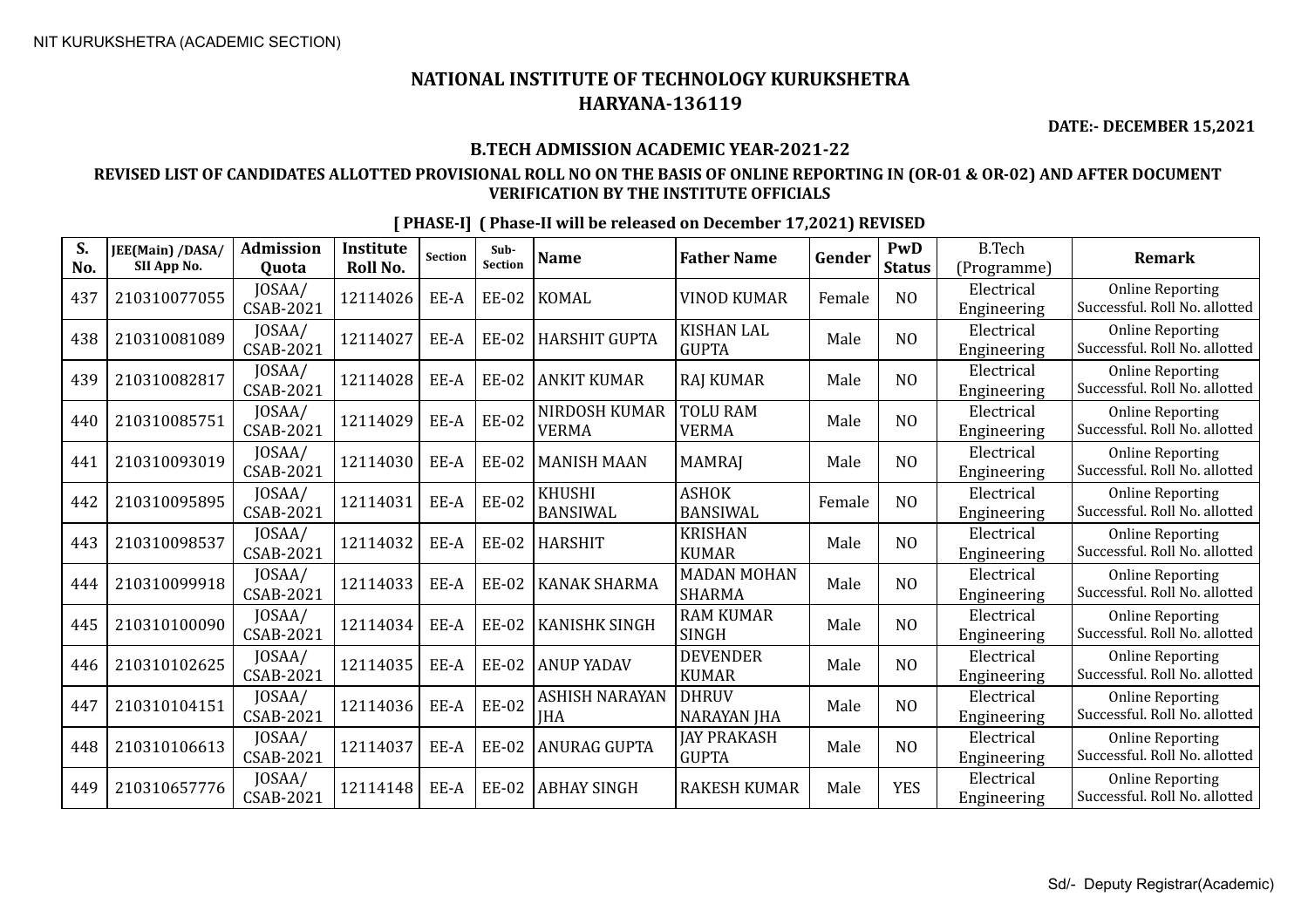**DATE:- DECEMBER 15,2021**

#### **B.TECH ADMISSION ACADEMIC YEAR-2021-22**

#### **REVISED LIST OF CANDIDATES ALLOTTED PROVISIONAL ROLL NO ON THE BASIS OF ONLINE REPORTING IN (OR-01 & OR-02) AND AFTER DOCUMENT VERIFICATION BY THE INSTITUTE OFFICIALS**

| S.<br>No. | JEE(Main) /DASA/<br>SII App No. | <b>Admission</b><br>Quota  | <b>Institute</b><br>Roll No. | <b>Section</b> | Sub-<br>Section | <b>Name</b>                          | <b>Father Name</b>                    | Gender | PwD<br><b>Status</b> | <b>B.Tech</b><br>(Programme) | <b>Remark</b>                                            |
|-----------|---------------------------------|----------------------------|------------------------------|----------------|-----------------|--------------------------------------|---------------------------------------|--------|----------------------|------------------------------|----------------------------------------------------------|
| 450       | 210310831234                    | JOSAA/<br>CSAB-2021        | 12114151                     | EE-A           | <b>EE-02</b>    | <b>KALLURI SAI</b><br><b>HEMANTH</b> | <b>KALLURI</b><br>SATYANARAYAN<br>A   | Male   | <b>YES</b>           | Electrical<br>Engineering    | <b>Online Reporting</b><br>Successful. Roll No. allotted |
| 451       | 210310111475                    | JOSAA/<br>CSAB-2021        | 12114038                     | EE-A           | <b>EE-03</b>    | <b>PRATYUSH</b><br><b>CHAUHAN</b>    | <b>RAJESH KUMAR</b><br><b>CHAUHAN</b> | Male   | N <sub>O</sub>       | Electrical<br>Engineering    | <b>Online Reporting</b><br>Successful. Roll No. allotted |
| 452       | 210310115979                    | JOSAA/<br>CSAB-2021        | 12114039                     | EE-A           | <b>EE-03</b>    | <b>AKSHAT</b><br>PARASHAR            | <b>BABU LAL</b><br><b>PARASHAR</b>    | Male   | N <sub>0</sub>       | Electrical<br>Engineering    | <b>Online Reporting</b><br>Successful. Roll No. allotted |
| 453       | 210310116076                    | JOSAA/<br>CSAB-2021        | 12114040                     | EE-A           | <b>EE-03</b>    | <b>NISHA</b>                         | <b>VIKRAM SINGH</b>                   | Female | N <sub>O</sub>       | Electrical<br>Engineering    | <b>Online Reporting</b><br>Successful. Roll No. allotted |
| 454       | 210310117278                    | JOSAA/<br>CSAB-2021        | 12114041                     | EE-A           | <b>EE-03</b>    | <b>DEVESH KUMAR</b>                  | MANPHOOL<br><b>SINGH</b>              | Male   | NO                   | Electrical<br>Engineering    | <b>Online Reporting</b><br>Successful. Roll No. allotted |
| 455       | 210310125671                    | JOSAA/<br><b>CSAB-2021</b> | 12114042                     | EE-A           | <b>EE-03</b>    | SANNIV<br><b>CHOUDHURI</b>           | <b>SANJIB</b><br><b>CHOUDHURI</b>     | Male   | NO                   | Electrical<br>Engineering    | <b>Online Reporting</b><br>Successful. Roll No. allotted |
| 456       | 210310140483                    | JOSAA/<br><b>CSAB-2021</b> | 12114043                     | EE-A           | <b>EE-03</b>    | <b>HARDIK</b>                        | OMPAL                                 | Male   | NO                   | Electrical<br>Engineering    | <b>Online Reporting</b><br>Successful. Roll No. allotted |
| 457       | 210310143931                    | JOSAA/<br>CSAB-2021        | 12114046                     | EE-A           | <b>EE-03</b>    | SUMIT                                | <b>RISHIPAL</b>                       | Male   | NO                   | Electrical<br>Engineering    | <b>Online Reporting</b><br>Successful. Roll No. allotted |
| 458       | 210310148973                    | JOSAA/<br>CSAB-2021        | 12114047                     | EE-A           | <b>EE-03</b>    | SUSHANT                              | <b>AMIT PATHAK</b>                    | Male   | N <sub>O</sub>       | Electrical<br>Engineering    | <b>Online Reporting</b><br>Successful. Roll No. allotted |
| 459       | 210310149684                    | JOSAA/<br>CSAB-2021        | 12114048                     | EE-A           | <b>EE-03</b>    | <b>SUMIT MEENA</b>                   | <b>ASHOK KUMAR</b><br><b>MEENA</b>    | Male   | NO                   | Electrical<br>Engineering    | <b>Online Reporting</b><br>Successful. Roll No. allotted |
| 460       | 210310152160                    | JOSAA/<br>CSAB-2021        | 12114049                     | EE-A           | <b>EE-03</b>    | <b>AYUSH PRATAP</b><br><b>SINGH</b>  | YASHWANT<br><b>SINGH</b>              | Male   | N <sub>O</sub>       | Electrical<br>Engineering    | <b>Online Reporting</b><br>Successful. Roll No. allotted |
| 461       | 210310155695                    | JOSAA/<br>CSAB-2021        | 12114050                     | EE-A           | <b>EE-03</b>    | <b>HEMANT</b>                        | <b>HANS RAJ</b>                       | Male   | NO                   | Electrical<br>Engineering    | <b>Online Reporting</b><br>Successful. Roll No. allotted |
| 462       | 210310155812                    | JOSAA/<br><b>CSAB-2021</b> | 12114051                     | EE-A           | <b>EE-03</b>    | <b>HRITIK RAJ</b>                    | <b>AJAY RAM</b>                       | Male   | N <sub>O</sub>       | Electrical<br>Engineering    | <b>Online Reporting</b><br>Successful. Roll No. allotted |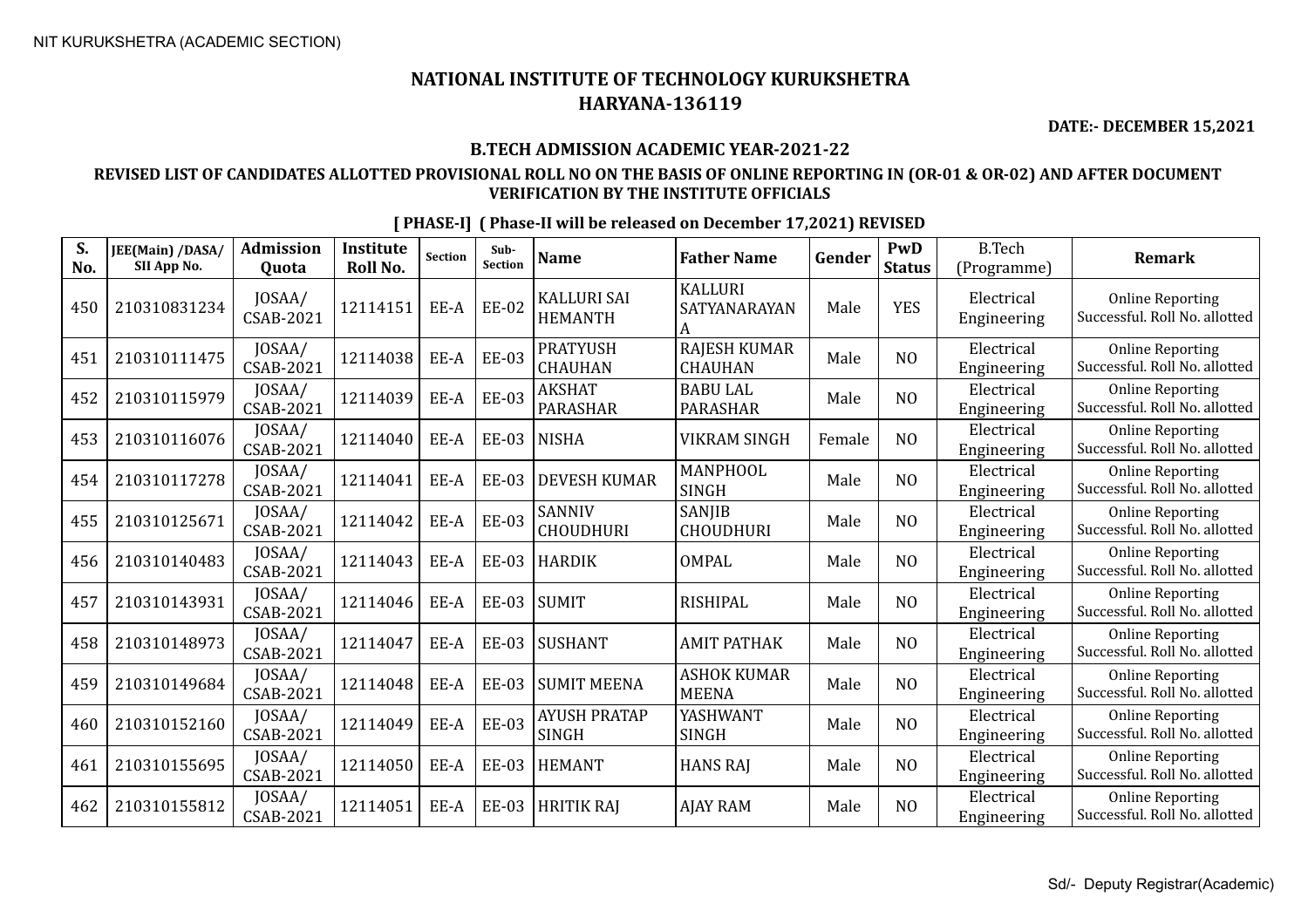474 210310189318 JOSAA/

 $475$  210310190538  $\bigg| \begin{array}{c} 10 SAA/ \\ CSAB-2021 \end{array}$ 

**S. No.**

## **NATIONAL INSTITUTE OF TECHNOLOGY KURUKSHETRA HARYANA-136119**

**DATE:- DECEMBER 15,2021**

#### **B.TECH ADMISSION ACADEMIC YEAR-2021-22**

### **REVISED LIST OF CANDIDATES ALLOTTED PROVISIONAL ROLL NO ON THE BASIS OF ONLINE REPORTING IN (OR-01 & OR-02) AND AFTER DOCUMENT VERIFICATION BY THE INSTITUTE OFFICIALS**

| S.<br>No. | JEE(Main) /DASA/<br>SII App No. | <b>Admission</b>                    | <b>Institute</b><br>Roll No. | <b>Section</b> | Sub-<br>Section | <b>Name</b>                           | <b>Father Name</b>                       | Gender | PwD<br><b>Status</b> | <b>B.Tech</b>                            | <b>Remark</b>                                            |
|-----------|---------------------------------|-------------------------------------|------------------------------|----------------|-----------------|---------------------------------------|------------------------------------------|--------|----------------------|------------------------------------------|----------------------------------------------------------|
| 463       | 210310158542                    | Quota<br>JOSAA/<br><b>CSAB-2021</b> | 12114052                     | EE-A           | <b>EE-03</b>    | <b>ARYAN</b>                          | <b>RAJEEV KUMAR</b><br>SHRIVASTAVA       | Male   | NO                   | (Programme)<br>Electrical<br>Engineering | <b>Online Reporting</b><br>Successful. Roll No. allotted |
| 464       | 210310160640                    | JOSAA/<br>CSAB-2021                 | 12114053                     | EE-A           | <b>EE-03</b>    | YASH KATARIA                          | <b>RAMESH KUMAR</b>                      | Male   | NO                   | Electrical<br>Engineering                | <b>Online Reporting</b><br>Successful. Roll No. allotted |
| 465       | 210310161531                    | JOSAA/<br>CSAB-2021                 | 12114054                     | EE-A           | <b>EE-03</b>    | NIRAJ KUMAR<br><b>GUPTA</b>           | <b>GOVERDHAN</b><br>PRASAD GUPTA         | Male   | NO                   | Electrical<br>Engineering                | <b>Online Reporting</b><br>Successful. Roll No. allotted |
| 466       | 210310163179                    | JOSAA/<br>CSAB-2021                 | 12114055                     | EE-A           | <b>EE-03</b>    | NIMIT RASTOGI                         | <b>MOHIT RASTOGI</b>                     | Male   | NO                   | Electrical<br>Engineering                | <b>Online Reporting</b><br>Successful. Roll No. allotted |
| 467       | 210310172385                    | JOSAA/<br>CSAB-2021                 | 12114056                     | EE-A           | <b>EE-03</b>    | <b>KUSHAGRA</b><br><b>BARANWAL</b>    | RAJKUMAR<br><b>BARANWAL</b>              | Male   | NO                   | Electrical<br>Engineering                | <b>Online Reporting</b><br>Successful. Roll No. allotted |
| 468       | 210310179359                    | JOSAA/<br>CSAB-2021                 | 12114059                     | EE-A           | <b>EE-03</b>    | <b>DIYA GUPTA</b>                     | <b>BRIJ KISHOR</b><br><b>GUPTA</b>       | Female | NO                   | Electrical<br>Engineering                | <b>Online Reporting</b><br>Successful. Roll No. allotted |
| 469       | 210310199616                    | JOSAA/<br>CSAB-2021                 | 12114069                     | EE-A           | <b>EE-03</b>    | <b>ADITI VERMA</b>                    | <b>SHRI ARVIND</b><br><b>KUMAR VERMA</b> | Female | NO                   | Electrical<br>Engineering                | <b>Online Reporting</b><br>Successful. Roll No. allotted |
| 470       | 210310177276                    | JOSAA/<br>CSAB-2021                 | 12114057                     | EE-A           | EE-04           | <b>NITIN</b>                          | <b>TEJ PRATAP</b>                        | Male   | NO                   | Electrical<br>Engineering                | <b>Online Reporting</b><br>Successful. Roll No. allotted |
| 471       | 210310177735                    | JOSAA/<br><b>CSAB-2021</b>          | 12114058                     | EE-A           | <b>EE-04</b>    | <b>ARMAAN SINGH</b><br><b>DHILLON</b> | <b>SHAMSHIR</b><br><b>SINGH</b>          | Male   | NO                   | Electrical<br>Engineering                | <b>Online Reporting</b><br>Successful. Roll No. allotted |
| 472       | 210310181869                    | JOSAA/<br>CSAB-2021                 | 12114060                     | EE-A           | EE-04           | <b>ALANKRIT</b><br><b>MISHRA</b>      | <b>SARVESH</b><br><b>NARAIN MISHRA</b>   | Male   | NO                   | Electrical<br>Engineering                | <b>Online Reporting</b><br>Successful. Roll No. allotted |
| 473       | 210310188205                    | JOSAA/<br>CSAB-2021                 | 12114061                     | EE-A           | <b>EE-04</b>    | <b>AMAN KUMAR</b><br><b>SAVITA</b>    | <b>LALAN KUMAR</b><br><b>SAVITA</b>      | Male   | NO                   | Electrical<br>Engineering                | <b>Online Reporting</b><br>Successful. Roll No. allotted |

 $\begin{array}{c|c|c|c} \text{JOSAA/} & 12114062 & \text{EE-A} & \text{EE-04} & \text{NELAESH YADAV} & \text{NARENDER} & \text{Male} & \text{NO} & \text{Ehectrical} \\ \text{CSAB-2021} & & & & & \text{Engineering} \end{array}$ 

CSAB-2021 <sup>12114063</sup> EE-A EE-04 KARAN SAINI VINOD KUMAR Male NO Electrical

#### **[ PHASE-I] ( Phase-II will be released on December 17,2021) REVISED**

Online Reporting Successful. Roll No. allotted

Online Reporting Successful. Roll No. allotted

Engineering

Engineering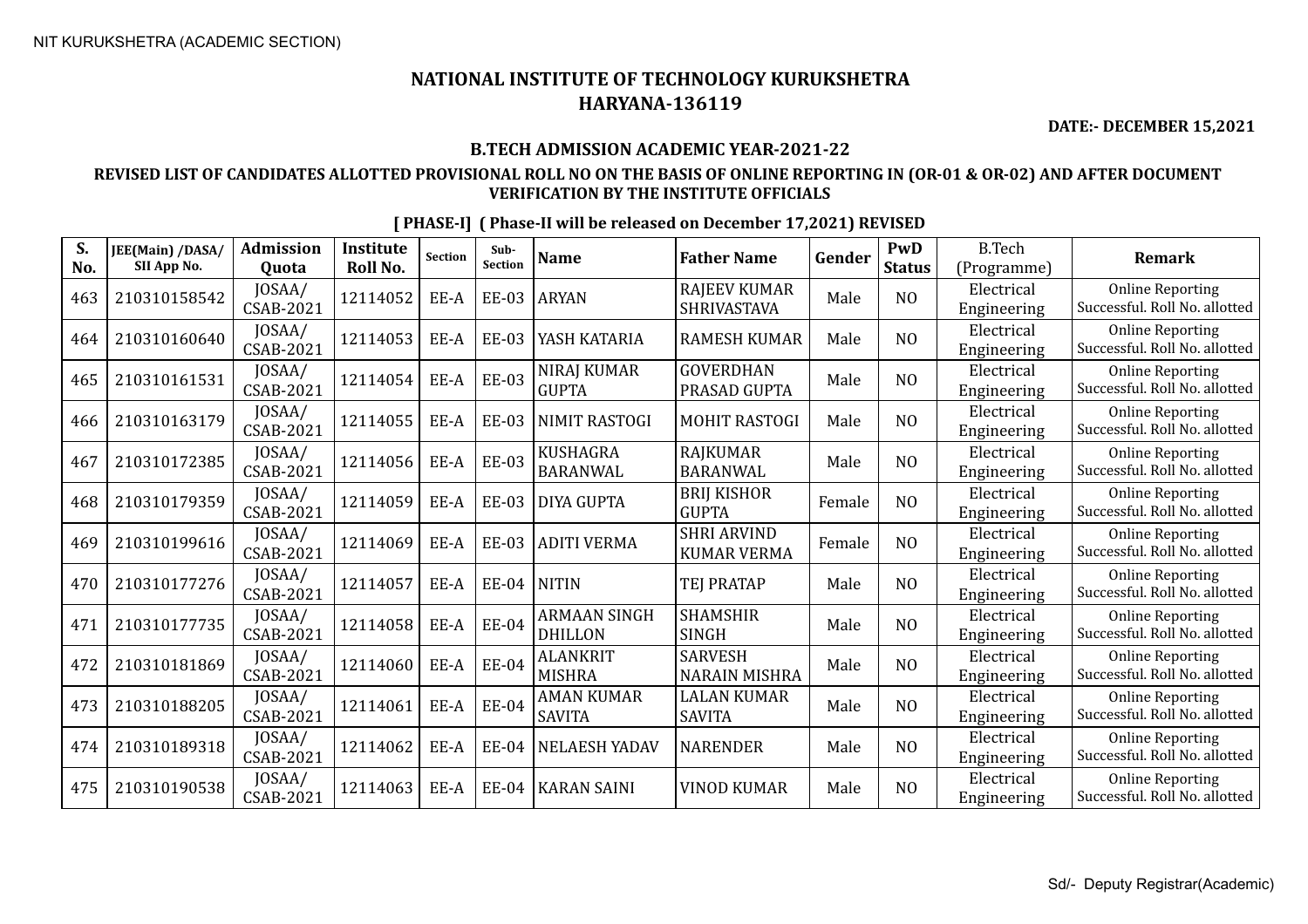**DATE:- DECEMBER 15,2021**

## **B.TECH ADMISSION ACADEMIC YEAR-2021-22**

## **REVISED LIST OF CANDIDATES ALLOTTED PROVISIONAL ROLL NO ON THE BASIS OF ONLINE REPORTING IN (OR-01 & OR-02) AND AFTER DOCUMENT VERIFICATION BY THE INSTITUTE OFFICIALS**

| S.<br>No. | JEE(Main) /DASA/<br>SII App No. | <b>Admission</b><br>Quota  | <b>Institute</b><br>Roll No. | <b>Section</b> | Sub-<br><b>Section</b> | <b>Name</b>                            | <b>Father Name</b>                                   | Gender | <b>PwD</b><br><b>Status</b> | <b>B.Tech</b><br>(Programme) | <b>Remark</b>                                            |
|-----------|---------------------------------|----------------------------|------------------------------|----------------|------------------------|----------------------------------------|------------------------------------------------------|--------|-----------------------------|------------------------------|----------------------------------------------------------|
| 476       | 210310192041                    | JOSAA/<br>CSAB-2021        | 12114064                     | EE-A           | <b>EE-04</b>           | TEJAVATH SHIVA<br><b>SAI NAIK</b>      | <b>TEJAVATH</b><br><b>RAVINDER</b>                   | Male   | N <sub>O</sub>              | Electrical<br>Engineering    | <b>Online Reporting</b><br>Successful. Roll No. allotted |
| 477       | 210310194516                    | JOSAA/<br>CSAB-2021        | 12114065                     | EE-A           | <b>EE-04</b>           | <b>RAMAN SINGH</b><br><b>SHEKHAWAT</b> | <b>DHARMVEER</b><br><b>SINGH</b><br><b>SHEKHAWAT</b> | Male   | N <sub>O</sub>              | Electrical<br>Engineering    | <b>Online Reporting</b><br>Successful. Roll No. allotted |
| 478       | 210310194905                    | JOSAA/<br>CSAB-2021        | 12114066                     | EE-A           | <b>EE-04</b>           | <b>ARUN KUMAR</b>                      | <b>KAILASH CHAND</b>                                 | Male   | N <sub>O</sub>              | Electrical<br>Engineering    | <b>Online Reporting</b><br>Successful. Roll No. allotted |
| 479       | 210310195728                    | JOSAA/<br><b>CSAB-2021</b> | 12114067                     | EE-A           | <b>EE-04</b>           | <b>SHOURYA TYAGI</b>                   | <b>RAJAN TYAGI</b>                                   | Male   | N <sub>O</sub>              | Electrical<br>Engineering    | <b>Online Reporting</b><br>Successful. Roll No. allotted |
| 480       | 210310196687                    | JOSAA/<br><b>CSAB-2021</b> | 12114068                     | EE-A           | <b>EE-04</b>           | PIYUSH RANJAN<br><b>SINGH</b>          | <b>KESHRANJAN</b><br><b>KUMAR SINGH</b>              | Male   | N <sub>O</sub>              | Electrical<br>Engineering    | <b>Online Reporting</b><br>Successful. Roll No. allotted |
| 481       | 210310206516                    | JOSAA/<br>CSAB-2021        | 12114071                     | EE-A           | <b>EE-04</b>           | <b>VISHAL</b>                          | <b>RAJENDER</b><br><b>KUMAR</b>                      | Male   | N <sub>O</sub>              | Electrical<br>Engineering    | <b>Online Reporting</b><br>Successful. Roll No. allotted |
| 482       | 210310210747                    | JOSAA/<br><b>CSAB-2021</b> | 12114072                     | EE-A           | <b>EE-04</b>           | <b>MALOTHU</b><br><b>RISHIKA</b>       | <b>MALOTHU</b><br>SAMMAIAH                           | Female | NO                          | Electrical<br>Engineering    | <b>Online Reporting</b><br>Successful. Roll No. allotted |
| 483       | 210310214703                    | JOSAA/<br><b>CSAB-2021</b> | 12114073                     | EE-A           | <b>EE-04</b>           | <b>SHEETAL</b>                         | <b>LEELA RAM</b>                                     | Female | N <sub>O</sub>              | Electrical<br>Engineering    | <b>Online Reporting</b><br>Successful. Roll No. allotted |
| 484       | 210310217859                    | JOSAA/<br><b>CSAB-2021</b> | 12114074                     | EE-A           | <b>EE-04</b>           | <b>PRIYA MEENA</b>                     | MANPHOOL<br><b>MEENA</b>                             | Female | N <sub>O</sub>              | Electrical<br>Engineering    | <b>Online Reporting</b><br>Successful. Roll No. allotted |
| 485       | 210310218436                    | JOSAA/<br><b>CSAB-2021</b> | 12114075                     | EE-A           | <b>EE-04</b>           | <b>ABHISHEK RAJ</b>                    | <b>ASHOK KUMAR</b><br>CHOUDHARY                      | Male   | N <sub>O</sub>              | Electrical<br>Engineering    | <b>Online Reporting</b><br>Successful. Roll No. allotted |
| 486       | 210310219491                    | JOSAA/<br>CSAB-2021        | 12114076                     | EE-A           | <b>EE-04</b>           | <b>PUSHPENDER</b>                      | <b>SHRI BHAGWAN</b>                                  | Male   | NO                          | Electrical<br>Engineering    | <b>Online Reporting</b><br>Successful. Roll No. allotted |
| 487       | 210310223464                    | JOSAA/<br>CSAB-2021        | 12114077                     | EE-A           | <b>EE-04</b>           | <b>AYUSH</b><br>CHOUDHARY              | <b>NARENDRA</b><br>CHOUDHARY                         | Male   | N <sub>O</sub>              | Electrical<br>Engineering    | <b>Online Reporting</b><br>Successful. Roll No. allotted |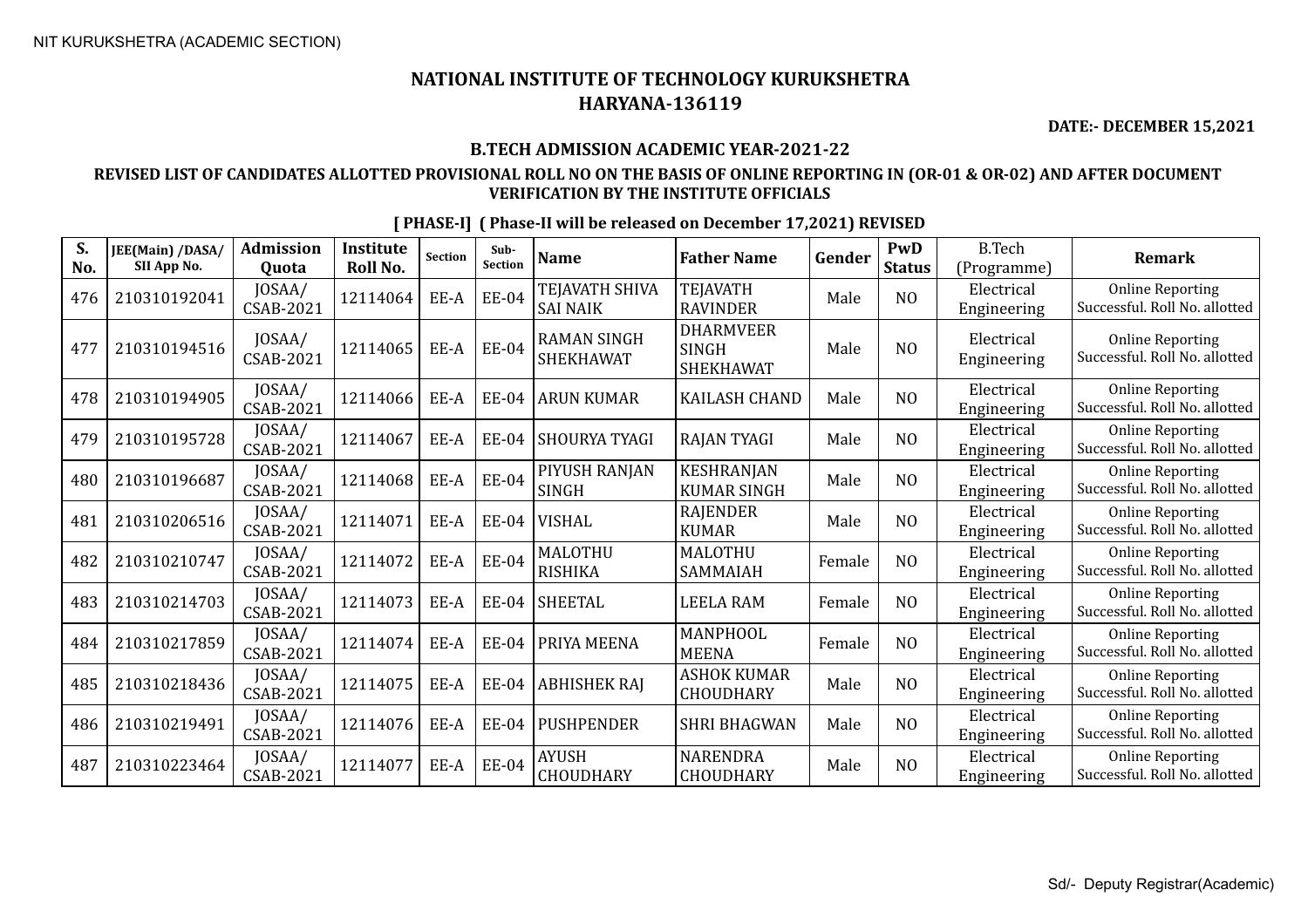**DATE:- DECEMBER 15,2021**

## **B.TECH ADMISSION ACADEMIC YEAR-2021-22**

## **REVISED LIST OF CANDIDATES ALLOTTED PROVISIONAL ROLL NO ON THE BASIS OF ONLINE REPORTING IN (OR-01 & OR-02) AND AFTER DOCUMENT VERIFICATION BY THE INSTITUTE OFFICIALS**

| S.<br>No. | JEE(Main) /DASA/<br>SII App No. | <b>Admission</b><br>Quota  | <b>Institute</b><br>Roll No. | <b>Section</b> | Sub-<br><b>Section</b> | <b>Name</b>                       | <b>Father Name</b>                              | Gender | PwD<br><b>Status</b> | <b>B.Tech</b><br>(Programme) | <b>Remark</b>                                            |
|-----------|---------------------------------|----------------------------|------------------------------|----------------|------------------------|-----------------------------------|-------------------------------------------------|--------|----------------------|------------------------------|----------------------------------------------------------|
| 488       | 210310226057                    | JOSAA/<br><b>CSAB-2021</b> | 12114078                     | EE-A           | <b>EE-04</b>           | <b>DEVANSHU</b><br><b>GUPTA</b>   | <b>GIRISH</b><br><b>CHANDRA</b><br><b>GUPTA</b> | Male   | NO                   | Electrical<br>Engineering    | <b>Online Reporting</b><br>Successful. Roll No. allotted |
| 489       | 210310227898                    | JOSAA/<br><b>CSAB-2021</b> | 12114079                     | EE-A           | <b>EE-04</b>           | <b>NANDINI</b><br><b>BODHIYAN</b> | <b>SATYA PAL</b><br><b>SINGH</b>                | Female | N <sub>O</sub>       | Electrical<br>Engineering    | <b>Online Reporting</b><br>Successful. Roll No. allotted |
| 490       | 210310230062                    | JOSAA/<br>CSAB-2021        | 12114080                     | EE-B           | <b>EE-05</b>           | PRIYANSHU<br><b>BANSAL</b>        | <b>ABHAY KUMAR</b><br><b>BANSAL</b>             | Male   | N <sub>O</sub>       | Electrical<br>Engineering    | <b>Online Reporting</b><br>Successful. Roll No. allotted |
| 491       | 210310237090                    | JOSAA/<br>CSAB-2021        | 12114081                     | EE-B           | <b>EE-05</b>           | <b>ANSHDEEP SINGH</b>             | <b>RANJIT SINGH</b>                             | Male   | N <sub>O</sub>       | Electrical<br>Engineering    | <b>Online Reporting</b><br>Successful. Roll No. allotted |
| 492       | 210310238124                    | JOSAA/<br>CSAB-2021        | 12114082                     | EE-B           | <b>EE-05</b>           | NIKET SINGLA                      | SANJAY SINGLA                                   | Male   | NO                   | Electrical<br>Engineering    | <b>Online Reporting</b><br>Successful. Roll No. allotted |
| 493       | 210310245213                    | JOSAA/<br><b>CSAB-2021</b> | 12114083                     | EE-B           | <b>EE-05</b>           | SAHIL                             | <b>CHANDER BHAN</b>                             | Male   | N <sub>O</sub>       | Electrical<br>Engineering    | <b>Online Reporting</b><br>Successful. Roll No. allotted |
| 494       | 210310249666                    | JOSAA/<br><b>CSAB-2021</b> | 12114084                     | EE-B           | <b>EE-05</b>           | <b>VISHAL SINGH</b>               | <b>CHARAN SINGH</b>                             | Male   | N <sub>O</sub>       | Electrical<br>Engineering    | <b>Online Reporting</b><br>Successful. Roll No. allotted |
| 495       | 210310250393                    | JOSAA/<br><b>CSAB-2021</b> | 12114085                     | EE-B           | <b>EE-05</b>           | <b>VAIBHAV SINGH</b>              | VIJAY KUMAR<br>YADAV                            | Male   | N <sub>O</sub>       | Electrical<br>Engineering    | <b>Online Reporting</b><br>Successful. Roll No. allotted |
| 496       | 210310255182                    | JOSAA/<br><b>CSAB-2021</b> | 12114086                     | EE-B           | <b>EE-05</b>           | <b>MAULIK VERMA</b>               | <b>SANJEEV KUMAR</b><br><b>VERMA</b>            | Male   | N <sub>O</sub>       | Electrical<br>Engineering    | <b>Online Reporting</b><br>Successful. Roll No. allotted |
| 497       | 210310257395                    | JOSAA/<br>CSAB-2021        | 12114087                     | EE-B           | <b>EE-05</b>           | <b>GAURAV KUMAR</b>               | <b>SATYA PAL</b>                                | Male   | N <sub>O</sub>       | Electrical<br>Engineering    | <b>Online Reporting</b><br>Successful. Roll No. allotted |
| 498       | 210310257460                    | JOSAA/<br><b>CSAB-2021</b> | 12114088                     | EE-B           | <b>EE-05</b>           | <b>MAMTA</b>                      | <b>DALBIR SINGH</b>                             | Female | N <sub>O</sub>       | Electrical<br>Engineering    | <b>Online Reporting</b><br>Successful. Roll No. allotted |
| 499       | 210310261199                    | JOSAA/<br><b>CSAB-2021</b> | 12114089                     | $EE-B$         | <b>EE-05</b>           | <b>ANANYA YADAV</b>               | <b>RAVI KUMAR</b><br>YADAV                      | Female | N <sub>O</sub>       | Electrical<br>Engineering    | <b>Online Reporting</b><br>Successful. Roll No. allotted |
| 500       | 210310264781                    | JOSAA/<br><b>CSAB-2021</b> | 12114090                     | EE-B           | <b>EE-05</b>           | <b>ROHIT</b>                      | <b>KANWAR SINGH</b>                             | Male   | N <sub>O</sub>       | Electrical<br>Engineering    | <b>Online Reporting</b><br>Successful. Roll No. allotted |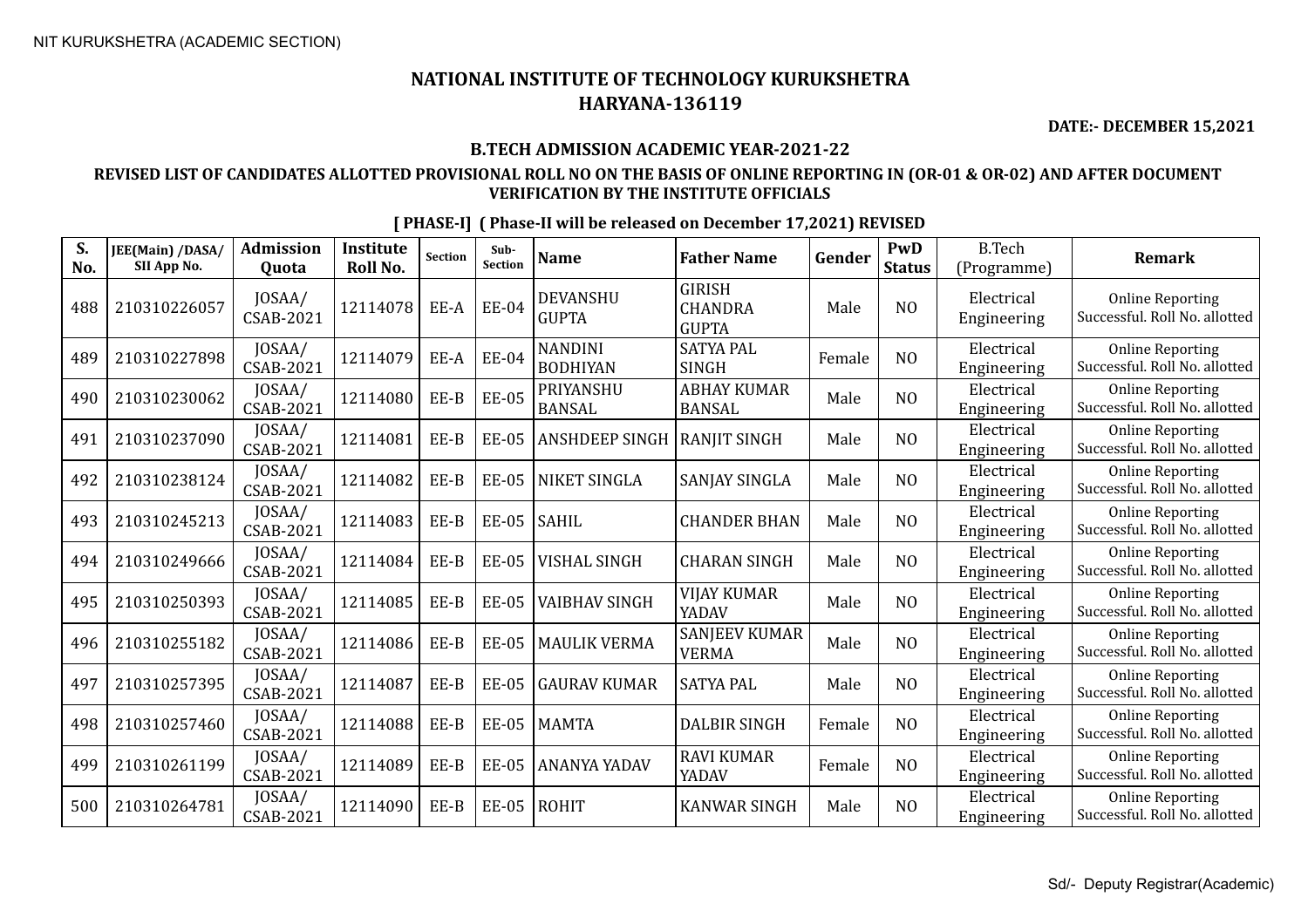**DATE:- DECEMBER 15,2021**

## **B.TECH ADMISSION ACADEMIC YEAR-2021-22**

## **REVISED LIST OF CANDIDATES ALLOTTED PROVISIONAL ROLL NO ON THE BASIS OF ONLINE REPORTING IN (OR-01 & OR-02) AND AFTER DOCUMENT VERIFICATION BY THE INSTITUTE OFFICIALS**

| S.<br>No. | JEE(Main) /DASA/<br>SII App No. | <b>Admission</b><br><b>Ouota</b> | <b>Institute</b><br>Roll No. | <b>Section</b> | Sub-<br><b>Section</b> | <b>Name</b>                  | <b>Father Name</b>                                | Gender | PwD<br><b>Status</b> | <b>B.Tech</b><br>(Programme) | <b>Remark</b>                                            |
|-----------|---------------------------------|----------------------------------|------------------------------|----------------|------------------------|------------------------------|---------------------------------------------------|--------|----------------------|------------------------------|----------------------------------------------------------|
| 501       | 210310264886                    | JOSAA/<br><b>CSAB-2021</b>       | 12114091                     | EE-B           | <b>EE-05</b>           | DEEPANSHU                    | <b>RAJESH</b>                                     | Male   | N <sub>O</sub>       | Electrical<br>Engineering    | <b>Online Reporting</b><br>Successful. Roll No. allotted |
| 502       | 210310268915                    | JOSAA/<br><b>CSAB-2021</b>       | 12114092                     | EE-B           | <b>EE-05</b>           | <b>ROHIT SINGH</b>           | <b>SUBHASH SINGH</b>                              | Male   | N <sub>O</sub>       | Electrical<br>Engineering    | <b>Online Reporting</b><br>Successful. Roll No. allotted |
| 503       | 210310269547                    | JOSAA/<br>CSAB-2021              | 12114093                     | EE-B           | <b>EE-05</b>           | UJJWAL MISHRA                | <b>VINOD KUMAR</b><br><b>MISHRA</b>               | Male   | NO                   | Electrical<br>Engineering    | <b>Online Reporting</b><br>Successful. Roll No. allotted |
| 504       | 210310269881                    | JOSAA/<br><b>CSAB-2021</b>       | 12114094                     | EE-B           | <b>EE-05</b>           | <b>HEMANT KUMAR</b>          | <b>SUJAN SINGH</b>                                | Male   | NO                   | Electrical<br>Engineering    | <b>Online Reporting</b><br>Successful. Roll No. allotted |
| 505       | 210310275829                    | JOSAA/<br><b>CSAB-2021</b>       | 12114095                     | EE-B           | <b>EE-05</b>           | VED VRAT                     | SHIV KUMAR                                        | Male   | N <sub>O</sub>       | Electrical<br>Engineering    | <b>Online Reporting</b><br>Successful. Roll No. allotted |
| 506       | 210310276383                    | JOSAA/<br><b>CSAB-2021</b>       | 12114096                     | EE-B           | <b>EE-05</b>           | <b>HARSHIT GUPTA</b>         | LAXMINARAYAN<br><b>GUPTA</b>                      | Male   | NO                   | Electrical<br>Engineering    | <b>Online Reporting</b><br>Successful. Roll No. allotted |
| 507       | 210310323479                    | JOSAA/<br><b>CSAB-2021</b>       | 12114107                     | EE-B           | <b>EE-05</b>           | <b>ISHA JANGIR</b>           | <b>SURENDRA</b><br><b>KUMAR JANGIR</b>            | Female | NO                   | Electrical<br>Engineering    | <b>Online Reporting</b><br>Successful. Roll No. allotted |
| 508       | 210310323854                    | JOSAA/<br><b>CSAB-2021</b>       | 12114108                     | EE-B           | <b>EE-05</b>           | <b>ANSHIKA PANDEY</b>        | <b>KRISHNA</b><br><b>CHANDRA</b><br><b>PANDEY</b> | Female | NO                   | Electrical<br>Engineering    | <b>Online Reporting</b><br>Successful. Roll No. allotted |
| 509       | 210310366003                    | JOSAA/<br><b>CSAB-2021</b>       | 12114110                     | EE-B           | <b>EE-05</b>           | ANUPRIYA<br><b>BHARTI</b>    | <b>RAMADHAR</b><br><b>MODI</b>                    | Female | N <sub>O</sub>       | Electrical<br>Engineering    | <b>Online Reporting</b><br>Successful. Roll No. allotted |
| 510       | 210310282711                    | JOSAA/<br><b>CSAB-2021</b>       | 12114097                     | EE-B           | <b>EE-06</b>           | RAYAVARAPU<br>VISHNU SANJAY  | RAYAVARAPU<br>VASU KRISHNA                        | Male   | N <sub>O</sub>       | Electrical<br>Engineering    | <b>Online Reporting</b><br>Successful. Roll No. allotted |
| 511       | 210310291033                    | JOSAA/<br><b>CSAB-2021</b>       | 12114098                     | EE-B           | <b>EE-06</b>           | PANKAJ MIRDHA                | <b>RAMNIWAS</b>                                   | Male   | NO                   | Electrical<br>Engineering    | <b>Online Reporting</b><br>Successful. Roll No. allotted |
| 512       | 210310293389                    | JOSAA/<br><b>CSAB-2021</b>       | 12114099                     | EE-B           | <b>EE-06</b>           | <b>PRATEEK</b>               | <b>RAJESH KUMAR</b>                               | Male   | N <sub>O</sub>       | Electrical<br>Engineering    | <b>Online Reporting</b><br>Successful. Roll No. allotted |
| 513       | 210310308310                    | JOSAA/<br><b>CSAB-2021</b>       | 12114100                     | EE-B           | <b>EE-06</b>           | ANUJ KUMAR<br><b>CHHILAR</b> | <b>VIJAY KUMAR</b>                                | Male   | NO                   | Electrical<br>Engineering    | <b>Online Reporting</b><br>Successful. Roll No. allotted |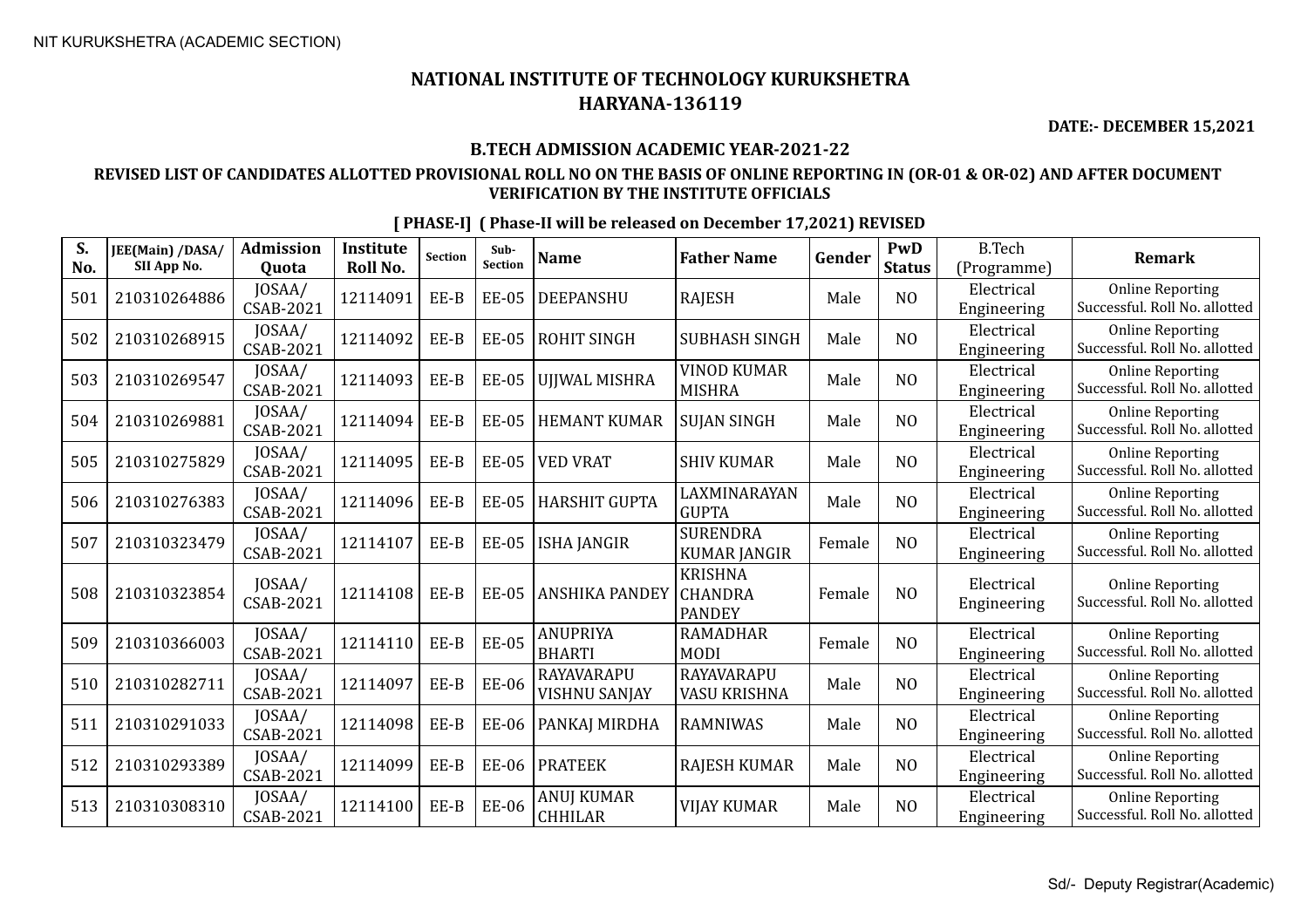**DATE:- DECEMBER 15,2021**

### **B.TECH ADMISSION ACADEMIC YEAR-2021-22**

## **REVISED LIST OF CANDIDATES ALLOTTED PROVISIONAL ROLL NO ON THE BASIS OF ONLINE REPORTING IN (OR-01 & OR-02) AND AFTER DOCUMENT VERIFICATION BY THE INSTITUTE OFFICIALS**

| S.<br>No. | JEE(Main) /DASA/<br>SII App No. | <b>Admission</b><br>Quota  | Institute<br><b>Roll No.</b> | Section | Sub-<br>Section | <b>Name</b>                        | <b>Father Name</b>                  | Gender | <b>PwD</b><br><b>Status</b> | <b>B.Tech</b><br>(Programme) | <b>Remark</b>                                            |
|-----------|---------------------------------|----------------------------|------------------------------|---------|-----------------|------------------------------------|-------------------------------------|--------|-----------------------------|------------------------------|----------------------------------------------------------|
| 514       | 210310312629                    | JOSAA/<br><b>CSAB-2021</b> | 12114101                     | EE-B    | EE-06           | ROHIT BANSAL                       | <b>SANJAY KUMAR</b>                 | Male   | NO                          | Electrical<br>Engineering    | <b>Online Reporting</b><br>Successful. Roll No. allotted |
| 515       | 210310313839                    | JOSAA/<br>CSAB-2021        | 12114102                     | EE-B    | <b>EE-06</b>    | <b>VEDANT MISHRA</b>               | GAJENDRA<br><b>MISHRA</b>           | Male   | N <sub>O</sub>              | Electrical<br>Engineering    | <b>Online Reporting</b><br>Successful. Roll No. allotted |
| 516       | 210310314397                    | JOSAA/<br><b>CSAB-2021</b> | 12114103                     | EE-B    | EE-06           | <b>DONKA</b><br><b>PRASHANT</b>    | <b>DONKA</b><br>SURYANARAYAN        | Male   | NO                          | Electrical<br>Engineering    | <b>Online Reporting</b><br>Successful. Roll No. allotted |
| 517       | 210310315148                    | JOSAA/<br><b>CSAB-2021</b> | 12114104                     | EE-B    | EE-06           | INDRAGANTI<br><b>ANAND</b>         | <b>INDRAGANTI</b><br><b>NATARAJ</b> | Male   | N <sub>O</sub>              | Electrical<br>Engineering    | <b>Online Reporting</b><br>Successful. Roll No. allotted |
| 518       | 210310315595                    | JOSAA/<br>CSAB-2021        | 12114105                     | EE-B    | <b>EE-06</b>    | HARSH                              | <b>RAJESH</b>                       | Male   | N <sub>O</sub>              | Electrical<br>Engineering    | <b>Online Reporting</b><br>Successful. Roll No. allotted |
| 519       | 210310317435                    | JOSAA/<br>CSAB-2021        | 12114106                     | EE-B    | EE-06           | <b>KANHAIYA</b><br><b>KUMAR</b>    | <b>SUNIL KUMAR</b>                  | Male   | N <sub>0</sub>              | Electrical<br>Engineering    | <b>Online Reporting</b><br>Successful. Roll No. allotted |
| 520       | 210310340812                    | JOSAA/<br>CSAB-2021        | 12114109                     | EE-B    | <b>EE-06</b>    | <b>RITESH HANS</b>                 | <b>MR.RAJU HANS</b><br><b>LATE</b>  | Male   | N <sub>O</sub>              | Electrical<br>Engineering    | <b>Online Reporting</b><br>Successful. Roll No. allotted |
| 521       | 210310372595                    | JOSAA/<br><b>CSAB-2021</b> | 12114111                     | EE-B    | EE-06           | RISHABH                            | <b>RAJKUMAR</b>                     | Male   | N <sub>O</sub>              | Electrical<br>Engineering    | <b>Online Reporting</b><br>Successful. Roll No. allotted |
| 522       | 210310372743                    | JOSAA/<br>CSAB-2021        | 12114112                     | EE-B    | EE-06           | <b>SIMRAN</b>                      | <b>DHARAM PAL</b>                   | Female | NO                          | Electrical<br>Engineering    | <b>Online Reporting</b><br>Successful. Roll No. allotted |
| 523       | 210310378203                    | JOSAA/<br><b>CSAB-2021</b> | 12114113                     | EE-B    | EE-06           | <b>SHIVANI SINGH</b>               | <b>SANJAY SINGH</b>                 | Female | N <sub>O</sub>              | Electrical<br>Engineering    | <b>Online Reporting</b><br>Successful. Roll No. allotted |
| 524       | 210310384242                    | JOSAA/<br><b>CSAB-2021</b> | 12114114                     | EE-B    | <b>EE-06</b>    | <b>JADHAV UDAY</b><br><b>KIRAN</b> | <b>JADHAV PREM</b><br><b>KUMAR</b>  | Male   | N <sub>O</sub>              | Electrical<br>Engineering    | <b>Online Reporting</b><br>Successful. Roll No. allotted |
| 525       | 210310385866                    | JOSAA/<br>CSAB-2021        | 12114115                     | EE-B    | EE-06           | NIPUN TRIPATHI                     | <b>SUDIP TRIPATHI</b>               | Male   | NO                          | Electrical<br>Engineering    | <b>Online Reporting</b><br>Successful. Roll No. allotted |
| 526       | 210310386356                    | JOSAA/<br><b>CSAB-2021</b> | 12114116                     | EE-B    | <b>EE-06</b>    | PRAKASH<br>WAGHMARE                | <b>MAHADEV</b><br>WAGHMARE          | Male   | N <sub>0</sub>              | Electrical<br>Engineering    | <b>Online Reporting</b><br>Successful. Roll No. allotted |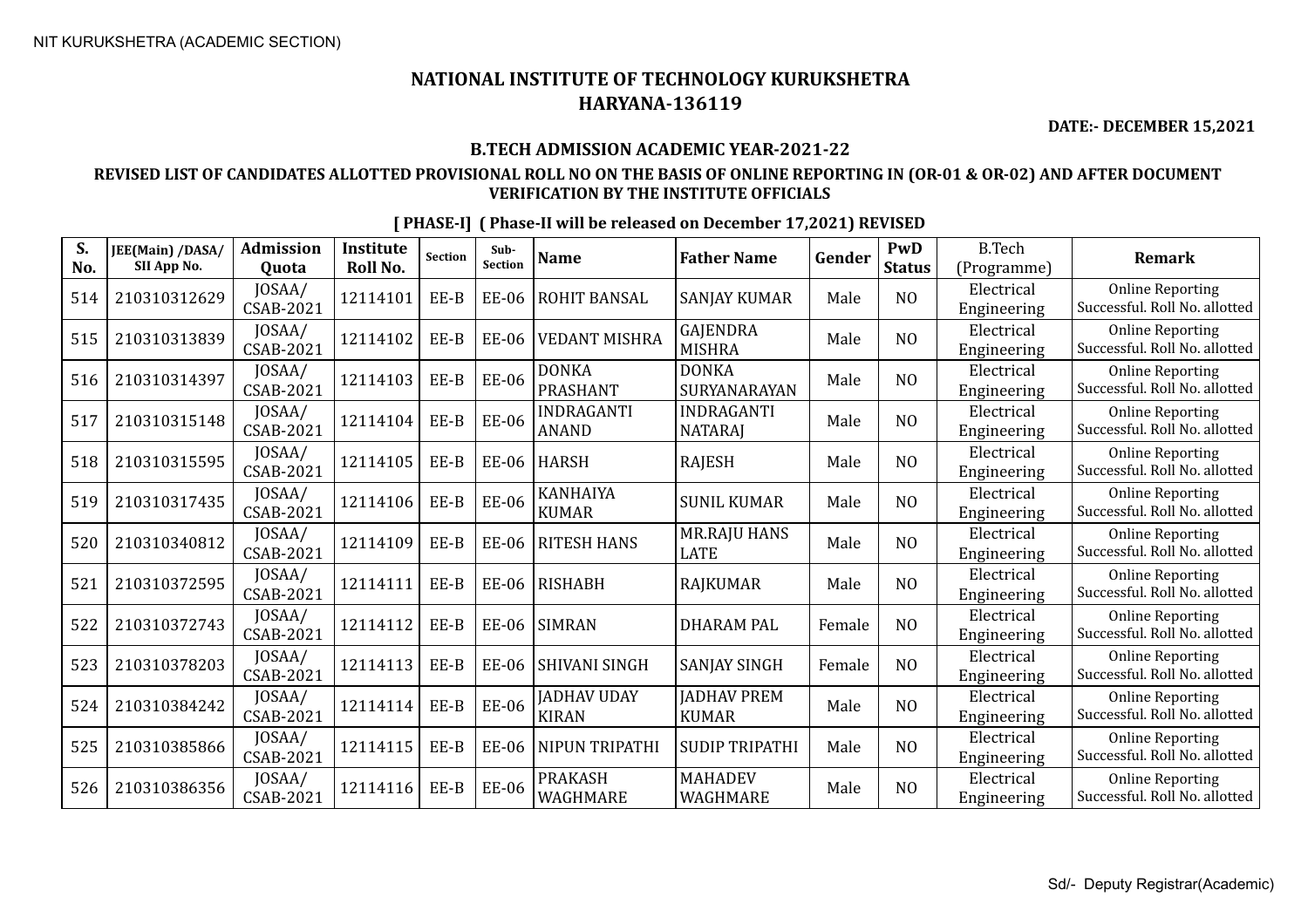**DATE:- DECEMBER 15,2021**

## **B.TECH ADMISSION ACADEMIC YEAR-2021-22**

### **REVISED LIST OF CANDIDATES ALLOTTED PROVISIONAL ROLL NO ON THE BASIS OF ONLINE REPORTING IN (OR-01 & OR-02) AND AFTER DOCUMENT VERIFICATION BY THE INSTITUTE OFFICIALS**

| S.  | JEE(Main) /DASA/ | <b>Admission</b>           | <b>Institute</b> | <b>Section</b> | Sub-         | <b>Name</b>                       | <b>Father Name</b>                | Gender | PwD            | <b>B.Tech</b>             | <b>Remark</b>                                            |
|-----|------------------|----------------------------|------------------|----------------|--------------|-----------------------------------|-----------------------------------|--------|----------------|---------------------------|----------------------------------------------------------|
| No. | SII App No.      | Quota                      | Roll No.         |                | Section      |                                   |                                   |        | <b>Status</b>  | (Programme)               |                                                          |
| 527 | 210310388356     | JOSAA/<br>CSAB-2021        | 12114117         | EE-B           | <b>EE-06</b> | ADITYA RAJ RANA                   | <b>GODHAN SINGH</b>               | Male   | N <sub>O</sub> | Electrical<br>Engineering | <b>Online Reporting</b><br>Successful. Roll No. allotted |
| 528 | 210310389823     | JOSAA/<br>CSAB-2021        | 12114118         | EE-B           | <b>EE-06</b> | <b>SAHIL SAGAR</b>                | <b>MAKHAN</b><br><b>KUMAR</b>     | Male   | N <sub>O</sub> | Electrical<br>Engineering | <b>Online Reporting</b><br>Successful. Roll No. allotted |
| 529 | 210310394474     | JOSAA/<br>CSAB-2021        | 12114120         | EE-B           | <b>EE-06</b> | PISINI THANUJA                    | <b>PISINI</b><br><b>VEERABABU</b> | Female | N <sub>O</sub> | Electrical<br>Engineering | <b>Online Reporting</b><br>Successful. Roll No. allotted |
| 530 | 210310395441     | JOSAA/<br>CSAB-2021        | 12114121         | EE-B           | <b>EE-06</b> | PARKHI KAMBOJ                     | <b>SANJEEV KUMAR</b>              | Female | N <sub>O</sub> | Electrical<br>Engineering | <b>Online Reporting</b><br>Successful. Roll No. allotted |
| 531 | 210310393321     | JOSAA/<br>CSAB-2021        | 12114119         | EE-B           | <b>EE-07</b> | <b>RISHAV KUMAR</b><br><b>SAH</b> | <b>VINOD SAH</b>                  | Male   | N <sub>O</sub> | Electrical<br>Engineering | <b>Online Reporting</b><br>Successful. Roll No. allotted |
| 532 | 210310396951     | JOSAA/<br>CSAB-2021        | 12114122         | EE-B           | <b>EE-07</b> | <b>AMAN</b>                       | <b>KRISHAN</b><br><b>KUMAR</b>    | Male   | N <sub>O</sub> | Electrical<br>Engineering | <b>Online Reporting</b><br>Successful. Roll No. allotted |
| 533 | 210310405473     | JOSAA/<br>CSAB-2021        | 12114123         | EE-B           | <b>EE-07</b> | <b>ADITYA MITTAL</b>              | ANIL KUMAR<br><b>MITTAL</b>       | Male   | N <sub>O</sub> | Electrical<br>Engineering | <b>Online Reporting</b><br>Successful. Roll No. allotted |
| 534 | 210310411964     | JOSAA/<br>CSAB-2021        | 12114124         | EE-B           | <b>EE-07</b> | <b>HANUMAN</b><br><b>HARSORA</b>  | <b>RAM RATAN</b><br><b>SHARMA</b> | Male   | N <sub>O</sub> | Electrical<br>Engineering | <b>Online Reporting</b><br>Successful. Roll No. allotted |
| 535 | 210310420226     | JOSAA/<br><b>CSAB-2021</b> | 12114125         | EE-B           | <b>EE-07</b> | ROHIT JOSHI                       | SAGERMAL                          | Male   | N <sub>O</sub> | Electrical<br>Engineering | <b>Online Reporting</b><br>Successful. Roll No. allotted |
| 536 | 210310423227     | JOSAA/<br>CSAB-2021        | 12114126         | EE-B           | <b>EE-07</b> | <b>RAVI BHARTI</b>                | <b>SURESH KUMAR</b>               | Male   | N <sub>O</sub> | Electrical<br>Engineering | <b>Online Reporting</b><br>Successful. Roll No. allotted |
| 537 | 210310433471     | JOSAA/<br>CSAB-2021        | 12114127         | EE-B           | <b>EE-07</b> | <b>RUCHI YADAV</b>                | <b>RAMAWADH</b><br>YADAV          | Female | N <sub>O</sub> | Electrical<br>Engineering | <b>Online Reporting</b><br>Successful. Roll No. allotted |
| 538 | 210310441924     | JOSAA/<br>CSAB-2021        | 12114128         | EE-B           | <b>EE-07</b> | <b>GAURAV MEENA</b>               | <b>RAMROOP</b><br><b>MEENA</b>    | Male   | N <sub>O</sub> | Electrical<br>Engineering | <b>Online Reporting</b><br>Successful. Roll No. allotted |
| 539 | 210310447787     | JOSAA/<br>CSAB-2021        | 12114129         | EE-B           | <b>EE-07</b> | <b>SAHIL SINGH</b>                | TRILOK KUMAR<br><b>SINGH</b>      | Male   | N <sub>O</sub> | Electrical<br>Engineering | <b>Online Reporting</b><br>Successful. Roll No. allotted |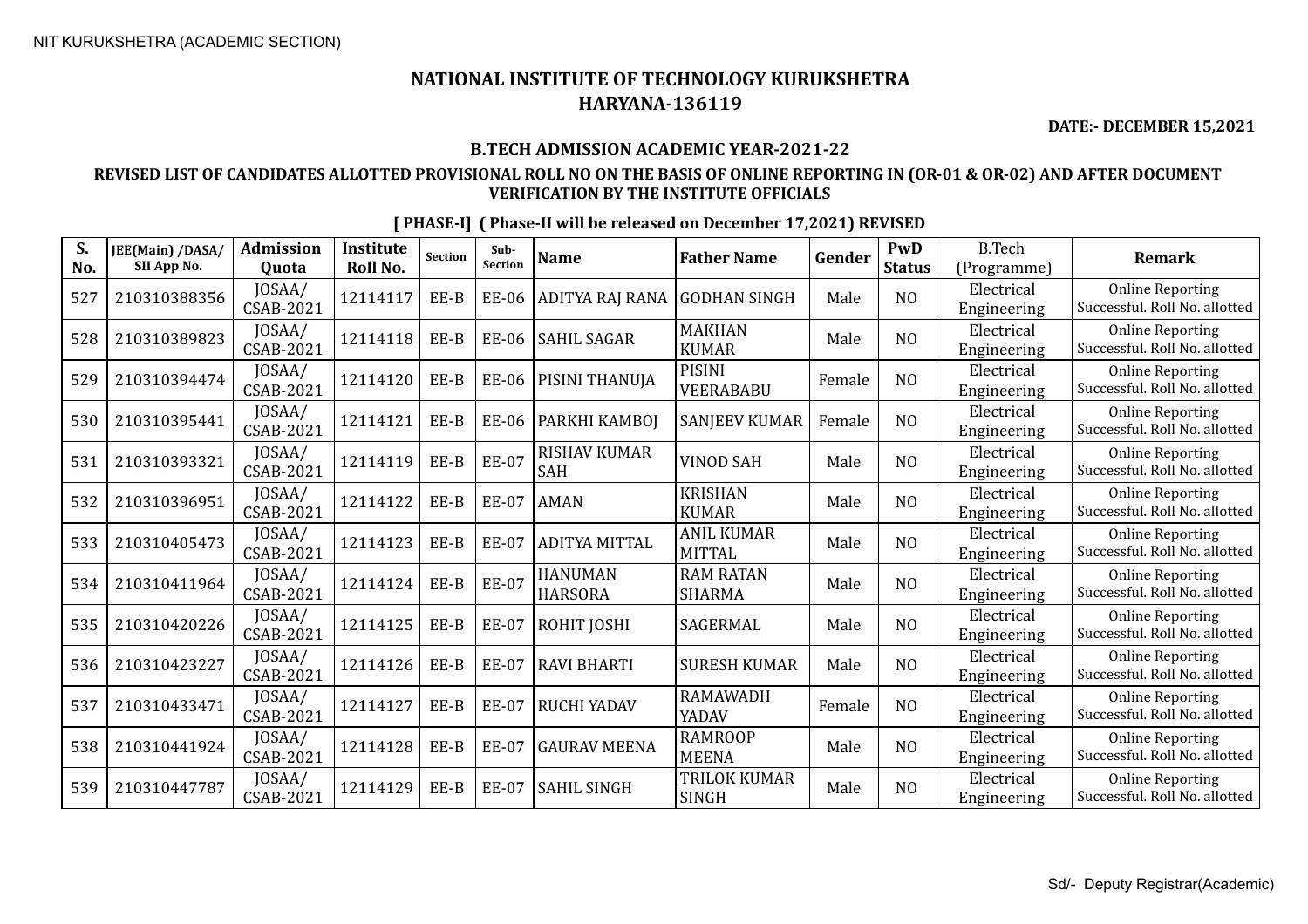**DATE:- DECEMBER 15,2021**

## **B.TECH ADMISSION ACADEMIC YEAR-2021-22**

## **REVISED LIST OF CANDIDATES ALLOTTED PROVISIONAL ROLL NO ON THE BASIS OF ONLINE REPORTING IN (OR-01 & OR-02) AND AFTER DOCUMENT VERIFICATION BY THE INSTITUTE OFFICIALS**

| S.<br>No. | JEE(Main) /DASA/<br>SII App No. | <b>Admission</b><br>Quota  | <b>Institute</b><br><b>Roll No.</b> | <b>Section</b> | Sub-<br><b>Section</b> | <b>Name</b>                         | <b>Father Name</b>                   | Gender | PwD<br><b>Status</b> | <b>B.Tech</b><br>(Programme) | <b>Remark</b>                                            |
|-----------|---------------------------------|----------------------------|-------------------------------------|----------------|------------------------|-------------------------------------|--------------------------------------|--------|----------------------|------------------------------|----------------------------------------------------------|
| 540       | 210310458136                    | JOSAA/<br>CSAB-2021        | 12114130                            | EE-B           | <b>EE-07</b>           | <b>YOGESH</b>                       | <b>ANIL KUMAR</b>                    | Male   | N <sub>O</sub>       | Electrical<br>Engineering    | <b>Online Reporting</b><br>Successful. Roll No. allotted |
| 541       | 210310458476                    | JOSAA/<br>CSAB-2021        | 12114131                            | EE-B           | <b>EE-07</b>           | <b>RAJ GOYAL</b>                    | <b>MAHENDRA</b><br>GOYAL             | Male   | N <sub>O</sub>       | Electrical<br>Engineering    | <b>Online Reporting</b><br>Successful. Roll No. allotted |
| 542       | 210310484465                    | JOSAA/<br><b>CSAB-2021</b> | 12114132                            | $EE-B$         | <b>EE-07</b>           | PRASHANT<br><b>RATAWA</b>           | <b>SURESH KUMAR</b><br><b>RATAWA</b> | Male   | N <sub>0</sub>       | Electrical<br>Engineering    | <b>Online Reporting</b><br>Successful. Roll No. allotted |
| 543       | 210310491064                    | JOSAA/<br>CSAB-2021        | 12114133                            | EE-B           | <b>EE-07</b>           | <b>ABHISHEK</b><br><b>SIHMAR</b>    | <b>RANBIR SINGH</b>                  | Male   | NO                   | Electrical<br>Engineering    | <b>Online Reporting</b><br>Successful. Roll No. allotted |
| 544       | 210310499259                    | JOSAA/<br>CSAB-2021        | 12114134                            | EE-B           | <b>EE-07</b>           | <b>MEGHA JINDAL</b>                 | RAJESH JINDAL                        | Female | NO                   | Electrical<br>Engineering    | <b>Online Reporting</b><br>Successful. Roll No. allotted |
| 545       | 210310499317                    | JOSAA/<br>CSAB-2021        | 12114135                            | $EE-B$         | <b>EE-07</b>           | <b>RUCHITA</b>                      | <b>DINESH KUMAR</b>                  | Female | N <sub>O</sub>       | Electrical<br>Engineering    | <b>Online Reporting</b><br>Successful. Roll No. allotted |
| 546       | 210310513850                    | JOSAA/<br><b>CSAB-2021</b> | 12114136                            | EE-B           | <b>EE-07</b>           | <b>HARSH KUMAR</b>                  | <b>RAJESH KUMAR</b>                  | Male   | NO                   | Electrical<br>Engineering    | <b>Online Reporting</b><br>Successful. Roll No. allotted |
| 547       | 210310521478                    | JOSAA/<br>CSAB-2021        | 12114137                            | EE-B           | <b>EE-07</b>           | <b>RAM SINGH</b><br><b>SOLANKI</b>  | <b>AMAR SINGH</b><br><b>SOLANKI</b>  | Male   | N <sub>O</sub>       | Electrical<br>Engineering    | <b>Online Reporting</b><br>Successful. Roll No. allotted |
| 548       | 210310537203                    | JOSAA/<br>CSAB-2021        | 12114138                            | EE-B           | <b>EE-07</b>           | <b>SHIVANSH</b><br><b>KUMAR JHA</b> | <b>SANTOSH</b><br><b>KUMAR JHA</b>   | Male   | N <sub>0</sub>       | Electrical<br>Engineering    | <b>Online Reporting</b><br>Successful. Roll No. allotted |
| 549       | 210310539428                    | JOSAA/<br><b>CSAB-2021</b> | 12114139                            | EE-B           | <b>EE-07</b>           | <b>SOURBH</b>                       | <b>VEDPAL</b>                        | Male   | NO                   | Electrical<br>Engineering    | <b>Online Reporting</b><br>Successful. Roll No. allotted |
| 550       | 210310569924                    | JOSAA/<br>CSAB-2021        | 12114140                            | EE-B           | <b>EE-07</b>           | <b>KUMAR SINGH</b>                  | <b>BHRIGUNATH</b><br><b>SINGH</b>    | Male   | N <sub>O</sub>       | Electrical<br>Engineering    | <b>Online Reporting</b><br>Successful. Roll No. allotted |
| 551       | 210310658645                    | JOSAA/<br>CSAB-2021        | 12114149                            | $EE-B$         | <b>EE-07</b>           | <b>PRIYA</b>                        | <b>MUKESH KUMAR</b>                  | Female | NO                   | Electrical<br>Engineering    | <b>Online Reporting</b><br>Successful. Roll No. allotted |
| 552       | 210310573699                    | JOSAA/<br><b>CSAB-2021</b> | 12114141                            | EE-B           | <b>EE-08</b>           | <b>ABDUL GANI</b>                   | <b>UMER MOHD</b>                     | Male   | N <sub>O</sub>       | Electrical<br>Engineering    | <b>Online Reporting</b><br>Successful. Roll No. allotted |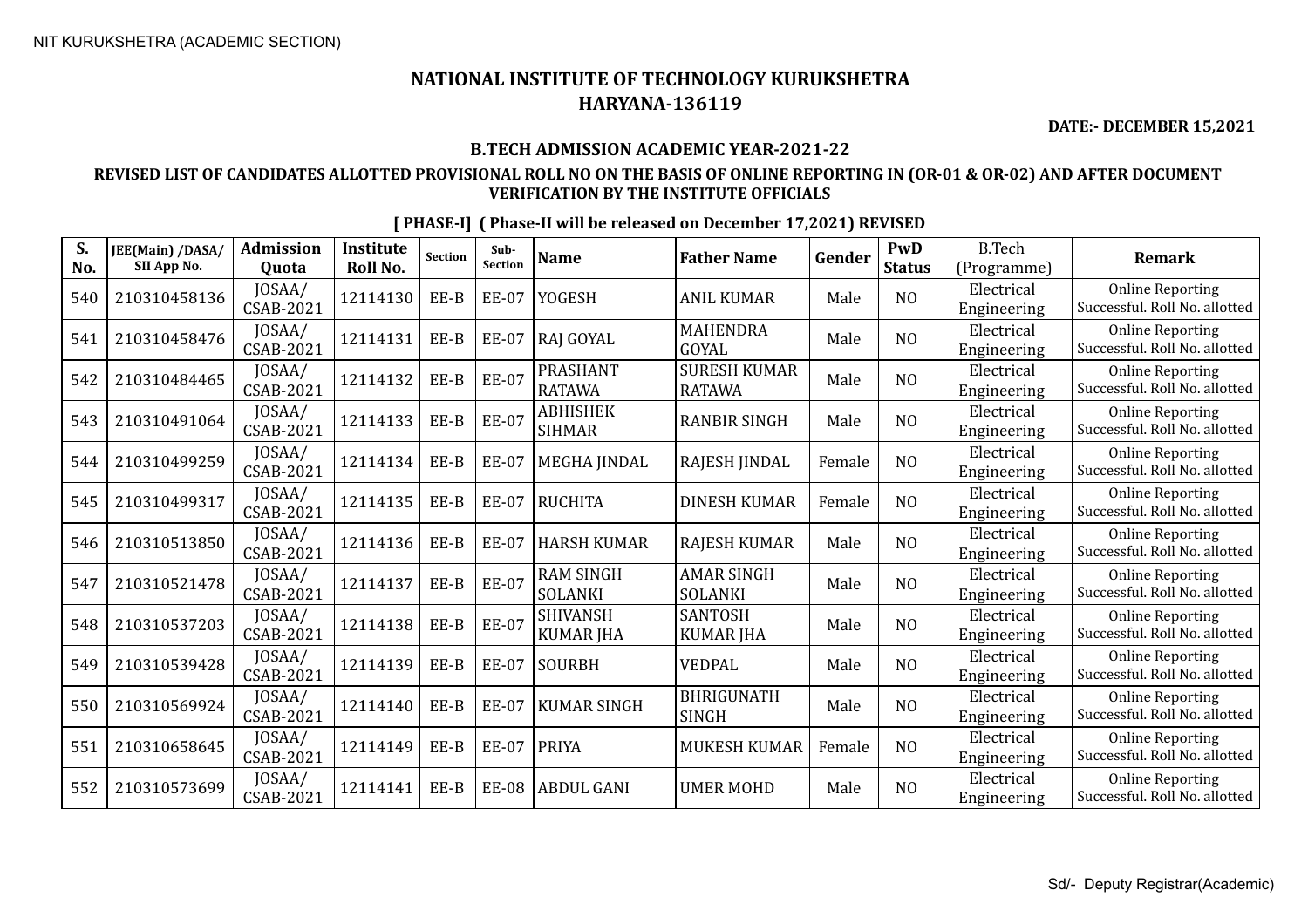**DATE:- DECEMBER 15,2021**

### **B.TECH ADMISSION ACADEMIC YEAR-2021-22**

## **REVISED LIST OF CANDIDATES ALLOTTED PROVISIONAL ROLL NO ON THE BASIS OF ONLINE REPORTING IN (OR-01 & OR-02) AND AFTER DOCUMENT VERIFICATION BY THE INSTITUTE OFFICIALS**

| S.<br>No. | JEE(Main) /DASA/<br>SII App No. | <b>Admission</b><br><b>Ouota</b> | <b>Institute</b><br>Roll No. | Section | Sub-<br><b>Section</b> | <b>Name</b>                 | <b>Father Name</b>                 | Gender | <b>PwD</b><br><b>Status</b> | <b>B.Tech</b><br>(Programme) | <b>Remark</b>                                            |
|-----------|---------------------------------|----------------------------------|------------------------------|---------|------------------------|-----------------------------|------------------------------------|--------|-----------------------------|------------------------------|----------------------------------------------------------|
| 553       | 210310584123                    | JOSAA/<br><b>CSAB-2021</b>       | 12114142                     | EE-B    | <b>EE-08</b>           | <b>AJAY</b>                 | <b>BALWAN SINGH</b>                | Male   | N <sub>O</sub>              | Electrical<br>Engineering    | <b>Online Reporting</b><br>Successful. Roll No. allotted |
| 554       | 210310587747                    | JOSAA/<br><b>CSAB-2021</b>       | 12114143                     | EE-B    | <b>EE-08</b>           | <b>DEVANSH SAINI</b>        | <b>LOKESH KUMAR</b>                | Male   | N <sub>O</sub>              | Electrical<br>Engineering    | <b>Online Reporting</b><br>Successful. Roll No. allotted |
| 555       | 210310596959                    | JOSAA/<br><b>CSAB-2021</b>       | 12114144                     | EE-B    | <b>EE-08</b>           | <b>RAVI KUMAR</b>           | <b>DAMA RAM</b>                    | Male   | N <sub>O</sub>              | Electrical<br>Engineering    | <b>Online Reporting</b><br>Successful. Roll No. allotted |
| 556       | 210310610015                    | JOSAA/<br><b>CSAB-2021</b>       | 12114145                     | EE-B    | <b>EE-08</b>           | <b>WAJID HUSSAIN</b>        | <b>GAYAZ UD DIN</b>                | Male   | NO                          | Electrical<br>Engineering    | <b>Online Reporting</b><br>Successful. Roll No. allotted |
| 557       | 210310626204                    | JOSAA/<br><b>CSAB-2021</b>       | 12114146                     | EE-B    | <b>EE-08</b>           | <b>NITIN NEGI</b>           | <b>MS NEGI</b>                     | Male   | NO                          | Electrical<br>Engineering    | <b>Online Reporting</b><br>Successful. Roll No. allotted |
| 558       | 210310653961                    | JOSAA/<br><b>CSAB-2021</b>       | 12114147                     | EE-B    | <b>EE-08</b>           | VINAY KUMAR<br><b>MEENA</b> | <b>KISHAN LAL</b><br><b>MEENA</b>  | Male   | N <sub>O</sub>              | Electrical<br>Engineering    | <b>Online Reporting</b><br>Successful. Roll No. allotted |
| 559       | 210310686685                    | JOSAA/<br><b>CSAB-2021</b>       | 12114150                     | EE-B    | <b>EE-08</b>           | <b>KARTIK SAROHA</b>        | <b>RAM SINGH</b>                   | Male   | NO                          | Electrical<br>Engineering    | <b>Online Reporting</b><br>Successful. Roll No. allotted |
| 560       | 210310853723                    | JOSAA/<br><b>CSAB-2021</b>       | 12114152                     | EE-B    | <b>EE-08</b>           | <b>ABHISHEK</b>             | <b>RAKESH KUMAR</b>                | Male   | NO                          | Electrical<br>Engineering    | <b>Online Reporting</b><br>Successful. Roll No. allotted |
| 561       | 210310914082                    | JOSAA/<br>CSAB-2021              | 12114153                     | EE-B    | <b>EE-08</b>           | <b>GOVIND SINGH</b>         | <b>SARJEET SINGH</b>               | Male   | NO                          | Electrical<br>Engineering    | <b>Online Reporting</b><br>Successful. Roll No. allotted |
| 562       | 210320019053                    | JOSAA/<br>CSAB-2021              | 12114154                     | EE-B    | <b>EE-08</b>           | <b>KOMAL MEENA</b>          | <b>SURAJ SINGH</b><br><b>MEENA</b> | Female | NO                          | Electrical<br>Engineering    | <b>Online Reporting</b><br>Successful. Roll No. allotted |
| 563       | 210320033235                    | JOSAA/<br><b>CSAB-2021</b>       | 12114155                     | EE-B    | <b>EE-08</b>           | RUPAL                       | ANIL                               | Female | N <sub>O</sub>              | Electrical<br>Engineering    | <b>Online Reporting</b><br>Successful. Roll No. allotted |
| 564       | 210320055627                    | JOSAA/<br>CSAB-2021              | 12114156                     | EE-B    | <b>EE-08</b>           | RAHUL                       | <b>ROHTAS</b>                      | Male   | N <sub>O</sub>              | Electrical<br>Engineering    | <b>Online Reporting</b><br>Successful. Roll No. allotted |
| 565       | 210330088309                    | JOSAA/<br>CSAB-2021              | 12114157                     | EE-B    | <b>EE-08</b>           | SAHIL                       | <b>SUKHBIR SINGH</b>               | Male   | N <sub>O</sub>              | Electrical<br>Engineering    | <b>Online Reporting</b><br>Successful. Roll No. allotted |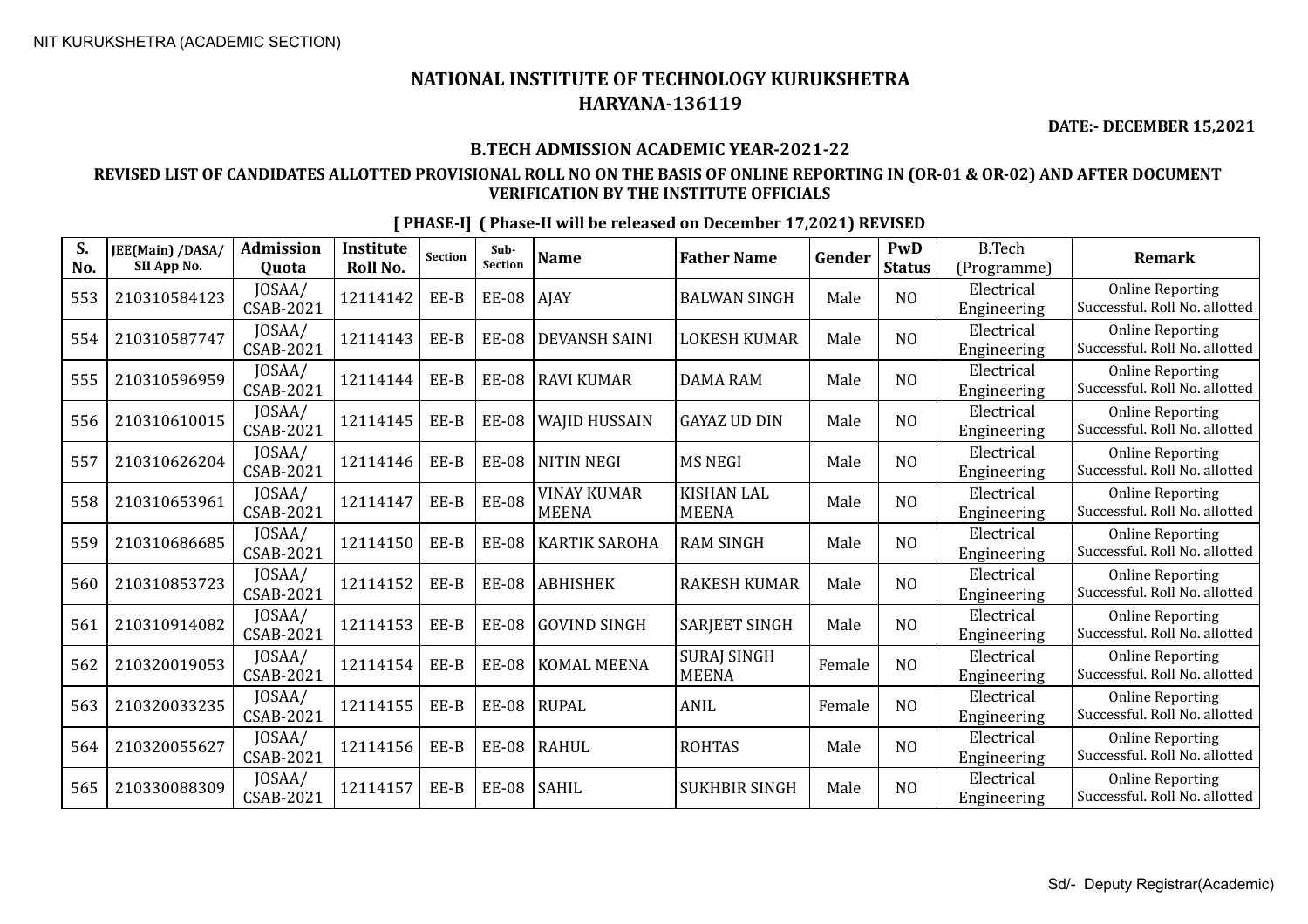**DATE:- DECEMBER 15,2021**

### **B.TECH ADMISSION ACADEMIC YEAR-2021-22**

## **REVISED LIST OF CANDIDATES ALLOTTED PROVISIONAL ROLL NO ON THE BASIS OF ONLINE REPORTING IN (OR-01 & OR-02) AND AFTER DOCUMENT VERIFICATION BY THE INSTITUTE OFFICIALS**

| S.<br>No. | JEE(Main) /DASA/<br>SII App No. | <b>Admission</b><br>Quota  | <b>Institute</b><br>Roll No. | Section | Sub-<br><b>Section</b> | <b>Name</b>                        | <b>Father Name</b>                    | Gender | PwD<br><b>Status</b> | <b>B.Tech</b><br>(Programme)                           | Remark                                                   |
|-----------|---------------------------------|----------------------------|------------------------------|---------|------------------------|------------------------------------|---------------------------------------|--------|----------------------|--------------------------------------------------------|----------------------------------------------------------|
| 566       | 210310038712                    | JOSAA/<br>CSAB-2021        | 12114158                     | EE-B    | <b>EE-08</b>           | NIKUNJ MITTAL                      | <b>VIKAS</b>                          | Male   | N <sub>O</sub>       | Electrical<br>Engineering                              | <b>Online Reporting</b><br>Successful. Roll No. allotted |
| 567       | 210310051706                    | JOSAA/<br>CSAB-2021        | 12114159                     | EE-B    | <b>EE-08</b>           | <b>VEDIKA TYAGI</b>                | <b>PANKAJ KUMAR</b>                   | Female | N <sub>O</sub>       | Electrical<br>Engineering                              | <b>Online Reporting</b><br>Successful. Roll No. allotted |
| 568       | 210310062643                    | JOSAA/<br>CSAB-2021        | 12114160                     | EE-B    | <b>EE-08</b>           | <b>DIVYANSH</b><br><b>KUNTAL</b>   | VIJAY SINGH                           | Male   | N <sub>O</sub>       | Electrical<br>Engineering                              | <b>Online Reporting</b><br>Successful. Roll No. allotted |
| 569       | 210310233941                    | JOSAA/<br>CSAB-2021        | 12114161                     | EE-B    | <b>EE-08</b>           | <b>RIYA KUMAR</b>                  | <b>RAKESH KUMAR</b>                   | Female | N <sub>O</sub>       | Electrical<br>Engineering                              | <b>Online Reporting</b><br>Successful. Roll No. allotted |
| 570       | 210310265302                    | JOSAA/<br>CSAB-2021        | 12114162                     | EE-B    | <b>EE-08</b>           | <b>AASHAY RAJ</b>                  | <b>RAJ KISHORE</b><br><b>SINGH</b>    | Male   | N <sub>O</sub>       | Electrical<br>Engineering                              | <b>Online Reporting</b><br>Successful. Roll No. allotted |
| 571       | 210310387007                    | JOSAA/<br>CSAB-2021        | 12114163                     | EE-B    | <b>EE-08</b>           | <b>RAVINA</b>                      | RAJBIR                                | Female | N <sub>O</sub>       | Electrical<br>Engineering                              | <b>Online Reporting</b><br>Successful. Roll No. allotted |
| 572       | 210310463672                    | JOSAA/<br><b>CSAB-2021</b> | 12114164                     | EE-B    | <b>EE-08</b>           | <b>ABHISHEK</b><br><b>MEENA</b>    | MR. KANARAM<br><b>MEENA</b>           | Male   | N <sub>O</sub>       | Electrical<br>Engineering                              | <b>Online Reporting</b><br>Successful. Roll No. allotted |
| 573       | 210310001807                    | JOSAA/<br><b>CSAB-2021</b> | 12115001                     | EC-A    | <b>EC-01</b>           | <b>UDIT KUMAR</b><br><b>SHARMA</b> | <b>KAMLESH</b><br><b>KUMAR SHARMA</b> | Male   | N <sub>O</sub>       | Electronics and<br>Communication<br>Engineering        | <b>Online Reporting</b><br>Successful. Roll No. allotted |
| 574       | 210310002052                    | JOSAA/<br><b>CSAB-2021</b> | 12115002                     | EC-A    | EC-01                  | <b>GAURAV KISHORE</b>              | <b>NAWAL</b><br><b>KISHORE</b>        | Male   | N <sub>O</sub>       | Electronics and<br>Communication<br>Engineering        | <b>Online Reporting</b><br>Successful. Roll No. allotted |
| 575       | 210310004477                    | JOSAA/<br><b>CSAB-2021</b> | 12115003                     | EC-A    | EC-01                  | RISHIKA                            | <b>DEVRAI</b>                         | Female | N <sub>O</sub>       | <b>Electronics</b> and<br>Communication<br>Engineering | <b>Online Reporting</b><br>Successful. Roll No. allotted |
| 576       | 210310005017                    | JOSAA/<br><b>CSAB-2021</b> | 12115004                     | EC-A    | <b>EC-01</b>           | <b>HIMANSHU</b>                    | <b>VIKAS GOEL</b>                     | Male   | NO                   | Electronics and<br>Communication<br>Engineering        | <b>Online Reporting</b><br>Successful. Roll No. allotted |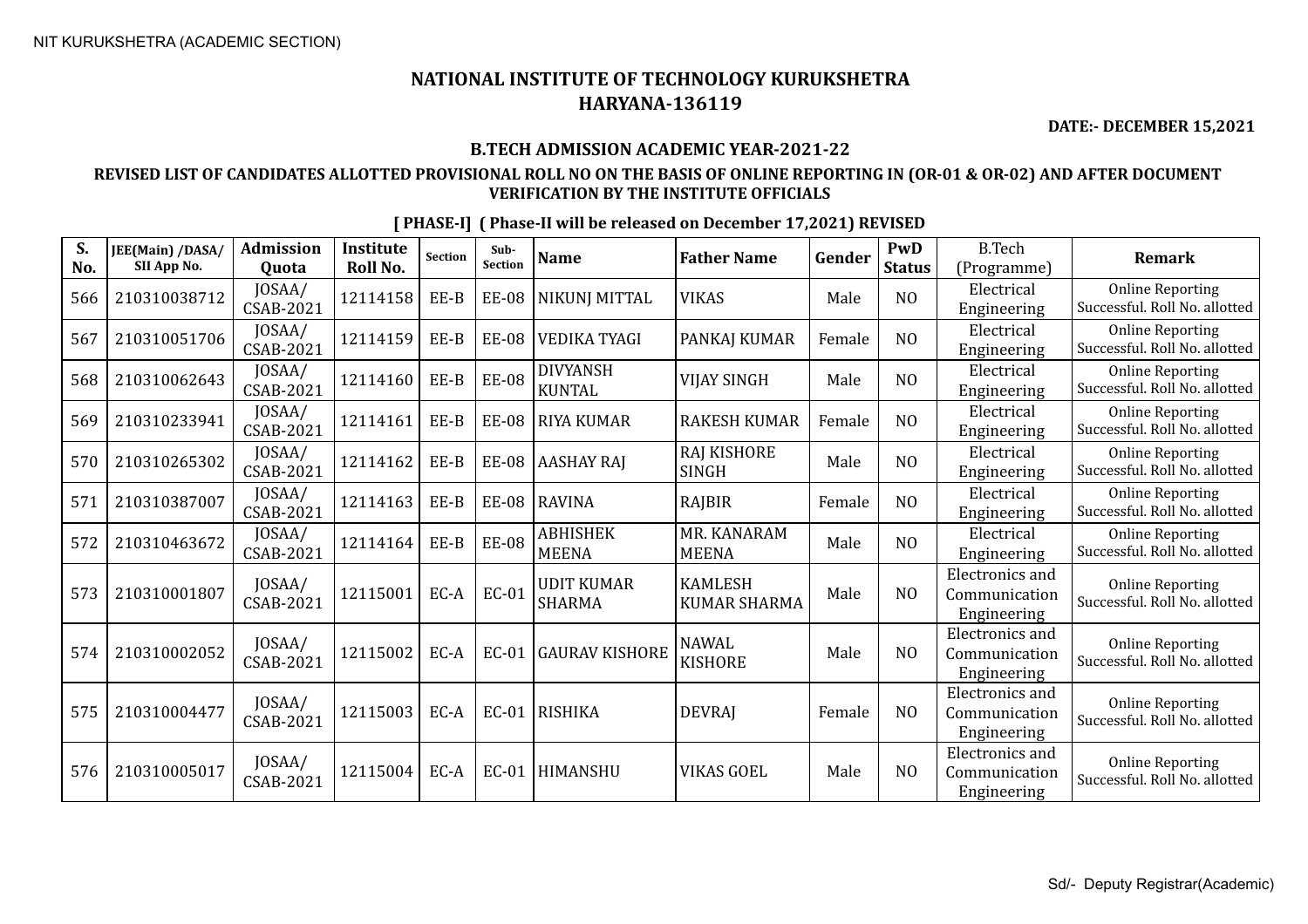**DATE:- DECEMBER 15,2021**

## **B.TECH ADMISSION ACADEMIC YEAR-2021-22**

## **REVISED LIST OF CANDIDATES ALLOTTED PROVISIONAL ROLL NO ON THE BASIS OF ONLINE REPORTING IN (OR-01 & OR-02) AND AFTER DOCUMENT VERIFICATION BY THE INSTITUTE OFFICIALS**

| S.<br>No. | JEE(Main) /DASA/<br>SII App No. | <b>Admission</b><br>Quota  | <b>Institute</b><br><b>Roll No.</b> | <b>Section</b> | Sub-<br>Section | <b>Name</b>          | <b>Father Name</b>                    | Gender | PwD<br><b>Status</b> | <b>B.Tech</b><br>(Programme)                           | Remark                                                   |
|-----------|---------------------------------|----------------------------|-------------------------------------|----------------|-----------------|----------------------|---------------------------------------|--------|----------------------|--------------------------------------------------------|----------------------------------------------------------|
| 577       | 210310010147                    | JOSAA/<br>CSAB-2021        | 12115005                            | EC-A           | <b>EC-01</b>    | <b>SAKSHAM SINGH</b> | PRAVAL KUMAR                          | Male   | NO                   | <b>Electronics</b> and<br>Communication<br>Engineering | <b>Online Reporting</b><br>Successful. Roll No. allotted |
| 578       | 210310011237                    | JOSAA/<br>CSAB-2021        | 12115006                            | EC-A           | <b>EC-01</b>    | DISHA AGARWAL        | DEEPAK KR.<br><b>AGARWAL</b>          | Female | N <sub>O</sub>       | Electronics and<br>Communication<br>Engineering        | <b>Online Reporting</b><br>Successful. Roll No. allotted |
| 579       | 210310013450                    | JOSAA/<br>CSAB-2021        | 12115007                            | EC-A           | EC-01           | RINGSODAU<br>HOJAI   | RANJAN HOJAI                          | Male   | N <sub>0</sub>       | Electronics and<br>Communication<br>Engineering        | <b>Online Reporting</b><br>Successful. Roll No. allotted |
| 580       | 210310015844                    | JOSAA/<br>CSAB-2021        | 12115008                            | EC-A           | <b>EC-01</b>    | <b>AMAN JINDAL</b>   | <b>SATISH KUMAR</b><br><b>IINDAL</b>  | Male   | NO                   | Electronics and<br>Communication<br>Engineering        | <b>Online Reporting</b><br>Successful. Roll No. allotted |
| 581       | 210310019059                    | JOSAA/<br><b>CSAB-2021</b> | 12115009                            | EC-A           | <b>EC-01</b>    | RIDDHI CHAUHAN       | <b>SATISH SINGH</b><br><b>CHAUHAN</b> | Female | N <sub>O</sub>       | <b>Electronics</b> and<br>Communication<br>Engineering | <b>Online Reporting</b><br>Successful. Roll No. allotted |
| 582       | 210310019185                    | JOSAA/<br>CSAB-2021        | 12115010                            | EC-A           | <b>EC-01</b>    | PARTH BHATIA         | <b>VIVEK BHATIA</b>                   | Male   | N <sub>0</sub>       | Electronics and<br>Communication<br>Engineering        | <b>Online Reporting</b><br>Successful. Roll No. allotted |
| 583       | 210310020108                    | JOSAA/<br>CSAB-2021        | 12115011                            | EC-A           | <b>EC-01</b>    | PAARTH BANSAL        | <b>ATUL BANSAL</b>                    | Male   | N <sub>0</sub>       | <b>Electronics and</b><br>Communication<br>Engineering | <b>Online Reporting</b><br>Successful. Roll No. allotted |
| 584       | 210310026511                    | JOSAA/<br>CSAB-2021        | 12115012                            | EC-A           | EC-01           | <b>ARJUN GARG</b>    | <b>SANDEEP GARG</b>                   | Male   | N <sub>0</sub>       | <b>Electronics</b> and<br>Communication<br>Engineering | <b>Online Reporting</b><br>Successful. Roll No. allotted |
| 585       | 210310031344                    | JOSAA/<br>CSAB-2021        | 12115014                            | EC-A           | EC-01           | <b>YASHU</b>         | <b>SANJAY KUMAR</b>                   | Male   | N <sub>0</sub>       | Electronics and<br>Communication<br>Engineering        | <b>Online Reporting</b><br>Successful. Roll No. allotted |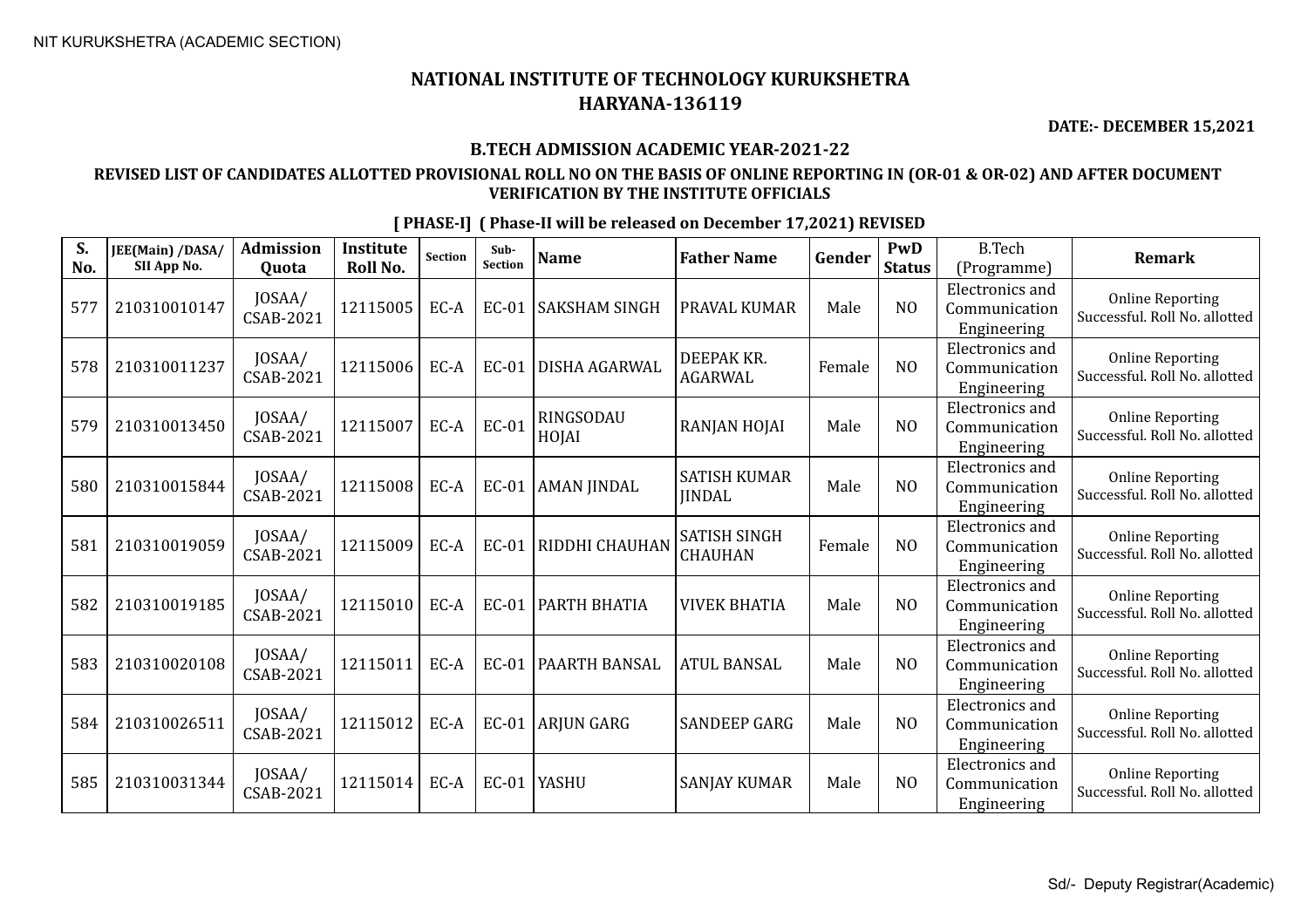593 210310046954 JOSAA/

594 210310047411 | JOSAA/

 $\begin{array}{c|c|c} \text{JOSAA/} & \text{12115019} & \text{EC-A} & \text{EC-02} & \text{MEGHA} \\ \text{CSAB-2021} & \text{12115019} & \text{EC-A} & \text{EC-02} & \text{AGARW}/ \\ \end{array}$ 

 $\begin{array}{c|c|c|c} \text{JOSAA/} & \text{12115020} & \text{EC-A} & \text{EC-02} & \text{VISHWAS} \\ \text{CSAB-2021} & & & & \text{KL02} & \text{ECA} \\ \end{array}$ 

**S. No.**

## **NATIONAL INSTITUTE OF TECHNOLOGY KURUKSHETRA HARYANA-136119**

**DATE:- DECEMBER 15,2021**

#### **B.TECH ADMISSION ACADEMIC YEAR-2021-22**

### **REVISED LIST OF CANDIDATES ALLOTTED PROVISIONAL ROLL NO ON THE BASIS OF ONLINE REPORTING IN (OR-01 & OR-02) AND AFTER DOCUMENT VERIFICATION BY THE INSTITUTE OFFICIALS**

**JEE(Main) /DASA/ SII App No. Admission Quota Institute Roll No.** Section **Sub-**<br>Section **Sub- Name Father Name Gender PWD Status** B.Tech (Programme) **Remark** 586 210310031389 JOSAA/  $\begin{bmatrix} 0.037 \text{mJ} \\ \text{CSAB-2021} \end{bmatrix}$  12115015 EC-A EC-01 PRANAV BANSAL ROHIT BANSAL Male  $\begin{bmatrix} 0.037 \text{mJ} \\ \text{M} \end{bmatrix}$ Electronics and Communication Engineering Online Reporting Successful. Roll No. allotted 587 210310032825 JOSAA/  $\begin{bmatrix} 0.037 \text{mJ} \\ \text{CSAB-2021} \end{bmatrix}$  12115016 EC-A EC-01 SHIVANSH SINGH SHIV KUMAR Male NO Electronics and Communication Engineering Online Reporting Successful. Roll No. allotted 588 210310040013 JOSAA/  $\begin{bmatrix} 2115017 \end{bmatrix}$  EC-A EC-01 ANKUSH RANGA LAL SINGH RANGA Male NO Electronics and Communication Engineering Online Reporting Successful. Roll No. allotted 589 210310042688 JOSAA/ 12115018 EC-A EC-01 SUBHLATA MUNESH KUMAR Female | NO Electronics and Communication Engineering Online Reporting Successful. Roll No. allotted <sup>590</sup> <sup>210310158082</sup> JOSAA/  $\text{CSAB-2021}$  12115058 EC-A EC-01 VINAYAK TUKARAM **JADHAO** TUKARAM NAGORAO **JADHAO** Male | YES Electronics and Communication Engineering Online Reporting Successful. Roll No. allotted  $591 \begin{bmatrix} 210310349465 \end{bmatrix}$   $\begin{bmatrix}$  JOSAA/<br>CSAB-2021  $\begin{array}{c|c|c} \text{JOSAA/} & \text{12115113} & \text{EC-A} & \text{EC-01} & \text{ABHISHEK GARG} & \text{M R. SANJIV} \\ \text{CSAB-2021} & & & & \text{LUMAR GAF} \end{array}$ MR. SANJIV  $\begin{array}{|c|c|c|c|}\n\hline\n\text{KUMAR GARG} & \text{Male} & \text{YES}\n\end{array}$ Electronics and Communication Engineering Online Reporting Successful. Roll No. allotted  $592 \left\{ 210310838836 \right\} \frac{\text{JOSAA}}{\text{CSAB-2021}}$  $\begin{array}{c|c|c|c|c|c} \text{CSAB-2021} & 12115158 & \text{EC-A} & \text{EC-01} & \text{UDIT GUMBER} & \text{RAJ KUMAR} & \text{Male} & \text{YES} \end{array}$ Electronics and Communication Engineering Online Reporting Successful. Roll No. allotted Electronics and

**NEERAI** 

**IITENDER** 

AGARWAL Female NO

KAPOOR Male NO

AGARWAL

KAPOOR

#### **[ PHASE-I] ( Phase-II will be released on December 17,2021) REVISED**

Online Reporting Successful. Roll No. allotted

Online Reporting Successful. Roll No. allotted

Communication Engineering

Electronics and Communication Engineering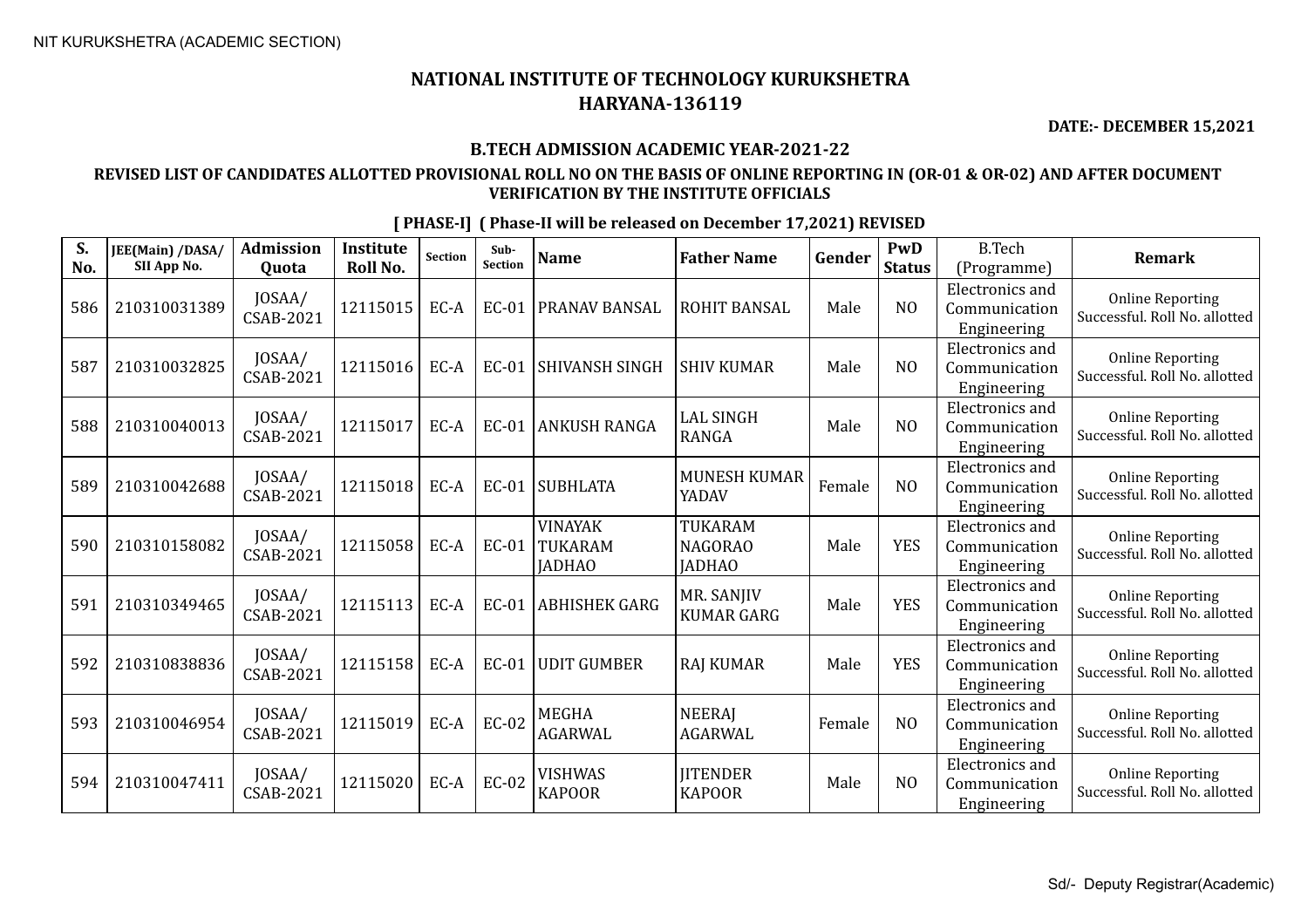**DATE:- DECEMBER 15,2021**

#### **B.TECH ADMISSION ACADEMIC YEAR-2021-22**

### **REVISED LIST OF CANDIDATES ALLOTTED PROVISIONAL ROLL NO ON THE BASIS OF ONLINE REPORTING IN (OR-01 & OR-02) AND AFTER DOCUMENT VERIFICATION BY THE INSTITUTE OFFICIALS**

**S. No. JEE(Main) /DASA/ SII App No. Admission Quota Institute Roll No.** Section **Sub-**<br>Section **Sub- Name Father Name Gender PWD Status** B.Tech (Programme) **Remark** 595 210310048570 JOSAA/  $\begin{array}{c|c|c} \text{JOSAA/} & \text{12115021} & \text{EC-A} & \text{EC-02} & \text{RAJNEESH} \end{array}$  RAJPOOT DEVI SINGH Male NO Electronics and Communication Engineering Online Reporting Successful. Roll No. allotted 596 210310053166 JOSAA/  $\begin{array}{c|c|c|c|c|c} \text{CSAR-2021} & \text{12115022} & \text{EC-A} & \text{EC-02} & \text{ANSHUL} \end{array}$  SANJAY KUMAR Male NO Electronics and Communication Engineering Online Reporting Successful. Roll No. allotted  $597 \Big| 210310053558 \Big| 10SAA/$ CSAB-2021 <sup>12115023</sup> EC-A EC-02 SHAKSHI NARESH KUMAR Female NO Electronics and Communication Engineering Online Reporting Successful. Roll No. allotted 598 210310057542 JOSAA/  $\begin{array}{c|c}$  JOSAA/  $\end{array}$  12115024 EC-A EC-02 GARV BHATIA  $\begin{array}{c}$  SUBHASH CHANDER SUBHASH | Male | NO Electronics and Communication Engineering Online Reporting Successful. Roll No. allotted  $599 \big| 210310067918 \big| 10SAA / 15AB-2021$  $\begin{array}{c|c}\n\text{JOSAA/} \\
\text{CSAB-2021}\n\end{array}$  12115025 EC-A EC-02 MAHIMA SAINI  $\begin{array}{c}\n\text{MAHAVEER} \\
\text{SAINI}\n\end{array}$ MAHAVEER<br>SAINI Female NO Electronics and Communication Engineering Online Reporting Successful. Roll No. allotted 600 210310071126 JOSAA/  $\begin{bmatrix} 0.03 \text{AA} \\ \text{CSAB-2021} \end{bmatrix}$  12115026 EC-A EC-02 SANDEEP KUMAR RAM LAKHAN Male NO Electronics and Communication Engineering Online Reporting Successful. Roll No. allotted 601 210310071388  $\bigg| \begin{array}{c} 10SAA/ \\ CSAB-2021 \end{array}$  $\left| \begin{array}{c} 12115027 \end{array} \right|$  EC-A  $\left| \begin{array}{c} E$ C-02 WISHNU KUMAR **KUMAWAT** LAXMI NARAYAN KUMAWAT Male | NO Electronics and Communication Engineering Online Reporting Successful. Roll No. allotted 602 210310071428  $\left| \begin{array}{c} 10SAA/ \\ CSAB-2021 \end{array} \right|$ CSAB-2021 <sup>12115028</sup> EC-A EC-02 YUJIT YADAV DEEN DAYAL Male NO Electronics and Communication Engineering Online Reporting Successful. Roll No. allotted 603 210310072097 JOSAA/  $\left| \begin{array}{c} 12115029 \end{array} \right|$  EC-A  $\left| \begin{array}{c} ECA \end{array} \right|$  EC-02 MANUPATI VENKATESH MANUPATI MANUTATI Male NO Electronics and Communication Engineering Online Reporting Successful. Roll No. allotted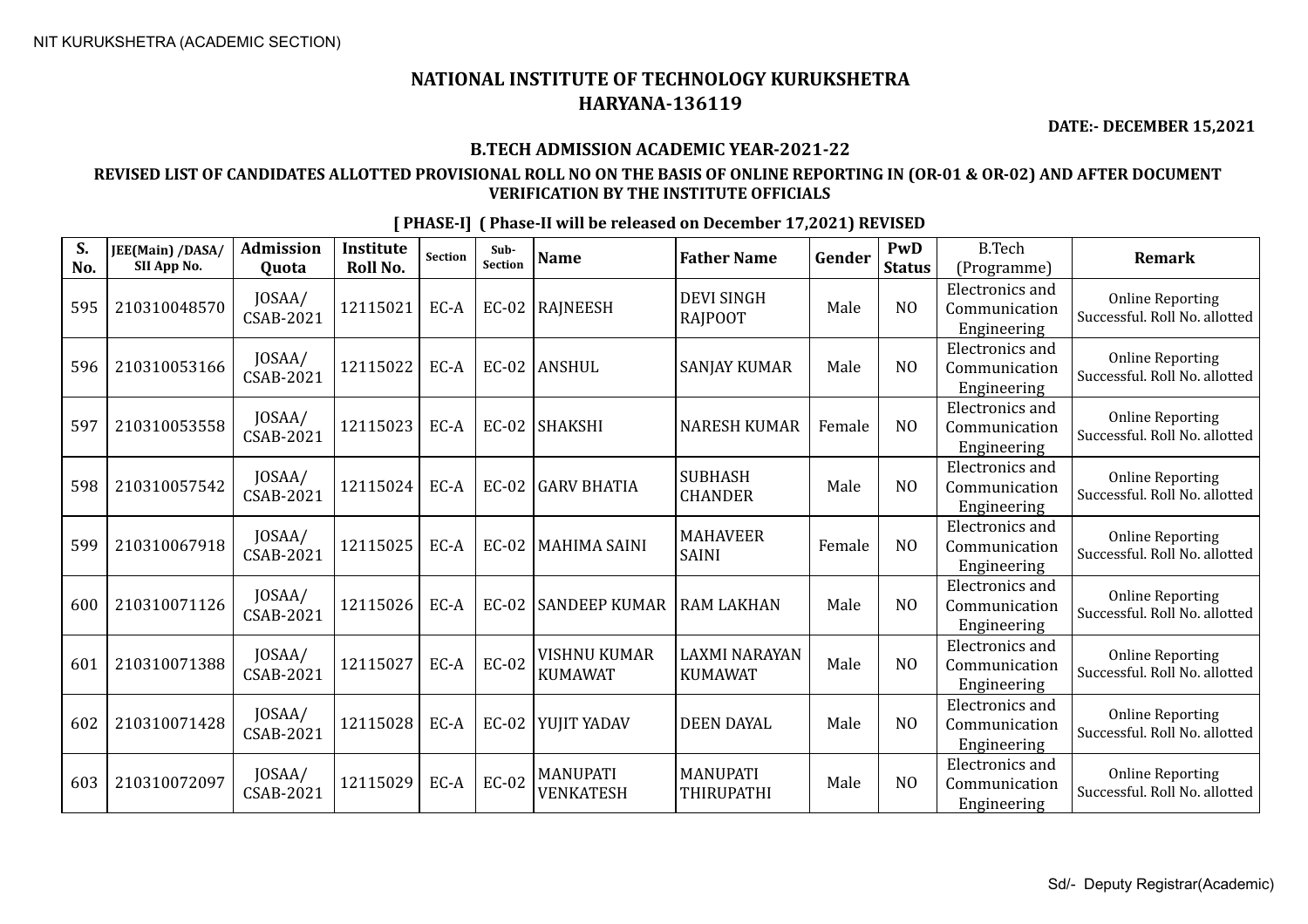**DATE:- DECEMBER 15,2021**

## **B.TECH ADMISSION ACADEMIC YEAR-2021-22**

## **REVISED LIST OF CANDIDATES ALLOTTED PROVISIONAL ROLL NO ON THE BASIS OF ONLINE REPORTING IN (OR-01 & OR-02) AND AFTER DOCUMENT VERIFICATION BY THE INSTITUTE OFFICIALS**

| S.  | JEE(Main) /DASA/ | <b>Admission</b>           | Institute       | Section | Sub-<br><b>Section</b> | <b>Name</b>                       | <b>Father Name</b>                  | Gender | <b>PwD</b>     | <b>B.Tech</b>                                          | <b>Remark</b>                                            |
|-----|------------------|----------------------------|-----------------|---------|------------------------|-----------------------------------|-------------------------------------|--------|----------------|--------------------------------------------------------|----------------------------------------------------------|
| No. | SII App No.      | Quota                      | <b>Roll No.</b> |         |                        |                                   |                                     |        | <b>Status</b>  | (Programme)                                            |                                                          |
| 604 | 210310072840     | JOSAA/<br><b>CSAB-2021</b> | 12115030        | EC-A    | <b>EC-02</b>           | <b>RITIK</b>                      | <b>KULDEEP SINGH</b>                | Male   | N <sub>O</sub> | Electronics and<br>Communication<br>Engineering        | <b>Online Reporting</b><br>Successful. Roll No. allotted |
| 605 | 210310075935     | JOSAA/<br>CSAB-2021        | 12115031        | EC-A    | EC-02                  | <b>DHRUV</b>                      | <b>KRISHAN GOPAL</b>                | Male   | NO             | <b>Electronics</b> and<br>Communication<br>Engineering | <b>Online Reporting</b><br>Successful. Roll No. allotted |
| 606 | 210310076528     | JOSAA/<br>CSAB-2021        | 12115032        | EC-A    | EC-02                  | <b>MUSKAN</b><br><b>DUWESH</b>    | <b>SHYAM LAL</b><br><b>DUWESH</b>   | Female | N <sub>O</sub> | Electronics and<br>Communication<br>Engineering        | <b>Online Reporting</b><br>Successful. Roll No. allotted |
| 607 | 210310077544     | JOSAA/<br>CSAB-2021        | 12115033        | EC-A    | <b>EC-02</b>           | <b>DEEPAK ARORA</b>               | <b>VIJAY ARORA</b>                  | Male   | N <sub>O</sub> | <b>Electronics</b> and<br>Communication<br>Engineering | <b>Online Reporting</b><br>Successful. Roll No. allotted |
| 608 | 210310082892     | JOSAA/<br><b>CSAB-2021</b> | 12115035        | EC-A    | <b>EC-02</b>           | <b>AARYANSH</b><br><b>TALWAR</b>  | TANUJ TALWAR                        | Male   | N <sub>O</sub> | <b>Electronics and</b><br>Communication<br>Engineering | <b>Online Reporting</b><br>Successful. Roll No. allotted |
| 609 | 210310086322     | JOSAA/<br>CSAB-2021        | 12115036        | EC-A    |                        | EC-02 SARTHAK VERMA               | <b>SANJAY VERMA</b>                 | Male   | N <sub>O</sub> | <b>Electronics and</b><br>Communication<br>Engineering | <b>Online Reporting</b><br>Successful. Roll No. allotted |
| 610 | 210310095172     | JOSAA/<br>CSAB-2021        | 12115038        | EC-A    | $EC-02$                | <b>ANKIT KUMAR</b>                | <b>BHAIYALAL</b>                    | Male   | N <sub>O</sub> | <b>Electronics</b> and<br>Communication<br>Engineering | <b>Online Reporting</b><br>Successful. Roll No. allotted |
| 611 | 210310095189     | JOSAA/<br><b>CSAB-2021</b> | 12115039        | $EC-A$  | <b>EC-02</b>           | <b>PRASHANT</b><br><b>KATIYAR</b> | <b>AJAY KUMAR</b><br><b>KATIYAR</b> | Male   | N <sub>O</sub> | <b>Electronics</b> and<br>Communication<br>Engineering | <b>Online Reporting</b><br>Successful. Roll No. allotted |
| 612 | 210310096180     | JOSAA/<br>CSAB-2021        | 12115040        | EC-A    | <b>EC-02</b>           | <b>RAMAVATH</b><br>SIDDHU         | <b>RAMAVATH</b><br><b>VEERANNA</b>  | Male   | N <sub>O</sub> | <b>Electronics</b> and<br>Communication<br>Engineering | <b>Online Reporting</b><br>Successful. Roll No. allotted |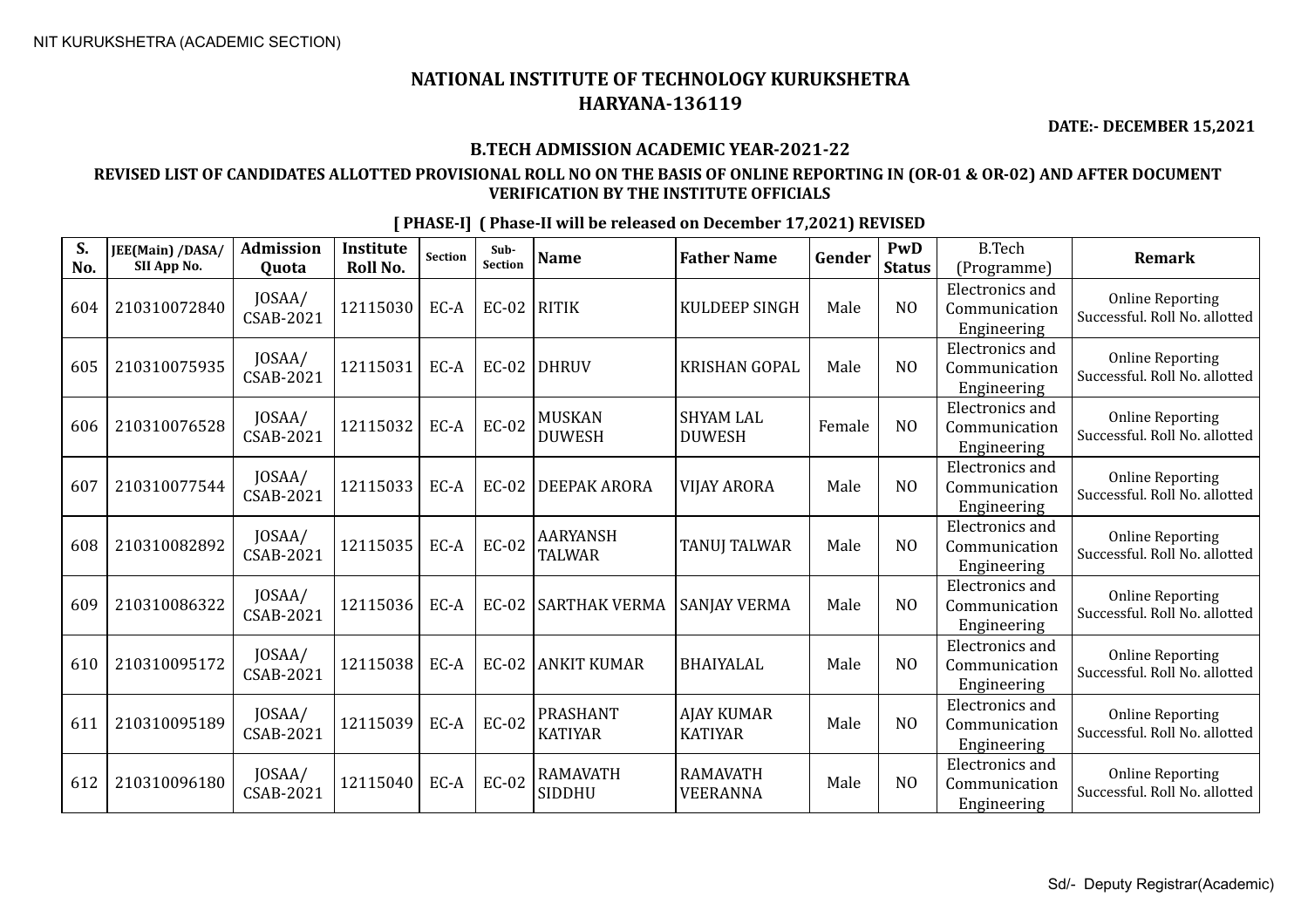**DATE:- DECEMBER 15,2021**

## **B.TECH ADMISSION ACADEMIC YEAR-2021-22**

## **REVISED LIST OF CANDIDATES ALLOTTED PROVISIONAL ROLL NO ON THE BASIS OF ONLINE REPORTING IN (OR-01 & OR-02) AND AFTER DOCUMENT VERIFICATION BY THE INSTITUTE OFFICIALS**

| S.<br>No. | JEE(Main) /DASA/<br>SII App No. | <b>Admission</b><br>Quota  | <b>Institute</b><br><b>Roll No.</b> | <b>Section</b> | Sub-<br><b>Section</b> | <b>Name</b>                      | <b>Father Name</b>                     | Gender | PwD<br><b>Status</b> | <b>B.Tech</b><br>(Programme)                           | <b>Remark</b>                                            |
|-----------|---------------------------------|----------------------------|-------------------------------------|----------------|------------------------|----------------------------------|----------------------------------------|--------|----------------------|--------------------------------------------------------|----------------------------------------------------------|
| 613       | 210310081369                    | JOSAA/<br><b>CSAB-2021</b> | 12115034                            | EC-A           | <b>EC-03</b>           | SHELJA SHARMA                    | <b>SHEELESH</b><br><b>KUMAR SHARMA</b> | Female | N <sub>O</sub>       | Electronics and<br>Communication<br>Engineering        | <b>Online Reporting</b><br>Successful. Roll No. allotted |
| 614       | 210310091537                    | JOSAA/<br>CSAB-2021        | 12115037                            | EC-A           | <b>EC-03</b>           | <b>VANSHIKA</b><br><b>GANDHI</b> | <b>SURENDER</b><br><b>GANDHI</b>       | Female | N <sub>O</sub>       | Electronics and<br>Communication<br>Engineering        | <b>Online Reporting</b><br>Successful. Roll No. allotted |
| 615       | 210310103032                    | JOSAA/<br>CSAB-2021        | 12115041                            | EC-A           | <b>EC-03</b>           | <b>ADITYA SINGH</b>              | <b>MAHENDER</b><br><b>KUMAR</b>        | Male   | NO                   | Electronics and<br>Communication<br>Engineering        | <b>Online Reporting</b><br>Successful. Roll No. allotted |
| 616       | 210310106201                    | JOSAA/<br>CSAB-2021        | 12115042                            | EC-A           | <b>EC-03</b>           | PRAYASH BHURIA                   | <b>SHIV PRASAD</b><br><b>BHURIA</b>    | Male   | NO                   | Electronics and<br>Communication<br>Engineering        | <b>Online Reporting</b><br>Successful. Roll No. allotted |
| 617       | 210310113616                    | JOSAA/<br>CSAB-2021        | 12115043                            | EC-A           |                        | EC-03 GARVEET                    | RAJINDER<br><b>KUMAR</b>               | Male   | NO                   | <b>Electronics and</b><br>Communication<br>Engineering | <b>Online Reporting</b><br>Successful. Roll No. allotted |
| 618       | 210310113951                    | JOSAA/<br>CSAB-2021        | 12115044                            | EC-A           | $EC-03$                | NISHANT LOHANI                   | SANJAY LOHANI                          | Male   | N <sub>O</sub>       | Electronics and<br>Communication<br>Engineering        | <b>Online Reporting</b><br>Successful. Roll No. allotted |
| 619       | 210310114868                    | JOSAA/<br><b>CSAB-2021</b> | 12115045                            | EC-A           | <b>EC-03</b>           | <b>HARSHIT</b><br><b>CHANANA</b> | <b>MAHESH KUMAR</b><br><b>CHANANA</b>  | Male   | NO                   | Electronics and<br>Communication<br>Engineering        | <b>Online Reporting</b><br>Successful. Roll No. allotted |
| 620       | 210310116927                    | JOSAA/<br><b>CSAB-2021</b> | 12115046                            | EC-A           |                        | EC-03 ADITYA                     | <b>MANOJ KUMAR</b>                     | Male   | N <sub>O</sub>       | Electronics and<br>Communication<br>Engineering        | <b>Online Reporting</b><br>Successful. Roll No. allotted |
| 621       | 210310119500                    | JOSAA/<br>CSAB-2021        | 12115047                            | EC-A           | $EC-03$                | DEEPTI KAUSHIK                   | <b>ASHOK KUMAR</b>                     | Female | N <sub>O</sub>       | Electronics and<br>Communication<br>Engineering        | <b>Online Reporting</b><br>Successful. Roll No. allotted |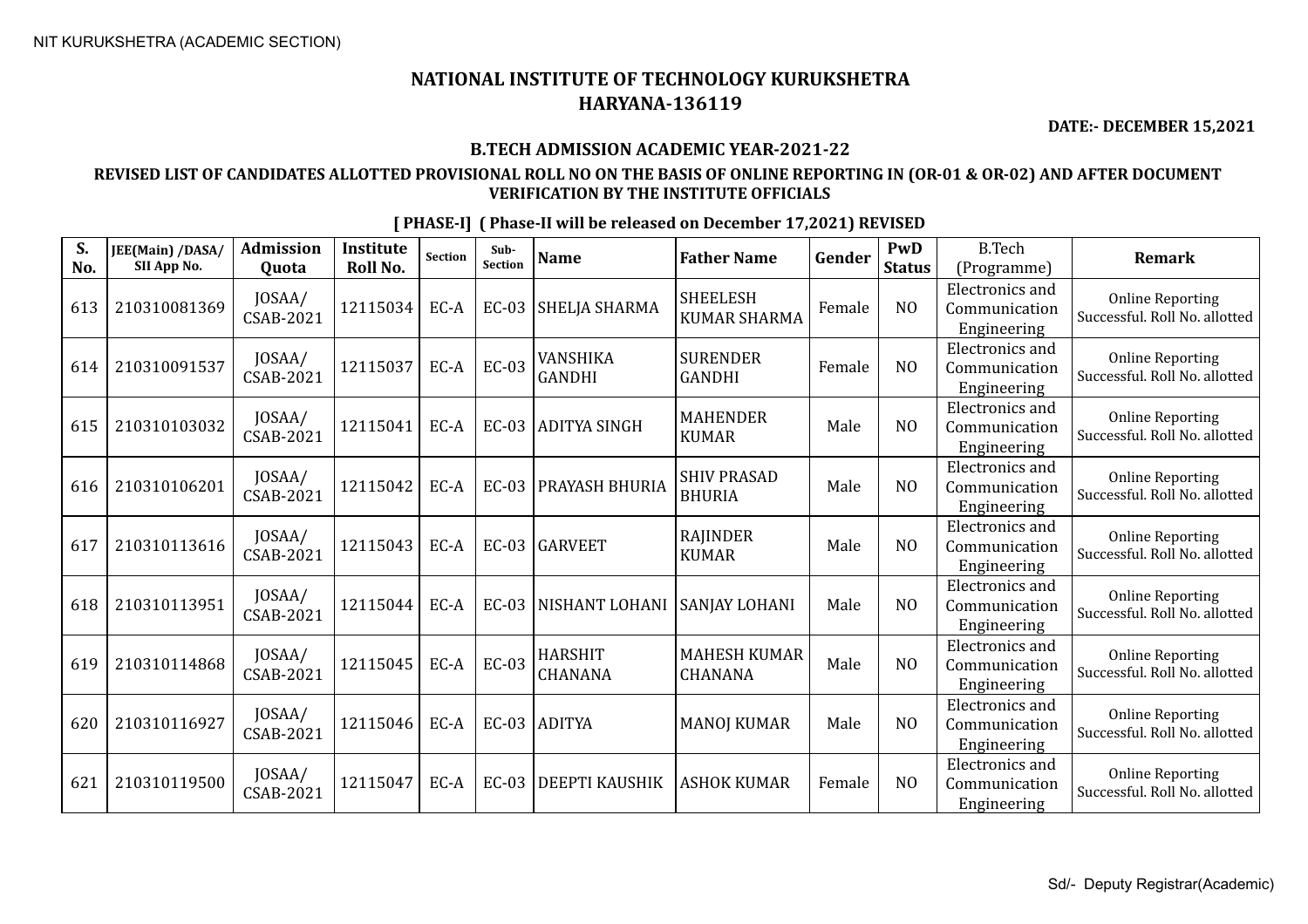$\overline{\mathbf{c}}$ 

## **NATIONAL INSTITUTE OF TECHNOLOGY KURUKSHETRA HARYANA-136119**

**DATE:- DECEMBER 15,2021**

### **B.TECH ADMISSION ACADEMIC YEAR-2021-22**

## **REVISED LIST OF CANDIDATES ALLOTTED PROVISIONAL ROLL NO ON THE BASIS OF ONLINE REPORTING IN (OR-01 & OR-02) AND AFTER DOCUMENT VERIFICATION BY THE INSTITUTE OFFICIALS**

**[ PHASE-I] ( Phase-II will be released on December 17,2021) REVISED JEE(Main) /DASA/ Admission Institute Quota Roll No. Sub-Sub- Name Father Name Gender PWD Status**  $R$ Tech  $\begin{bmatrix} 0.037 \text{mJ} & 12115048 \text{ECA} & \text{EC-03} \end{bmatrix}$ TAPASVI ARORA | DEEPAK ARORA | Male | NO Electronics and Communication Engineering

| No. | JEE(MAIII) / DASA/<br>SII App No. | 7 MHLIJJJIVII<br>Quota     | moututt<br>Roll No. | Section | Juv-<br>Section | <b>Name</b>          | <b>Father Name</b>              | Gender | 1 VV 12<br><b>Status</b> | <b>D.ICCII</b><br>(Programme)                   | <b>Remark</b>                                            |
|-----|-----------------------------------|----------------------------|---------------------|---------|-----------------|----------------------|---------------------------------|--------|--------------------------|-------------------------------------------------|----------------------------------------------------------|
| 622 | 210310123689                      | JOSAA/<br>CSAB-2021        | 12115048            | EC-A    | <b>EC-03</b>    | <b>TAPASVI ARORA</b> | <b>DEEPAK ARORA</b>             | Male   | N <sub>O</sub>           | Electronics and<br>Communication<br>Engineering | <b>Online Reporting</b><br>Successful. Roll No. allotted |
| 623 | 210310134999                      | JOSAA/<br>CSAB-2021        | 12115049            | EC-A    |                 | EC-03   JAISHIKA     | <b>SANJEEV KUMAR</b>            | Female | N <sub>O</sub>           | Electronics and<br>Communication<br>Engineering | <b>Online Reporting</b><br>Successful. Roll No. allotted |
| 624 | 210310137210                      | JOSAA/<br><b>CSAB-2021</b> | 12115050            | EC-A    | <b>EC-03</b>    | <b>SHRUTI KUMARI</b> | <b>AMAR KUMAR</b><br><b>JHA</b> | Female | N <sub>O</sub>           | Electronics and<br>Communication<br>Engineering | <b>Online Reporting</b><br>Successful. Roll No. allotted |
| 625 | 210310137317                      | JOSAA/<br>CSAB-2021        | 12115051            | EC-A    | $EC-03$         | <b>ASHWANI</b>       | <b>KASHMIR SINGH</b>            | Male   | N <sub>O</sub>           | Electronics and<br>Communication<br>Engineering | <b>Online Reporting</b><br>Successful. Roll No. allotted |
| 626 | 210310140353                      | JOSAA/<br>CSAB-2021        | 12115052            | EC-A    | EC-03           | NIKHIL JAIN          | <b>MAHESH JAIN</b>              | Male   | N <sub>O</sub>           | Electronics and<br>Communication<br>Engineering | <b>Online Reporting</b><br>Successful. Roll No. allotted |
| 627 | 210310143068                      | JOSAA/<br>CSAB-2021        | 12115053            | EC-A    | <b>EC-03</b>    | <b>AMAN KUMAR</b>    | <b>SHIV KUMAR</b>               | Male   | N <sub>O</sub>           | Electronics and<br>Communication<br>Engineering | <b>Online Reporting</b><br>Successful. Roll No. allotted |
| 628 | 210310144277                      | JOSAA/<br>CSAB-2021        | 12115054            | EC-A    | <b>EC-03</b>    | <b>UNNAT GUPTA</b>   | <b>NITIN GUPTA</b>              | Male   | N <sub>O</sub>           | Electronics and<br>Communication<br>Engineering | <b>Online Reporting</b><br>Successful. Roll No. allotted |
| 629 | 210310153779                      | JOSAA/<br>CSAB-2021        | 12115055            | EC-A    | <b>EC-03</b>    | <b>ANIDEEP KALIA</b> | <b>ANIL KALIA</b>               | Male   | N <sub>O</sub>           | Electronics and<br>Communication<br>Engineering | <b>Online Reporting</b><br>Successful. Roll No. allotted |
| 630 | 210310157966                      | JOSAA/<br>CSAB-2021        | 12115057            | EC-A    | <b>EC-03</b>    | <b>MOHIT GOYAL</b>   | <b>BHARAT LAL</b>               | Male   | N <sub>O</sub>           | Electronics and<br>Communication<br>Engineering | <b>Online Reporting</b><br>Successful. Roll No. allotted |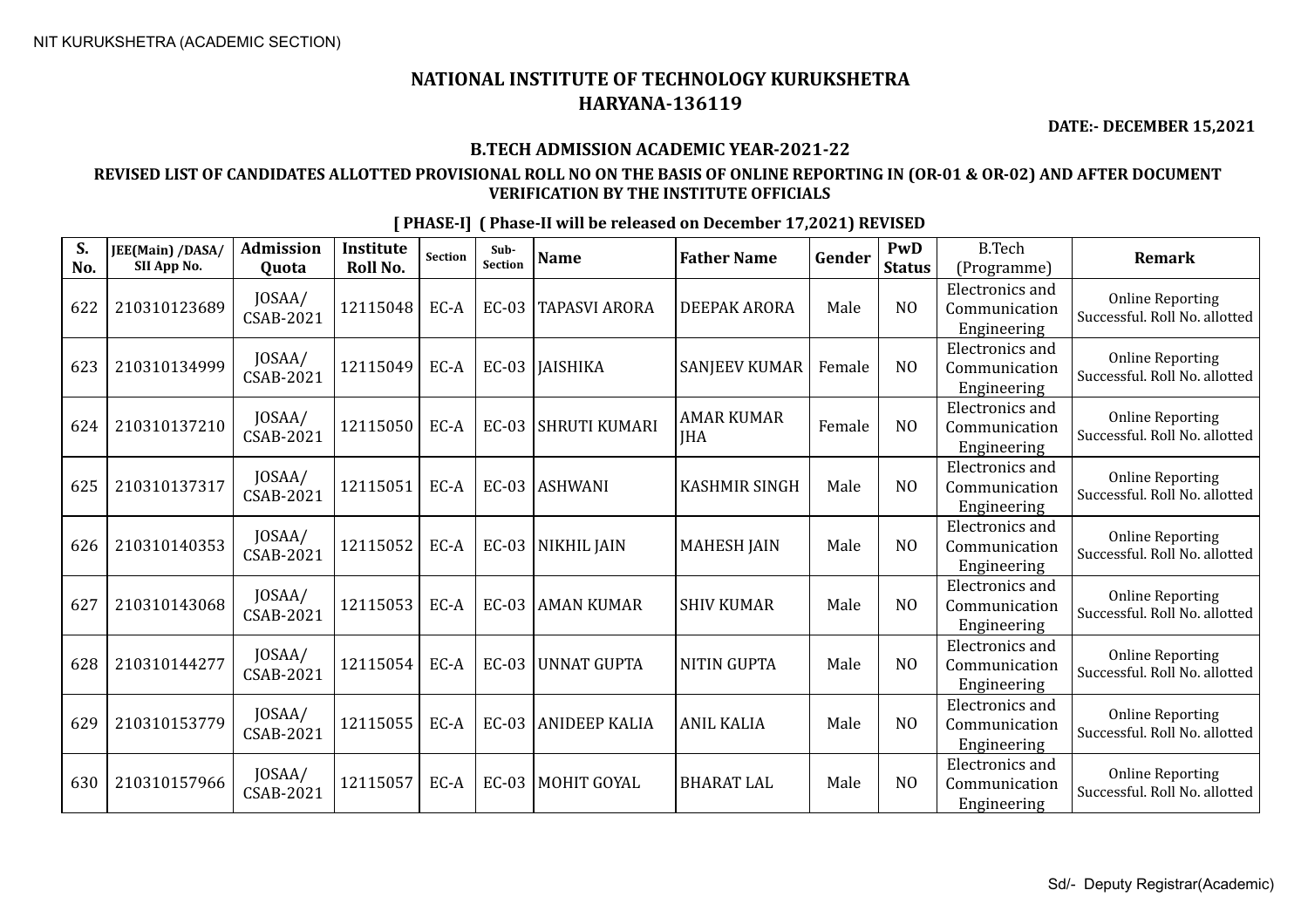**DATE:- DECEMBER 15,2021**

## **B.TECH ADMISSION ACADEMIC YEAR-2021-22**

## **REVISED LIST OF CANDIDATES ALLOTTED PROVISIONAL ROLL NO ON THE BASIS OF ONLINE REPORTING IN (OR-01 & OR-02) AND AFTER DOCUMENT VERIFICATION BY THE INSTITUTE OFFICIALS**

| S.  | JEE(Main) /DASA/ | <b>Admission</b>           | <b>Institute</b> | <b>Section</b> | Sub-<br>Section | <b>Name</b>                       | <b>Father Name</b>                     | Gender | PwD            | <b>B.Tech</b>                                          | Remark                                                   |
|-----|------------------|----------------------------|------------------|----------------|-----------------|-----------------------------------|----------------------------------------|--------|----------------|--------------------------------------------------------|----------------------------------------------------------|
| No. | SII App No.      | Quota                      | <b>Roll No.</b>  |                |                 |                                   |                                        |        | <b>Status</b>  | (Programme)                                            |                                                          |
| 631 | 210310159772     | JOSAA/<br>CSAB-2021        | 12115059         | EC-A           | <b>EC-03</b>    | <b>DISHURAJ</b>                   | <b>DEEPAK KUMAR</b>                    | Male   | N <sub>O</sub> | Electronics and<br>Communication<br>Engineering        | <b>Online Reporting</b><br>Successful. Roll No. allotted |
| 632 | 210310160768     | JOSAA/<br>CSAB-2021        | 12115060         | EC-A           | $EC-03$         | <b>BHUKYA</b><br><b>ARAVINDH</b>  | <b>BHUKYA</b><br>PURUSHOTTAM           | Male   | N <sub>O</sub> | Electronics and<br>Communication<br>Engineering        | <b>Online Reporting</b><br>Successful. Roll No. allotted |
| 633 | 210310156420     | JOSAA/<br>CSAB-2021        | 12115056         | EC-A           | <b>EC-04</b>    | <b>NISHA</b>                      | <b>VINOD KUMAR</b>                     | Female | N <sub>O</sub> | <b>Electronics</b> and<br>Communication<br>Engineering | <b>Online Reporting</b><br>Successful. Roll No. allotted |
| 634 | 210310163089     | JOSAA/<br>CSAB-2021        | 12115061         | EC-A           | <b>EC-04</b>    | <b>SHIVANG</b><br><b>CHAUHAN</b>  | <b>ARVIND</b><br><b>CHAUHAN</b>        | Male   | N <sub>O</sub> | <b>Electronics</b> and<br>Communication<br>Engineering | <b>Online Reporting</b><br>Successful. Roll No. allotted |
| 635 | 210310166744     | JOSAA/<br><b>CSAB-2021</b> | 12115062         | EC-A           | <b>EC-04</b>    | <b>BHUKYA MAHESH</b>              | <b>BHUKYA</b><br>MANGAIAH              | Male   | N <sub>O</sub> | <b>Electronics and</b><br>Communication<br>Engineering | <b>Online Reporting</b><br>Successful. Roll No. allotted |
| 636 | 210310168326     | JOSAA/<br><b>CSAB-2021</b> | 12115063         | EC-A           |                 | EC-04   MAHEK                     | SANJEEV GOYAL                          | Female | N <sub>O</sub> | <b>Electronics</b> and<br>Communication<br>Engineering | <b>Online Reporting</b><br>Successful. Roll No. allotted |
| 637 | 210310172322     | JOSAA/<br>CSAB-2021        | 12115064         | EC-A           | <b>EC-04</b>    | <b>BINITA</b><br><b>CHATTARAJ</b> | <b>TAPAS KUMAR</b><br><b>CHATTARAJ</b> | Female | N <sub>O</sub> | <b>Electronics</b> and<br>Communication<br>Engineering | <b>Online Reporting</b><br>Successful. Roll No. allotted |
| 638 | 210310174166     | JOSAA/<br>CSAB-2021        | 12115065         | EC-A           | <b>EC-04</b>    | <b>LALIT KUMAR</b>                | RAJINDER<br><b>KUMAR</b>               | Male   | N <sub>O</sub> | <b>Electronics and</b><br>Communication<br>Engineering | <b>Online Reporting</b><br>Successful. Roll No. allotted |
| 639 | 210310176554     | JOSAA/<br>CSAB-2021        | 12115066         | EC-A           | <b>EC-04</b>    | <b>KRISH</b>                      | PAWAN KUMAR                            | Male   | N <sub>O</sub> | <b>Electronics</b> and<br>Communication<br>Engineering | <b>Online Reporting</b><br>Successful. Roll No. allotted |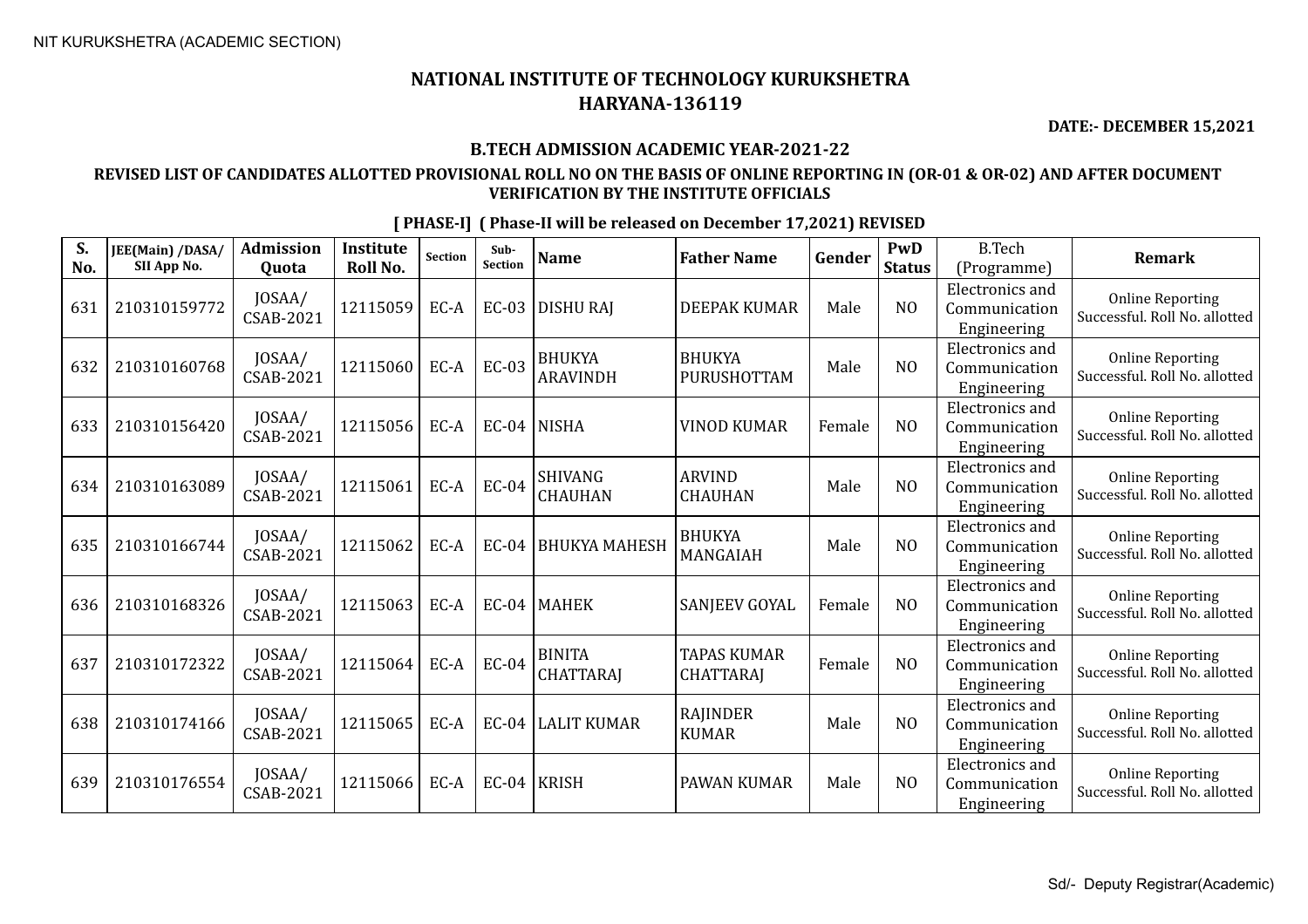## **NATIONAL INSTITUTE OF TECHNOLOGY KURUKSHETRA HARYANA-136119**

**DATE:- DECEMBER 15,2021**

## **B.TECH ADMISSION ACADEMIC YEAR-2021-22**

### **REVISED LIST OF CANDIDATES ALLOTTED PROVISIONAL ROLL NO ON THE BASIS OF ONLINE REPORTING IN (OR-01 & OR-02) AND AFTER DOCUMENT VERIFICATION BY THE INSTITUTE OFFICIALS**

|           |                                 | <b>Admission</b>           | Institute |                |                        |                                        |                                     |        | PwD            | <b>B.Tech</b>                                          |                                                          |
|-----------|---------------------------------|----------------------------|-----------|----------------|------------------------|----------------------------------------|-------------------------------------|--------|----------------|--------------------------------------------------------|----------------------------------------------------------|
| S.<br>No. | JEE(Main) /DASA/<br>SII App No. | Quota                      | Roll No.  | <b>Section</b> | Sub-<br><b>Section</b> | <b>Name</b>                            | <b>Father Name</b>                  | Gender | <b>Status</b>  | (Programme)                                            | <b>Remark</b>                                            |
| 640       | 210310177658                    | JOSAA/<br>CSAB-2021        | 12115067  | EC-A           | <b>EC-04</b>           | <b>DHRUV</b>                           | <b>ASHOK KUMAR</b>                  | Male   | N <sub>O</sub> | Electronics and<br>Communication<br>Engineering        | <b>Online Reporting</b><br>Successful. Roll No. allotted |
| 641       | 210310181650                    | JOSAA/<br>CSAB-2021        | 12115068  | EC-A           | <b>EC-04</b>           | <b>ARPIT KUMAR</b>                     | <b>BABLU</b>                        | Male   | N <sub>O</sub> | <b>Electronics</b> and<br>Communication<br>Engineering | <b>Online Reporting</b><br>Successful. Roll No. allotted |
| 642       | 210310185488                    | JOSAA/<br><b>CSAB-2021</b> | 12115069  | EC-A           | <b>EC-04</b>           | <b>TANISHA GOEL</b>                    | <b>SANDEEP GOEL</b>                 | Female | N <sub>O</sub> | Electronics and<br>Communication<br>Engineering        | <b>Online Reporting</b><br>Successful. Roll No. allotted |
| 643       | 210310189240                    | JOSAA/<br>CSAB-2021        | 12115070  | EC-A           | <b>EC-04</b>           | VECHALAPU<br><b>HARSHIT</b>            | VECHALAPU<br><b>NARAYANA</b>        | Male   | N <sub>0</sub> | Electronics and<br>Communication<br>Engineering        | <b>Online Reporting</b><br>Successful. Roll No. allotted |
| 644       | 210310196719                    | JOSAA/<br><b>CSAB-2021</b> | 12115071  | EC-A           | <b>EC-04</b>           | HIMANSHU                               | <b>RAMESH KUMAR</b>                 | Male   | N <sub>O</sub> | Electronics and<br>Communication<br>Engineering        | <b>Online Reporting</b><br>Successful. Roll No. allotted |
| 645       | 210310197267                    | JOSAA/<br>CSAB-2021        | 12115072  | EC-A           | <b>EC-04</b>           | <b>RAMANSH</b><br><b>AGARWAL</b>       | <b>ATUL KUMAR</b><br><b>AGARWAL</b> | Male   | N <sub>O</sub> | Electronics and<br>Communication<br>Engineering        | <b>Online Reporting</b><br>Successful. Roll No. allotted |
| 646       | 210310200239                    | JOSAA/<br>CSAB-2021        | 12115074  | EC-A           | <b>EC-04</b>           | SUMIT                                  | <b>RAM NIMAS</b>                    | Male   | N <sub>O</sub> | Electronics and<br>Communication<br>Engineering        | <b>Online Reporting</b><br>Successful. Roll No. allotted |
| 647       | 210310201829                    | JOSAA/<br>CSAB-2021        | 12115075  | EC-A           | <b>EC-04</b>           | SARANSH GOYAL                          | <b>VINOD KUMAR</b><br><b>GOYAL</b>  | Male   | N <sub>O</sub> | <b>Electronics</b> and<br>Communication<br>Engineering | <b>Online Reporting</b><br>Successful. Roll No. allotted |
| 648       | 210310202879                    | JOSAA/<br>CSAB-2021        | 12115076  | EC-A           | $EC-04$                | <b>GIDIJALA DINESH</b><br><b>SURYA</b> | GIDIJALA<br><b>RAMACHARI</b>        | Male   | N <sub>O</sub> | Electronics and<br>Communication<br>En alma antona     | <b>Online Reporting</b><br>Successful. Roll No. allotted |

**[ PHASE-I] ( Phase-II will be released on December 17,2021) REVISED**

Engineering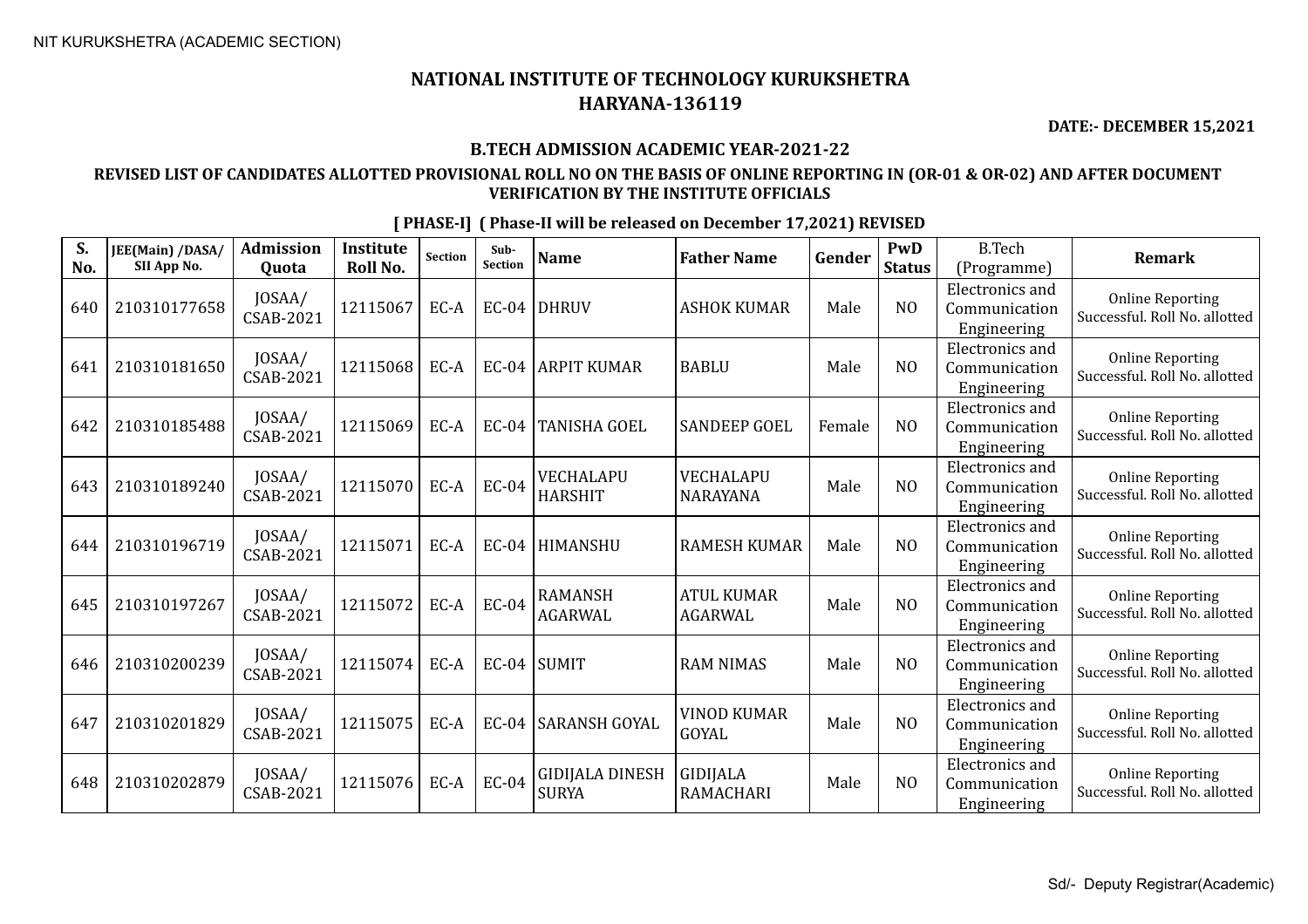**DATE:- DECEMBER 15,2021**

## **B.TECH ADMISSION ACADEMIC YEAR-2021-22**

## **REVISED LIST OF CANDIDATES ALLOTTED PROVISIONAL ROLL NO ON THE BASIS OF ONLINE REPORTING IN (OR-01 & OR-02) AND AFTER DOCUMENT VERIFICATION BY THE INSTITUTE OFFICIALS**

| S.  | JEE(Main) /DASA/ | <b>Admission</b>           | <b>Institute</b> | Section | Sub-<br><b>Section</b> | <b>Name</b>                      | <b>Father Name</b>                    | Gender | PwD            | <b>B.Tech</b>                                          | <b>Remark</b>                                            |
|-----|------------------|----------------------------|------------------|---------|------------------------|----------------------------------|---------------------------------------|--------|----------------|--------------------------------------------------------|----------------------------------------------------------|
| No. | SII App No.      | Quota                      | Roll No.         |         |                        |                                  |                                       |        | <b>Status</b>  | (Programme)                                            |                                                          |
| 649 | 210310204077     | JOSAA/<br>CSAB-2021        | 12115077         | EC-A    | <b>EC-04</b>           | <b>AKSHAT MANGAL</b>             | <b>GOPAL GUPTA</b>                    | Male   | N <sub>O</sub> | Electronics and<br>Communication<br>Engineering        | <b>Online Reporting</b><br>Successful. Roll No. allotted |
| 650 | 210310207921     | JOSAA/<br><b>CSAB-2021</b> | 12115078         | EC-A    | <b>EC-04</b>           | <b>SHASHANK</b><br><b>KAMBOI</b> | <b>PRADEEP</b><br><b>KUMAR</b>        | Male   | N <sub>O</sub> | Electronics and<br>Communication<br>Engineering        | <b>Online Reporting</b><br>Successful. Roll No. allotted |
| 651 | 210310217175     | JOSAA/<br><b>CSAB-2021</b> | 12115079         | EC-A    | $EC-04$                | HARSH SINGH                      | <b>ASHOK SINGH</b>                    | Male   | N <sub>O</sub> | <b>Electronics</b> and<br>Communication<br>Engineering | <b>Online Reporting</b><br>Successful, Roll No. allotted |
| 652 | 210310220104     | JOSAA/<br>CSAB-2021        | 12115080         | EC-A    | $EC-04$                | GAURAV                           | <b>SATISH KUMAR</b>                   | Male   | N <sub>O</sub> | <b>Electronics</b> and<br>Communication<br>Engineering | <b>Online Reporting</b><br>Successful. Roll No. allotted |
| 653 | 210310222249     | JOSAA/<br>CSAB-2021        | 12115081         | EC-A    | $EC-04$                | AADI DEV                         | <b>PARMOD KUMAR</b>                   | Male   | N <sub>O</sub> | <b>Electronics</b> and<br>Communication<br>Engineering | <b>Online Reporting</b><br>Successful. Roll No. allotted |
| 654 | 210310199280     | JOSAA/<br><b>CSAB-2021</b> | 12115073         | $EC-B$  | <b>EC-05</b>           | <b>SAKSHI SAXENA</b>             | <b>SAKSHAM</b><br><b>KUMAR SAXENA</b> | Female | N <sub>O</sub> | <b>Electronics and</b><br>Communication<br>Engineering | <b>Online Reporting</b><br>Successful. Roll No. allotted |
| 655 | 210310223408     | JOSAA/<br><b>CSAB-2021</b> | 12115082         | $EC-B$  | <b>EC-05</b>           | <b>ANKIT GUPTA</b>               | LAKSHMAN<br><b>GUPTA</b>              | Male   | N <sub>O</sub> | Electronics and<br>Communication<br>Engineering        | <b>Online Reporting</b><br>Successful. Roll No. allotted |
| 656 | 210310225072     | JOSAA/<br><b>CSAB-2021</b> | 12115083         | $EC-B$  | $EC-05$                | REENA                            | PURANMAL                              | Female | N <sub>O</sub> | <b>Electronics</b> and<br>Communication<br>Engineering | <b>Online Reporting</b><br>Successful. Roll No. allotted |
| 657 | 210310225499     | JOSAA/<br>CSAB-2021        | 12115084         | $EC-B$  | <b>EC-05</b>           | HARSH YADAV                      | <b>RANTEJ SINGH</b>                   | Male   | N <sub>O</sub> | Electronics and<br>Communication<br>Engineering        | <b>Online Reporting</b><br>Successful. Roll No. allotted |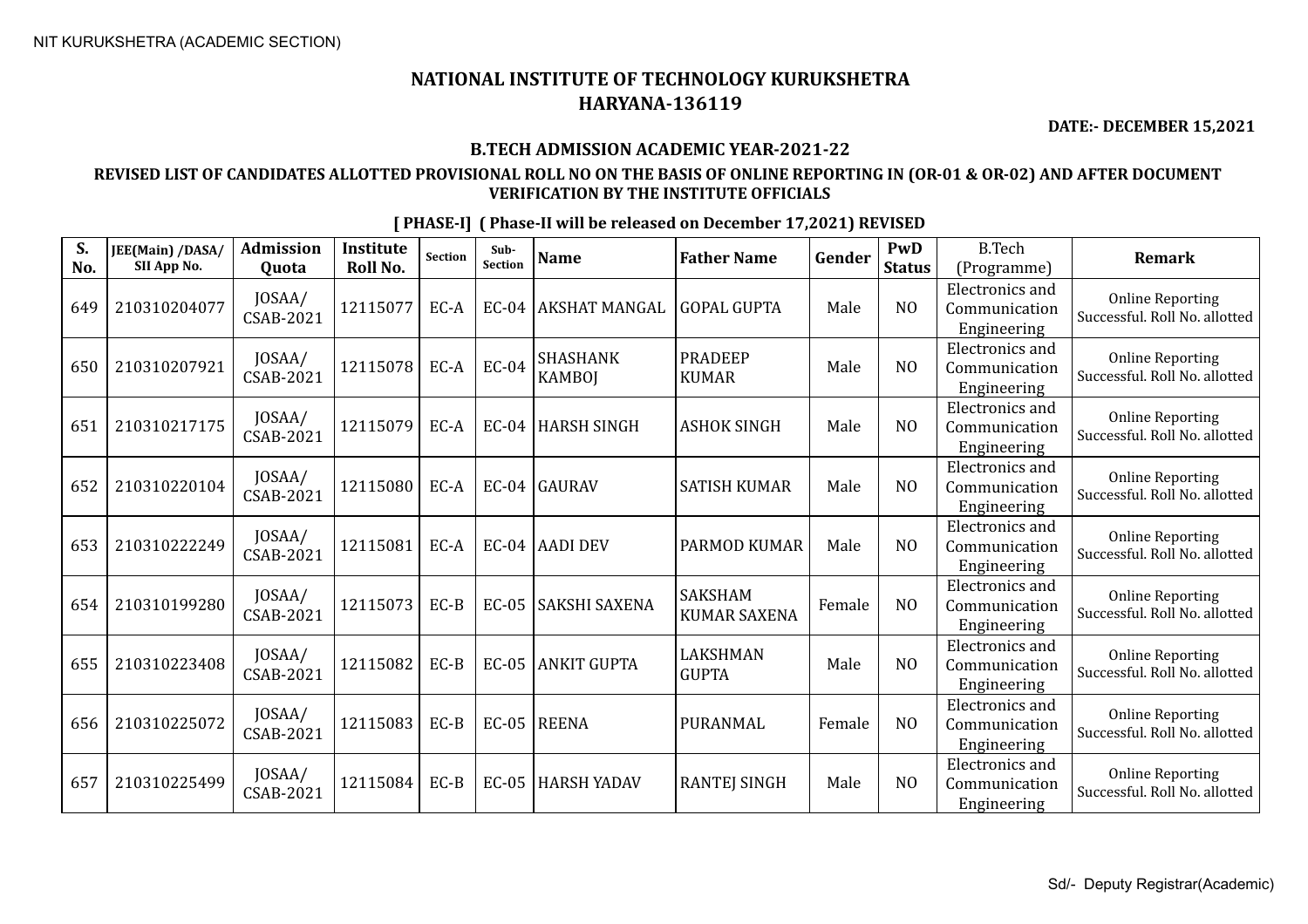**DATE:- DECEMBER 15,2021**

## **B.TECH ADMISSION ACADEMIC YEAR-2021-22**

## **REVISED LIST OF CANDIDATES ALLOTTED PROVISIONAL ROLL NO ON THE BASIS OF ONLINE REPORTING IN (OR-01 & OR-02) AND AFTER DOCUMENT VERIFICATION BY THE INSTITUTE OFFICIALS**

**[ PHASE-I] ( Phase-II will be released on December 17,2021) REVISED S. JEE(Main) /DASA/ Admission Institute Quota Roll No. Sub-Section Name Father Name Gender PwD Status** B.Tech CSAB-2021 <sup>12115085</sup> EC-B EC-05 RITIK RAJESH KUMAR Male NO Electronics and Communication Engineering

| No. | JEE(MAIII) / DASA/<br>SII App No. | 7101111331V11<br><b>Quota</b> | moututt<br><b>Roll No.</b> | Section | Juv-<br><b>Section</b> | <b>Name</b>                        | <b>Father Name</b>               | Gender | 1 VV LA<br><b>Status</b> | <b>D.ICCII</b><br>(Programme)                          | <b>Remark</b>                                            |
|-----|-----------------------------------|-------------------------------|----------------------------|---------|------------------------|------------------------------------|----------------------------------|--------|--------------------------|--------------------------------------------------------|----------------------------------------------------------|
| 658 | 210310228092                      | JOSAA/<br>CSAB-2021           | 12115085                   | $EC-B$  | $EC-05$                | <b>RITIK</b>                       | <b>RAJESH KUMAR</b>              | Male   | N <sub>O</sub>           | <b>Electronics</b> and<br>Communication<br>Engineering | <b>Online Reporting</b><br>Successful. Roll No. allotted |
| 659 | 210310228774                      | JOSAA/<br><b>CSAB-2021</b>    | 12115086                   | $EC-B$  | <b>EC-05</b>           | LOVEKESH<br><b>JINDAL</b>          | <b>RAJKUMAR</b><br><b>IINDAL</b> | Male   | N <sub>O</sub>           | Electronics and<br>Communication<br>Engineering        | <b>Online Reporting</b><br>Successful. Roll No. allotted |
| 660 | 210310232731                      | JOSAA/<br><b>CSAB-2021</b>    | 12115087                   | $EC-B$  | $EC-05$                | <b>MUDIT YADAV</b>                 | <b>VIJAY YADAV</b>               | Male   | N <sub>O</sub>           | Electronics and<br>Communication<br>Engineering        | <b>Online Reporting</b><br>Successful. Roll No. allotted |
| 661 | 210310234412                      | JOSAA/<br>CSAB-2021           | 12115088                   | $EC-B$  | <b>EC-05</b>           | <b>BOGA RANESH</b><br><b>KUMAR</b> | <b>BOGA</b><br>NAGENDRA          | Male   | N <sub>O</sub>           | <b>Electronics</b> and<br>Communication<br>Engineering | <b>Online Reporting</b><br>Successful. Roll No. allotted |
| 662 | 210310236436                      | JOSAA/<br><b>CSAB-2021</b>    | 12115089                   | $EC-B$  | <b>EC-05</b>           | YASH PAL                           | <b>NEKRAM PAL</b>                | Male   | N <sub>O</sub>           | Electronics and<br>Communication<br>Engineering        | <b>Online Reporting</b><br>Successful. Roll No. allotted |
| 663 | 210310248459                      | JOSAA/<br><b>CSAB-2021</b>    | 12115090                   | $EC-B$  | $EC-05$                | <b>AMITABH</b>                     | <b>KAMLESH</b><br><b>KUMAR</b>   | Male   | N <sub>O</sub>           | Electronics and<br>Communication<br>Engineering        | <b>Online Reporting</b><br>Successful. Roll No. allotted |
| 664 | 210310253816                      | JOSAA/<br>CSAB-2021           | 12115091                   | $EC-B$  | $EC-05$                | <b>YOGESH</b>                      | <b>RAM KUMAR</b>                 | Male   | N <sub>O</sub>           | <b>Electronics</b> and<br>Communication<br>Engineering | <b>Online Reporting</b><br>Successful. Roll No. allotted |
| 665 | 210310254041                      | JOSAA/<br>CSAB-2021           | 12115092                   | $EC-B$  | $EC-05$                | <b>BHOOMIKA</b><br><b>GUPTA</b>    | CHARANJIV<br><b>GUPTA</b>        | Female | N <sub>O</sub>           | Electronics and<br>Communication<br>Engineering        | <b>Online Reporting</b><br>Successful. Roll No. allotted |
| 666 | 210310255706                      | JOSAA/<br>CSAB-2021           | 12115093                   | $EC-B$  | <b>EC-05</b>           | <b>PRAKHAR</b><br>PRATAP SINGH     | YATISH PAL<br><b>SINGH</b>       | Male   | N <sub>O</sub>           | Electronics and<br>Communication<br>Engineering        | <b>Online Reporting</b><br>Successful. Roll No. allotted |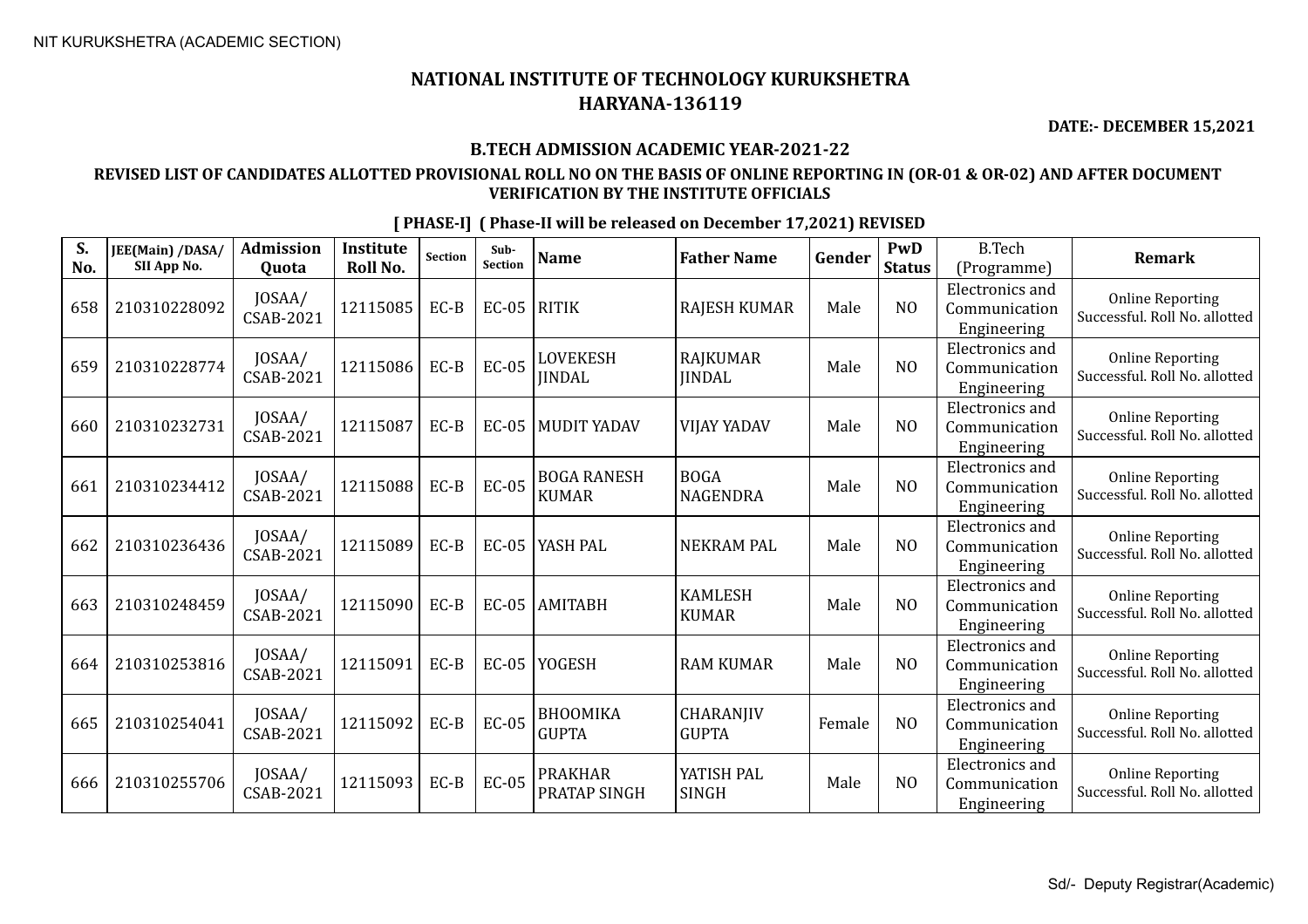**DATE:- DECEMBER 15,2021**

#### **B.TECH ADMISSION ACADEMIC YEAR-2021-22**

### **REVISED LIST OF CANDIDATES ALLOTTED PROVISIONAL ROLL NO ON THE BASIS OF ONLINE REPORTING IN (OR-01 & OR-02) AND AFTER DOCUMENT VERIFICATION BY THE INSTITUTE OFFICIALS**

**S. No. JEE(Main) /DASA/ SII App No. Admission Quota Institute Roll No.** Section **Sub-**<br>Section **Sub- Name Father Name Gender PWD Status** B.Tech (Programme) **Remark** 667 210310258056 JOSAA/  $\begin{array}{c|c}$  JOSAA/ 12115094 EC-B EC-05 ASHISH SINGLA PARDEEP PARDEEP | Male | NO Electronics and Communication Engineering Online Reporting Successful. Roll No. allotted 668 210310266050 JOSAA/  $\begin{array}{c|c|c} \text{JOSAA/} & \text{12115095} & \text{EC-B} & \text{EC-05} & \text{ATUL KESHARI} & \text{KBSHARI} \end{array}$ RAJNISH | Male | NO Electronics and Communication Engineering Online Reporting Successful. Roll No. allotted 669 210310269430 JOSAA/  $\begin{array}{c|c|c|c} \text{JOSAA/} & \text{12115096} & \text{EC-B} & \text{EC-05} & \text{MADAMANCHI} \\ \text{CSAB-2021} & & & & \text{YASWANTH} \end{array}$ YASWANTH MADAMANCHI MADAMANUTI Male NO Electronics and Communication Engineering Online Reporting Successful. Roll No. allotted  $670$  210310269433  $\bigg|$  JOSAA/<br>CSAB-2021 CSAB-2021 <sup>12115097</sup> EC-B EC-05 CHAPALA SRI KARTHI VIKAS CHAPALA SRINIVASA RAO Male NO Electronics and Communication Engineering Online Reporting Successful. Roll No. allotted  $671 \Big| 210310287722 \Big| 10SAA / CSAB-2021$ CSAB-2021 <sup>12115098</sup> EC-B EC-05 ROHIT MALGAT DHANA RAM Male NO Electronics and Communication Engineering Online Reporting Successful. Roll No. allotted 672 210310288162 JOSAA/  $\begin{array}{|c|c|c|c|c|c|c|c|c|} \hline \text{CSAB-2021} & \text{12115099} & \text{EC-B} & \text{EC-05} & \text{JAIKISHAN} \ \hline \end{array}$  SATPAL Male MO Electronics and Communication Engineering Online Reporting Successful. Roll No. allotted  $673 \begin{array}{|c|c|c|c|c|} \hline 210310300536 & JOSAA/ \\ \hline & & & CSAB-2021 \hline \end{array}$  $\begin{array}{c|c|c|c} \text{JOSAA/} & \text{12115100} & \text{EC-B} & \text{EC-05} & \text{PALKIN BISHNOI} & \text{RAJENDRA} \\ \text{CSAB-2021} & & & & & \text{BISHNOI} \end{array}$ RAJENDRA Female NO Electronics and Communication Engineering Online Reporting Successful. Roll No. allotted  $674 \begin{bmatrix} 210310314754 \end{bmatrix}$   $\begin{bmatrix}$  JOSAA/<br>CSAB-2021 CSAB-2021 <sup>12115104</sup> EC-B EC-05 TIRUMALASETTY ASRITHA TIRUMALASETT Y GANGADHAR | Female | NO Electronics and Communication Engineering Online Reporting Successful. Roll No. allotted 675 210310306693  $\bigg| \begin{array}{c} 10SAA/ \\ CSAB-2021 \end{array}$ CSAB-2021 <sup>12115101</sup> EC-B EC-06 GARVIT SATPAL Male NO Electronics and Communication Engineering Online Reporting Successful. Roll No. allotted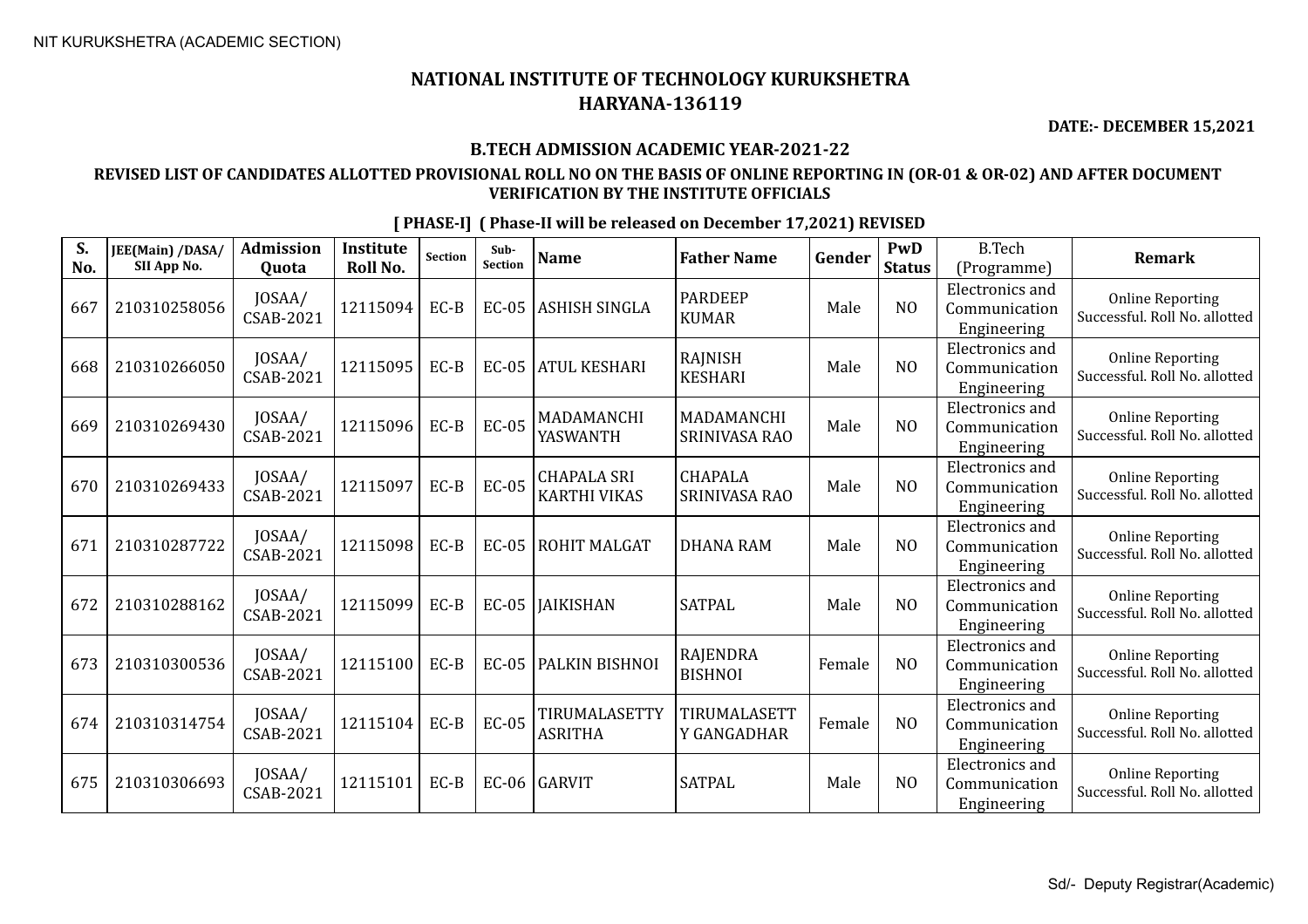**DATE:- DECEMBER 15,2021**

### **B.TECH ADMISSION ACADEMIC YEAR-2021-22**

## **REVISED LIST OF CANDIDATES ALLOTTED PROVISIONAL ROLL NO ON THE BASIS OF ONLINE REPORTING IN (OR-01 & OR-02) AND AFTER DOCUMENT VERIFICATION BY THE INSTITUTE OFFICIALS**

| S.  | JEE(Main) /DASA/ | <b>Admission</b>           | <b>Institute</b> | <b>Section</b> | Sub-<br>Section | <b>Name</b>                                        | <b>Father Name</b>                    | Gender | PwD            | <b>B.Tech</b>                                          | <b>Remark</b>                                            |
|-----|------------------|----------------------------|------------------|----------------|-----------------|----------------------------------------------------|---------------------------------------|--------|----------------|--------------------------------------------------------|----------------------------------------------------------|
| No. | SII App No.      | Quota                      | <b>Roll No.</b>  |                |                 |                                                    |                                       |        | <b>Status</b>  | (Programme)                                            |                                                          |
| 676 | 210310307785     | JOSAA/<br>CSAB-2021        | 12115102         | $EC-B$         | $EC-06$         | <b>UDAY SINGH</b>                                  | <b>UMESH KUMAR</b>                    | Male   | N <sub>O</sub> | <b>Electronics</b> and<br>Communication<br>Engineering | <b>Online Reporting</b><br>Successful. Roll No. allotted |
| 677 | 210310312338     | JOSAA/<br>CSAB-2021        | 12115103         | $EC-B$         | <b>EC-06</b>    | <b>RAHUL SHUKLA</b>                                | <b>RAMESH</b><br><b>PRASAD</b>        | Male   | N <sub>O</sub> | <b>Electronics</b> and<br>Communication<br>Engineering | <b>Online Reporting</b><br>Successful. Roll No. allotted |
| 678 | 210310315603     | JOSAA/<br>CSAB-2021        | 12115105         | EC-B           | $EC-06$         | SHREYA CHAWLA                                      | <b>KAPIL CHAWLA</b>                   | Female | N <sub>O</sub> | <b>Electronics</b> and<br>Communication<br>Engineering | <b>Online Reporting</b><br>Successful. Roll No. allotted |
| 679 | 210310316149     | JOSAA/<br>CSAB-2021        | 12115106         | $EC-B$         | $EC-06$         | LOKENDRA SINGH   BIRJU SINGH                       |                                       | Male   | N <sub>O</sub> | <b>Electronics</b> and<br>Communication<br>Engineering | <b>Online Reporting</b><br>Successful. Roll No. allotted |
| 680 | 210310317442     | JOSAA/<br>CSAB-2021        | 12115107         | $EC-B$         |                 | EC-06 AKHILESH                                     | <b>SHRI PARDEEP</b>                   | Male   | N <sub>O</sub> | <b>Electronics</b> and<br>Communication<br>Engineering | <b>Online Reporting</b><br>Successful. Roll No. allotted |
| 681 | 210310326784     | JOSAA/<br>CSAB-2021        | 12115108         | $EC-B$         | $EC-06$         | RITVIK KUMAR                                       | <b>INDER SAIN</b><br><b>KUMAR</b>     | Male   | N <sub>O</sub> | Electronics and<br>Communication<br>Engineering        | <b>Online Reporting</b><br>Successful. Roll No. allotted |
| 682 | 210310331544     | JOSAA/<br><b>CSAB-2021</b> | 12115109         | $EC-B$         | EC-06           | <b>ABHISHEK</b><br><b>KUMAR</b>                    | RAMASHANKAR<br><b>PRASAD</b>          | Male   | N <sub>O</sub> | Electronics and<br>Communication<br>Engineering        | <b>Online Reporting</b><br>Successful. Roll No. allotted |
| 683 | 210310342658     | JOSAA/<br><b>CSAB-2021</b> | 12115110         | $EC-B$         | EC-06           | <b>CHIRAG NAGAR</b>                                | <b>NARENDRA</b><br><b>KUMAR NAGAR</b> | Male   | N <sub>O</sub> | <b>Electronics</b> and<br>Communication<br>Engineering | <b>Online Reporting</b><br>Successful. Roll No. allotted |
| 684 | 210310347977     | JOSAA/<br>CSAB-2021        | 12115111         | $EC-B$         | $EC-06$         | VEERAVALLI<br><b>NAVEEN SATYA</b><br><b>BALAJI</b> | VEERAVALLI<br><b>SRINIVAS</b>         | Male   | N <sub>O</sub> | <b>Electronics</b> and<br>Communication<br>Engineering | <b>Online Reporting</b><br>Successful. Roll No. allotted |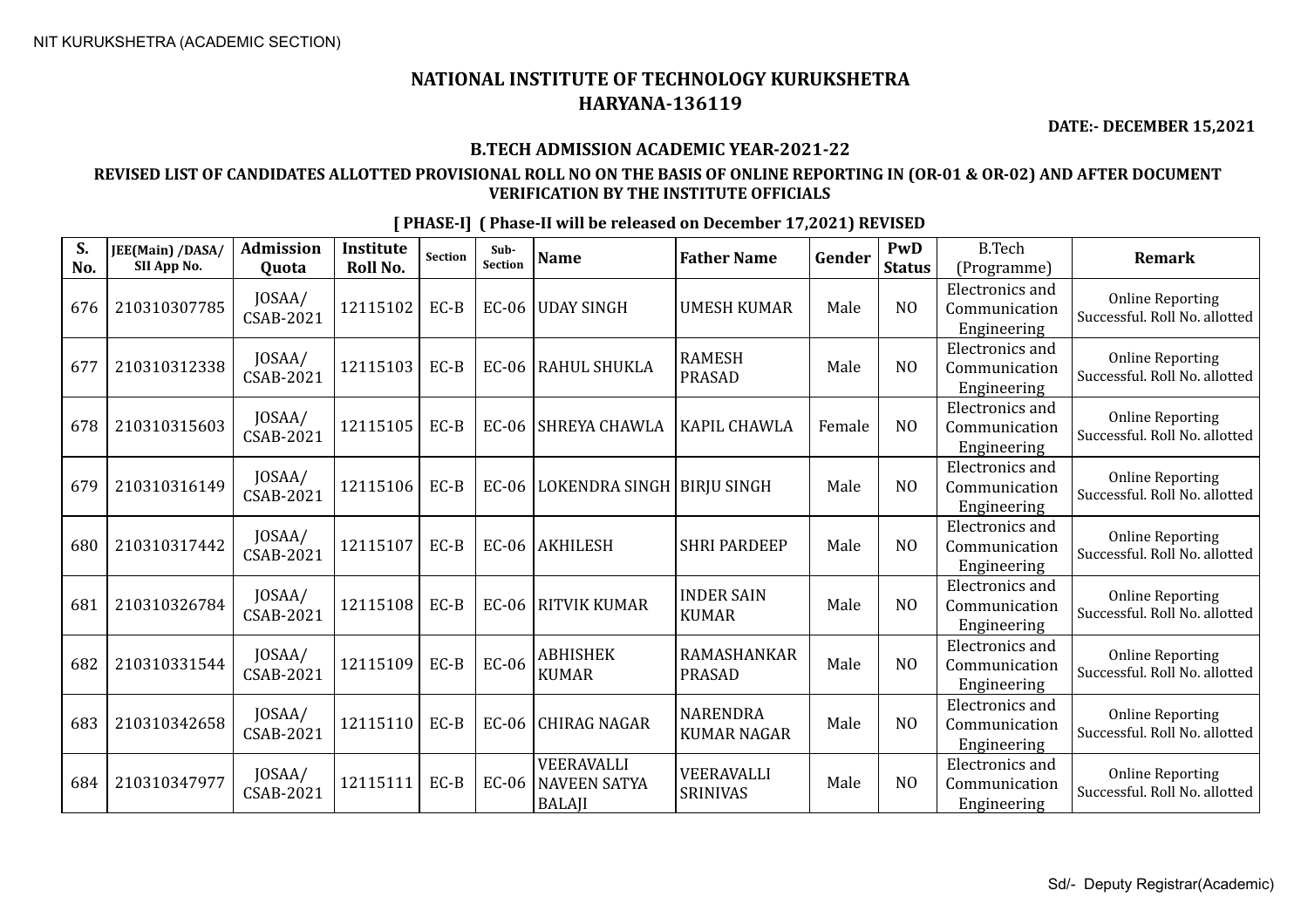**DATE:- DECEMBER 15,2021**

### **B.TECH ADMISSION ACADEMIC YEAR-2021-22**

## **REVISED LIST OF CANDIDATES ALLOTTED PROVISIONAL ROLL NO ON THE BASIS OF ONLINE REPORTING IN (OR-01 & OR-02) AND AFTER DOCUMENT VERIFICATION BY THE INSTITUTE OFFICIALS**

| S.<br>No. | JEE(Main) /DASA/<br>SII App No. | <b>Admission</b><br>Quota  | <b>Institute</b><br><b>Roll No.</b> | Section | Sub-<br><b>Section</b> | <b>Name</b>                        | <b>Father Name</b>                    | Gender | PwD<br><b>Status</b> | <b>B.Tech</b><br>(Programme)                           | <b>Remark</b>                                            |
|-----------|---------------------------------|----------------------------|-------------------------------------|---------|------------------------|------------------------------------|---------------------------------------|--------|----------------------|--------------------------------------------------------|----------------------------------------------------------|
| 685       | 210310349318                    | JOSAA/<br>CSAB-2021        | 12115112                            | $EC-B$  | <b>EC-06</b>           | <b>PRIYANSHI</b><br><b>MEHRA</b>   | <b>VINAY KUMAR</b>                    | Female | N <sub>O</sub>       | <b>Electronics</b> and<br>Communication<br>Engineering | <b>Online Reporting</b><br>Successful. Roll No. allotted |
| 686       | 210310351162                    | JOSAA/<br>CSAB-2021        | 12115114                            | $EC-B$  | <b>EC-06</b>           | <b>GAURAV SAINI</b>                | <b>DIGAMBER</b><br><b>SINGH SAINI</b> | Male   | N <sub>O</sub>       | Electronics and<br>Communication<br>Engineering        | <b>Online Reporting</b><br>Successful. Roll No. allotted |
| 687       | 210310352402                    | JOSAA/<br>CSAB-2021        | 12115115                            | $EC-B$  | <b>EC-06</b>           | <b>SHREYANSH</b><br><b>AGRAWAL</b> | SANJAY<br><b>AGRAWAL</b>              | Male   | N <sub>O</sub>       | <b>Electronics</b> and<br>Communication<br>Engineering | <b>Online Reporting</b><br>Successful. Roll No. allotted |
| 688       | 210310357891                    | JOSAA/<br><b>CSAB-2021</b> | 12115116                            | $EC-B$  | <b>EC-06</b>           | <b>SUNNY JAISWAL</b>               | <b>RAJESH KUMAR</b><br><b>JAISWAL</b> | Male   | N <sub>O</sub>       | Electronics and<br>Communication<br>Engineering        | <b>Online Reporting</b><br>Successful. Roll No. allotted |
| 689       | 210310363118                    | JOSAA/<br>CSAB-2021        | 12115117                            | $EC-B$  | <b>EC-06</b>           | VASU MITTAL                        | PANKAJ MITTAL                         | Male   | N <sub>O</sub>       | <b>Electronics</b> and<br>Communication<br>Engineering | <b>Online Reporting</b><br>Successful. Roll No. allotted |
| 690       | 210310364351                    | JOSAA/<br><b>CSAB-2021</b> | 12115118                            | $EC-B$  | $EC-06$                | <b>ARYAN KUMAR</b>                 | <b>SUMAN PRASAD</b>                   | Male   | N <sub>O</sub>       | <b>Electronics</b> and<br>Communication<br>Engineering | <b>Online Reporting</b><br>Successful. Roll No. allotted |
| 691       | 210310365227                    | JOSAA/<br>CSAB-2021        | 12115119                            | $EC-B$  | $EC-06$                | ADITI                              | <b>UMESH KUMAR</b>                    | Female | NO                   | <b>Electronics</b> and<br>Communication<br>Engineering | <b>Online Reporting</b><br>Successful. Roll No. allotted |
| 692       | 210310366848                    | JOSAA/<br>CSAB-2021        | 12115120                            | $EC-B$  | <b>EC-06</b>           | ASHISH KUMAR<br>YADAV              | <b>KALLAR YADAV</b>                   | Male   | N <sub>O</sub>       | Electronics and<br>Communication<br>Engineering        | <b>Online Reporting</b><br>Successful. Roll No. allotted |
| 693       | 210310366853                    | JOSAA/<br>CSAB-2021        | 12115121                            | $EC-B$  | <b>EC-06</b>           | <b>ANKUR RAO</b>                   | <b>AWADHESH</b><br><b>PRASAD</b>      | Male   | N <sub>O</sub>       | Electronics and<br>Communication<br>Engineering        | <b>Online Reporting</b><br>Successful. Roll No. allotted |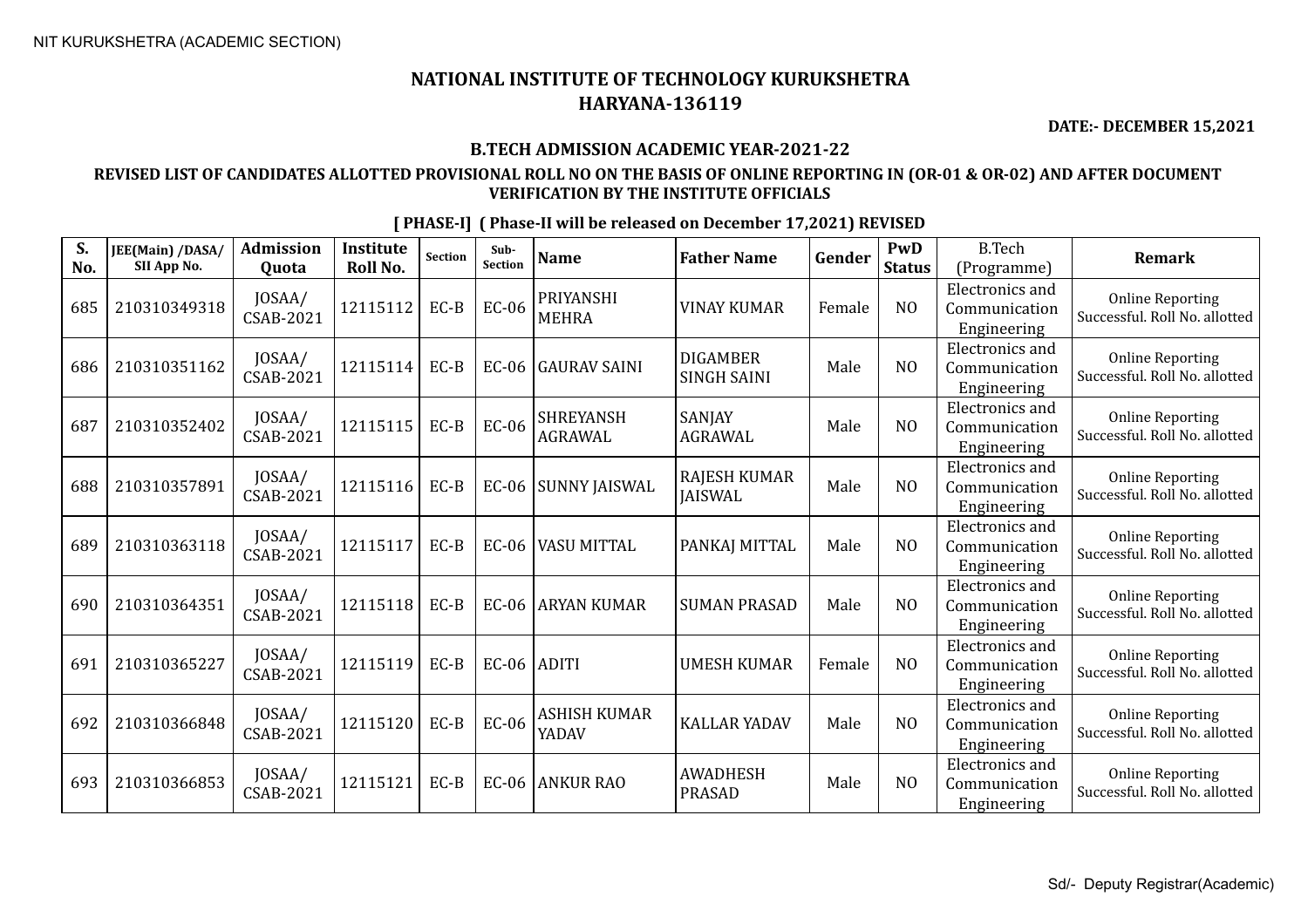**DATE:- DECEMBER 15,2021**

## **B.TECH ADMISSION ACADEMIC YEAR-2021-22**

## **REVISED LIST OF CANDIDATES ALLOTTED PROVISIONAL ROLL NO ON THE BASIS OF ONLINE REPORTING IN (OR-01 & OR-02) AND AFTER DOCUMENT VERIFICATION BY THE INSTITUTE OFFICIALS**

| S.<br>No. | JEE(Main) /DASA/<br>SII App No. | Admission<br>Quota         | <b>Institute</b><br>Roll No. | Section | Sub-<br>Section | <b>Name</b>                            | <b>Father Name</b>                 | Gender | PwD<br><b>Status</b> | <b>B.Tech</b><br>(Programme)                           | <b>Remark</b>                                            |
|-----------|---------------------------------|----------------------------|------------------------------|---------|-----------------|----------------------------------------|------------------------------------|--------|----------------------|--------------------------------------------------------|----------------------------------------------------------|
| 694       | 210310430385                    | JOSAA/<br><b>CSAB-2021</b> | 12115126                     | $EC-B$  | <b>EC-06</b>    | <b>MEGHA KUMARI</b>                    | CHAKRAWARTI<br><b>KUMAR RAM</b>    | Female | N <sub>O</sub>       | <b>Electronics</b> and<br>Communication<br>Engineering | <b>Online Reporting</b><br>Successful. Roll No. allotted |
| 695       | 210310397049                    | JOSAA/<br>CSAB-2021        | 12115122                     | $EC-B$  | EC-07           | SIMRANJIT SINGH                        | <b>KASHMIR SINGH</b>               | Male   | N <sub>O</sub>       | <b>Electronics</b> and<br>Communication<br>Engineering | <b>Online Reporting</b><br>Successful. Roll No. allotted |
| 696       | 210310407297                    | JOSAA/<br>CSAB-2021        | 12115123                     | $EC-B$  | EC-07           | LAVISH                                 | <b>RAJ KUMAR</b>                   | Male   | N <sub>O</sub>       | Electronics and<br>Communication<br>Engineering        | <b>Online Reporting</b><br>Successful. Roll No. allotted |
| 697       | 210310407580                    | JOSAA/<br>CSAB-2021        | 12115124                     | $EC-B$  | EC-07           | $\overline{R}$ G ARVIND                | <b>A S RAMADHAS</b>                | Male   | N <sub>O</sub>       | <b>Electronics</b> and<br>Communication<br>Engineering | <b>Online Reporting</b><br>Successful. Roll No. allotted |
| 698       | 210310422959                    | JOSAA/<br>CSAB-2021        | 12115125                     | $EC-B$  | <b>EC-07</b>    | <b>ARYAN</b>                           | PARVIN KUMAR<br><b>GUPTA</b>       | Male   | N <sub>O</sub>       | Electronics and<br>Communication<br>Engineering        | <b>Online Reporting</b><br>Successful. Roll No. allotted |
| 699       | 210310430791                    | JOSAA/<br><b>CSAB-2021</b> | 12115127                     | $EC-B$  | EC-07           | ROHAN                                  | <b>DAYA SHANKAR</b>                | Male   | N <sub>O</sub>       | <b>Electronics</b> and<br>Communication<br>Engineering | <b>Online Reporting</b><br>Successful. Roll No. allotted |
| 700       | 210310432333                    | JOSAA/<br><b>CSAB-2021</b> | 12115128                     | $EC-B$  | <b>EC-07</b>    | <b>KISHAN SINGH</b>                    | <b>VINAY KUMAR</b><br><b>SINGH</b> | Male   | NO                   | <b>Electronics</b> and<br>Communication<br>Engineering | <b>Online Reporting</b><br>Successful. Roll No. allotted |
| 701       | 210310436533                    | JOSAA/<br><b>CSAB-2021</b> | 12115129                     | $EC-B$  | EC-07           | <b>DHAWALE</b><br><b>SWARNIM VILAS</b> | <b>VILAS</b>                       | Male   | N <sub>O</sub>       | Electronics and<br>Communication<br>Engineering        | <b>Online Reporting</b><br>Successful. Roll No. allotted |
| 702       | 210310440308                    | JOSAA/<br>CSAB-2021        | 12115130                     | $EC-B$  | <b>EC-07</b>    | <b>ABHISHEK</b><br><b>SAXENA</b>       | <b>ANAND SAXENA</b>                | Male   | N <sub>O</sub>       | <b>Electronics</b> and<br>Communication<br>Engineering | <b>Online Reporting</b><br>Successful. Roll No. allotted |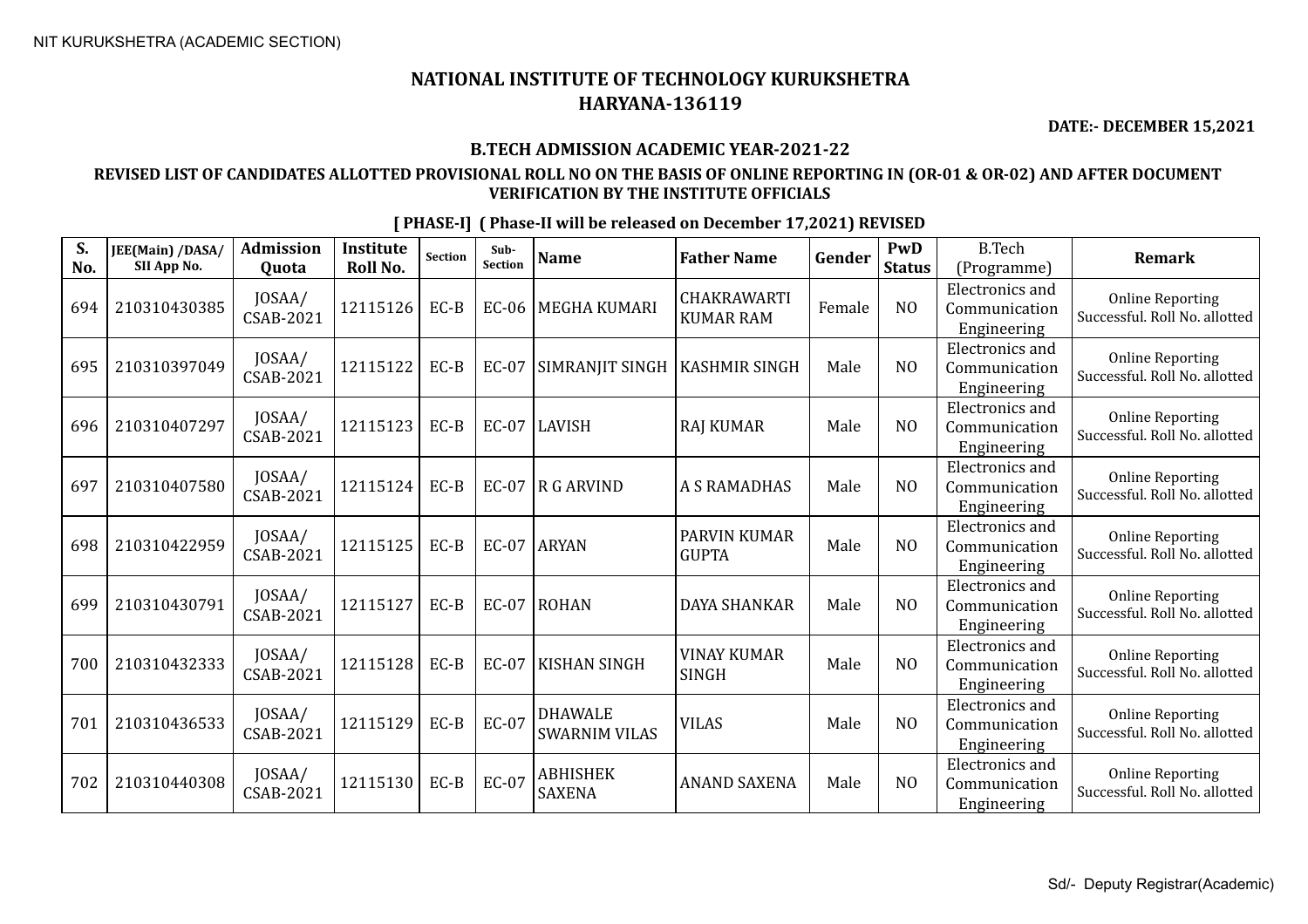**DATE:- DECEMBER 15,2021**

## **B.TECH ADMISSION ACADEMIC YEAR-2021-22**

## **REVISED LIST OF CANDIDATES ALLOTTED PROVISIONAL ROLL NO ON THE BASIS OF ONLINE REPORTING IN (OR-01 & OR-02) AND AFTER DOCUMENT VERIFICATION BY THE INSTITUTE OFFICIALS**

| S.<br>No. | JEE(Main) /DASA/<br>SII App No. | <b>Admission</b><br>Quota  | <b>Institute</b><br>Roll No. | <b>Section</b> | Sub-<br><b>Section</b> | <b>Name</b>                              | <b>Father Name</b>                     | Gender | PwD<br><b>Status</b> | <b>B.Tech</b><br>(Programme)                           | <b>Remark</b>                                            |
|-----------|---------------------------------|----------------------------|------------------------------|----------------|------------------------|------------------------------------------|----------------------------------------|--------|----------------------|--------------------------------------------------------|----------------------------------------------------------|
| 703       | 210310442550                    | JOSAA/<br>CSAB-2021        | 12115131                     | $EC-B$         | <b>EC-07</b>           | <b>DHANYASHREE R</b>                     | <b>RAJANNA S</b>                       | Female | N <sub>O</sub>       | Electronics and<br>Communication<br>Engineering        | <b>Online Reporting</b><br>Successful. Roll No. allotted |
| 704       | 210310446303                    | JOSAA/<br>CSAB-2021        | 12115132                     | $EC-B$         | EC-07                  | <b>DIBYANSHU</b><br><b>RATAN DWIVEDI</b> | <b>AMRESH DUTTA</b><br><b>DUBEY</b>    | Male   | NO                   | <b>Electronics</b> and<br>Communication<br>Engineering | <b>Online Reporting</b><br>Successful. Roll No. allotted |
| 705       | 210310446899                    | JOSAA/<br><b>CSAB-2021</b> | 12115133                     | $EC-B$         | <b>EC-07</b>           | PREETI BAI                               | <b>RAKESH</b>                          | Female | N <sub>O</sub>       | <b>Electronics</b> and<br>Communication<br>Engineering | <b>Online Reporting</b><br>Successful. Roll No. allotted |
| 706       | 210310455791                    | JOSAA/<br>CSAB-2021        | 12115134                     | EC-B           | <b>EC-07</b>           | <b>KUSHAL</b>                            | <b>OMPAL</b>                           | Male   | N <sub>O</sub>       | <b>Electronics</b> and<br>Communication<br>Engineering | <b>Online Reporting</b><br>Successful. Roll No. allotted |
| 707       | 210310456995                    | JOSAA/<br>CSAB-2021        | 12115135                     | $EC-B$         | <b>EC-07</b>           | <b>ANSHUL AGAL</b>                       | SATYANARAYAN<br><b>AGAL</b>            | Male   | N <sub>O</sub>       | Electronics and<br>Communication<br>Engineering        | <b>Online Reporting</b><br>Successful. Roll No. allotted |
| 708       | 210310459223                    | JOSAA/<br><b>CSAB-2021</b> | 12115136                     | $EC-B$         | <b>EC-07</b>           | <b>VINAY KUMAR</b><br>GARG               | <b>SANJAY KUMAR</b>                    | Male   | N <sub>0</sub>       | Electronics and<br>Communication<br>Engineering        | <b>Online Reporting</b><br>Successful. Roll No. allotted |
| 709       | 210310475883                    | JOSAA/<br>CSAB-2021        | 12115137                     | $EC-B$         | <b>EC-07</b>           | <b>JADHAV MANOJ</b>                      | JADHAV RAMA<br><b>RAO</b>              | Male   | NO                   | <b>Electronics</b> and<br>Communication<br>Engineering | <b>Online Reporting</b><br>Successful. Roll No. allotted |
| 710       | 210310479693                    | JOSAA/<br><b>CSAB-2021</b> | 12115138                     | $EC-B$         | <b>EC-07</b>           | <b>RAGHAV</b><br>KHANDELWAL              | <b>GIRRAJ PRASAD</b><br>KHANDELWAL     | Male   | N <sub>O</sub>       | Electronics and<br>Communication<br>Engineering        | <b>Online Reporting</b><br>Successful. Roll No. allotted |
| 711       | 210310482952                    | JOSAA/<br>CSAB-2021        | 12115139                     | $EC-B$         | <b>EC-07</b>           | ARPIT AGRAWAL                            | <b>KAILASH CHAND</b><br><b>AGRAWAL</b> | Male   | N <sub>O</sub>       | Electronics and<br>Communication<br>Engineering        | <b>Online Reporting</b><br>Successful. Roll No. allotted |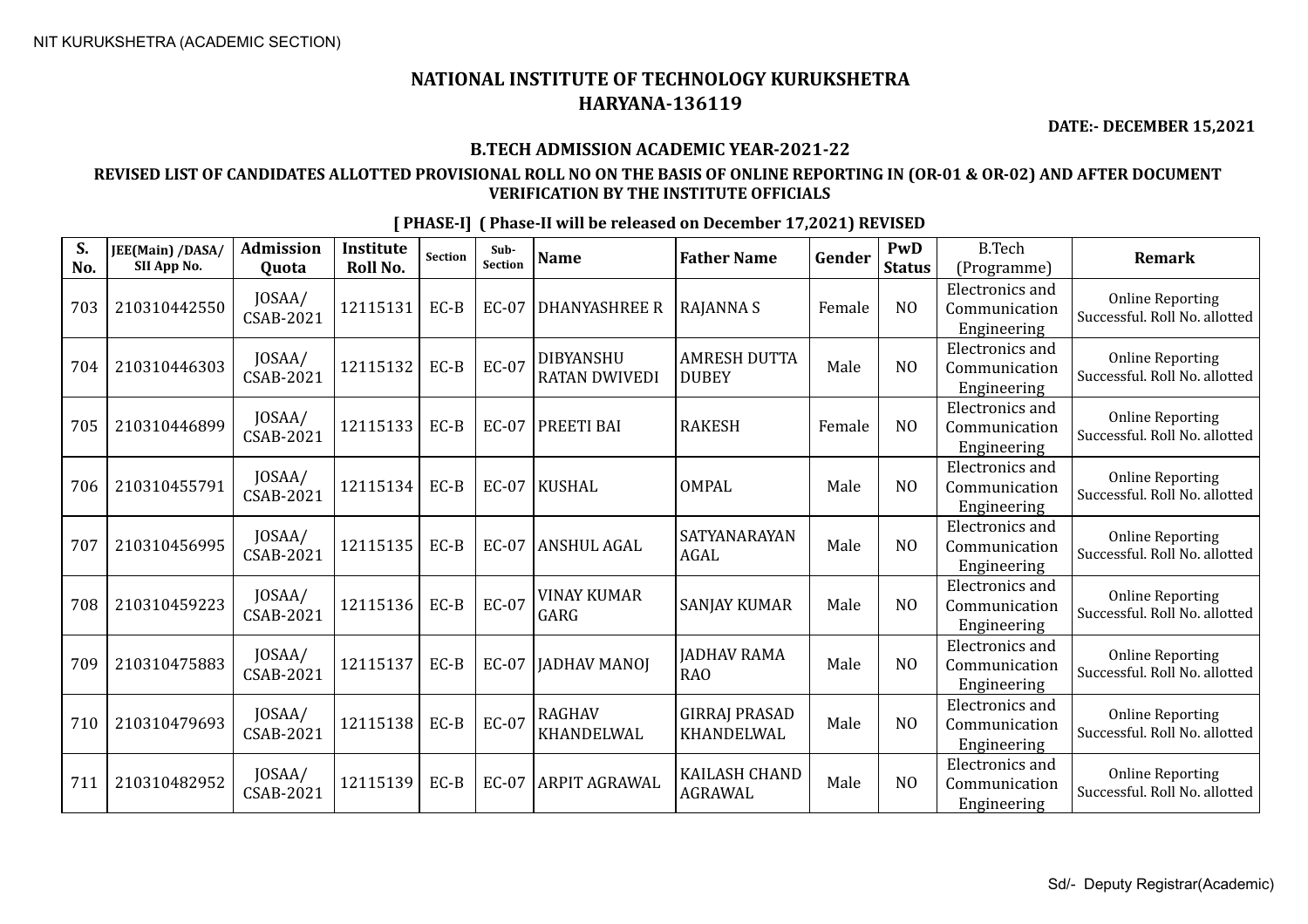**DATE:- DECEMBER 15,2021**

#### **B.TECH ADMISSION ACADEMIC YEAR-2021-22**

### **REVISED LIST OF CANDIDATES ALLOTTED PROVISIONAL ROLL NO ON THE BASIS OF ONLINE REPORTING IN (OR-01 & OR-02) AND AFTER DOCUMENT VERIFICATION BY THE INSTITUTE OFFICIALS**

**S. No. JEE(Main) /DASA/ SII App No. Admission Quota Institute Roll No.** Section **Sub-**<br>Section **Sub- Name Father Name Gender PWD Status** B.Tech (Programme) **Remark** <sup>712</sup> <sup>210310484401</sup> JOSAA/  $\begin{bmatrix} 0.57 \text{mJ} & 12115141 \end{bmatrix}$  EC-B  $\begin{bmatrix} 0.57 \text{mJ} & 12115141 \end{bmatrix}$  EC-07  $\begin{bmatrix} 0 \text{JASVI} & 0 \end{bmatrix}$  BAHADUR SINGH Male  $\begin{bmatrix} 0.07 \text{mJ} & 0 \end{bmatrix}$ Electronics and Communication Engineering Online Reporting Successful. Roll No. allotted 713 210310500259 JOSAA/  $\begin{array}{c|c}$  JOSAA/ 12115144 EC-B EC-07 ANCHAL DEVI  $\begin{array}{c} \text{CHARANJEET} \\ \text{SINGH} \end{array}$ CHARANJEET | Female | NO Electronics and Communication Engineering Online Reporting Successful. Roll No. allotted 714 210310579800 JOSAA/ CSAB-2021 <sup>12115146</sup> EC-B EC-07 ANSHU DAYANAND Female NO Electronics and Communication Engineering Online Reporting Successful. Roll No. allotted 715 210310487070 JOSAA/  $\lceil 12115142 \rceil$  EC-B  $\lceil$  EC-08 PEDASANAGANTI SAI ROHIT PEDASANAGANT I SRINIVASA RAO Male NO Electronics and Communication Engineering Online Reporting Successful. Roll No. allotted 716 210310499892 JOSAA/  $\begin{array}{c|c}$  JOSAA/  $\end{array}$  12115143 EC-B EC-08 SPARSH DUSAD SURENDRA SURENDRA | Male | NO Electronics and Communication Engineering Online Reporting Successful. Roll No. allotted 717 210310529718 JOSAA/  $\begin{array}{c|c|c}\n & \text{JOSAA/} \\
\text{CSAB-2021} & \text{12115145} & \text{EC-B} \\
\end{array}$  EC-08 DEVANSH SINGH MIKENDER<br>SINGH Male NO Electronics and Communication Engineering Online Reporting Successful. Roll No. allotted 718 210310585985 JOSAA/  $\begin{array}{c|c|c|c} \text{JOSAA/} & 12115147 & \text{EC-B} & \text{EC-08} & \text{VIKASH KUMAR} & \text{ARY} \\ \text{CSAB-2021} & & & & \text{E} & \text{E} & \text{C-B} & \text{VIKASH KUMAR} & \text{RAY} \\ \end{array}$  $\begin{array}{c|c}\n\hline\n\text{RAY}\n\end{array}$  Male  $\begin{array}{|c|c|}\n\hline\n\text{MAY}\n\end{array}$ Electronics and Communication Engineering Online Reporting Successful. Roll No. allotted  $719 \big| 210310598263 \big| 10SAA / CSAB-2021$ CSAB-2021 <sup>12115148</sup> EC-B EC-08 BANOTH KAVYA VENKANNA Female NO Electronics and Communication Engineering Online Reporting Successful. Roll No. allotted 720 210310605279 JOSAA/  $\begin{array}{c|c|c|c|c|c} \text{CSAB-2021} & 12115149 & \text{EC-B} & \text{EC-08} & \text{K VIKAS} \end{array}$  K HEERAMAN Male NO Electronics and Communication Engineering Online Reporting Successful. Roll No. allotted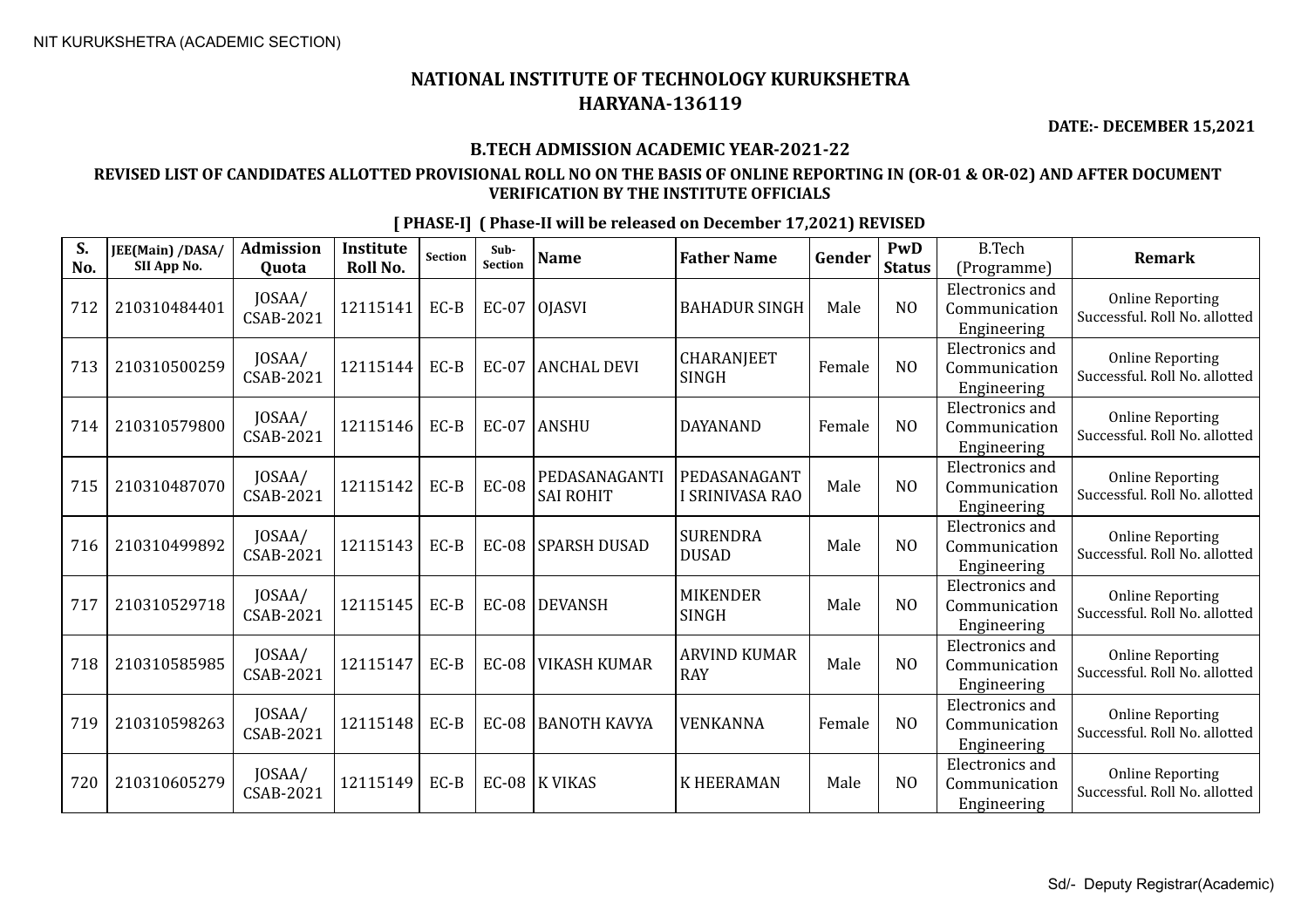**DATE:- DECEMBER 15,2021**

### **B.TECH ADMISSION ACADEMIC YEAR-2021-22**

## **REVISED LIST OF CANDIDATES ALLOTTED PROVISIONAL ROLL NO ON THE BASIS OF ONLINE REPORTING IN (OR-01 & OR-02) AND AFTER DOCUMENT VERIFICATION BY THE INSTITUTE OFFICIALS**

| S.<br>No. | JEE(Main) /DASA/<br>SII App No. | <b>Admission</b><br>Quota  | <b>Institute</b><br>Roll No. | <b>Section</b> | Sub-<br>Section | <b>Name</b>                      | <b>Father Name</b>                  | Gender | PwD<br><b>Status</b> | <b>B.Tech</b><br>(Programme)                           | <b>Remark</b>                                            |
|-----------|---------------------------------|----------------------------|------------------------------|----------------|-----------------|----------------------------------|-------------------------------------|--------|----------------------|--------------------------------------------------------|----------------------------------------------------------|
| 721       | 210310608461                    | JOSAA/<br>CSAB-2021        | 12115150                     | $EC-B$         |                 | EC-08 SAHIL KUMAR                | PAWAN KUMAR                         | Male   | NO                   | <b>Electronics</b> and<br>Communication<br>Engineering | <b>Online Reporting</b><br>Successful. Roll No. allotted |
| 722       | 210310616210                    | JOSAA/<br>CSAB-2021        | 12115151                     | EC-B           |                 | EC-08   BHAGESH                  | <b>JASWANT SINGH</b>                | Male   | NO                   | Electronics and<br>Communication<br>Engineering        | <b>Online Reporting</b><br>Successful. Roll No. allotted |
| 723       | 210310680953                    | JOSAA/<br>CSAB-2021        | 12115152                     | $EC-B$         | <b>EC-08</b>    | MRITYUNJAY<br><b>MISHRA</b>      | <b>AJAY KUMAR</b><br><b>MISHRA</b>  | Male   | NO                   | <b>Electronics</b> and<br>Communication<br>Engineering | <b>Online Reporting</b><br>Successful. Roll No. allotted |
| 724       | 210310733221                    | JOSAA/<br>CSAB-2021        | 12115153                     | $EC-B$         | <b>EC-08</b>    | <b>VANSH SATIJA</b>              | <b>VED PARKASH</b><br><b>SATIJA</b> | Male   | NO                   | <b>Electronics</b> and<br>Communication<br>Engineering | <b>Online Reporting</b><br>Successful. Roll No. allotted |
| 725       | 210310740137                    | JOSAA/<br><b>CSAB-2021</b> | 12115154                     | $EC-B$         | <b>EC-08</b>    | <b>SABHAVAT</b><br>ANILCHOWHAN   | <b>SABHAVAT</b><br><b>DHANJI</b>    | Male   | NO                   | <b>Electronics</b> and<br>Communication<br>Engineering | <b>Online Reporting</b><br>Successful. Roll No. allotted |
| 726       | 210310751003                    | JOSAA/<br>CSAB-2021        | 12115155                     | $EC-B$         | <b>EC-08</b>    | <b>TUSHAR</b><br><b>KUSHWAHA</b> | <b>ARVINDA</b><br><b>KUSHWAHA</b>   | Male   | NO                   | <b>Electronics</b> and<br>Communication<br>Engineering | <b>Online Reporting</b><br>Successful. Roll No. allotted |
| 727       | 210310793229                    | JOSAA/<br>CSAB-2021        | 12115156                     | EC-B           |                 | EC-08 NAVESH                     | <b>LILA RAM</b>                     | Male   | N <sub>0</sub>       | <b>Electronics</b> and<br>Communication<br>Engineering | <b>Online Reporting</b><br>Successful. Roll No. allotted |
| 728       | 210310818150                    | JOSAA/<br>CSAB-2021        | 12115157                     | EC-B           |                 | EC-08 VIDHISHA NAMA              | DEEPAK NAMA                         | Female | N <sub>O</sub>       | <b>Electronics</b> and<br>Communication<br>Engineering | <b>Online Reporting</b><br>Successful. Roll No. allotted |
| 729       | 210310860721                    | JOSAA/<br>CSAB-2021        | 12115159                     | EC-B           | <b>EC-08</b>    | <b>ARYAN SAGAR</b>               | RAJ KISHOR<br><b>SAGAR</b>          | Male   | N <sub>0</sub>       | Electronics and<br>Communication<br>Engineering        | <b>Online Reporting</b><br>Successful. Roll No. allotted |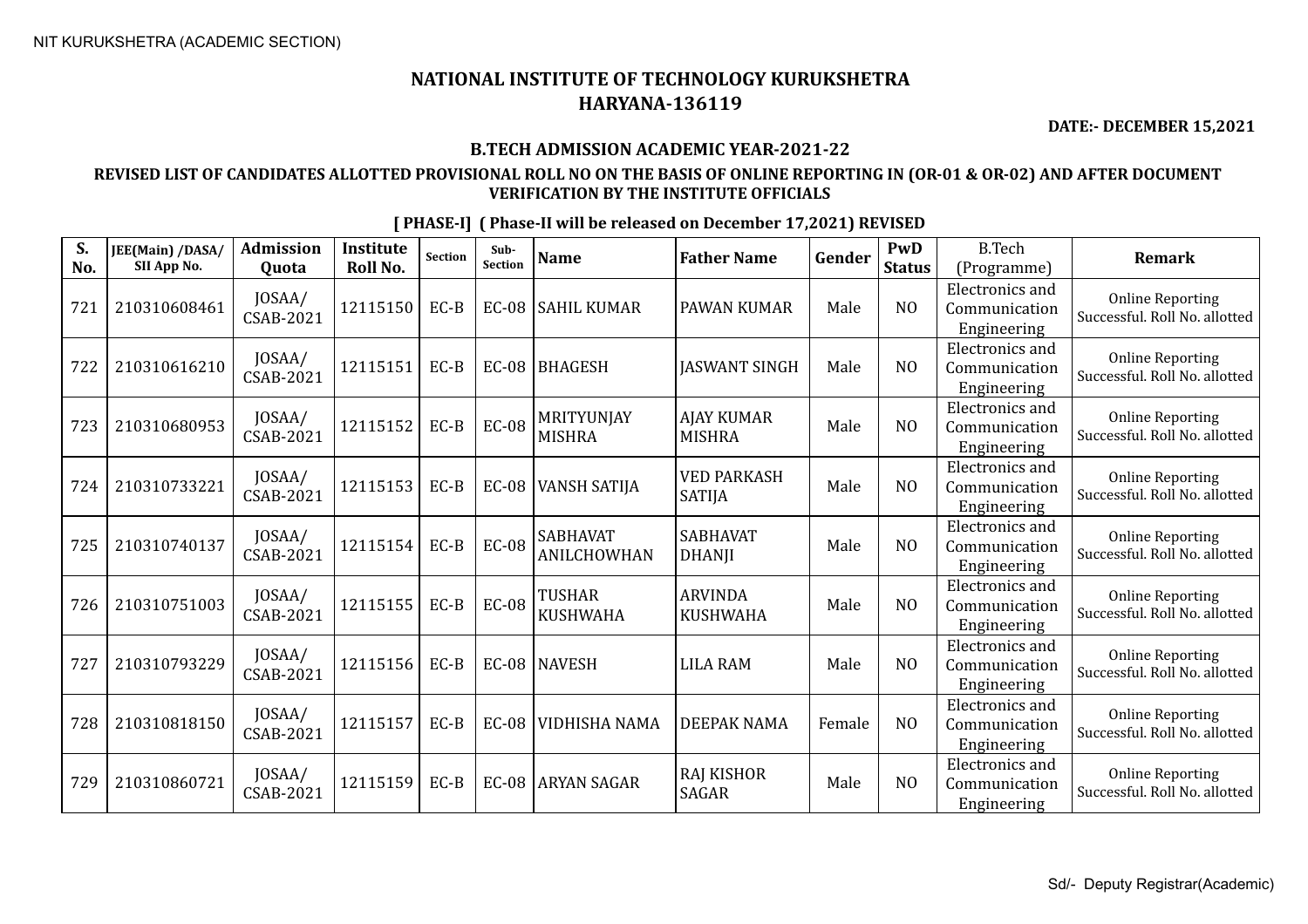**DATE:- DECEMBER 15,2021**

### **B.TECH ADMISSION ACADEMIC YEAR-2021-22**

## **REVISED LIST OF CANDIDATES ALLOTTED PROVISIONAL ROLL NO ON THE BASIS OF ONLINE REPORTING IN (OR-01 & OR-02) AND AFTER DOCUMENT VERIFICATION BY THE INSTITUTE OFFICIALS**

| S.<br>No. | JEE(Main) /DASA/<br>SII App No. | Admission<br>Quota         | <b>Institute</b><br>Roll No. | Section | Sub-<br><b>Section</b> | <b>Name</b>                         | <b>Father Name</b>                 | Gender | PwD<br><b>Status</b> | <b>B.Tech</b><br>(Programme)                           | <b>Remark</b>                                            |
|-----------|---------------------------------|----------------------------|------------------------------|---------|------------------------|-------------------------------------|------------------------------------|--------|----------------------|--------------------------------------------------------|----------------------------------------------------------|
| 730       | 210310866385                    | JOSAA/<br>CSAB-2021        | 12115160                     | $EC-B$  | $EC-08$                | <b>VISHNU KUMAR</b>                 | <b>SITARAM</b><br><b>BAKOLIYA</b>  | Male   | NO                   | Electronics and<br>Communication<br>Engineering        | <b>Online Reporting</b><br>Successful. Roll No. allotted |
| 731       | 210330087144                    | JOSAA/<br>CSAB-2021        | 12115161                     | $EC-B$  | $EC-08$                | MOHIT RAJPUT                        | <b>SIYARAM</b>                     | Male   | N <sub>O</sub>       | Electronics and<br>Communication<br>Engineering        | <b>Online Reporting</b><br>Successful. Roll No. allotted |
| 732       | 210310069885                    | JOSAA/<br>CSAB-2021        | 12115162                     | $EC-B$  |                        | EC-08 DIKSHA                        | ANUJ                               | Female | N <sub>O</sub>       | <b>Electronics</b> and<br>Communication<br>Engineering | <b>Online Reporting</b><br>Successful. Roll No. allotted |
| 733       | 210310124479                    | JOSAA/<br>CSAB-2021        | 12115163                     | $EC-B$  | EC-08 SAHIL            |                                     | <b>VIRENDER</b>                    | Male   | N <sub>O</sub>       | Electronics and<br>Communication<br>Engineering        | <b>Online Reporting</b><br>Successful. Roll No. allotted |
| 734       | 210310796159                    | JOSAA/<br>CSAB-2021        | 12115164                     | $EC-B$  | <b>EC-08</b>           | <b>PRADEEP SINGH</b>                | <b>JEEVAN SINGH</b>                | Male   | N <sub>O</sub>       | <b>Electronics and</b><br>Communication<br>Engineering | <b>Online Reporting</b><br>Successful. Roll No. allotted |
| 735       | Q/Wel/855/2/2<br>021            | JOSAA/<br><b>CSAB-2021</b> | 12135001                     | $EC-B$  | <b>EC-08</b>           | <b>SIMRAN BHATIA</b>                | <b>SMT ANJANA</b><br><b>BHATIA</b> | Female | NO                   | <b>Electronics and</b><br>Communication<br>Engineering | <b>Online Reporting</b><br>Successful. Roll No. allotted |
| 736       | 210310000269                    | JOSAA/<br>CSAB-2021        | 12113001                     | IT-A    | $IT-01$                | <b>ROHIT</b>                        | <b>VEER SINGH</b>                  | Male   | N <sub>O</sub>       | Information<br>Technology                              | <b>Online Reporting</b><br>Successful. Roll No. allotted |
| 737       | 210310005464                    | JOSAA/<br>CSAB-2021        | 12113002                     | IT-A    | $IT-01$                | MAIDHAMPALLY<br><b>VED RECHARLA</b> | MAIDHAMPALLY<br>SHASHIKANTH        | Male   | NO                   | Information<br>Technology                              | <b>Online Reporting</b><br>Successful. Roll No. allotted |
| 738       | 210310005774                    | JOSAA/<br>CSAB-2021        | 12113003                     | IT-A    | $IT-01$                | PRABHAT KUMAR                       | KALIKA PRASAD                      | Male   | N <sub>O</sub>       | Information<br>Technology                              | <b>Online Reporting</b><br>Successful. Roll No. allotted |
| 739       | 210310012392                    | JOSAA/<br>CSAB-2021        | 12113004                     | IT-A    | $IT-01$                | PRIYANSHU<br><b>KUMAR SAH</b>       | RAJKUMAR SAH                       | Male   | N <sub>O</sub>       | Information<br>Technology                              | <b>Online Reporting</b><br>Successful. Roll No. allotted |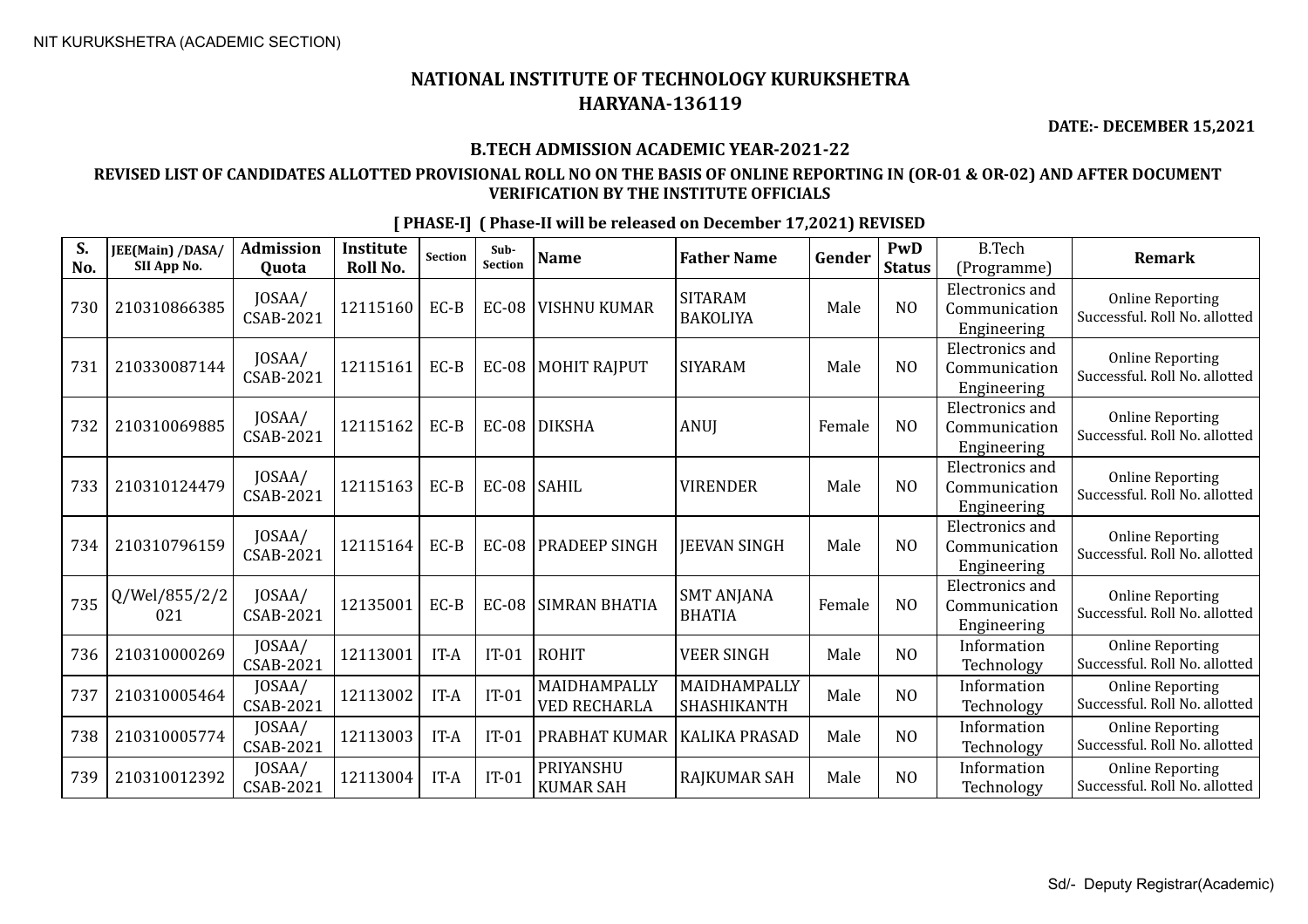**DATE:- DECEMBER 15,2021**

### **B.TECH ADMISSION ACADEMIC YEAR-2021-22**

## **REVISED LIST OF CANDIDATES ALLOTTED PROVISIONAL ROLL NO ON THE BASIS OF ONLINE REPORTING IN (OR-01 & OR-02) AND AFTER DOCUMENT VERIFICATION BY THE INSTITUTE OFFICIALS**

| S.<br>No. | JEE(Main) /DASA/<br>SII App No. | <b>Admission</b><br>Quota  | <b>Institute</b><br><b>Roll No.</b> | <b>Section</b> | Sub-<br><b>Section</b> | <b>Name</b>                      | <b>Father Name</b>                  | Gender | <b>PwD</b><br><b>Status</b> | <b>B.Tech</b><br>(Programme) | <b>Remark</b>                                            |
|-----------|---------------------------------|----------------------------|-------------------------------------|----------------|------------------------|----------------------------------|-------------------------------------|--------|-----------------------------|------------------------------|----------------------------------------------------------|
| 740       | 210310016425                    | JOSAA/<br>CSAB-2021        | 12113005                            | IT-A           | $IT-01$                | <b>ISHAN VORA</b>                | <b>BHAVESH VORA</b>                 | Male   | N <sub>O</sub>              | Information<br>Technology    | <b>Online Reporting</b><br>Successful. Roll No. allotted |
| 741       | 210310017420                    | JOSAA/<br>CSAB-2021        | 12113006                            | IT-A           | $IT-01$                | <b>ARYAMAN</b><br><b>SINGLA</b>  | <b>LALIT SINGLA</b>                 | Male   | NO                          | Information<br>Technology    | <b>Online Reporting</b><br>Successful. Roll No. allotted |
| 742       | 210310018797                    | JOSAA/<br><b>CSAB-2021</b> | 12113007                            | IT-A           | $IT-01$                | <b>KANISHKA</b>                  | <b>VIPIN KUMAR</b><br><b>BANSAL</b> | Female | N <sub>O</sub>              | Information<br>Technology    | <b>Online Reporting</b><br>Successful. Roll No. allotted |
| 743       | 210310027548                    | JOSAA/<br>CSAB-2021        | 12113008                            | IT-A           | $IT-01$                | <b>DEEPAK</b>                    | <b>GOPI RAM</b>                     | Male   | N <sub>O</sub>              | Information<br>Technology    | <b>Online Reporting</b><br>Successful. Roll No. allotted |
| 744       | 210310028597                    | JOSAA/<br>CSAB-2021        | 12113009                            | IT-A           | $IT-01$                | <b>AAYUSH KUNTAL</b>             | <b>OMVIR SINGH</b>                  | Male   | N <sub>O</sub>              | Information<br>Technology    | <b>Online Reporting</b><br>Successful. Roll No. allotted |
| 745       | 210310030829                    | JOSAA/<br><b>CSAB-2021</b> | 12113010                            | IT-A           | $IT-01$                | <b>SPARSH JAIN</b>               | <b>LATE MANOJ</b><br><b>IAIN</b>    | Male   | N <sub>O</sub>              | Information<br>Technology    | <b>Online Reporting</b><br>Successful. Roll No. allotted |
| 746       | 210310031394                    | JOSAA/<br><b>CSAB-2021</b> | 12113011                            | IT-A           | $IT-01$                | <b>ANSHIKA</b>                   | <b>RAJ KUMAR</b><br><b>PRASAD</b>   | Female | N <sub>O</sub>              | Information<br>Technology    | <b>Online Reporting</b><br>Successful. Roll No. allotted |
| 747       | 210310031430                    | JOSAA/<br>CSAB-2021        | 12113012                            | IT-A           | $IT-01$                | <b>ADITYA</b><br><b>BHARDWAJ</b> | <b>DUDHNATH</b><br><b>BHARDWAI</b>  | Male   | N <sub>O</sub>              | Information<br>Technology    | <b>Online Reporting</b><br>Successful. Roll No. allotted |
| 748       | 210310031688                    | JOSAA/<br>CSAB-2021        | 12113013                            | IT-A           | $IT-01$                | <b>RAMAN</b>                     | <b>KRISHAN</b><br><b>KUMAR</b>      | Male   | N <sub>O</sub>              | Information<br>Technology    | <b>Online Reporting</b><br>Successful. Roll No. allotted |
| 749       | 210310031812                    | JOSAA/<br><b>CSAB-2021</b> | 12113014                            | IT-A           | $IT-01$                | <b>BHAVAY GOEL</b>               | YOGESH KUMAR                        | Male   | N <sub>O</sub>              | Information<br>Technology    | <b>Online Reporting</b><br>Successful. Roll No. allotted |
| 750       | 210310041648                    | JOSAA/<br>CSAB-2021        | 12113015                            | IT-A           | $IT-01$                | SAVYASACHI                       | <b>ASHOK KUMAR</b>                  | Male   | N <sub>O</sub>              | Information<br>Technology    | <b>Online Reporting</b><br>Successful. Roll No. allotted |
| 751       | 210310042420                    | JOSAA/<br>CSAB-2021        | 12113016                            | IT-A           | $IT-01$                | PRIYANKA                         | <b>VED PRAKASH</b>                  | Female | NO                          | Information<br>Technology    | <b>Online Reporting</b><br>Successful. Roll No. allotted |
| 752       | 210310042969                    | JOSAA/<br>CSAB-2021        | 12113017                            | IT-A           | $IT-01$                | VAIBHAV<br><b>CHAWLA</b>         | <b>SUNIL KUMAR</b><br><b>CHAWLA</b> | Male   | N <sub>O</sub>              | Information<br>Technology    | <b>Online Reporting</b><br>Successful. Roll No. allotted |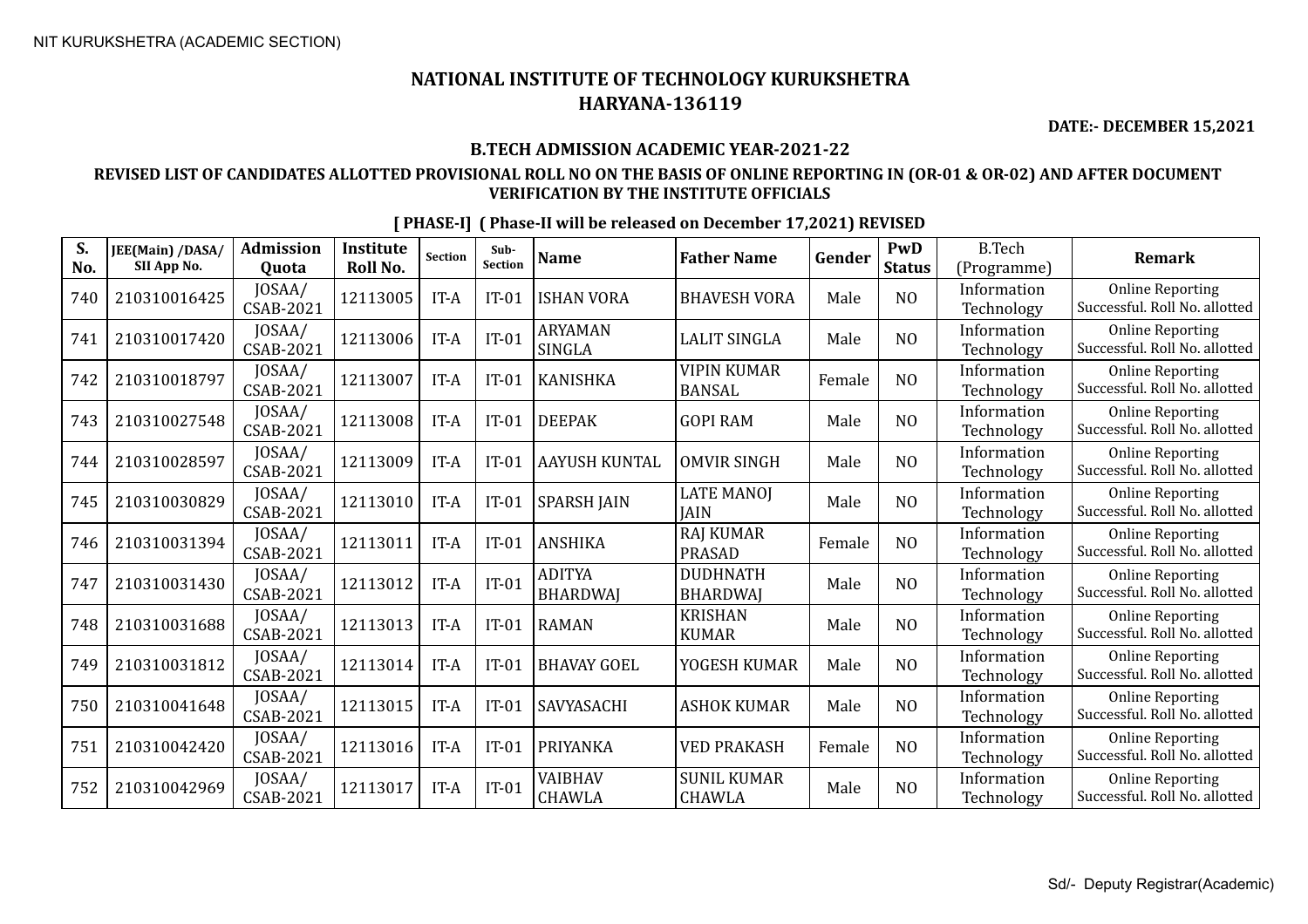**DATE:- DECEMBER 15,2021**

## **B.TECH ADMISSION ACADEMIC YEAR-2021-22**

## **REVISED LIST OF CANDIDATES ALLOTTED PROVISIONAL ROLL NO ON THE BASIS OF ONLINE REPORTING IN (OR-01 & OR-02) AND AFTER DOCUMENT VERIFICATION BY THE INSTITUTE OFFICIALS**

| S.<br>No. | JEE(Main) /DASA/<br>SII App No. | <b>Admission</b><br>Quota  | <b>Institute</b><br>Roll No. | Section | Sub-<br><b>Section</b> | <b>Name</b>                               | <b>Father Name</b>                              | Gender | PwD<br><b>Status</b> | <b>B.Tech</b><br>(Programme) | <b>Remark</b>                                            |
|-----------|---------------------------------|----------------------------|------------------------------|---------|------------------------|-------------------------------------------|-------------------------------------------------|--------|----------------------|------------------------------|----------------------------------------------------------|
| 753       | 210310043796                    | JOSAA/<br>CSAB-2021        | 12113018                     | IT-A    | $IT-01$                | RAHUL SILONIYA                            | <b>IAGDISH</b>                                  | Male   | N <sub>O</sub>       | Information<br>Technology    | <b>Online Reporting</b><br>Successful. Roll No. allotted |
| 754       | 210310049104                    | JOSAA/<br>CSAB-2021        | 12113022                     | IT-A    | $IT-01$                | PRATIBHA YADAV                            | YOGENDER<br><b>SINGH</b>                        | Female | N <sub>O</sub>       | Information<br>Technology    | <b>Online Reporting</b><br>Successful. Roll No. allotted |
| 755       | 210310118048                    | JOSAA/<br>CSAB-2021        | 12113055                     | IT-A    | $IT-01$                | <b>BHARAT KUMAR</b><br><b>PURWAR</b>      | <b>PRADEEP</b><br><b>KUMAR</b><br><b>PURWAR</b> | Male   | <b>YES</b>           | Information<br>Technology    | <b>Online Reporting</b><br>Successful. Roll No. allotted |
| 756       | 210310332732                    | JOSAA/<br>CSAB-2021        | 12113111                     | IT-A    | $IT-01$                | <b>SHIV NARAYAN</b><br><b>KUMAR YADAV</b> | <b>KAILASH YADAV</b>                            | Male   | <b>YES</b>           | Information<br>Technology    | <b>Online Reporting</b><br>Successful. Roll No. allotted |
| 757       | 210310044017                    | JOSAA/<br>CSAB-2021        | 12113019                     | IT-A    | $IT-02$                | <b>AMIT KUMAR</b>                         | <b>NARSI RAM</b>                                | Male   | N <sub>O</sub>       | Information<br>Technology    | <b>Online Reporting</b><br>Successful. Roll No. allotted |
| 758       | 210310046206                    | JOSAA/<br><b>CSAB-2021</b> | 12113020                     | IT-A    | $IT-02$                | UJJWAL JAIN                               | <b>SATISH JAIN</b>                              | Male   | N <sub>O</sub>       | Information<br>Technology    | <b>Online Reporting</b><br>Successful. Roll No. allotted |
| 759       | 210310048628                    | JOSAA/<br>CSAB-2021        | 12113021                     | IT-A    | $IT-02$                | RAHUL SEHGAL                              | <b>BANWARI LAL</b>                              | Male   | N <sub>O</sub>       | Information<br>Technology    | <b>Online Reporting</b><br>Successful. Roll No. allotted |
| 760       | 210310054473                    | JOSAA/<br>CSAB-2021        | 12113023                     | IT-A    | $IT-02$                | <b>TUMMA</b><br><b>ANUROOP</b>            | <b>TUMMA</b><br><b>PRASANNA</b><br><b>KUMAR</b> | Male   | N <sub>O</sub>       | Information<br>Technology    | <b>Online Reporting</b><br>Successful. Roll No. allotted |
| 761       | 210310057512                    | JOSAA/<br><b>CSAB-2021</b> | 12113024                     | IT-A    | $IT-02$                | <b>VIVEK SHARMA</b>                       | <b>MOHAN SHYAM</b><br><b>SHARMA</b>             | Male   | N <sub>O</sub>       | Information<br>Technology    | <b>Online Reporting</b><br>Successful. Roll No. allotted |
| 762       | 210310057537                    | JOSAA/<br><b>CSAB-2021</b> | 12113025                     | IT-A    | $IT-02$                | VAIBHAV BAJPAI                            | <b>SUSHIL BAJPAI</b>                            | Male   | N <sub>O</sub>       | Information<br>Technology    | <b>Online Reporting</b><br>Successful. Roll No. allotted |
| 763       | 210310058242                    | JOSAA/<br>CSAB-2021        | 12113026                     | IT-A    | $IT-02$                | SAUBHAGYA<br><b>SINGH</b>                 | <b>DHARMENDRA</b><br><b>SINGH</b>               | Male   | N <sub>O</sub>       | Information<br>Technology    | <b>Online Reporting</b><br>Successful. Roll No. allotted |
| 764       | 210310058959                    | JOSAA/<br>CSAB-2021        | 12113027                     | IT-A    | $IT-02$                | AAYUSH GARG                               | ANUJ GARG                                       | Male   | N <sub>O</sub>       | Information<br>Technology    | <b>Online Reporting</b><br>Successful. Roll No. allotted |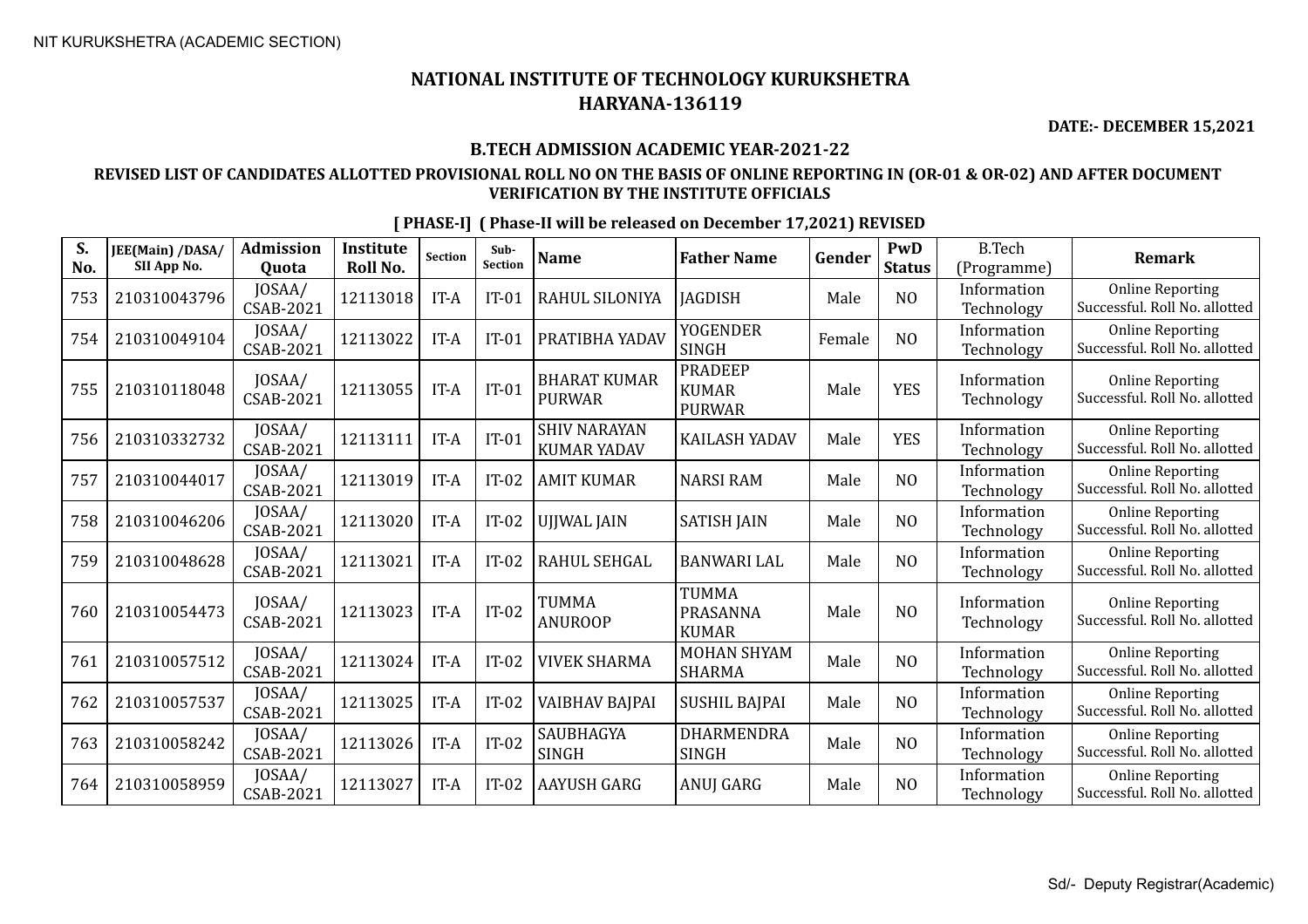**DATE:- DECEMBER 15,2021**

## **B.TECH ADMISSION ACADEMIC YEAR-2021-22**

## **REVISED LIST OF CANDIDATES ALLOTTED PROVISIONAL ROLL NO ON THE BASIS OF ONLINE REPORTING IN (OR-01 & OR-02) AND AFTER DOCUMENT VERIFICATION BY THE INSTITUTE OFFICIALS**

| S.<br>No. | JEE(Main) /DASA/<br>SII App No. | <b>Admission</b><br>Quota  | <b>Institute</b><br>Roll No. | <b>Section</b> | Sub-<br><b>Section</b> | <b>Name</b>                    | <b>Father Name</b>                  | Gender | PwD<br><b>Status</b> | <b>B.Tech</b><br>(Programme) | <b>Remark</b>                                            |
|-----------|---------------------------------|----------------------------|------------------------------|----------------|------------------------|--------------------------------|-------------------------------------|--------|----------------------|------------------------------|----------------------------------------------------------|
| 765       | 210310059972                    | JOSAA/<br><b>CSAB-2021</b> | 12113028                     | IT-A           | $IT-02$                | YOGITA YADAV                   | <b>RAKESH KUMAR</b><br>YADAV        | Female | NO                   | Information<br>Technology    | <b>Online Reporting</b><br>Successful. Roll No. allotted |
| 766       | 210310062811                    | JOSAA/<br>CSAB-2021        | 12113029                     | IT-A           | $IT-02$                | HARSHVARDHAN                   | <b>MANOJ KUMAR</b>                  | Male   | N <sub>O</sub>       | Information<br>Technology    | <b>Online Reporting</b><br>Successful. Roll No. allotted |
| 767       | 210310063892                    | JOSAA/<br>CSAB-2021        | 12113030                     | IT-A           | $IT-02$                | <b>SAMEER KAUSHIK</b>          | <b>JAIPRAKASH</b><br><b>KAUSHIK</b> | Male   | N <sub>O</sub>       | Information<br>Technology    | <b>Online Reporting</b><br>Successful. Roll No. allotted |
| 768       | 210310065842                    | JOSAA/<br>CSAB-2021        | 12113031                     | IT-A           | $IT-02$                | <b>LALIT GIDWANI</b>           | <b>MANOJ GIDWANI</b>                | Male   | N <sub>O</sub>       | Information<br>Technology    | <b>Online Reporting</b><br>Successful. Roll No. allotted |
| 769       | 210310072280                    | JOSAA/<br>CSAB-2021        | 12113032                     | IT-A           | $IT-02$                | KISHLESH KUMAR<br><b>SINGH</b> | <b>JAYANT KUMAR</b><br><b>SINGH</b> | Male   | N <sub>O</sub>       | Information<br>Technology    | <b>Online Reporting</b><br>Successful. Roll No. allotted |
| 770       | 210310073543                    | JOSAA/<br>CSAB-2021        | 12113033                     | IT-A           | $IT-02$                | AYUSHI<br>AGGARWAL             | <b>VIRENDER GARG</b>                | Female | N <sub>O</sub>       | Information<br>Technology    | <b>Online Reporting</b><br>Successful. Roll No. allotted |
| 771       | 210310073750                    | JOSAA/<br><b>CSAB-2021</b> | 12113034                     | IT-A           | $IT-02$                | <b>ARPIT YADAV</b>             | <b>JAY PRAKASH</b><br>YADAV         | Male   | N <sub>O</sub>       | Information<br>Technology    | <b>Online Reporting</b><br>Successful. Roll No. allotted |
| 772       | 210310075061                    | JOSAA/<br><b>CSAB-2021</b> | 12113035                     | IT-A           | $IT-02$                | L NIKHIL SRI<br><b>KRISHNA</b> | <b>L RAMKUMAR</b>                   | Male   | NO                   | Information<br>Technology    | <b>Online Reporting</b><br>Successful. Roll No. allotted |
| 773       | 210310076280                    | JOSAA/<br><b>CSAB-2021</b> | 12113036                     | IT-A           | $IT-02$                | GAURAV                         | <b>RAJKUMAR</b>                     | Male   | N <sub>O</sub>       | Information<br>Technology    | <b>Online Reporting</b><br>Successful. Roll No. allotted |
| 774       | 210310077543                    | JOSAA/<br>CSAB-2021        | 12113037                     | IT-A           | $IT-02$                | DEEPALI JHA                    | <b>RAMESH KUMAR</b><br><b>IHA</b>   | Female | N <sub>O</sub>       | Information<br>Technology    | <b>Online Reporting</b><br>Successful. Roll No. allotted |
| 775       | 210310081636                    | JOSAA/<br>CSAB-2021        | 12113038                     | IT-A           | $IT-02$                | TRIJAL SHARMA                  | PAWAN KUMAR<br><b>SHARMA</b>        | Male   | N <sub>O</sub>       | Information<br>Technology    | <b>Online Reporting</b><br>Successful. Roll No. allotted |
| 776       | 210310098579                    | JOSAA/<br>CSAB-2021        | 12113047                     | IT-A           | $IT-02$                | <b>NISHTHA</b>                 | <b>NEERAJ PAHUJA</b>                | Female | <b>YES</b>           | Information<br>Technology    | <b>Online Reporting</b><br>Successful. Roll No. allotted |
| 777       | 210310483571                    | JOSAA/<br><b>CSAB-2021</b> | 12113134                     | IT-A           | $IT-02$                | <b>HARSH KUMAR</b>             | <b>BALWAN SINGH</b>                 | Male   | <b>YES</b>           | Information<br>Technology    | <b>Online Reporting</b><br>Successful. Roll No. allotted |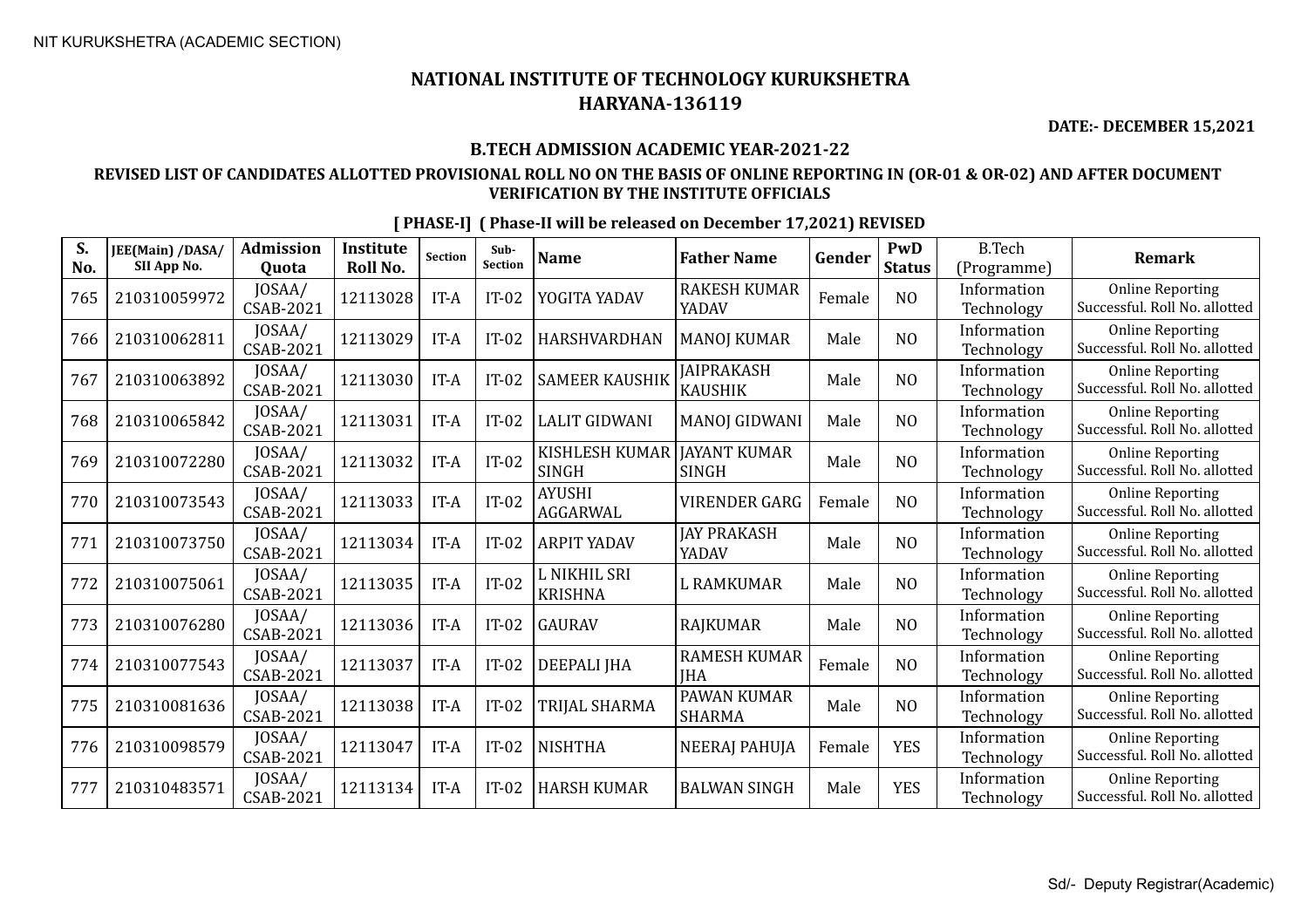**DATE:- DECEMBER 15,2021**

## **B.TECH ADMISSION ACADEMIC YEAR-2021-22**

## **REVISED LIST OF CANDIDATES ALLOTTED PROVISIONAL ROLL NO ON THE BASIS OF ONLINE REPORTING IN (OR-01 & OR-02) AND AFTER DOCUMENT VERIFICATION BY THE INSTITUTE OFFICIALS**

| S.<br>No. | JEE(Main) /DASA/<br>SII App No. | <b>Admission</b><br>Quota  | <b>Institute</b><br><b>Roll No.</b> | <b>Section</b> | Sub-<br><b>Section</b> | <b>Name</b>                          | <b>Father Name</b>                  | Gender | PwD<br><b>Status</b> | <b>B.Tech</b><br>(Programme) | <b>Remark</b>                                            |
|-----------|---------------------------------|----------------------------|-------------------------------------|----------------|------------------------|--------------------------------------|-------------------------------------|--------|----------------------|------------------------------|----------------------------------------------------------|
| 778       | 210310082411                    | JOSAA/<br>CSAB-2021        | 12113039                            | IT-A           | $IT-03$                | <b>UTKARSHH</b><br><b>RAJAN IYER</b> | <b>RAJAN IYER</b>                   | Male   | N <sub>O</sub>       | Information<br>Technology    | <b>Online Reporting</b><br>Successful. Roll No. allotted |
| 779       | 210310088017                    | JOSAA/<br>CSAB-2021        | 12113040                            | IT-A           | $IT-03$                | HIMANSHU<br><b>SHEKHAR</b>           | YUGAL KISHORE<br><b>MEHTA</b>       | Male   | N <sub>O</sub>       | Information<br>Technology    | <b>Online Reporting</b><br>Successful. Roll No. allotted |
| 780       | 210310088631                    | JOSAA/<br>CSAB-2021        | 12113041                            | IT-A           | $IT-03$                | <b>SANYAM</b>                        | <b>SURINDER</b>                     | Male   | N <sub>O</sub>       | Information<br>Technology    | <b>Online Reporting</b><br>Successful. Roll No. allotted |
| 781       | 210310088891                    | JOSAA/<br>CSAB-2021        | 12113042                            | IT-A           | $IT-03$                | <b>GAURAV JHINGTA</b>                | <b>NEEM CHAND</b><br><b>JHINGTA</b> | Male   | N <sub>O</sub>       | Information<br>Technology    | <b>Online Reporting</b><br>Successful. Roll No. allotted |
| 782       | 210310089022                    | JOSAA/<br>CSAB-2021        | 12113043                            | IT-A           | $IT-03$                | <b>ROHIT KUMAR</b>                   | <b>BALRAJ SINGH</b>                 | Male   | N <sub>O</sub>       | Information<br>Technology    | <b>Online Reporting</b><br>Successful. Roll No. allotted |
| 783       | 210310089352                    | JOSAA/<br><b>CSAB-2021</b> | 12113044                            | IT-A           | $IT-03$                | ADITYA SHARMA                        | <b>RAKESH KUMAR</b>                 | Male   | N <sub>O</sub>       | Information<br>Technology    | <b>Online Reporting</b><br>Successful. Roll No. allotted |
| 784       | 210310090361                    | JOSAA/<br>CSAB-2021        | 12113045                            | IT-A           | $IT-03$                | <b>ROSHAN KUMAR</b><br>YADAV         | <b>RAM NARAYAN</b><br>YADAV         | Male   | N <sub>O</sub>       | Information<br>Technology    | <b>Online Reporting</b><br>Successful. Roll No. allotted |
| 785       | 210310098502                    | JOSAA/<br><b>CSAB-2021</b> | 12113046                            | IT-A           | $IT-03$                | YASH YADAV                           | <b>BHUDEV</b>                       | Male   | N <sub>O</sub>       | Information<br>Technology    | <b>Online Reporting</b><br>Successful. Roll No. allotted |
| 786       | 210310099323                    | JOSAA/<br><b>CSAB-2021</b> | 12113048                            | IT-A           | $IT-03$                | <b>SHATAKSHI</b><br>SRIVASTAVA       | <b>ASHISH</b>                       | Female | N <sub>O</sub>       | Information<br>Technology    | <b>Online Reporting</b><br>Successful. Roll No. allotted |
| 787       | 210310108839                    | JOSAA/<br>CSAB-2021        | 12113049                            | IT-A           | $IT-03$                | NIKHIL GARG                          | <b>SANDEEP</b><br><b>KUMAR</b>      | Male   | N <sub>O</sub>       | Information<br>Technology    | <b>Online Reporting</b><br>Successful. Roll No. allotted |
| 788       | 210310109042                    | JOSAA/<br>CSAB-2021        | 12113050                            | IT-A           | $IT-03$                | <b>SUDIP DAS</b>                     | <b>SRIBATSHA DAS</b>                | Male   | N <sub>O</sub>       | Information<br>Technology    | <b>Online Reporting</b><br>Successful. Roll No. allotted |
| 789       | 210310114043                    | JOSAA/<br>CSAB-2021        | 12113051                            | IT-A           | $IT-03$                | <b>ANUSHKA</b><br><b>MOHAN</b>       | <b>VIVEK MOHAN</b><br>PRASAD        | Female | N <sub>O</sub>       | Information<br>Technology    | <b>Online Reporting</b><br>Successful. Roll No. allotted |
| 790       | 210310115822                    | JOSAA/<br>CSAB-2021        | 12113052                            | IT-A           | $IT-03$                | <b>CHIRAG GARG</b>                   | <b>MANOJ KUMAR</b>                  | Male   | NO                   | Information<br>Technology    | <b>Online Reporting</b><br>Successful. Roll No. allotted |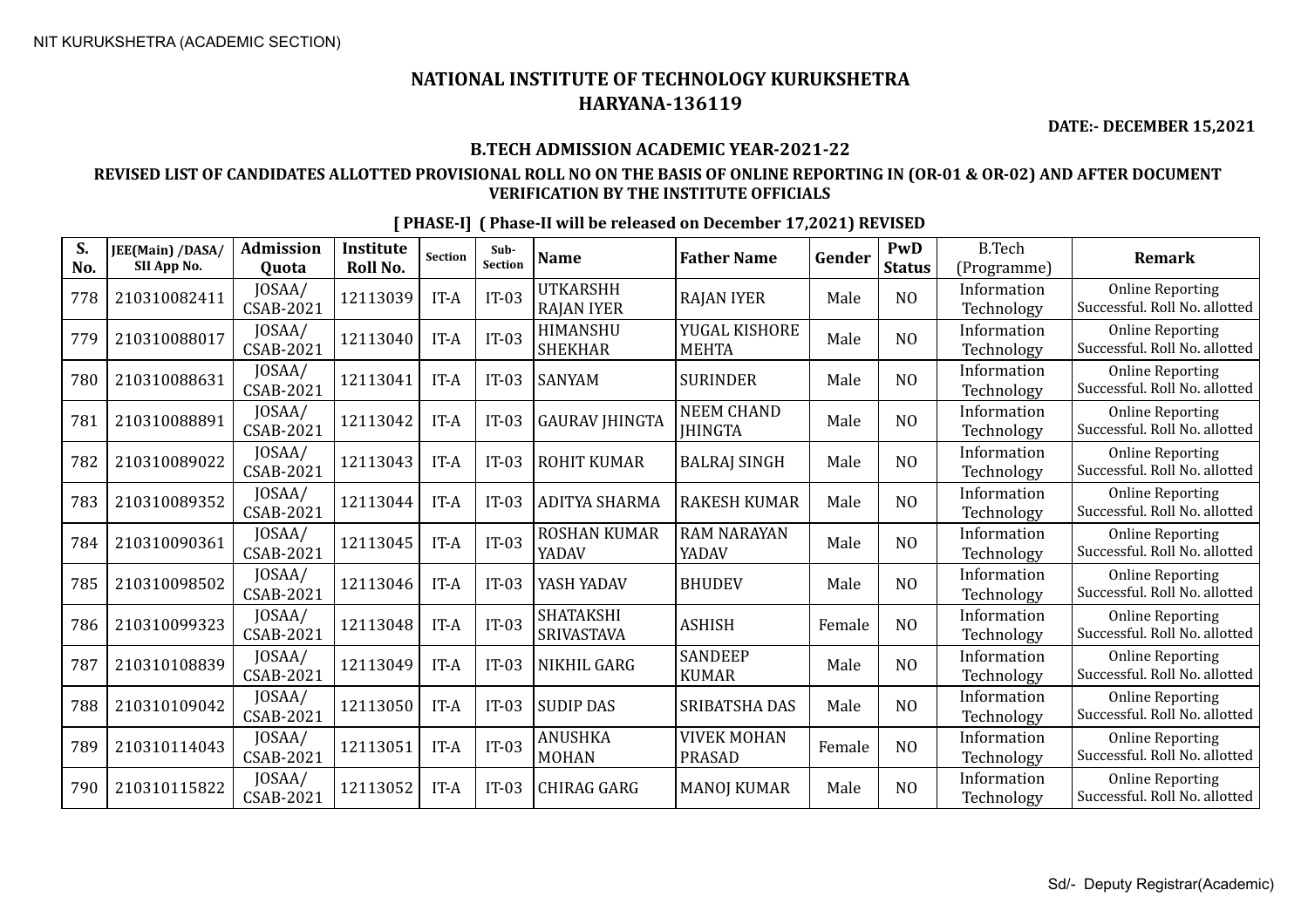**DATE:- DECEMBER 15,2021**

## **B.TECH ADMISSION ACADEMIC YEAR-2021-22**

## **REVISED LIST OF CANDIDATES ALLOTTED PROVISIONAL ROLL NO ON THE BASIS OF ONLINE REPORTING IN (OR-01 & OR-02) AND AFTER DOCUMENT VERIFICATION BY THE INSTITUTE OFFICIALS**

| S.<br>No. | JEE(Main) /DASA/<br>SII App No. | <b>Admission</b><br>Quota  | <b>Institute</b><br>Roll No. | <b>Section</b> | Sub-<br><b>Section</b> | <b>Name</b>                      | <b>Father Name</b>                    | Gender | PwD<br><b>Status</b> | <b>B.Tech</b><br>(Programme) | <b>Remark</b>                                            |
|-----------|---------------------------------|----------------------------|------------------------------|----------------|------------------------|----------------------------------|---------------------------------------|--------|----------------------|------------------------------|----------------------------------------------------------|
| 791       | 210310116171                    | JOSAA/<br>CSAB-2021        | 12113053                     | IT-A           | $IT-03$                | <b>KUNAL</b><br>MEHNDIRATTA      | <b>MEHTAB SINGH</b>                   | Male   | N <sub>O</sub>       | Information<br>Technology    | <b>Online Reporting</b><br>Successful. Roll No. allotted |
| 792       | 210310116452                    | JOSAA/<br>CSAB-2021        | 12113054                     | IT-A           | $IT-03$                | <b>NAMAN SINGHAL</b>             | <b>INDRAPRAKASH</b><br><b>GUPTA</b>   | Male   | N <sub>O</sub>       | Information<br>Technology    | <b>Online Reporting</b><br>Successful. Roll No. allotted |
| 793       | 210310118169                    | JOSAA/<br>CSAB-2021        | 12113056                     | IT-A           | $IT-03$                | NITISH KUMAR                     | <b>SURESH KUMAR</b>                   | Male   | N <sub>O</sub>       | Information<br>Technology    | <b>Online Reporting</b><br>Successful. Roll No. allotted |
| 794       | 210310119266                    | JOSAA/<br>CSAB-2021        | 12113057                     | IT-A           | $IT-03$                | <b>ROHIT KUMAR</b>               | <b>RADHE SHYAM</b>                    | Male   | NO                   | Information<br>Technology    | <b>Online Reporting</b><br>Successful. Roll No. allotted |
| 795       | 210310120739                    | JOSAA/<br>CSAB-2021        | 12113058                     | IT-A           | $IT-03$                | DHARMENDRA<br><b>KUMAR YADAV</b> | <b>RUDAL YADAV</b>                    | Male   | NO                   | Information<br>Technology    | <b>Online Reporting</b><br>Successful. Roll No. allotted |
| 796       | 210310144642                    | JOSAA/<br>CSAB-2021        | 12113068                     | IT-A           | $IT-03$                | PRANJALI<br><b>CHANDRA</b>       | <b>SAMANT DEO</b><br><b>CHANDRA</b>   | Female | N <sub>O</sub>       | Information<br>Technology    | <b>Online Reporting</b><br>Successful. Roll No. allotted |
| 797       | 210310147388                    | JOSAA/<br>CSAB-2021        | 12113069                     | IT-A           | $IT-03$                | AANCHAL                          | <b>GULSHAN</b><br><b>KUMAR</b>        | Female | NO                   | Information<br>Technology    | <b>Online Reporting</b><br>Successful. Roll No. allotted |
| 798       | 210310122839                    | JOSAA/<br>CSAB-2021        | 12113059                     | IT-A           | $IT-04$                | <b>SAHIL GUPTA</b>               | <b>MAHENDRA</b><br><b>KUMAR GUPTA</b> | Male   | N <sub>O</sub>       | Information<br>Technology    | <b>Online Reporting</b><br>Successful. Roll No. allotted |
| 799       | 210310129959                    | JOSAA/<br>CSAB-2021        | 12113060                     | IT-A           | $IT-04$                | <b>UTKARSH</b><br><b>PANDEY</b>  | <b>KRISHNA CHAND</b><br><b>PANDEY</b> | Male   | N <sub>O</sub>       | Information<br>Technology    | <b>Online Reporting</b><br>Successful. Roll No. allotted |
| 800       | 210310131203                    | JOSAA/<br><b>CSAB-2021</b> | 12113061                     | IT-A           | $IT-04$                | <b>GAURAV YADAV</b>              | <b>RAJESH KUMAR</b>                   | Male   | NO                   | Information<br>Technology    | <b>Online Reporting</b><br>Successful. Roll No. allotted |
| 801       | 210310131205                    | JOSAA/<br>CSAB-2021        | 12113062                     | IT-A           | $IT-04$                | <b>AYUSH SINGHAL</b>             | <b>BANKE BIHARI</b>                   | Male   | N <sub>O</sub>       | Information<br>Technology    | <b>Online Reporting</b><br>Successful. Roll No. allotted |
| 802       | 210310136221                    | JOSAA/<br>CSAB-2021        | 12113063                     | IT-A           | $IT-04$                | <b>ABHAY RAWAT</b>               | <b>RAJESH KUMAR</b>                   | Male   | N <sub>O</sub>       | Information<br>Technology    | <b>Online Reporting</b><br>Successful. Roll No. allotted |
| 803       | 210310136967                    | JOSAA/<br>CSAB-2021        | 12113064                     | IT-A           | $IT-04$                | <b>SUDHIR</b>                    | <b>AJAY KUMAR</b>                     | Male   | N <sub>0</sub>       | Information<br>Technology    | <b>Online Reporting</b><br>Successful. Roll No. allotted |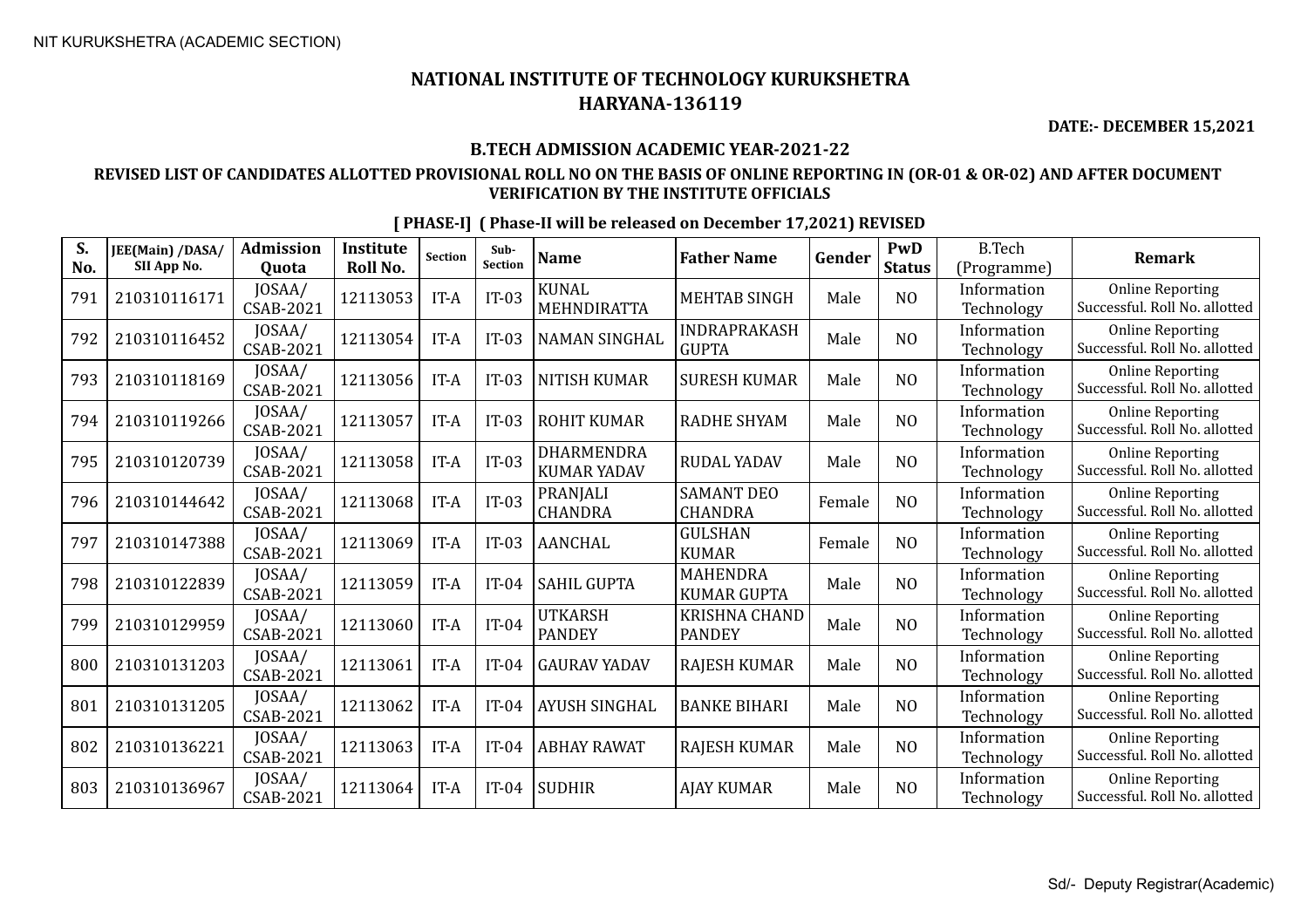**DATE:- DECEMBER 15,2021**

### **B.TECH ADMISSION ACADEMIC YEAR-2021-22**

## **REVISED LIST OF CANDIDATES ALLOTTED PROVISIONAL ROLL NO ON THE BASIS OF ONLINE REPORTING IN (OR-01 & OR-02) AND AFTER DOCUMENT VERIFICATION BY THE INSTITUTE OFFICIALS**

| S.<br>No. | JEE(Main) /DASA/<br>SII App No. | <b>Admission</b><br>Quota  | <b>Institute</b><br>Roll No. | <b>Section</b> | Sub-<br><b>Section</b> | <b>Name</b>                        | <b>Father Name</b>                   | Gender | PwD<br><b>Status</b> | <b>B.Tech</b><br>(Programme) | <b>Remark</b>                                            |
|-----------|---------------------------------|----------------------------|------------------------------|----------------|------------------------|------------------------------------|--------------------------------------|--------|----------------------|------------------------------|----------------------------------------------------------|
| 804       | 210310139472                    | JOSAA/<br>CSAB-2021        | 12113065                     | IT-A           | $IT-04$                | <b>AYUSH</b><br><b>BHARADWAJ</b>   | <b>CHANDRADEEP</b><br><b>DUBEY</b>   | Male   | NO                   | Information<br>Technology    | <b>Online Reporting</b><br>Successful. Roll No. allotted |
| 805       | 210310142087                    | JOSAA/<br>CSAB-2021        | 12113066                     | IT-A           | $IT-04$                | <b>VISHESH GARG</b>                | MR. SUNIL GARG                       | Male   | NO                   | Information<br>Technology    | <b>Online Reporting</b><br>Successful. Roll No. allotted |
| 806       | 210310142502                    | JOSAA/<br>CSAB-2021        | 12113067                     | IT-A           | $IT-04$                | <b>RATHOD</b><br><b>RAMCHANDER</b> | <b>RATHOD KESHU</b><br><b>NAIK</b>   | Male   | N <sub>O</sub>       | Information<br>Technology    | <b>Online Reporting</b><br>Successful. Roll No. allotted |
| 807       | 210310147673                    | JOSAA/<br>CSAB-2021        | 12113070                     | IT-A           | $IT-04$                | <b>MANISH</b>                      | <b>RAJKUMAR</b>                      | Male   | N <sub>O</sub>       | Information<br>Technology    | <b>Online Reporting</b><br>Successful. Roll No. allotted |
| 808       | 210310149838                    | JOSAA/<br>CSAB-2021        | 12113071                     | IT-A           | $IT-04$                | <b>HARSH BANSAL</b>                | <b>AJIT BANSAL</b>                   | Male   | NO                   | Information<br>Technology    | <b>Online Reporting</b><br>Successful. Roll No. allotted |
| 809       | 210310156805                    | JOSAA/<br>CSAB-2021        | 12113072                     | IT-A           | $IT-04$                | <b>MAYUR LOHIA</b>                 | <b>NARENDER</b><br><b>KUMAR</b>      | Male   | N <sub>O</sub>       | Information<br>Technology    | <b>Online Reporting</b><br>Successful. Roll No. allotted |
| 810       | 210310166222                    | JOSAA/<br>CSAB-2021        | 12113073                     | IT-A           | $IT-04$                | <b>HANSI BERI</b>                  | <b>HARISH</b><br><b>CHANDRA BERI</b> | Female | N <sub>O</sub>       | Information<br>Technology    | <b>Online Reporting</b><br>Successful. Roll No. allotted |
| 811       | 210310179485                    | JOSAA/<br>CSAB-2021        | 12113074                     | IT-A           | $IT-04$                | <b>ALOK JAISWAL</b>                | SANJAY JAISWAL                       | Male   | N <sub>O</sub>       | Information<br>Technology    | <b>Online Reporting</b><br>Successful. Roll No. allotted |
| 812       | 210310182064                    | JOSAA/<br>CSAB-2021        | 12113075                     | IT-A           | $IT-04$                | <b>RACHIT GOEL</b>                 | <b>SANJAY KUMAR</b><br><b>GUPTA</b>  | Male   | N <sub>O</sub>       | Information<br>Technology    | <b>Online Reporting</b><br>Successful. Roll No. allotted |
| 813       | 210310183378                    | JOSAA/<br><b>CSAB-2021</b> | 12113076                     | IT-A           | $IT-04$                | <b>SAKSHAM</b><br>MITTAL           | <b>SUKHBIR</b><br>PRASAD MITTAL      | Male   | N <sub>O</sub>       | Information<br>Technology    | <b>Online Reporting</b><br>Successful. Roll No. allotted |
| 814       | 210310183549                    | JOSAA/<br>CSAB-2021        | 12113077                     | IT-A           | $IT-04$                | ARIDAMAN SINGH                     | <b>YOGENDRA</b><br><b>SINGH</b>      | Male   | N <sub>O</sub>       | Information<br>Technology    | <b>Online Reporting</b><br>Successful. Roll No. allotted |
| 815       | 210310183682                    | JOSAA/<br>CSAB-2021        | 12113078                     | IT-A           | $IT-04$                | <b>GOVIND JI</b>                   | <b>RANJIT KUMAR</b>                  | Male   | N <sub>O</sub>       | Information<br>Technology    | <b>Online Reporting</b><br>Successful. Roll No. allotted |
| 816       | 210310190937                    | JOSAA/<br>CSAB-2021        | 12113083                     | IT-A           | $IT-04$                | <b>SHRUTI</b>                      | <b>VIJAY KUMAR</b>                   | Female | N <sub>0</sub>       | Information<br>Technology    | <b>Online Reporting</b><br>Successful. Roll No. allotted |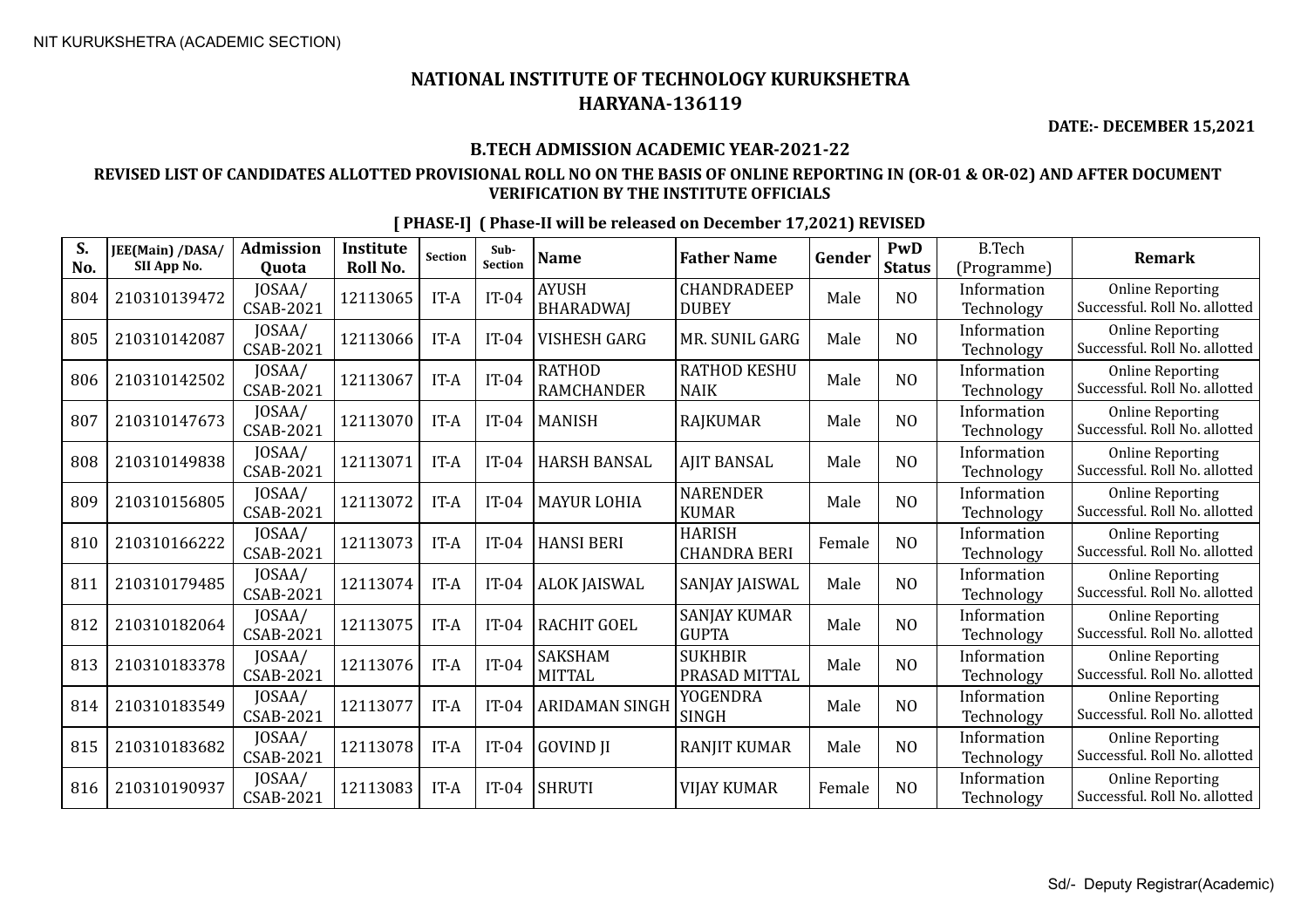829 210310225796 JOSAA/

**S. No.**

## **NATIONAL INSTITUTE OF TECHNOLOGY KURUKSHETRA HARYANA-136119**

**DATE:- DECEMBER 15,2021**

#### **B.TECH ADMISSION ACADEMIC YEAR-2021-22**

### **REVISED LIST OF CANDIDATES ALLOTTED PROVISIONAL ROLL NO ON THE BASIS OF ONLINE REPORTING IN (OR-01 & OR-02) AND AFTER DOCUMENT VERIFICATION BY THE INSTITUTE OFFICIALS**

**JEE(Main) /DASA/ SII App No. Admission Quota Institute Roll No.** Section **Sub-**<br>Section **Sub- Name Father Name Gender PWD Status** B.Tech (Programme) **Remark** 817 210310222822 JOSAA/ JOSAA/ 12113090 | IT-A | IT-04 | YATEE SUKHANI | VINAY SUKHANI | Female | NO | Information<br>CSAB-2021 | 12113090 | IT-A | IT-04 | YATEE SUKHANI | VINAY SUKHANI | Female | NO | Information Technology Online Reporting Successful. Roll No. allotted <sup>818</sup> <sup>210310266274</sup> JOSAA/ CSAB-2021 <sup>12113095</sup> IT-A IT-04 **KONDEPUDI** HARSHINI PRIYANKA KONDEPUDI KONDEPUDI | Female NO | Information<br>RAMAKRISHNA Female NO | Technology Technology Online Reporting Successful. Roll No. allotted  $819 \left| 210310184749 \right|$  JOSAA/  $\begin{array}{c|c|c|c} \text{JOSAA/} & 12113079 & \text{IT-B} & \text{IT-05} & \text{SOWESH KHARE} & \text{SANJAY KHARE} & \text{Male} & \text{NO} & \text{Information} \end{array}$ Technology Online Reporting Successful. Roll No. allotted  $820$  210310185784  $\Big|\begin{array}{c} 10SAA/ \\ CSAB-2021 \end{array}\Big|$ JOSAA/ 12113080 | IT-B | IT-05 | KANISHKA<br>CSAB-2021 | 12113080 | IT-B | IT-05 | RANJAN RANJAN RAJEEV RANJAN | Male | NO | Information<br>TIWARI | Male | NO | Technology Technology Online Reporting Successful. Roll No. allotted  $821 \Big| 210310186921 \Big| 10SAA/$ <br>CSAB-2021  $\begin{array}{c|c|c|c|c} \text{JOSAA/} & \text{12113081} & \text{IT-B} & \text{IT-05} & \text{ABHISHEK} \\ \text{CSAB-2021} & & & & \text{KUMAR} \end{array}$ ABHISHEK |<br>KUMAR | HARIOM | Male | NO | <sup>Information</sup><br>Technology Technology Online Reporting Successful. Roll No. allotted  $822 \begin{bmatrix} 210310187153 \end{bmatrix}$  JOSAA/<br>CSAB-2021  $\begin{array}{c|c}$  JOSAA/  $\end{array}$  12113082 IT-B TT-05 GAURAV CSAB-2021 GAURAV **MADHAV SINGH** Male NO Information<br>CHOUDHARY MADHAV SINGH Male NO Technology Technology Online Reporting Successful. Roll No. allotted  $823 \begin{array}{|c|c|c|c|c|} \hline 210310191579 & JOSAA/ \\ \hline & & & CSAB-2021 \end{array}$  $\begin{array}{c|c|c|c} \text{JOSAA/} & 12113084 & \text{IT-B} & \text{IT-05} & \text{KESHAV BANSAL} & \text{DINESH KUMAR} & \text{Male} & \text{NO} & \text{Information} \end{array}$ Technology Online Reporting Successful. Roll No. allotted  $824 \begin{bmatrix} 210310192657 \end{bmatrix}$  JOSAA/<br>CSAB-2021  $\begin{array}{c|c|c|c|c} \text{JOSAA/} & \text{12113085} & \text{IT-B} & \text{IT-05} & \text{DHARAVATHU} \\ \text{CSAB-2021} & & & & \text{I} & \text{I} & \text{I} & \text{I} \\ \text{SKASH} & & & & \text{I} & \text{I} & \text{I} \end{array}$ AKASH DHARAVATHU DHARAVATHU Male NO Information<br>RAVI KUMAR Male NO Technology Technology Online Reporting Successful. Roll No. allotted 825 210310197122 JOSAA/  $\begin{array}{c|c|c}\n & 0\text{SAA/} \\
\text{CSAB-2021} & 12113086 & \text{IT-B} \\
\end{array}$  IT-05 ANSHU KUMAR  $\begin{array}{c|c}\n & \text{ANIL KUMAR} \\
\text{DAS}\n\end{array}$ DAS Male NO Information Technology Online Reporting Successful. Roll No. allotted  $826 \Big| 210310201530 \Big| 10SAA/$ <br>CSAB-2021  $\begin{array}{c|c|c|c} \text{JOSAA/} & 12113087 & \text{IT-B} & \text{IT-05} & \text{KAPISH GOEL} & \text{PRIKSHIT GOEL} & \text{Male} & \text{NO} & \text{Information} \end{array}$ Technology Online Reporting Successful. Roll No. allotted  $827 \begin{array}{|c|c|c|c|c|} \hline 210310211610 & JOSAA/ \\ \hline & & & CSAB-2021 \hline \end{array}$  $\begin{array}{c|c|c} \text{JOSAA/} & \text{12113088} & \text{IT-B} & \text{IT-05} & \text{SUMIT KUMAR} & \text{KUMAR} \\ \text{CKAB-2021} & & & & \text{12113088} & \text{ST-B} & \text{ST-B} & \text{ST-B} \\ \end{array}$ KUMAR Male NO Information Technology Online Reporting Successful. Roll No. allotted 828 210310214958 JOSAA/  $\begin{array}{|c|c|c|c|c|c|}\n\hline\n\text{OSAA/} & 12113089 & \text{IT-B} & \text{IT-05} & \text{SBHMIT} \\
\hline\n\text{CSAB-2021} & & & & \text{I} & \text{I} & \text{I} & \text{BHALOTH} \\
\hline\n\end{array}$ SUSHMIT<br>BHALOTHIA RAMNIWAS Male NO Information Online Reporting

 $\begin{array}{c|c|c|c} \text{JOSAA/} & 12113091 & \text{IT-B} & \text{IT-05} & \text{RANJAN MANGLA} & \text{RAHDE SHAM} & \text{Male} & \text{NO} & \text{Information} \end{array}$ 

**[ PHASE-I] ( Phase-II will be released on December 17,2021) REVISED**

Successful. Roll No. allotted

Online Reporting Successful. Roll No. allotted

Technology

Technology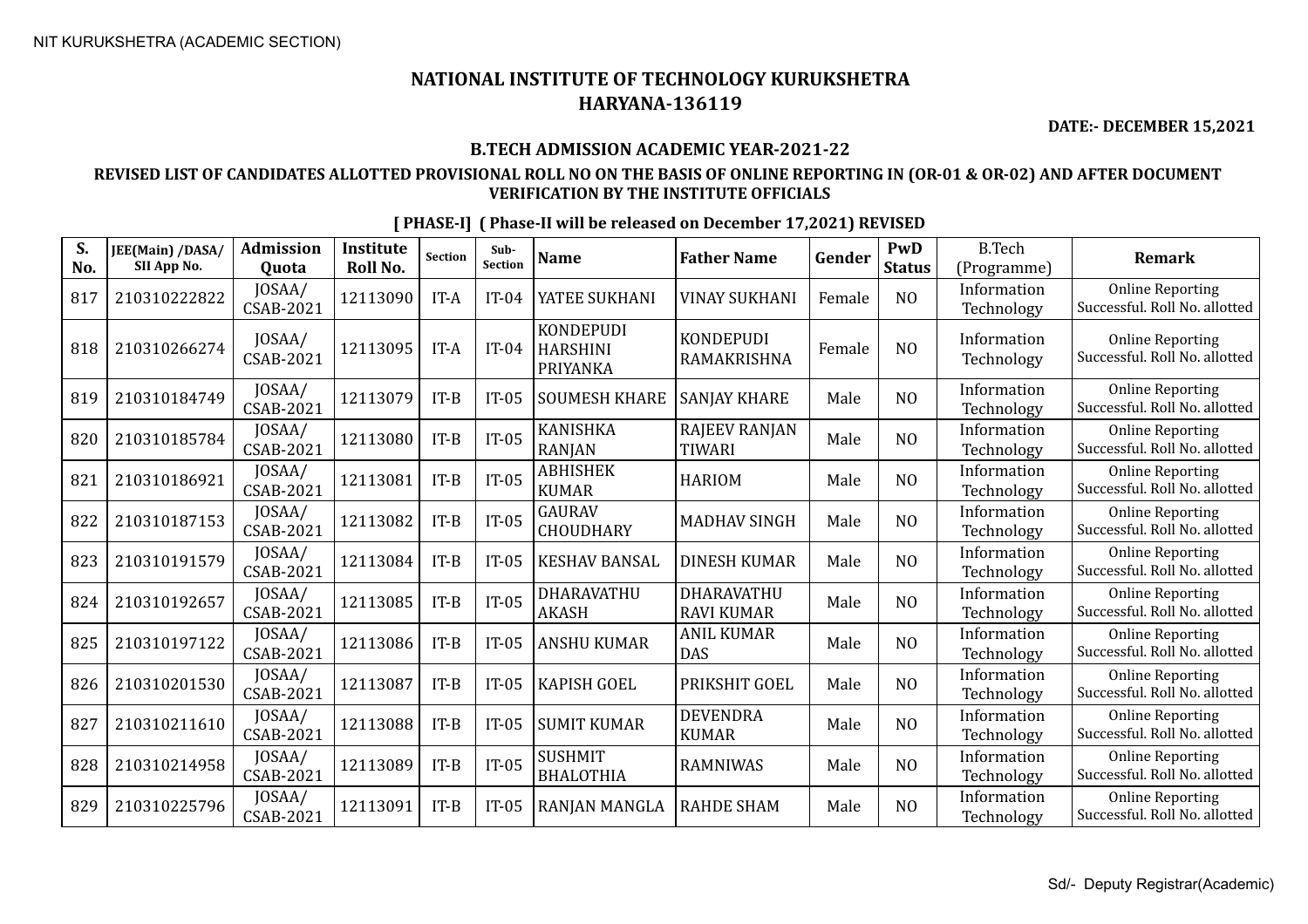**DATE:- DECEMBER 15,2021**

## **B.TECH ADMISSION ACADEMIC YEAR-2021-22**

## **REVISED LIST OF CANDIDATES ALLOTTED PROVISIONAL ROLL NO ON THE BASIS OF ONLINE REPORTING IN (OR-01 & OR-02) AND AFTER DOCUMENT VERIFICATION BY THE INSTITUTE OFFICIALS**

| S.<br>No. | JEE(Main) /DASA/<br>SII App No. | <b>Admission</b><br>Quota  | <b>Institute</b><br>Roll No. | Section | Sub-<br><b>Section</b> | <b>Name</b>                          | <b>Father Name</b>                                | Gender | <b>PwD</b><br><b>Status</b> | <b>B.Tech</b><br>(Programme) | <b>Remark</b>                                            |
|-----------|---------------------------------|----------------------------|------------------------------|---------|------------------------|--------------------------------------|---------------------------------------------------|--------|-----------------------------|------------------------------|----------------------------------------------------------|
| 830       | 210310226621                    | JOSAA/<br>CSAB-2021        | 12113092                     | $IT-B$  | $IT-05$                | <b>BATHINAPATI</b><br>NAVEEN KRISHNA | <b>BATHINAPATI</b><br><b>SRINIVASA RAO</b>        | Male   | N <sub>O</sub>              | Information<br>Technology    | <b>Online Reporting</b><br>Successful. Roll No. allotted |
| 831       | 210310227871                    | JOSAA/<br>CSAB-2021        | 12113093                     | $IT-B$  | $IT-05$                | <b>JAI SEHGAL</b>                    | <b>SHARAD SEHGAL</b>                              | Male   | N <sub>O</sub>              | Information<br>Technology    | <b>Online Reporting</b><br>Successful. Roll No. allotted |
| 832       | 210310229112                    | JOSAA/<br>CSAB-2021        | 12113094                     | $IT-B$  | $IT-05$                | MARADANA<br><b>DURGA PAWAN</b>       | <b>MARADANA</b><br><b>SRINIVASA RAO</b>           | Male   | N <sub>O</sub>              | Information<br>Technology    | <b>Online Reporting</b><br>Successful. Roll No. allotted |
| 833       | 210310268365                    | JOSAA/<br>CSAB-2021        | 12113096                     | $IT-B$  | $IT-05$                | <b>PULKIT</b><br>AGGARWAL            | <b>ALOK</b><br>AGGARWAL                           | Male   | N <sub>O</sub>              | Information<br>Technology    | <b>Online Reporting</b><br>Successful. Roll No. allotted |
| 834       | 210310269542                    | JOSAA/<br>CSAB-2021        | 12113097                     | $IT-B$  | $IT-05$                | VANSH AGARWAL                        | RITU AGARWAL                                      | Male   | N <sub>O</sub>              | Information<br>Technology    | <b>Online Reporting</b><br>Successful. Roll No. allotted |
| 835       | 210310275179                    | JOSAA/<br><b>CSAB-2021</b> | 12113098                     | $IT-B$  | $IT-05$                | <b>SHATAKSHI VATS</b>                | YOGESH KUMAR                                      | Female | N <sub>O</sub>              | Information<br>Technology    | <b>Online Reporting</b><br>Successful. Roll No. allotted |
| 836       | 210310278384                    | JOSAA/<br>CSAB-2021        | 12113099                     | $IT-B$  | $IT-05$                | <b>SAHIL AHUJA</b>                   | <b>SANDEEP AHUJA</b>                              | Male   | N <sub>O</sub>              | Information<br>Technology    | <b>Online Reporting</b><br>Successful. Roll No. allotted |
| 837       | 210310284171                    | JOSAA/<br>CSAB-2021        | 12113100                     | $IT-B$  | $IT-05$                | <b>HARSHITA</b>                      | <b>JAGDISH CHAND</b>                              | Female | N <sub>O</sub>              | Information<br>Technology    | <b>Online Reporting</b><br>Successful. Roll No. allotted |
| 838       | 210310286451                    | JOSAA/<br>CSAB-2021        | 12113101                     | $IT-B$  | $IT-05$                | SHILPA PANDEY                        | <b>KRISHNA</b><br><b>CHANDRA</b><br><b>PANDEY</b> | Female | N <sub>O</sub>              | Information<br>Technology    | <b>Online Reporting</b><br>Successful. Roll No. allotted |
| 839       | 210310318337                    | JOSAA/<br><b>CSAB-2021</b> | 12113102                     | $IT-B$  | $IT-05$                | <b>KSHIPRA</b><br><b>MALVIYA</b>     | <b>PRATEEK</b><br><b>MALVIYA</b>                  | Female | N <sub>O</sub>              | Information<br>Technology    | <b>Online Reporting</b><br>Successful. Roll No. allotted |
| 840       | 210310318478                    | JOSAA/<br><b>CSAB-2021</b> | 12113103                     | $IT-B$  | $IT-06$                | <b>DINESH SHARMA</b>                 | <b>MAHAVEER</b><br><b>PRASAD</b><br><b>SHARMA</b> | Male   | N <sub>O</sub>              | Information<br>Technology    | <b>Online Reporting</b><br>Successful. Roll No. allotted |
| 841       | 210310319783                    | JOSAA/<br>CSAB-2021        | 12113104                     | $IT-B$  | $IT-06$                | TIPLE TRUPTI<br><b>ARUN</b>          | <b>ARUN TIPLE</b>                                 | Female | NO                          | Information<br>Technology    | <b>Online Reporting</b><br>Successful. Roll No. allotted |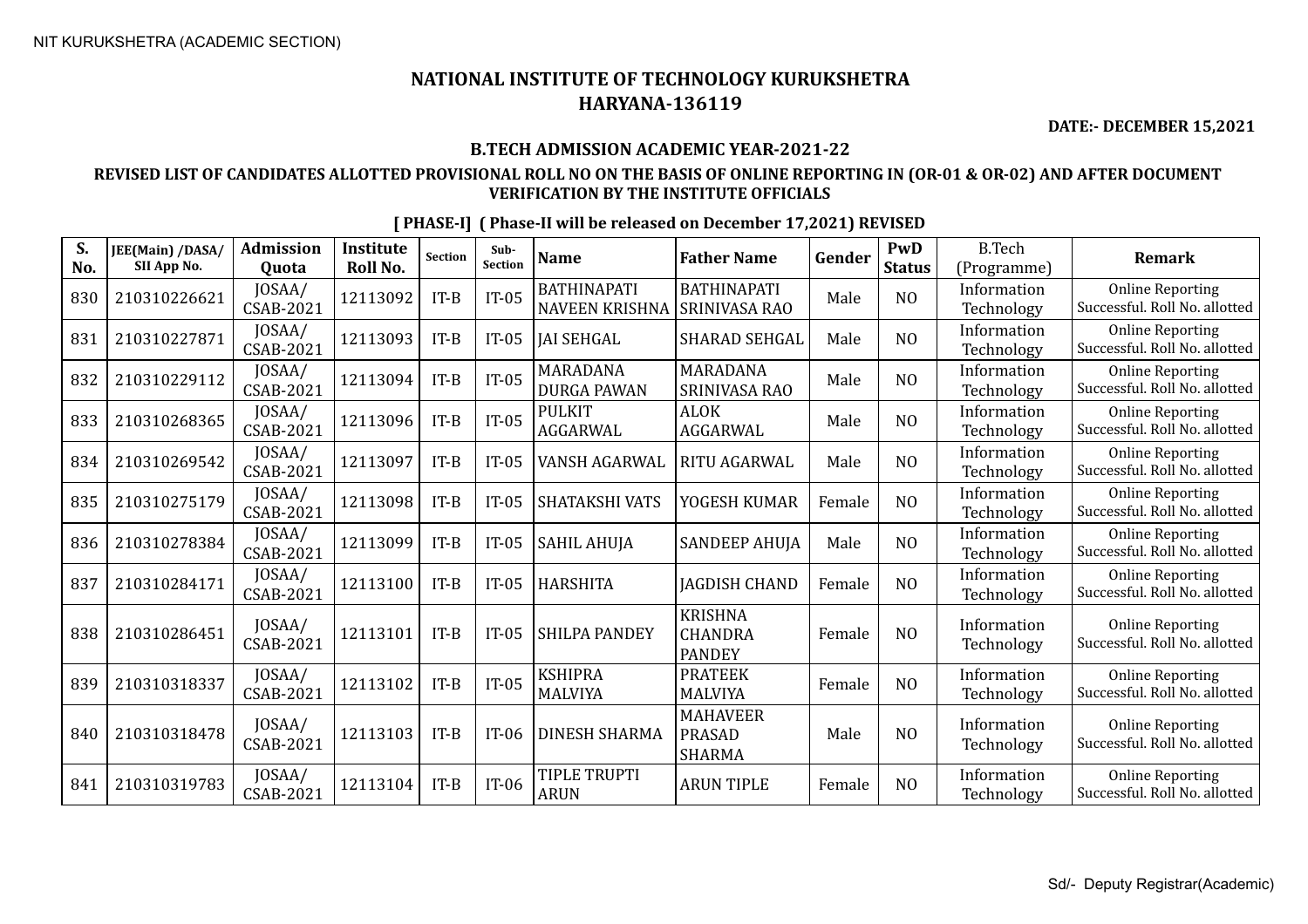**DATE:- DECEMBER 15,2021**

## **B.TECH ADMISSION ACADEMIC YEAR-2021-22**

## **REVISED LIST OF CANDIDATES ALLOTTED PROVISIONAL ROLL NO ON THE BASIS OF ONLINE REPORTING IN (OR-01 & OR-02) AND AFTER DOCUMENT VERIFICATION BY THE INSTITUTE OFFICIALS**

| S.<br>No. | JEE(Main) /DASA/<br>SII App No. | <b>Admission</b><br>Quota  | <b>Institute</b><br>Roll No. | Section | Sub-<br><b>Section</b> | <b>Name</b>                       | <b>Father Name</b>                            | Gender | PwD<br><b>Status</b> | <b>B.Tech</b><br>(Programme) | <b>Remark</b>                                            |
|-----------|---------------------------------|----------------------------|------------------------------|---------|------------------------|-----------------------------------|-----------------------------------------------|--------|----------------------|------------------------------|----------------------------------------------------------|
| 842       | 210310320821                    | JOSAA/<br>CSAB-2021        | 12113105                     | $IT-B$  | $IT-06$                | <b>RAVI</b>                       | <b>SATYA NARAYAN</b><br><b>SINGH</b>          | Male   | N <sub>O</sub>       | Information<br>Technology    | <b>Online Reporting</b><br>Successful. Roll No. allotted |
| 843       | 210310324180                    | JOSAA/<br><b>CSAB-2021</b> | 12113106                     | $IT-B$  | $IT-06$                | <b>ABHISHEK SAHU</b>              | <b>AMICHAND</b><br><b>SAHU</b>                | Male   | N <sub>O</sub>       | Information<br>Technology    | <b>Online Reporting</b><br>Successful. Roll No. allotted |
| 844       | 210310327585                    | JOSAA/<br>CSAB-2021        | 12113107                     | $IT-B$  | $IT-06$                | <b>NIVESH</b>                     | <b>MAST RAM</b>                               | Male   | N <sub>O</sub>       | Information<br>Technology    | <b>Online Reporting</b><br>Successful. Roll No. allotted |
| 845       | 210310327645                    | JOSAA/<br><b>CSAB-2021</b> | 12113108                     | $IT-B$  | $IT-06$                | <b>HARISH KUMAR</b>               | <b>CHANDBEER</b>                              | Male   | N <sub>O</sub>       | Information<br>Technology    | <b>Online Reporting</b><br>Successful. Roll No. allotted |
| 846       | 210310327711                    | JOSAA/<br><b>CSAB-2021</b> | 12113109                     | $IT-B$  | $IT-06$                | KOTRA VENKATA<br>NITHIN ADITYA    | <b>KOTRA</b><br>SREENIVASA<br>RA <sub>O</sub> | Male   | N <sub>O</sub>       | Information<br>Technology    | <b>Online Reporting</b><br>Successful. Roll No. allotted |
| 847       | 210310328322                    | JOSAA/<br><b>CSAB-2021</b> | 12113110                     | $IT-B$  | $IT-06$                | <b>NAVNEET KUMAR</b>              | <b>ASHOK KUMAR</b>                            | Male   | N <sub>O</sub>       | Information<br>Technology    | <b>Online Reporting</b><br>Successful. Roll No. allotted |
| 848       | 210310350251                    | JOSAA/<br><b>CSAB-2021</b> | 12113112                     | $IT-B$  | $IT-06$                | <b>JOGENDER SINGH</b>             | RAJBIR                                        | Male   | N <sub>O</sub>       | Information<br>Technology    | <b>Online Reporting</b><br>Successful. Roll No. allotted |
| 849       | 210310365520                    | JOSAA/<br>CSAB-2021        | 12113113                     | $IT-B$  | $IT-06$                | <b>SHUBHAM GUPTA</b>              | <b>LATE SHIV OM</b><br><b>GUPTA</b>           | Male   | N <sub>O</sub>       | Information<br>Technology    | <b>Online Reporting</b><br>Successful. Roll No. allotted |
| 850       | 210310371937                    | JOSAA/<br><b>CSAB-2021</b> | 12113114                     | $IT-B$  | $IT-06$                | <b>KETHAVATH</b><br><b>VAMSHI</b> | K DASHARATH                                   | Male   | N <sub>O</sub>       | Information<br>Technology    | <b>Online Reporting</b><br>Successful. Roll No. allotted |
| 851       | 210310386277                    | JOSAA/<br>CSAB-2021        | 12113115                     | $IT-B$  | $IT-06$                | <b>VISHAL SHARMA</b>              | <b>MUKESH</b><br><b>SHARMA</b>                | Male   | N <sub>O</sub>       | Information<br>Technology    | <b>Online Reporting</b><br>Successful. Roll No. allotted |
| 852       | 210310389386                    | JOSAA/<br><b>CSAB-2021</b> | 12113116                     | $IT-B$  | $IT-06$                | <b>NIKITA</b>                     | <b>HISSAM SINGH</b>                           | Female | N <sub>O</sub>       | Information<br>Technology    | <b>Online Reporting</b><br>Successful. Roll No. allotted |
| 853       | 210310396566                    | JOSAA/<br><b>CSAB-2021</b> | 12113117                     | $IT-B$  | $IT-06$                | <b>MANOJ KUMAR</b>                | <b>SURJEET SINGH</b>                          | Male   | N <sub>O</sub>       | Information<br>Technology    | <b>Online Reporting</b><br>Successful. Roll No. allotted |
| 854       | 210310398299                    | JOSAA/<br><b>CSAB-2021</b> | 12113118                     | $IT-B$  | $IT-06$                | <b>ARYAN</b>                      | <b>OM PARKASH</b>                             | Male   | N <sub>O</sub>       | Information<br>Technology    | <b>Online Reporting</b><br>Successful. Roll No. allotted |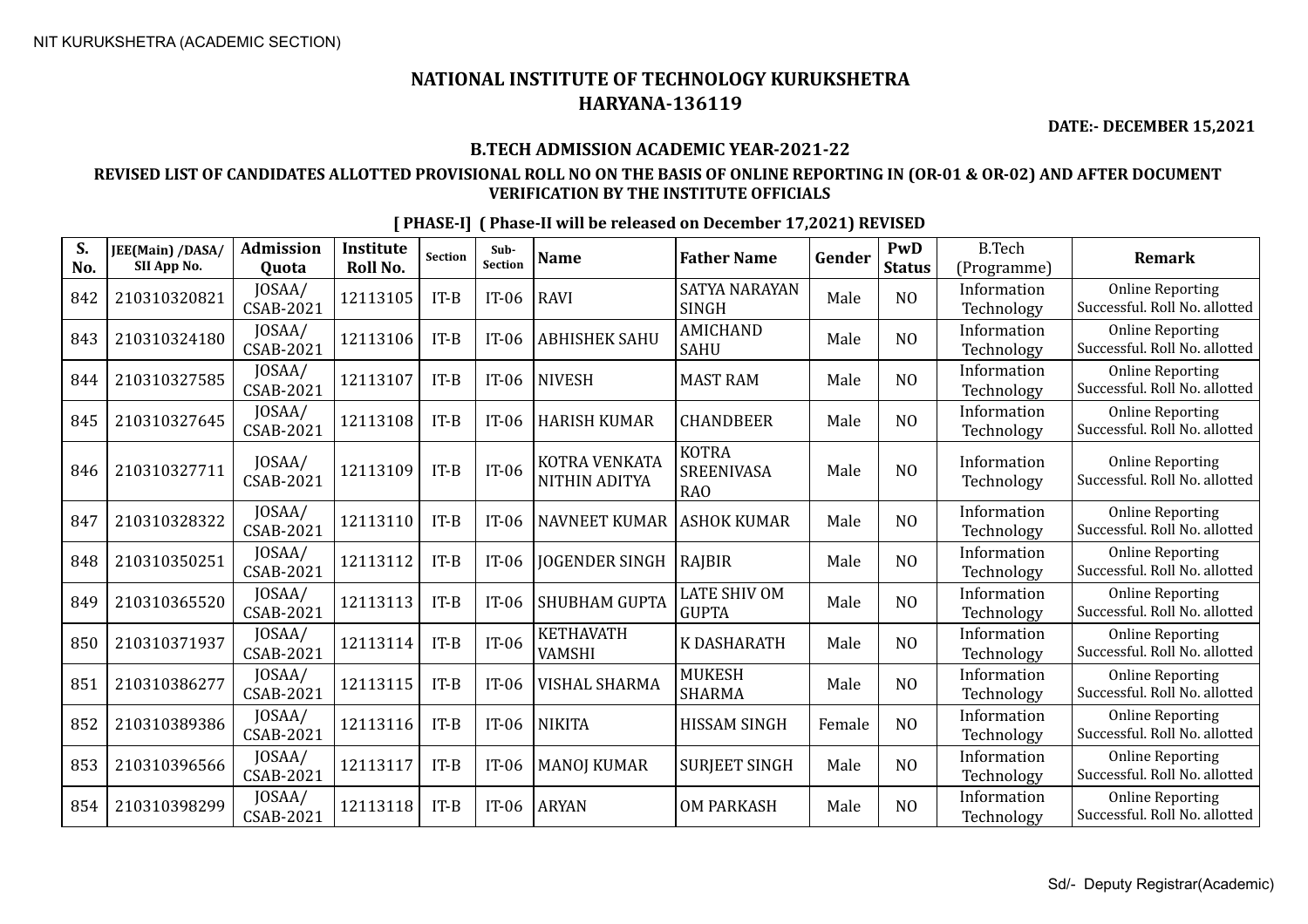**DATE:- DECEMBER 15,2021**

#### **B.TECH ADMISSION ACADEMIC YEAR-2021-22**

#### **REVISED LIST OF CANDIDATES ALLOTTED PROVISIONAL ROLL NO ON THE BASIS OF ONLINE REPORTING IN (OR-01 & OR-02) AND AFTER DOCUMENT VERIFICATION BY THE INSTITUTE OFFICIALS**

| S.<br>No. | JEE(Main) /DASA/<br>SII App No. | <b>Admission</b><br>Quota  | <b>Institute</b><br>Roll No. | <b>Section</b> | Sub-<br><b>Section</b> | <b>Name</b>                                                  | <b>Father Name</b>                       | Gender | PwD<br><b>Status</b> | <b>B.Tech</b><br>(Programme) | <b>Remark</b>                                            |
|-----------|---------------------------------|----------------------------|------------------------------|----------------|------------------------|--------------------------------------------------------------|------------------------------------------|--------|----------------------|------------------------------|----------------------------------------------------------|
| 855       | 210310403840                    | JOSAA/<br>CSAB-2021        | 12113119                     | $IT-B$         | $IT-06$                | <b>CHIRAG PANWAR</b>                                         | <b>BRIJ MOHAN</b><br><b>PANWAR</b>       | Male   | N <sub>O</sub>       | Information<br>Technology    | <b>Online Reporting</b><br>Successful. Roll No. allotted |
| 856       | 210310412933                    | JOSAA/<br>CSAB-2021        | 12113120                     | $IT-B$         | $IT-06$                | <b>RAVINDRA</b><br><b>KUMAR</b><br>PRAJAPAT                  | <b>BABULAL</b><br>PRAJAPAT               | Male   | N <sub>O</sub>       | Information<br>Technology    | <b>Online Reporting</b><br>Successful. Roll No. allotted |
| 857       | 210310418812                    | JOSAA/<br>CSAB-2021        | 12113121                     | $IT-B$         | $IT-06$                | <b>HARIOM MEENA</b>                                          | <b>KRIPAL MEENA</b>                      | Male   | N <sub>O</sub>       | Information<br>Technology    | <b>Online Reporting</b><br>Successful. Roll No. allotted |
| 858       | 210310424455                    | JOSAA/<br>CSAB-2021        | 12113122                     | $IT-B$         | $IT-06$                | <b>ANAND SINGH</b>                                           | <b>IITENDRA PAL</b><br><b>SINGH</b>      | Male   | N <sub>O</sub>       | Information<br>Technology    | <b>Online Reporting</b><br>Successful. Roll No. allotted |
| 859       | 210310559445                    | JOSAA/<br>CSAB-2021        | 12113141                     | $IT-B$         | $IT-06$                | <b>RIYA GARG</b>                                             | <b>KRISHAN GARG</b>                      | Female | N <sub>O</sub>       | Information<br>Technology    | <b>Online Reporting</b><br>Successful. Roll No. allotted |
| 860       | 210310579837                    | JOSAA/<br>CSAB-2021        | 12113144                     | $IT-B$         | $IT-06$                | <b>ANAL SINGH</b>                                            | <b>SURESH KUMAR</b>                      | Female | N <sub>O</sub>       | Information<br>Technology    | <b>Online Reporting</b><br>Successful. Roll No. allotted |
| 861       | 210310426595                    | JOSAA/<br>CSAB-2021        | 12113123                     | $IT-B$         | $IT-07$                | <b>SHUBHAM</b>                                               | <b>AVINASH CHAND</b>                     | Male   | N <sub>O</sub>       | Information<br>Technology    | <b>Online Reporting</b><br>Successful. Roll No. allotted |
| 862       | 210310440139                    | JOSAA/<br>CSAB-2021        | 12113124                     | $IT-B$         | $IT-07$                | <b>GARVIT JAIN</b>                                           | <b>MAHESH KUMAR</b><br><b>JAIN</b>       | Male   | N <sub>O</sub>       | Information<br>Technology    | <b>Online Reporting</b><br>Successful. Roll No. allotted |
| 863       | 210310441775                    | JOSAA/<br><b>CSAB-2021</b> | 12113125                     | $IT-B$         | $IT-07$                | <b>VIVEK KUMAR</b>                                           | <b>SHANKAR</b><br><b>SHARMA</b>          | Male   | N <sub>O</sub>       | Information<br>Technology    | <b>Online Reporting</b><br>Successful. Roll No. allotted |
| 864       | 210310441968                    | JOSAA/<br>CSAB-2021        | 12113126                     | $IT-B$         | $IT-07$                | <b>AMAN</b>                                                  | <b>MAHINDER</b><br><b>SINGH</b>          | Male   | N <sub>O</sub>       | Information<br>Technology    | <b>Online Reporting</b><br>Successful. Roll No. allotted |
| 865       | 210310447201                    | JOSAA/<br>CSAB-2021        | 12113127                     | $IT-B$         | $IT-07$                | <b>ARYAN TIWARI</b>                                          | <b>RADHEY SHYAM</b><br><b>TIWARI</b>     | Male   | N <sub>O</sub>       | Information<br>Technology    | <b>Online Reporting</b><br>Successful. Roll No. allotted |
| 866       | 210310456795                    | JOSAA/<br>CSAB-2021        | 12113128                     | $IT-B$         | $IT-07$                | <b>JETTI VENKATA</b><br><b>SIVA MURALI</b><br><b>MANOHAR</b> | <b>JETTI VENKATA</b><br><b>KAMA RAJU</b> | Male   | N <sub>O</sub>       | Information<br>Technology    | <b>Online Reporting</b><br>Successful. Roll No. allotted |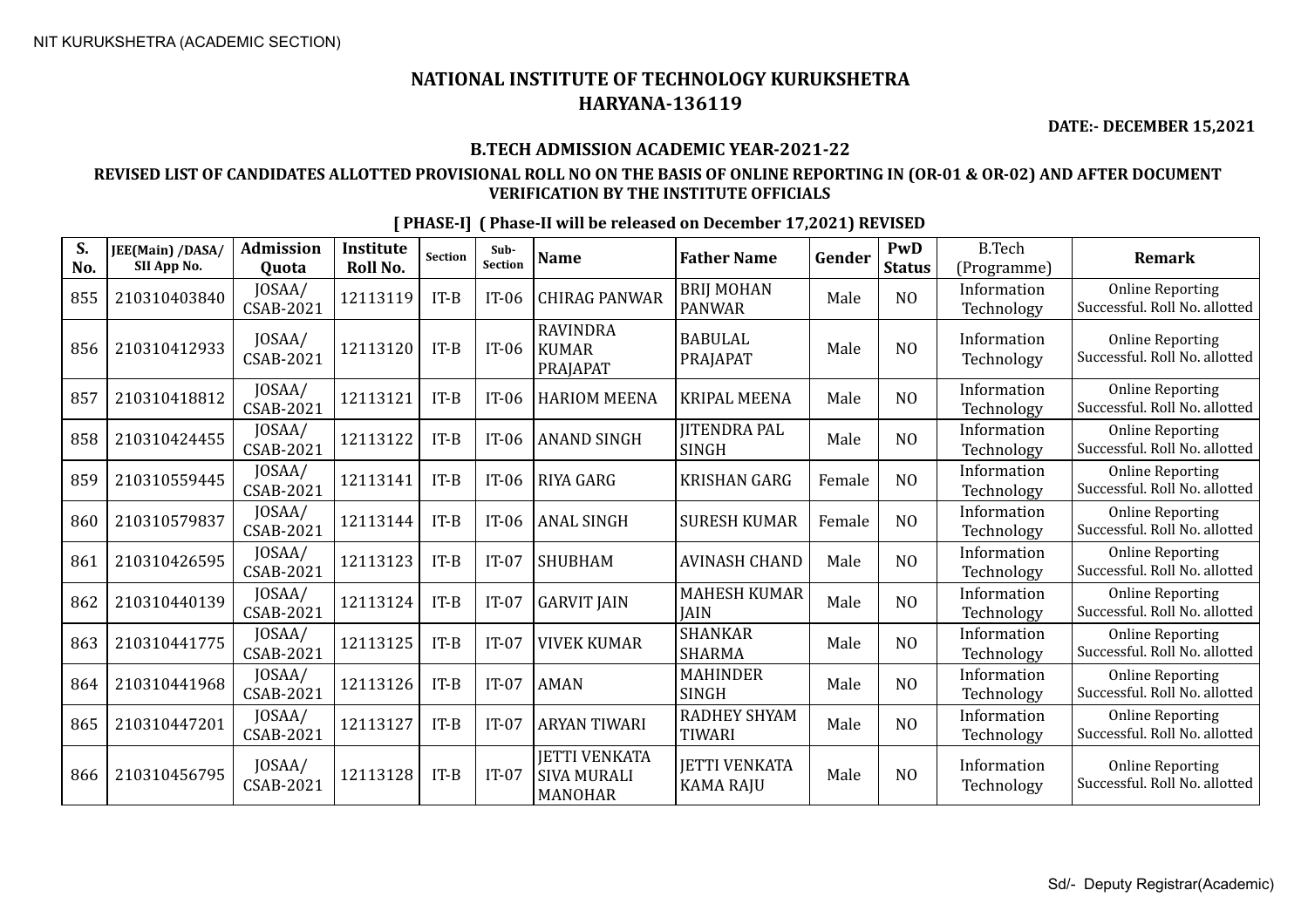# **NATIONAL INSTITUTE OF TECHNOLOGY KURUKSHETRA HARYANA-136119**

**DATE:- DECEMBER 15,2021**

#### **B.TECH ADMISSION ACADEMIC YEAR-2021-22**

#### **REVISED LIST OF CANDIDATES ALLOTTED PROVISIONAL ROLL NO ON THE BASIS OF ONLINE REPORTING IN (OR-01 & OR-02) AND AFTER DOCUMENT VERIFICATION BY THE INSTITUTE OFFICIALS**

| S.  | JEE(Main) /DASA/<br>SII App No. | <b>Admission</b>           | Institute       | <b>Section</b> | Sub-<br><b>Section</b> | <b>Name</b>                                        | <b>Father Name</b>                                 | Gender | PwD            | <b>B.Tech</b>              | <b>Remark</b>                                            |
|-----|---------------------------------|----------------------------|-----------------|----------------|------------------------|----------------------------------------------------|----------------------------------------------------|--------|----------------|----------------------------|----------------------------------------------------------|
| No. |                                 | Quota<br>JOSAA/            | <b>Roll No.</b> |                |                        |                                                    |                                                    |        | <b>Status</b>  | (Programme)<br>Information | <b>Online Reporting</b>                                  |
| 867 | 210310457484                    | CSAB-2021                  | 12113129        | $IT-B$         | $IT-07$                | <b>ABHINAV KUMAR</b>                               | <b>PRAMOD KUMAR</b>                                | Male   | N <sub>O</sub> | Technology                 | Successful. Roll No. allotted                            |
| 868 | 210310460236                    | JOSAA/<br><b>CSAB-2021</b> | 12113130        | $IT-B$         | $IT-07$                | <b>SACHIN</b>                                      | <b>RAMBABU</b>                                     | Male   | NO             | Information<br>Technology  | <b>Online Reporting</b><br>Successful. Roll No. allotted |
| 869 | 210310461259                    | JOSAA/<br>CSAB-2021        | 12113131        | $IT-B$         | $IT-07$                | RAHUL SIROHI                                       | <b>ZILE RAM</b>                                    | Male   | N <sub>O</sub> | Information<br>Technology  | <b>Online Reporting</b><br>Successful. Roll No. allotted |
| 870 | 210310465680                    | JOSAA/<br>CSAB-2021        | 12113132        | $IT-B$         | $IT-07$                | ROHIT CHOPRA                                       | <b>SURINDER</b><br><b>KUMAR</b>                    | Male   | N <sub>O</sub> | Information<br>Technology  | <b>Online Reporting</b><br>Successful. Roll No. allotted |
| 871 | 210310482929                    | JOSAA/<br>CSAB-2021        | 12113133        | $IT-B$         | $IT-07$                | <b>KAMAL SHARMA</b>                                | <b>PRAKASH VEER</b>                                | Male   | N <sub>O</sub> | Information<br>Technology  | <b>Online Reporting</b><br>Successful. Roll No. allotted |
| 872 | 210310495598                    | JOSAA/<br>CSAB-2021        | 12113135        | $IT-B$         | $IT-07$                | <b>NAYAN KUMAR</b>                                 | <b>PREM KUMAR</b>                                  | Male   | N <sub>O</sub> | Information<br>Technology  | <b>Online Reporting</b><br>Successful. Roll No. allotted |
| 873 | 210310498192                    | JOSAA/<br><b>CSAB-2021</b> | 12113136        | $IT-B$         | $IT-07$                | <b>ABHISHEK</b><br><b>VISHNOI</b>                  | <b>RAM KARAN</b>                                   | Male   | NO             | Information<br>Technology  | <b>Online Reporting</b><br>Successful. Roll No. allotted |
| 874 | 210310512458                    | JOSAA/<br>CSAB-2021        | 12113137        | $IT-B$         | $IT-07$                | <b>AAYUSH MITTAL</b>                               | <b>LOVEKUSH</b><br><b>MITTAL</b>                   | Male   | N <sub>O</sub> | Information<br>Technology  | <b>Online Reporting</b><br>Successful. Roll No. allotted |
| 875 | 210310523084                    | IOSAA/<br>CSAB-2021        | 12113138        | $IT-B$         | $IT-07$                | HIMANSHU                                           | <b>RAKESH KUMAR</b>                                | Male   | N <sub>O</sub> | Information<br>Technology  | <b>Online Reporting</b><br>Successful. Roll No. allotted |
| 876 | 210310537277                    | JOSAA/<br>CSAB-2021        | 12113139        | $IT-B$         | $IT-07$                | VISHWAS KALRA                                      | PARDEEP KALRA                                      | Male   | N <sub>O</sub> | Information<br>Technology  | <b>Online Reporting</b><br>Successful. Roll No. allotted |
| 877 | 210310544265                    | JOSAA/<br><b>CSAB-2021</b> | 12113140        | $IT-B$         | $IT-07$                | <b>DUGGIREDDY</b><br>KRISHNA VAMSI<br><b>REDDY</b> | <b>DUGGIREDDY</b><br>VENKATESWAR<br><b>A REDDY</b> | Male   | N <sub>O</sub> | Information<br>Technology  | <b>Online Reporting</b><br>Successful. Roll No. allotted |
| 878 | 210310596922                    | JOSAA/<br>CSAB-2021        | 12113147        | $IT-B$         | $IT-07$                | GANGIREDDY<br><b>GEETHA REDDY</b>                  | GANGIREDDY<br><b>SRINIVAS REDDY</b>                | Female | N <sub>O</sub> | Information<br>Technology  | <b>Online Reporting</b><br>Successful. Roll No. allotted |
| 879 | 210310621798                    | JOSAA/<br>CSAB-2021        | 12113149        | $IT-B$         | $IT-07$                | <b>SWATI</b>                                       | <b>RAMPAL</b>                                      | Female | N <sub>O</sub> | Information<br>Technology  | <b>Online Reporting</b><br>Successful. Roll No. allotted |

 $\begin{array}{c|c|c|c} \text{JOSAA/} & \text{12113149} & \text{IT-B} & \text{IT-07} & \text{SWATI} \end{array}$  RAMPAL  $\begin{array}{c|c|c} \text{Female} & \text{NO} & \text{Information} \end{array}$  Technology

**[ PHASE-I] ( Phase-II will be released on December 17,2021) REVISED**

Technology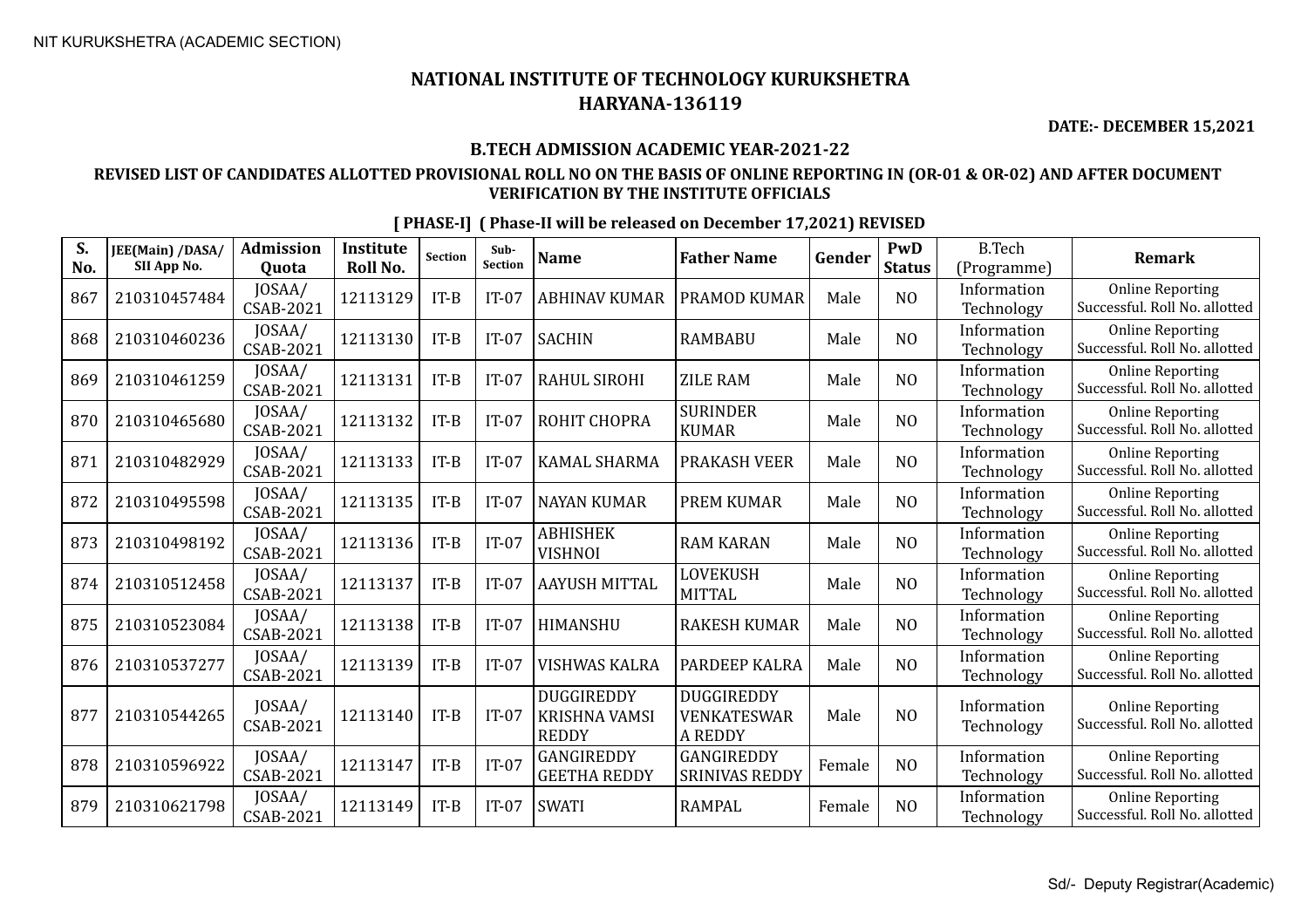**DATE:- DECEMBER 15,2021**

#### **B.TECH ADMISSION ACADEMIC YEAR-2021-22**

### **REVISED LIST OF CANDIDATES ALLOTTED PROVISIONAL ROLL NO ON THE BASIS OF ONLINE REPORTING IN (OR-01 & OR-02) AND AFTER DOCUMENT VERIFICATION BY THE INSTITUTE OFFICIALS**

| S.<br>No. | JEE(Main) /DASA/<br>SII App No. | <b>Admission</b><br>Quota  | Institute<br>Roll No. | Section | Sub-<br><b>Section</b> | <b>Name</b>                                              | <b>Father Name</b>                   | Gender | PwD<br><b>Status</b> | <b>B.Tech</b><br>(Programme) | Remark                                                   |
|-----------|---------------------------------|----------------------------|-----------------------|---------|------------------------|----------------------------------------------------------|--------------------------------------|--------|----------------------|------------------------------|----------------------------------------------------------|
| 880       | 210310650765                    | JOSAA/<br>CSAB-2021        | 12113151              | $IT-B$  | $IT-07$                | AJMEERA<br>MALLISHWARI                                   | <b>AJMEERA RAVI</b>                  | Female | N <sub>O</sub>       | Information<br>Technology    | <b>Online Reporting</b><br>Successful. Roll No. allotted |
| 881       | 210310722138                    | JOSAA/<br><b>CSAB-2021</b> | 12113154              | $IT-B$  | $IT-07$                | <b>DIVYA BHARTI</b>                                      | <b>SHRIKANT</b><br><b>VERMA</b>      | Female | N <sub>O</sub>       | Information<br>Technology    | <b>Online Reporting</b><br>Successful. Roll No. allotted |
| 882       | 210310566129                    | JOSAA/<br><b>CSAB-2021</b> | 12113142              | $IT-B$  | $IT-08$                | <b>ANURAG KOHLI</b>                                      | <b>DAYARAM</b><br><b>KOHLI</b>       | Male   | NO                   | Information<br>Technology    | <b>Online Reporting</b><br>Successful. Roll No. allotted |
| 883       | 210310568802                    | JOSAA/<br>CSAB-2021        | 12113143              | $IT-B$  | $IT-08$                | <b>RAVI KUMAR</b>                                        | <b>LAXMI PRASAD</b>                  | Male   | N <sub>O</sub>       | Information<br>Technology    | <b>Online Reporting</b><br>Successful. Roll No. allotted |
| 884       | 210310586556                    | JOSAA/<br>CSAB-2021        | 12113145              | $IT-B$  | $IT-08$                | <b>GURRAM</b><br><b>VENKATA HARI</b><br><b>SAI ROHIT</b> | <b>GURRAM</b><br><b>SURESH KUMAR</b> | Male   | NO                   | Information<br>Technology    | <b>Online Reporting</b><br>Successful. Roll No. allotted |
| 885       | 210310602953                    | JOSAA/<br>CSAB-2021        | 12113148              | $IT-B$  | $IT-08$                | <b>AAKASH</b>                                            | <b>SUBHASH</b><br><b>CHANDER</b>     | Male   | NO                   | Information<br>Technology    | <b>Online Reporting</b><br>Successful. Roll No. allotted |
| 886       | 210310630464                    | JOSAA/<br>CSAB-2021        | 12113150              | $IT-B$  | $IT-08$                | <b>HARSH AGRIA</b>                                       | <b>LALIT PRAKASH</b><br><b>AGRIA</b> | Male   | N <sub>O</sub>       | Information<br>Technology    | <b>Online Reporting</b><br>Successful. Roll No. allotted |
| 887       | 210310678325                    | JOSAA/<br><b>CSAB-2021</b> | 12113152              | $IT-B$  | IT-08                  | <b>MUTTEPOD</b><br><b>GANESH</b><br><b>HANMANLU</b>      | <b>HANMANLU</b>                      | Male   | N <sub>O</sub>       | Information<br>Technology    | <b>Online Reporting</b><br>Successful. Roll No. allotted |
| 888       | 210310692908                    | JOSAA/<br><b>CSAB-2021</b> | 12113153              | $IT-B$  | $IT-08$                | GHANSHYAM<br>YADAV                                       | PRADEEP YADAV                        | Male   | N <sub>O</sub>       | Information<br>Technology    | <b>Online Reporting</b><br>Successful. Roll No. allotted |
| 889       | 210310724821                    | JOSAA/<br><b>CSAB-2021</b> | 12113155              | $IT-B$  | $IT-08$                | MUDRIKA<br><b>CHAWLA</b>                                 | <b>SANDEEP</b><br><b>CHAWLA</b>      | Female | N <sub>O</sub>       | Information<br>Technology    | <b>Online Reporting</b><br>Successful. Roll No. allotted |
| 890       | 210310801166                    | JOSAA/<br>CSAB-2021        | 12113156              | $IT-B$  | <b>IT-08</b>           | <b>RITESH KUMAR</b>                                      | RAJ KRIPAL<br>SINGH                  | Male   | NO                   | Information<br>Technology    | <b>Online Reporting</b><br>Successful. Roll No. allotted |
| 891       | 210310802274                    | JOSAA/<br><b>CSAB-2021</b> | 12113157              | $IT-B$  | <b>IT-08</b>           | ANJALI GOLA                                              | PARMANAND<br>GOLA                    | Female | N <sub>O</sub>       | Information<br>Technology    | <b>Online Reporting</b><br>Successful. Roll No. allotted |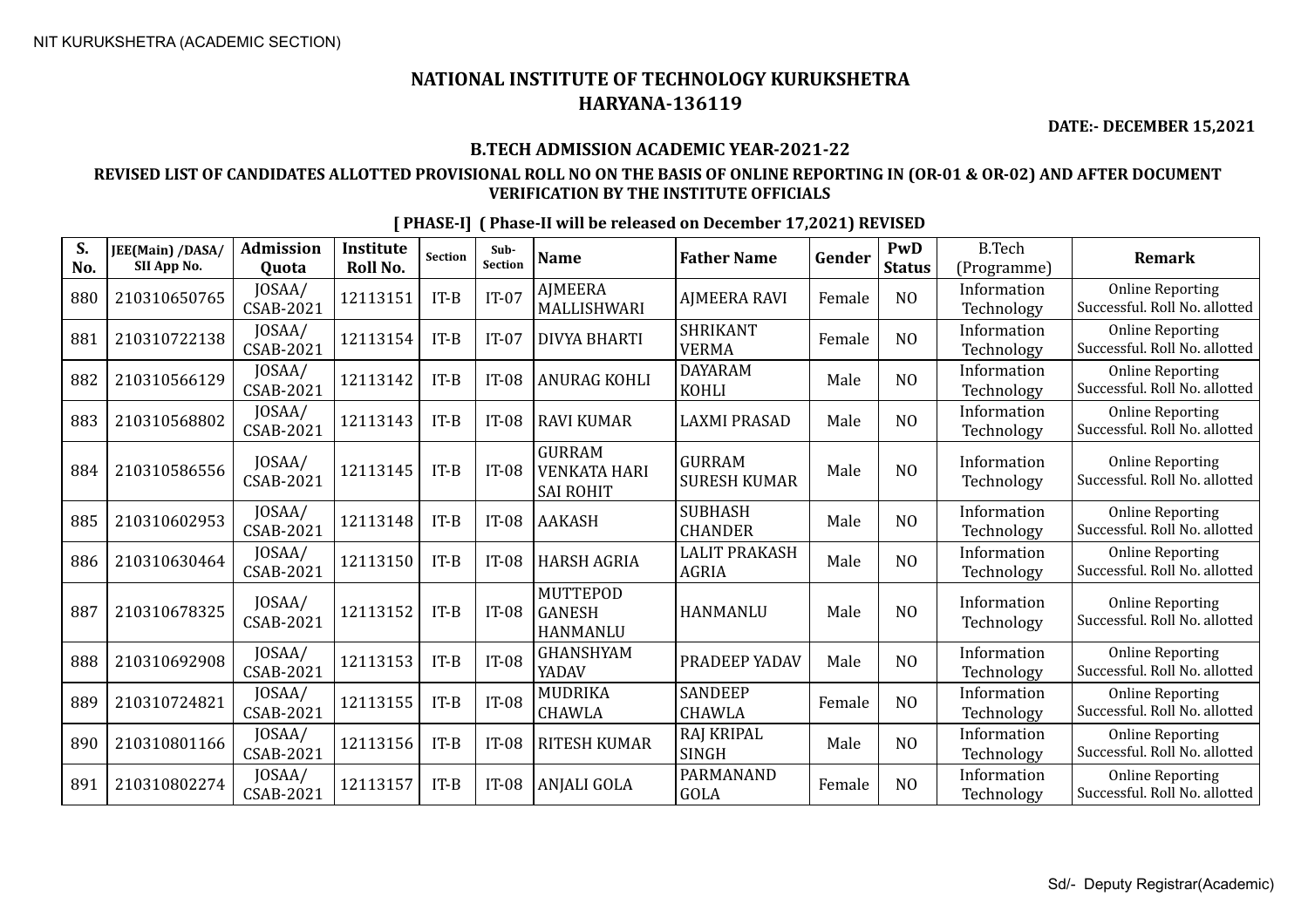# **NATIONAL INSTITUTE OF TECHNOLOGY KURUKSHETRA HARYANA-136119**

**DATE:- DECEMBER 15,2021**

#### **B.TECH ADMISSION ACADEMIC YEAR-2021-22**

#### **REVISED LIST OF CANDIDATES ALLOTTED PROVISIONAL ROLL NO ON THE BASIS OF ONLINE REPORTING IN (OR-01 & OR-02) AND AFTER DOCUMENT VERIFICATION BY THE INSTITUTE OFFICIALS**

| S.  | <b>JEE(Main) /DASA/</b>                          | <b>Admission</b>           | Institute | <b>Section</b> | Sub-           | <b>Name</b>                                     | <b>Father Name</b>                            | Gender | PwD            | <b>B.Tech</b>             | <b>Remark</b>                                            |
|-----|--------------------------------------------------|----------------------------|-----------|----------------|----------------|-------------------------------------------------|-----------------------------------------------|--------|----------------|---------------------------|----------------------------------------------------------|
| No. | SII App No.                                      | Quota                      | Roll No.  |                | <b>Section</b> |                                                 |                                               |        | <b>Status</b>  | (Programme)               |                                                          |
| 892 | 210320000394                                     | JOSAA/<br>CSAB-2021        | 12113158  | $IT-B$         | <b>IT-08</b>   | VISHAL BINDAL                                   | <b>ANIL BINDAL</b>                            | Male   | N <sub>O</sub> | Information<br>Technology | <b>Online Reporting</b><br>Successful. Roll No. allotted |
| 893 | 210320025342                                     | JOSAA/<br><b>CSAB-2021</b> | 12113159  | $IT-B$         | $IT-08$        | <b>UDIT PAL</b>                                 | <b>HEMANT PAL</b>                             | Male   | N <sub>O</sub> | Information<br>Technology | <b>Online Reporting</b><br>Successful. Roll No. allotted |
| 894 | 210320056573                                     | JOSAA/<br>CSAB-2021        | 12113160  | $IT-B$         | <b>IT-08</b>   | <b>RASHMI</b>                                   | <b>RAJESH KUMAR</b>                           | Female | N <sub>O</sub> | Information<br>Technology | <b>Online Reporting</b><br>Successful. Roll No. allotted |
| 895 | 210330026301                                     | JOSAA/<br>CSAB-2021        | 12113161  | $IT-B$         | <b>IT-08</b>   | DIVYA KUMARI<br><b>MEENA</b>                    | <b>SITA RAM</b><br><b>MEENA</b>               | Female | N <sub>O</sub> | Information<br>Technology | <b>Online Reporting</b><br>Successful. Roll No. allotted |
| 896 | 210310070417                                     | JOSAA/<br><b>CSAB-2021</b> | 12113162  | $IT-B$         | <b>IT-08</b>   | <b>NITESH KUMAR</b><br><b>VERMA</b>             | <b>GURUBACHAN</b><br><b>SINGH</b>             | Male   | N <sub>0</sub> | Information<br>Technology | <b>Online Reporting</b><br>Successful. Roll No. allotted |
| 897 | 210310209989                                     | JOSAA/<br><b>CSAB-2021</b> | 12113163  | $IT-B$         | <b>IT-08</b>   | <b>PUSHAN TRISAL</b>                            | <b>VIKESH TRISAL</b>                          | Male   | N <sub>O</sub> | Information<br>Technology | <b>Online Reporting</b><br>Successful. Roll No. allotted |
| 898 | 210310327188                                     | JOSAA/<br>CSAB-2021        | 12113164  | $IT-B$         | $IT-08$        | SOORAJ KASHYAP                                  | RAJENDRA JHA                                  | Male   | N <sub>O</sub> | Information<br>Technology | <b>Online Reporting</b><br>Successful. Roll No. allotted |
| 899 | IS25259822790<br>38                              | JOSAA/<br><b>CSAB-2021</b> | 12133001  | $IT-B$         | <b>IT-08</b>   | MD. IFTA<br><b>KHAIRUL ALAM</b><br><b>SAKIB</b> | MR MD.<br><b>SHUMSUL ALAM</b>                 | Male   | N <sub>O</sub> | Information<br>Technology | <b>Online Reporting</b><br>Successful. Roll No. allotted |
| 900 | Q/Wel/855/2/2<br>021 dated 13th<br>October, 2021 | IOSAA/<br>CSAB-2021        | 12133002  | $IT-B$         | <b>IT-08</b>   | <b>MEHUL</b><br>KHEMCHANDANI                    | MR. PRAMOD<br>KHEMCHANDANI                    | Male   | N <sub>O</sub> | Information<br>Technology | <b>Online Reporting</b><br>Successful. Roll No. allotted |
| 901 | 210310043589                                     | JOSAA/<br><b>CSAB-2021</b> | 12133003  | $IT-B$         | <b>IT-08</b>   | NISHITH JAGDISH<br><b>GEEDH</b>                 | MR. JAGDISH<br><b>SHAMRAO</b><br><b>GEEDH</b> | Male   | NO             | Information<br>Technology | <b>Online Reporting</b><br>Successful. Roll No. allotted |
| 902 | 210310000055                                     | JOSAA/<br>CSAB-2021        | 12116001  | $ME-A$         | $ME-01$        | <b>AMANDEEP</b>                                 | <b>KRISHAN</b><br><b>KUMAR</b>                | Male   | N <sub>0</sub> | Mechanical<br>Engineering | <b>Online Reporting</b><br>Successful. Roll No. allotted |
| 903 | 210310006391                                     | JOSAA/<br>CSAB-2021        | 12116002  | ME-A           | $ME-01$        | <b>ROHIT KUMAR</b>                              | <b>RAM SARAN</b>                              | Male   | N <sub>O</sub> | Mechanical<br>Engineering | <b>Online Reporting</b><br>Successful. Roll No. allotted |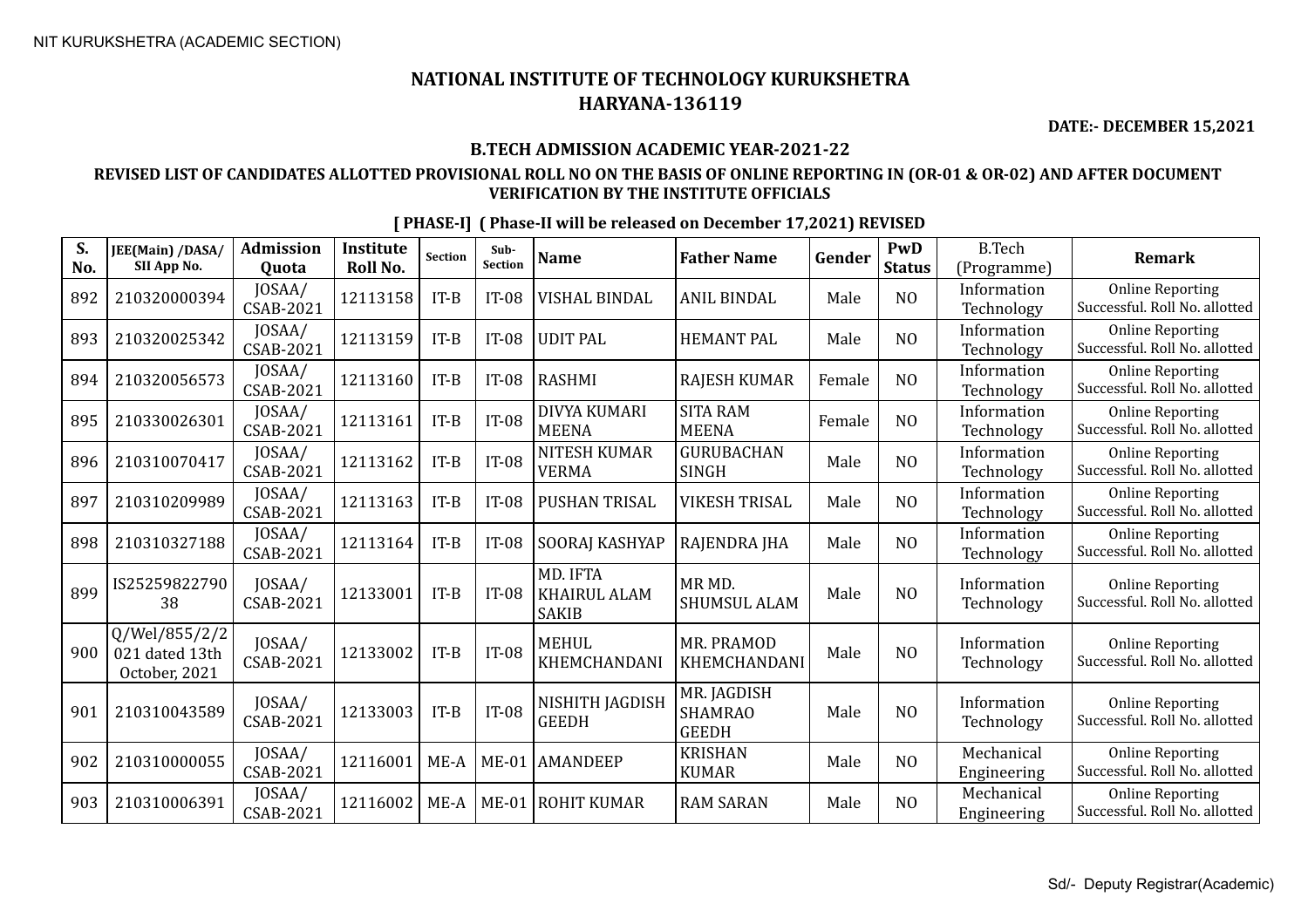**DATE:- DECEMBER 15,2021**

#### **B.TECH ADMISSION ACADEMIC YEAR-2021-22**

### **REVISED LIST OF CANDIDATES ALLOTTED PROVISIONAL ROLL NO ON THE BASIS OF ONLINE REPORTING IN (OR-01 & OR-02) AND AFTER DOCUMENT VERIFICATION BY THE INSTITUTE OFFICIALS**

| S.<br>No. | JEE(Main) /DASA/<br>SII App No. | <b>Admission</b><br><b>Ouota</b> | <b>Institute</b><br>Roll No. | <b>Section</b> | Sub-<br>Section | <b>Name</b>                                         | <b>Father Name</b>                   | Gender | PwD<br><b>Status</b> | <b>B.Tech</b><br>(Programme) | <b>Remark</b>                                            |
|-----------|---------------------------------|----------------------------------|------------------------------|----------------|-----------------|-----------------------------------------------------|--------------------------------------|--------|----------------------|------------------------------|----------------------------------------------------------|
| 904       | 210310007384                    | JOSAA/<br><b>CSAB-2021</b>       | 12116003                     | $ME-A$         | $ME-01$         | SATYUNJAY<br><b>KATIYAR</b>                         | <b>AJAY KUMAR</b>                    | Male   | N <sub>O</sub>       | Mechanical<br>Engineering    | <b>Online Reporting</b><br>Successful. Roll No. allotted |
| 905       | 210310009466                    | JOSAA/<br><b>CSAB-2021</b>       | 12116004                     | $ME-A$         | $ME-01$         | <b>ASHISH BANSAL</b>                                | <b>MANISH KUMAR</b><br><b>BANSAL</b> | Male   | <b>YES</b>           | Mechanical<br>Engineering    | <b>Online Reporting</b><br>Successful. Roll No. allotted |
| 906       | 210310010144                    | JOSAA/<br>CSAB-2021              | 12116005                     | $ME-A$         | $ME-01$         | <b>KETAN</b>                                        | <b>ARUN KUMAR</b>                    | Male   | N <sub>O</sub>       | Mechanical<br>Engineering    | <b>Online Reporting</b><br>Successful. Roll No. allotted |
| 907       | 210310010349                    | JOSAA/<br><b>CSAB-2021</b>       | 12116006                     | $ME-A$         | $ME-01$         | <b>PARTH</b>                                        | <b>PARVEEN</b><br><b>KUMAR</b>       | Male   | N <sub>O</sub>       | Mechanical<br>Engineering    | <b>Online Reporting</b><br>Successful. Roll No. allotted |
| 908       | 210310011635                    | IOSAA/<br>CSAB-2021              | 12116007                     | ME-A           | $ME-01$         | <b>SANDEEP</b>                                      | <b>SURAJ BHAN</b>                    | Male   | N <sub>O</sub>       | Mechanical<br>Engineering    | <b>Online Reporting</b><br>Successful. Roll No. allotted |
| 909       | 210310011749                    | JOSAA/<br>CSAB-2021              | 12116008                     | $ME-A$         | $ME-01$         | <b>AKANSHA</b><br><b>SHARMA</b>                     | <b>MANOJ KUMAR</b><br><b>SHARMA</b>  | Female | N <sub>O</sub>       | Mechanical<br>Engineering    | <b>Online Reporting</b><br>Successful. Roll No. allotted |
| 910       | 210310016351                    | JOSAA/<br><b>CSAB-2021</b>       | 12116009                     | $ME-A$         | $ME-01$         | <b>SIMRAN</b>                                       | <b>RAJENDER</b><br><b>KUMAR</b>      | Female | N <sub>O</sub>       | Mechanical<br>Engineering    | <b>Online Reporting</b><br>Successful. Roll No. allotted |
| 911       | 210310016362                    | JOSAA/<br>CSAB-2021              | 12116010                     | $ME-A$         | $ME-01$         | <b>PRAYATNA</b><br><b>KISHAN</b><br><b>URMALIYA</b> | <b>ARVIND</b><br><b>URMALIYA</b>     | Male   | N <sub>O</sub>       | Mechanical<br>Engineering    | <b>Online Reporting</b><br>Successful. Roll No. allotted |
| 912       | 210310016915                    | JOSAA/<br><b>CSAB-2021</b>       | 12116011                     | $ME-A$         | $ME-01$         | ISHIKA<br><b>SAHRAWAT</b>                           | PRAMOD KUMAR<br><b>SAHRAWAT</b>      | Female | N <sub>O</sub>       | Mechanical<br>Engineering    | <b>Online Reporting</b><br>Successful. Roll No. allotted |
| 913       | 210310017120                    | JOSAA/<br>CSAB-2021              | 12116012                     | $ME-A$         | $ME-01$         | <b>SARTHAK</b><br><b>MISHRA</b>                     | <b>MUDIT MISHRA</b>                  | Male   | NO                   | Mechanical<br>Engineering    | <b>Online Reporting</b><br>Successful. Roll No. allotted |
| 914       | 210310022080                    | JOSAA/<br>CSAB-2021              | 12116013                     | $ME-A$         | $ME-01$         | <b>DIVYA</b>                                        | <b>DIPESH KUMAR</b>                  | Female | N <sub>O</sub>       | Mechanical<br>Engineering    | <b>Online Reporting</b><br>Successful. Roll No. allotted |
| 915       | 210310032793                    | JOSAA/<br>CSAB-2021              | 12116016                     | $ME-A$         | $ME-01$         | SIDDHARTH JAIN                                      | <b>ANIL JAIN</b>                     | Male   | N <sub>O</sub>       | Mechanical<br>Engineering    | <b>Online Reporting</b><br>Successful. Roll No. allotted |
| 916       | 210310038698                    | JOSAA/<br>CSAB-2021              | 12116017                     | $ME-A$         | $ME-01$         | <b>INDRASEN</b><br><b>CHAUHAN</b>                   | <b>GANESH</b><br><b>CHAUHAN</b>      | Male   | N <sub>O</sub>       | Mechanical<br>Engineering    | <b>Online Reporting</b><br>Successful. Roll No. allotted |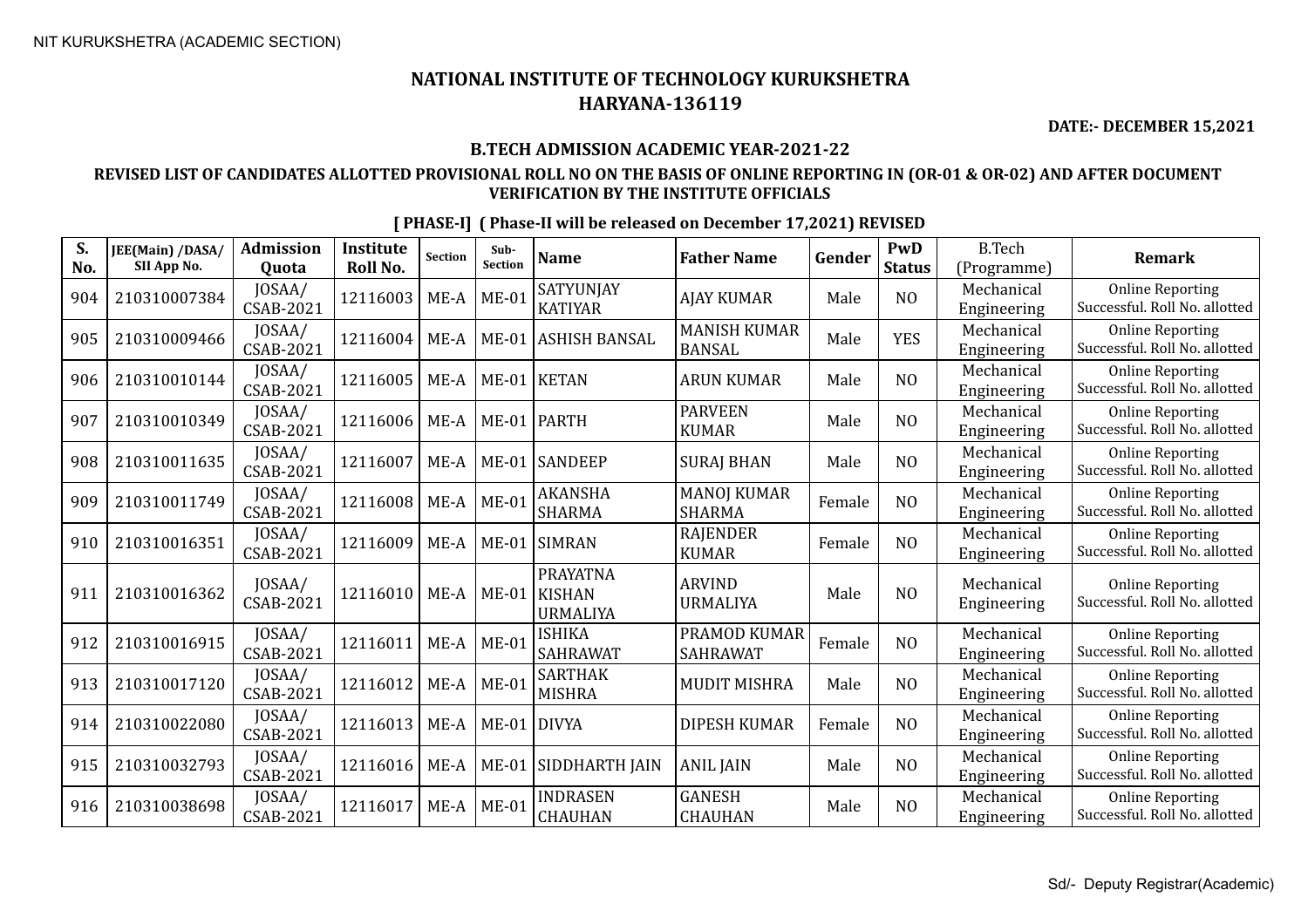**DATE:- DECEMBER 15,2021**

#### **B.TECH ADMISSION ACADEMIC YEAR-2021-22**

### **REVISED LIST OF CANDIDATES ALLOTTED PROVISIONAL ROLL NO ON THE BASIS OF ONLINE REPORTING IN (OR-01 & OR-02) AND AFTER DOCUMENT VERIFICATION BY THE INSTITUTE OFFICIALS**

| S.<br>No. | JEE(Main) /DASA/<br>SII App No. | <b>Admission</b><br><b>Ouota</b> | <b>Institute</b><br><b>Roll No.</b> | Section | Sub-<br><b>Section</b> | <b>Name</b>                          | <b>Father Name</b>                                | Gender | PwD<br><b>Status</b> | <b>B.Tech</b><br>(Programme) | <b>Remark</b>                                            |
|-----------|---------------------------------|----------------------------------|-------------------------------------|---------|------------------------|--------------------------------------|---------------------------------------------------|--------|----------------------|------------------------------|----------------------------------------------------------|
| 917       | 210310043963                    | JOSAA/<br>CSAB-2021              | 12116018                            | $ME-A$  | $ME-01$                | <b>VIJAY</b>                         | JAGBIR SINGH                                      | Male   | N <sub>O</sub>       | Mechanical<br>Engineering    | <b>Online Reporting</b><br>Successful. Roll No. allotted |
| 918       | 210310051752                    | JOSAA/<br>CSAB-2021              | 12116019                            | $ME-A$  | $ME-01$                | <b>SANKALP</b><br><b>PANDEY</b>      | <b>SHYAM</b><br><b>NARAYAN</b><br><b>PANDEY</b>   | Male   | N <sub>O</sub>       | Mechanical<br>Engineering    | <b>Online Reporting</b><br>Successful. Roll No. allotted |
| 919       | 210310053655                    | JOSAA/<br>CSAB-2021              | 12116020                            | $ME-A$  | <b>ME-01</b>           | <b>ABHISHEK</b><br><b>SEHRAWAT</b>   | <b>NARENDER</b><br><b>KUMAR</b>                   | Male   | N <sub>O</sub>       | Mechanical<br>Engineering    | <b>Online Reporting</b><br>Successful. Roll No. allotted |
| 920       | 210310058302                    | JOSAA/<br>CSAB-2021              | 12116021                            | $ME-A$  | $ ME-01$               | <b>DIPANSHU</b><br><b>PANDEY</b>     | <b>CHANDRA</b><br><b>BALLABH</b><br><b>PANDEY</b> | Male   | N <sub>O</sub>       | Mechanical<br>Engineering    | <b>Online Reporting</b><br>Successful. Roll No. allotted |
| 921       | 210310152643                    | JOSAA/<br>CSAB-2021              | 12116049                            | ME-A    | $ME-01$                | <b>VIVEK KUMAR</b>                   | <b>RAMNARESH</b><br>SINGH                         | Male   | <b>YES</b>           | Mechanical<br>Engineering    | <b>Online Reporting</b><br>Successful. Roll No. allotted |
| 922       | 210330039833                    | JOSAA/<br><b>CSAB-2021</b>       | 12116153                            | $ME-A$  | <b>ME-01</b>           | SONUPAL                              | <b>VEERPAL SINGH</b>                              | Male   | <b>YES</b>           | Mechanical<br>Engineering    | <b>Online Reporting</b><br>Successful. Roll No. allotted |
| 923       | 210310024269                    | JOSAA/<br><b>CSAB-2021</b>       | 12116014                            | $ME-A$  | ME-02                  | <b>SAMEEKSHA</b><br>YADAV            | <b>MAHENDRA</b><br><b>SINGH YADAV</b>             | Female | N <sub>O</sub>       | Mechanical<br>Engineering    | <b>Online Reporting</b><br>Successful. Roll No. allotted |
| 924       | 210310032470                    | JOSAA/<br>CSAB-2021              | 12116015                            | $ME-A$  | $ME-02$                | ANJU BALA                            | <b>MAHIPAL SINGH</b>                              | Female | N <sub>O</sub>       | Mechanical<br>Engineering    | <b>Online Reporting</b><br>Successful. Roll No. allotted |
| 925       | 210310060066                    | JOSAA/<br>CSAB-2021              | 12116022                            | $ME-A$  | $ME-02$                | <b>TANISHQ RAJESH</b><br><b>JAIN</b> | <b>RAJESH</b><br><b>JAIKUMAR JAIN</b>             | Male   | N <sub>O</sub>       | Mechanical<br>Engineering    | <b>Online Reporting</b><br>Successful. Roll No. allotted |
| 926       | 210310068942                    | JOSAA/<br><b>CSAB-2021</b>       | 12116023                            | $ME-A$  | $ME-02$                | SUBHAM                               | <b>ROHTASH</b>                                    | Male   | N <sub>O</sub>       | Mechanical<br>Engineering    | <b>Online Reporting</b><br>Successful. Roll No. allotted |
| 927       | 210310068996                    | JOSAA/<br>CSAB-2021              | 12116024                            | $ME-A$  |                        | ME-02  UMESH KUMAR                   | <b>MANOJ KUMAR</b>                                | Male   | N <sub>O</sub>       | Mechanical<br>Engineering    | <b>Online Reporting</b><br>Successful. Roll No. allotted |
| 928       | 210310075077                    | JOSAA/<br>CSAB-2021              | 12116025                            | $ME-A$  | ME-02                  | <b>SUMIT KUMAR</b>                   | <b>SURESH KUMAR</b>                               | Male   | N <sub>O</sub>       | Mechanical<br>Engineering    | <b>Online Reporting</b><br>Successful. Roll No. allotted |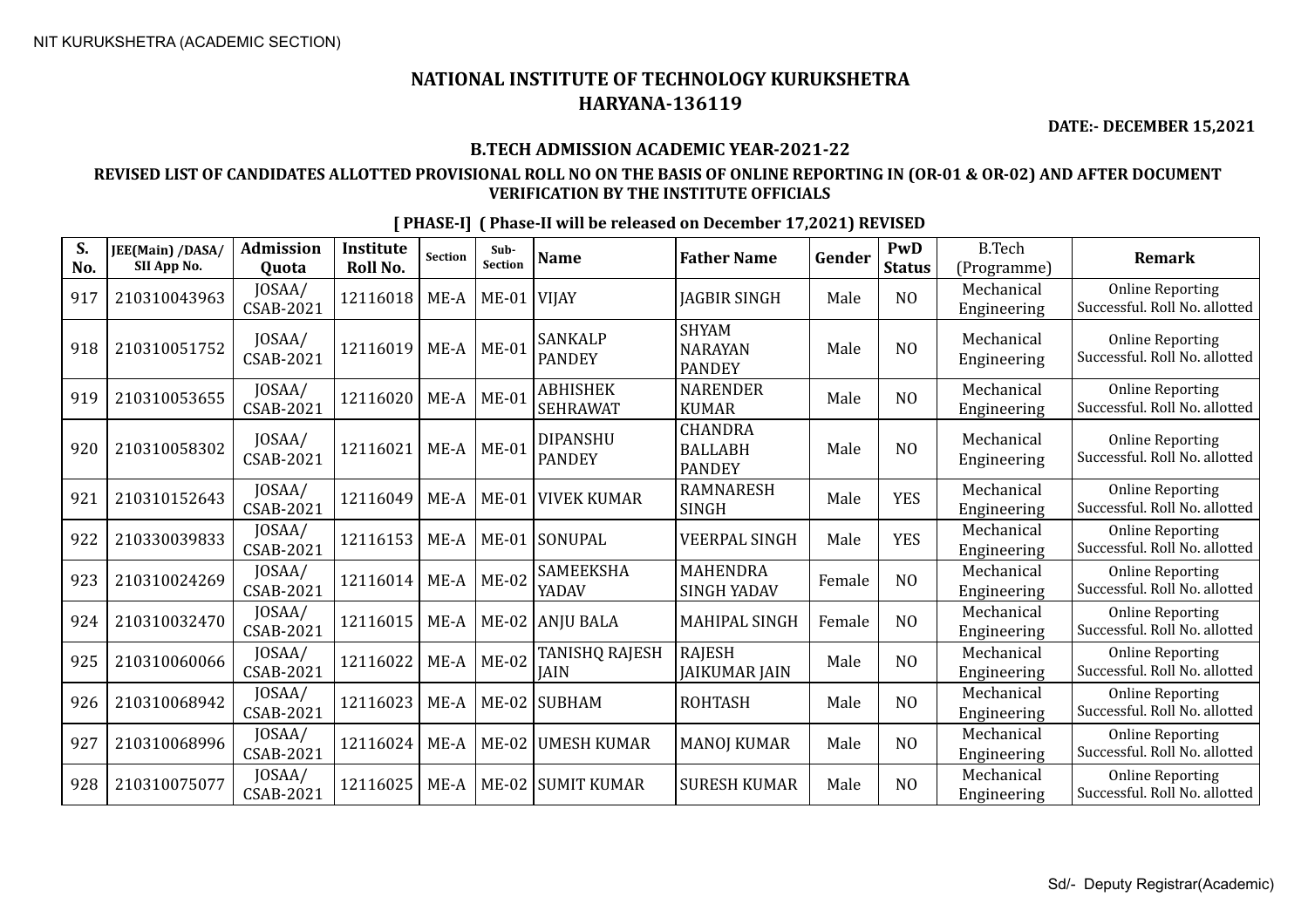**DATE:- DECEMBER 15,2021**

#### **B.TECH ADMISSION ACADEMIC YEAR-2021-22**

### **REVISED LIST OF CANDIDATES ALLOTTED PROVISIONAL ROLL NO ON THE BASIS OF ONLINE REPORTING IN (OR-01 & OR-02) AND AFTER DOCUMENT VERIFICATION BY THE INSTITUTE OFFICIALS**

| S.<br>No. | JEE(Main) /DASA/<br>SII App No. | <b>Admission</b><br>Quota  | <b>Institute</b><br>Roll No. | <b>Section</b> | Sub-<br><b>Section</b> | <b>Name</b>                       | <b>Father Name</b>                              | Gender | PwD<br><b>Status</b> | <b>B.Tech</b><br>(Programme) | <b>Remark</b>                                            |
|-----------|---------------------------------|----------------------------|------------------------------|----------------|------------------------|-----------------------------------|-------------------------------------------------|--------|----------------------|------------------------------|----------------------------------------------------------|
| 929       | 210310076818                    | JOSAA/<br>CSAB-2021        | 12116026                     | ME-A           | $ME-02$                | <b>AKHILESH</b><br><b>CHAUHAN</b> | <b>SILDAR SINGH</b><br><b>CHAUHAN</b>           | Male   | NO                   | Mechanical<br>Engineering    | <b>Online Reporting</b><br>Successful. Roll No. allotted |
| 930       | 210310088705                    | JOSAA/<br>CSAB-2021        | 12116027                     | ME-A           | $ME-02$                | <b>ARYAN SHARMA</b>               | <b>SURAJ SHARMA</b>                             | Male   | N <sub>O</sub>       | Mechanical<br>Engineering    | <b>Online Reporting</b><br>Successful. Roll No. allotted |
| 931       | 210310090852                    | JOSAA/<br>CSAB-2021        | 12116028                     | $ME-A$         | $ME-02$                | <b>RAJAT MEHTA</b>                | <b>DHIRENDRA</b><br><b>KUMAR MEHTA</b>          | Male   | N <sub>O</sub>       | Mechanical<br>Engineering    | <b>Online Reporting</b><br>Successful. Roll No. allotted |
| 932       | 210310090997                    | JOSAA/<br>CSAB-2021        | 12116029                     | $ME-A$         | ME-02                  | <b>JAYANT SAINI</b>               | MURLIDHAR<br><b>SAINI</b>                       | Male   | N <sub>O</sub>       | Mechanical<br>Engineering    | <b>Online Reporting</b><br>Successful. Roll No. allotted |
| 933       | 210310095416                    | JOSAA/<br>CSAB-2021        | 12116030                     | $ME-A$         | ME-02                  | <b>KAUSTUBH</b><br><b>NEERAJ</b>  | <b>SUSHIL NEERAJ</b>                            | Male   | NO                   | Mechanical<br>Engineering    | <b>Online Reporting</b><br>Successful. Roll No. allotted |
| 934       | 210310099016                    | JOSAA/<br>CSAB-2021        | 12116031                     | $ME-A$         |                        | ME-02   SHIVAM BHATT              | <b>DINESH</b><br><b>CHANDRA</b><br><b>BHATT</b> | Male   | N <sub>O</sub>       | Mechanical<br>Engineering    | <b>Online Reporting</b><br>Successful. Roll No. allotted |
| 935       | 210310099287                    | JOSAA/<br>CSAB-2021        | 12116032                     | $ME-A$         | <b>ME-02</b>           | RAJNISH<br><b>KAUSHAL</b>         | <b>RANBIR</b><br><b>KAUSHAL</b>                 | Male   | N <sub>O</sub>       | Mechanical<br>Engineering    | <b>Online Reporting</b><br>Successful. Roll No. allotted |
| 936       | 210310099696                    | JOSAA/<br>CSAB-2021        | 12116033                     | ME-A           | <b>ME-02</b>           | ABHIMANYU<br><b>MITTAL</b>        | <b>SANDEEP</b><br><b>MITTAL</b>                 | Male   | N <sub>O</sub>       | Mechanical<br>Engineering    | <b>Online Reporting</b><br>Successful. Roll No. allotted |
| 937       | 210310101114                    | JOSAA/<br>CSAB-2021        | 12116034                     | $ME-A$         | ME-02                  | <b>PRASHANT</b>                   | <b>SHYAM KISHORE</b>                            | Male   | N <sub>O</sub>       | Mechanical<br>Engineering    | <b>Online Reporting</b><br>Successful. Roll No. allotted |
| 938       | 210310105971                    | JOSAA/<br><b>CSAB-2021</b> | 12116035                     | $ME-A$         | <b>ME-02</b>           | <b>RAM FAGORIA</b>                | <b>CHARAN SINGH</b><br><b>FAGORIA</b>           | Male   | N <sub>O</sub>       | Mechanical<br>Engineering    | <b>Online Reporting</b><br>Successful. Roll No. allotted |
| 939       | 210310109956                    | JOSAA/<br>CSAB-2021        | 12116036                     | ME-A           | $ME-02$                | <b>ADITYA TYAGI</b>               | <b>HARIOM TYAGI</b>                             | Male   | N <sub>O</sub>       | Mechanical<br>Engineering    | <b>Online Reporting</b><br>Successful. Roll No. allotted |
| 940       | 210310110595                    | JOSAA/<br>CSAB-2021        | 12116037                     | $ME-A$         | $ ME-02$               | <b>TARUN</b><br><b>KARWASRA</b>   | <b>JAGDISH KUMAR</b>                            | Male   | N <sub>O</sub>       | Mechanical<br>Engineering    | <b>Online Reporting</b><br>Successful. Roll No. allotted |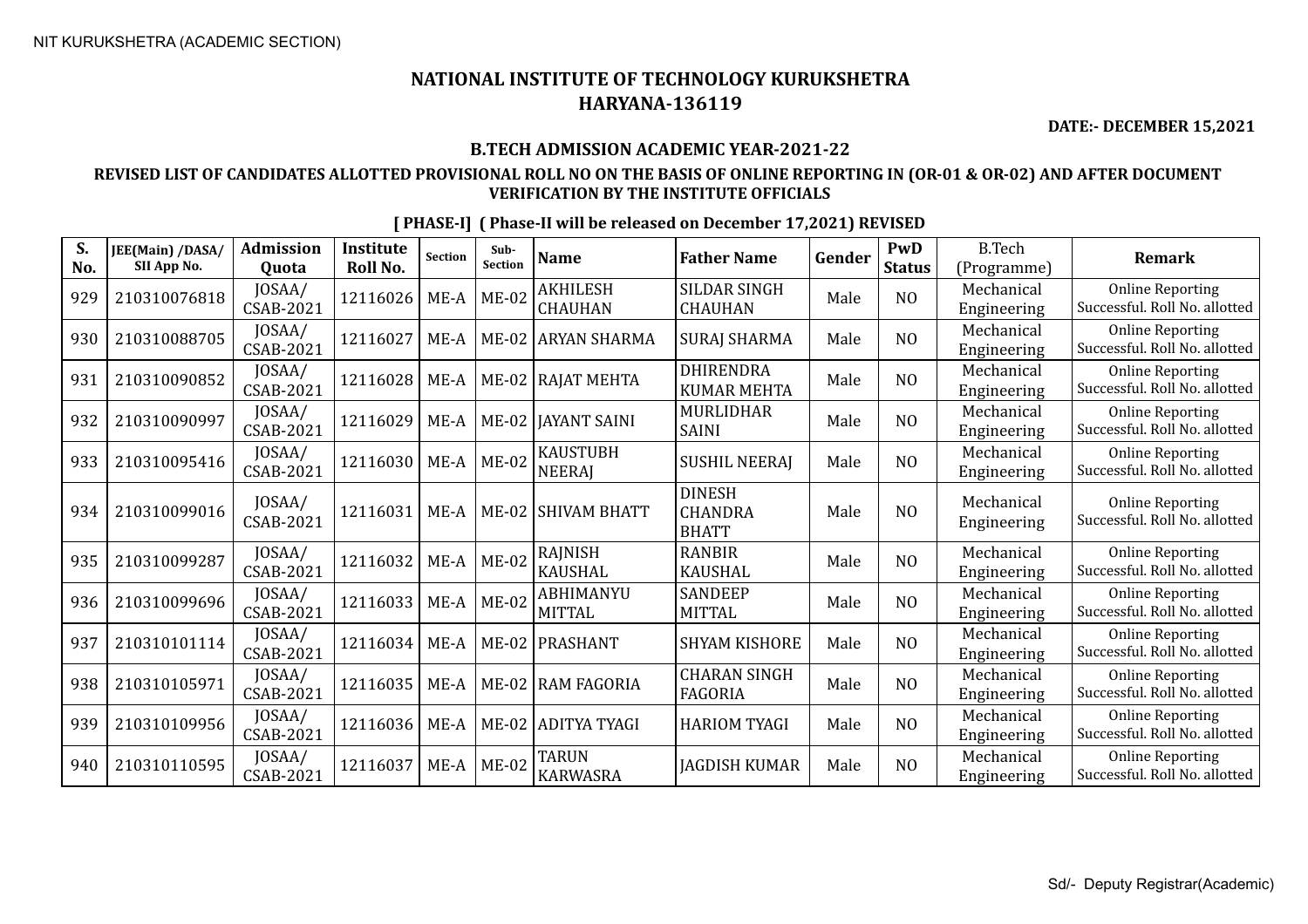**DATE:- DECEMBER 15,2021**

#### **B.TECH ADMISSION ACADEMIC YEAR-2021-22**

### **REVISED LIST OF CANDIDATES ALLOTTED PROVISIONAL ROLL NO ON THE BASIS OF ONLINE REPORTING IN (OR-01 & OR-02) AND AFTER DOCUMENT VERIFICATION BY THE INSTITUTE OFFICIALS**

| S.<br>No. | JEE(Main) /DASA/<br>SII App No. | <b>Admission</b><br>Quota  | Institute<br>Roll No. | Section | Sub-<br><b>Section</b> | <b>Name</b>                       | <b>Father Name</b>                                 | Gender | PwD<br><b>Status</b> | <b>B.Tech</b><br>(Programme) | <b>Remark</b>                                            |
|-----------|---------------------------------|----------------------------|-----------------------|---------|------------------------|-----------------------------------|----------------------------------------------------|--------|----------------------|------------------------------|----------------------------------------------------------|
| 941       | 210310152474                    | JOSAA/<br><b>CSAB-2021</b> | 12116048              | $ME-A$  | <b>ME-02</b>           | <b>LEENA</b><br><b>DHANKHAR</b>   | <b>VIRENDER</b><br><b>SINGH</b><br><b>DHANKHAR</b> | Female | N <sub>O</sub>       | Mechanical<br>Engineering    | <b>Online Reporting</b><br>Successful. Roll No. allotted |
| 942       | 210310155254                    | JOSAA/<br>CSAB-2021        | 12116051              | ME-A    | $ME-02$                | <b>SIKHA RAWAT</b>                | <b>SATE SINGH</b>                                  | Female | N <sub>O</sub>       | Mechanical<br>Engineering    | <b>Online Reporting</b><br>Successful. Roll No. allotted |
| 943       | 210310124206                    | JOSAA/<br>CSAB-2021        | 12116038              | $ME-A$  |                        | ME-03 ANTRIKSH RAJ                | <b>VINAY SAXENA</b>                                | Male   | N <sub>O</sub>       | Mechanical<br>Engineering    | <b>Online Reporting</b><br>Successful. Roll No. allotted |
| 944       | 210310124361                    | JOSAA/<br>CSAB-2021        | 12116039              | $ME-A$  |                        | ME-03 UJJWAL GUPTA                | PANKAJ GUPTA                                       | Male   | N <sub>O</sub>       | Mechanical<br>Engineering    | <b>Online Reporting</b><br>Successful. Roll No. allotted |
| 945       | 210310132846                    | JOSAA/<br><b>CSAB-2021</b> | 12116040              | $ME-A$  |                        | ME-03   LAKSHYA GOYAL             | <b>AMIT GOYAL</b>                                  | Male   | N <sub>O</sub>       | Mechanical<br>Engineering    | <b>Online Reporting</b><br>Successful. Roll No. allotted |
| 946       | 210310133379                    | JOSAA/<br><b>CSAB-2021</b> | 12116041              | $ME-A$  |                        | ME-03 SAHIL YADAV                 | <b>SANJAY KUMAR</b><br>YADAV                       | Male   | N <sub>O</sub>       | Mechanical<br>Engineering    | <b>Online Reporting</b><br>Successful. Roll No. allotted |
| 947       | 210310136370                    | JOSAA/<br><b>CSAB-2021</b> | 12116042              | $ME-A$  | $ME-03$                | <b>PRANSHU</b><br><b>TRIPATHI</b> | <b>MANISH</b><br><b>TRIPATHI</b>                   | Male   | N <sub>O</sub>       | Mechanical<br>Engineering    | <b>Online Reporting</b><br>Successful. Roll No. allotted |
| 948       | 210310140751                    | JOSAA/<br><b>CSAB-2021</b> | 12116043              | $ME-A$  | ME-03 SOHIT            |                                   | <b>SATISH KUMAR</b>                                | Male   | N <sub>O</sub>       | Mechanical<br>Engineering    | <b>Online Reporting</b><br>Successful. Roll No. allotted |
| 949       | 210310145287                    | JOSAA/<br>CSAB-2021        | 12116044              | $ME-A$  |                        | ME-03 SACHIN GEHLAUT              | <b>RAVINDER</b><br><b>SINGH</b>                    | Male   | N <sub>O</sub>       | Mechanical<br>Engineering    | <b>Online Reporting</b><br>Successful. Roll No. allotted |
| 950       | 210310145885                    | JOSAA/<br><b>CSAB-2021</b> | 12116045              | $ME-A$  |                        | ME-03 AYUSH GARG                  | <b>RAJESH GARG</b>                                 | Male   | N <sub>O</sub>       | Mechanical<br>Engineering    | <b>Online Reporting</b><br>Successful. Roll No. allotted |
| 951       | 210310149263                    | JOSAA/<br><b>CSAB-2021</b> | 12116046              | $ME-A$  |                        | ME-03   KUNJI LAL MEENA           | <b>PREMRAJ</b><br><b>MEENA</b>                     | Male   | N <sub>O</sub>       | Mechanical<br>Engineering    | <b>Online Reporting</b><br>Successful. Roll No. allotted |
| 952       | 210310149622                    | JOSAA/<br><b>CSAB-2021</b> | 12116047              | $ME-A$  |                        | ME-03 AMIT KUMAR                  | <b>DEVILAL</b>                                     | Male   | N <sub>O</sub>       | Mechanical<br>Engineering    | <b>Online Reporting</b><br>Successful. Roll No. allotted |
| 953       | 210310154766                    | JOSAA/<br>CSAB-2021        | 12116050              | $ME-A$  | <b>ME-03</b>           | <b>GUGULOTH</b><br><b>SAMPATH</b> | <b>GUGULOTH</b><br>MOTHILAL                        | Male   | N <sub>O</sub>       | Mechanical<br>Engineering    | <b>Online Reporting</b><br>Successful. Roll No. allotted |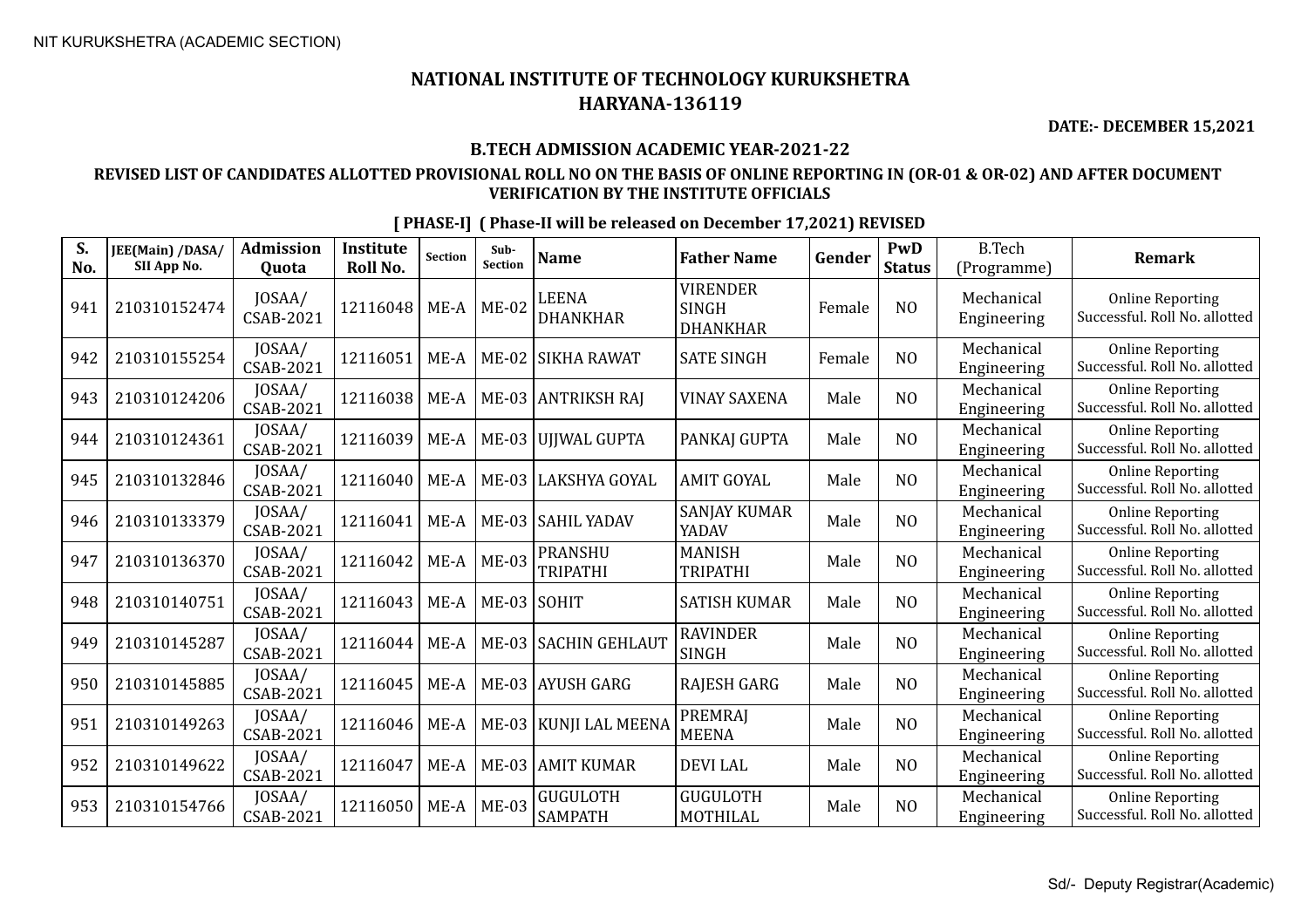**DATE:- DECEMBER 15,2021**

#### **B.TECH ADMISSION ACADEMIC YEAR-2021-22**

### **REVISED LIST OF CANDIDATES ALLOTTED PROVISIONAL ROLL NO ON THE BASIS OF ONLINE REPORTING IN (OR-01 & OR-02) AND AFTER DOCUMENT VERIFICATION BY THE INSTITUTE OFFICIALS**

| S.<br>No. | JEE(Main) /DASA/<br>SII App No. | <b>Admission</b><br>Quota  | <b>Institute</b><br>Roll No. | <b>Section</b> | Sub-<br>Section | Name                              | <b>Father Name</b>                   | Gender | PwD<br><b>Status</b> | <b>B.Tech</b><br>(Programme) | <b>Remark</b>                                            |
|-----------|---------------------------------|----------------------------|------------------------------|----------------|-----------------|-----------------------------------|--------------------------------------|--------|----------------------|------------------------------|----------------------------------------------------------|
| 954       | 210310158132                    | JOSAA/<br><b>CSAB-2021</b> | 12116052                     | $ME-A$         | <b>ME-03</b>    | NIKHIL KUMAR<br><b>RAGHAV</b>     | <b>SURESH CHAND</b>                  | Male   | N <sub>O</sub>       | Mechanical<br>Engineering    | <b>Online Reporting</b><br>Successful. Roll No. allotted |
| 955       | 210310161755                    | JOSAA/<br><b>CSAB-2021</b> | 12116053                     | $ME-A$         |                 | ME-03 CHARU                       | <b>DEVENDER</b><br><b>KUMAR</b>      | Female | N <sub>O</sub>       | Mechanical<br>Engineering    | <b>Online Reporting</b><br>Successful. Roll No. allotted |
| 956       | 210310162725                    | JOSAA/<br><b>CSAB-2021</b> | 12116054                     | ME-A           |                 | ME-03   ROMEE RANJAN              | <b>RAJEEV RANJAN</b>                 | Male   | N <sub>O</sub>       | Mechanical<br>Engineering    | <b>Online Reporting</b><br>Successful. Roll No. allotted |
| 957       | 210310170658                    | JOSAA/<br><b>CSAB-2021</b> | 12116055                     | $ME-A$         | $ME-03$         | <b>TAMANNA</b>                    | <b>PAWAN</b><br><b>KANDOLA</b>       | Female | N <sub>O</sub>       | Mechanical<br>Engineering    | <b>Online Reporting</b><br>Successful. Roll No. allotted |
| 958       | 210310175412                    | JOSAA/<br><b>CSAB-2021</b> | 12116056                     | $ME-A$         | $ME-03$         | <b>AISHWARYA</b><br><b>TIWARI</b> | <b>SANJAY KUMAR</b><br><b>TIWARI</b> | Male   | NO                   | Mechanical<br>Engineering    | <b>Online Reporting</b><br>Successful. Roll No. allotted |
| 959       | 210310176908                    | JOSAA/<br><b>CSAB-2021</b> | 12116057                     | $ME-A$         | $ME-03$         | JAGRITI SINGH                     | PARAMANAND<br><b>SINGH</b>           | Female | N <sub>O</sub>       | Mechanical<br>Engineering    | <b>Online Reporting</b><br>Successful. Roll No. allotted |
| 960       | 210310179086                    | JOSAA/<br><b>CSAB-2021</b> | 12116058                     | $ME-A$         |                 | ME-03 AASHISH                     | <b>RAJESH KUMAR</b>                  | Male   | N <sub>O</sub>       | Mechanical<br>Engineering    | <b>Online Reporting</b><br>Successful. Roll No. allotted |
| 961       | 210310179622                    | JOSAA/<br><b>CSAB-2021</b> | 12116059                     | $ME-A$         |                 | ME-03 NIKHIL SOLANKI              | <b>MUKESH KUMAR</b>                  | Male   | N <sub>O</sub>       | Mechanical<br>Engineering    | <b>Online Reporting</b><br>Successful. Roll No. allotted |
| 962       | 210310237068                    | JOSAA/<br><b>CSAB-2021</b> | 12116067                     | ME-A           |                 | ME-03 SONAL                       | <b>GIRVER SINGH</b>                  | Female | N <sub>O</sub>       | Mechanical<br>Engineering    | <b>Online Reporting</b><br>Successful. Roll No. allotted |
| 963       | 210310179994                    | JOSAA/<br><b>CSAB-2021</b> | 12116060                     | ME-A           |                 | ME-04 AKSHAY KUMAR                | <b>RAMESHWAR</b><br>LAL              | Male   | N <sub>O</sub>       | Mechanical<br>Engineering    | <b>Online Reporting</b><br>Successful. Roll No. allotted |
| 964       | 210310194711                    | JOSAA/<br><b>CSAB-2021</b> | 12116061                     | $ME-A$         |                 | ME-04 RAKESH KUMAR                | <b>RAMESHWER</b><br><b>LAL JAT</b>   | Male   | N <sub>O</sub>       | Mechanical<br>Engineering    | <b>Online Reporting</b><br>Successful. Roll No. allotted |
| 965       | 210310215698                    | JOSAA/<br><b>CSAB-2021</b> | 12116062                     | $ME-A$         |                 | ME-04 ARYAN BAJAJ                 | PANKAJ BAJAJ                         | Male   | N <sub>O</sub>       | Mechanical<br>Engineering    | <b>Online Reporting</b><br>Successful. Roll No. allotted |
| 966       | 210310222074                    | JOSAA/<br>CSAB-2021        | 12116063                     | $ME-A$         |                 | ME-04   KRISH MITTAL              | LT.SH.VIKASH<br><b>MITTAL</b>        | Male   | N <sub>O</sub>       | Mechanical<br>Engineering    | <b>Online Reporting</b><br>Successful. Roll No. allotted |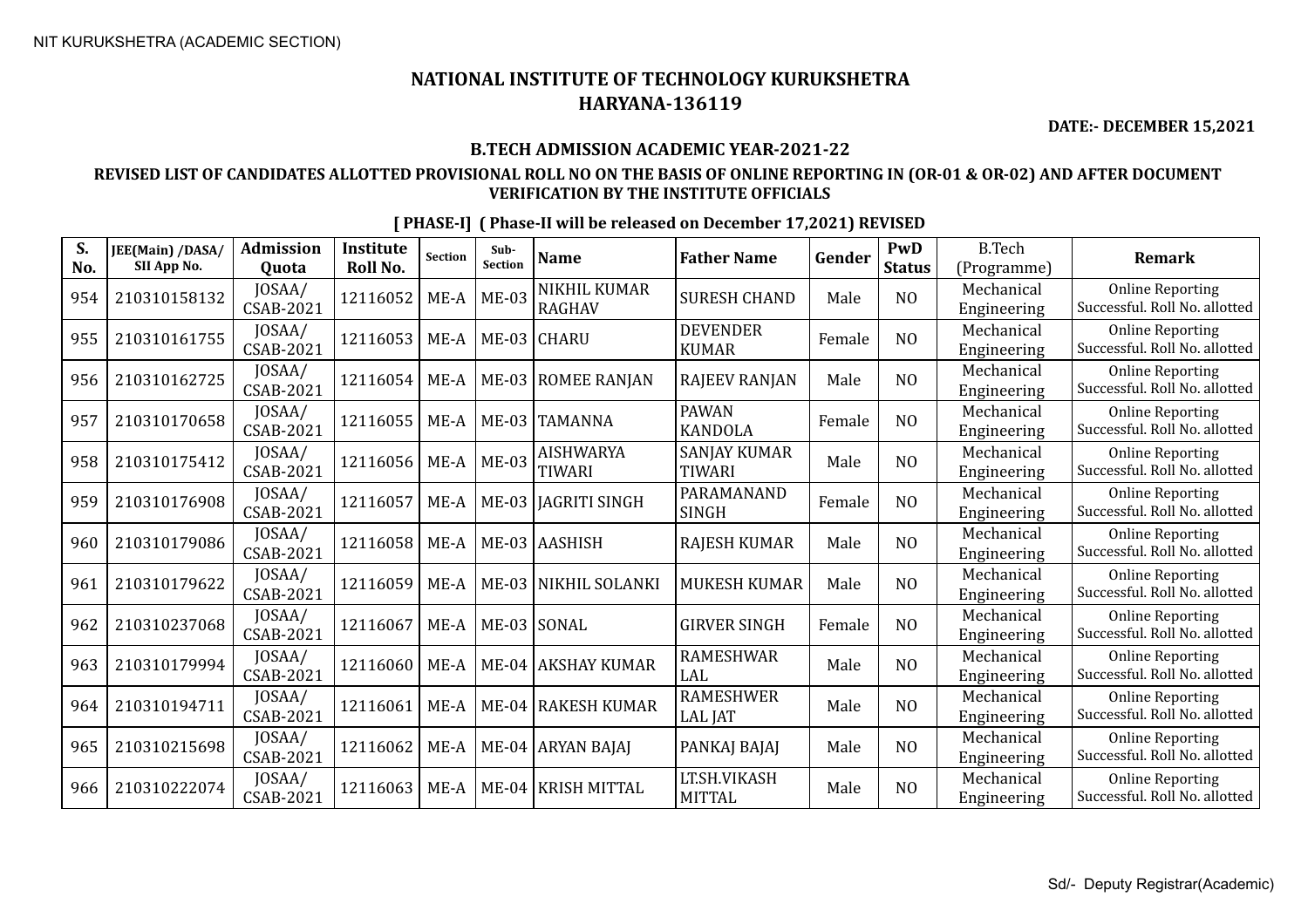**DATE:- DECEMBER 15,2021**

#### **B.TECH ADMISSION ACADEMIC YEAR-2021-22**

### **REVISED LIST OF CANDIDATES ALLOTTED PROVISIONAL ROLL NO ON THE BASIS OF ONLINE REPORTING IN (OR-01 & OR-02) AND AFTER DOCUMENT VERIFICATION BY THE INSTITUTE OFFICIALS**

| S.<br>No. | JEE(Main) /DASA/<br>SII App No. | <b>Admission</b><br><b>Ouota</b> | <b>Institute</b><br>Roll No. | <b>Section</b> | Sub-<br><b>Section</b> | <b>Name</b>                              | <b>Father Name</b>                      | Gender | <b>PwD</b><br><b>Status</b> | <b>B.Tech</b><br>(Programme) | <b>Remark</b>                                            |
|-----------|---------------------------------|----------------------------------|------------------------------|----------------|------------------------|------------------------------------------|-----------------------------------------|--------|-----------------------------|------------------------------|----------------------------------------------------------|
| 967       | 210310229806                    | JOSAA/<br><b>CSAB-2021</b>       | 12116064                     | $ME-A$         | $ME-04$                | <b>RAJEEV</b><br><b>KUSHWAHA</b>         | <b>RAMESHWAR</b><br><b>KUSHWAHA</b>     | Male   | N <sub>O</sub>              | Mechanical<br>Engineering    | <b>Online Reporting</b><br>Successful. Roll No. allotted |
| 968       | 210310233872                    | JOSAA/<br>CSAB-2021              | 12116065                     | ME-A           |                        | ME-04 RAHUL KUMAR                        | <b>VISHAL KUMAR</b>                     | Male   | N <sub>O</sub>              | Mechanical<br>Engineering    | <b>Online Reporting</b><br>Successful. Roll No. allotted |
| 969       | 210310235507                    | JOSAA/<br><b>CSAB-2021</b>       | 12116066                     | $ME-A$         | $ME-04$                | <b>ADARSH</b><br>GOSWAMI                 | <b>VINOD</b><br><b>GOSWAMI</b>          | Male   | N <sub>O</sub>              | Mechanical<br>Engineering    | <b>Online Reporting</b><br>Successful. Roll No. allotted |
| 970       | 210310242829                    | JOSAA/<br><b>CSAB-2021</b>       | 12116068                     | ME-A           | $ME-04$                | <b>GIDUTHURI SAI</b><br><b>CHAITANYA</b> | <b>GIDUTHURI</b><br><b>SRINIVASARAO</b> | Male   | NO                          | Mechanical<br>Engineering    | <b>Online Reporting</b><br>Successful. Roll No. allotted |
| 971       | 210310245753                    | JOSAA/<br><b>CSAB-2021</b>       | 12116069                     | ME-A           |                        | ME-04 MOHIT RATURI                       | RAVINDRA DATT<br><b>RATURI</b>          | Male   | N <sub>O</sub>              | Mechanical<br>Engineering    | <b>Online Reporting</b><br>Successful. Roll No. allotted |
| 972       | 210310252754                    | JOSAA/<br><b>CSAB-2021</b>       | 12116070                     | ME-A           |                        | ME-04 ADITYA                             | RAJPAL                                  | Male   | NO                          | Mechanical<br>Engineering    | <b>Online Reporting</b><br>Successful. Roll No. allotted |
| 973       | 210310254184                    | JOSAA/<br><b>CSAB-2021</b>       | 12116071                     | ME-A           |                        | ME-04 MINTU                              | <b>SATISH KUMAR</b>                     | Male   | N <sub>O</sub>              | Mechanical<br>Engineering    | <b>Online Reporting</b><br>Successful, Roll No. allotted |
| 974       | 210310265160                    | JOSAA/<br><b>CSAB-2021</b>       | 12116072                     | $ME-A$         | $ME-04$                | <b>ISHAAN LAKHERA</b>                    | <b>ANIL LAKHERA</b>                     | Male   | N <sub>O</sub>              | Mechanical<br>Engineering    | <b>Online Reporting</b><br>Successful. Roll No. allotted |
| 975       | 210310269738                    | JOSAA/<br><b>CSAB-2021</b>       | 12116073                     | $ME-A$         |                        | ME-04   AMAN YADAV                       | <b>PANKAI</b><br>KISHORE YADAV          | Male   | N <sub>O</sub>              | Mechanical<br>Engineering    | <b>Online Reporting</b><br>Successful. Roll No. allotted |
| 976       | 210310269842                    | JOSAA/<br><b>CSAB-2021</b>       | 12116074                     | ME-A           | $ME-04$                | <b>SNEHAL SINHA</b>                      | SANJEEV                                 | Male   | N <sub>O</sub>              | Mechanical<br>Engineering    | <b>Online Reporting</b><br>Successful. Roll No. allotted |
| 977       | 210310271993                    | JOSAA/<br><b>CSAB-2021</b>       | 12116075                     | ME-A           | $ME-04$                | SOUMYA SHARMA                            | <b>DEEPAK</b><br><b>SHARMA</b>          | Female | NO                          | Mechanical<br>Engineering    | <b>Online Reporting</b><br>Successful. Roll No. allotted |
| 978       | 210310275452                    | JOSAA/<br><b>CSAB-2021</b>       | 12116076                     | ME-A           | $ME-04$                | AMGOTH<br><b>SRIHITHA</b>                | <b>AMGOTH RATNA</b>                     | Female | N <sub>O</sub>              | Mechanical<br>Engineering    | <b>Online Reporting</b><br>Successful. Roll No. allotted |
| 979       | 210310278863                    | JOSAA/<br><b>CSAB-2021</b>       | 12116077                     | $ME-A$         | $ME-04$                | <b>ARIJIT</b><br>CHAKRABORTY             | <b>BIPUL</b><br>CHAKRABORTY             | Male   | N <sub>O</sub>              | Mechanical<br>Engineering    | <b>Online Reporting</b><br>Successful. Roll No. allotted |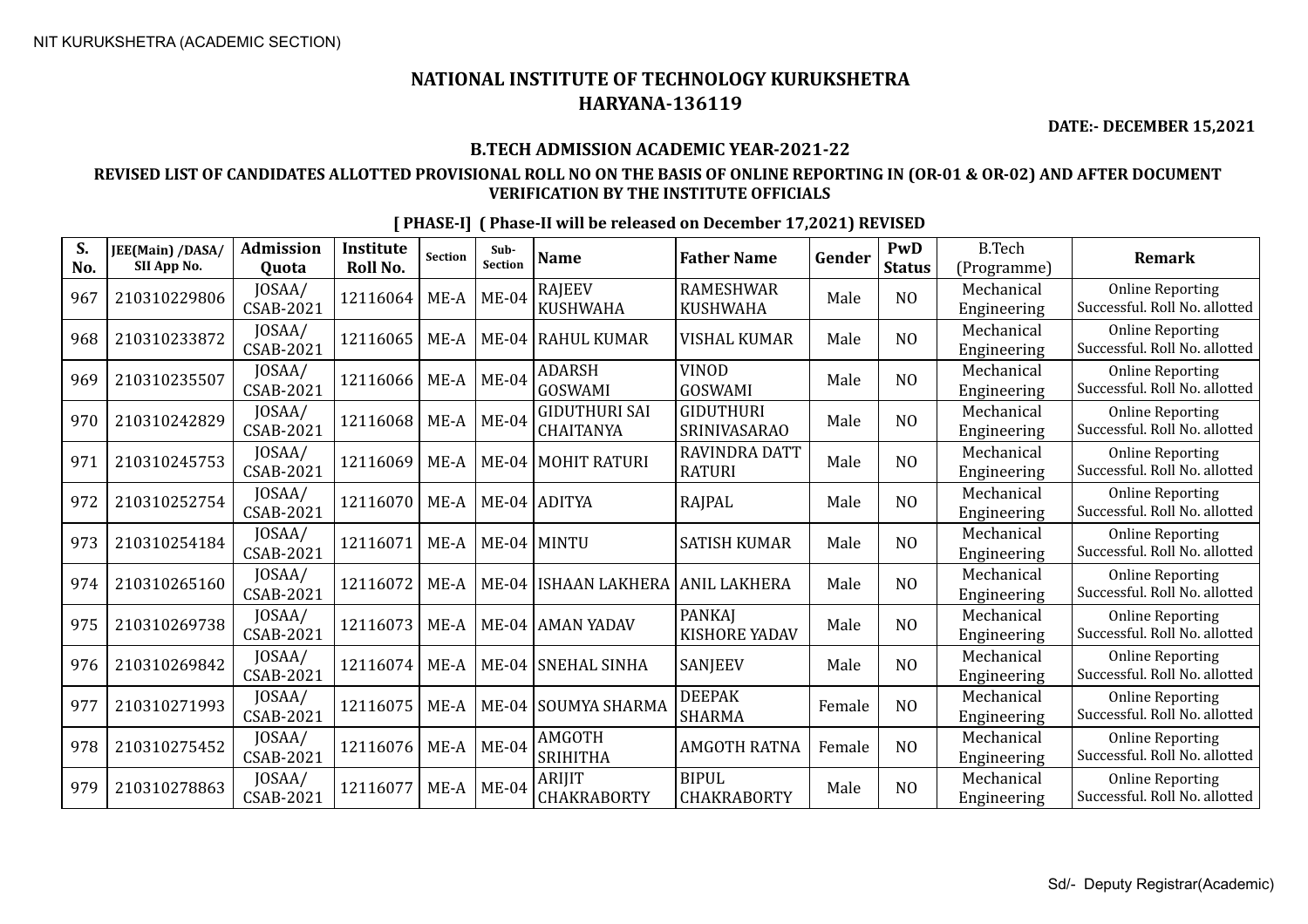**DATE:- DECEMBER 15,2021**

#### **B.TECH ADMISSION ACADEMIC YEAR-2021-22**

#### **REVISED LIST OF CANDIDATES ALLOTTED PROVISIONAL ROLL NO ON THE BASIS OF ONLINE REPORTING IN (OR-01 & OR-02) AND AFTER DOCUMENT VERIFICATION BY THE INSTITUTE OFFICIALS**

| S.  | JEE(Main) /DASA/ | <b>Admission</b> | <b>Institute</b> | <b>Section</b> | Sub-<br><b>Section</b> | <b>Name</b>           | <b>Father Name</b>  | Gender | PwD            | <b>B.Tech</b> | <b>Remark</b>                 |
|-----|------------------|------------------|------------------|----------------|------------------------|-----------------------|---------------------|--------|----------------|---------------|-------------------------------|
| No. | SII App No.      | Quota            | Roll No.         |                |                        |                       |                     |        | <b>Status</b>  | (Programme)   |                               |
| 980 | 210310280298     | JOSAA/           | 12116078         | $ME-A$         | $ME-04$                | PRIYANSHI RATHI       | <b>RAKESH RATHI</b> | Female | NO             | Mechanical    | <b>Online Reporting</b>       |
|     |                  | <b>CSAB-2021</b> |                  |                |                        |                       |                     |        |                | Engineering   | Successful. Roll No. allotted |
| 981 | 210310289796     | JOSAA/           | 12116079         | $ME-A$         |                        | ME-04 SHREYANSH ORA   | <b>SATISH ORA</b>   | Male   | N <sub>O</sub> | Mechanical    | <b>Online Reporting</b>       |
|     |                  | <b>CSAB-2021</b> |                  |                |                        |                       |                     |        |                | Engineering   | Successful. Roll No. allotted |
| 982 | 210310294754     | JOSAA/           | 12116080         | ME-A           |                        | ME-04   MANISH        | <b>SAJJAN KUMAR</b> | Male   | N <sub>O</sub> | Mechanical    | <b>Online Reporting</b>       |
|     |                  | <b>CSAB-2021</b> |                  |                |                        |                       |                     |        |                | Engineering   | Successful. Roll No. allotted |
| 983 | 210310295344     | JOSAA/           | 12116081         | ME-A           |                        | ME-04 SANDHYA         | <b>NARENDER</b>     | Female | N <sub>O</sub> | Mechanical    | <b>Online Reporting</b>       |
|     |                  | <b>CSAB-2021</b> |                  |                |                        |                       | <b>KUMAR</b>        |        |                | Engineering   | Successful. Roll No. allotted |
| 984 | 210310298978     | JOSAA/           | 12116082         | $ME-B$         | $ME-05$                | <b>AKHILESH</b>       | <b>AWADH KISHOR</b> | Male   | N <sub>O</sub> | Mechanical    | <b>Online Reporting</b>       |
|     |                  | CSAB-2021        |                  |                |                        | <b>MISHRA</b>         | <b>MISHRA</b>       |        |                | Engineering   | Successful. Roll No. allotted |
| 985 | 210310302386     | JOSAA/           | 12116083         | $ME-B$         | <b>ME-05</b>           | <b>PIYUSH</b>         | <b>JAI PARKASH</b>  | Male   | N <sub>0</sub> | Mechanical    | <b>Online Reporting</b>       |
|     |                  | <b>CSAB-2021</b> |                  |                |                        |                       |                     |        |                | Engineering   | Successful. Roll No. allotted |
| 986 | 210310308245     | JOSAA/           | 12116084         | $ME-B$         |                        | ME-05 MOHIT           | <b>KRISHAN</b>      | Male   | N <sub>O</sub> | Mechanical    | <b>Online Reporting</b>       |
|     |                  | <b>CSAB-2021</b> |                  |                |                        |                       |                     |        |                | Engineering   | Successful. Roll No. allotted |
| 987 | 210310321295     | JOSAA/           | 12116085         | $ME-B$         | <b>ME-05</b>           | HIMANSHU              | <b>DEEPAK KUMAR</b> | Male   | NO             | Mechanical    | <b>Online Reporting</b>       |
|     |                  | <b>CSAB-2021</b> |                  |                |                        | KUMAR SHARMA          | <b>SHARMA</b>       |        |                | Engineering   | Successful. Roll No. allotted |
| 988 | 210310324396     | JOSAA/           | 12116086         | $ME-B$         | $ME-05$                | <b>GARVIT SINGH</b>   | <b>DINESH RAO</b>   | Male   | N <sub>O</sub> | Mechanical    | <b>Online Reporting</b>       |
|     |                  | <b>CSAB-2021</b> |                  |                |                        |                       |                     |        |                | Engineering   | Successful. Roll No. allotted |
| 989 | 210310325725     | JOSAA/           | 12116087         | $ME-B$         | <b>ME-05</b>           | <b>SURAJ BHARDWAJ</b> | <b>JANAK RAI</b>    | Male   | N <sub>O</sub> | Mechanical    | <b>Online Reporting</b>       |
|     |                  | <b>CSAB-2021</b> |                  |                |                        |                       | <b>BHARDWAJ</b>     |        |                | Engineering   | Successful. Roll No. allotted |
| 990 | 210310332598     | JOSAA/           | 12116088         | $ME-B$         |                        | ME-05   NELLI JEEVANA | <b>NELLI GOPAL</b>  | Female | N <sub>O</sub> | Mechanical    | <b>Online Reporting</b>       |
|     |                  | <b>CSAB-2021</b> |                  |                |                        |                       | <b>REDDY</b>        |        |                | Engineering   | Successful. Roll No. allotted |
| 991 | 210310334036     | JOSAA/           | 12116089         | $ME-B$         | $ME-05$                | MOHD HASSAN           | <b>MOHD YOUSUF</b>  | Male   | N <sub>O</sub> | Mechanical    | <b>Online Reporting</b>       |
|     |                  | CSAB-2021        |                  |                |                        |                       |                     |        |                | Engineering   | Successful. Roll No. allotted |
| 992 | 210310334744     | JOSAA/           | 12116090         | $ME-B$         | <b>ME-05</b>           | <b>SHANI AKASH</b>    | <b>AJAY KUMAR</b>   | Male   | NO             | Mechanical    | <b>Online Reporting</b>       |
|     |                  | <b>CSAB-2021</b> |                  |                |                        |                       |                     |        |                | Engineering   | Successful. Roll No. allotted |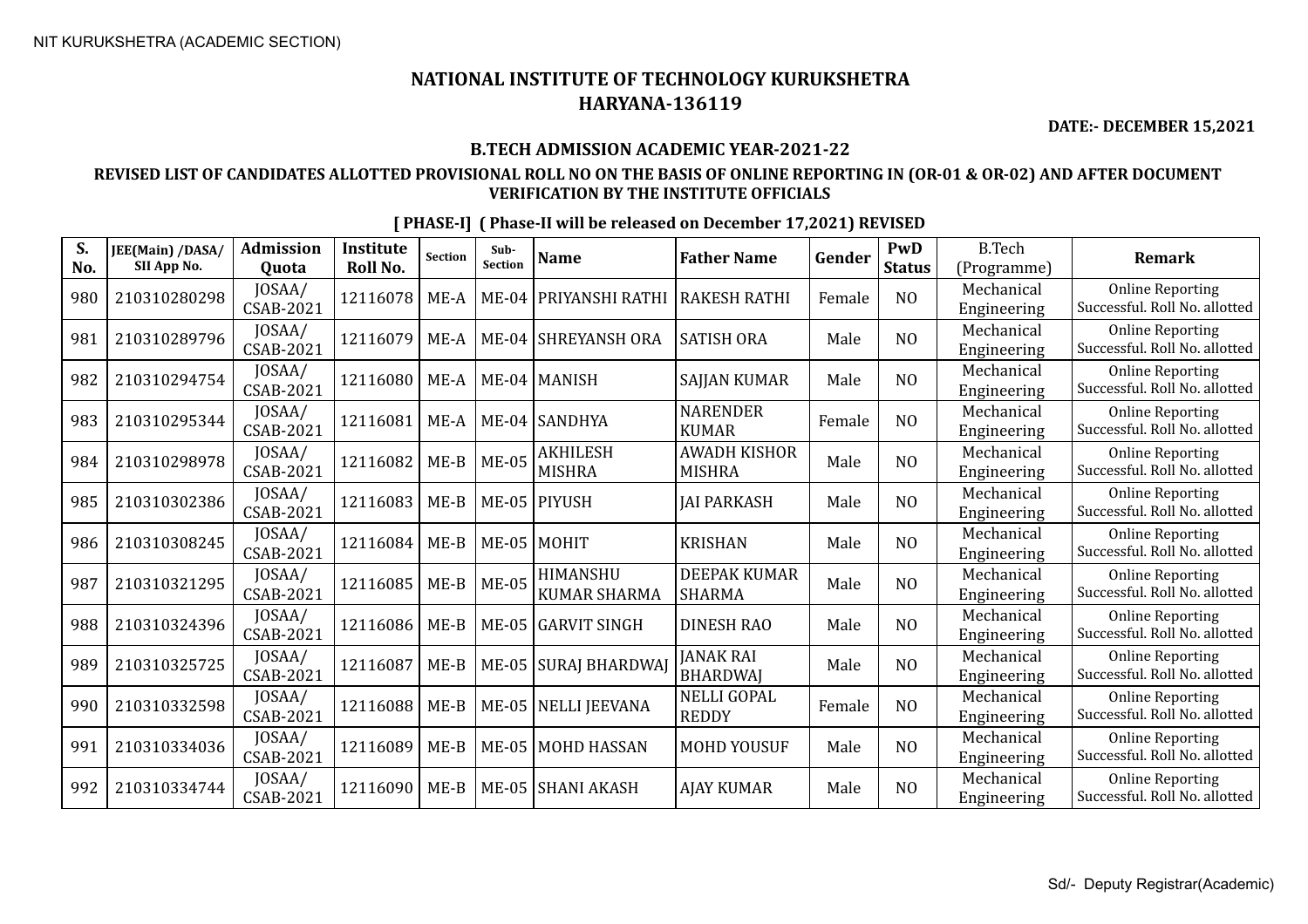**DATE:- DECEMBER 15,2021**

#### **B.TECH ADMISSION ACADEMIC YEAR-2021-22**

### **REVISED LIST OF CANDIDATES ALLOTTED PROVISIONAL ROLL NO ON THE BASIS OF ONLINE REPORTING IN (OR-01 & OR-02) AND AFTER DOCUMENT VERIFICATION BY THE INSTITUTE OFFICIALS**

| S.<br>No. | JEE(Main) /DASA/<br>SII App No. | <b>Admission</b><br><b>Ouota</b> | <b>Institute</b><br>Roll No. | <b>Section</b> | Sub-<br><b>Section</b> | <b>Name</b>                          | <b>Father Name</b>                              | Gender | PwD<br><b>Status</b> | <b>B.Tech</b><br>(Programme) | <b>Remark</b>                                            |
|-----------|---------------------------------|----------------------------------|------------------------------|----------------|------------------------|--------------------------------------|-------------------------------------------------|--------|----------------------|------------------------------|----------------------------------------------------------|
| 993       | 210310339297                    | JOSAA/<br><b>CSAB-2021</b>       | 12116091                     | $ME-B$         | <b>ME-05</b>           | <b>PRASHANT</b><br><b>GUPTA</b>      | <b>SATISH KUMAR</b>                             | Male   | N <sub>O</sub>       | Mechanical<br>Engineering    | <b>Online Reporting</b><br>Successful. Roll No. allotted |
| 994       | 210310343082                    | JOSAA/<br><b>CSAB-2021</b>       | 12116092                     | $ME-B$         |                        | $ME-05$  H THANOJ                    | H OBULESHU                                      | Male   | N <sub>O</sub>       | Mechanical<br>Engineering    | <b>Online Reporting</b><br>Successful. Roll No. allotted |
| 995       | 210310344265                    | JOSAA/<br><b>CSAB-2021</b>       | 12116093                     | $ME-B$         | $ME-05$                | <b>TANMAY SOROUT</b>                 | <b>IAGVIR</b>                                   | Male   | N <sub>O</sub>       | Mechanical<br>Engineering    | <b>Online Reporting</b><br>Successful. Roll No. allotted |
| 996       | 210310345406                    | JOSAA/<br><b>CSAB-2021</b>       | 12116094                     | $ME-B$         | $ME-05$                | <b>SAMAR GUPTA</b>                   | <b>SHRI VIPIN</b><br><b>GUPTA</b>               | Male   | N <sub>O</sub>       | Mechanical<br>Engineering    | <b>Online Reporting</b><br>Successful. Roll No. allotted |
| 997       | 210310348869                    | JOSAA/<br><b>CSAB-2021</b>       | 12116095                     | $ME-B$         | $ME-05$                | <b>VIVEK</b>                         | <b>UDEY SINGH</b>                               | Male   | N <sub>O</sub>       | Mechanical<br>Engineering    | <b>Online Reporting</b><br>Successful. Roll No. allotted |
| 998       | 210310367712                    | JOSAA/<br><b>CSAB-2021</b>       | 12116096                     | $ME-B$         | $ME-05$                | <b>SHRUTI SONKER</b>                 | <b>PRADEEP</b><br><b>SONKER</b>                 | Female | N <sub>O</sub>       | Mechanical<br>Engineering    | <b>Online Reporting</b><br>Successful. Roll No. allotted |
| 999       | 210310369998                    | JOSAA/<br><b>CSAB-2021</b>       | 12116097                     | $ME-B$         | <b>ME-05</b>           | VANSHIKA<br><b>VERMA</b>             | RAJESH KUMAR                                    | Female | N <sub>O</sub>       | Mechanical<br>Engineering    | <b>Online Reporting</b><br>Successful. Roll No. allotted |
| 1000      | 210310379272                    | JOSAA/<br>CSAB-2021              | 12116098                     | $ME-B$         | $ME-05$                | <b>ARYAN KUSHAN</b>                  | MRIGENDRA<br><b>SINGH KUSHAN</b>                | Male   | N <sub>O</sub>       | Mechanical<br>Engineering    | <b>Online Reporting</b><br>Successful. Roll No. allotted |
| 1001      | 210310379860                    | JOSAA/<br><b>CSAB-2021</b>       | 12116099                     | $ME-B$         | $ME-05$                | <b>HARSH TOMAR</b>                   | <b>VINAY TOMAR</b>                              | Male   | N <sub>O</sub>       | Mechanical<br>Engineering    | <b>Online Reporting</b><br>Successful. Roll No. allotted |
| 1002      | 210310392337                    | JOSAA/<br>CSAB-2021              | 12116100                     | $ME-B$         | <b>ME-05</b>           | <b>SANDESH KUMAR</b><br><b>SINGH</b> | <b>JAYANT PRASAD</b><br><b>SINGH</b>            | Male   | N <sub>O</sub>       | Mechanical<br>Engineering    | <b>Online Reporting</b><br>Successful. Roll No. allotted |
| 1003      | 210310425855                    | JOSAA/<br>CSAB-2021              | 12116104                     | $ME-B$         | <b>ME-05</b>           | <b>SHIKHA NAGAR</b>                  | <b>RAMESH</b><br><b>CHANDRA</b><br><b>NAGAR</b> | Female | NO                   | Mechanical<br>Engineering    | <b>Online Reporting</b><br>Successful. Roll No. allotted |
| 1004      | 210310397236                    | JOSAA/<br><b>CSAB-2021</b>       | 12116101                     | $ME-B$         |                        | ME-06   HARSHIT DATA                 | <b>NAVEEN DATA</b>                              | Male   | N <sub>O</sub>       | Mechanical<br>Engineering    | <b>Online Reporting</b><br>Successful. Roll No. allotted |
| 1005      | 210310401694                    | JOSAA/<br>CSAB-2021              | 12116102                     | $ME-B$         | <b>ME-06</b>           | <b>RAHUL KUMAR</b>                   | CHANDRAKESH                                     | Male   | N <sub>O</sub>       | Mechanical<br>Engineering    | <b>Online Reporting</b><br>Successful. Roll No. allotted |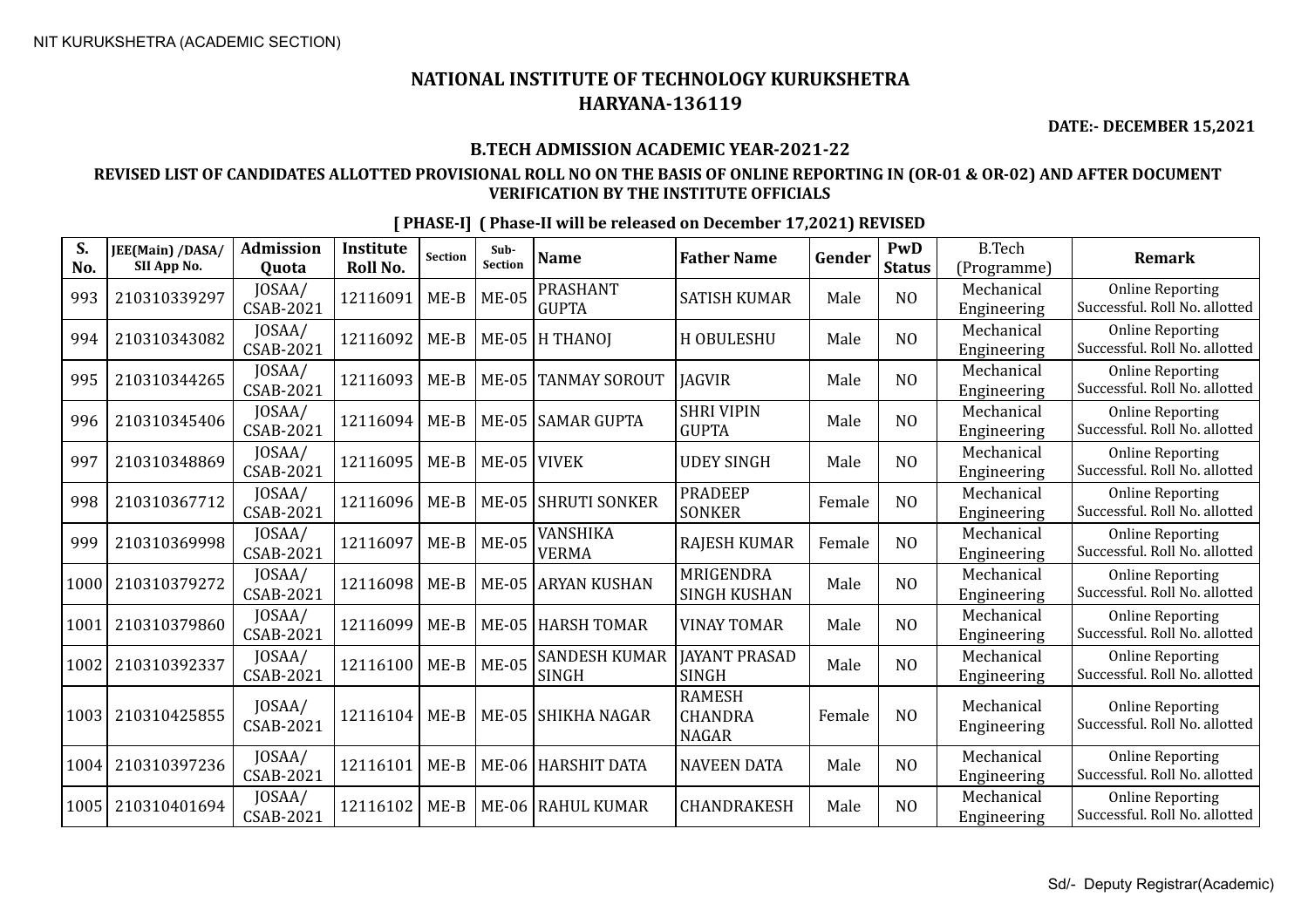**DATE:- DECEMBER 15,2021**

#### **B.TECH ADMISSION ACADEMIC YEAR-2021-22**

### **REVISED LIST OF CANDIDATES ALLOTTED PROVISIONAL ROLL NO ON THE BASIS OF ONLINE REPORTING IN (OR-01 & OR-02) AND AFTER DOCUMENT VERIFICATION BY THE INSTITUTE OFFICIALS**

| S.<br>No. | JEE(Main) /DASA/<br>SII App No. | <b>Admission</b><br>Quota  | <b>Institute</b><br>Roll No. | <b>Section</b> | Sub-<br><b>Section</b> | <b>Name</b>                           | <b>Father Name</b>                                 | Gender | PwD<br><b>Status</b> | <b>B.Tech</b><br>(Programme) | <b>Remark</b>                                            |
|-----------|---------------------------------|----------------------------|------------------------------|----------------|------------------------|---------------------------------------|----------------------------------------------------|--------|----------------------|------------------------------|----------------------------------------------------------|
| 1006      | 210310425163                    | JOSAA/<br>CSAB-2021        | 12116103                     | $ME-B$         | <b>ME-06</b>           | <b>HARISH KUMAR</b>                   | <b>KRISHAN</b><br><b>KUMAR</b>                     | Male   | N <sub>O</sub>       | Mechanical<br>Engineering    | <b>Online Reporting</b><br>Successful. Roll No. allotted |
| 1007      | 210310427273                    | JOSAA/<br><b>CSAB-2021</b> | 12116105                     | $ME-B$         |                        | ME-06 GURMIT                          | <b>NARESH KUMAR</b>                                | Male   | NO                   | Mechanical<br>Engineering    | <b>Online Reporting</b><br>Successful. Roll No. allotted |
| 1008      | 210310428299                    | JOSAA/<br>CSAB-2021        | 12116106                     | $ME-B$         |                        | ME-06 KIRAN                           | <b>ROHTASH</b>                                     | Female | N <sub>O</sub>       | Mechanical<br>Engineering    | <b>Online Reporting</b><br>Successful. Roll No. allotted |
| 1009      | 210310446665                    | JOSAA/<br>CSAB-2021        | 12116107                     | $ME-B$         | $ME-06$                | <b>POOJA YADAV</b>                    | <b>SURENDER</b><br><b>SINGH</b>                    | Female | N <sub>O</sub>       | Mechanical<br>Engineering    | <b>Online Reporting</b><br>Successful. Roll No. allotted |
| 1010      | 210310448866                    | JOSAA/<br>CSAB-2021        | 12116108                     | $ME-B$         | <b>ME-06</b>           | <b>PRATIBHA</b><br><b>VERMA</b>       | PAWAN KUMAR                                        | Female | N <sub>O</sub>       | Mechanical<br>Engineering    | <b>Online Reporting</b><br>Successful. Roll No. allotted |
| 1011      | 210310451318                    | JOSAA/<br>CSAB-2021        | 12116109                     | $ME-B$         | $ME-06$                | MUSKAN SAINI                          | <b>RAKESH KUMAR</b><br><b>SAINI</b>                | Female | N <sub>O</sub>       | Mechanical<br>Engineering    | <b>Online Reporting</b><br>Successful. Roll No. allotted |
| 1012      | 210310456724                    | JOSAA/<br><b>CSAB-2021</b> | 12116110                     | $ME-B$         |                        | ME-06   SAURABH SAROJ                 | <b>JAYPRAKASH</b>                                  | Male   | NO                   | Mechanical<br>Engineering    | <b>Online Reporting</b><br>Successful. Roll No. allotted |
| 1013      | 210310458289                    | JOSAA/<br>CSAB-2021        | 12116111                     | $ME-B$         |                        | ME-06 YASEEN ANSARI                   | <b>AKARAM ANSARI</b>                               | Male   | N <sub>O</sub>       | Mechanical<br>Engineering    | <b>Online Reporting</b><br>Successful. Roll No. allotted |
| 1014      | 210310472553                    | JOSAA/<br>CSAB-2021        | 12116112                     | $ME-B$         |                        | ME-06   PARVEEN                       | <b>DULLO MEHTO</b>                                 | Male   | NO                   | Mechanical<br>Engineering    | <b>Online Reporting</b><br>Successful. Roll No. allotted |
| 1015      | 210310478566                    | JOSAA/<br><b>CSAB-2021</b> | 12116113                     | $ME-B$         |                        | ME-06 SUMIT KUMAR                     | <b>NARESH KUMAR</b>                                | Male   | NO                   | Mechanical<br>Engineering    | <b>Online Reporting</b><br>Successful. Roll No. allotted |
| 1016      | 210310487096                    | JOSAA/<br>CSAB-2021        | 12116114                     | $ME-B$         |                        | ME-06 PURUSHOTTAM                     | <b>RAM PRASAD</b><br><b>MEENA</b>                  | Male   | NO                   | Mechanical<br>Engineering    | <b>Online Reporting</b><br>Successful. Roll No. allotted |
| 1017      | 210310487352                    | JOSAA/<br>CSAB-2021        | 12116115                     | $ME-B$         | <b>ME-06</b>           | <b>AYUSH KUMAR</b><br><b>AGRAHARI</b> | <b>DINESH</b><br><b>CHANDRA</b><br><b>AGRAHARI</b> | Male   | NO                   | Mechanical<br>Engineering    | <b>Online Reporting</b><br>Successful. Roll No. allotted |
| 1018      | 210310488842                    | JOSAA/<br>CSAB-2021        | 12116116                     | $ME-B$         |                        | ME-06 SONU KUMAR                      | PAPPU KUMAR                                        | Male   | NO                   | Mechanical<br>Engineering    | <b>Online Reporting</b><br>Successful. Roll No. allotted |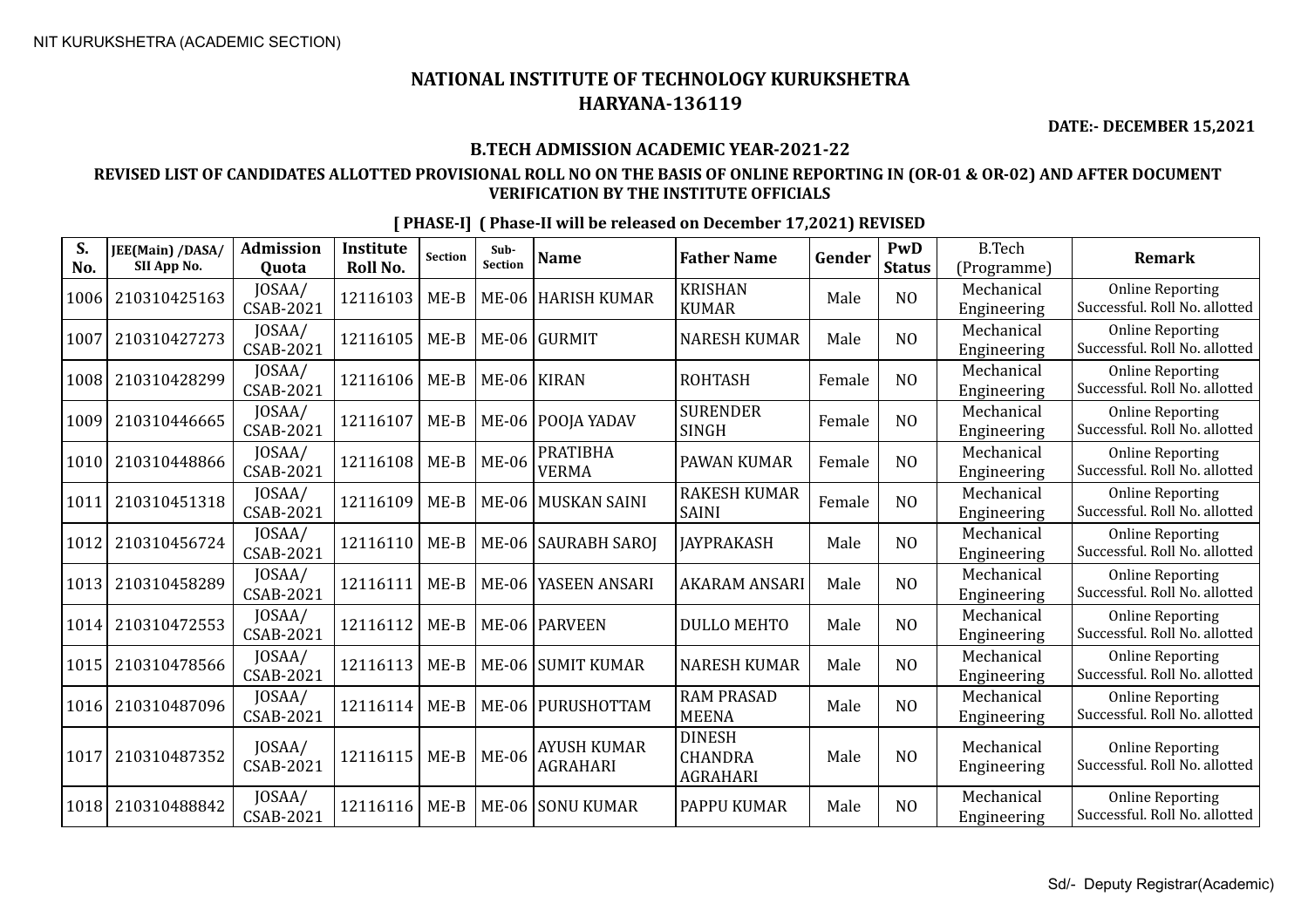**DATE:- DECEMBER 15,2021**

#### **B.TECH ADMISSION ACADEMIC YEAR-2021-22**

### **REVISED LIST OF CANDIDATES ALLOTTED PROVISIONAL ROLL NO ON THE BASIS OF ONLINE REPORTING IN (OR-01 & OR-02) AND AFTER DOCUMENT VERIFICATION BY THE INSTITUTE OFFICIALS**

| S.<br>No. | JEE(Main) /DASA/<br>SII App No. | <b>Admission</b><br>Quota  | <b>Institute</b><br>Roll No. | <b>Section</b> | Sub-<br>Section | <b>Name</b>                              | <b>Father Name</b>                       | Gender | PwD<br><b>Status</b> | <b>B.Tech</b><br>(Programme) | <b>Remark</b>                                            |
|-----------|---------------------------------|----------------------------|------------------------------|----------------|-----------------|------------------------------------------|------------------------------------------|--------|----------------------|------------------------------|----------------------------------------------------------|
| 1019      | 210310516211                    | JOSAA/<br><b>CSAB-2021</b> | 12116118                     | $ME-B$         | <b>ME-06</b>    | <b>MANISH YADAV</b>                      | <b>OM PARKASH</b>                        | Male   | N <sub>O</sub>       | Mechanical<br>Engineering    | <b>Online Reporting</b><br>Successful. Roll No. allotted |
| 1020      | 210310527379                    | JOSAA/<br>CSAB-2021        | 12116119                     | $ME-B$         | <b>ME-06</b>    | <b>RAWTA RAM</b><br><b>BANA</b>          | <b>JOGA RAM BANA</b>                     | Male   | NO                   | Mechanical<br>Engineering    | <b>Online Reporting</b><br>Successful. Roll No. allotted |
| 1021      | 210310540793                    | JOSAA/<br>CSAB-2021        | 12116120                     | $ME-B$         | <b>ME-06</b>    | <b>SACHIN KUMAR</b>                      | RAJPAL SINGH                             | Male   | N <sub>O</sub>       | Mechanical<br>Engineering    | <b>Online Reporting</b><br>Successful. Roll No. allotted |
| 1022      | 210310543716                    | JOSAA/<br><b>CSAB-2021</b> | 12116121                     | $ME-B$         |                 | ME-06 ADITYA DABRAL                      | <b>DEEPAK KUMAR</b><br><b>DABRAL</b>     | Male   | N <sub>O</sub>       | Mechanical<br>Engineering    | <b>Online Reporting</b><br>Successful. Roll No. allotted |
| 1023      | 210310574965                    | JOSAA/<br>CSAB-2021        | 12116123                     | $ME-B$         | ME-06 SAHIL     |                                          | <b>MADAN</b>                             | Male   | N <sub>O</sub>       | Mechanical<br>Engineering    | <b>Online Reporting</b><br>Successful. Roll No. allotted |
| 1024      | 210310576213                    | JOSAA/<br>CSAB-2021        | 12116124                     | $ME-B$         | ME-06           | <b>VIKASH GURJAR</b>                     | <b>VINOD KUMAR</b><br><b>GURJAR</b>      | Male   | N <sub>O</sub>       | Mechanical<br>Engineering    | <b>Online Reporting</b><br>Successful. Roll No. allotted |
| 1025      | 210310503520                    | JOSAA/<br><b>CSAB-2021</b> | 12116117                     | $ME-B$         | <b>ME-07</b>    | <b>ASMITA SINGH</b><br><b>VIMAL</b>      | <b>KAMLESH</b><br><b>KUMAR</b>           | Female | N <sub>O</sub>       | Mechanical<br>Engineering    | <b>Online Reporting</b><br>Successful. Roll No. allotted |
| 1026      | 210310551363                    | JOSAA/<br>CSAB-2021        | 12116122                     | $ME-B$         | $ME-07$         | <b>TANYA KANT</b>                        | <b>RAVI KANT</b>                         | Female | N <sub>O</sub>       | Mechanical<br>Engineering    | <b>Online Reporting</b><br>Successful. Roll No. allotted |
| 1027      | 210310590473                    | JOSAA/<br><b>CSAB-2021</b> | 12116125                     | $ME-B$         | $ME-07$         | <b>MADHAV RAHEJA</b>                     | <b>SURESH K</b><br><b>RAHEJA</b>         | Male   | N <sub>O</sub>       | Mechanical<br>Engineering    | <b>Online Reporting</b><br>Successful. Roll No. allotted |
| 1028      | 210310597520                    | JOSAA/<br><b>CSAB-2021</b> | 12116126                     | $ME-B$         | $ME-07$         | <b>VIJAY KUMAR</b>                       | <b>RAM SURESH</b>                        | Male   | N <sub>O</sub>       | Mechanical<br>Engineering    | <b>Online Reporting</b><br>Successful. Roll No. allotted |
| 1029      | 210310599376                    | JOSAA/<br><b>CSAB-2021</b> | 12116127                     | $ME-B$         | $ME-07$         | <b>CHINTA</b><br><b>VARSHITH REDDY</b>   | <b>CHINTA VENU</b><br><b>GOPAL REDDY</b> | Male   | N <sub>O</sub>       | Mechanical<br>Engineering    | <b>Online Reporting</b><br>Successful. Roll No. allotted |
| 1030      | 210310607295                    | JOSAA/<br><b>CSAB-2021</b> | 12116128                     | $ME-B$         | <b>ME-07</b>    | <b>OM SHANKER</b><br><b>SAHAY</b>        | <b>KRIPA SHANKER</b><br><b>SAHAY</b>     | Male   | N <sub>O</sub>       | Mechanical<br>Engineering    | <b>Online Reporting</b><br>Successful. Roll No. allotted |
| 1031      | 210310608242                    | JOSAA/<br>CSAB-2021        | 12116129                     | $ME-B$         | <b>ME-07</b>    | <b>JAISWAL ADITYA</b><br><b>SHREERAM</b> | <b>SHREERAM</b><br><b>JAISWAL</b>        | Male   | NO                   | Mechanical<br>Engineering    | <b>Online Reporting</b><br>Successful. Roll No. allotted |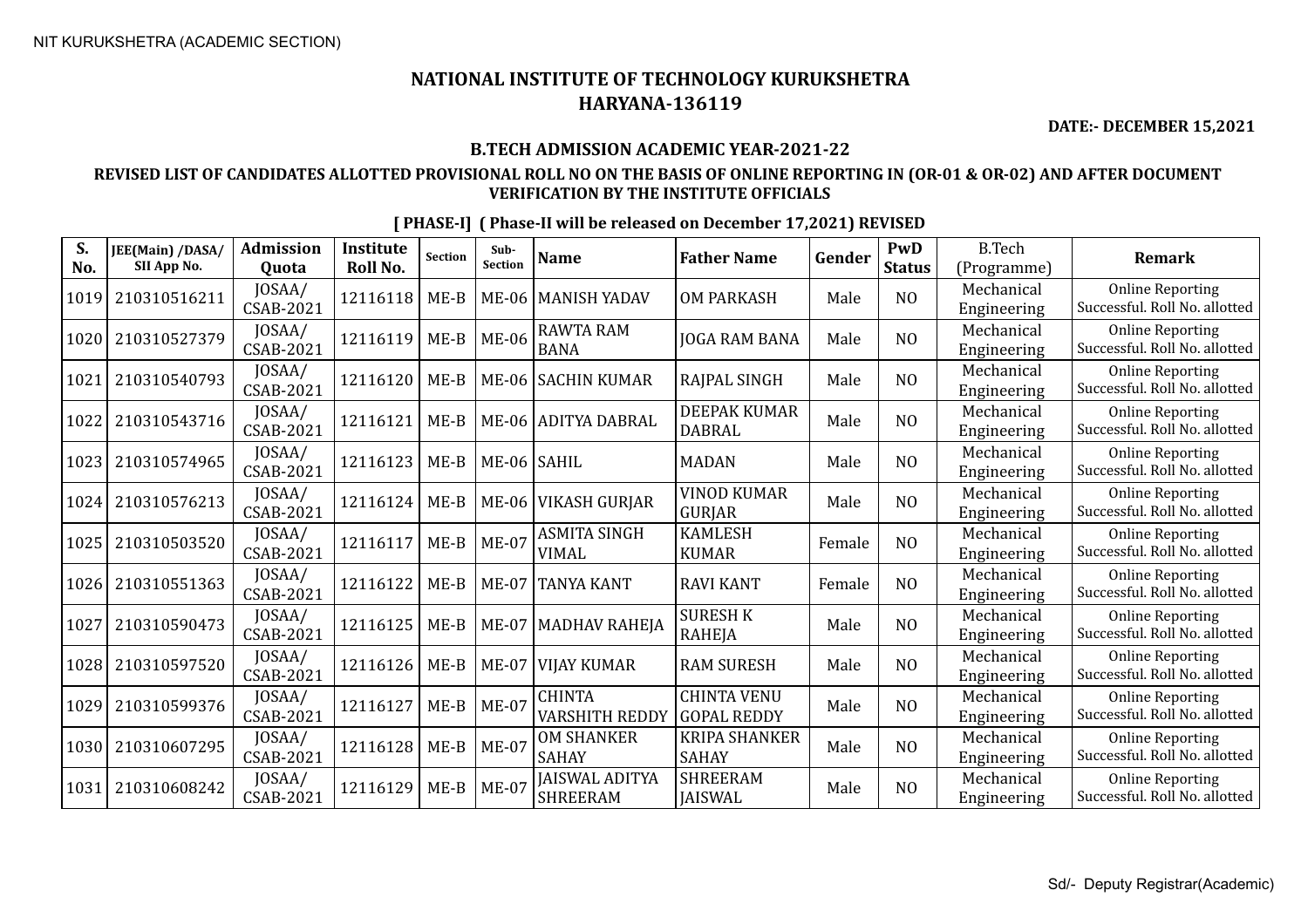**DATE:- DECEMBER 15,2021**

#### **B.TECH ADMISSION ACADEMIC YEAR-2021-22**

#### **REVISED LIST OF CANDIDATES ALLOTTED PROVISIONAL ROLL NO ON THE BASIS OF ONLINE REPORTING IN (OR-01 & OR-02) AND AFTER DOCUMENT VERIFICATION BY THE INSTITUTE OFFICIALS**

| S.<br>No. | JEE(Main) /DASA/<br>SII App No. | <b>Admission</b><br>Quota  | <b>Institute</b><br>Roll No. | <b>Section</b> | Sub-<br><b>Section</b> | <b>Name</b>                        | <b>Father Name</b>                | Gender | PwD<br><b>Status</b> | <b>B.Tech</b><br>(Programme) | <b>Remark</b>                                            |
|-----------|---------------------------------|----------------------------|------------------------------|----------------|------------------------|------------------------------------|-----------------------------------|--------|----------------------|------------------------------|----------------------------------------------------------|
| 1032      | 210310613365                    | JOSAA/<br><b>CSAB-2021</b> | 12116130                     | $ME-B$         | $ME-07$                | <b>MOHIT KUMAR</b>                 | <b>NARENDAR</b><br><b>KUMAR</b>   | Male   | N <sub>O</sub>       | Mechanical<br>Engineering    | <b>Online Reporting</b><br>Successful. Roll No. allotted |
| 1033      | 210310629838                    | JOSAA/<br><b>CSAB-2021</b> | 12116131                     | $ME-B$         | $ME-07$                | SIDDHARTH                          | SHIV KUMAR                        | Male   | N <sub>O</sub>       | Mechanical<br>Engineering    | <b>Online Reporting</b><br>Successful. Roll No. allotted |
| 1034      | 210310643054                    | JOSAA/<br><b>CSAB-2021</b> | 12116132                     | $ME-B$         | $ME-07$                | SHIKHA                             | <b>SANJAY</b>                     | Female | N <sub>O</sub>       | Mechanical<br>Engineering    | <b>Online Reporting</b><br>Successful. Roll No. allotted |
| 1035      | 210310645352                    | JOSAA/<br><b>CSAB-2021</b> | 12116133                     | $ME-B$         | <b>ME-07</b>           | HARSHIT KUMAR<br><b>SINGH</b>      | VIPIN KUMAR<br>SINGH              | Male   | N <sub>O</sub>       | Mechanical<br>Engineering    | <b>Online Reporting</b><br>Successful. Roll No. allotted |
| 1036      | 210310650849                    | JOSAA/<br><b>CSAB-2021</b> | 12116134                     | $ME-B$         | $ME-07$                | <b>SOURAV KUMAR</b>                | <b>MUKESH KUMAR</b>               | Male   | NO                   | Mechanical<br>Engineering    | <b>Online Reporting</b><br>Successful. Roll No. allotted |
| 1037      | 210310662145                    | JOSAA/<br><b>CSAB-2021</b> | 12116135                     | $ME-B$         | $ME-07$                | <b>AVNEESH KUMAR</b>               | <b>SANJEEV KUMAR</b>              | Male   | N <sub>O</sub>       | Mechanical<br>Engineering    | <b>Online Reporting</b><br>Successful. Roll No. allotted |
| 1038      | 210310664554                    | JOSAA/<br>CSAB-2021        | 12116136                     | $ME-B$         | $ME-07$                | <b>JATIN KUMAR</b>                 | <b>NIRIPAL</b>                    | Male   | NO                   | Mechanical<br>Engineering    | <b>Online Reporting</b><br>Successful. Roll No. allotted |
| 1039      | 210310674648                    | JOSAA/<br><b>CSAB-2021</b> | 12116137                     | $ME-B$         | $ME-07$                | AJAY<br><b>CHOUDHARY</b>           | GIRIRAJ<br>CHOUDHARY              | Male   | N <sub>O</sub>       | Mechanical<br>Engineering    | <b>Online Reporting</b><br>Successful. Roll No. allotted |
| 1040      | 210310690037                    | JOSAA/<br><b>CSAB-2021</b> | 12116138                     | $ME-B$         | $ME-07$                | VISLAVATH<br>SANDEEP               | <b>VISLAVATH</b><br>GOVINDU       | Male   | N <sub>O</sub>       | Mechanical<br>Engineering    | <b>Online Reporting</b><br>Successful. Roll No. allotted |
| 1041      | 210310692280                    | JOSAA/<br><b>CSAB-2021</b> | 12116139                     | $ME-B$         | $ME-07$                | <b>SHIV</b>                        | <b>SANJEEV</b>                    | Male   | N <sub>O</sub>       | Mechanical<br>Engineering    | <b>Online Reporting</b><br>Successful. Roll No. allotted |
| 1042      | 210310699036                    | JOSAA/<br><b>CSAB-2021</b> | 12116140                     | $ME-B$         | <b>ME-07</b>           | <b>RAHUL KUMAR</b><br><b>MEENA</b> | <b>RAM CHARAN</b><br><b>MEENA</b> | Male   | N <sub>O</sub>       | Mechanical<br>Engineering    | <b>Online Reporting</b><br>Successful. Roll No. allotted |
| 1043      | 210310711129                    | JOSAA/<br>CSAB-2021        | 12116141                     | $ME-B$         | $ME-07$                | <b>SOURAV SINGH</b><br><b>CHIB</b> | <b>NASHATTAR</b><br><b>SINGH</b>  | Male   | N <sub>O</sub>       | Mechanical<br>Engineering    | <b>Online Reporting</b><br>Successful. Roll No. allotted |
| 1044      | 210310752288                    | JOSAA/<br><b>CSAB-2021</b> | 12116144                     | $ME-B$         | $ME-07$                | <b>ASHNA</b>                       | <b>RAJESH GANDHI</b>              | Female | N <sub>O</sub>       | Mechanical<br>Engineering    | <b>Online Reporting</b><br>Successful. Roll No. allotted |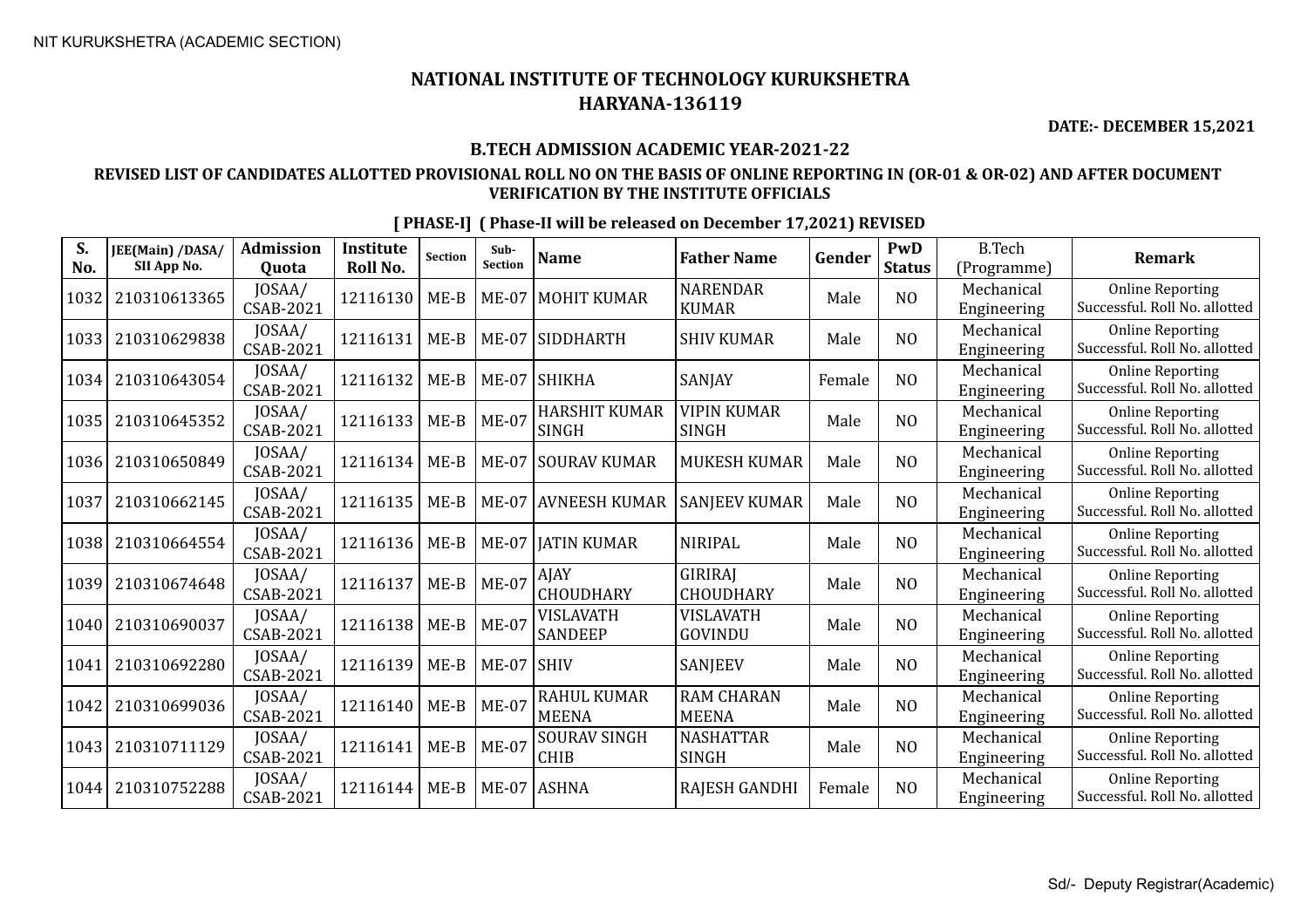**DATE:- DECEMBER 15,2021**

#### **B.TECH ADMISSION ACADEMIC YEAR-2021-22**

### **REVISED LIST OF CANDIDATES ALLOTTED PROVISIONAL ROLL NO ON THE BASIS OF ONLINE REPORTING IN (OR-01 & OR-02) AND AFTER DOCUMENT VERIFICATION BY THE INSTITUTE OFFICIALS**

|  | [PHASE-I] (Phase-II will be released on December 17,2021) REVISED |
|--|-------------------------------------------------------------------|
|--|-------------------------------------------------------------------|

| S.<br>No. | JEE(Main) /DASA/<br>SII App No. | <b>Admission</b><br><b>Quota</b> | <b>Institute</b><br><b>Roll No.</b> | <b>Section</b> | Sub-<br><b>Section</b> | <b>Name</b>                       | <b>Father Name</b>                     | Gender | PwD<br><b>Status</b> | <b>B.Tech</b><br>(Programme) | <b>Remark</b>                                            |
|-----------|---------------------------------|----------------------------------|-------------------------------------|----------------|------------------------|-----------------------------------|----------------------------------------|--------|----------------------|------------------------------|----------------------------------------------------------|
| 1045      | 210310744870                    | JOSAA/<br><b>CSAB-2021</b>       | 12116142                            | $ME-B$         | ME-08 RITIK            |                                   | <b>OM PRAKASH</b>                      | Male   | NO                   | Mechanical<br>Engineering    | <b>Online Reporting</b><br>Successful. Roll No. allotted |
| 1046      | 210310750409                    | JOSAA/<br>CSAB-2021              | 12116143                            | $ME-B$         |                        | ME-08 RUDRANSH                    | <b>MANJEET</b><br><b>KUMAR</b>         | Male   | N <sub>O</sub>       | Mechanical<br>Engineering    | <b>Online Reporting</b><br>Successful. Roll No. allotted |
| 1047      | 210310789991                    | JOSAA/<br><b>CSAB-2021</b>       | 12116145                            | $ME-B$         | ME-08   RAJAT          |                                   | <b>NARENDER</b><br><b>KUMAR SHARMA</b> | Male   | N <sub>O</sub>       | Mechanical<br>Engineering    | <b>Online Reporting</b><br>Successful. Roll No. allotted |
| 1048      | 210310876663                    | JOSAA/<br><b>CSAB-2021</b>       | 12116146                            | $ME-B$         |                        | ME-08 GAURAV                      | <b>KRISHAN</b><br><b>KUMAR</b>         | Male   | N <sub>O</sub>       | Mechanical<br>Engineering    | <b>Online Reporting</b><br>Successful. Roll No. allotted |
| 1049      | 210310889530                    | JOSAA/<br>CSAB-2021              | 12116147                            | $ME-B$         |                        | ME-08 SANDEEP KUMAR               | <b>SURJEET KUMAR</b>                   | Male   | N <sub>O</sub>       | Mechanical<br>Engineering    | <b>Online Reporting</b><br>Successful. Roll No. allotted |
| 1050      | 210310892466                    | JOSAA/<br><b>CSAB-2021</b>       | 12116148                            | $ME-B$         | <b>ME-08</b>           | KHUSHI YADAV                      | <b>BRIJVIR SINGH</b>                   | Female | N <sub>O</sub>       | Mechanical<br>Engineering    | <b>Online Reporting</b><br>Successful. Roll No. allotted |
| 1051      | 210320006496                    | JOSAA/<br>CSAB-2021              | 12116149                            | $ME-B$         | <b>ME-08</b>           | <b>RATHOD</b><br><b>DHANUSH</b>   | <b>RATHOD</b><br><b>NEELESH</b>        | Male   | NO                   | Mechanical<br>Engineering    | <b>Online Reporting</b><br>Successful. Roll No. allotted |
| 1052      | 210320021624                    | JOSAA/<br><b>CSAB-2021</b>       | 12116150                            | $ME-B$         | <b>ME-08</b>           | <b>BANDARU</b><br><b>ASHRITH</b>  | <b>BANDARU VASU</b>                    | Male   | N <sub>O</sub>       | Mechanical<br>Engineering    | <b>Online Reporting</b><br>Successful. Roll No. allotted |
| 1053      | 210320025452                    | JOSAA/<br><b>CSAB-2021</b>       | 12116151                            | $ME-B$         | <b>ME-08</b>           | <b>SHUBHAM</b><br><b>JAISWAR</b>  | <b>JAMADAR</b><br><b>IAISWAR</b>       | Male   | NO                   | Mechanical<br>Engineering    | <b>Online Reporting</b><br>Successful. Roll No. allotted |
| 1054      | 210320027132                    | JOSAA/<br><b>CSAB-2021</b>       | 12116152                            | $ME-B$         | $ME-08$                | <b>SRIKET</b><br><b>SRIVASTAV</b> | <b>JAI PRAKASH</b><br><b>SRIVASTAV</b> | Male   | N <sub>O</sub>       | Mechanical<br>Engineering    | <b>Online Reporting</b><br>Successful. Roll No. allotted |
| 1055      | 210310032141                    | JOSAA/<br><b>CSAB-2021</b>       | 12116155                            | $ME-B$         | $ME-08$                | MUDAVATH ANU                      | <b>MUDAVATH</b><br><b>PANDU</b>        | Female | N <sub>O</sub>       | Mechanical<br>Engineering    | <b>Online Reporting</b><br>Successful. Roll No. allotted |
| 1056      | 210310045060                    | JOSAA/<br>CSAB-2021              | 12116156                            | $ME-B$         | <b>ME-08</b>           | BHARTI                            | <b>DHARMENDER</b><br><b>KUMAR</b>      | Female | N <sub>O</sub>       | Mechanical<br>Engineering    | <b>Online Reporting</b><br>Successful. Roll No. allotted |
| 1057      | 210310050317                    | JOSAA/<br><b>CSAB-2021</b>       | 12116157                            | $ME-B$         | <b>ME-08</b>           | YOHANNAN<br><b>JEZANIAH</b>       | <b>NAVNIT SINGH</b>                    | Male   | N <sub>O</sub>       | Mechanical<br>Engineering    | <b>Online Reporting</b><br>Successful. Roll No. allotted |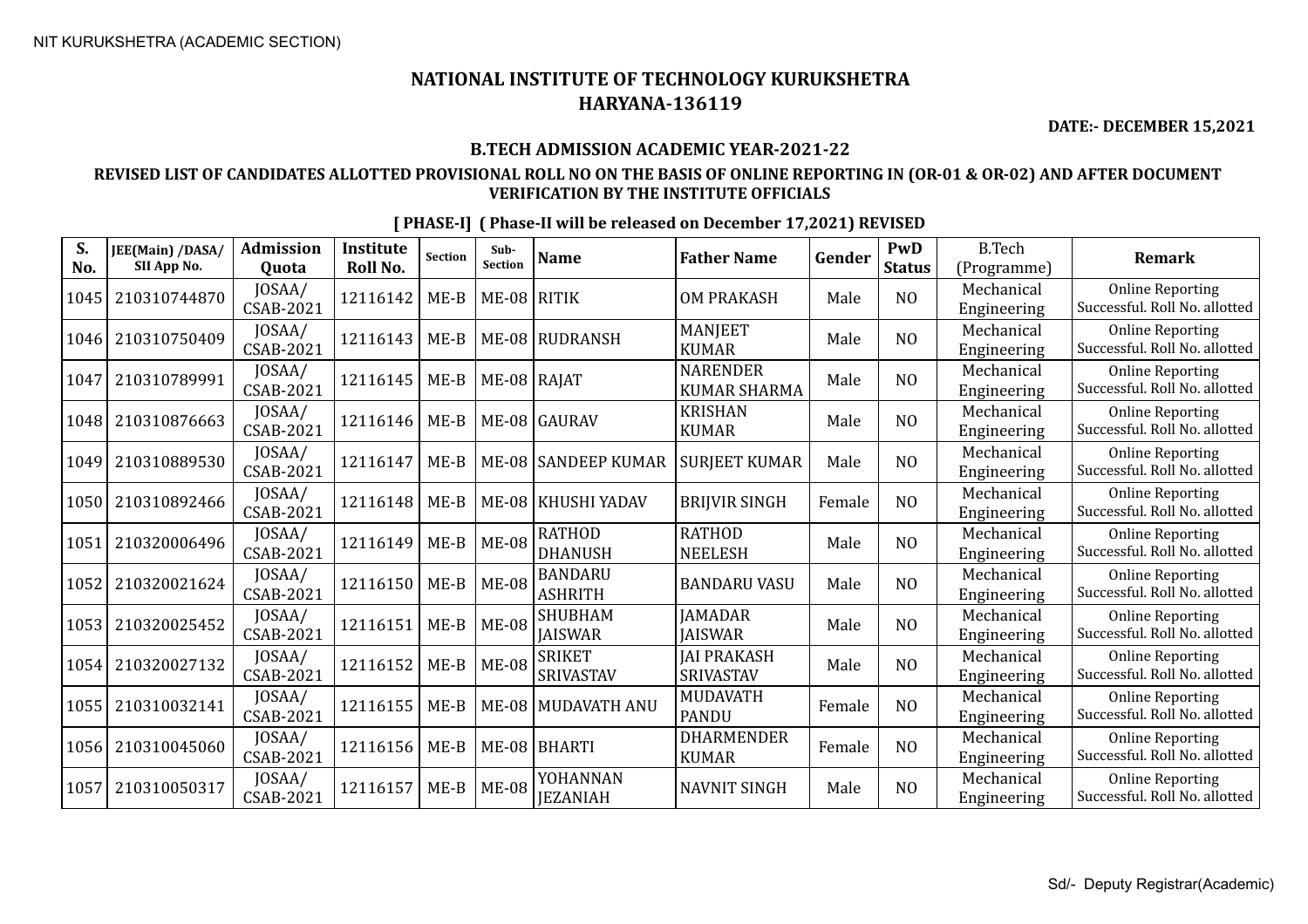**DATE:- DECEMBER 15,2021**

#### **B.TECH ADMISSION ACADEMIC YEAR-2021-22**

### **REVISED LIST OF CANDIDATES ALLOTTED PROVISIONAL ROLL NO ON THE BASIS OF ONLINE REPORTING IN (OR-01 & OR-02) AND AFTER DOCUMENT VERIFICATION BY THE INSTITUTE OFFICIALS**

| [PHASE-I] (Phase-II will be released on December 17,2021) REVISED |
|-------------------------------------------------------------------|
|-------------------------------------------------------------------|

| S.<br>No. | JEE(Main) /DASA/<br>SII App No. | <b>Admission</b><br><b>Quota</b> | <b>Institute</b><br>Roll No. | <b>Section</b> | Sub-<br><b>Section</b> | <b>Name</b>                           | <b>Father Name</b>                   | Gender | PwD<br><b>Status</b> | <b>B.Tech</b><br>(Programme)                | <b>Remark</b>                                            |
|-----------|---------------------------------|----------------------------------|------------------------------|----------------|------------------------|---------------------------------------|--------------------------------------|--------|----------------------|---------------------------------------------|----------------------------------------------------------|
| 1058      | 210310123653                    | JOSAA/<br><b>CSAB-2021</b>       | 12116158                     | $ME-B$         | <b>ME-08</b>           | DIVYANSH                              | MR. GULSHAN                          | Male   | N <sub>O</sub>       | Mechanical<br>Engineering                   | <b>Online Reporting</b><br>Successful. Roll No. allotted |
| 1059      | 210310208137                    | JOSAA/<br><b>CSAB-2021</b>       | 12116159                     | $ME-B$         |                        | ME-08 SACHIN                          | <b>YASHBIR</b>                       | Male   | N <sub>O</sub>       | Mechanical<br>Engineering                   | <b>Online Reporting</b><br>Successful. Roll No. allotted |
| 1060      | 210310321934                    | JOSAA/<br><b>CSAB-2021</b>       | 12116160                     | $ME-B$         |                        | ME-08 NEHA TYAGI                      | <b>HAMENDRA</b><br><b>TYAGI</b>      | Female | NO                   | Mechanical<br>Engineering                   | <b>Online Reporting</b><br>Successful. Roll No. allotted |
| 1061      | 210310610598                    | JOSAA/<br>CSAB-2021              | 12116162                     | $ME-B$         |                        | ME-08 ANSHU NEHRA                     | <b>MANOJ KUMAR</b>                   | Male   | N <sub>O</sub>       | Mechanical<br>Engineering                   | <b>Online Reporting</b><br>Successful. Roll No. allotted |
| 1062      | 210310663516                    | JOSAA/<br><b>CSAB-2021</b>       | 12116163                     | $ME-B$         | <b>ME-08</b>           | HARPREET SINGH                        | IARNAIL SINGH                        | Male   | N <sub>O</sub>       | Mechanical<br>Engineering                   | <b>Online Reporting</b><br>Successful. Roll No. allotted |
| 1063      | 210310695923                    | JOSAA/<br>CSAB-2021              | 12116164                     | $ME-B$         | <b>ME-08</b>           | <b>GOVIND KUMAR</b><br><b>MAHAWAR</b> | <b>PAPPU LAL</b><br><b>MAHAWAR</b>   | Male   | NO                   | Mechanical<br>Engineering                   | <b>Online Reporting</b><br>Successful. Roll No. allotted |
| 1064      | 210310000102                    | JOSAA/<br>CSAB-2021              | 12117001                     | $PI-A$         | $PI-01$                | <b>SHAURYA SINGH</b>                  | <b>PRAVEEN</b><br><b>KUMAR SINGH</b> | Male   | N <sub>O</sub>       | Production and<br>Industrial<br>Engineering | <b>Online Reporting</b><br>Successful. Roll No. allotted |
| 1065      | 210310000955                    | JOSAA/<br>CSAB-2021              | 12117002                     | $PI-A$         | $PI-01$                | <b>GAVENDRA SINGH</b>                 | <b>NARENDRA</b><br><b>SINGH</b>      | Male   | NO                   | Production and<br>Industrial<br>Engineering | <b>Online Reporting</b><br>Successful. Roll No. allotted |
| 1066      | 210310016816                    | JOSAA/<br><b>CSAB-2021</b>       | 12117003                     | $PI-A$         | PI-01                  | PARVEEN KUMAR                         | RAMJI LAL                            | Male   | N <sub>0</sub>       | Production and<br>Industrial<br>Engineering | <b>Online Reporting</b><br>Successful. Roll No. allotted |
| 1067      | 210310021434                    | JOSAA/<br><b>CSAB-2021</b>       | 12117004                     | $PI-A$         | $PI-01$                | <b>AKSHAY KUMAR</b>                   | <b>RAMPAL SINGH</b>                  | Male   | N <sub>0</sub>       | Production and<br>Industrial<br>Engineering | <b>Online Reporting</b><br>Successful. Roll No. allotted |
| 1068      | 210310022132                    | JOSAA/<br>CSAB-2021              | 12117005                     | $PI-A$         | $PI-01$                | RAGHAV BINDAL                         | <b>ANIL BINDAL</b>                   | Male   | N <sub>0</sub>       | Production and<br>Industrial<br>Engineering | <b>Online Reporting</b><br>Successful. Roll No. allotted |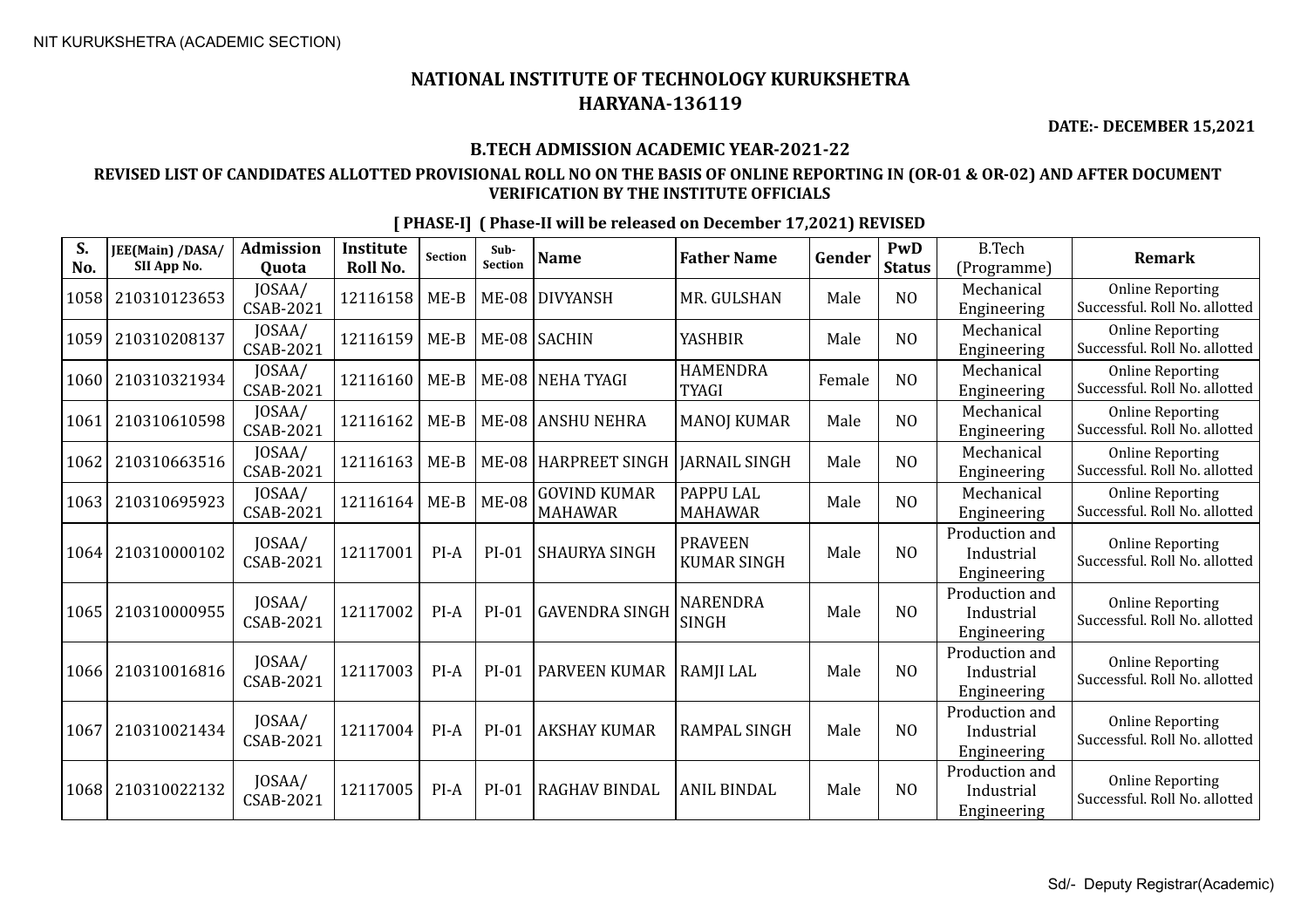**DATE:- DECEMBER 15,2021**

#### **B.TECH ADMISSION ACADEMIC YEAR-2021-22**

### **REVISED LIST OF CANDIDATES ALLOTTED PROVISIONAL ROLL NO ON THE BASIS OF ONLINE REPORTING IN (OR-01 & OR-02) AND AFTER DOCUMENT VERIFICATION BY THE INSTITUTE OFFICIALS**

| S.<br>No. | JEE(Main) /DASA/<br>SII App No. | <b>Admission</b><br>Quota  | <b>Institute</b><br>Roll No. | Section | Sub-<br>Section | <b>Name</b>                           | <b>Father Name</b>                  | Gender | PwD<br><b>Status</b> | <b>B.Tech</b><br>(Programme)                | <b>Remark</b>                                            |
|-----------|---------------------------------|----------------------------|------------------------------|---------|-----------------|---------------------------------------|-------------------------------------|--------|----------------------|---------------------------------------------|----------------------------------------------------------|
| 1069      | 210310027165                    | JOSAA/<br><b>CSAB-2021</b> | 12117006                     | PI-A    | $PI-01$         | <b>BODA VINOD</b><br><b>KUMAR</b>     | <b>BODA SRINIVAS</b>                | Male   | N <sub>O</sub>       | Production and<br>Industrial<br>Engineering | <b>Online Reporting</b><br>Successful. Roll No. allotted |
| 1070      | 210310054390                    | JOSAA/<br>CSAB-2021        | 12117007                     | $PI-A$  | $PI-01$         | <b>RAMAN KUMAR</b>                    | <b>RAKESH KUMAR</b>                 | Male   | N <sub>0</sub>       | Production and<br>Industrial<br>Engineering | <b>Online Reporting</b><br>Successful. Roll No. allotted |
| 1071      | 210310069011                    | JOSAA/<br>CSAB-2021        | 12117008                     | PI-A    | $PI-01$         | PRERANA BHARTI                        | <b>PAPPU</b><br><b>CHAUDHARY</b>    | Female | NO                   | Production and<br>Industrial<br>Engineering | <b>Online Reporting</b><br>Successful. Roll No. allotted |
| 1072      | 210310073572                    | JOSAA/<br><b>CSAB-2021</b> | 12117009                     | $PI-A$  | $PI-01$         | <b>KOMAL</b>                          | <b>SH. SUMER</b><br><b>SINGH</b>    | Female | N <sub>O</sub>       | Production and<br>Industrial<br>Engineering | <b>Online Reporting</b><br>Successful. Roll No. allotted |
| 1073      | 210310079534                    | JOSAA/<br><b>CSAB-2021</b> | 12117010                     | $PI-A$  | $PI-01$         | <b>RISHABH PRASAD</b>                 | <b>RAM PRASAD</b>                   | Male   | N <sub>O</sub>       | Production and<br>Industrial<br>Engineering | <b>Online Reporting</b><br>Successful. Roll No. allotted |
| 1074      | 210310094743                    | JOSAA/<br><b>CSAB-2021</b> | 12117011                     | PI-A    | $PI-01$         | <b>DUSHYANT</b><br><b>KUMAR SAINI</b> | <b>ATAL BIHARI</b><br><b>SAINI</b>  | Male   | N <sub>O</sub>       | Production and<br>Industrial<br>Engineering | <b>Online Reporting</b><br>Successful. Roll No. allotted |
| 1075      | 210310105676                    | JOSAA/<br>CSAB-2021        | 12117012                     | PI-A    | $PI-01$         | <b>KRISHN VEER</b><br>SINGH           | <b>DINESH KUMAR</b><br><b>SINGH</b> | Male   | NO                   | Production and<br>Industrial<br>Engineering | <b>Online Reporting</b><br>Successful. Roll No. allotted |
| 1076      | 210310113116                    | JOSAA/<br><b>CSAB-2021</b> | 12117013                     | PI-A    | $PI-01$         | <b>DIVYEA NARANG</b>                  | <b>AKASH KUMAR</b><br><b>NARANG</b> | Male   | NO                   | Production and<br>Industrial<br>Engineering | <b>Online Reporting</b><br>Successful. Roll No. allotted |
| 1077      | 210310135961                    | JOSAA/<br>CSAB-2021        | 12117014                     | PI-A    | $PI-01$         | <b>LOVESH DUTTA</b>                   | <b>SWARUP KUMAR</b><br><b>DUTTA</b> | Male   | N <sub>O</sub>       | Production and<br>Industrial<br>Engineering | <b>Online Reporting</b><br>Successful. Roll No. allotted |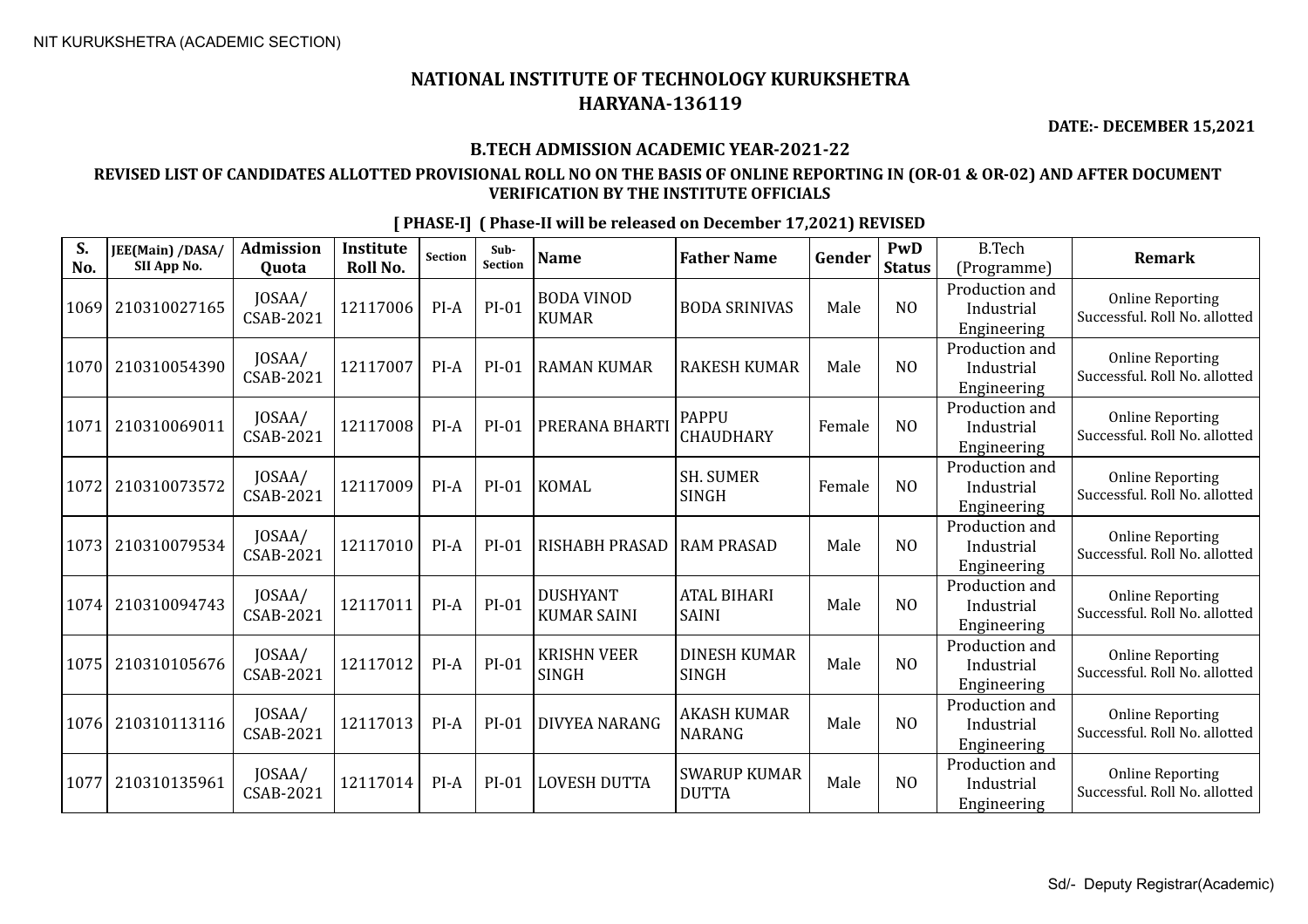**DATE:- DECEMBER 15,2021**

#### **B.TECH ADMISSION ACADEMIC YEAR-2021-22**

#### **REVISED LIST OF CANDIDATES ALLOTTED PROVISIONAL ROLL NO ON THE BASIS OF ONLINE REPORTING IN (OR-01 & OR-02) AND AFTER DOCUMENT VERIFICATION BY THE INSTITUTE OFFICIALS**

**S. No. JEE(Main) /DASA/ SII App No. Admission Quota Institute Roll No.** Section **Sub-**<br>Section **Sub- Name Father Name Gender PWD Status** B.Tech (Programme) **Remark** 1078 210310148367 JOSAA/  $\begin{array}{c|c|c} \text{JOSAA/} & \text{12117015} & \text{PI-A} & \text{PI-01} & \text{OMKAR} \end{array}$  EURGESH DURGESH | Male | NO Production and Industrial Engineering Online Reporting Successful. Roll No. allotted 1079 210310168598 JOSAA/  $\begin{array}{c|c}$  JOSAA/ 12117016 PI-A PI-01 BODA THARUN CSAB-2021 BODA THARUN |BODA NANDU | Male | NO Production and Industrial Engineering Online Reporting Successful. Roll No. allotted 1080 210310170598 JOSAA/ | 10SAA/ 12117017 | PI-A | PI-01 | KAMAKSHI<br>CSAB-2021 | 12117017 | PI-A | PI-01 | SHARMA SHARMA VINOD KUMAR SHARMA | Female | NO Production and Industrial Engineering Online Reporting Successful. Roll No. allotted 1081 210310181737 | JOSAA/  $\begin{array}{c|c|c} \text{JOSAA/} & 12117018 & \text{PI-A} & \text{PI-01} & \text{RAJ GUPTA} \end{array}$  WIJAY KUMAR GOAB-2021 VIJAY KUMAR | Male | NO Production and Industrial Engineering Online Reporting Successful. Roll No. allotted <sup>1082</sup> <sup>210310184778</sup> JOSAA/  $\begin{array}{c|c}\n \text{JOSAA/} \\
\text{CSAB-2021}\n \end{array}$  12117019 PI-A PI-01  $\begin{array}{c}\n \text{ANKITA} \\
\text{CHOUDB}\n \end{array}$ ANNITA<br>CHOUDHARY SUNIL KUMAR Female NO Production and Industrial Engineering Online Reporting Successful. Roll No. allotted 1083 210310187270 JOSAA/ CSAB-2021 <sup>12117020</sup> PI-A PI-01 KALPANA TEJPAL Female NO Production and Industrial Engineering Online Reporting Successful. Roll No. allotted 1084 210310188300 JOSAA/  $\begin{array}{c|c|c|c} \text{JOSAA/} & \text{12117021} & \text{PI-A} & \text{PI-01} & \text{ABHISHEK} & & \text{KRISHAN} \\ \text{CSAB-2021} & & & & \text{PUAR} \end{array}$ KRISHAN<br>KIIMAR Male NO Production and Industrial Engineering Online Reporting Successful. Roll No. allotted 1085 210310194371 | JOSAA/ CSAB-2021 <sup>12117022</sup> PI-A PI-02 NEERAJ VIKRAM SINGH Male NO Production and Industrial Engineering Online Reporting Successful. Roll No. allotted 1086 210310194454 JOSAA/  $\begin{array}{c|c|c} \text{JOSAA/} & \text{12117023} & \text{PI-A} & \text{PI-02} & \text{NAVREET} & \text{SIMOHAN} \\ \text{CSAB-2021} & & & & \text{SINGH} \end{array}$ NANMOTAN<br>SINGH Male NO Production and Industrial Engineering Online Reporting Successful. Roll No. allotted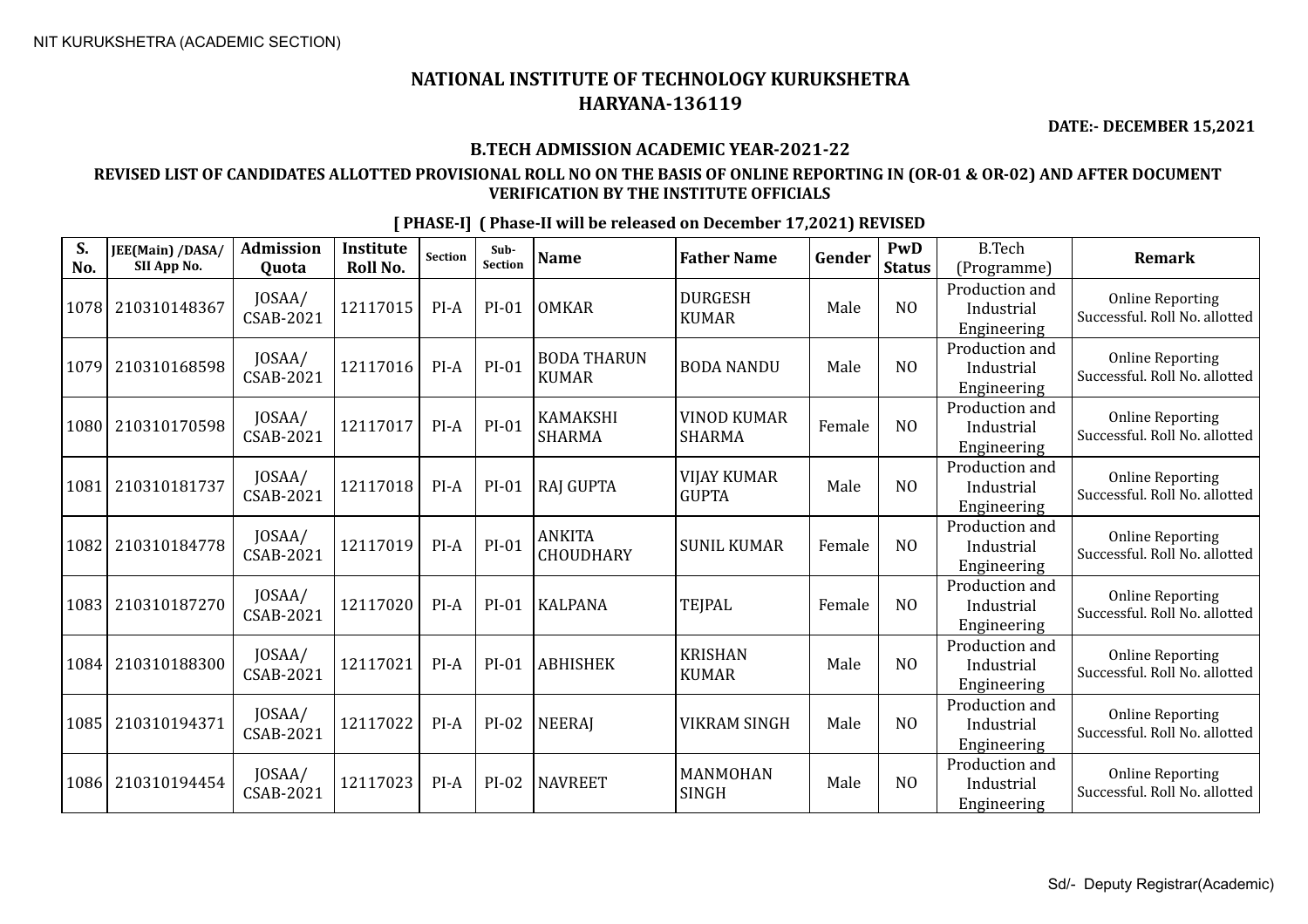**DATE:- DECEMBER 15,2021**

#### **B.TECH ADMISSION ACADEMIC YEAR-2021-22**

### **REVISED LIST OF CANDIDATES ALLOTTED PROVISIONAL ROLL NO ON THE BASIS OF ONLINE REPORTING IN (OR-01 & OR-02) AND AFTER DOCUMENT VERIFICATION BY THE INSTITUTE OFFICIALS**

| S.<br>No. | JEE(Main) /DASA/<br>SII App No. | <b>Admission</b><br>Quota  | <b>Institute</b><br>Roll No. | <b>Section</b> | Sub-<br>Section | <b>Name</b>                                        | <b>Father Name</b>                  | Gender | PwD<br><b>Status</b> | <b>B.Tech</b><br>(Programme)                | <b>Remark</b>                                            |
|-----------|---------------------------------|----------------------------|------------------------------|----------------|-----------------|----------------------------------------------------|-------------------------------------|--------|----------------------|---------------------------------------------|----------------------------------------------------------|
| 1087      | 210310218903                    | JOSAA/<br>CSAB-2021        | 12117024                     | $PI-A$         | PI-02           | <b>SATYANWWESI</b><br><b>SATYAPRAKASH</b><br>SAH00 | <b>BISWANATH</b><br><b>SAHOO</b>    | Male   | N <sub>O</sub>       | Production and<br>Industrial<br>Engineering | <b>Online Reporting</b><br>Successful. Roll No. allotted |
| 1088      | 210310224915                    | JOSAA/<br>CSAB-2021        | 12117025                     | $PI-A$         | $PI-02$         | <b>ABHISHEK</b>                                    | <b>JAI SINGH</b>                    | Male   | N <sub>0</sub>       | Production and<br>Industrial<br>Engineering | <b>Online Reporting</b><br>Successful. Roll No. allotted |
| 1089      | 210310230534                    | JOSAA/<br>CSAB-2021        | 12117026                     | $PI-A$         | $PI-02$         | <b>RAUSHAN KUMAR</b>                               | <b>AJAY KUMAR</b><br><b>SAH</b>     | Male   | NO                   | Production and<br>Industrial<br>Engineering | <b>Online Reporting</b><br>Successful. Roll No. allotted |
| 1090      | 210310248524                    | JOSAA/<br><b>CSAB-2021</b> | 12117027                     | $PI-A$         | $PI-02$         | <b>KETHAVATH</b><br><b>SRINIVAS</b>                | <b>KETHAVATH</b><br><b>RAVINDAR</b> | Male   | NO                   | Production and<br>Industrial<br>Engineering | <b>Online Reporting</b><br>Successful. Roll No. allotted |
| 1091      | 210310249613                    | JOSAA/<br>CSAB-2021        | 12117028                     | $PI-A$         | $PI-02$         | <b>SHIVAM</b><br><b>AGRAHARI</b>                   | <b>SIDDHNATH</b><br><b>AGRAHARI</b> | Male   | NO                   | Production and<br>Industrial<br>Engineering | <b>Online Reporting</b><br>Successful. Roll No. allotted |
| 1092      | 210310267640                    | JOSAA/<br><b>CSAB-2021</b> | 12117029                     | $PI-A$         | $PI-02$         | <b>SATYAM SINGH</b>                                | <b>D N SINGH</b>                    | Male   | N <sub>0</sub>       | Production and<br>Industrial<br>Engineering | <b>Online Reporting</b><br>Successful. Roll No. allotted |
| 1093      | 210310278298                    | JOSAA/<br><b>CSAB-2021</b> | 12117030                     | $PI-A$         | PI-02           | PRANJAL MITTAL                                     | <b>MUKESH</b><br><b>MITTAL</b>      | Male   | NO                   | Production and<br>Industrial<br>Engineering | <b>Online Reporting</b><br>Successful. Roll No. allotted |
| 1094      | 210310286223                    | JOSAA/<br><b>CSAB-2021</b> | 12117031                     | $PI-A$         | $PI-02$         | <b>ARYA NANDANI</b>                                | <b>GAJENDRA PD</b><br>YADAV         | Female | N <sub>0</sub>       | Production and<br>Industrial<br>Engineering | <b>Online Reporting</b><br>Successful. Roll No. allotted |
| 1095      | 210310308293                    | JOSAA/<br>CSAB-2021        | 12117032                     | $PI-A$         | PI-02           | <b>HIMANSHU JAIN</b>                               | <b>RAJESH JAIN</b>                  | Male   | N <sub>0</sub>       | Production and<br>Industrial<br>Engineering | <b>Online Reporting</b><br>Successful. Roll No. allotted |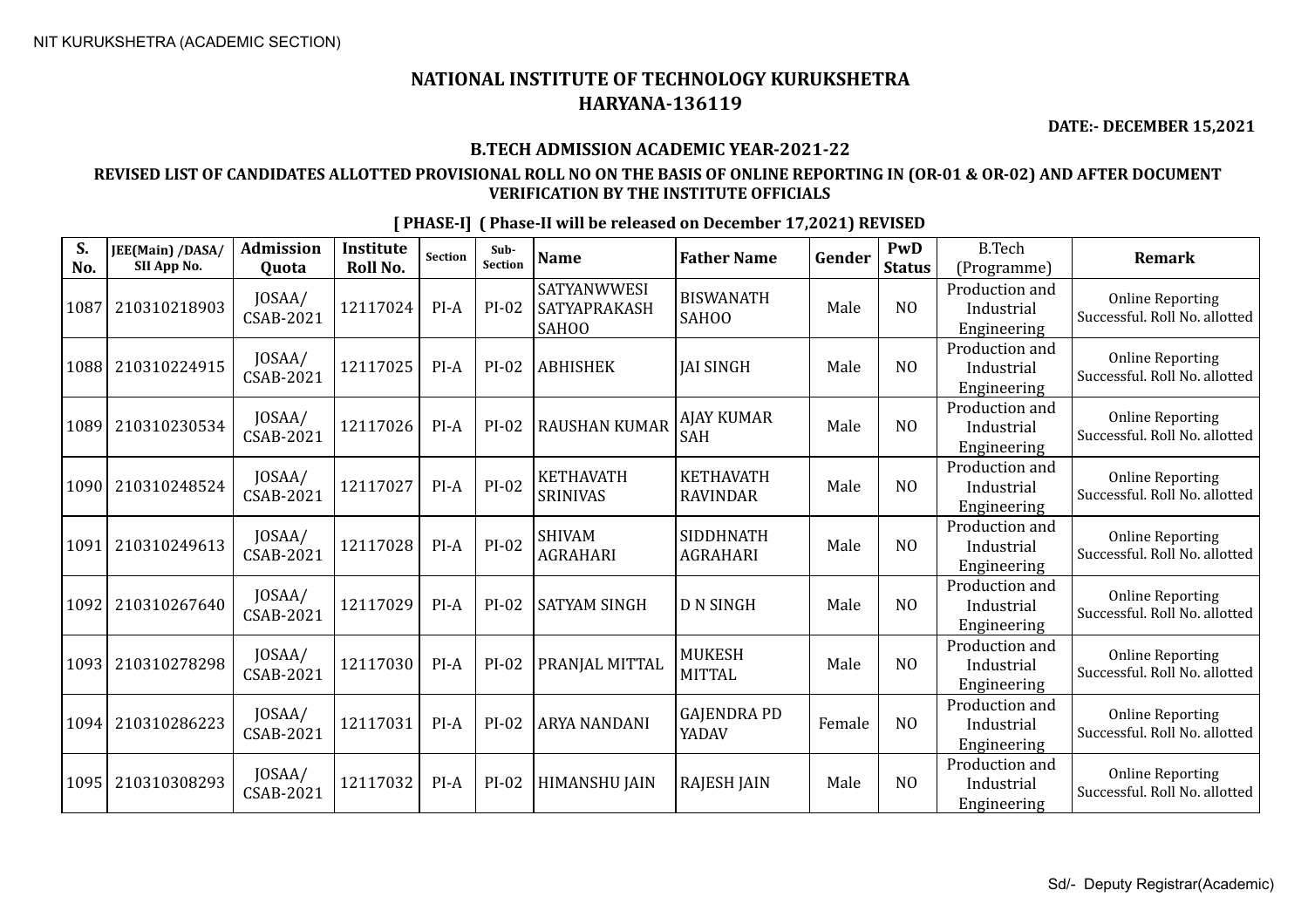**DATE:- DECEMBER 15,2021**

#### **B.TECH ADMISSION ACADEMIC YEAR-2021-22**

### **REVISED LIST OF CANDIDATES ALLOTTED PROVISIONAL ROLL NO ON THE BASIS OF ONLINE REPORTING IN (OR-01 & OR-02) AND AFTER DOCUMENT VERIFICATION BY THE INSTITUTE OFFICIALS**

| S.<br>No. | JEE(Main) /DASA/<br>SII App No. | <b>Admission</b><br>Quota  | <b>Institute</b><br>Roll No. | <b>Section</b> | Sub-<br><b>Section</b> | <b>Name</b>                      | <b>Father Name</b>                        | Gender | PwD<br><b>Status</b> | <b>B.Tech</b><br>(Programme)                | <b>Remark</b>                                            |
|-----------|---------------------------------|----------------------------|------------------------------|----------------|------------------------|----------------------------------|-------------------------------------------|--------|----------------------|---------------------------------------------|----------------------------------------------------------|
| 1096      | 210310310008                    | JOSAA/<br>CSAB-2021        | 12117033                     | PI-A           | $PI-02$                | PATIL RAJLAXMI<br><b>PRAKASH</b> | PATIL PRAKASH<br>PANDURANG                | Female | N <sub>O</sub>       | Production and<br>Industrial<br>Engineering | <b>Online Reporting</b><br>Successful. Roll No. allotted |
| 1097      | 210310318657                    | JOSAA/<br><b>CSAB-2021</b> | 12117034                     | PI-A           | $PI-02$                | <b>DEEPANSHU</b>                 | <b>SANJAY SINGH</b>                       | Male   | N <sub>O</sub>       | Production and<br>Industrial<br>Engineering | <b>Online Reporting</b><br>Successful. Roll No. allotted |
| 1098      | 210310336815                    | JOSAA/<br>CSAB-2021        | 12117035                     | PI-A           | $PI-02$                | <b>RAHUL SAINI</b>               | RAJENDRA<br><b>PRASAD SAINI</b>           | Male   | N <sub>O</sub>       | Production and<br>Industrial<br>Engineering | <b>Online Reporting</b><br>Successful. Roll No. allotted |
| 1099      | 210310347569                    | JOSAA/<br>CSAB-2021        | 12117036                     | $PI-A$         | $PI-02$                | <b>SUNNY KUMAR</b>               | <b>LATE KRISHNA</b><br><b>KUMAR SINGH</b> | Male   | N <sub>O</sub>       | Production and<br>Industrial<br>Engineering | <b>Online Reporting</b><br>Successful. Roll No. allotted |
| 1100      | 210310350312                    | JOSAA/<br><b>CSAB-2021</b> | 12117037                     | $PI-A$         | $PI-02$                | <b>RAHUL</b>                     | <b>AJEET SINGH</b>                        | Male   | N <sub>O</sub>       | Production and<br>Industrial<br>Engineering | <b>Online Reporting</b><br>Successful. Roll No. allotted |
| 1101      | 210310351157                    | JOSAA/<br>CSAB-2021        | 12117038                     | $PI-A$         | $PI-02$                | AAKASH KHANNA                    | <b>IOGESH KHANNA</b>                      | Male   | N <sub>0</sub>       | Production and<br>Industrial<br>Engineering | <b>Online Reporting</b><br>Successful. Roll No. allotted |
| 1102      | 210310363679                    | JOSAA/<br><b>CSAB-2021</b> | 12117039                     | $PI-A$         | $PI-02$                | <b>VIVEK</b>                     | <b>ANAND KUMAR</b>                        | Male   | N <sub>O</sub>       | Production and<br>Industrial<br>Engineering | <b>Online Reporting</b><br>Successful. Roll No. allotted |
| 1103      | 210310375312                    | JOSAA/<br><b>CSAB-2021</b> | 12117040                     | $PI-A$         | $PI-02$                | <b>B. SHRAVANI</b>               | <b>B. RAMGOPAL</b>                        | Female | N <sub>O</sub>       | Production and<br>Industrial<br>Engineering | <b>Online Reporting</b><br>Successful. Roll No. allotted |
| 1104      | 210310384844                    | JOSAA/<br>CSAB-2021        | 12117041                     | PI-A           | $PI-02$                | <b>JAI KOTIYAN</b>               | <b>PARAM JEET</b>                         | Male   | N <sub>O</sub>       | Production and<br>Industrial<br>Engineering | <b>Online Reporting</b><br>Successful. Roll No. allotted |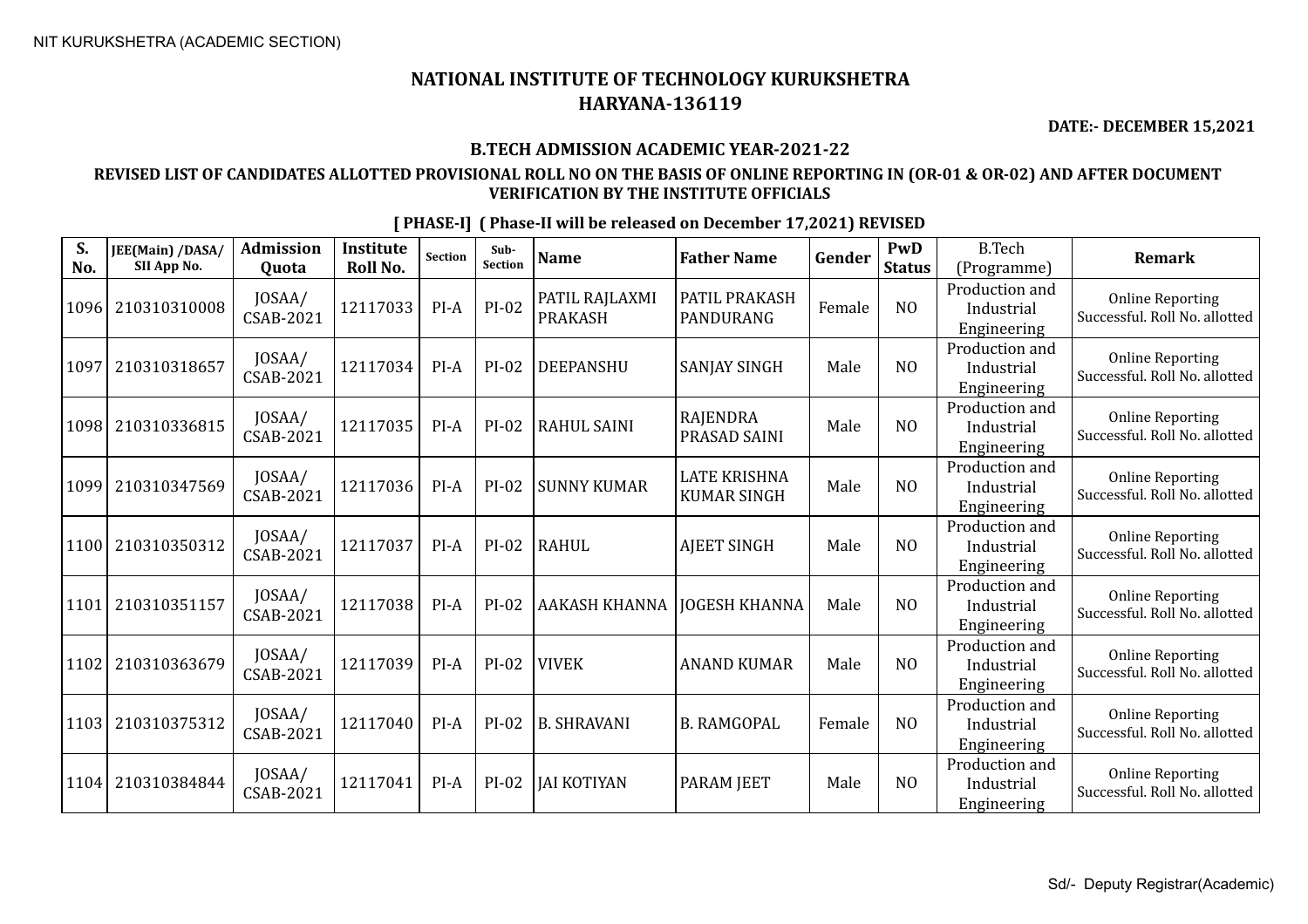**DATE:- DECEMBER 15,2021**

#### **B.TECH ADMISSION ACADEMIC YEAR-2021-22**

#### **REVISED LIST OF CANDIDATES ALLOTTED PROVISIONAL ROLL NO ON THE BASIS OF ONLINE REPORTING IN (OR-01 & OR-02) AND AFTER DOCUMENT VERIFICATION BY THE INSTITUTE OFFICIALS**

**S. No. JEE(Main) /DASA/ SII App No. Admission Quota Institute Roll No.** Section **Sub-**<br>Section **Sub- Name Father Name Gender PWD Status** B.Tech (Programme) **Remark**  $1105 \Big| 210310512371 \Big| 10SAA / CSAB-2021$ CSAB-2021 <sup>12117045</sup> PI-A PI-02 POOJA YADAV PRITHAVI SINGH Female NO Production and Industrial Engineering Online Reporting Successful. Roll No. allotted  $1106 \Big| 210310389813 \Big| 10SAA/$ <br>CSAB-2021  $\begin{bmatrix} 0.03 \ \text{NAB} & 2.021 \end{bmatrix}$  12117042 PI-A PI-03 ANKIT KUMAR MADAN SINGH Male MO Production and Industrial Engineering Online Reporting Successful. Roll No. allotted  $1107 \Big| 210310417173 \Big| 10SAA / CSAB-2021$ JOSAA/ 12117043 PI-A PI-03 UMANG RAJ<br>CSAB-2021 12117043 PI-A PI-03 VERMA VERMA RAVI KANT NAVI NAIVI Male NO Production and Industrial Engineering Online Reporting Successful. Roll No. allotted 1108 210310444155 JOSAA/  $\begin{array}{c|c}$  JOSAA/ 12117044 PI-A PI-03 ABHISHEK RANA DUSHYANT DUSHYANT | Male | NO Production and Industrial Engineering Online Reporting Successful. Roll No. allotted  $|1109|210310530888|0$  JOSAA/ CSAB-2021 <sup>12117046</sup> PI-A PI-03 ISHA RAM KRISHAN Female NO Production and Industrial Engineering Online Reporting Successful. Roll No. allotted  $1110$  210310533931  $\Big|\begin{array}{c}$  JOSAA/<br>CSAB-2021 CSAB-2021 <sup>12117047</sup> PI-A PI-03 SUYASH RANJAN VISHNU RANJAN Male NO Production and Industrial Engineering Online Reporting Successful. Roll No. allotted  $1111$  210310550438  $\Big|\begin{array}{c}$  JOSAA/<br>CSAB-2021  $\begin{array}{|c|c|c|c|c|c|c|c|c|} \hline \text{CSAB-2021} & \text{12117048} & \text{PI-A} & \text{PI-O3} & \text{ABHISHEK} & \text{SUMER SINGH} & \text{Male} & \text{Male} & \text{NO} \ \hline \end{array}$ Production and Industrial Engineering Online Reporting Successful. Roll No. allotted 1112 210310558492 JOSAA/ CSAB-2021 <sup>12117049</sup> PI-A PI-03 SHREYA SENTHIL KUMAR SENTHIL KUMAR DATTATTREYAN Female | NO Production and Industrial Engineering Online Reporting Successful. Roll No. allotted 1113 210310564780 JOSAA/ CSAB-2021 <sup>12117050</sup> PI-A PI-03 ANIKET KUMAR PANNA LAL Male NO Production and Industrial Engineering Online Reporting Successful. Roll No. allotted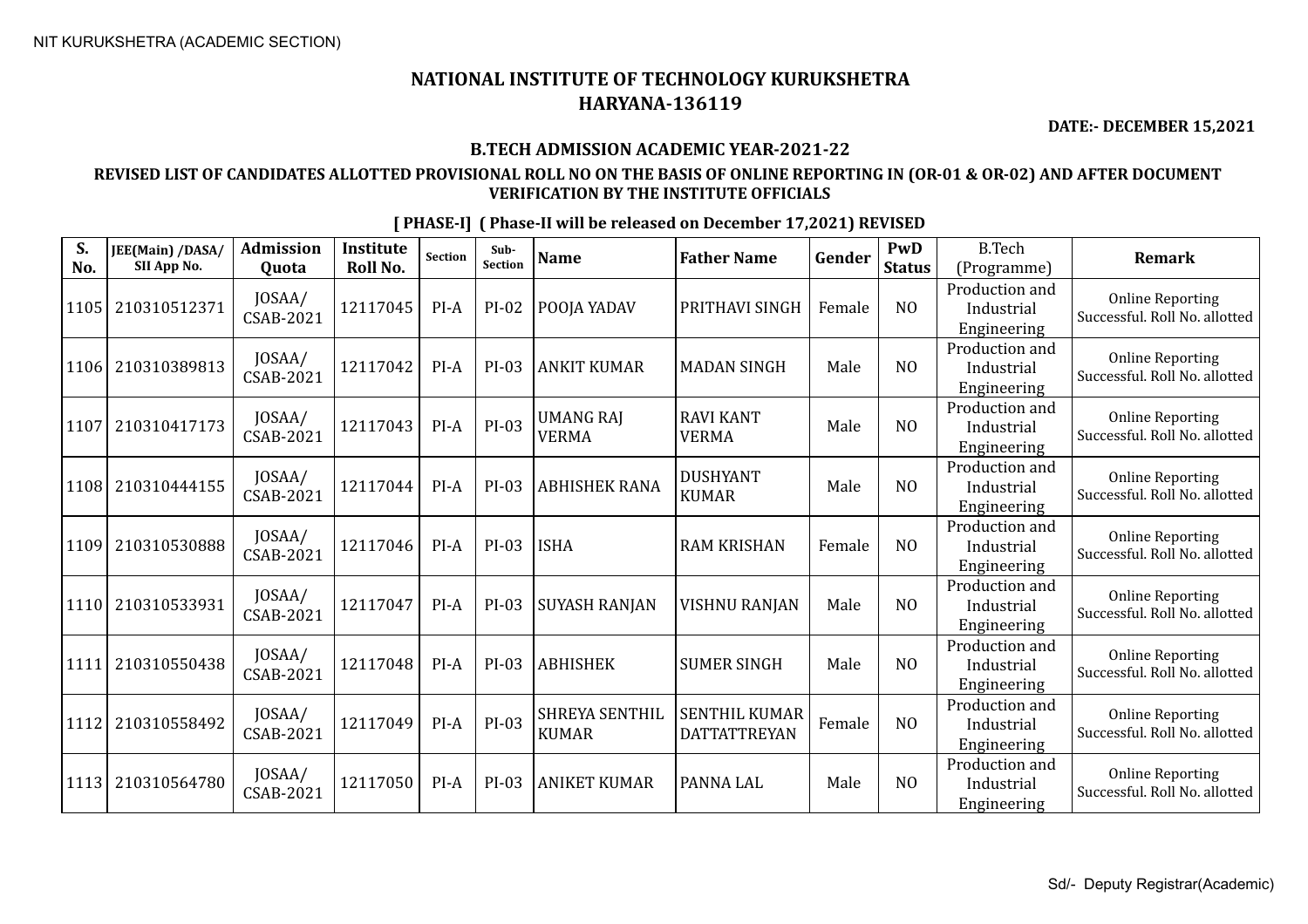**DATE:- DECEMBER 15,2021**

#### **B.TECH ADMISSION ACADEMIC YEAR-2021-22**

### **REVISED LIST OF CANDIDATES ALLOTTED PROVISIONAL ROLL NO ON THE BASIS OF ONLINE REPORTING IN (OR-01 & OR-02) AND AFTER DOCUMENT VERIFICATION BY THE INSTITUTE OFFICIALS**

| JEE(Main) /DASA/<br>SII App No. | <b>Admission</b><br>Quota  | <b>Institute</b><br>Roll No. | Section | Sub-<br>Section | <b>Name</b>                       | <b>Father Name</b>                 | Gender                             | PwD<br><b>Status</b> | <b>B.Tech</b><br>(Programme)                | <b>Remark</b>                                            |
|---------------------------------|----------------------------|------------------------------|---------|-----------------|-----------------------------------|------------------------------------|------------------------------------|----------------------|---------------------------------------------|----------------------------------------------------------|
| 210310574788                    | JOSAA/<br>CSAB-2021        | 12117051                     | PI-A    | PI-03           | <b>MOHIT GUPTA</b>                | <b>DINESH GUPTA</b>                | Male                               | NO                   | Production and<br>Industrial<br>Engineering | <b>Online Reporting</b><br>Successful. Roll No. allotted |
| 210310578360                    | JOSAA/<br>CSAB-2021        | 12117052                     | PI-A    | PI-03           | <b>NITESH KUMAR</b>               | <b>RAJENDER</b><br><b>KUMAR</b>    | Male                               | NO                   | Production and<br>Industrial<br>Engineering | <b>Online Reporting</b><br>Successful. Roll No. allotted |
| 210310580793                    | JOSAA/<br>CSAB-2021        | 12117053                     | PI-A    | PI-03           | TANMAY<br><b>MATHUR</b>           | <b>VIJAY MATHUR</b>                | Male                               | N <sub>O</sub>       | Production and<br>Industrial<br>Engineering | <b>Online Reporting</b><br>Successful. Roll No. allotted |
| 210310617193                    | JOSAA/<br><b>CSAB-2021</b> | 12117054                     | PI-A    | $PI-03$         | <b>SETTI CHARAN</b><br>TEJA       | <b>SETTI</b><br>MATSYALINGAM       | Male                               | NO                   | Production and<br>Industrial<br>Engineering | <b>Online Reporting</b><br>Successful. Roll No. allotted |
| 210310621025                    | JOSAA/<br>CSAB-2021        | 12117055                     | $PI-A$  | PI-03           |                                   |                                    | Male                               | N <sub>0</sub>       | Production and<br>Industrial<br>Engineering | <b>Online Reporting</b><br>Successful. Roll No. allotted |
| 210310644731                    | JOSAA/<br>CSAB-2021        | 12117056                     | $PI-A$  | $PI-03$         | <b>SATYAM</b><br><b>UPADHYAY</b>  | <b>RAVINDRA</b><br><b>UPADHYAY</b> | Male                               | N <sub>0</sub>       | Production and<br>Industrial<br>Engineering | <b>Online Reporting</b><br>Successful. Roll No. allotted |
| 210310646453                    | JOSAA/<br>CSAB-2021        | 12117057                     | PI-A    | $PI-03$         | <b>RAMAVATH</b><br><b>MAMATHA</b> | <b>RAMAVATH</b><br>MANGYA          | Female                             | N <sub>O</sub>       | Production and<br>Industrial<br>Engineering | <b>Online Reporting</b><br>Successful. Roll No. allotted |
| 210310697067                    | JOSAA/<br>CSAB-2021        | 12117058                     | $PI-A$  | PI-03           | <b>ARUN</b>                       | <b>SURESH KUMAR</b>                | Male                               | N <sub>0</sub>       | Production and<br>Industrial<br>Engineering | <b>Online Reporting</b><br>Successful. Roll No. allotted |
| 210310754837                    | JOSAA/<br>CSAB-2021        | 12117059                     | $PI-A$  | $PI-03$         | <b>SAHIL</b>                      | <b>RAGHUBIR</b><br><b>SINGH</b>    | Male                               | N <sub>O</sub>       | Production and<br>Industrial<br>Engineering | <b>Online Reporting</b><br>Successful. Roll No. allotted |
|                                 |                            |                              |         |                 |                                   |                                    | <b>HEMANT CHAHAR   MOHAN SINGH</b> |                      |                                             |                                                          |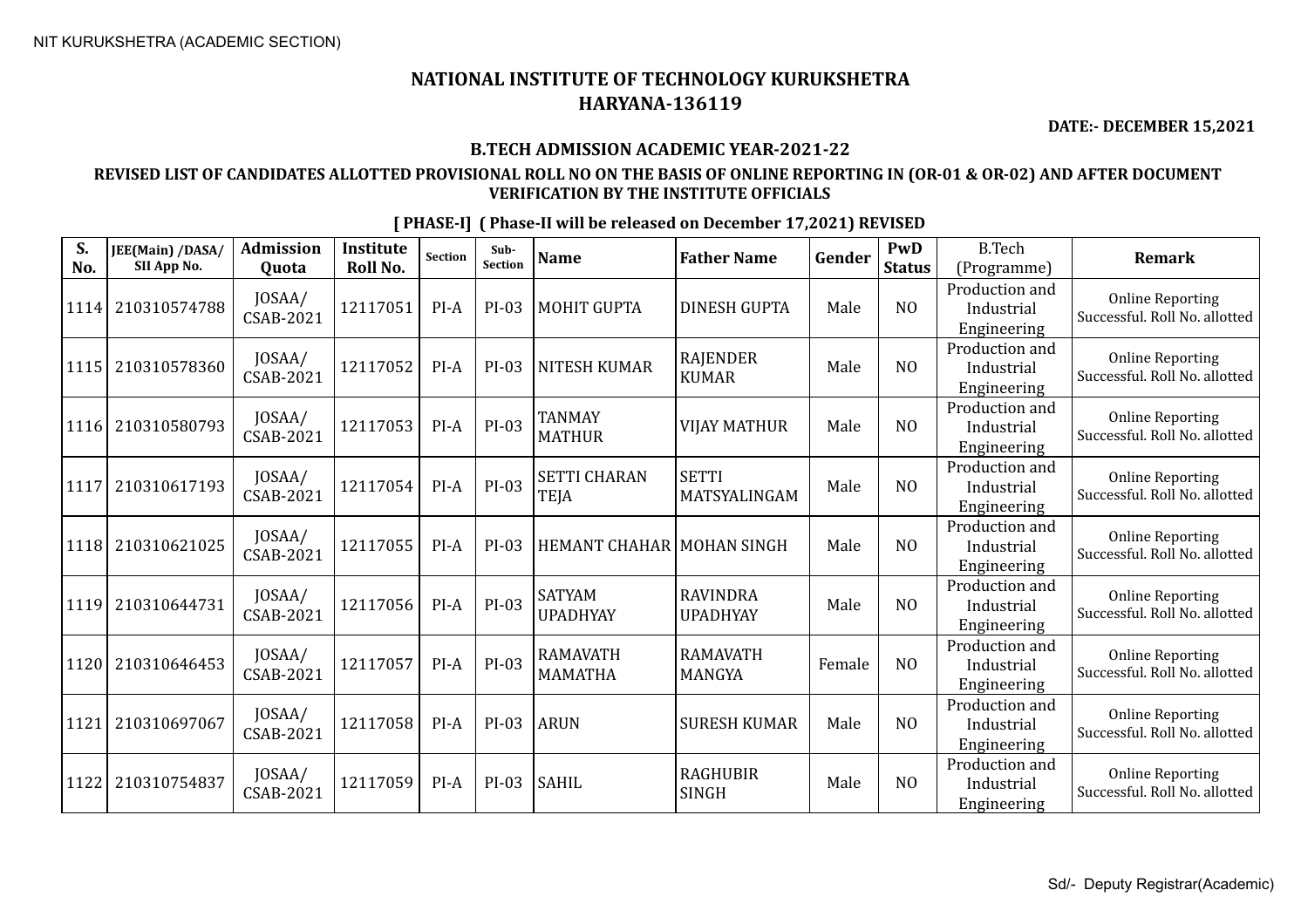**DATE:- DECEMBER 15,2021**

#### **B.TECH ADMISSION ACADEMIC YEAR-2021-22**

### **REVISED LIST OF CANDIDATES ALLOTTED PROVISIONAL ROLL NO ON THE BASIS OF ONLINE REPORTING IN (OR-01 & OR-02) AND AFTER DOCUMENT VERIFICATION BY THE INSTITUTE OFFICIALS**

| S.<br>No. | JEE(Main) /DASA/<br>SII App No. | <b>Admission</b><br>Quota  | <b>Institute</b><br>Roll No. | Section | Sub-<br>Section | <b>Name</b>                          | <b>Father Name</b>                | Gender | <b>PwD</b><br><b>Status</b> | <b>B.Tech</b><br>(Programme)                | <b>Remark</b>                                            |
|-----------|---------------------------------|----------------------------|------------------------------|---------|-----------------|--------------------------------------|-----------------------------------|--------|-----------------------------|---------------------------------------------|----------------------------------------------------------|
| 1123      | 210310819140                    | JOSAA/<br>CSAB-2021        | 12117060                     | $PI-A$  | PI-03           | <b>VIKAS</b>                         | <b>SATISH</b>                     | Male   | NO                          | Production and<br>Industrial<br>Engineering | <b>Online Reporting</b><br>Successful. Roll No. allotted |
| 1124      | 210310825660                    | JOSAA/<br>CSAB-2021        | 12117061                     | $PI-A$  | PI-03           | <b>KHUSHI</b>                        | <b>SANDEEP</b><br><b>SHARMA</b>   | Female | N <sub>O</sub>              | Production and<br>Industrial<br>Engineering | <b>Online Reporting</b><br>Successful. Roll No. allotted |
| 1125      | 210310846328                    | JOSAA/<br>CSAB-2021        | 12117062                     | $PI-A$  | PI-03           | <b>SANDEEP KUMAR</b><br><b>MEENA</b> | <b>BHARAT LAL</b><br><b>MEENA</b> | Male   | NO                          | Production and<br>Industrial<br>Engineering | <b>Online Reporting</b><br>Successful. Roll No. allotted |
| 1126      | 210310003918                    | JOSAA/<br>CSAB-2021        | 12117063                     | $PI-A$  | PI-03           | <b>AMARJEET SINGH</b>                | YOGESHWAR<br>SINGH                | Male   | N <sub>O</sub>              | Production and<br>Industrial<br>Engineering | <b>Online Reporting</b><br>Successful. Roll No. allotted |
| 1127      | 210310012937                    | JOSAA/<br>CSAB-2021        | 12117064                     | $PI-A$  | $PI-04$         | <b>PRATHAM</b>                       | HARSH SHARMA                      | Male   | N <sub>0</sub>              | Production and<br>Industrial<br>Engineering | <b>Online Reporting</b><br>Successful. Roll No. allotted |
| 1128      | 210310019306                    | JOSAA/<br><b>CSAB-2021</b> | 12117065                     | $PI-A$  | $PI-04$         | <b>ADHIRAJ SINGH</b>                 | <b>SURENDER</b><br><b>SINGH</b>   | Male   | NO                          | Production and<br>Industrial<br>Engineering | <b>Online Reporting</b><br>Successful. Roll No. allotted |
| 1129      | 210310068260                    | JOSAA/<br><b>CSAB-2021</b> | 12117066                     | PI-A    | $PI-04$         | JIYA SAINI                           | MAHENDRA<br><b>SINGH</b>          | Female | N <sub>0</sub>              | Production and<br>Industrial<br>Engineering | <b>Online Reporting</b><br>Successful. Roll No. allotted |
| 1130      | 210310084705                    | JOSAA/<br><b>CSAB-2021</b> | 12117067                     | $PI-A$  | PI-04           | <b>VIVEK KUMAR</b>                   | <b>SANJAY KUMAR</b>               | Male   | N <sub>O</sub>              | Production and<br>Industrial<br>Engineering | <b>Online Reporting</b><br>Successful. Roll No. allotted |
| 1131      | 210310087732                    | JOSAA/<br>CSAB-2021        | 12117068                     | $PI-A$  | $PI-04$         | <b>SUSHANT</b>                       | <b>JAY SHANKAR</b>                | Male   | N <sub>O</sub>              | Production and<br>Industrial<br>Engineering | <b>Online Reporting</b><br>Successful. Roll No. allotted |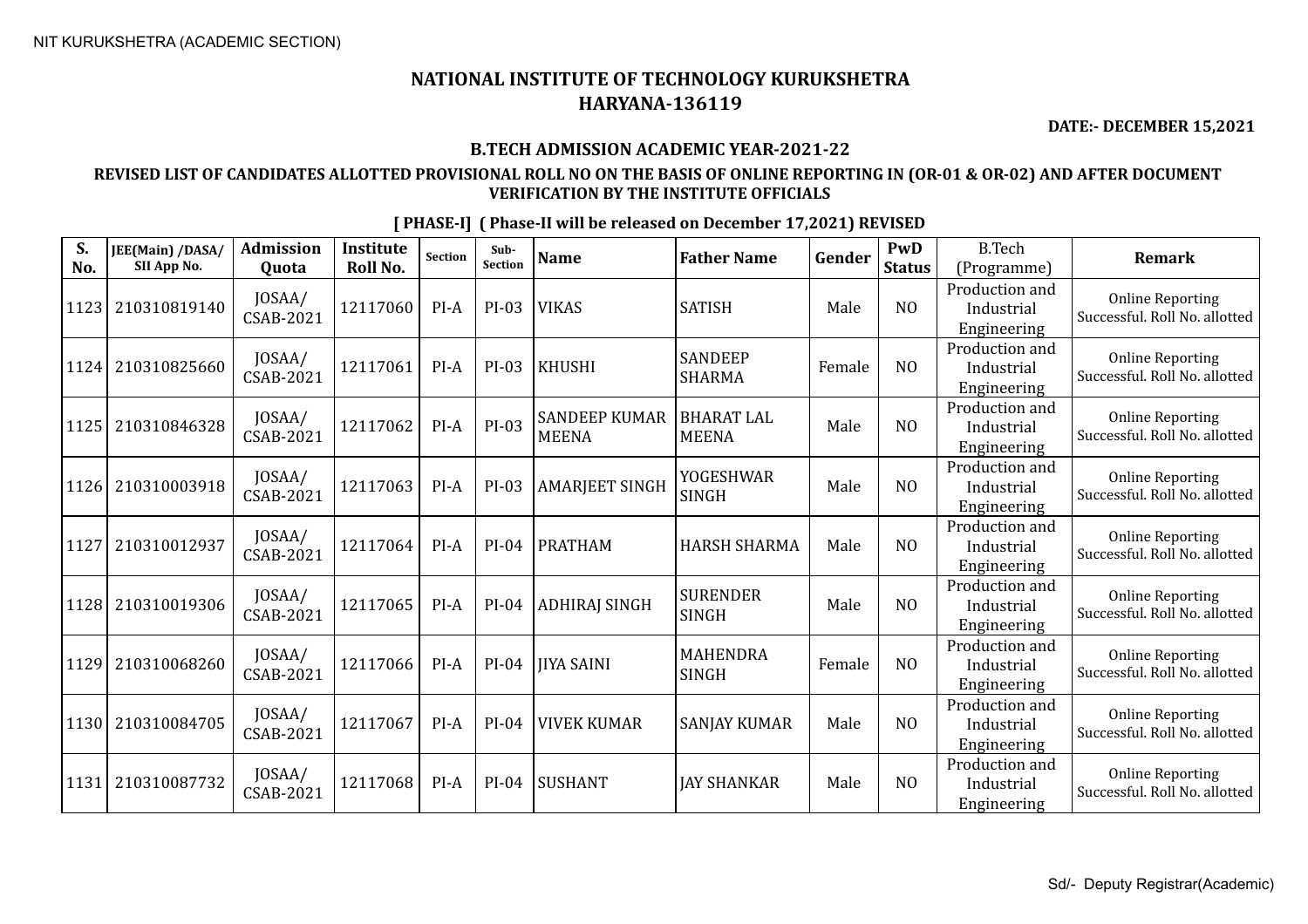**DATE:- DECEMBER 15,2021**

#### **B.TECH ADMISSION ACADEMIC YEAR-2021-22**

#### **REVISED LIST OF CANDIDATES ALLOTTED PROVISIONAL ROLL NO ON THE BASIS OF ONLINE REPORTING IN (OR-01 & OR-02) AND AFTER DOCUMENT VERIFICATION BY THE INSTITUTE OFFICIALS**

**S. No. JEE(Main) /DASA/ SII App No. Admission Quota Institute Roll No.** Section **Sub-**<br>Section **Sub- Name Father Name Gender PWD Status** B.Tech (Programme) **Remark** 1132 210310093882 JOSAA/  $\begin{array}{c|c|c} \text{JOSAA/} & \text{12117069} & \text{PI-A} & \text{PI-04} & \text{HARSH KUMAR} & \text{KUMAR} \\ \text{CSAB-2021} & & & & \text{VUMAR} \end{array}$ RAVINDER<br>KUMAR Male NO Production and Industrial Engineering Online Reporting Successful. Roll No. allotted <sup>1133</sup> <sup>210310143674</sup> JOSAA/  $\text{CSAB-2021}$  12117070 PI-A PI-04 BHAVYA DIPAKBHAI GEVARIYA DIPAK **NATHUBHAI** GEVARIYA Male NO Production and Industrial Engineering Online Reporting Successful. Roll No. allotted 1134 210310177448 JOSAA/  $\begin{array}{c|c|c|c|c} \text{JOSAA/} & \text{12117071} & \text{PI-A} & \text{PI-04} & \text{BHANU PARTAP} \\ \text{CSAB-2021} & & & \text{PI-A} & \text{RANA} \end{array}$ BHANU PARTAP | MUKESH KUMAR | Male | NO Production and Industrial Engineering Online Reporting Successful. Roll No. allotted  $1135 \Big| 210310178573 \Big| 10SAA / CSAB-2021$ JOSAA/ 12117072 PI-A PI-04 SURYA PARTAP<br>CSAB-2021 12117072 PI-A RANA SURYA PARTAP | MUKESH KUMAR | Male | NO Production and Industrial Engineering Online Reporting Successful. Roll No. allotted 1136 210310196982 JOSAA/  $\begin{array}{c|c|c|c} \text{JOSAA/} & \text{12117073} & \text{PI-A} & \text{PI-04} & \text{NITIN RAJA} \\ \text{CSAB-2021} & & & & \text{YADAV} \end{array}$ YADAV ASHOK YADAV Male NO Production and Industrial Engineering Online Reporting Successful. Roll No. allotted 1137 210310219086 JOSAA/ CSAB-2021 <sup>12117074</sup> PI-A PI-04 KUNAL AHUJA RAJESH AHUJA Male NO Production and Industrial Engineering Online Reporting Successful. Roll No. allotted 1138 210310273905 JOSAA/ CSAB-2021 <sup>12117075</sup> PI-A PI-04 MUSKAN VIRPAL SINGH Female NO Production and Industrial Engineering Online Reporting Successful. Roll No. allotted 1139 210310398896 JOSAA/ CSAB-2021 <sup>12117076</sup> PI-A PI-04 KHUSHI JAIN SURESH JAIN Female NO Production and Industrial Engineering Online Reporting Successful. Roll No. allotted 1140 210310425746 JOSAA/  $\begin{array}{c|c|c} \text{JOSAA/} & \text{12117077} & \text{PI-A} & \text{PI-04} & \text{SUBHIR BHARTI} & \text{SHEESH PAL} \\ \text{CSAB-2021} & & & & \text{PI-04} & \text{SUDHIR BHARTI} & \text{SINGH} \end{array}$ SILLESH TAL Male NO Production and Industrial Engineering Online Reporting Successful. Roll No. allotted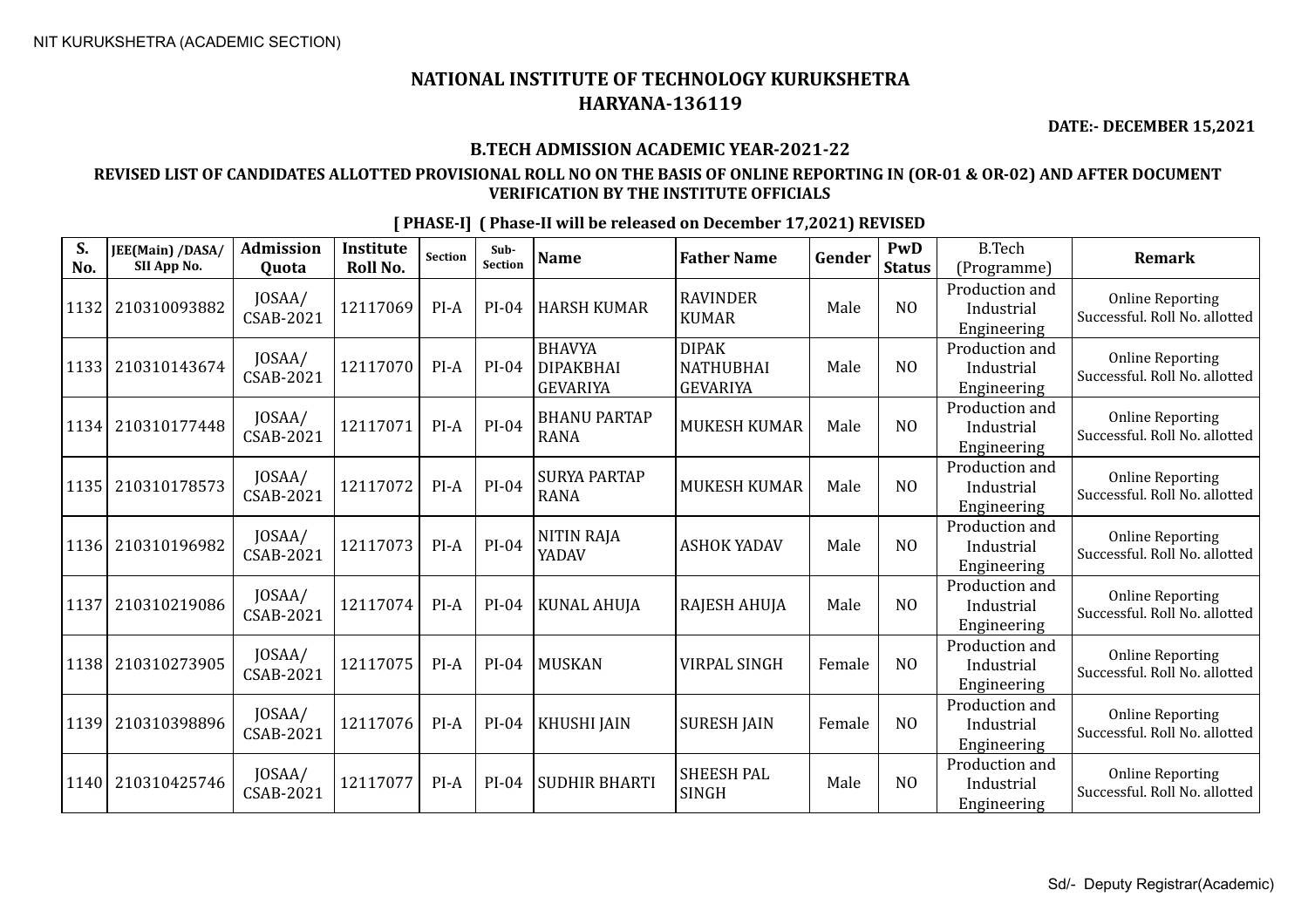**DATE:- DECEMBER 15,2021**

#### **B.TECH ADMISSION ACADEMIC YEAR-2021-22**

#### **REVISED LIST OF CANDIDATES ALLOTTED PROVISIONAL ROLL NO ON THE BASIS OF ONLINE REPORTING IN (OR-01 & OR-02) AND AFTER DOCUMENT VERIFICATION BY THE INSTITUTE OFFICIALS**

| S.          | JEE(Main) /DASA/            | <b>Admission</b>                    | <b>Institute</b>     | Section | Sub-<br><b>Section</b> | <b>Name</b>           | <b>Father Name</b>               | Gender | PwD                             | <b>B.Tech</b>                                              | <b>Remark</b>                                            |
|-------------|-----------------------------|-------------------------------------|----------------------|---------|------------------------|-----------------------|----------------------------------|--------|---------------------------------|------------------------------------------------------------|----------------------------------------------------------|
| No.<br>1141 | SII App No.<br>210310444335 | Quota<br>JOSAA/<br><b>CSAB-2021</b> | Roll No.<br>12117078 | PI-A    | $PI-04$                | <b>KUSUM</b>          | <b>NARESH KUMAR</b>              | Female | <b>Status</b><br>N <sub>0</sub> | (Programme)<br>Production and<br>Industrial<br>Engineering | <b>Online Reporting</b><br>Successful. Roll No. allotted |
| 1142        | 210310476845                | JOSAA/<br><b>CSAB-2021</b>          | 12117079             | $PI-A$  | $PI-04$                | KUNDAN KUMAR          | <b>SANTOSH</b><br><b>KUMAR</b>   | Male   | N <sub>0</sub>                  | Production and<br>Industrial<br>Engineering                | <b>Online Reporting</b><br>Successful. Roll No. allotted |
| 1143        | 210310577112                | JOSAA/<br><b>CSAB-2021</b>          | 12117080             | PI-A    | $PI-04$                | <b>AYUSH</b>          | DHANANJAY<br><b>KUMAR SHARMA</b> | Male   | N <sub>0</sub>                  | Production and<br>Industrial<br>Engineering                | <b>Online Reporting</b><br>Successful. Roll No. allotted |
| 1144        | 210310589400                | JOSAA/<br>CSAB-2021                 | 12117081             | PI-A    | $PI-04$                | NIKHIL SAINI          | <b>TARSEM</b>                    | Male   | N <sub>0</sub>                  | Production and<br>Industrial<br>Engineering                | <b>Online Reporting</b><br>Successful. Roll No. allotted |
| 1145        | 210310699553                | JOSAA/<br><b>CSAB-2021</b>          | 12117082             | PI-A    | $PI-04$                | <b>SACHIN</b>         | <b>MAMCHAND</b>                  | Male   | N <sub>0</sub>                  | Production and<br>Industrial<br>Engineering                | <b>Online Reporting</b><br>Successful. Roll No. allotted |
| 1146        | 210310721136                | JOSAA/<br><b>CSAB-2021</b>          | 12117083             | PI-A    | PI-04                  | HIMANSHU<br>PRAJAPATI | <b>RAMHANS</b><br>PRAJAPATI      | Male   | NO                              | Production and<br>Industrial<br>Engineering                | <b>Online Reporting</b><br>Successful. Roll No. allotted |
| 1147        | 210320002945                | JOSAA/<br>CSAB-2021                 | 12117084             | PI-A    | $PI-04$                | <b>LOVISH KUMAR</b>   | KANWERJEET<br>SINGH              | Male   | N <sub>O</sub>                  | Production and<br>Industrial<br>Engineering                | <b>Online Reporting</b><br>Successful. Roll No. allotted |

**[ PHASE-I] ( Phase-II will be released on December 17,2021) REVISED**

**Important Notes :-**

**1 Those allotted Provisional Roll No, Section & Sub-Section are provisionally admitted on the basis of Online Institute Reporting and they can attend the classes in online mode from 17.12.2021.** 

**The Roll Nos have been allotted based on the online reporting upto December 13, 2021 and verification of the documents is going on. The next** 

**2 allotment of the Roll Nos will be released in Phase-2 by 05:00 pm on December 16, 2021 on the basis of Online Reporting till 05:00pm on December 15, 2021 and verification of the Documents by the Verifying Officials of NIT Kurukshetra.**